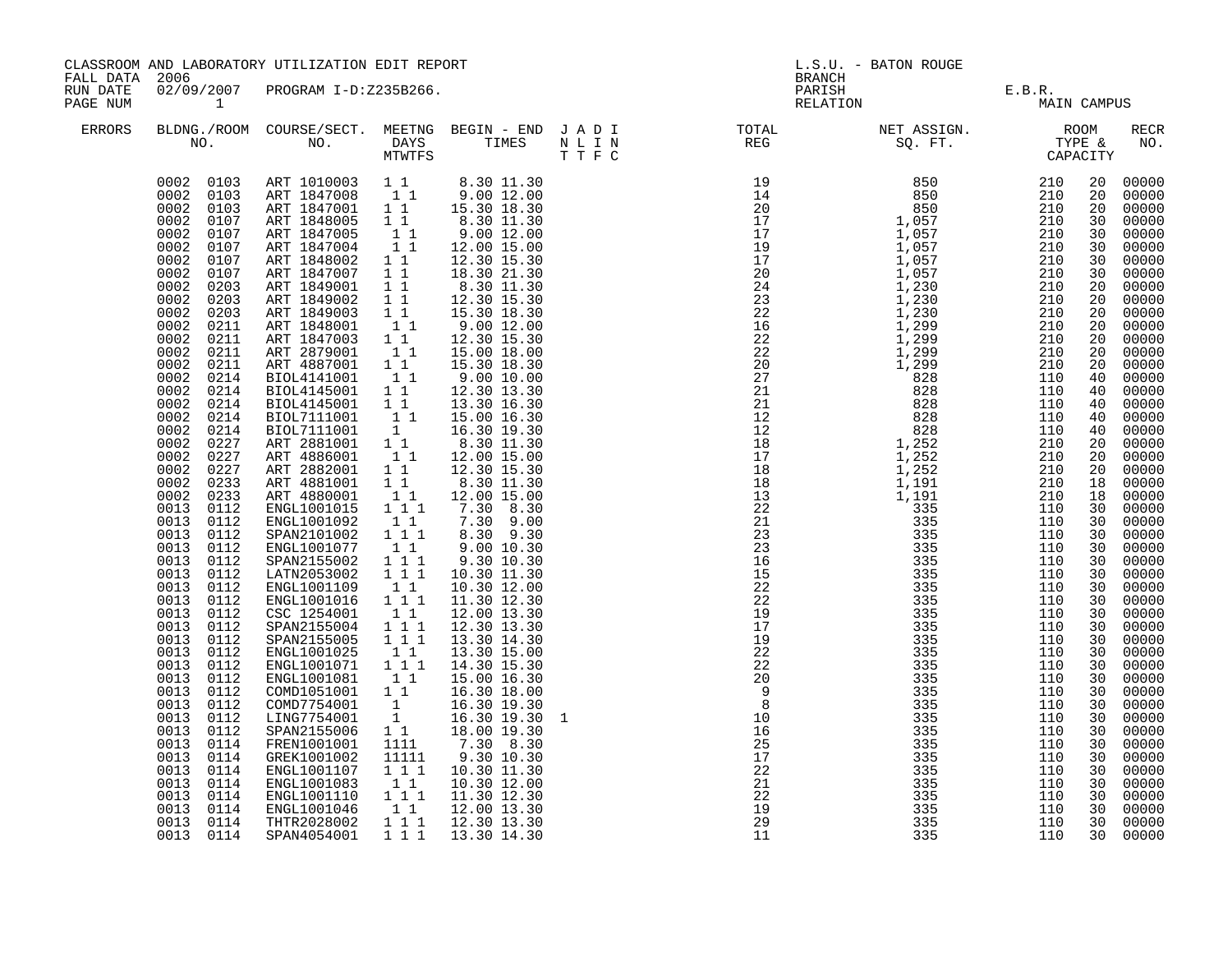| FALL DATA 2006       |                                                                                                                                                                                                                                                                                                                                                                                                                                                                                                                                                                                                                                                                                              | CLASSROOM AND LABORATORY UTILIZATION EDIT REPORT                                                                                                                                                                                                                                                                                                                                                                                                                                                                                                                                                                                                                                                                                                                                                                                                                                                                                                                                                  |                                                                                                                                                                                                                                                                                                                                                                          |                                                                                                                                                                                                                                                                                                                                                                                                                                                                                                                                                                                                                                              |                                                                                                  | L.S.U. - BATON ROUGE<br>BRANCH                                                                                                                                                                                                                                                                                                                                                                                                      |                                 |                                       |                                                                                                                                                                                                                                                                                  |                                                                                                                                                                                                                                                                                                                                                                                                                                     |  |
|----------------------|----------------------------------------------------------------------------------------------------------------------------------------------------------------------------------------------------------------------------------------------------------------------------------------------------------------------------------------------------------------------------------------------------------------------------------------------------------------------------------------------------------------------------------------------------------------------------------------------------------------------------------------------------------------------------------------------|---------------------------------------------------------------------------------------------------------------------------------------------------------------------------------------------------------------------------------------------------------------------------------------------------------------------------------------------------------------------------------------------------------------------------------------------------------------------------------------------------------------------------------------------------------------------------------------------------------------------------------------------------------------------------------------------------------------------------------------------------------------------------------------------------------------------------------------------------------------------------------------------------------------------------------------------------------------------------------------------------|--------------------------------------------------------------------------------------------------------------------------------------------------------------------------------------------------------------------------------------------------------------------------------------------------------------------------------------------------------------------------|----------------------------------------------------------------------------------------------------------------------------------------------------------------------------------------------------------------------------------------------------------------------------------------------------------------------------------------------------------------------------------------------------------------------------------------------------------------------------------------------------------------------------------------------------------------------------------------------------------------------------------------------|--------------------------------------------------------------------------------------------------|-------------------------------------------------------------------------------------------------------------------------------------------------------------------------------------------------------------------------------------------------------------------------------------------------------------------------------------------------------------------------------------------------------------------------------------|---------------------------------|---------------------------------------|----------------------------------------------------------------------------------------------------------------------------------------------------------------------------------------------------------------------------------------------------------------------------------|-------------------------------------------------------------------------------------------------------------------------------------------------------------------------------------------------------------------------------------------------------------------------------------------------------------------------------------------------------------------------------------------------------------------------------------|--|
| RUN DATE<br>PAGE NUM | $\overline{\phantom{a}}$ 2                                                                                                                                                                                                                                                                                                                                                                                                                                                                                                                                                                                                                                                                   | 02/09/2007 PROGRAM I-D:Z235B266.                                                                                                                                                                                                                                                                                                                                                                                                                                                                                                                                                                                                                                                                                                                                                                                                                                                                                                                                                                  |                                                                                                                                                                                                                                                                                                                                                                          |                                                                                                                                                                                                                                                                                                                                                                                                                                                                                                                                                                                                                                              |                                                                                                  |                                                                                                                                                                                                                                                                                                                                                                                                                                     |                                 | PARISH E.B.R.<br>RELATION MAIN CAMPUS |                                                                                                                                                                                                                                                                                  |                                                                                                                                                                                                                                                                                                                                                                                                                                     |  |
| ERRORS               |                                                                                                                                                                                                                                                                                                                                                                                                                                                                                                                                                                                                                                                                                              |                                                                                                                                                                                                                                                                                                                                                                                                                                                                                                                                                                                                                                                                                                                                                                                                                                                                                                                                                                                                   |                                                                                                                                                                                                                                                                                                                                                                          |                                                                                                                                                                                                                                                                                                                                                                                                                                                                                                                                                                                                                                              |                                                                                                  | $\begin{array}{cccccccccccccc} \texttt{BLDNA} \texttt{.} \texttt{.} \texttt{.} \texttt{.} \texttt{.} \texttt{.} \texttt{.} \texttt{.} \texttt{.} \texttt{.} \texttt{.} \texttt{.} \texttt{.} \texttt{.} \texttt{.} \texttt{.} \texttt{.} \texttt{.} \texttt{.} \texttt{.} \texttt{.} \texttt{.} \texttt{.} \texttt{.} \texttt{.} \texttt{.} \texttt{.} \texttt{.} \texttt{.} \texttt{.} \texttt{.} \texttt{.} \texttt{.} \texttt{.$ |                                 |                                       |                                                                                                                                                                                                                                                                                  | <b>RECR</b><br>NO.                                                                                                                                                                                                                                                                                                                                                                                                                  |  |
|                      | 0013<br>0116<br>0013<br>0116<br>0013<br>0116<br>0013<br>0116<br>0013<br>0116<br>0013<br>0116<br>0013<br>0116<br>0013<br>0116<br>0013<br>0116<br>0013<br>0116<br>0013<br>0118<br>0013<br>0118<br>0013<br>0118<br>0013<br>0118<br>0013<br>0118<br>0013<br>0118<br>0013<br>0118<br>0013<br>0118<br>0013<br>0118<br>0013<br>0118<br>0013<br>0118<br>0013<br>0118<br>0013<br>0118<br>0013<br>0118<br>0013<br>0118<br>0013<br>0118<br>0013<br>0120<br>0013<br>0120<br>0013<br>0120<br>0013<br>0120<br>0013<br>0120<br>0013<br>0120<br>0013<br>0120<br>0013<br>0120<br>0013<br>0120<br>0013<br>0128<br>0013<br>0128<br>0013<br>0128<br>0013<br>0128<br>0013<br>0128<br>0013<br>0130<br>0013<br>0130 | $\begin{array}{cccc} 0013 & 0114 & \texttt{ENGL1001041} & 1 & 1 & 13.30 & 15.00 \\ 0013 & 0114 & \texttt{SPAN4003001} & 1 & 15.00 & 16.00 \\ 0013 & 0114 & \texttt{ELRC7393001} & 1 & 16.30 & 19.30 \\ 0013 & 0116 & \texttt{ENGL1001012} & 1 & 1 & 8.30 & 9.30 \\ \end{array}$<br>ENGL1001063<br>GREK2053001<br>ENGL1001001 1 1 1<br>ENGL1001066<br>ENGL1001072<br>ENGL1001079 1 1 1<br>ENGL1001008<br>ENGL1001008   1   1<br>LATN2053004   1   1   1<br>SPAN4145001<br>SPAN2101017 1 1<br>SPAN2101001  1  1  1<br>SPAN2155001<br>FREN1002003<br>FREN1002005<br>ENGL2423006<br>ITAL1001003<br>ENGL2423001<br>ENGL1001089<br>ENGL2270003<br>ENGL2270009<br>THTR4120001<br>ENGL1001050<br>SPAN4005001<br>FREN1001015<br>SPAN4603001<br>SPAN1102024<br>SPAN1101001<br>ITAL1001001<br>ITAL1001002<br>ENGL2423007<br>ENGL1001102<br>ITAL3001001<br>ENGL1001100<br>ITAL1001005<br>FREN1001016<br>FREN1001005<br>ENGL1001058<br>LATN4010001<br>FREN2154002<br>FREN1001014<br>FREN2155001<br>PHYS9999016 | 11<br>$1^{\circ}1^{\circ}1$<br>$1\quad1$<br>11<br>11<br>$1 1 1$<br>1111<br>1111<br>1111<br>$\sim$ 1<br>$1 1 1$<br>$\begin{bmatrix} 1 \\ 1 \end{bmatrix}$<br>1 1 1<br>$\begin{smallmatrix}1&1\\1&1&1\end{smallmatrix}$<br>1111<br>1<br>$1\quad1$<br>1111<br>1111<br>1111<br>11<br>$1 1 1$<br>1111<br>1111<br>1111<br>$1\overline{1}$<br>11<br>11<br>1111<br>11<br>1<br>11 | 9.00 10.30<br>9.30 10.30<br>10.30 11.30<br>10.30 12.00<br>12.00 13.30<br>12.30 13.30<br>13.30 15.00<br>14.30 15.30<br>15.00 16.30<br>18.00 19.30<br>7.30 8.30<br>8.30 9.30<br>9.30 10.30<br>10.30 11.30<br>1 10.30 11.30<br>11.30 12.30<br>11.30 12.30<br>12.30 13.30<br>12.30 13.30<br>12.30 13.30<br>13.30 14.30<br>13.30 15.00<br>14.30 15.30<br>15.30 16.30<br>16.30 19.30<br>18.00 20.00<br>$7.30\quad 8.30$<br>8.30 9.30<br>9.30 10.30<br>10.30 11.30<br>10.30 12.00<br>12.00 13.30<br>12.30 13.30<br>13.30 14.30<br>15.30 16.30<br>9.30 10.30<br>10.30 11.30<br>10.30 12.00<br>12.00 13.30<br>14.30 15.30<br>9.00 10.30<br>9.30 10.30 | $222$<br>$227$<br>$227$<br>$173$<br>$21$<br>$16$<br>$23$<br>$98$<br>$18$<br>$14$<br>$27$<br>$16$ | 91 - Propies 1980<br>1980 - Propies 1980 - Propies 1980 - Propies 1980 - Propies 1980 - Propies 1980 - 2002<br>1980 - 2003 - 2004 - 2003 - 2004 - 2008 - 2008 - 2008 - 2008 - 2008 - 2008 - 2008 - 2008 - 2008 - 2008 - 2008 - 2008                                                                                                                                                                                                 | 336<br>353<br>353               | 110<br>110<br>110                     | 30<br>30<br>30<br>30<br>30<br>30<br>30<br>30<br>30<br>30<br>30<br>30<br>30<br>30<br>30<br>30<br>30<br>30<br>30<br>30<br>30<br>30<br>30<br>30<br>30<br>30<br>30<br>30<br>30<br>30<br>28<br>28<br>28<br>28<br>28<br>28<br>28<br>28<br>28<br>30<br>30<br>30<br>30<br>30<br>23<br>23 | 00000<br>00000<br>00000<br>00000<br>00000<br>00000<br>00000<br>00000<br>00000<br>00000<br>00000<br>00000<br>00000<br>00000<br>00000<br>00000<br>00000<br>00000<br>00000<br>00000<br>00000<br>00000<br>00000<br>00000<br>00000<br>00000<br>00000<br>00000<br>00000<br>00000<br>00000<br>00000<br>00000<br>00000<br>00000<br>00000<br>00000<br>00000<br>00000<br>00000<br>00000<br>00000<br>00000<br>00000<br>00000<br>00000<br>00000 |  |
|                      | 0013<br>0130<br>0013<br>0130<br>0013<br>0132<br>0013<br>0132<br>0013 0132                                                                                                                                                                                                                                                                                                                                                                                                                                                                                                                                                                                                                    | SPAN2156002<br>ITAL3058001<br>FREN2201001<br>FREN1001006<br>FREN1002010                                                                                                                                                                                                                                                                                                                                                                                                                                                                                                                                                                                                                                                                                                                                                                                                                                                                                                                           | $1 1 1$<br>11<br>1111<br>1111                                                                                                                                                                                                                                                                                                                                            | 10.30 12.00<br>12.30 13.30<br>9.00 10.30<br>10.30 11.30<br>14.30 15.30                                                                                                                                                                                                                                                                                                                                                                                                                                                                                                                                                                       |                                                                                                  |                                                                                                                                                                                                                                                                                                                                                                                                                                     | 353<br>353<br>350<br>350<br>350 | 110<br>110<br>110<br>110<br>110       | 23<br>23<br>23<br>23<br>23                                                                                                                                                                                                                                                       | 00000<br>00000<br>00000<br>00000                                                                                                                                                                                                                                                                                                                                                                                                    |  |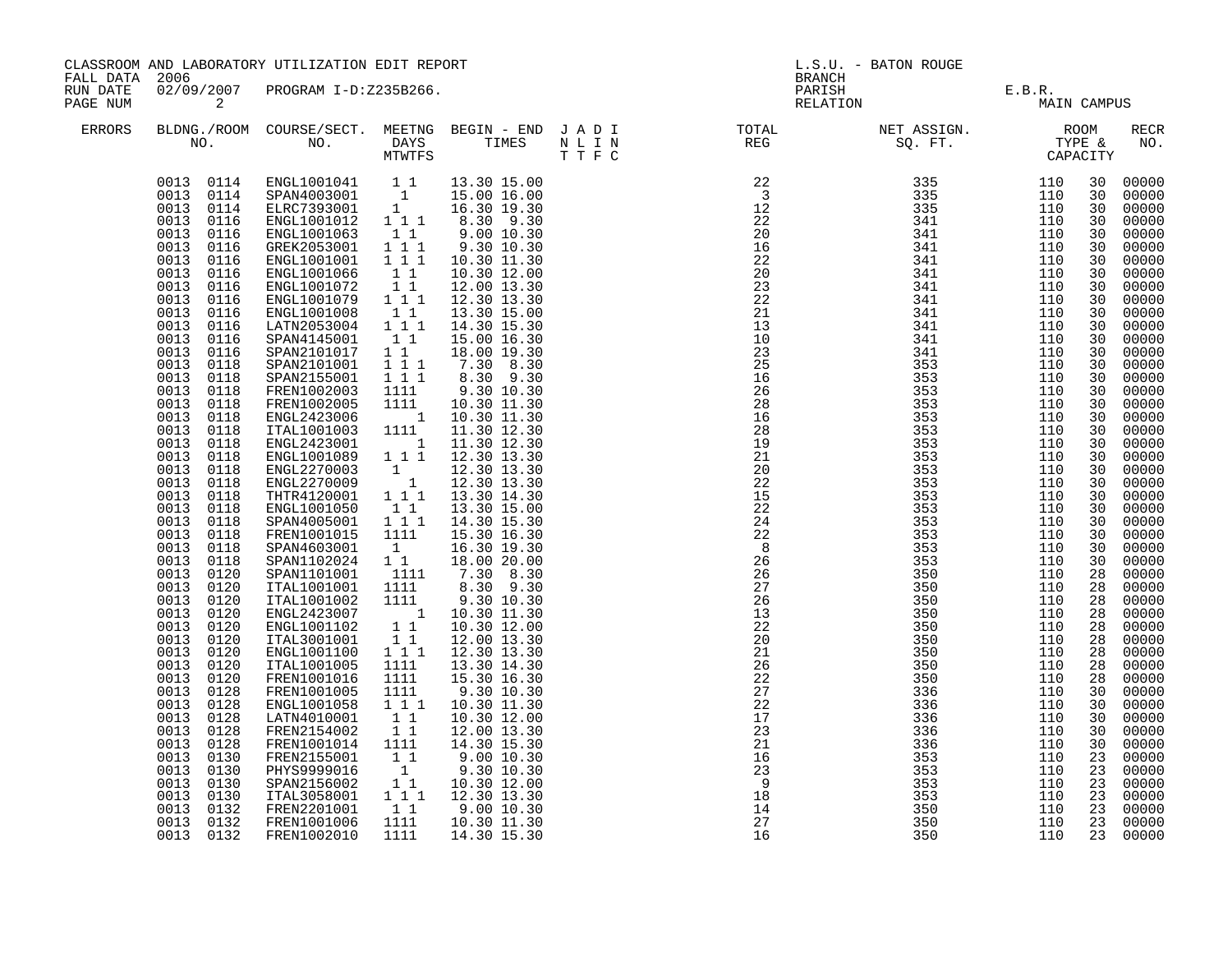| FALL DATA 2006                                  |                                                                                                                                                                                                                                                                                                                                                                                                                                                                                                                                                                                                                                                                                                                                                                                                                         | CLASSROOM AND LABORATORY UTILIZATION EDIT REPORT                                                                                                                                                                                                                                                                                                                                                                                                                                                                                                                                                                                                                                                                                                                                                                                                                                                                                                                                                                                                                              |                                                                                                                                            |                                                                                                                                                                                                                                                                                                                                                                             | L.S.U. - BATON ROUGE<br><b>BRANCH</b>      |                                                                                                                                                                                                                                                                                                                                                                                                                                                                                                                                                                                                                                                                                      |                                                                                                                                                                                                                                                                                             |                                                                                                                                                                                                                                                                                             |                                                                                                                                                                                                                                                                                                                                   |                                                                                                                                                                                                                                                                                                                                                                                                                                                                                  |
|-------------------------------------------------|-------------------------------------------------------------------------------------------------------------------------------------------------------------------------------------------------------------------------------------------------------------------------------------------------------------------------------------------------------------------------------------------------------------------------------------------------------------------------------------------------------------------------------------------------------------------------------------------------------------------------------------------------------------------------------------------------------------------------------------------------------------------------------------------------------------------------|-------------------------------------------------------------------------------------------------------------------------------------------------------------------------------------------------------------------------------------------------------------------------------------------------------------------------------------------------------------------------------------------------------------------------------------------------------------------------------------------------------------------------------------------------------------------------------------------------------------------------------------------------------------------------------------------------------------------------------------------------------------------------------------------------------------------------------------------------------------------------------------------------------------------------------------------------------------------------------------------------------------------------------------------------------------------------------|--------------------------------------------------------------------------------------------------------------------------------------------|-----------------------------------------------------------------------------------------------------------------------------------------------------------------------------------------------------------------------------------------------------------------------------------------------------------------------------------------------------------------------------|--------------------------------------------|--------------------------------------------------------------------------------------------------------------------------------------------------------------------------------------------------------------------------------------------------------------------------------------------------------------------------------------------------------------------------------------------------------------------------------------------------------------------------------------------------------------------------------------------------------------------------------------------------------------------------------------------------------------------------------------|---------------------------------------------------------------------------------------------------------------------------------------------------------------------------------------------------------------------------------------------------------------------------------------------|---------------------------------------------------------------------------------------------------------------------------------------------------------------------------------------------------------------------------------------------------------------------------------------------|-----------------------------------------------------------------------------------------------------------------------------------------------------------------------------------------------------------------------------------------------------------------------------------------------------------------------------------|----------------------------------------------------------------------------------------------------------------------------------------------------------------------------------------------------------------------------------------------------------------------------------------------------------------------------------------------------------------------------------------------------------------------------------------------------------------------------------|
| RUN DATE<br>PAGE NUM<br>$\overline{\mathbf{3}}$ |                                                                                                                                                                                                                                                                                                                                                                                                                                                                                                                                                                                                                                                                                                                                                                                                                         | 02/09/2007 PROGRAM I-D:Z235B266.                                                                                                                                                                                                                                                                                                                                                                                                                                                                                                                                                                                                                                                                                                                                                                                                                                                                                                                                                                                                                                              |                                                                                                                                            |                                                                                                                                                                                                                                                                                                                                                                             |                                            |                                                                                                                                                                                                                                                                                                                                                                                                                                                                                                                                                                                                                                                                                      | PARISH E.B.R.<br>RELATION MAIL                                                                                                                                                                                                                                                              | MAIN CAMPUS                                                                                                                                                                                                                                                                                 |                                                                                                                                                                                                                                                                                                                                   |                                                                                                                                                                                                                                                                                                                                                                                                                                                                                  |
| ERRORS                                          |                                                                                                                                                                                                                                                                                                                                                                                                                                                                                                                                                                                                                                                                                                                                                                                                                         |                                                                                                                                                                                                                                                                                                                                                                                                                                                                                                                                                                                                                                                                                                                                                                                                                                                                                                                                                                                                                                                                               |                                                                                                                                            |                                                                                                                                                                                                                                                                                                                                                                             |                                            |                                                                                                                                                                                                                                                                                                                                                                                                                                                                                                                                                                                                                                                                                      |                                                                                                                                                                                                                                                                                             |                                                                                                                                                                                                                                                                                             |                                                                                                                                                                                                                                                                                                                                   | RECR<br>NO.                                                                                                                                                                                                                                                                                                                                                                                                                                                                      |
|                                                 | 0013 0138<br>0013 0138<br>0013 0203<br>0013<br>0203<br>0013<br>0203<br>0013<br>0205<br>0013<br>0205<br>0013<br>0214<br>0013<br>0218<br>0013<br>0218<br>0013<br>0218<br>0013<br>0230<br>0013<br>0230<br>0013<br>0230<br>0013<br>0230<br>0013<br>0230<br>0014<br>0102<br>0014<br>0102<br>0014<br>0102<br>0014<br>0102<br>0014<br>0102<br>0014<br>0102<br>0014<br>0102<br>0014<br>0102<br>0014<br>0102<br>0014<br>0102<br>0014<br>0116<br>0014<br>0116<br>0014<br>0116<br>0014<br>0116<br>0014<br>0116<br>0014<br>0116<br>0014<br>0116<br>0014<br>0116<br>0014<br>0116<br>0014 0116<br>0014 0116<br>0014 0116<br>0014<br>0116<br>0014<br>0116<br>0014<br>0210<br>0014<br>0210<br>0014<br>0210<br>0014<br>0210<br>0014<br>0210<br>0014<br>0210<br>0014<br>0210<br>0014<br>0218<br>0014<br>0218<br>0218<br>0014<br>0014 0218 | SPAN3010003 1 1 13.30 15.00<br>SPAN7946001 1 16.30 19.30<br>MATH3002001 1 15.30 16.30<br>MATH4003001 1 15.30 16.30<br>MATH4004001 1 16.00 18.00<br>MATH4203001 1 1 9.30 11.30<br>MATH3001001 1<br>PORT1101001 1<br>XLDS9999001 11<br>SPAN3071001 111<br>GERM4030001<br>FREN2101001<br>FREN2101002<br>FREN2101003<br>SPAN1102016<br>FREN3080001<br>PSYC2017002<br>PSYC2017003<br>PSYC2017004<br>PSYC2017006<br>SOCL2201001<br>SOCL2201003<br>PSYC2017001 1<br>PSYC2017005 1<br>SOCL2201002 1<br>SOCL2201004 1<br>SOCL4461001 1 1<br>SOCL4531001<br>SOCL2201001<br>SOCL2201002<br>SOCL4451001 111<br>ENGL4030001 111<br>SOCL4461003<br>SOCL4331001<br>SOCL4471001 111<br>SOCL3371003 1 1<br>00CL4431001 1 15.00 16.30<br>00CL4331001 1 16.30 19.30<br>00CL3371004 1 16.30 19.30<br>00CL4481001 1 18.00 21.00<br>POLI7941001<br>POLI7972001 1<br>POLI7000001 1 10.00 16.00<br>POLI7961001 1 13.00 16.00<br>POLI7900002 1 13.00 16.00<br>POLI7903001 1 13.00 16.00<br>POLI7980001 1 13.00 16.00<br>POLI7980001 1 18.00 21.00<br>~~1001062 1 1 9.00 10.30<br>1 1, 9<br>ENGL1002011 | 11<br>$1 1 1$<br>$1 1 1$<br>$1 1 1$<br>1111<br>1 1 1<br>$1 1 1$<br>11<br>11<br>$\begin{bmatrix} 1 & 1 \\ 1 & 1 \end{bmatrix}$<br>$1\quad1$ | 16.00 17.00<br>16.00 18.00<br>12.00 13.00<br>12.30 13.30<br>15.00 16.30<br>9.30 10.30<br>10.30 11.30<br>11.30 12.30<br>12.30 13.30<br>15.00 16.30<br>14.30 16.30<br>15.00 17.00<br>15.30 17.30<br>15.30 17.30<br>7.30 9.00<br>8.30 9.30<br>9.00 10.30<br>9.00 10.30<br>9.30 10.30<br>10.30 11.30<br>10.30 12.00<br>12.00 13.30<br>12.30 13.30<br>13.30 15.00<br>10.30 12.00 | $\begin{array}{c} 1 \\ 1 \end{array}$<br>1 | $\begin{array}{cccc} & & & & & & & \text{GAP}, \cr 15 & 8 & 378 & 110 & & & \cr 2 & 367 & 110 & & & \cr 10 & 367 & 110 & & \cr 4 & 367 & 110 & & \cr 5 & 488 & 220 & & \cr 8 & 488 & 220 & & \cr 25 & 380 & 110 & & \cr 25 & 347 & 110 & & \cr 24 & 347 & 110 & & \cr 9 & 347 & 110 & & \cr \end{array}$<br>$27$<br>$27$<br>$25$<br>$28$<br>$18$<br>$18$<br>18<br>22<br>$\overline{1}\overline{2}$<br>16<br>22<br>21<br>24<br>20<br>20<br>17<br>51<br>49<br>$\frac{1}{22}$<br>20<br>55<br>21<br>54<br>54<br>56<br>59<br>50<br>48<br>55<br>40<br>$\overline{\mathbf{3}}$<br>$1\overline{4}$<br>15<br>$\overline{1}\overline{7}$<br>11<br>10<br>$\overline{9}$<br>21<br>21<br>24<br>22 | 347<br>710<br>710<br>710<br>710<br>710<br>735<br>735<br>735<br>735<br>735<br>735<br>735<br>735<br>735<br>735<br>770<br>770<br>770<br>770<br>770<br>770<br>770<br>770<br>770<br>770<br>770<br>770<br>770<br>770<br>357<br>357<br>357<br>357<br>357<br>357<br>357<br>350<br>350<br>350<br>350 | 110<br>210<br>210<br>210<br>210<br>210<br>210<br>210<br>210<br>210<br>210<br>210<br>210<br>210<br>210<br>210<br>110<br>110<br>110<br>110<br>110<br>110<br>110<br>110<br>110<br>110<br>110<br>110<br>110<br>110<br>110<br>110<br>110<br>110<br>110<br>110<br>110<br>110<br>110<br>110<br>110 | 25<br>25<br>24<br>$5\overline{)}$<br>$\frac{5}{5}$<br>25<br>23<br>23<br>23<br>30<br>30<br>30<br>30<br>30<br>35<br>35<br>35<br>35<br>35<br>35<br>35<br>35<br>35<br>35<br>56<br>56<br>56<br>56<br>56<br>56<br>56<br>56<br>56<br>56<br>56<br>56<br>56<br>56<br>25<br>25<br>25<br>$\overline{25}$<br>25<br>25<br>25<br>25<br>25<br>25 | 00000<br>00000<br>00000<br>24 00000<br>24 00000<br>00000<br>00000<br>00000<br>00000<br>00000<br>00000<br>00000<br>00000<br>00000<br>00000<br>00000<br>00000<br>00000<br>00000<br>00000<br>00000<br>00000<br>00000<br>00000<br>00000<br>00000<br>00000<br>00000<br>00000<br>00000<br>00000<br>00000<br>00000<br>00000<br>00000<br>00000<br>00000<br>00000<br>00000<br>00000<br>00000<br>00000<br>00000<br>00000<br>00000<br>00000<br>00000<br>00000<br>00000<br>00000<br>25 00000 |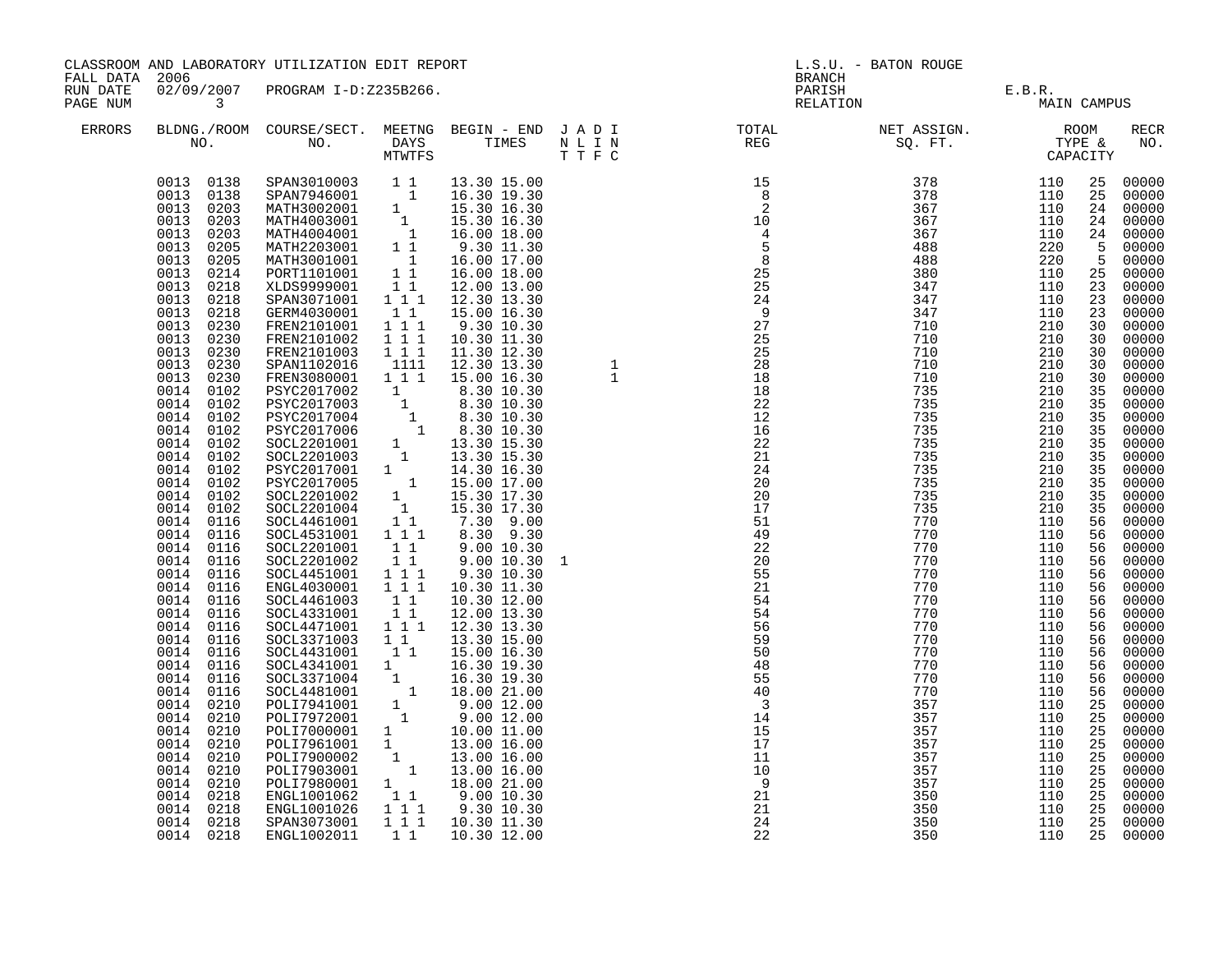| FALL DATA 2006<br>BRANCH<br>02/09/2007 PROGRAM I-D:Z235B266.<br>RUN DATE                                                                                                                                                                                                                                                                                                                                                                                                                                                                                                                                                                                                                                                                                                                                                                                                                                                                                                                                                                                                                                                                                                                                                                                                                                                                                                                                                                                                                                                                                                                                                                                                                                                                                                                                                                                                                                                                                                                                                                                                                                                                                                                                                                                                                                                                                                                                                                                                                                                                                                                                                                                                                                      |                                                                                                                                                                                                                                                                                                                                                                                                                                                         |                                                                                                                                                                                                                                                                                                                                                                                                                                                                                |
|---------------------------------------------------------------------------------------------------------------------------------------------------------------------------------------------------------------------------------------------------------------------------------------------------------------------------------------------------------------------------------------------------------------------------------------------------------------------------------------------------------------------------------------------------------------------------------------------------------------------------------------------------------------------------------------------------------------------------------------------------------------------------------------------------------------------------------------------------------------------------------------------------------------------------------------------------------------------------------------------------------------------------------------------------------------------------------------------------------------------------------------------------------------------------------------------------------------------------------------------------------------------------------------------------------------------------------------------------------------------------------------------------------------------------------------------------------------------------------------------------------------------------------------------------------------------------------------------------------------------------------------------------------------------------------------------------------------------------------------------------------------------------------------------------------------------------------------------------------------------------------------------------------------------------------------------------------------------------------------------------------------------------------------------------------------------------------------------------------------------------------------------------------------------------------------------------------------------------------------------------------------------------------------------------------------------------------------------------------------------------------------------------------------------------------------------------------------------------------------------------------------------------------------------------------------------------------------------------------------------------------------------------------------------------------------------------------------|---------------------------------------------------------------------------------------------------------------------------------------------------------------------------------------------------------------------------------------------------------------------------------------------------------------------------------------------------------------------------------------------------------------------------------------------------------|--------------------------------------------------------------------------------------------------------------------------------------------------------------------------------------------------------------------------------------------------------------------------------------------------------------------------------------------------------------------------------------------------------------------------------------------------------------------------------|
| PARISH E.B.R.<br>RELATION MAIN CAMPUS<br>PAGE NUM<br>$4\overline{4}$                                                                                                                                                                                                                                                                                                                                                                                                                                                                                                                                                                                                                                                                                                                                                                                                                                                                                                                                                                                                                                                                                                                                                                                                                                                                                                                                                                                                                                                                                                                                                                                                                                                                                                                                                                                                                                                                                                                                                                                                                                                                                                                                                                                                                                                                                                                                                                                                                                                                                                                                                                                                                                          |                                                                                                                                                                                                                                                                                                                                                                                                                                                         |                                                                                                                                                                                                                                                                                                                                                                                                                                                                                |
| ERRORS                                                                                                                                                                                                                                                                                                                                                                                                                                                                                                                                                                                                                                                                                                                                                                                                                                                                                                                                                                                                                                                                                                                                                                                                                                                                                                                                                                                                                                                                                                                                                                                                                                                                                                                                                                                                                                                                                                                                                                                                                                                                                                                                                                                                                                                                                                                                                                                                                                                                                                                                                                                                                                                                                                        |                                                                                                                                                                                                                                                                                                                                                                                                                                                         | <b>RECR</b><br>NO.                                                                                                                                                                                                                                                                                                                                                                                                                                                             |
| $\begin{tabular}{cccc} 0014 & 0218 & SPM3156003 & 1 & 1 & 12.00 & 13.30 \\ 0014 & 0218 & PSYC7125001 & 1 & 13.00 & 16.00 \\ 0014 & 0218 & POL12052001 & 1 & 18.00 & 21.00 \\ 0014 & 0218 & LIBA7000001 & 1 & 18.00 & 21.00 \\ 0014 & 0220 & POL14041001 & 1 & 1 & 8.30 & 9.30 \\ 0014 & 02$<br>SOCL2002002 11<br>POLI4023003 111<br>0014<br>0220<br>9.30 10.30<br>POLI4047001 1 1 1<br>0014<br>0220<br>10.30 11.30<br>0014<br>0220<br>POLI4081001<br>11<br>10.30 12.00<br>SPAN3020001 111<br>0014<br>0220<br>11.30 12.30<br>0014<br>0220<br>POLI4036001 11<br>POLI4059001 11<br>12.00 13.30<br>0014<br>0220<br>13.30 15.00<br>0014<br>0220<br>POLI4038001 1 1<br>15.00 16.30<br>0014<br>AAAS2000002 1 1<br>0220<br>16.30 18.00<br>7.30 9.00<br>0015<br>11<br>0100<br>BIOL4190001<br>0015<br>POLI2056001 111<br>8.30 9.30<br>0100<br>11<br>0015<br>0100<br>KIN 2500001<br>9.00 10.30<br>0015<br>PSYC2000001 111<br>POLI1001001 111<br>9.30 10.30<br>0100<br>0015<br>10.30 11.30<br>0100<br>10.30 12.00<br>0015<br>0100<br>HIST2055003 11<br>ECON2000005 111<br>0015<br>11.30 12.30<br>0100<br>0015<br>BIOL3090003<br>$1\quad1$<br>12.00 13.30<br>0100<br>0015<br>ENGL2270001 1 1<br>0100<br>12.30 13.30<br>12.30 13.30<br>0015<br>0100<br>ENGL2270002 1 1<br>0015<br>ENGL2270003<br>1 1<br>12.30 13.30<br>0100<br>0015<br>0100<br>ENGL2270004 1 1<br>12.30 13.30<br>12.30 13.30<br>$\overline{1}$ $\overline{1}$<br>0015<br>ENGL2270006<br>0100<br>0015<br>0100<br>ENGL2270007 1 1<br>ENGL2270008 1 1<br>12.30 13.30<br>12.30 13.30<br>0015<br>0100<br>11<br>0015<br>0100<br>ENGL2270009<br>12.30 13.30<br>0015<br>12.30 13.30<br>ENGL2270010 1 1<br>0100<br>0015<br>ENGL2270012 1 1<br>12.30 13.30<br>0100<br>ENGL2270013 1 1 12.30 13.30<br>ENGL2148001 1 13.30 14.30<br>0015<br>0100<br>12.30 13.30<br>0015<br>0100<br>ENGL2148002 1 1 13.30 14.30<br>ENGL2148003 1 1 13.30 14.30<br>ENGL2148004 1 1 13.30 14.30<br>ENGL2148006 1 1 13.30 14.30<br>ENGL2148006 1 1 13.30 14.30<br>ENGL2148007 1 1 13.30 14.30<br>0015<br>0100<br>0015<br>0100<br>0015<br>0100<br>0015<br>0100<br>0015<br>0100<br>ENGL2148008 1 1 13.30 14.30<br>0015<br>0100<br>0015<br>ENGL2148009 1 1 13.30 14.30<br>ENGL2148010 1 1 13.30 14.30<br>0100<br>0015<br>0100<br>PSYC2000004 11<br>BIOL1201003 111<br>0015<br>0100<br>13.30 15.00<br>0015<br>14.30 15.30<br>0100<br>0015<br>11<br>0100<br>MC 2020001<br>15.00 16.30<br>8.30 9.30<br>0016<br>LATN2051002<br>11111<br>0101<br>PHYS9999038<br>0016<br>0101<br>1<br>9.30 10.30<br>ENGL1001011<br>$1$ 1 $10.30$ 12.00<br>1 12.00 13.00<br>0016<br>0101<br>PSYC9999002<br>0016<br>0101<br>0016<br>0104<br>PSYC3020001<br>$1\quad1$<br>7.30 9.00<br>0016 0104<br>EDCI1001005<br>1 1 1 | 25<br>25<br>25<br>55<br>55<br>55<br>55<br>55<br>55<br>55<br>55<br>55<br>55<br>110 354<br>110 354<br>110 354<br>110 354<br>110 354<br>110 354<br>110 354<br>110 354<br>110 354<br>110 354<br>110 354<br>110 354<br>110 354<br>110 354<br>110 354<br>110 354<br>110 354<br>110 354<br>110 354<br>110 354<br>110 354<br>110 354<br>110 354<br>110 354<br>110 354<br>110 354<br>110 354<br>110 354<br>110 354<br>110 354<br>110 354<br>23<br>23<br>23<br>23 | 25 00000<br>00000<br>00000<br>00000<br>00000<br>00000<br>00000<br>00000<br>00000<br>00000<br>00000<br>00000<br>00000<br>00000<br>00000<br>00000<br>00000<br>00000<br>00000<br>00000<br>00000<br>00000<br>00000<br>00000<br>$00000$<br>$00000$<br>$00000$<br>00000<br>00000<br>00000<br>00000<br>00000<br>00000<br>00000<br>00000<br>00000<br>00000<br>00000<br>00000<br>00000<br>00000<br>00000<br>00000<br>00000<br>00000<br>$00000$<br>$00000$<br>00000<br>00000<br>74 00000 |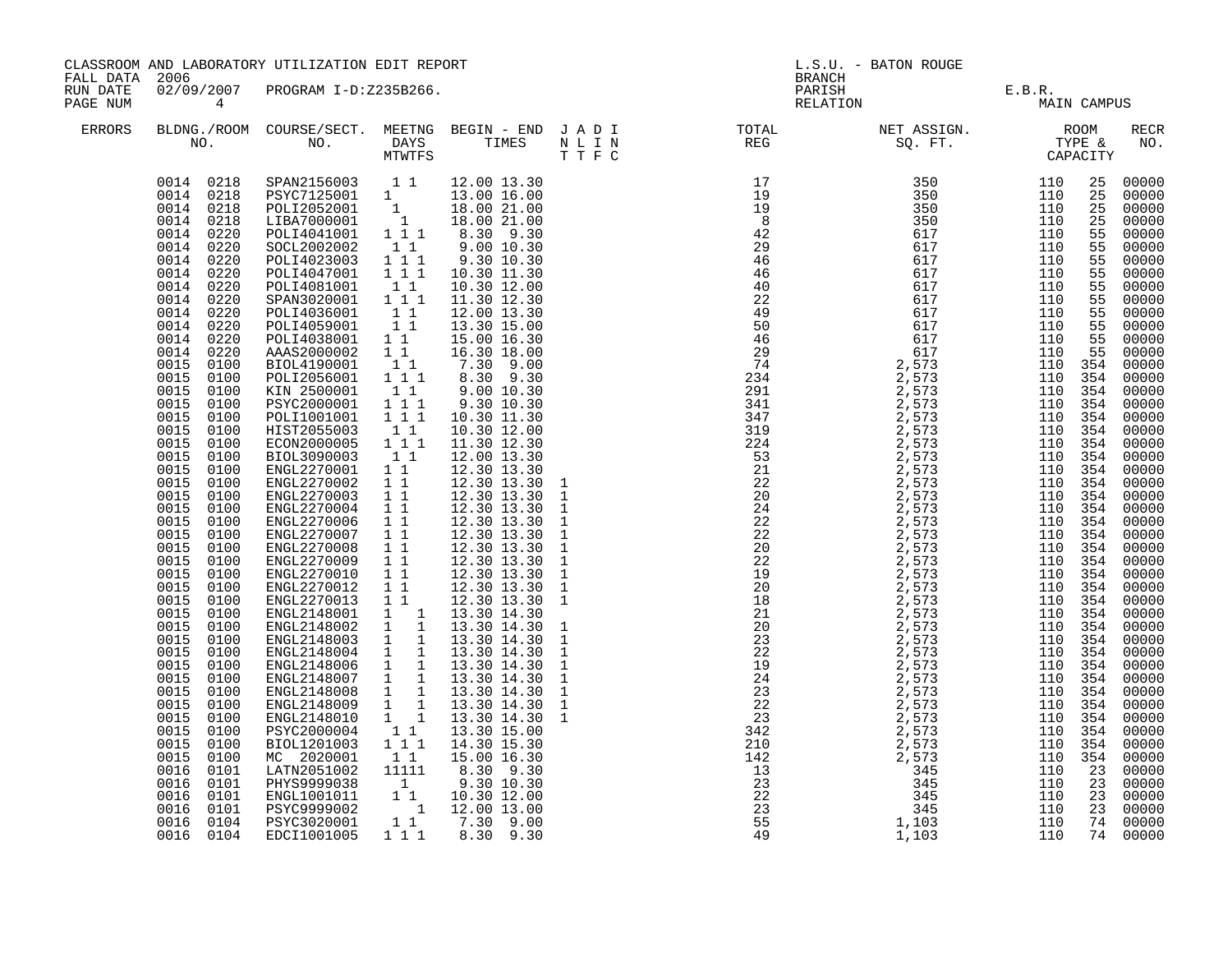| FALL DATA 2006       |                                                                                                                                                                                                                                                                                                                                                                                                                                                                                                                                                                                                                                                                                                                                                            | CLASSROOM AND LABORATORY UTILIZATION EDIT REPORT                                                                                                                                                                                                                                                                                                                                                                                                                                                                                                                                                                                                                                                                                                                                                                                                                                                                                                       |                                                                                                                                                                                                                                                                                                                                                                                                                                                     |                                                                                                                                                                                                                                                                                                                                                                                                                                                                                                                                                                                                                                        | L.S.U. - BATON ROUGE<br><b>BRANCH</b> |                                                                                                                                                     |                                                                                                                                                               |                                                                                         |                                                                                                                                                                                                          |                                                                                                                                                                                                                                                                                                                                                                                                                                                                                                  |
|----------------------|------------------------------------------------------------------------------------------------------------------------------------------------------------------------------------------------------------------------------------------------------------------------------------------------------------------------------------------------------------------------------------------------------------------------------------------------------------------------------------------------------------------------------------------------------------------------------------------------------------------------------------------------------------------------------------------------------------------------------------------------------------|--------------------------------------------------------------------------------------------------------------------------------------------------------------------------------------------------------------------------------------------------------------------------------------------------------------------------------------------------------------------------------------------------------------------------------------------------------------------------------------------------------------------------------------------------------------------------------------------------------------------------------------------------------------------------------------------------------------------------------------------------------------------------------------------------------------------------------------------------------------------------------------------------------------------------------------------------------|-----------------------------------------------------------------------------------------------------------------------------------------------------------------------------------------------------------------------------------------------------------------------------------------------------------------------------------------------------------------------------------------------------------------------------------------------------|----------------------------------------------------------------------------------------------------------------------------------------------------------------------------------------------------------------------------------------------------------------------------------------------------------------------------------------------------------------------------------------------------------------------------------------------------------------------------------------------------------------------------------------------------------------------------------------------------------------------------------------|---------------------------------------|-----------------------------------------------------------------------------------------------------------------------------------------------------|---------------------------------------------------------------------------------------------------------------------------------------------------------------|-----------------------------------------------------------------------------------------|----------------------------------------------------------------------------------------------------------------------------------------------------------------------------------------------------------|--------------------------------------------------------------------------------------------------------------------------------------------------------------------------------------------------------------------------------------------------------------------------------------------------------------------------------------------------------------------------------------------------------------------------------------------------------------------------------------------------|
| RUN DATE<br>PAGE NUM | 5 <sub>5</sub>                                                                                                                                                                                                                                                                                                                                                                                                                                                                                                                                                                                                                                                                                                                                             | 02/09/2007 PROGRAM I-D:Z235B266.                                                                                                                                                                                                                                                                                                                                                                                                                                                                                                                                                                                                                                                                                                                                                                                                                                                                                                                       |                                                                                                                                                                                                                                                                                                                                                                                                                                                     |                                                                                                                                                                                                                                                                                                                                                                                                                                                                                                                                                                                                                                        |                                       |                                                                                                                                                     | PARISH E.B.R.<br>RELATION MAIL                                                                                                                                | MAIN CAMPUS                                                                             |                                                                                                                                                                                                          |                                                                                                                                                                                                                                                                                                                                                                                                                                                                                                  |
| <b>ERRORS</b>        |                                                                                                                                                                                                                                                                                                                                                                                                                                                                                                                                                                                                                                                                                                                                                            |                                                                                                                                                                                                                                                                                                                                                                                                                                                                                                                                                                                                                                                                                                                                                                                                                                                                                                                                                        |                                                                                                                                                                                                                                                                                                                                                                                                                                                     |                                                                                                                                                                                                                                                                                                                                                                                                                                                                                                                                                                                                                                        |                                       |                                                                                                                                                     |                                                                                                                                                               |                                                                                         |                                                                                                                                                                                                          | <b>RECR</b><br>NO.                                                                                                                                                                                                                                                                                                                                                                                                                                                                               |
| 8<br>8               | 0016 0104<br>0016<br>0104<br>0016<br>0104<br>0016<br>0104<br>0016<br>0104<br>0016<br>0104<br>0016<br>0104<br>0016<br>0104<br>0016<br>0104<br>0016<br>0108<br>0016<br>0108<br>0016<br>0112<br>0016<br>0112<br>0016<br>0112<br>0016<br>0112<br>0016 0112<br>0016 0112<br>0016 0112<br>0016<br>0112<br>0016<br>0112<br>0016<br>0112<br>0016<br>0112<br>0016<br>0112<br>0016<br>0114<br>0016<br>0114<br>0016<br>0114<br>0016<br>0114<br>0016<br>0114<br>0016<br>0114<br>0016<br>0114<br>0016<br>0114<br>0016<br>0114<br>0016<br>0205<br>0016<br>0212<br>0016<br>0212<br>0016<br>0212<br>0016<br>0212<br>0016<br>0212<br>0016<br>0212<br>0017<br>0015<br>0017 0015<br>0017<br>0015<br>0017<br>0015<br>0017<br>0015<br>0017<br>0030<br>0017 0101<br>0017<br>0103 | SOCL3371001 1 1 1<br>REL 1004002<br>THTR3121001 111<br>HRE 3723001<br>ENGL3070005 111<br>PSYC7040002<br>PSYC4031001 1 1 15.00 16.30<br>EDCI4003004 1 16.30 18.30<br>PSYC4032003 1 18.00 21.00<br>HRE 2001001 1 8.30 10.30<br>EVEG3272001 1<br>SOCL3601001 1 1 1<br>ENGL1001031<br>SOCL3601002<br>MATH7390002<br>SOCL2201003<br>SOCL2201004<br>ENGL2025011<br>ENGL1001085<br>SOCL4091005<br>ENGL2027002<br>HIST7908001<br>SOCL4091003<br>AAAS2000003<br>ENGL2029001<br>AAAS2000005<br>SPAN2155003 1 1 1<br>ENGL1001028<br>EXST2000003<br>EXST2000004<br>SPAN2101013 1 1 1<br>1<br>FIST3119002<br>PSYC7938001 1<br>PSYC7171001 1<br>SOCL2211001 1 1<br>POLT7962002 1<br>PSYC2001001<br>ENGL2220001<br>ENGL1001017<br>BIOL7280001<br>$\begin{tabular}{lcccc} EDC12400002 & 1 & 9.30 & 11.30 \\ EDC12400002 & 1 & 9.30 & 11.30 \\ SPAN1102017 & 1111 & 12.30 & 13.30 \\ \end{tabular}$<br>ARCH4041001<br>ARCH4001001<br>ARCH5001001 111<br>ARCH5001001 111 | 11<br>$1\quad1$<br>11<br>$\begin{smallmatrix}1&1\\1&1&1\end{smallmatrix}$<br>$1\,$ $1\,$ $1$<br>$\begin{bmatrix} 1 & 1 \\ 1 & 1 \end{bmatrix}$<br>$\begin{smallmatrix}1&1\\1&1&1\end{smallmatrix}$<br>$\begin{smallmatrix}1&&1\\&1\\1&&1\end{smallmatrix}$<br>$\begin{bmatrix} 1 \\ 1 \\ 1 \end{bmatrix}$<br>$1\quad1$<br>1 1 1<br>11<br>$\begin{array}{cc} 1 & 1 \\ 1 & 1 \end{array}$<br>$1\;1$<br>11<br>111<br>$1\quad1$<br>$1\quad1$<br>$1 1 1$ | 9.00 10.30<br>9.30 10.30<br>10.30 11.30<br>10.30 12.00<br>11.30 12.30<br>12.00 13.30<br>12.30 13.30<br>13.30 15.00<br>16.30 19.30<br>8.30 9.30<br>9.00 10.30<br>9.30 10.30<br>10.30 11.30<br>10.30 12.00<br>10.30 12.00<br>12.00 13.30<br>12.30 13.30<br>13.30 15.00<br>13.30 15.00<br>15.00 18.00<br>15.00 18.00<br>7.30 9.00<br>9.00 10.30<br>9.30 10.30<br>10.30 11.30<br>10.30 12.00<br>12.00 13.00<br>12.00 13.00<br>12.30 13.30<br>13.30 16.30<br>13.00 16.00<br>8.30 11.30<br>9.00 10.30<br>$9.00$ 12.00<br>10.30 12.00<br>12.00 13.30<br>12.30 13.30<br>9.00 10.30<br>13.30 15.00<br>12.30 16.30<br>12.30 16.30<br>12.30 16.30 |                                       | 23<br>24<br>$\frac{1}{29}$<br>$\frac{1}{38}$<br>$\frac{5}{2}$<br>$\overline{20}$<br>28<br>$\frac{1}{28}$<br>26<br>$\frac{28}{12}$<br>21<br>14<br>14 | 490<br>490<br>490<br>490<br>490<br>886<br>$886$<br>$886$<br>$886$<br>$886$<br>$886$<br>$886$<br>$886$<br>$886$<br>$886$<br>$886$<br>$886$<br>$1,080$<br>$694$ | 110<br>110<br>110<br>110<br>110<br>110<br>110<br>110<br>110<br>110<br>210<br>210<br>210 | 74<br>23<br>46<br>46<br>46<br>46<br>46<br>46<br>46<br>46<br>46<br>46<br>46<br>46<br>48<br>48<br>48<br>48<br>48<br>48<br>48<br>48<br>48<br>18<br>33<br>33<br>33<br>33<br>33<br>33<br>53<br>53<br>53<br>53 | 74 00000<br>74 00000<br>74 00000<br>74 00000<br>74 00000<br>74 00000<br>74 00000<br>74 00000<br>74 00000<br>74 00000<br>00000<br>23 00000<br>00000<br>00000<br>00000<br>00000<br>00000<br>00000<br>00000<br>00000<br>00000<br>00000<br>00000<br>00000<br>00000<br>00000<br>00000<br>00000<br>00000<br>00000<br>00000<br>00000<br>00000<br>00000<br>00000<br>00000<br>00000<br>00000<br>00000<br>00000<br>00000<br>00000<br>00000<br>00000<br>00000<br>53 00000<br>40 00000<br>8 00000<br>7 00000 |
|                      | 0017 0107<br>0017 0142                                                                                                                                                                                                                                                                                                                                                                                                                                                                                                                                                                                                                                                                                                                                     | ARCH3001001<br>ARCH3001001                                                                                                                                                                                                                                                                                                                                                                                                                                                                                                                                                                                                                                                                                                                                                                                                                                                                                                                             | $1 1 1$                                                                                                                                                                                                                                                                                                                                                                                                                                             | 12.30 16.30<br>1 1 1 1 1 1 2 . 30 1 6 . 30                                                                                                                                                                                                                                                                                                                                                                                                                                                                                                                                                                                             |                                       | 17<br>17                                                                                                                                            |                                                                                                                                                               | 210<br>210                                                                              |                                                                                                                                                                                                          | 17 00000<br>15 00000                                                                                                                                                                                                                                                                                                                                                                                                                                                                             |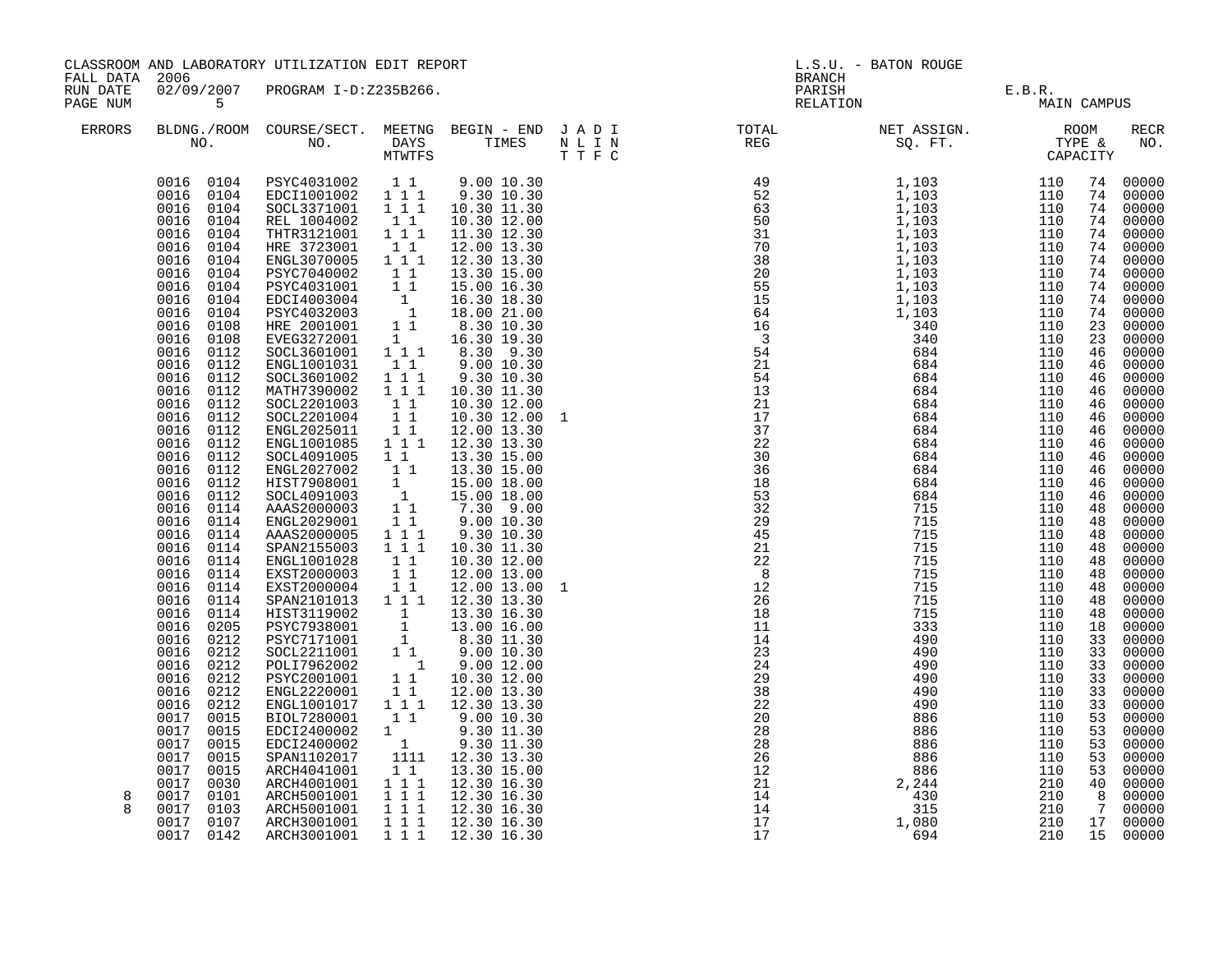| FALL DATA 2006       |                                                              | CLASSROOM AND LABORATORY UTILIZATION EDIT REPORT                                                                                                                                       | L.S.U. - BATON ROUGE<br><b>BRANCH</b>                                                                                            |                                                                                                                                                                    |                                                                              |                                |                   |                            |                                        |
|----------------------|--------------------------------------------------------------|----------------------------------------------------------------------------------------------------------------------------------------------------------------------------------------|----------------------------------------------------------------------------------------------------------------------------------|--------------------------------------------------------------------------------------------------------------------------------------------------------------------|------------------------------------------------------------------------------|--------------------------------|-------------------|----------------------------|----------------------------------------|
| RUN DATE<br>PAGE NUM | $6\overline{6}$                                              | 02/09/2007 PROGRAM I-D:Z235B266.                                                                                                                                                       |                                                                                                                                  |                                                                                                                                                                    |                                                                              | PARISH E.B.R.<br>RELATION MAIN | MAIN CAMPUS       |                            |                                        |
| ERRORS               |                                                              |                                                                                                                                                                                        |                                                                                                                                  |                                                                                                                                                                    |                                                                              |                                |                   |                            | RECR<br>NO.                            |
| 8<br>8               | 0017 0201                                                    | $\begin{array}{cccccccc} 0017 & 0151 & \text{ARCH}3001002 & 1 & 1 & 1 & 12.30 & 16.30 \\ 0017 & 0151A & \text{ARCH}3001002 & 1 & 1 & 1 & 12.30 & 16.30 \end{array}$<br>ARCH2001001 111 |                                                                                                                                  | 12.30 16.30<br>12.30 16.30                                                                                                                                         |                                                                              |                                |                   | $7\overline{ }$            | 8 00000<br>00000<br>34 00000           |
| 8                    | 0017<br>0213<br>0017 0214<br>0017<br>0218<br>0017<br>0230    | ARCH2001003<br>ARCH3001002 111<br>ARCH7001001 111<br>ARCH1001004 1 1 1                                                                                                                 | $\overline{1}$ $\overline{1}$ $\overline{1}$                                                                                     | 12.30 16.30<br>12.30 16.30<br>12.30 16.30<br>12.30 16.30                                                                                                           |                                                                              |                                |                   | 17<br>$7\overline{ }$      | 00000<br>10 00000<br>00000<br>15 00000 |
|                      | 0017<br>0235<br>0017<br>0240<br>0017<br>0243<br>0017<br>0253 | ARCH7003001<br>ARCH1001003<br>ARCH7005001 111<br>ARCH1001001                                                                                                                           | 1 1 1<br>$\overline{1}$ $\overline{1}$ $\overline{1}$<br>$1\,1\,1$                                                               | 12.30 16.30<br>12.30 16.30<br>12.30 16.30<br>12.30 16.30                                                                                                           |                                                                              |                                |                   | 17<br>8 <sup>8</sup><br>40 | 34 00000<br>00000<br>00000<br>00000    |
|                      | 0018<br>0108<br>0018<br>0108<br>0018<br>0108<br>0018<br>0108 | ART 2050001<br>ART 2050001 1 1 9.30 11.30<br>ART 2055001 1 1 9.30 11.30                                                                                                                |                                                                                                                                  | 1 1 8.30 9.30                                                                                                                                                      |                                                                              |                                |                   | 18<br>18<br>18<br>18       | 00000<br>00000<br>00000<br>00000       |
|                      | 0018<br>0208<br>0018<br>0208<br>0018<br>0210<br>0018<br>0210 | ART 4050001 1 1 15.00 18.00<br>ART 4526002 1 1 12.00 15.00<br>ART 4527001 11<br>ART 4527002<br>ART 4526001                                                                             | $\begin{bmatrix} 1 \\ 1 \end{bmatrix}$                                                                                           | 12.30 15.30<br>12.00 15.00<br>12.30 15.30                                                                                                                          |                                                                              |                                |                   | 45<br>45<br>18<br>18       | 00000<br>00000<br>00000<br>00000       |
|                      | 0018<br>0211<br>0018<br>0211<br>0018<br>0211<br>0018<br>0211 | ART 2564002<br>ART 1551002<br>ART 1551003 1 1<br>ART 4574001                                                                                                                           | $1\quad1$                                                                                                                        | $\begin{array}{ccc} 1 & 1 & 8.30 & 11.30 \\ 1 & 1 & 12.00 & 15.00 \end{array}$<br>12.30 15.30<br>15.30 18.30                                                       |                                                                              |                                |                   | 46<br>46<br>46<br>46       | 00000<br>$00000$<br>00000<br>00000     |
|                      | 0018<br>0229<br>0018<br>0229<br>0018<br>0229                 | ART 2995003 11<br>ART 2995001 11<br>ART 3994001 11<br>ART 2996001 11                                                                                                                   |                                                                                                                                  | 8.30 11.30<br>9.00 12.00<br>9.00 12.00<br>12.00 15.00                                                                                                              |                                                                              |                                |                   | 18<br>18<br>18             | 00000<br>$00000$<br>$00000$<br>00000   |
| 8                    | 0018<br>0229<br>0018<br>0229<br>0229<br>0018<br>0018<br>0230 | ART 4996001 1 1<br>ART 2995002<br>ART 4998001                                                                                                                                          | $1^{-}1^{-}$                                                                                                                     | 12.30 15.30<br>15.00 18.00<br>15.30 18.30                                                                                                                          |                                                                              |                                |                   | 18<br>18<br>18<br>14       | 00000<br>00000<br>00000                |
| 8                    | 0018<br>0230<br>0018<br>0302<br>0018<br>0302<br>0018<br>0313 | ART 7900001<br>ART 4564001 11<br>ART 4555001<br>ART 4941001                                                                                                                            | $\begin{bmatrix} 1 \\ 1 \\ 1 \end{bmatrix}$                                                                                      | $\begin{array}{cccc} 1 & 1 & & 8\, .30 & 11\, .30 \\ 1 & 1 & & 8\, .30 & 11\, .30 \\ 1 & 1 & & 8\, .30 & 11\, .30 \\ \end{array}$<br>12.00 15.00<br>$9.00$ $12.00$ |                                                                              |                                |                   | 14<br>15<br>15<br>18       | 00000<br>00000<br>00000<br>00000       |
|                      | 0018<br>0313<br>0018<br>0319<br>0018<br>0319<br>0018<br>0319 | ART 3996001 11<br>ART 2544001 11<br>ART 2564001<br>ART 2544002                                                                                                                         | $\begin{bmatrix} 1 \\ 1 \end{bmatrix}$<br>11                                                                                     | 12.30 15.30<br>8.30 11.30<br>9.00 12.00<br>12.00 15.00                                                                                                             |                                                                              |                                |                   | 18<br>18<br>18<br>18       | 00000<br>00000<br>00000<br>00000       |
|                      | 0018<br>0319<br>0018<br>0328<br>0018<br>0334<br>0018<br>0334 | ART 1551001 1 1<br>ART 2883001<br>ART 1011005<br>ART 1011001                                                                                                                           | 11<br>$1\quad1$                                                                                                                  | 15.30 18.30<br>9.00 12.00<br>8.30 11.30<br>9.00 12.00                                                                                                              |                                                                              |                                |                   | 18<br>20<br>18<br>18       | 00000<br>00000<br>00000<br>00000       |
|                      | 0018<br>0334<br>0018<br>0334<br>0018<br>0334<br>0018<br>0334 | ART 1011003<br>ART 1011002<br>ART 1011004<br>ART 1011006                                                                                                                               | $\begin{bmatrix} 1 \\ 1 \\ 1 \end{bmatrix}$<br>$1\quad1$<br>11                                                                   | 12.00 15.00<br>12.30 15.30<br>15.00 18.00<br>15.30 18.30                                                                                                           | $\begin{array}{r} 12 \\ 21 \\ 19 \\ 19 \\ 16 \\ 18 \\ 6 \\ 1 \\ \end{array}$ |                                |                   | 18<br>18<br>18<br>18       | 00000<br>00000<br>00000                |
|                      | 0018<br>0334<br>0021<br>0126<br>0021 0126                    | ART 1008002<br>ART 1012007<br>ART 2761001                                                                                                                                              | $\begin{array}{c} \n\begin{matrix}\n1 \\ 1 \\ 1\n\end{matrix} \\ \begin{matrix}\n1 \\ 1\n\end{matrix}\n\end{array}$<br>$1\quad1$ | 18.00 21.00<br>9.0012.00<br>12.00 15.00                                                                                                                            |                                                                              | 723<br>724<br>724              | 210<br>210<br>210 | 18<br>15<br>15             | $00000$<br>00000<br>00000<br>00000     |
|                      | 0126<br>0021<br>0021 0126                                    | ART 4741001<br>ART 4761001                                                                                                                                                             | $1\quad1$<br>$1\quad1$                                                                                                           | 12.30 15.30<br>12.30 15.30 1                                                                                                                                       |                                                                              | 724<br>724                     | 210<br>210        | 15<br>15                   | 00000<br>00000                         |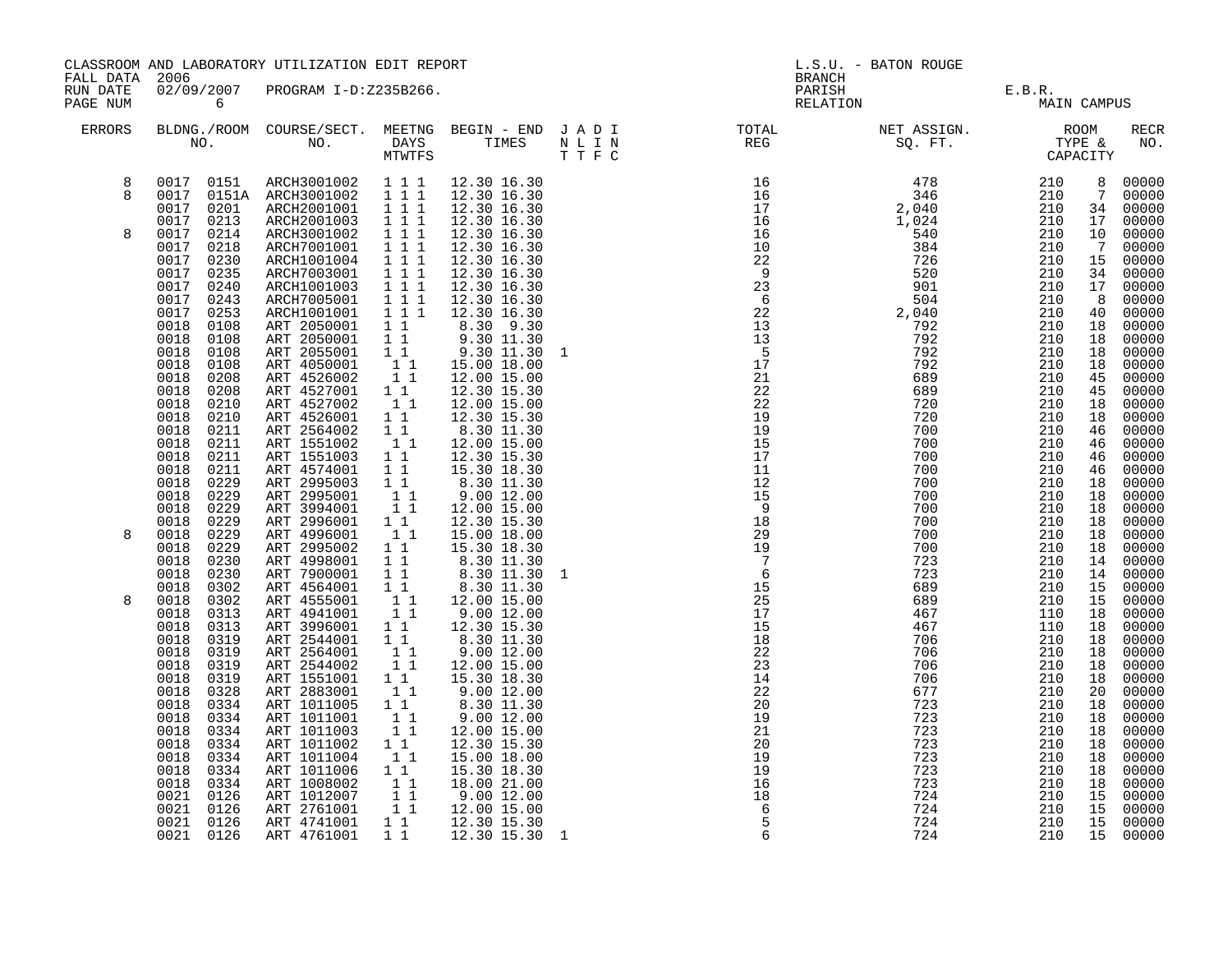| FALL DATA 2006       |                                                                                                                                                                                                                                                                                                                                                                                                                                                                                                                                                                                                                                                                                                                                                                                                | CLASSROOM AND LABORATORY UTILIZATION EDIT REPORT                                                                                                                                                                                                                                                                                                                                                                                                                                                                                                                                                                                                                                                                                                                                                                                                                                                         |                                                                                                                                                                                                                                                                                                                                                                                                             |                                                                                                                                                                                                                                                                                                                                                                                                                                                                                                                                                                                                                                                                                                                                  | L.S.U. - BATON ROUGE<br><b>BRANCH</b> |                                                                                                                                                                                                                                                                                                                                                                                                                                                                                                               |                                |             |  |                                                                                                                                                                                                                                                                                                                                                                                                                                                                                  |
|----------------------|------------------------------------------------------------------------------------------------------------------------------------------------------------------------------------------------------------------------------------------------------------------------------------------------------------------------------------------------------------------------------------------------------------------------------------------------------------------------------------------------------------------------------------------------------------------------------------------------------------------------------------------------------------------------------------------------------------------------------------------------------------------------------------------------|----------------------------------------------------------------------------------------------------------------------------------------------------------------------------------------------------------------------------------------------------------------------------------------------------------------------------------------------------------------------------------------------------------------------------------------------------------------------------------------------------------------------------------------------------------------------------------------------------------------------------------------------------------------------------------------------------------------------------------------------------------------------------------------------------------------------------------------------------------------------------------------------------------|-------------------------------------------------------------------------------------------------------------------------------------------------------------------------------------------------------------------------------------------------------------------------------------------------------------------------------------------------------------------------------------------------------------|----------------------------------------------------------------------------------------------------------------------------------------------------------------------------------------------------------------------------------------------------------------------------------------------------------------------------------------------------------------------------------------------------------------------------------------------------------------------------------------------------------------------------------------------------------------------------------------------------------------------------------------------------------------------------------------------------------------------------------|---------------------------------------|---------------------------------------------------------------------------------------------------------------------------------------------------------------------------------------------------------------------------------------------------------------------------------------------------------------------------------------------------------------------------------------------------------------------------------------------------------------------------------------------------------------|--------------------------------|-------------|--|----------------------------------------------------------------------------------------------------------------------------------------------------------------------------------------------------------------------------------------------------------------------------------------------------------------------------------------------------------------------------------------------------------------------------------------------------------------------------------|
| RUN DATE<br>PAGE NUM | $\overline{7}$                                                                                                                                                                                                                                                                                                                                                                                                                                                                                                                                                                                                                                                                                                                                                                                 | 02/09/2007 PROGRAM I-D:Z235B266.                                                                                                                                                                                                                                                                                                                                                                                                                                                                                                                                                                                                                                                                                                                                                                                                                                                                         |                                                                                                                                                                                                                                                                                                                                                                                                             |                                                                                                                                                                                                                                                                                                                                                                                                                                                                                                                                                                                                                                                                                                                                  |                                       |                                                                                                                                                                                                                                                                                                                                                                                                                                                                                                               | PARISH E.B.R.<br>RELATION MAIN | MAIN CAMPUS |  |                                                                                                                                                                                                                                                                                                                                                                                                                                                                                  |
| <b>ERRORS</b>        |                                                                                                                                                                                                                                                                                                                                                                                                                                                                                                                                                                                                                                                                                                                                                                                                |                                                                                                                                                                                                                                                                                                                                                                                                                                                                                                                                                                                                                                                                                                                                                                                                                                                                                                          |                                                                                                                                                                                                                                                                                                                                                                                                             |                                                                                                                                                                                                                                                                                                                                                                                                                                                                                                                                                                                                                                                                                                                                  |                                       |                                                                                                                                                                                                                                                                                                                                                                                                                                                                                                               |                                |             |  | <b>RECR</b><br>NO.                                                                                                                                                                                                                                                                                                                                                                                                                                                               |
|                      | 0021 0216<br>0021 0216<br>0021 0216<br>0021 0216<br>0021 0216<br>0021 0226<br>0021<br>0226<br>0021<br>0226<br>0021<br>0226<br>0021<br>0226<br>0021<br>0226<br>0021<br>0226<br>0021<br>0226<br>0023<br>0154<br>0023<br>0154<br>0023<br>0154<br>0023<br>0154<br>0023<br>0154<br>0023<br>0154<br>0023<br>0154<br>0023<br>0154<br>0023<br>0154<br>0026<br>0102<br>0026<br>0102<br>0026 0102<br>0026 0102<br>0026 0102<br>0026<br>0102<br>0026<br>0102<br>0026<br>0102<br>0026<br>0102<br>0026<br>0102<br>0026<br>0102<br>0026<br>0102<br>0026<br>0102<br>0026<br>0102<br>0026<br>0102<br>0026<br>0102<br>0026<br>0102<br>0026<br>0103<br>0026<br>0103<br>0026<br>0103<br>0026<br>0103<br>0026<br>0103<br>0026<br>0103<br>0026<br>0103<br>0026<br>0103<br>0026<br>0103<br>0026<br>0103<br>0026 0103 | 0021 0126 ART 4762001 11 12.30 15.30 1<br>ART 2655001 11 12.30 15.30<br>ART 2656001 11 15.00 18.00<br>ART 4651001 11<br>ART 4655001 1 1<br>ART 4659001<br>ART 1012002 11<br>ART 1012001 11<br>ART 1762001<br>ART 1012005 11<br>ART 1012006<br>ART 1762003<br>ART 1009002<br>ART 1012003 1 1<br>ART 1661001 1 1<br>ART 1662001<br>ART 2661001<br>ART 4661001 1 1<br>ART 4691001 1 1<br>ART 4641001<br>ART 7600001<br>ART 1661002<br>ART 1661003 1 1<br>CMST1061001 111<br>CMST1061010<br>CMST1061003 1 1 1<br>CMST1061012<br>CMST1061004<br>CMST2060004<br>CMST4119002<br>CMST7901001<br>CMST3900005<br>CMST1061006<br>CMST1061008<br>CMST1061015<br>CMST4167001<br>CMST1061016<br>AAAS1001003 11<br>SWAH1001003 11<br>CSC 7300001 1<br>CMST2060001<br>CMST1061011<br>CMST2060021<br>CMST2060013<br>CMST2063002<br>CMST1061005<br>HIST4112001<br>ENGL3084003<br>CMST2063003<br>CMST3113001<br>CMST2060018 | 11<br>$1\quad1$<br>$\begin{bmatrix} 1 \\ 1 \end{bmatrix}$<br>11<br>$\begin{bmatrix} 1\\ 1\\ 1 \end{bmatrix}$<br>$1\quad1$<br>11<br>11<br>$1\quad1$<br>$1\quad1$<br>$1 1 1$<br>1 1 1<br>$1\quad1$<br>1 1 1<br>$1\quad1$<br>$1 1 1$<br>$\begin{bmatrix} 1 \\ 1 \end{bmatrix}$<br>$1 1 1$<br>$1\quad1$<br>1 1 1<br>11<br>$1 1 1$<br>$1 1 1$<br>$\begin{bmatrix} 1 & 1 \\ 1 & 1 \end{bmatrix}$<br>11<br>$1 1 1$ | 15.30 18.30<br>15.30 18.30<br>15.30 18.30<br>8.30 11.30<br>9.00 12.00<br>12.00 15.00<br>12.30 15.30<br>15.00 18.00<br>15.30 18.30<br>18.00 21.00<br>18.30 21.30<br>8.30 11.30<br>9.00 12.00<br>12.00 15.00<br>12.30 15.30<br>12.30 15.30<br>15.00 18.00<br>15.30 18.30<br>18.00 21.00<br>18.30 21.30<br>7.30 8.30<br>7.30 9.00<br>8.30 9.30<br>9.00 10.30<br>9.30 10.30<br>10.30 11.30<br>10.30 12.00<br>11.30 12.30<br>12.00 13.30<br>12.30 13.30<br>13.30 14.30<br>13.30 15.00<br>14.30 15.30<br>15.00 16.30<br>16.30 18.30<br>16.30 18.30<br>17.00 20.00<br>7.30 8.30<br>$7.30$ 9.00<br>8.30 9.30<br>9.00 10.30<br>9.30 10.30<br>10.30 11.30<br>10.30 12.00<br>11.30 12.30<br>12.00 13.30<br>12.30 13.30<br>1 1 1 13.30 15.00 |                                       | $\begin{array}{cccccccc} \texttt{N} & \texttt{T} & \texttt{R} & \texttt{R} & \texttt{R} & \texttt{R} & \texttt{R} & \texttt{R} & \texttt{R} & \texttt{R} & \texttt{R} & \texttt{R} & \texttt{R} & \texttt{R} & \texttt{R} & \texttt{R} & \texttt{R} & \texttt{R} & \texttt{R} & \texttt{R} & \texttt{R} & \texttt{R} & \texttt{R} & \texttt{R} & \texttt{R} & \texttt{R} & \texttt{R} & \texttt{R} & \texttt{R} & \texttt{R} & \texttt$<br>$\begin{array}{ccc}\n & 30 \\ 30 \\ 2.00 \\ 35 \\ 33\n\end{array}$ | 575                            | 110         |  | 00000<br>00000<br>00000<br>00000<br>00000<br>00000<br>00000<br>00000<br>00000<br>00000<br>00000<br>00000<br>00000<br>00000<br>00000<br>00000<br>00000<br>00000<br>00000<br>00000<br>00000<br>00000<br>00000<br>00000<br>00000<br>00000<br>00000<br>00000<br>00000<br>00000<br>00000<br>00000<br>00000<br>00000<br>00000<br>00000<br>00000<br>00000<br>00000<br>00000<br>00000<br>00000<br>00000<br>00000<br>00000<br>00000<br>00000<br>00000<br>44 00000<br>44 00000<br>44 00000 |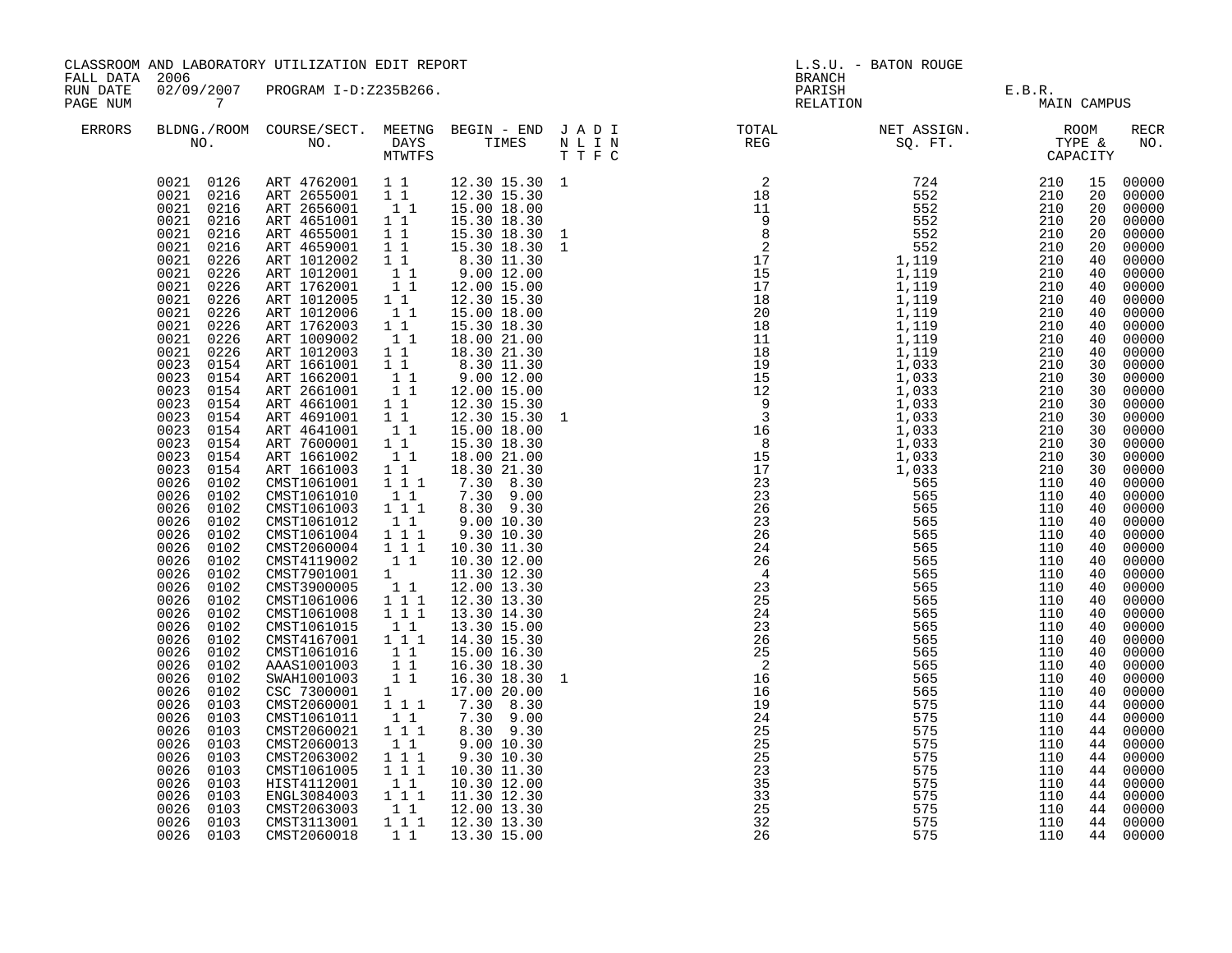| FALL DATA 2006       |                                                                                                                                                                                                                                                                                                                                                                                                                                                                                                                                                                                                                                                                                                            | CLASSROOM AND LABORATORY UTILIZATION EDIT REPORT                                                                                                                                                                                                                                                                                                                                                                                                                                                                                                                                                                                                                                                                                                                                                                                                                                                                                                                                                                                                                                                                                                                                                                                                  |                                                                                                                                                                                               |                                                                                                                                                                                                                                |                                                                                                                                |                                                             |                                                             |                                                                                                                                                                                        |                                                                                                                                                                                                                                                                                                                                                                                                                                                                                               |  |
|----------------------|------------------------------------------------------------------------------------------------------------------------------------------------------------------------------------------------------------------------------------------------------------------------------------------------------------------------------------------------------------------------------------------------------------------------------------------------------------------------------------------------------------------------------------------------------------------------------------------------------------------------------------------------------------------------------------------------------------|---------------------------------------------------------------------------------------------------------------------------------------------------------------------------------------------------------------------------------------------------------------------------------------------------------------------------------------------------------------------------------------------------------------------------------------------------------------------------------------------------------------------------------------------------------------------------------------------------------------------------------------------------------------------------------------------------------------------------------------------------------------------------------------------------------------------------------------------------------------------------------------------------------------------------------------------------------------------------------------------------------------------------------------------------------------------------------------------------------------------------------------------------------------------------------------------------------------------------------------------------|-----------------------------------------------------------------------------------------------------------------------------------------------------------------------------------------------|--------------------------------------------------------------------------------------------------------------------------------------------------------------------------------------------------------------------------------|--------------------------------------------------------------------------------------------------------------------------------|-------------------------------------------------------------|-------------------------------------------------------------|----------------------------------------------------------------------------------------------------------------------------------------------------------------------------------------|-----------------------------------------------------------------------------------------------------------------------------------------------------------------------------------------------------------------------------------------------------------------------------------------------------------------------------------------------------------------------------------------------------------------------------------------------------------------------------------------------|--|
| RUN DATE<br>PAGE NUM | 8 <sup>1</sup>                                                                                                                                                                                                                                                                                                                                                                                                                                                                                                                                                                                                                                                                                             | 02/09/2007 PROGRAM I-D:Z235B266.                                                                                                                                                                                                                                                                                                                                                                                                                                                                                                                                                                                                                                                                                                                                                                                                                                                                                                                                                                                                                                                                                                                                                                                                                  |                                                                                                                                                                                               |                                                                                                                                                                                                                                |                                                                                                                                | E.B.R.<br>MAIN CAMPUS                                       |                                                             |                                                                                                                                                                                        |                                                                                                                                                                                                                                                                                                                                                                                                                                                                                               |  |
| ERRORS               |                                                                                                                                                                                                                                                                                                                                                                                                                                                                                                                                                                                                                                                                                                            |                                                                                                                                                                                                                                                                                                                                                                                                                                                                                                                                                                                                                                                                                                                                                                                                                                                                                                                                                                                                                                                                                                                                                                                                                                                   |                                                                                                                                                                                               |                                                                                                                                                                                                                                |                                                                                                                                |                                                             |                                                             |                                                                                                                                                                                        | RECR<br>NO.                                                                                                                                                                                                                                                                                                                                                                                                                                                                                   |  |
|                      | 0026 0103<br>0026<br>0103<br>0026<br>0103<br>0026<br>0109<br>0026<br>0109<br>0026<br>0109<br>0026<br>0109<br>0026<br>0109<br>0026<br>0109<br>0026<br>0109<br>0026<br>0109<br>0026<br>0109<br>0026<br>0109<br>0026<br>0109<br>0026<br>0109<br>0026<br>0109<br>0026<br>0109<br>0026 0109<br>0026<br>0109<br>0026 0109<br>0026<br>0111<br>0026 0111<br>0026<br>0111<br>0026<br>0111<br>0026<br>0111<br>0026<br>0111<br>0026<br>0111<br>0026<br>0111<br>0026<br>0111<br>0026<br>0111<br>0026<br>0111<br>0026<br>0111<br>0026 0111<br>0026<br>0111<br>0026 0111<br>0026<br>0111<br>0026<br>0127<br>0026<br>0127<br>0026<br>0127<br>0026<br>0127<br>0026<br>0127<br>0026<br>0127<br>0026<br>0127<br>0026<br>0127 | $\begin{array}{cccc} 0026 & 0103 & \textrm{CMST2060008} & 1 & 1 & 1 & 14.30 & 15.30 \\ 0026 & 0103 & \textrm{HIST4012001} & 1 & 1 & 15.00 & 16.30 \\ 0026 & 0103 & \textrm{REL 4012001} & 1 & 1 & 15.00 & 16.30 \\ 0026 & 0103 & \textrm{EDUC2000002} & 1 & 15.30 & 18.30 \\ \end{array}$<br>REL 401200002<br>EDUC2000002<br>EDUC2000001 1 16.30<br>HIST3002001 1 17.00 18.00<br>REL 3203001 1 18.00 21.00<br>REL 3203001 1 18.00 21.00<br>A 30 9.30<br>1 7.30 9.00<br>2 30 9.30<br>CMST2060012<br>SOCL2002001<br>THTR1020007<br>CMST2060014<br>PHIL2033001<br>CMST3060001<br>CMST2061003<br>CMST2060007<br>CMST4113001<br>CMST2060022 1 1 1<br>CMST2060019 11<br>EDCI2400003 1<br>EDCI7009001<br>EDCI7762001<br>CMST1061002<br>GEOG4041001<br>CMST2060011<br>$\begin{tabular}{ccc} \texttt{CMST2060003} & 1 & 1 & 8.30 & 9.30 \\ \texttt{GEOG4041001} & 1 & 8.30 & 12.30 \\ \end{tabular}$<br>MATH2025001 1 9.00 10.30<br>CMST2060015 1 1 10.30 12.00<br>REL 3010001<br>CMST1061007 1 1 1<br>INTL3786001<br>REL 3786001 111<br>REL 3010002 1 1<br>CMST2060009 1 1 1<br>EDUC2000003 1 1<br>EDC14705001 1<br>CPLT7130001 1<br>CMST2010001<br>CMST2064004<br>THTR1021001<br>CMST4164001<br>CMST2064001<br>THTR3130001<br>ENGL3015001<br>CMST2060016 | $\overline{1}$ $\overline{1}$<br>$1 1 1$<br>$1 1 1$<br>$1\quad1$<br>111<br>$1\quad1$<br>$\begin{array}{ccc} 1&1&1\\ 1&1&1 \end{array}$<br>$\begin{array}{ccc} & 1 & 1 \\ & 1 & 1 \end{array}$ | $\begin{array}{rrrr} 1 & 16.30 & 19.30 \\ 1 & 16.30 & 19.30 \\ 1 & 1 & 7.30 & 8.30 \end{array}$<br>18.00 21.00<br>7.30 8.30<br>7.30 9.00<br>8.30 9.30<br>9.00 10.30<br>9.30 10.30<br>10.30 11.30<br>10.30 12.00<br>12.00 13.30 | 15<br>26<br>18<br>$\frac{20}{25}$<br>26<br>$\overline{27}$<br>$\overline{13}$<br>$\begin{array}{c} 25 \\ 25 \\ 26 \end{array}$ | 501<br>495<br>495<br>495<br>495<br>495<br>495<br>495<br>495 | 110<br>110<br>110<br>110<br>110<br>110<br>110<br>110<br>110 | 44<br>44<br>44<br>42<br>42<br>42<br>42<br>42<br>42<br>42<br>35<br>35<br>35<br>35<br>35<br>35<br>35<br>35<br>35<br>35<br>35<br>35<br>35<br>36<br>36<br>36<br>36<br>36<br>36<br>36<br>36 | 00000<br>00000<br>44 00000<br>44 00000<br>44 00000<br>00000<br>44 00000<br>42 00000<br>4200000<br>00000<br>00000<br>42 00000<br>42 00000<br>4200000<br>00000<br>00000<br>00000<br>42 00000<br>00000<br>42 00000<br>42 00000<br>42 00000<br>00000<br>42 00000<br>35 00000<br>35 00000<br>35 00000<br>00000<br>00000<br>00000<br>00000<br>00000<br>00000<br>00000<br>00000<br>00000<br>00000<br>00000<br>00000<br>00000<br>00000<br>00000<br>00000<br>00000<br>00000<br>00000<br>00000<br>00000 |  |
|                      | 0026<br>0127<br>0026 0127<br>0026 0127                                                                                                                                                                                                                                                                                                                                                                                                                                                                                                                                                                                                                                                                     | CMST2060005<br>CMST2064002<br>CMST2060017                                                                                                                                                                                                                                                                                                                                                                                                                                                                                                                                                                                                                                                                                                                                                                                                                                                                                                                                                                                                                                                                                                                                                                                                         | $1^{\overline{1}}1^{\overline{1}}$<br>$1 1 1$<br>$1\;1$                                                                                                                                       | 12.30 13.30<br>13.30 14.30<br>13.30 15.00                                                                                                                                                                                      | 25<br>25                                                                                                                       | 495<br>495<br>495                                           | 110<br>110<br>110                                           | 36                                                                                                                                                                                     | 00000<br>36 00000<br>36 00000                                                                                                                                                                                                                                                                                                                                                                                                                                                                 |  |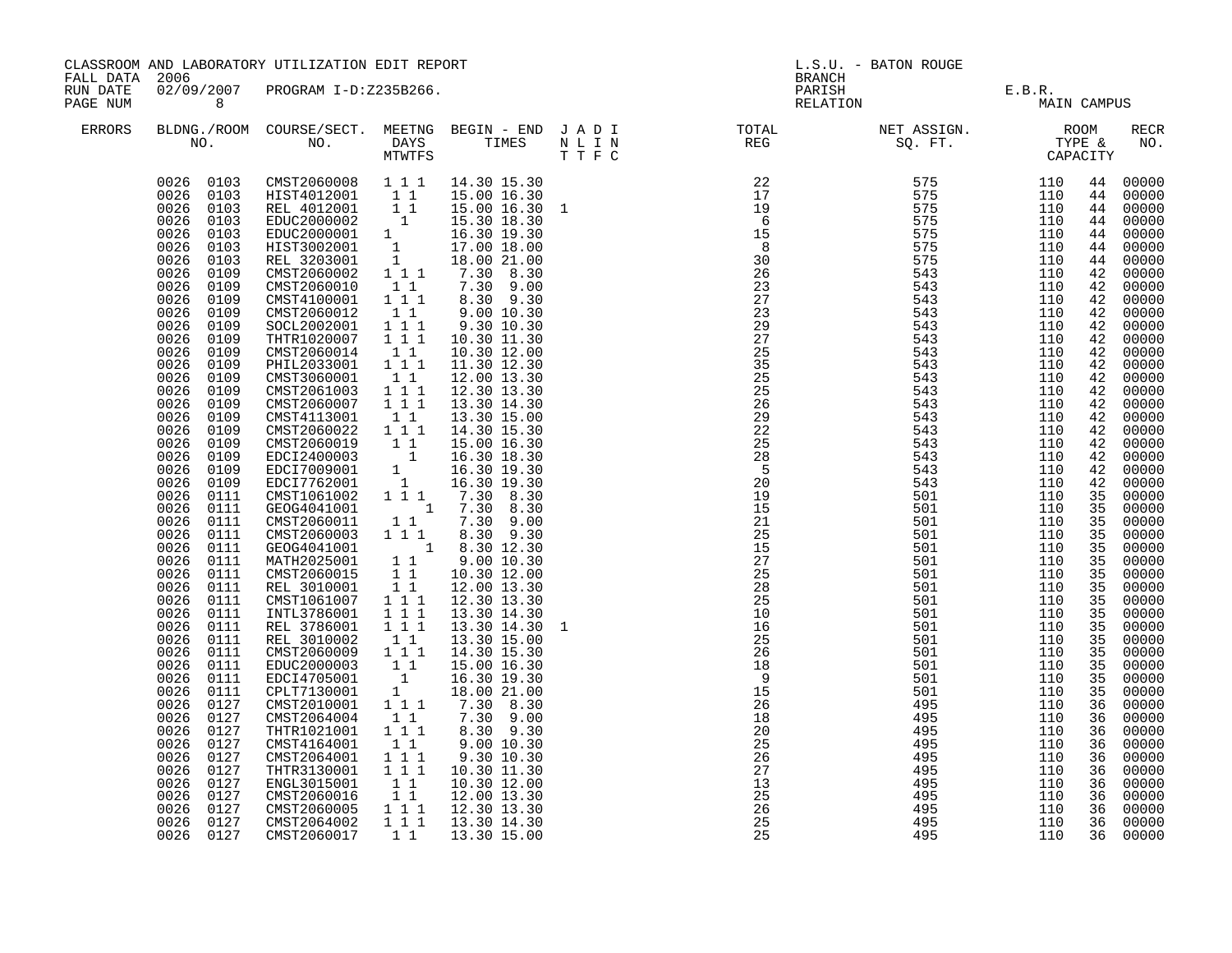| FALL DATA 2006       |                                                                                                                                                                                                                                                                                                                                                                                                                                                                                                                                                                                                                                                                                                                                                     | CLASSROOM AND LABORATORY UTILIZATION EDIT REPORT                                                                                                                                                                                                                                                                                                                                                                                                                                                                                                                                                                                                                                                                                                                                                                                                                                                                                                                                                                                                                                                                                                                                                                                                                                                                                                       |                                                                                                                                                                                                                                                                                                                                                      |                                                                                                                                                                                                                                                                                                                                                                                                                                                                                                                                                                                                                                                                                                                        | L.S.U. - BATON ROUGE<br><b>BRANCH</b> |                                                                                                                                                                                                                                                                                                                                                                                            |                                |             |  |                    |
|----------------------|-----------------------------------------------------------------------------------------------------------------------------------------------------------------------------------------------------------------------------------------------------------------------------------------------------------------------------------------------------------------------------------------------------------------------------------------------------------------------------------------------------------------------------------------------------------------------------------------------------------------------------------------------------------------------------------------------------------------------------------------------------|--------------------------------------------------------------------------------------------------------------------------------------------------------------------------------------------------------------------------------------------------------------------------------------------------------------------------------------------------------------------------------------------------------------------------------------------------------------------------------------------------------------------------------------------------------------------------------------------------------------------------------------------------------------------------------------------------------------------------------------------------------------------------------------------------------------------------------------------------------------------------------------------------------------------------------------------------------------------------------------------------------------------------------------------------------------------------------------------------------------------------------------------------------------------------------------------------------------------------------------------------------------------------------------------------------------------------------------------------------|------------------------------------------------------------------------------------------------------------------------------------------------------------------------------------------------------------------------------------------------------------------------------------------------------------------------------------------------------|------------------------------------------------------------------------------------------------------------------------------------------------------------------------------------------------------------------------------------------------------------------------------------------------------------------------------------------------------------------------------------------------------------------------------------------------------------------------------------------------------------------------------------------------------------------------------------------------------------------------------------------------------------------------------------------------------------------------|---------------------------------------|--------------------------------------------------------------------------------------------------------------------------------------------------------------------------------------------------------------------------------------------------------------------------------------------------------------------------------------------------------------------------------------------|--------------------------------|-------------|--|--------------------|
| RUN DATE<br>PAGE NUM | $\overline{9}$                                                                                                                                                                                                                                                                                                                                                                                                                                                                                                                                                                                                                                                                                                                                      | 02/09/2007 PROGRAM I-D:Z235B266.                                                                                                                                                                                                                                                                                                                                                                                                                                                                                                                                                                                                                                                                                                                                                                                                                                                                                                                                                                                                                                                                                                                                                                                                                                                                                                                       |                                                                                                                                                                                                                                                                                                                                                      |                                                                                                                                                                                                                                                                                                                                                                                                                                                                                                                                                                                                                                                                                                                        |                                       |                                                                                                                                                                                                                                                                                                                                                                                            | PARISH E.B.R.<br>RELATION MAIN | MAIN CAMPUS |  |                    |
| ERRORS               |                                                                                                                                                                                                                                                                                                                                                                                                                                                                                                                                                                                                                                                                                                                                                     |                                                                                                                                                                                                                                                                                                                                                                                                                                                                                                                                                                                                                                                                                                                                                                                                                                                                                                                                                                                                                                                                                                                                                                                                                                                                                                                                                        |                                                                                                                                                                                                                                                                                                                                                      |                                                                                                                                                                                                                                                                                                                                                                                                                                                                                                                                                                                                                                                                                                                        |                                       |                                                                                                                                                                                                                                                                                                                                                                                            |                                |             |  | <b>RECR</b><br>NO. |
|                      | 0026 0127<br>0026<br>0130<br>0026<br>0130<br>0026<br>0130<br>0026<br>0130<br>0026<br>0130<br>0026<br>0130<br>0026<br>0130<br>0026<br>0130<br>0026<br>0137<br>0026<br>0137<br>0026<br>0137<br>0026<br>0137<br>0026<br>0137<br>0026<br>0137<br>0026<br>0137<br>0026<br>0137<br>0026<br>0143<br>0026<br>0143<br>0026<br>0143<br>0026<br>0143<br>0026<br>0143<br>0026<br>0143<br>0026<br>0143<br>0026<br>0143<br>0026<br>0143<br>0026<br>0143<br>0026<br>0143<br>0026<br>0143<br>0026<br>0143<br>0026<br>0143<br>0026<br>0143<br>0026<br>0143<br>0026<br>0143<br>0026<br>0143<br>0026<br>0143<br>0026<br>0143<br>0026<br>0143<br>0026<br>0143<br>0026<br>0143<br>0026<br>0143<br>0026<br>0143<br>0026<br>0143<br>0026<br>0143<br>0026 0143<br>0026 0143 | $\begin{array}{cccc} 0026 & 0127 & \textrm{CMST2064003} & 1 & 1 & 1 & 14.30 & 15.30 \\ 0026 & 0127 & \textrm{CMST2060020} & 1 & 1 & 15.00 & 16.30 \\ 0026 & 0127 & \textrm{EDC13701001} & 1 & 16.30 & 19.30 \\ 0026 & 0127 & \textrm{ELRC7601001} & 1 & 16.30 & 19.30 \\ \end{array}$<br>CMST2012001<br>CMST2063001<br>CMST2061001 111<br>CMST2064005<br>CMST2061002<br>CMST2061005<br>CMST1061014<br>CMST2060006<br>CMST2061004<br>CMST2040004<br>CMST2040001<br>CMST2040002<br>CMST3040001<br>CMST2040005<br>CMST2040003 1 1 1<br>CMST7945001 1 1<br>CMST2040006<br>BIOL2051008 1 <sup>1</sup><br>BIOL2051009 1 1<br>BIOL2051010 1 1<br>BIOL2051011<br>BIOL2051012 1 1<br>BIOL2051013<br>BIOL2051014 1 1<br>BIOL1201005 1 1<br>PSYC2000002 1 1 1<br>$\begin{tabular}{l c c c c} \multicolumn{1}{c}{\textbf{ENCL2100002}} & 1 & 1 & 10.30 & 11.30 \\ \multicolumn{1}{c}{\textbf{ENGL2123012}} & 1 & 10.30 & 12.00 \\ \multicolumn{1}{c}{\textbf{ENGL2123013}} & 1 & 10.30 & 12.00 \\ \multicolumn{1}{c}{\textbf{ENGL2123014}} & 1 & 10.30 & 12.00 \\ \multicolumn{1}{c}{\textbf{ENGL2123015}} & 1 & 10.30 & 12.$<br>ENGL2423001 1 1<br>ENGL2423002 1 1<br>ENGL2423003 1 1<br>ENGL2423004<br>ENGL2423006<br>ENGL2423007 1 1<br>ENGL2423008 1 1<br>ENGL2423009<br>ENGL2823001 1 1<br>BIOL1001007 1 1<br>HUEC2010001 1 1 1<br>BIOL1001008<br>BIOL1001004 | $\begin{array}{c} 1 \\ 1 \ 1 \ 1 \end{array}$<br>11<br>$1 1 1$<br>11<br>11<br>$1^{\circ}1^{\circ}1$<br>$1 1 1$<br>$1\quad1$<br>1 1 1<br>$\overline{1}$ $\overline{1}$ $\overline{1}$<br>$\begin{bmatrix} 1\\ 1\\ 1 \end{bmatrix}$<br>$1\quad1$<br>$1\quad1$<br>$1\quad1$<br>$1\quad1$<br>11<br>$1\quad1$<br>11<br>$1\quad1$<br>$1^{\circ}1^{\circ}1$ | 18.00 21.00<br>7.30 8.30<br>8.30 9.30<br>9.00 10.30<br>9.30 10.30<br>10.30 12.00<br>12.00 13.30<br>12.30 13.30<br>14.30 15.30<br>9.00 10.30<br>9.30 10.30<br>10.30 11.30<br>10.30 12.00<br>12.00 13.30<br>12.30 13.30<br>14.00 15.30<br>15.00 16.30<br>$\begin{smallmatrix} 1 & 0.00 & 16 & 0.90\ 8 & 30 & 10 & 00\ 8 & 30 & 10 & 00\ 8 & 30 & 10 & 00\ 8 & 30 & 10 & 00\ 8 & 30 & 10 & 00\ 8 & 30 & 10 & 00\ 8 & 30 & 10 & 00\ 8 & 30 & 10 & 00\ 9 & 00 & 10 & 30\ \end{smallmatrix}$<br>9.00 10.30<br>10.30 11.30<br>11.30 12.30<br>11.30 12.30<br>11.30 12.30<br>11.30 12.30<br>11.30 12.30<br>11.30 12.30<br>11.30 12.30<br>11.30 12.30<br>11.30 12.30<br>12.00 13.30<br>12.30 13.30<br>13.30 15.00<br>14.30 15.30 |                                       | $\begin{smallmatrix} \textbf{R}^T & \textbf{R}^T & \textbf{R}^T & \textbf{R}^T & \textbf{R}^T & \textbf{R}^T & \textbf{R}^T & \textbf{R}^T & \textbf{R}^T & \textbf{R}^T & \textbf{R}^T & \textbf{R}^T & \textbf{R}^T & \textbf{R}^T & \textbf{R}^T & \textbf{R}^T & \textbf{R}^T & \textbf{R}^T & \textbf{R}^T & \textbf{R}^T & \textbf{R}^T & \textbf{R}^T & \textbf{R}^T & \textbf{R}^$ |                                |             |  |                    |
|                      | 0026 0143                                                                                                                                                                                                                                                                                                                                                                                                                                                                                                                                                                                                                                                                                                                                           | SOCL2501003                                                                                                                                                                                                                                                                                                                                                                                                                                                                                                                                                                                                                                                                                                                                                                                                                                                                                                                                                                                                                                                                                                                                                                                                                                                                                                                                            | $1\quad1$                                                                                                                                                                                                                                                                                                                                            | 15.00 16.30                                                                                                                                                                                                                                                                                                                                                                                                                                                                                                                                                                                                                                                                                                            |                                       | 146                                                                                                                                                                                                                                                                                                                                                                                        |                                |             |  |                    |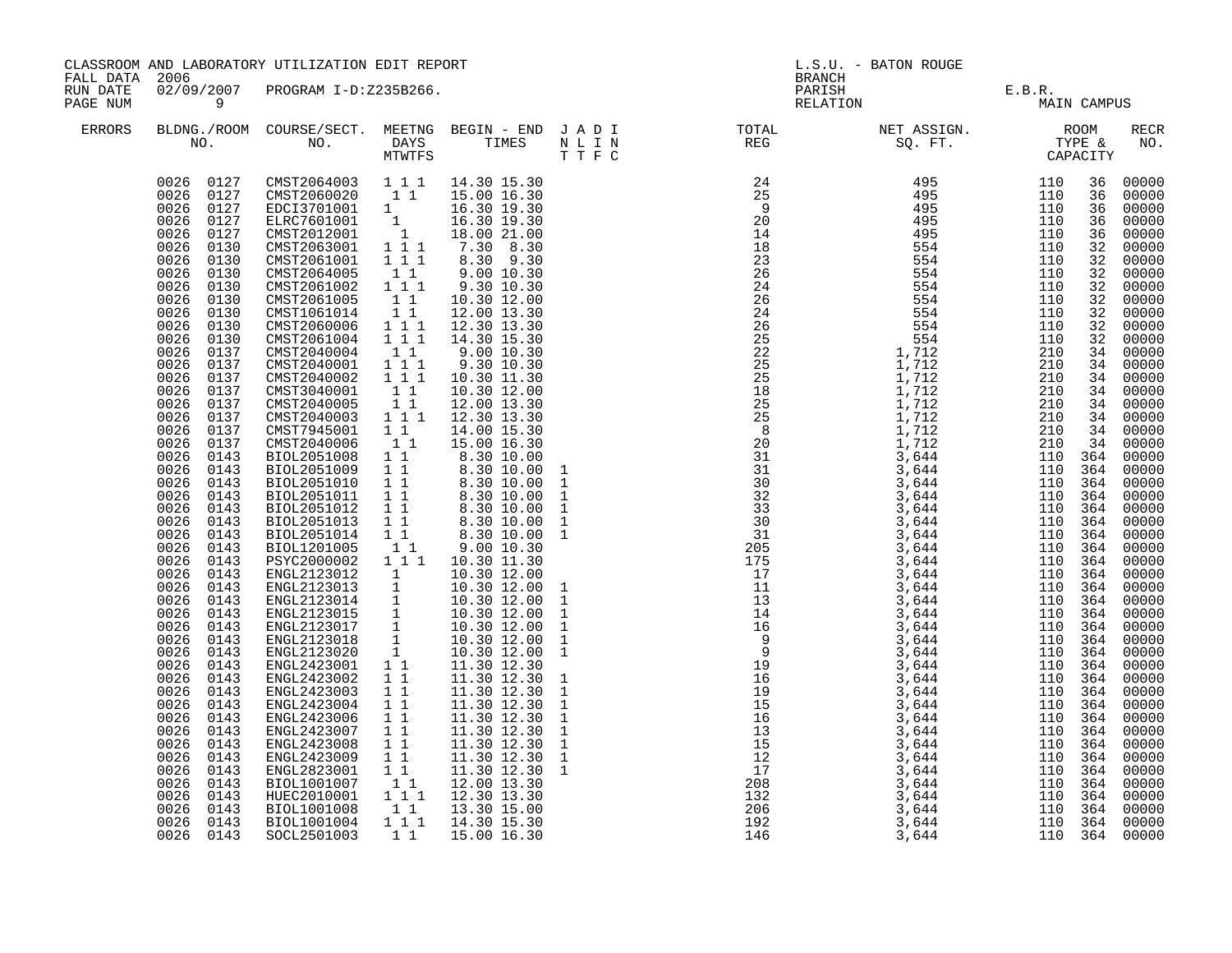| FALL DATA 2006       |                                                                                                                                                                                                                                                                                                                                                                                                                                                                                                                                                                                                                                              | CLASSROOM AND LABORATORY UTILIZATION EDIT REPORT                                                                                                                                                                                                                                                                                                                                                                                                                                                                                                                                                                                                                                                                                                                                                                                                                                                                                                                       |                                                                                                                                                                                                                                                                                                                                                                                                                                                                      |                                                                                                                                                                                                                                                                                                                                                                                                                                                                                                                                                                                        |  |                                                                                                                                                                                                                                                                                                         | L.S.U. - BATON ROUGE<br><b>BRANCH</b> |             |  |                                                                                                                                                                                                                                                                                                                                                                                                                                                                            |  |
|----------------------|----------------------------------------------------------------------------------------------------------------------------------------------------------------------------------------------------------------------------------------------------------------------------------------------------------------------------------------------------------------------------------------------------------------------------------------------------------------------------------------------------------------------------------------------------------------------------------------------------------------------------------------------|------------------------------------------------------------------------------------------------------------------------------------------------------------------------------------------------------------------------------------------------------------------------------------------------------------------------------------------------------------------------------------------------------------------------------------------------------------------------------------------------------------------------------------------------------------------------------------------------------------------------------------------------------------------------------------------------------------------------------------------------------------------------------------------------------------------------------------------------------------------------------------------------------------------------------------------------------------------------|----------------------------------------------------------------------------------------------------------------------------------------------------------------------------------------------------------------------------------------------------------------------------------------------------------------------------------------------------------------------------------------------------------------------------------------------------------------------|----------------------------------------------------------------------------------------------------------------------------------------------------------------------------------------------------------------------------------------------------------------------------------------------------------------------------------------------------------------------------------------------------------------------------------------------------------------------------------------------------------------------------------------------------------------------------------------|--|---------------------------------------------------------------------------------------------------------------------------------------------------------------------------------------------------------------------------------------------------------------------------------------------------------|---------------------------------------|-------------|--|----------------------------------------------------------------------------------------------------------------------------------------------------------------------------------------------------------------------------------------------------------------------------------------------------------------------------------------------------------------------------------------------------------------------------------------------------------------------------|--|
| RUN DATE<br>PAGE NUM | 10                                                                                                                                                                                                                                                                                                                                                                                                                                                                                                                                                                                                                                           | 02/09/2007 PROGRAM I-D:Z235B266.                                                                                                                                                                                                                                                                                                                                                                                                                                                                                                                                                                                                                                                                                                                                                                                                                                                                                                                                       |                                                                                                                                                                                                                                                                                                                                                                                                                                                                      |                                                                                                                                                                                                                                                                                                                                                                                                                                                                                                                                                                                        |  |                                                                                                                                                                                                                                                                                                         | PARISH E.B.R.<br>RELATION MAIN        | MAIN CAMPUS |  |                                                                                                                                                                                                                                                                                                                                                                                                                                                                            |  |
| ERRORS               |                                                                                                                                                                                                                                                                                                                                                                                                                                                                                                                                                                                                                                              |                                                                                                                                                                                                                                                                                                                                                                                                                                                                                                                                                                                                                                                                                                                                                                                                                                                                                                                                                                        |                                                                                                                                                                                                                                                                                                                                                                                                                                                                      |                                                                                                                                                                                                                                                                                                                                                                                                                                                                                                                                                                                        |  |                                                                                                                                                                                                                                                                                                         |                                       |             |  | RECR<br>NO.                                                                                                                                                                                                                                                                                                                                                                                                                                                                |  |
|                      | 0026<br>0145<br>0026<br>0145<br>0026<br>0145<br>0026<br>0145<br>0026<br>0145<br>0026<br>0145<br>0026<br>0145<br>0026<br>0145<br>0026<br>0145<br>0026<br>0145<br>0026<br>0152<br>0026<br>0152<br>0026<br>0152<br>0026<br>0152<br>0026<br>0152<br>0026<br>0152<br>0026<br>0152<br>0026<br>0152<br>0026<br>0152<br>0026<br>0152<br>0026<br>0152<br>0026<br>0152<br>0026<br>0152<br>0026<br>0152<br>0026<br>0152<br>0026<br>0152<br>0026<br>0155<br>0026<br>0155<br>0026<br>0155<br>0026<br>0155<br>0026<br>0155<br>0026<br>0155<br>0026<br>0155<br>0026<br>0155<br>0026<br>0155<br>0026<br>0155<br>0026<br>0155<br>0026<br>0155<br>0026<br>0155 | $\begin{tabular}{cccc} 0.026 & 0.143 & BIOL1201006 & 1 & 1 & 16.30 & 18.00 \\ 0.026 & 0.143 & BIOL1002002 & 1 & 1 & 18.00 & 19.30 \\ 0.026 & 0.144 & COMD7780002 & 1 & 9.00 & 12.00 \\ 0.026 & 0.144 & PHYS9999014 & 1 & 11.30 & 12.30 \\ 0.026 & 0.144 & PHIL4943001 & 1 & 12.00 & 13.30 \\$<br>ENGL3084002 111<br>CSC 1248004<br>COMD2081002<br>SOCL3601003 1 1 1<br>CSC 3102001<br>MATH2065002 111<br>HIST4009001 111<br>CMST1150002<br>COMD4490001<br>PHIL1021002<br>CMST2010006<br>PSYC2078001<br>CMST2010007<br>CMST2010002<br>CMST2010003<br>CMST2010008<br>CMST2010009 1 1<br>CMST2010004 1 1 1<br>CMST2010005<br>CMST2010005<br>CMST3012001<br>POLI4034002<br>UC 0080001 111<br>POLI4034001 11<br>CMST3013001 1<br>CMST3012001 1<br>EDCI1001004 1<br>MC 2020002 1 1 1<br>COMD4150001<br>COMD4150002<br>COMD4150003<br>LING4150001<br>LING4150002<br>LING4150003<br>EXST2000001<br>EXST2000002<br>SOCL3501002<br>BIOL4123001<br>CSC 1253002<br>PHIL2023001 111 | $\overline{1}$ $\overline{1}$ $\overline{1}$<br>11<br>$1\quad1$<br>$1\overline{1}$<br>$\begin{bmatrix} 1 \\ 1 \\ 1 \\ 1 \end{bmatrix}$<br>$\begin{bmatrix} 1 \\ 1 \\ 1 \end{bmatrix}$<br>$1\quad1$<br>$1 1 1$<br>$\begin{array}{rr} 1 & 1 & 1 \\ 1 & 1 \end{array}$<br>$\begin{array}{rrrr} & & \overline{1} & \overline{1} \\ & & 1 & 1 \\ & & 1 & 1 \end{array}$<br>$1\quad1$<br>11<br>11<br>$1\quad1$<br>11<br>11<br>11<br>$1\quad1$<br>11<br>$1 1 1$<br>11<br>11 | 9.30 10.30<br>10.30 11.30<br>10.30 12.00<br>11.30 12.30<br>12.00 13.30<br>12.30 13.30<br>13.30 14.30<br>13.30 15.00<br>16.30 19.30<br>16.30 19.30<br>7.30 9.00<br>8.30 9.30<br>9.0010.30<br>9.30 10.30<br>10.30 11.30<br>10.30 12.00<br>12.00 13.30<br>12.30 13.30<br>13.30 14.30<br>13.30 15.00<br>15.00 16.30<br>15.30 16.30<br>16.30 18.00<br>18.00 21.00<br>18.00 21.00<br>18.00 21.00<br>8.30 9.30<br>9.00 10.30<br>9.00 10.30<br>9.00 10.30<br>9.00 10.30<br>9.00 10.30<br>$9.00\ 10.30$<br>9.30 10.30<br>9.30 10.30<br>10.30 11.30<br>10.30 12.00<br>12.00 13.30<br>12.30 13.30 |  | $\begin{smallmatrix} 11.78 \\ 10.77 \\ 10.77 \\ 10.77 \\ 10.77 \\ 10.77 \\ 10.77 \\ 10.77 \\ 10.77 \\ 10.77 \\ 10.77 \\ 10.77 \\ 10.77 \\ 10.77 \\ 10.77 \\ 10.77 \\ 10.77 \\ 10.77 \\ 10.77 \\ 10.77 \\ 10.77 \\ 10.77 \\ 10.77 \\ 10.77 \\ 10.77 \\ 10.77 \\ 10.77 \\ 10.77 \\ 10.77 \\ 10.77 \\ 10.$ |                                       |             |  | 00000<br>00000<br>00000<br>00000<br>00000<br>00000<br>00000<br>94 00000<br>94 00000<br>00000<br>00000<br>94 00000<br>94 00000<br>94 00000<br>00000<br>94 00000<br>94 00000<br>94 00000<br>00000<br>00000<br>00000<br>00000<br>00000<br>00000<br>00000<br>00000<br>00000<br>00000<br>00000<br>00000<br>00000<br>00000<br>00000<br>00000<br>00000<br>00000<br>00000<br>00000<br>00000<br>00000<br>00000<br>00000<br>00000<br>00000<br>00000<br>93 00000<br>93 00000<br>00000 |  |
|                      | 0026<br>0155<br>0026 0155<br>0026 0155                                                                                                                                                                                                                                                                                                                                                                                                                                                                                                                                                                                                       | EXST7015001<br>EXST7015002<br>EXST7015003                                                                                                                                                                                                                                                                                                                                                                                                                                                                                                                                                                                                                                                                                                                                                                                                                                                                                                                              | $1\;1$<br>11<br>$1\quad1$                                                                                                                                                                                                                                                                                                                                                                                                                                            | 13.30 15.00<br>13.30 15.00 1<br>13.30 15.00 1                                                                                                                                                                                                                                                                                                                                                                                                                                                                                                                                          |  |                                                                                                                                                                                                                                                                                                         |                                       |             |  | 93 00000<br>93 00000<br>93 00000                                                                                                                                                                                                                                                                                                                                                                                                                                           |  |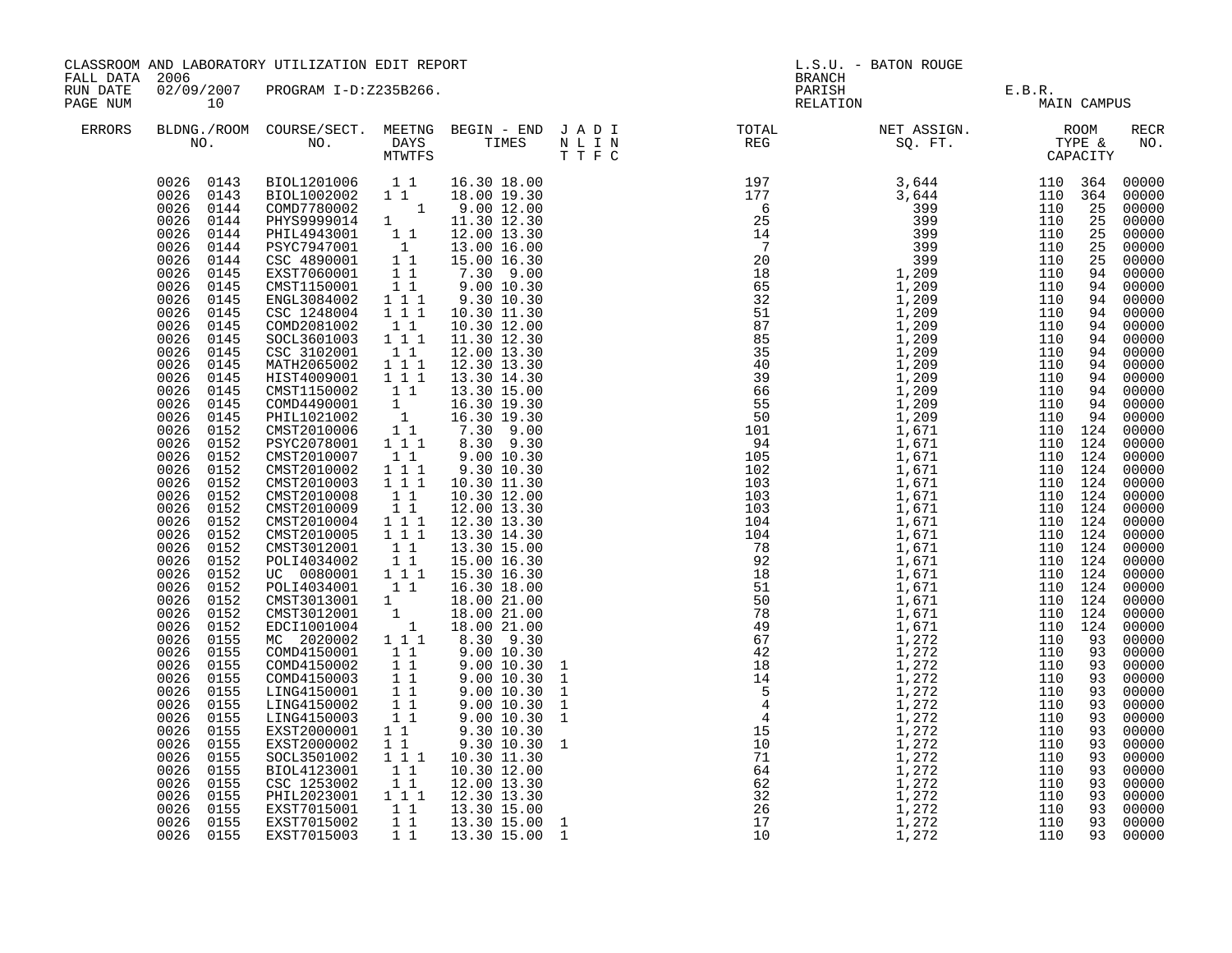| FALL DATA 2006       |                                                                                                                                                                                                                                                                                                                                                                                                                                                                                                                                                                                                                                                                                                                                                                                                         | CLASSROOM AND LABORATORY UTILIZATION EDIT REPORT                                                                                                                                                                                                                                                                                                                                                                                                                                                                                                                                                                                                                                                                                                                                                                                                                                                                                                                    |                                                                                                         |                                                                                                                                                                                                                                                                                                                        | L.S.U. - BATON ROUGE<br><b>BRANCH</b> |                                                                                                                                                                             |                                                                                                                     |                                                                                                                     |                                                                                                                      |                                                                                                                                                                                                                                                                                                                                                                                                                                                                                                                                                                                                                                                                                                                  |
|----------------------|---------------------------------------------------------------------------------------------------------------------------------------------------------------------------------------------------------------------------------------------------------------------------------------------------------------------------------------------------------------------------------------------------------------------------------------------------------------------------------------------------------------------------------------------------------------------------------------------------------------------------------------------------------------------------------------------------------------------------------------------------------------------------------------------------------|---------------------------------------------------------------------------------------------------------------------------------------------------------------------------------------------------------------------------------------------------------------------------------------------------------------------------------------------------------------------------------------------------------------------------------------------------------------------------------------------------------------------------------------------------------------------------------------------------------------------------------------------------------------------------------------------------------------------------------------------------------------------------------------------------------------------------------------------------------------------------------------------------------------------------------------------------------------------|---------------------------------------------------------------------------------------------------------|------------------------------------------------------------------------------------------------------------------------------------------------------------------------------------------------------------------------------------------------------------------------------------------------------------------------|---------------------------------------|-----------------------------------------------------------------------------------------------------------------------------------------------------------------------------|---------------------------------------------------------------------------------------------------------------------|---------------------------------------------------------------------------------------------------------------------|----------------------------------------------------------------------------------------------------------------------|------------------------------------------------------------------------------------------------------------------------------------------------------------------------------------------------------------------------------------------------------------------------------------------------------------------------------------------------------------------------------------------------------------------------------------------------------------------------------------------------------------------------------------------------------------------------------------------------------------------------------------------------------------------------------------------------------------------|
| RUN DATE<br>PAGE NUM | $\overline{11}$                                                                                                                                                                                                                                                                                                                                                                                                                                                                                                                                                                                                                                                                                                                                                                                         | 02/09/2007 PROGRAM I-D:Z235B266.                                                                                                                                                                                                                                                                                                                                                                                                                                                                                                                                                                                                                                                                                                                                                                                                                                                                                                                                    |                                                                                                         |                                                                                                                                                                                                                                                                                                                        |                                       |                                                                                                                                                                             |                                                                                                                     | PARISH E.B.R.<br>RELATION MAIN CAMPUS                                                                               |                                                                                                                      |                                                                                                                                                                                                                                                                                                                                                                                                                                                                                                                                                                                                                                                                                                                  |
| <b>ERRORS</b>        |                                                                                                                                                                                                                                                                                                                                                                                                                                                                                                                                                                                                                                                                                                                                                                                                         |                                                                                                                                                                                                                                                                                                                                                                                                                                                                                                                                                                                                                                                                                                                                                                                                                                                                                                                                                                     |                                                                                                         |                                                                                                                                                                                                                                                                                                                        |                                       |                                                                                                                                                                             |                                                                                                                     |                                                                                                                     |                                                                                                                      | <b>RECR</b><br>NO.                                                                                                                                                                                                                                                                                                                                                                                                                                                                                                                                                                                                                                                                                               |
|                      | 0026 0155<br>0026 0168<br>0026<br>0168<br>0026<br>0168<br>0026<br>0168<br>0026<br>0168<br>0026<br>0168<br>0026<br>0168<br>0026<br>0169<br>0026<br>0169<br>0026<br>0169<br>0026<br>0170<br>0026<br>0170<br>0026<br>0170<br>0026<br>0170<br>0026<br>0171<br>0026 0171<br>0026 0171<br>0026 0171<br>0026<br>0171<br>0026 0171<br>0026<br>0171<br>0026<br>0171<br>0026<br>0171<br>0026<br>0171<br>0026<br>0171<br>0026<br>0171<br>0026<br>0202<br>0026<br>0202<br>0026<br>0202<br>0026<br>0202<br>0026<br>0202<br>0026<br>0202<br>0026<br>0204<br>0026<br>0204<br>0026<br>0205<br>0026<br>0205<br>0026<br>0205<br>0026<br>0205<br>0026<br>0205<br>0026<br>0205<br>0026<br>0205<br>0026<br>0209<br>0026<br>0209<br>0026<br>0209<br>0026<br>0209<br>0026<br>0209<br>0026<br>0209<br>0026<br>0209<br>0026 0209 | 0026 0155 AGEC3413001 1 1 1 14.30 15.30<br>PSYC3082003 1 16.00 19.00<br>CSC 1100001 1 10.30 12.30<br>CSC 1100005 1 12.30 14.30<br>CSC 1100005 1 12.30 14.30<br>CSC 1100006 1 14.30 16.30<br>CSC 1100006 1 14.30 16.30<br>CSC 1100006 1 15.00 17.00<br>CSC 1100004 1 16.30 18.30<br>CSC 1100007 1 16.30 18.30<br>CSC 1100007 1 16.30 18.30<br>LIS 2001001 1 1 1 9.30 10.30<br>LIS<br>ENGL2423008<br>PHIL3052001<br>PHYS9999084 1 11.30 12.30<br>HIST7923001 1 15.00 18.00<br>41.30 18.00<br>HIST7923001 1 8.30 11.30<br>LIST7923001 1 8.30 11.30<br>LIST7923001 1 8.30 11.30<br>LIST792001 1 8.30 11.30<br>LIST87002001 1 11.30 14.30<br>LIST8702001 1 11.30 14.30<br>LIST7002001 1 11.30 14.30<br>LIST7002001 1 14.30 17.3<br>ENGL1002007<br>ENGL2823002<br>ENGL1001047<br>ENGL1001064 1 1 1<br>CSC 7103001 1 1<br>BIOL7253001<br>REL 1004001<br>SOCL3501001<br>PHIL2010001<br>CSC 1351001 11<br>REL 2029001 111<br>REL 2001001 11<br>COMD4682001 11<br>SOCL4471002 | $1 1 1$<br>$1\quad1$<br>$1\quad1$<br>11<br>$\begin{array}{rrrr} & 1 & 1 & 1 \\ & 1 & 1 & 1 \end{array}$ | $\begin{array}{rrrr} 1 & 11.30 & 14.30 \\ 1 & 10.30 & 11.30 \\ 1 & 10.30 & 12.00 \end{array}$<br>10.30 11.30<br>10.30 12.00<br>12.00 13.30<br>12.30 13.30<br>13.30 15.00<br>1 13.30 16.30<br>9.0010.30<br>9.30 10.30<br>10.30 11.30<br>10.30 12.00<br>11.30 12.30<br>12.00 13.30<br>12.30 13.30<br>1 1 1 1 13.30 14.30 |                                       | $\begin{array}{c}\n11 \\ \hline\n14\n\end{array}$<br>14<br>13<br>18<br>20<br>17<br>22<br>19<br>18<br>14<br>38<br>56<br>42<br>$\overline{20}$<br>$\frac{52}{49}$<br>16<br>51 | 561<br>561<br>864<br>864<br>864<br>864<br>864<br>864<br>864<br>904<br>904<br>904<br>904<br>904<br>904<br>904<br>904 | 110<br>110<br>110<br>110<br>110<br>110<br>110<br>110<br>110<br>110<br>110<br>110<br>110<br>110<br>110<br>110<br>110 | 93<br>21<br>21<br>21<br>21<br>36<br>36<br>36<br>41<br>41<br>41<br>35<br>24<br>24<br>56<br>56<br>56<br>56<br>56<br>56 | 93 00000<br>00000<br>00000<br>00000<br>$\begin{bmatrix} 21 & 00000 \\ 21 & 00000 \end{bmatrix}$<br>00000<br>00000<br>21 00000<br>4200000<br>42 00000<br>42 00000<br>00000<br>36 00000<br>00000<br>00000<br>00000<br>41 00000<br>00000<br>41 00000<br>$\begin{matrix}41 & 00000\\ 41 & 00000\end{matrix}$<br>00000<br>41 00000<br>$\begin{bmatrix} 41 & 00000 \\ 41 & 00000 \\ 41 & 00000 \end{bmatrix}$<br>41 00000<br>24 00000<br>24 00000<br>24 00000<br>24 00000<br>24 00000<br>24 00000<br>35 00000<br>00000<br>00000<br>24 00000<br>24 00000<br>00000<br>24 00000<br>$\begin{bmatrix} 24 & 00000 \\ 24 & 00000 \end{bmatrix}$<br>00000<br>00000<br>00000<br>56 00000<br>00000<br>00000<br>00000<br>56 00000 |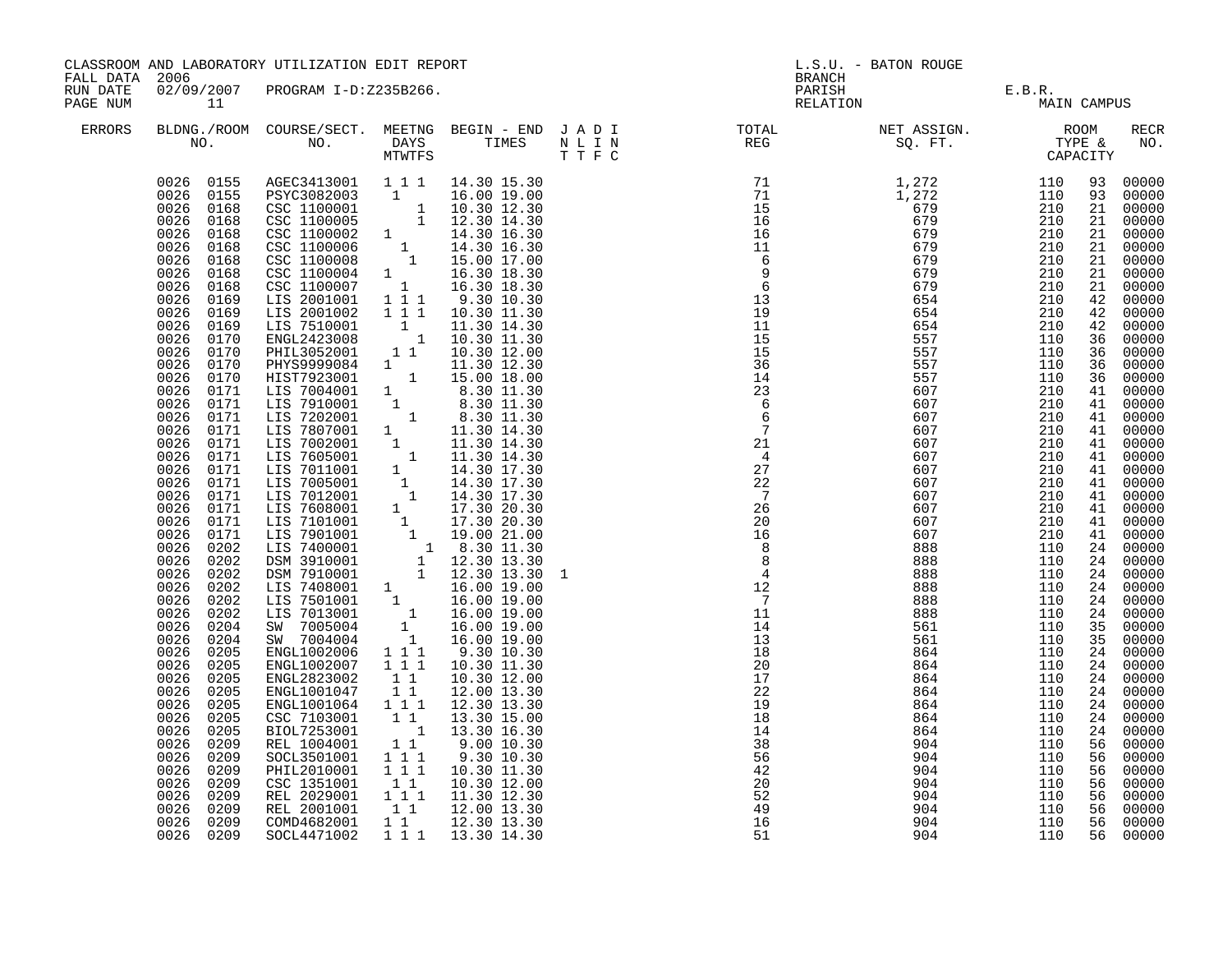|                                              |                                                                                                                                                                                                                                                                                                                                                                                                                                                                                                                                                                                                                                                                                                                                                                                            | CLASSROOM AND LABORATORY UTILIZATION EDIT REPORT                                                                                                                                                                                                                                                                                                                                                                                                                                                                                                                                                                                                                                                                                                                                                                                                                                                                                                                                                                                                                                                                  |                                                                                                                                                                                                                                              |                                                                                                                                                                                                                                                                                                                                                                                                                                                                                                                                                                                                                                                                                 |                                             | L.S.U. - BATON ROUGE<br><b>BRANCH</b> |                                   |             |                                                                                                                                                                                              |                                                                                                                                                                                                                                                                                                                                                                                                                                                                                                                                  |  |
|----------------------------------------------|--------------------------------------------------------------------------------------------------------------------------------------------------------------------------------------------------------------------------------------------------------------------------------------------------------------------------------------------------------------------------------------------------------------------------------------------------------------------------------------------------------------------------------------------------------------------------------------------------------------------------------------------------------------------------------------------------------------------------------------------------------------------------------------------|-------------------------------------------------------------------------------------------------------------------------------------------------------------------------------------------------------------------------------------------------------------------------------------------------------------------------------------------------------------------------------------------------------------------------------------------------------------------------------------------------------------------------------------------------------------------------------------------------------------------------------------------------------------------------------------------------------------------------------------------------------------------------------------------------------------------------------------------------------------------------------------------------------------------------------------------------------------------------------------------------------------------------------------------------------------------------------------------------------------------|----------------------------------------------------------------------------------------------------------------------------------------------------------------------------------------------------------------------------------------------|---------------------------------------------------------------------------------------------------------------------------------------------------------------------------------------------------------------------------------------------------------------------------------------------------------------------------------------------------------------------------------------------------------------------------------------------------------------------------------------------------------------------------------------------------------------------------------------------------------------------------------------------------------------------------------|---------------------------------------------|---------------------------------------|-----------------------------------|-------------|----------------------------------------------------------------------------------------------------------------------------------------------------------------------------------------------|----------------------------------------------------------------------------------------------------------------------------------------------------------------------------------------------------------------------------------------------------------------------------------------------------------------------------------------------------------------------------------------------------------------------------------------------------------------------------------------------------------------------------------|--|
| FALL DATA 2006<br>RUN DATE<br>12<br>PAGE NUM |                                                                                                                                                                                                                                                                                                                                                                                                                                                                                                                                                                                                                                                                                                                                                                                            | 02/09/2007 PROGRAM I-D:Z235B266.                                                                                                                                                                                                                                                                                                                                                                                                                                                                                                                                                                                                                                                                                                                                                                                                                                                                                                                                                                                                                                                                                  |                                                                                                                                                                                                                                              |                                                                                                                                                                                                                                                                                                                                                                                                                                                                                                                                                                                                                                                                                 |                                             |                                       | PARISH E.B.R.<br>RELATION MAIN CA | MAIN CAMPUS |                                                                                                                                                                                              |                                                                                                                                                                                                                                                                                                                                                                                                                                                                                                                                  |  |
| ERRORS                                       |                                                                                                                                                                                                                                                                                                                                                                                                                                                                                                                                                                                                                                                                                                                                                                                            |                                                                                                                                                                                                                                                                                                                                                                                                                                                                                                                                                                                                                                                                                                                                                                                                                                                                                                                                                                                                                                                                                                                   |                                                                                                                                                                                                                                              |                                                                                                                                                                                                                                                                                                                                                                                                                                                                                                                                                                                                                                                                                 |                                             |                                       |                                   |             |                                                                                                                                                                                              | RECR<br>NO.                                                                                                                                                                                                                                                                                                                                                                                                                                                                                                                      |  |
|                                              | 0026 0209<br>0026<br>0209<br>0026<br>0209<br>0026<br>0209<br>0026<br>0209<br>0026<br>0209<br>0026<br>0209<br>0026<br>0209<br>0026<br>0212<br>0026<br>0212<br>0026<br>0212<br>0026<br>0212<br>0026<br>0212<br>0026<br>0212<br>0026<br>0212<br>0026<br>0212<br>0026<br>0212<br>0026<br>0212<br>0026<br>0212<br>0026<br>0212<br>0026<br>0212<br>0026<br>0212<br>0026<br>0212<br>0026<br>0214<br>0026<br>0214<br>0026<br>0214<br>0026<br>0214<br>0026 0214<br>0026<br>0214<br>0026 0214<br>0026<br>0214<br>0026 0214<br>0026<br>0214<br>0026<br>0214<br>0026<br>0214<br>0026<br>0214<br>0026<br>0214<br>0026<br>0218<br>0026<br>0218<br>0026<br>0218<br>0026<br>0218<br>0026<br>0218<br>0026<br>0218<br>0026<br>0218<br>0026<br>0218<br>0026<br>0218<br>0026<br>0218<br>0026 0218<br>0026 0218 | $\begin{array}{cccccc} 0026 & 0209 & \text{CSC } 4103001 & 1 & 1 & 13.30 & 15.00 \\ 0026 & 0209 & \text{THTR} 2028003 & 1 & 1 & 1 & 14.30 & 15.30 \end{array}$<br>GERM2075001 1 1<br>HIST2075001<br>UC 0050001 111<br>ANTH4002001<br>GEOG4002001 1 1<br>11<br>INTL4002001<br>REL 4001001<br>PSYC3082004<br>BIOL4253001 11<br>SW 3002001 111<br>BIOL4253002<br>HNRS1003001 111<br>HNRS1003002 111<br>EDCI1000001<br>CMST9999060<br>COMD2050004<br>PHIL2010002<br>EDCI2001002<br>EDCI1000004<br>REL 2027001 11<br>CSC 1248003<br>REL 2027002 1 1<br>HRE 4859004 1<br>SOCL4461002 1 1<br>WGS 2500001 1 1 1<br>THTR1020011   1   1   1<br>CMST4101001<br>CMST9999061 111<br>SOCL4091004 1 1<br>CMST3013001 111<br>PSYC4072001 11<br>PSYC4072001<br>BDCI2030003 1 13.30 15.30<br>BDCI2030003 1 13.30 15.30<br>ANTH4085001 1 15.00 16.30<br>UC 0070001 1 1 15.30 16.30<br>AGEC7710001 1<br>EDCI1001003 11<br>CMST4118001<br>CMST4114001<br>POLI4041002<br>THTR1020003<br>ANTH3015001<br>CLST3015001<br>CLST2080001<br>ENGL1002008 1 1 1<br>EXST4050001 111<br>CSC 2259001<br>FMA 2001001<br>THTR1020002 1 1 15.00 16.30 | $1\quad1$<br>11<br>$1\quad1$<br>11<br>$1\quad1$<br>$1\quad1$<br>111<br>11<br>$1 1 1$<br>$1\quad1$<br>11<br>11<br>11<br>$\begin{smallmatrix}1&1\\1&1&1\end{smallmatrix}$<br>1 1 1<br>$1\quad1$<br>$1\overline{1}$<br>1 1 1<br>11<br>$1\quad1$ | 15.00 16.30<br>15.00 16.30 1<br>15.30 16.30<br>16.30 18.00<br>16.30 18.00<br>16.30 18.00<br>16.30 18.00<br>16.30 18.00<br>7.30 9.00<br>8.30 9.30<br>9.00 10.30<br>9.30 10.30<br>10.30 11.30<br>10.30 12.00<br>11.30 12.30<br>12.00 13.30<br>12.30 13.30<br>13.30 15.00<br>13.30 15.00<br>15.00 16.30<br>15.00 16.30<br>16.30 18.00<br>16.30 19.30<br>$9.00$ 10.30<br>9.30 10.30<br>10.30 11.30<br>10.30 12.00<br>11.30 12.30<br>12.00 13.30<br>12.30 13.30<br>13.30 15.00<br>16.30 17.30<br>18.00 19.30<br>9.0010.30<br>9.30 10.30<br>10.30 11.30<br>10.30 12.00<br>11.30 12.30<br>11.30 12.30 1<br>12.00 13.30<br>12.30 13.30<br>13.30 14.30<br>1 1 13.30 15.00<br>15.00 16.30 | 1<br>$144$<br>$286$<br>$23$<br>$27$<br>$49$ |                                       | 731                               | 110         | 56<br>56<br>56<br>56<br>56<br>56<br>56<br>56<br>56<br>56<br>84<br>84<br>72<br>72<br>72<br>72<br>72<br>72<br>72<br>72<br>50<br>50<br>50<br>50<br>50<br>50<br>50<br>50<br>50<br>50<br>50<br>50 | 00000<br>00000<br>00000<br>00000<br>00000<br>00000<br>00000<br>00000<br>00000<br>00000<br>00000<br>84 00000<br>84 00000<br>84 00000<br>84 00000<br>84 00000<br>84 00000<br>84 00000<br>84 00000<br>84 00000<br>84 00000<br>84 00000<br>00000<br>84 00000<br>84 00000<br>72 00000<br>00000<br>72 00000<br>72 00000<br>00000<br>00000<br>72 00000<br>72 00000<br>72 00000<br>00000<br>00000<br>00000<br>00000<br>00000<br>00000<br>00000<br>00000<br>00000<br>00000<br>00000<br>00000<br>00000<br>00000<br>00000<br>00000<br>00000 |  |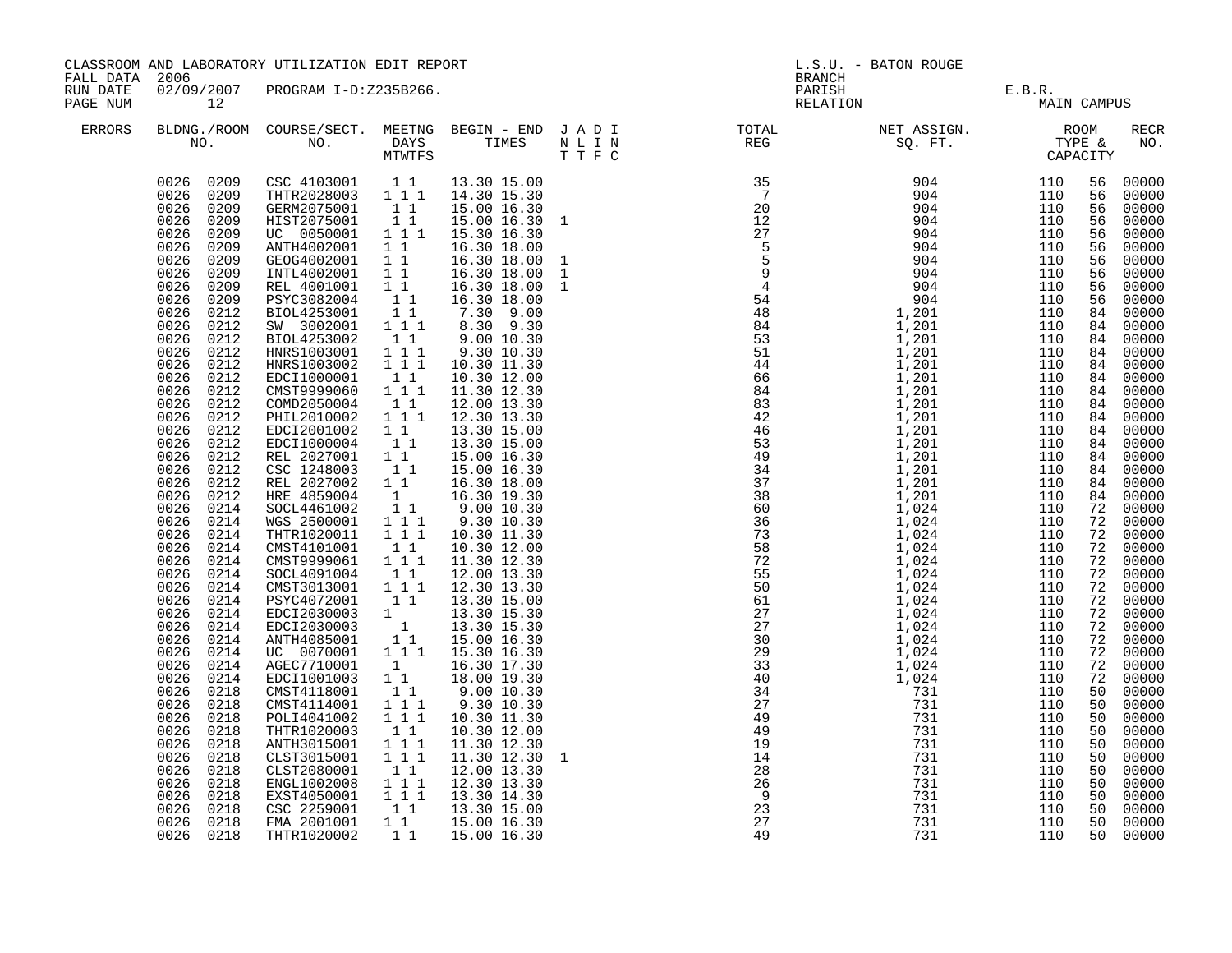|                                                        |                                                                                                                                                                                                                                                                                                                                                                                                                                                                                                                                                                                                                                                                                                                                                                           | CLASSROOM AND LABORATORY UTILIZATION EDIT REPORT                                                                                                                                                                                                                                                                                                                                                                                                                                                                                                                                                                                                                                                                                                                                                                                                                                                                                                                                                                                                                                                                                                                                                                                                                                 |                                                                                                                                                                                                                                                                                                                                                |                                                                                                                                                                                                                                                                                                                                                                                                                                                        | L.S.U. - BATON ROUGE<br><b>BRANCH</b> |                                                                                                     |                                                      |                                                      |                                                                                                                                                                                                                                                                                                                |                                                                                                                                                                                                                                                                                                                                                                                                                                                                         |
|--------------------------------------------------------|---------------------------------------------------------------------------------------------------------------------------------------------------------------------------------------------------------------------------------------------------------------------------------------------------------------------------------------------------------------------------------------------------------------------------------------------------------------------------------------------------------------------------------------------------------------------------------------------------------------------------------------------------------------------------------------------------------------------------------------------------------------------------|----------------------------------------------------------------------------------------------------------------------------------------------------------------------------------------------------------------------------------------------------------------------------------------------------------------------------------------------------------------------------------------------------------------------------------------------------------------------------------------------------------------------------------------------------------------------------------------------------------------------------------------------------------------------------------------------------------------------------------------------------------------------------------------------------------------------------------------------------------------------------------------------------------------------------------------------------------------------------------------------------------------------------------------------------------------------------------------------------------------------------------------------------------------------------------------------------------------------------------------------------------------------------------|------------------------------------------------------------------------------------------------------------------------------------------------------------------------------------------------------------------------------------------------------------------------------------------------------------------------------------------------|--------------------------------------------------------------------------------------------------------------------------------------------------------------------------------------------------------------------------------------------------------------------------------------------------------------------------------------------------------------------------------------------------------------------------------------------------------|---------------------------------------|-----------------------------------------------------------------------------------------------------|------------------------------------------------------|------------------------------------------------------|----------------------------------------------------------------------------------------------------------------------------------------------------------------------------------------------------------------------------------------------------------------------------------------------------------------|-------------------------------------------------------------------------------------------------------------------------------------------------------------------------------------------------------------------------------------------------------------------------------------------------------------------------------------------------------------------------------------------------------------------------------------------------------------------------|
| FALL DATA 2006<br>RUN DATE<br>PAGE NUM<br>13<br>ERRORS |                                                                                                                                                                                                                                                                                                                                                                                                                                                                                                                                                                                                                                                                                                                                                                           | 02/09/2007 PROGRAM I-D:Z235B266.                                                                                                                                                                                                                                                                                                                                                                                                                                                                                                                                                                                                                                                                                                                                                                                                                                                                                                                                                                                                                                                                                                                                                                                                                                                 |                                                                                                                                                                                                                                                                                                                                                |                                                                                                                                                                                                                                                                                                                                                                                                                                                        |                                       |                                                                                                     | PARISH E.B.R.<br>RELATION MAIN                       | MAIN CAMPUS                                          |                                                                                                                                                                                                                                                                                                                |                                                                                                                                                                                                                                                                                                                                                                                                                                                                         |
|                                                        |                                                                                                                                                                                                                                                                                                                                                                                                                                                                                                                                                                                                                                                                                                                                                                           |                                                                                                                                                                                                                                                                                                                                                                                                                                                                                                                                                                                                                                                                                                                                                                                                                                                                                                                                                                                                                                                                                                                                                                                                                                                                                  |                                                                                                                                                                                                                                                                                                                                                |                                                                                                                                                                                                                                                                                                                                                                                                                                                        |                                       |                                                                                                     |                                                      |                                                      |                                                                                                                                                                                                                                                                                                                | RECR<br>NO.                                                                                                                                                                                                                                                                                                                                                                                                                                                             |
|                                                        | 0026<br>0220<br>0026<br>0220<br>0026<br>0220<br>0026<br>0222<br>0026<br>0222<br>0026<br>0222<br>0026<br>0222<br>0026<br>0222<br>0026<br>0222<br>0026<br>0222<br>0026<br>0222<br>0026<br>0225<br>0026<br>0225<br>0026<br>0225<br>0026<br>0225<br>0225<br>0026<br>0026<br>0225<br>0026<br>0225<br>0026<br>0225<br>0026<br>0225<br>0026<br>0225<br>0026<br>0225<br>0026<br>0228<br>0026<br>0228<br>0026<br>0228<br>0026<br>0228<br>0026<br>0228<br>0026<br>0228<br>0026<br>0228<br>0026<br>0228<br>0026<br>0228<br>0026<br>0228<br>0026<br>0228<br>0026<br>0232<br>0026<br>0232<br>0026<br>0232<br>0026<br>0232<br>0026<br>0234<br>0026<br>0234<br>0026<br>0234<br>0026<br>0234<br>0026<br>0234<br>0026<br>0234<br>0026<br>0234<br>0026<br>0234<br>0026<br>0234<br>0026 0234 | $\begin{array}{cccc} 0026 & 0218 & \textrm{SW} & 3011001 & 1 & 17.00 & 20.00 \\ 0026 & 0218 & \textrm{CSC} & 7602002 & 1 & 18.00 & 21.00 \\ 0026 & 0220 & \textrm{CSC} & 7702001 & 1 & 9.00 & 10.30 \\ 0026 & 0220 & \textrm{PHIL4940001} & 1 & 1 & 10.30 & 12.00 \end{array}$<br>CMST7961001 1 1<br>CMST7961001 1 1 12.30 14.00<br>CMST7941001 1 15.00 18.00<br>CMST7941001 1 15.00 18.00<br>EDCI3200002 1 9.00 12.00<br>EDCI3200002 1 9.00 12.00<br>CSC 4501001 1 1 10.30 12.00<br>EDCI4005001 1 12.00 13.00<br>ENGL2270006 1 12.30 13.30<br>ENGL<br>CMST7915002 1 15.30 18.30<br>MATH1021011 1 8.30 9.30<br>EDCI4004004 1 9.00 12.00<br>HEBR1001001<br>REL 1001001<br>PHIL1001001<br>GERM3060001<br>PHIL3001001 111<br>PHIL4941001<br>PHIL2034001<br>LSU 1001002<br>CMST3900004<br>CMST2012001<br>HIST1002001<br>CMST3106001<br>EDCI2045001<br>CMST1061013<br>PSYC9999003<br>HEBR2003001<br>REL 2003001<br>FREN1002009<br>REL 4800001<br>EXST7087001<br>POLI2060003<br>ENGL4137001<br>ENGL3020002<br>EDCI3703001<br>SOCL4402001<br>LATN2053001 111<br>LATN2051004<br>GERM2101001<br>CSC 4101001<br>COMD4150001 1 12.30 13.30<br>LING4150001 1 12.30 13.30<br>COMD4150002 1 12.30 13.30<br>LING4150002 1 12.30 13.30<br>COMD4150002 1 12.30 13.30<br>COMD4150003 1 12.30 13.30 | 1111<br>1111<br>$1\quad1$<br>11<br>11<br>$\overline{1}$<br>$1$ <sup><math>\sim</math></sup><br>11<br>$1\quad1$<br>$\begin{smallmatrix}1&1\\1&1&1\end{smallmatrix}$<br>111<br>$1\quad1$<br>$\overline{\phantom{a}}$<br>1111<br>1111<br>1111<br>1 1<br>11<br>$\frac{1}{1}$ $\frac{1}{1}$<br>$1\bar{1}$<br>1<br>11<br>11111<br>1 1 1<br>$1\quad1$ | 12.30 14.00<br>9.30 10.30<br>9.30 10.30<br>10.30 12.00<br>12.00 13.30<br>12.30 13.30<br>13.30 15.00<br>14.30 15.30<br>15.00 16.00<br>15.00 16.30<br>8.00 9.30<br>9.00 10.30<br>9.30 10.30<br>10.30 11.30<br>10.30 12.00<br>12.00 13.00<br>12.30 13.30<br>12.30 13.30 1<br>13.30 14.30<br>15.00 16.30<br>15.00 16.30<br>9.00 10.30<br>12.00 13.30<br>13.30 15.00<br>16.30 19.30<br>9.0010.30<br>9.30 10.30<br>10.30 11.30<br>11.30 12.30<br>12.00 13.30 | $\mathbf{1}$<br><sup>1</sup>          | 21<br>$\frac{21}{18}$<br>41<br>42<br>$\begin{array}{r} 42 \\ -5 \\ 18 \\ 4 \\ 14 \end{array}$<br>14 | 569<br>569<br>569<br>569<br>569<br>569<br>569<br>569 | 110<br>110<br>110<br>110<br>110<br>110<br>110<br>110 | 50<br>50<br>28<br>28<br>28<br>28<br>28<br>35<br>35<br>35<br>35<br>35<br>35<br>35<br>35<br>42<br>42<br>42<br>42<br>42<br>42<br>42<br>42<br>42<br>42<br>42<br>42<br>42<br>42<br>42<br>42<br>42<br>42<br>42<br>42<br>42<br>42<br>40<br>40<br>40<br>40<br>45<br>45<br>45<br>45<br>45<br>45<br>45<br>45<br>45<br>45 | 00000<br>00000<br>00000<br>00000<br>00000<br>00000<br>00000<br>00000<br>00000<br>00000<br>00000<br>00000<br>00000<br>00000<br>00000<br>00000<br>00000<br>00000<br>00000<br>00000<br>00000<br>00000<br>00000<br>00000<br>00000<br>00000<br>00000<br>00000<br>00000<br>00000<br>00000<br>00000<br>00000<br>00000<br>00000<br>00000<br>00000<br>00000<br>00000<br>00000<br>00000<br>00000<br>00000<br>00000<br>00000<br>00000<br>00000<br>00000<br>00000<br>00000<br>00000 |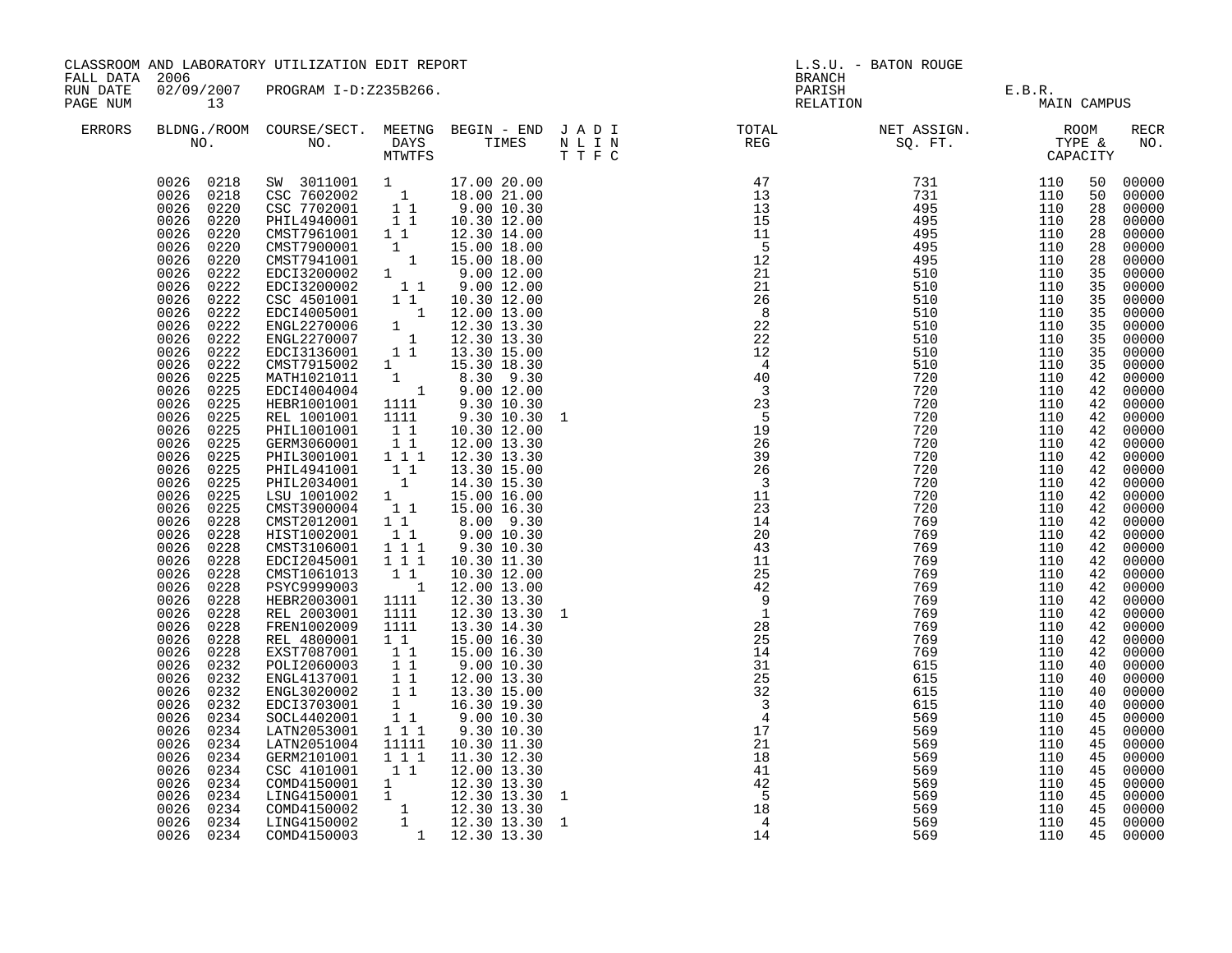| FALL DATA 2006       |                                                                                                                                                                                                                                                                                                                                                                                                                                                                                                                                                                                      | CLASSROOM AND LABORATORY UTILIZATION EDIT REPORT                                                                                                                                                                                                                                                                                                                                                                                                                                                                                                                                                                                                                                                                                                                                                                                                                                                                                                                        |                                                                                                                                                                                                                                                                                 |                                                                                                                                                                                                                                                                                                                                                                           | <b>BRANCH</b>                                                                                                                                                                                                                                                                                                                                                                                                               | L.S.U. - BATON ROUGE           |             |                                                                                                                                                                                                                                                                                                                                                                                                                                                               |
|----------------------|--------------------------------------------------------------------------------------------------------------------------------------------------------------------------------------------------------------------------------------------------------------------------------------------------------------------------------------------------------------------------------------------------------------------------------------------------------------------------------------------------------------------------------------------------------------------------------------|-------------------------------------------------------------------------------------------------------------------------------------------------------------------------------------------------------------------------------------------------------------------------------------------------------------------------------------------------------------------------------------------------------------------------------------------------------------------------------------------------------------------------------------------------------------------------------------------------------------------------------------------------------------------------------------------------------------------------------------------------------------------------------------------------------------------------------------------------------------------------------------------------------------------------------------------------------------------------|---------------------------------------------------------------------------------------------------------------------------------------------------------------------------------------------------------------------------------------------------------------------------------|---------------------------------------------------------------------------------------------------------------------------------------------------------------------------------------------------------------------------------------------------------------------------------------------------------------------------------------------------------------------------|-----------------------------------------------------------------------------------------------------------------------------------------------------------------------------------------------------------------------------------------------------------------------------------------------------------------------------------------------------------------------------------------------------------------------------|--------------------------------|-------------|---------------------------------------------------------------------------------------------------------------------------------------------------------------------------------------------------------------------------------------------------------------------------------------------------------------------------------------------------------------------------------------------------------------------------------------------------------------|
| RUN DATE<br>PAGE NUM | 14                                                                                                                                                                                                                                                                                                                                                                                                                                                                                                                                                                                   | 02/09/2007 PROGRAM I-D:Z235B266.                                                                                                                                                                                                                                                                                                                                                                                                                                                                                                                                                                                                                                                                                                                                                                                                                                                                                                                                        |                                                                                                                                                                                                                                                                                 |                                                                                                                                                                                                                                                                                                                                                                           |                                                                                                                                                                                                                                                                                                                                                                                                                             | PARISH E.B.R.<br>RELATION MAIN | MAIN CAMPUS |                                                                                                                                                                                                                                                                                                                                                                                                                                                               |
| <b>ERRORS</b>        |                                                                                                                                                                                                                                                                                                                                                                                                                                                                                                                                                                                      |                                                                                                                                                                                                                                                                                                                                                                                                                                                                                                                                                                                                                                                                                                                                                                                                                                                                                                                                                                         |                                                                                                                                                                                                                                                                                 |                                                                                                                                                                                                                                                                                                                                                                           |                                                                                                                                                                                                                                                                                                                                                                                                                             |                                |             | RECR<br>NO.                                                                                                                                                                                                                                                                                                                                                                                                                                                   |
|                      | 0234<br>0026<br>0026<br>0236<br>0026<br>0236<br>0026<br>0236<br>0026<br>0236<br>0026<br>0026<br>0026<br>0026<br>0026<br>0026<br>0026<br>0026<br>0026<br>0026<br>0026<br>0026<br>0026<br>0026<br>0026<br>0026<br>0026<br>0026<br>0026<br>0028<br>0118<br>0028<br>0118<br>0029<br>0101<br>0029<br>0101<br>0029<br>0101<br>0029<br>0101<br>0029<br>0101<br>0029<br>0101<br>0029<br>0101<br>0029<br>0101<br>0029<br>0101<br>0029<br>0101<br>0029<br>0101<br>0029<br>0101<br>0029<br>0101<br>0029<br>0101<br>0029<br>0101<br>0029<br>0101<br>0029<br>0101<br>0029<br>0101<br>0029<br>0101 | $\begin{array}{cccc} 0026 & 0234 & \text{LING4150003} & 1 & 12.30 & 13.30 & 1 \\ 0026 & 0234 & \text{WGS } 4500001 & 1 & 1 & 13.30 & 15.00 \\ 0026 & 0234 & \text{CMST1061009} & 1 & 1 & 14.30 & 15.30 \\ 0026 & 0234 & \text{DSM } 2000001 & 1 & 1 & 15.00 & 16.30 \end{array}$<br>EDCI3136003<br>CSC 4330001<br>GERM2102001 111<br>HIST4024001<br>EXST7004001<br>XST700001<br>CERM2102001<br>CERM2102002<br>CMST2862001 1 1 1<br>EDCI2400001 1 1 1 4.30 16.30<br><br>EDCI2400001 1 14.30 16.30<br><br>EDCI2400001 1 14.30 16.30<br><br>ELRC761001 1 16.00 21.00<br>37 ENGL2123014 1 10.30 12.00<br>237 ENGL2123013 1 10<br>ENGL1001065<br>MEDP4331001<br>MEDP7537001<br>BIOL1201004<br>MATH1100001 1 1<br>MATH1022001<br>MATH1022002<br>MATH1022004<br>MATH1022005<br>MATH1022006<br>MATH1022007<br>MATH1022008<br>MATH1022009<br>MATH1022010<br>MATH1022011<br>MATH1022012<br>MATH1022013<br>MATH1022014<br>MATH1022015<br>MATH1022016<br>MATH1022018<br>MATH1022019 | $\begin{smallmatrix}&&1\\&&1\\1&1\end{smallmatrix}$<br>$1 1 1$<br>11<br>1 1 1<br>$\begin{smallmatrix}1&1\\1&1\end{smallmatrix}$<br>11<br>11<br>11<br>11<br>11<br>11<br>11<br>$1\,1$<br>$1\,1$<br>$1\quad1$<br>$1\quad1$<br>11<br>$1\;\;1$<br>$1\quad1$<br>$1\quad1$<br>11<br>11 | 16.30 19.30<br>9.00 10.30<br>9.30 10.30<br>10.30 11.30<br>10.30 12.00<br>10.30 11.30<br>13.30 15.00<br>7.30 9.00<br>8.00 9.30<br>9.00 10.30<br>9.0010.30<br>9.00 10.30<br>9.00 10.30<br>9.00 10.30<br>9.00 10.30<br>9.00 10.30<br>9.00 10.30<br>9.00 10.30<br>9.00 10.30<br>9.00 10.30<br>9.00 10.30<br>9.00 10.30<br>9.00 10.30<br>9.00 10.30<br>9.00 10.30<br>9.0010.30 | $\begin{smallmatrix} \textbf{N} & \textbf{L} & \textbf{L} & \textbf{R} \\ \textbf{30} & \textbf{10} & \textbf{10} \\ \textbf{11} & \textbf{12} & \textbf{10} \\ \textbf{12} & \textbf{13} & \textbf{15} \\ \textbf{13} & \textbf{14} & \textbf{15} \\ \textbf{14} & \textbf{15} \\ \textbf{15} & \textbf{16} \\ \textbf{17} & \textbf{18} \\ \textbf{18} & \textbf{18} \\ \textbf{19} & \textbf{19} \\ \textbf{10} & \text$ |                                |             | 00000<br>00000<br>00000<br>00000<br>00000<br>00000<br>00000<br>00000<br>00000<br>00000<br>00000<br>00000<br>00000<br>00000<br>00000<br>00000<br>00000<br>00000<br>00000<br>00000<br>00000<br>00000<br>00000<br>00000<br>$00000$<br>00000<br>00000<br>00000<br>00000<br>$00000$<br>00000<br>00000<br>00000<br>00000<br>00000<br>00000<br>00000<br>00000<br>00000<br>00000<br>00000<br>00000<br>00000<br>00000<br>00000<br>$00000$<br>$00000$<br>00000<br>00000 |
|                      | 0029<br>0101<br>0029 0101                                                                                                                                                                                                                                                                                                                                                                                                                                                                                                                                                            | MATH1022040<br>MATH1022041                                                                                                                                                                                                                                                                                                                                                                                                                                                                                                                                                                                                                                                                                                                                                                                                                                                                                                                                              | 11<br>$1\quad1$                                                                                                                                                                                                                                                                 | 9.00 10.30<br>9.0010.30                                                                                                                                                                                                                                                                                                                                                   |                                                                                                                                                                                                                                                                                                                                                                                                                             |                                |             | 00000<br>00000                                                                                                                                                                                                                                                                                                                                                                                                                                                |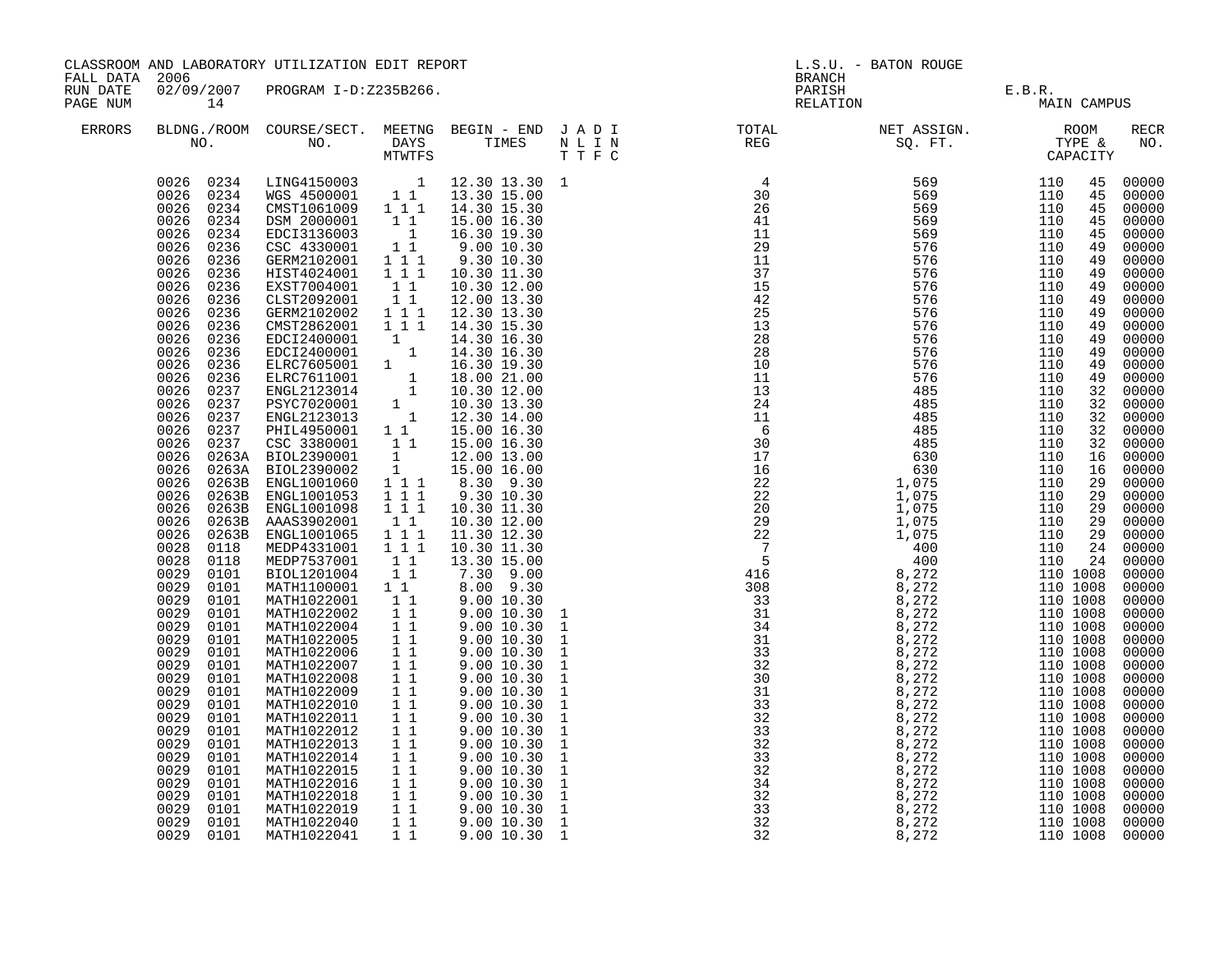| FALL DATA 2006       |                                                                                                                                                                                                                                                                                                                                                                                                                                                                                                                                                                                                                                                                                                                                                                                                                                     | CLASSROOM AND LABORATORY UTILIZATION EDIT REPORT                                                                                                                                                                                                                                                                                                                                                                                                                                                                                                                                                                                                                                                                                                                                                                                                |                                                                                                                                                                                                                                                                                                                                                                                                                                                                                                                                                                                                     |  | <b>BRANCH</b> | L.S.U. - BATON ROUGE                                                                                                                                                                                                                                                                                                                                                   |                    |                       |                                                                                                                                                                                                                                                                                                                                                                                                                                                                           |
|----------------------|-------------------------------------------------------------------------------------------------------------------------------------------------------------------------------------------------------------------------------------------------------------------------------------------------------------------------------------------------------------------------------------------------------------------------------------------------------------------------------------------------------------------------------------------------------------------------------------------------------------------------------------------------------------------------------------------------------------------------------------------------------------------------------------------------------------------------------------|-------------------------------------------------------------------------------------------------------------------------------------------------------------------------------------------------------------------------------------------------------------------------------------------------------------------------------------------------------------------------------------------------------------------------------------------------------------------------------------------------------------------------------------------------------------------------------------------------------------------------------------------------------------------------------------------------------------------------------------------------------------------------------------------------------------------------------------------------|-----------------------------------------------------------------------------------------------------------------------------------------------------------------------------------------------------------------------------------------------------------------------------------------------------------------------------------------------------------------------------------------------------------------------------------------------------------------------------------------------------------------------------------------------------------------------------------------------------|--|---------------|------------------------------------------------------------------------------------------------------------------------------------------------------------------------------------------------------------------------------------------------------------------------------------------------------------------------------------------------------------------------|--------------------|-----------------------|---------------------------------------------------------------------------------------------------------------------------------------------------------------------------------------------------------------------------------------------------------------------------------------------------------------------------------------------------------------------------------------------------------------------------------------------------------------------------|
| RUN DATE<br>PAGE NUM | 15                                                                                                                                                                                                                                                                                                                                                                                                                                                                                                                                                                                                                                                                                                                                                                                                                                  | 02/09/2007 PROGRAM I-D:Z235B266.                                                                                                                                                                                                                                                                                                                                                                                                                                                                                                                                                                                                                                                                                                                                                                                                                |                                                                                                                                                                                                                                                                                                                                                                                                                                                                                                                                                                                                     |  |               | PARISH                                                                                                                                                                                                                                                                                                                                                                 | PARISH<br>RELATION | E.B.R.<br>MAIN CAMPUS |                                                                                                                                                                                                                                                                                                                                                                                                                                                                           |
| <b>ERRORS</b>        | NO.                                                                                                                                                                                                                                                                                                                                                                                                                                                                                                                                                                                                                                                                                                                                                                                                                                 | BLDNG./ROOM COURSE/SECT. MEETNG BEGIN - END J A D I<br>NO. DAYS TIMES NLIN<br>MTWTFS TTFC                                                                                                                                                                                                                                                                                                                                                                                                                                                                                                                                                                                                                                                                                                                                                       | MTWTFS                                                                                                                                                                                                                                                                                                                                                                                                                                                                                                                                                                                              |  | T T F C       | TOTAL NET ASSIGN. ROOM<br>REG SQ. FT. TYPE &<br>CAPACITY                                                                                                                                                                                                                                                                                                               |                    |                       | RECR<br>NO.                                                                                                                                                                                                                                                                                                                                                                                                                                                               |
|                      | 0029 0101<br>0029 0101<br>0029<br>0101<br>0029<br>0101<br>0029<br>0101<br>0029<br>0101<br>0029<br>0101<br>0029<br>0101<br>0029<br>0101<br>0029<br>0101<br>0029<br>0101<br>0029<br>0101<br>0029<br>0101<br>0029<br>0101<br>0029<br>0101<br>0029<br>0101<br>0029<br>0101<br>0029<br>0101<br>0029<br>0101<br>0029<br>0101<br>0029<br>0101<br>0029<br>0101<br>0029<br>0101<br>0029<br>0101<br>0029<br>0101<br>0029<br>0101<br>0029<br>0101<br>0029<br>0101<br>0029<br>0101<br>0029<br>0101<br>0029<br>0101<br>0029<br>0101<br>0029<br>0101<br>0029<br>0101<br>0029<br>0101<br>0029<br>0101<br>0029<br>0101<br>0029<br>0101<br>0029<br>0101<br>0029<br>0101<br>0029<br>0101<br>0029<br>0101<br>0029<br>0101<br>0029<br>0101<br>0029<br>0101<br>0029<br>0101<br>0029<br>0101<br>0029<br>0101<br>0029<br>0101<br>0029<br>0101<br>0029 0101 | ART 1001001 1 1 1 10.30 11.30<br>MGT 3200001 1 1<br>MATH1431001 111<br>MATH1431002 111<br>MATH1431003<br>MATH1431005<br>MATH1431006 1 1 1<br>MATH1431008<br>MATH1431010<br>MATH1431011 1 1 1<br>MATH1431014 1 1 1<br>MATH1431015 1 1 1<br>MATH1431016<br>MATH1431018<br>MATH1431019<br>MATH1431033<br>MATH1431044<br>EXST2201009<br>EXST2201010<br>EXST2201011<br>EXST2201012<br>EXST2201013<br>EXST2201014<br>EXST2201015<br>EXST2201016<br>EXST2201017<br>EXST2201018<br>EXST2201019<br>EXST2201020<br>EXST2201021<br>EXST2201022<br>EXST2201023<br>EXST2201024<br>EXST2201025<br>EXST2201029<br>EXST2201030<br>EXST2201031<br>EXST2201032<br>EXST2201033<br>EXST2201034<br>EXST2201037<br>EXST2201038<br>EXST2201045<br>EXST2201046<br>EXST2201047<br>EXST2201048<br>MATH1431020<br>MATH1431021<br>MATH1431021<br>MATH1431023<br>MATH1431025 | 111<br>$1 1 1$<br>$1 1 1$<br>$1 1 1$<br>$1 1 1$<br>1 1 1<br>$1 1 1$<br>$\begin{array}{rrrr} 1&1&1\\ 1&1&1 \end{array}$<br>$\begin{array}{ccc} & 1 & 1 \\ & 1 & 1 \end{array}$<br>$\begin{array}{ccc} 1 & 1 \\ 1 & 1 \\ 1 & 1 \end{array}$<br>11<br>$1\quad1$<br>11<br>$1\,1$<br>11<br>11<br>$11$<br>11<br>$1\,1$<br>11<br>11<br>11<br>$1\quad1$<br>$1\,1$<br>11<br>$11$<br>11<br>11<br>11<br>$\overline{1}$ $\overline{1}$<br>$\begin{array}{ccc} & 1 & 1 \\ & 1 & 1 \end{array}$<br>11<br>11<br>$1 1 1$<br>$\begin{array}{rrrr} & 1 & 1 \\ 1 & 1 & 1 \\ 1 & 1 & 1 \end{array}$<br>1 1 1<br>$1 1 1$ |  |               | $\begin{array}{cccccccccccc} \textbf{10.15} & \textbf{11.27} & \textbf{12.38} & \textbf{13.49} & \textbf{14.49} & \textbf{15.40} & \textbf{16.40} & \textbf{17.40} & \textbf{18.41} & \textbf{19.42} & \textbf{19.43} & \textbf{19.44} & \textbf{19.45} & \textbf{19.46} & \textbf{19.47} & \textbf{19.48} & \textbf{19.49} & \textbf{19.49} & \textbf{19.41} & \text$ |                    |                       | 00000<br>00000<br>00000<br>00000<br>00000<br>00000<br>00000<br>00000<br>00000<br>00000<br>00000<br>00000<br>00000<br>00000<br>$00000$<br>00000<br>$00000$<br>$00000$<br>$00000$<br>00000<br>00000<br>00000<br>$00000$<br>00000<br>00000<br>00000<br>$00000$<br>$00000$<br>00000<br>$00000$<br>00000<br>00000<br>00000<br>00000<br>$00000$<br>00000<br>00000<br>00000<br>00000<br>00000<br>$00000$<br>00000<br>00000<br>00000<br>00000<br>00000<br>00000<br>00000<br>00000 |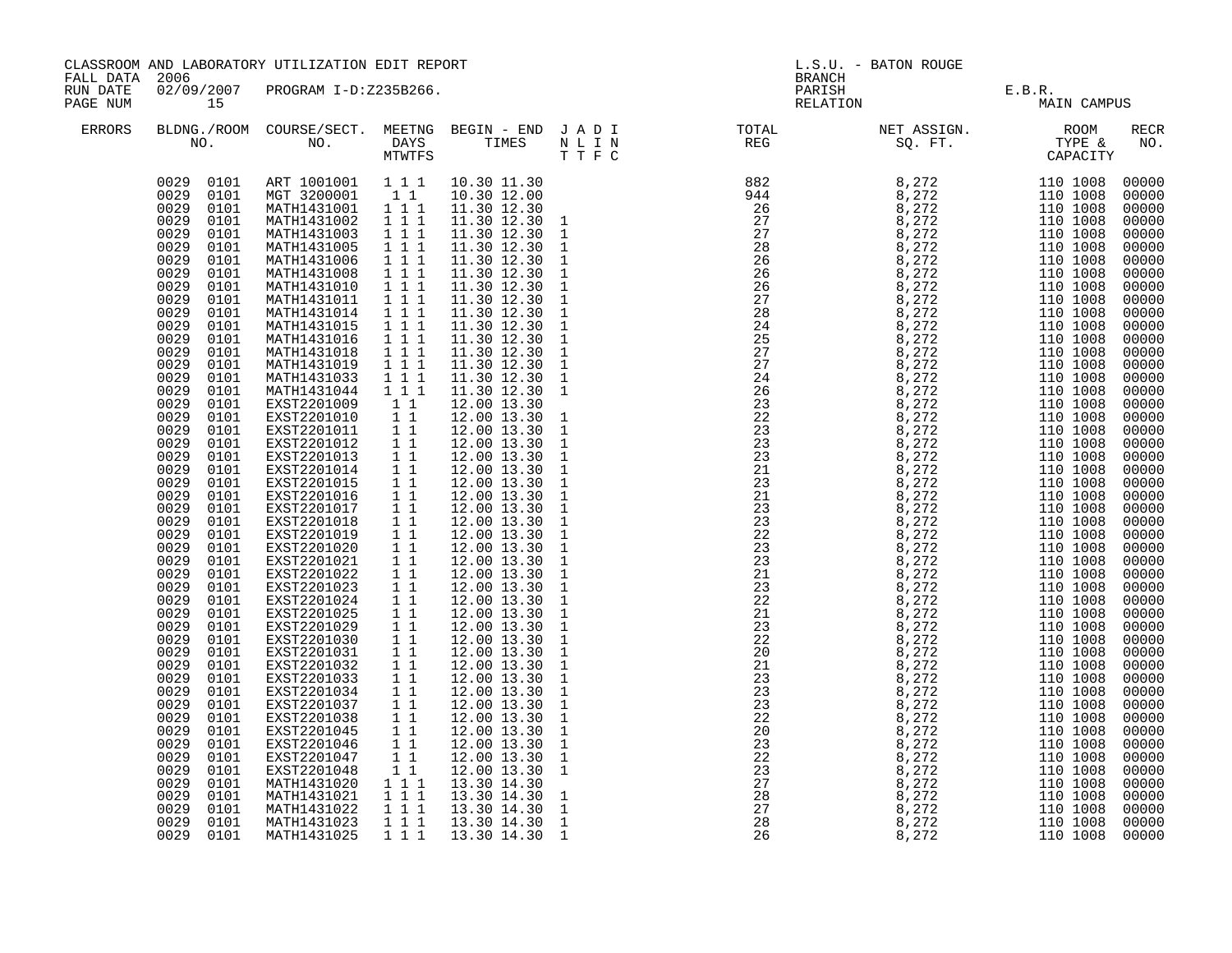|                                                               |                                                                                                                                                                                                                                                                                                                                                                                                                                                                                                                                                                                                                                                                                                                                                                                       | CLASSROOM AND LABORATORY UTILIZATION EDIT REPORT                                                                                                                                                                                                                                                                                                                                                                                                                                                                                                                                                                                                                                                                                                                                                                                                                                                                                                                                                                                                                                         |                                                                                                                                                                                                                                                                                                                          |                                                                                                                                                                                                                                                                                                                                                                                                                                                                                                                  | <b>BRANCH</b>                                                                                                                                                                                                                                                                                                                                                                                                                                                                   | L.S.U. - BATON ROUGE                          |                                                                                         |                                                                                                                                                                                                                                                                                                                                                                                                                                                                                       |
|---------------------------------------------------------------|---------------------------------------------------------------------------------------------------------------------------------------------------------------------------------------------------------------------------------------------------------------------------------------------------------------------------------------------------------------------------------------------------------------------------------------------------------------------------------------------------------------------------------------------------------------------------------------------------------------------------------------------------------------------------------------------------------------------------------------------------------------------------------------|------------------------------------------------------------------------------------------------------------------------------------------------------------------------------------------------------------------------------------------------------------------------------------------------------------------------------------------------------------------------------------------------------------------------------------------------------------------------------------------------------------------------------------------------------------------------------------------------------------------------------------------------------------------------------------------------------------------------------------------------------------------------------------------------------------------------------------------------------------------------------------------------------------------------------------------------------------------------------------------------------------------------------------------------------------------------------------------|--------------------------------------------------------------------------------------------------------------------------------------------------------------------------------------------------------------------------------------------------------------------------------------------------------------------------|------------------------------------------------------------------------------------------------------------------------------------------------------------------------------------------------------------------------------------------------------------------------------------------------------------------------------------------------------------------------------------------------------------------------------------------------------------------------------------------------------------------|---------------------------------------------------------------------------------------------------------------------------------------------------------------------------------------------------------------------------------------------------------------------------------------------------------------------------------------------------------------------------------------------------------------------------------------------------------------------------------|-----------------------------------------------|-----------------------------------------------------------------------------------------|---------------------------------------------------------------------------------------------------------------------------------------------------------------------------------------------------------------------------------------------------------------------------------------------------------------------------------------------------------------------------------------------------------------------------------------------------------------------------------------|
| FALL DATA 2006<br>RUN DATE<br>PAGE NUM<br>16<br><b>ERRORS</b> |                                                                                                                                                                                                                                                                                                                                                                                                                                                                                                                                                                                                                                                                                                                                                                                       | 02/09/2007 PROGRAM I-D:Z235B266.                                                                                                                                                                                                                                                                                                                                                                                                                                                                                                                                                                                                                                                                                                                                                                                                                                                                                                                                                                                                                                                         |                                                                                                                                                                                                                                                                                                                          |                                                                                                                                                                                                                                                                                                                                                                                                                                                                                                                  | PARISH<br>RELATION                                                                                                                                                                                                                                                                                                                                                                                                                                                              | E.B.R.<br>MAIN                                | MAIN CAMPUS                                                                             |                                                                                                                                                                                                                                                                                                                                                                                                                                                                                       |
|                                                               |                                                                                                                                                                                                                                                                                                                                                                                                                                                                                                                                                                                                                                                                                                                                                                                       |                                                                                                                                                                                                                                                                                                                                                                                                                                                                                                                                                                                                                                                                                                                                                                                                                                                                                                                                                                                                                                                                                          |                                                                                                                                                                                                                                                                                                                          |                                                                                                                                                                                                                                                                                                                                                                                                                                                                                                                  | BLDNG./ROOM COURSE/SECT. MEETNG BEGIN – END JADI TOTAL NET ASSIGN. NET ASSIGN. ROOM ROOM NO. DAYS TIMES NLIN REG REG SQ.FT. TYPE &                                                                                                                                                                                                                                                                                                                                              |                                               |                                                                                         | <b>RECR</b><br>NO.                                                                                                                                                                                                                                                                                                                                                                                                                                                                    |
| 4                                                             | 0029 0101<br>0029 0101<br>0029<br>0101<br>0029<br>0101<br>0029<br>0101<br>0029<br>0101<br>0029<br>0101<br>0029<br>0101<br>0029<br>0101<br>0029<br>0101<br>0029<br>0101<br>0029<br>0101<br>0029<br>0101<br>0029<br>0101<br>0029<br>0101<br>0029<br>0101<br>0029<br>0101<br>0029<br>0101<br>0029<br>0101<br>0029<br>0101<br>0029<br>0101<br>0029<br>0101<br>0029<br>0101<br>0029<br>0101<br>0029<br>0101<br>0029<br>0101<br>0029<br>0101<br>0029<br>0101<br>0029<br>0101<br>0029<br>0101<br>0029<br>0101<br>0034 0102<br>0034 0102<br>0034 0102<br>0034 0102<br>0034 0102<br>0034 0102<br>0034 0102<br>0034 0102<br>0034 0102<br>0034<br>0102<br>0034<br>0104<br>0034<br>0104<br>0034<br>0104<br>0034<br>0104<br>0034<br>0104<br>0034<br>0104<br>0034<br>0104<br>0034 0104<br>0034 0104 | 0029 0101 MATH1431026 1 1 1 13.30 14.30 1<br>MATH1431028 1 1 1<br>MATH1431036<br>MATH1431038<br>MATH1431039<br>MATH1431040<br>MATH1431041<br>ACCT2000001<br>MC 2000001 1 1<br>MUS 2000001 1 1<br>MATH1022020 1 1<br>MATH1022021 11<br>MATH1022023 1 1<br>MATH1022024 11<br>MATH1022025<br>MATH1022026 1 1<br>MATH1022027 1 1<br>MATH1022028 1 1<br>MATH1022029<br>MATH1022030<br>MATH1022031 11<br>MATH1022032<br>MATH1022033<br>MATH1022035<br>MATH1022036 1 1<br>MATH1022037 1 1<br>MATH1022038 1 1<br>MATH1022043 11<br>MATH1022043 1 1 16.30 18.00<br>MC 200002 1 1 16.30 18.00<br>MC 200002 1 1 8.30 18.00<br>EDCI7450001 1 8.30 15.30<br>EDCI3125001 1 9.30 11.30<br>EDCI3125001 1 9.30 11.30<br>EDCI3125003 1 12.00 14.00<br>EDCI3125003 1 12.00 14.00<br>EDCI3002<br>EDCI4003002<br>EDCI7930002<br>EDCI7931001 1 16.30 19.30<br>EDCI7931001 1 16.30 19.30<br>EDCI7482001 1 8.30 10.30<br>EDCI3126003 1 9.00 11.00<br>EDCI3125002 1 9.30 11.30<br>EDCI3125002 1 9.30 11.30<br>EDCI3125002 1 9.30 11.30<br>EDCI3125002<br>EDCI7482001<br>EDCI3124001<br>EDCI3124002<br>EDCI7484001 | 1 1 1<br>$\begin{array}{rrrr} & 1 & 1 & 1 \\ & 1 & 1 & 1 \\ & & 1 & 1 & 1 \end{array}$<br>$\begin{array}{cccc}\n1 & 1 & 1 \\ 1 & 1 & 1\n\end{array}$<br>11<br>11<br>$\begin{array}{ccc} \overline{1} & \overline{1} \\ 1 & 1 \end{array}$<br>$1\quad1$<br>$\overline{1}$ $\overline{1}$<br>$\overline{1}$ $\overline{1}$ | 13.30 14.30 1<br>13.30 14.30 1<br>13.30 14.30 1<br>13.30 14.30<br>13.30 14.30<br>13.30 14.30<br>13.30 14.30<br>13.30 14.30<br>13.30 15.00<br>15.00 16.30<br>15.00 16.30<br>16.30 18.00<br>16.30 18.00<br>16.30 18.00<br>16.30 18.00<br>16.30 18.00<br>16.30 18.00<br>16.30 18.00<br>16.30 18.00<br>16.30 18.00<br>16.30 18.00<br>16.30 18.00<br>16.30 18.00<br>16.30 18.00<br>16.30 18.00<br>16.30 18.00<br>16.30 18.00<br>16.30 18.00<br>16.30 18.00<br>$1 1 12.30 15.30$<br>$1 1 12.30 15.30$<br>1 13.30 16.30 | $\begin{array}{cccccccc} \textbf{1.1} & \textbf{1.2} & \textbf{1.3} & \textbf{1.4} & \textbf{1.5} & \textbf{1.6} & \textbf{1.6} & \textbf{1.6} \\ \textbf{2.7} & \textbf{2.8} & \textbf{3.8} & \textbf{2.72} & \textbf{1.10} & \textbf{10.008} & \textbf{10.008} \\ \textbf{2.8} & \textbf{3.7} & \textbf{2.7} & \textbf{1.10} & \textbf{10.008} & \textbf{10.008} \\ \textbf{2.8}$<br>16<br>$\overline{25}$<br>25<br>$\begin{array}{r} 23 \\ 33 \\ 26 \end{array}$<br>24<br>33 | 529<br>529<br>529<br>529<br>529<br>529<br>529 | 210<br>30<br>210<br>30<br>210<br>30<br>210<br>30<br>210<br>30<br>210<br>30<br>210<br>30 | 00000<br>00000<br>00000<br>00000<br>$00000$<br>$00000$<br>00000<br>00000<br>00000<br>00000<br>00000<br>00000<br>$00000$<br>$00000$<br>00000<br>00000<br>$00000$<br>00000<br>00000<br>00000<br>$00000$<br>00000<br>00000<br>00000<br>00000<br>$00000$<br>00000<br>00000<br>00000<br>00000<br>00000<br>00000<br>00000<br>00000<br>00000<br>00000<br>00000<br>00000<br>00000<br>00000<br>00000<br>00000<br>00000<br>00000<br>00000<br>00000<br>00000<br>00000<br>00000<br>00000<br>00000 |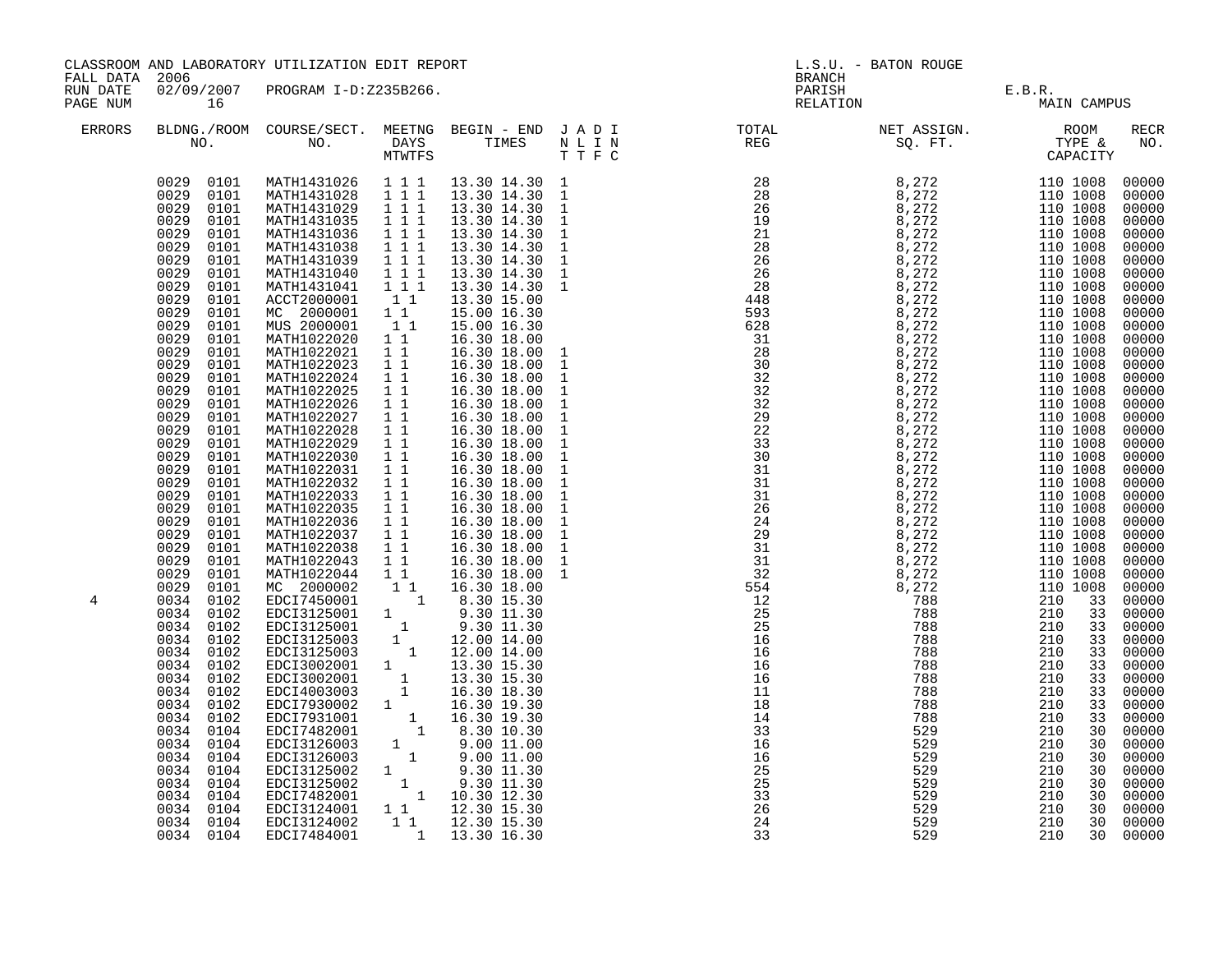| FALL DATA 2006       |                                                                                                                                                                                                                                                                                                                                                                                                                                                                                                                                                                                                                                                                                                                                               | CLASSROOM AND LABORATORY UTILIZATION EDIT REPORT                                                                                                                                                                                                                                                                                                                                                                                                                                                                                                                                                                                                                                                                                                                                                                                                                                                                                                                                                                                                                                                                                                                                                                                                                                                                                                                                                   |                                                                                                                      |                                                                                                                                                                                                                                                                                                                                                         | L.S.U. - BATON ROUGE<br><b>BRANCH</b> |                                                                                                                         |                                                                                  |                                                                                  |                                                                                                                                                                                                                                                                                                           |                                                                                                                                                                                                                                                                                                                                                                                                                                                                                  |
|----------------------|-----------------------------------------------------------------------------------------------------------------------------------------------------------------------------------------------------------------------------------------------------------------------------------------------------------------------------------------------------------------------------------------------------------------------------------------------------------------------------------------------------------------------------------------------------------------------------------------------------------------------------------------------------------------------------------------------------------------------------------------------|----------------------------------------------------------------------------------------------------------------------------------------------------------------------------------------------------------------------------------------------------------------------------------------------------------------------------------------------------------------------------------------------------------------------------------------------------------------------------------------------------------------------------------------------------------------------------------------------------------------------------------------------------------------------------------------------------------------------------------------------------------------------------------------------------------------------------------------------------------------------------------------------------------------------------------------------------------------------------------------------------------------------------------------------------------------------------------------------------------------------------------------------------------------------------------------------------------------------------------------------------------------------------------------------------------------------------------------------------------------------------------------------------|----------------------------------------------------------------------------------------------------------------------|---------------------------------------------------------------------------------------------------------------------------------------------------------------------------------------------------------------------------------------------------------------------------------------------------------------------------------------------------------|---------------------------------------|-------------------------------------------------------------------------------------------------------------------------|----------------------------------------------------------------------------------|----------------------------------------------------------------------------------|-----------------------------------------------------------------------------------------------------------------------------------------------------------------------------------------------------------------------------------------------------------------------------------------------------------|----------------------------------------------------------------------------------------------------------------------------------------------------------------------------------------------------------------------------------------------------------------------------------------------------------------------------------------------------------------------------------------------------------------------------------------------------------------------------------|
| RUN DATE<br>PAGE NUM | 17                                                                                                                                                                                                                                                                                                                                                                                                                                                                                                                                                                                                                                                                                                                                            | 02/09/2007 PROGRAM I-D:Z235B266.                                                                                                                                                                                                                                                                                                                                                                                                                                                                                                                                                                                                                                                                                                                                                                                                                                                                                                                                                                                                                                                                                                                                                                                                                                                                                                                                                                   |                                                                                                                      |                                                                                                                                                                                                                                                                                                                                                         |                                       |                                                                                                                         | PARISH E.B.R.<br>RELATION MAIN                                                   | MAIN CAMPUS                                                                      |                                                                                                                                                                                                                                                                                                           |                                                                                                                                                                                                                                                                                                                                                                                                                                                                                  |
| ERRORS               |                                                                                                                                                                                                                                                                                                                                                                                                                                                                                                                                                                                                                                                                                                                                               |                                                                                                                                                                                                                                                                                                                                                                                                                                                                                                                                                                                                                                                                                                                                                                                                                                                                                                                                                                                                                                                                                                                                                                                                                                                                                                                                                                                                    |                                                                                                                      |                                                                                                                                                                                                                                                                                                                                                         |                                       |                                                                                                                         |                                                                                  |                                                                                  |                                                                                                                                                                                                                                                                                                           | RECR<br>NO.                                                                                                                                                                                                                                                                                                                                                                                                                                                                      |
|                      | 0034 0104<br>0034 0104<br>0034 0104<br>0034 0114<br>0034 0114<br>0034<br>0114<br>0034<br>0114<br>0034<br>0118<br>0034<br>0118<br>0034<br>0118<br>0034<br>0118<br>0034 0118<br>0034 0118<br>0034 0118<br>0034 0120<br>0034 0120<br>0034 0120<br>0034 0120<br>0034 0122E<br>0034 0214<br>0034 0214<br>0034 0214<br>0034 0214<br>0034 0214<br>0034<br>0214<br>0034<br>0214<br>0034<br>0214<br>0034<br>0214<br>0034<br>0214<br>0034<br>0214<br>0034<br>0216<br>0034 0216<br>0034 0216<br>0034 0216<br>0034 0216<br>0034 0216<br>0034 0216<br>0034 0216<br>0034 0216<br>0034 0216<br>0034 0216<br>0034<br>0216<br>0034 0216<br>0034 0218<br>0034<br>0218<br>0034<br>0218<br>0034<br>0218<br>0034<br>0218<br>0034<br>0218<br>0034 0218<br>0034 0218 | EDCI4003002 1 16.30 18.30<br>EDCI7760001 1 16.30 19.30<br>EDCI7312001 1 16.30 19.30<br>ELRC2507003 1 1 9.00 10.30<br>ELRC2507004 1 1 10.30 12.00<br>EDCZ000004 1 1 12.00 13.30<br>ETDCZ000004 1 1 12.00 13.30<br>ELRC7006001<br>ELRC3500001<br>ELRC2507001<br>ELRC2507002<br>ELRC3500002<br>ELRC2507005 11<br>ELRC4507001 11<br>ELRC4507002 1<br>ELRC7364001 1<br>ELRC7364001 1<br>ELRC4360001 1 16.30 19.30<br>ELRC7331001 1 16.30 19.30<br>ELRC4365001<br>ELRC7362001<br>EDCI2700001 1 1 8.30 10.30<br>EDCI2271001 1 9.00 11.00<br>EDCI2271001 1 9.00 11.00<br>EDCI2271001 1 9.00 11.00<br>EDCI2271002 1 9.00 12.00<br>EDCI2271002 1 12.00 14.00<br>EDCI2271002 1 12.00 14.00<br>EDCI2700002 1 1 12.30 14.30<br>EDCI3137001 1 14.30 16.30<br>EDCI3137001 1 14.30 16.30<br>ELRC730001 1 14.30 16.30<br>ELRC7280001 1 16.30 19.30<br>ELRC7300002 1 16.30 19.30<br>EDCI3000001 1 9.00 10.30<br>EDCI4004001 1 9.00 12.00<br>EDCI4004003 1 9.00 12.00<br>EDCI4460001 1 9.30 11.30<br>EDCI4460001<br>EDCI2030001 1 11.30 13.30<br>EDCI2030001<br>EDCI2700003<br>EDCI4273001 1 16.30 19.30<br>EDCI7105001 1 16.30 19.30<br>EDCI7105001 1 16.30 19.30<br>EDCI3000003 1 16.30 19.30<br>EDCI7005001 1 16.30 19.30<br>EDCI3127001 1 7.30 9.30<br>EDCI3127001 1 7.30 9.30<br>EDCI3200001 1 9.30 12.30<br>EDCI3200001 1 9.30 12.30<br>EDCI7900001 1 1 3.00 15.00<br>EDCI3136002<br>EDCI2030002<br>EDCI2030002 | $\begin{array}{c} 1 \\ 1 \\ 1 \end{array}$<br>111<br>$1 1 1$<br>11<br>$\begin{smallmatrix} &1\\1&1\end{smallmatrix}$ | 13.30 15.30<br>9.00 10.30<br>9.30 10.30<br>10.30 11.30<br>10.30 12.00<br>13.30 15.00<br>15.00 16.30<br>16.30 19.30<br>14.00 16.30<br>$\begin{array}{cccc}\n1 & 16.30 & 19.30 \\ 1 & 16.30 & 19.30 \\ 1 & 14.00 & 16.30\n\end{array}$<br>11.30 13.30<br>13.30 15.30<br>$7.30$ 9.30<br>$7.30$ 9.30<br>$1 1 14.30 16.00$<br>1 14.30 16.00<br>1 14.30 16.30 | 1                                     | 17<br>18<br>17<br>$6\overline{6}$<br>26<br>26<br>$\overline{26}$<br>$\overline{26}$<br>$\overline{9}$<br>18<br>28<br>28 | 495<br>495<br>495<br>495<br>541<br>541<br>541<br>541<br>541<br>541<br>541<br>541 | 110<br>110<br>110<br>110<br>110<br>110<br>110<br>110<br>110<br>110<br>110<br>110 | 30<br>25<br>25<br>25<br>25<br>22<br>22<br>22<br>22<br>22<br>22<br>22<br>20<br>20<br>20<br>20<br>10<br>25<br>25<br>25<br>25<br>25<br>25<br>25<br>$\overline{25}$<br>25<br>25<br>25<br>20<br>20<br>20<br>20<br>20<br>20<br>20<br>20<br>20<br>20<br>20<br>20<br>20<br>25<br>25<br>25<br>25<br>25<br>25<br>25 | 30 00000<br>30 00000<br>00000<br>00000<br>00000<br>00000<br>00000<br>00000<br>00000<br>00000<br>00000<br>00000<br>00000<br>00000<br>00000<br>00000<br>00000<br>00000<br>00000<br>00000<br>00000<br>00000<br>00000<br>00000<br>00000<br>00000<br>00000<br>00000<br>00000<br>00000<br>00000<br>00000<br>00000<br>00000<br>00000<br>00000<br>00000<br>00000<br>00000<br>00000<br>00000<br>00000<br>00000<br>00000<br>00000<br>00000<br>00000<br>00000<br>00000<br>00000<br>25 00000 |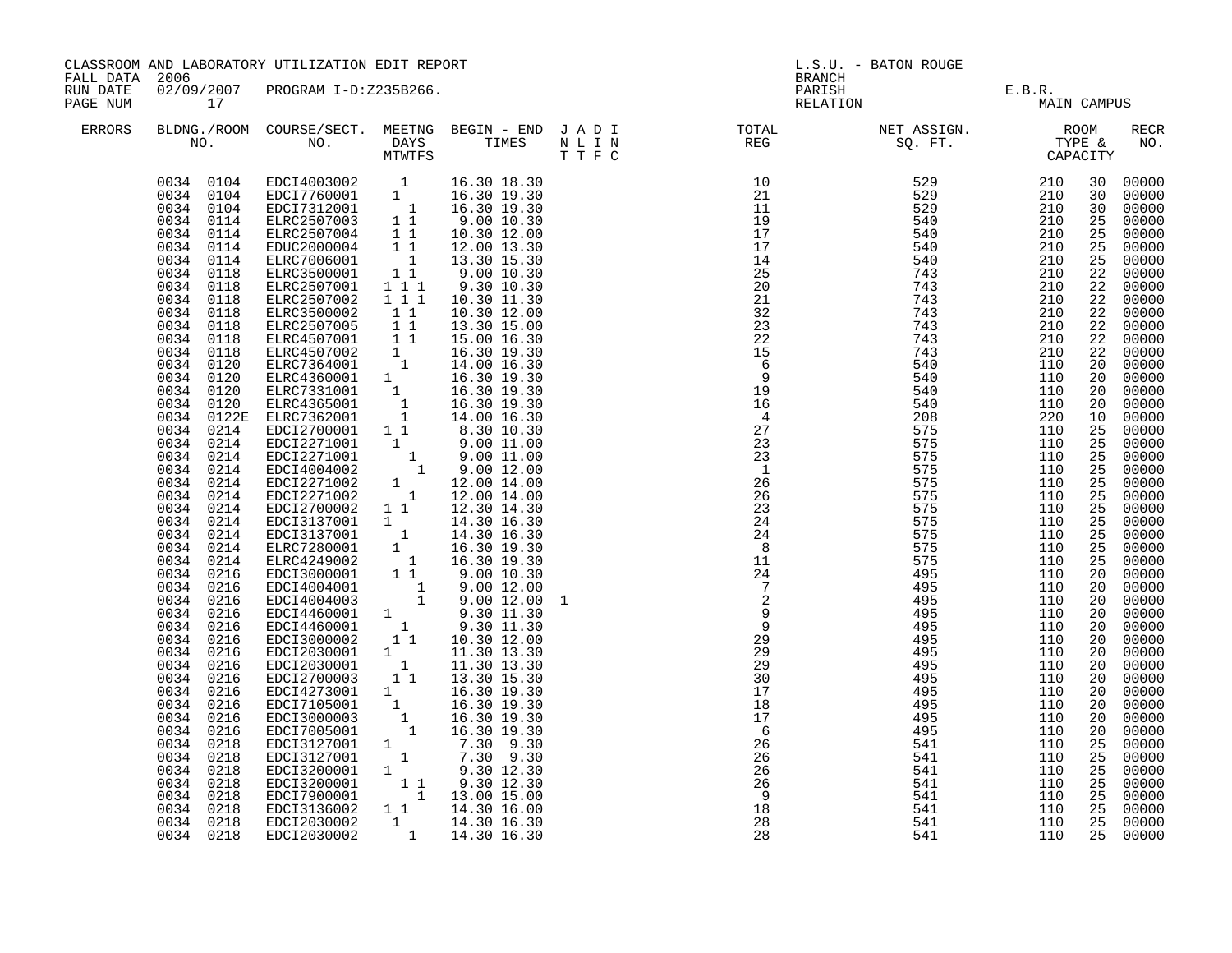| CLASSROOM AND LABORATORY UTILIZATION EDIT REPORT<br>FALL DATA 2006<br>02/09/2007 PROGRAM I-D:Z235B266. |                                                                                                                                                                                                                                                                                                                                                                                                                                                                                                                                                                                                                                                                                                              |                                                                                                                                                                                                                                                                                                                                                                                                                                                                                                                                                                                                                                                                                                                                                                                                                                                                                                                                                                     |                                                                        | L.S.U. - BATON ROUGE<br><b>BRANCH</b>                                                                                                                                                                                                                                                                                         |                                                                                                                                                                                                                                                                                                                                                                         |                                                             |                                                                                                                                                                                                         |                                                                            |                                                                                                                                                                                                                                                                                                                                                                                             |
|--------------------------------------------------------------------------------------------------------|--------------------------------------------------------------------------------------------------------------------------------------------------------------------------------------------------------------------------------------------------------------------------------------------------------------------------------------------------------------------------------------------------------------------------------------------------------------------------------------------------------------------------------------------------------------------------------------------------------------------------------------------------------------------------------------------------------------|---------------------------------------------------------------------------------------------------------------------------------------------------------------------------------------------------------------------------------------------------------------------------------------------------------------------------------------------------------------------------------------------------------------------------------------------------------------------------------------------------------------------------------------------------------------------------------------------------------------------------------------------------------------------------------------------------------------------------------------------------------------------------------------------------------------------------------------------------------------------------------------------------------------------------------------------------------------------|------------------------------------------------------------------------|-------------------------------------------------------------------------------------------------------------------------------------------------------------------------------------------------------------------------------------------------------------------------------------------------------------------------------|-------------------------------------------------------------------------------------------------------------------------------------------------------------------------------------------------------------------------------------------------------------------------------------------------------------------------------------------------------------------------|-------------------------------------------------------------|---------------------------------------------------------------------------------------------------------------------------------------------------------------------------------------------------------|----------------------------------------------------------------------------|---------------------------------------------------------------------------------------------------------------------------------------------------------------------------------------------------------------------------------------------------------------------------------------------------------------------------------------------------------------------------------------------|
| RUN DATE<br>PAGE NUM                                                                                   | 18                                                                                                                                                                                                                                                                                                                                                                                                                                                                                                                                                                                                                                                                                                           |                                                                                                                                                                                                                                                                                                                                                                                                                                                                                                                                                                                                                                                                                                                                                                                                                                                                                                                                                                     |                                                                        |                                                                                                                                                                                                                                                                                                                               |                                                                                                                                                                                                                                                                                                                                                                         | PARISH E.B.R.<br>RELATION MAI                               | MAIN CAMPUS                                                                                                                                                                                             |                                                                            |                                                                                                                                                                                                                                                                                                                                                                                             |
| ERRORS                                                                                                 |                                                                                                                                                                                                                                                                                                                                                                                                                                                                                                                                                                                                                                                                                                              |                                                                                                                                                                                                                                                                                                                                                                                                                                                                                                                                                                                                                                                                                                                                                                                                                                                                                                                                                                     |                                                                        |                                                                                                                                                                                                                                                                                                                               | BLDNG./ROOM COURSE/SECT. MEETNG BEGIN – END JADI TOTAL TOTAL NET ASSIGN. REG ROOM NO. DAYS TIMES NLIN REG SQ.FT. TYPE &                                                                                                                                                                                                                                                 |                                                             |                                                                                                                                                                                                         |                                                                            | RECR<br>NO.                                                                                                                                                                                                                                                                                                                                                                                 |
| 9                                                                                                      | 0034 0218<br>0034 0218<br>0034 0218<br>0034 0218<br>0034 0219<br>0034 0219<br>0034 0219<br>0034 0219<br>0034 0310<br>0036 0036<br>0036<br>0036<br>0036<br>0036<br>0036<br>0036<br>0036<br>0036 0108<br>0036<br>0108<br>0036<br>0108<br>0036<br>0108<br>0036<br>0108<br>0036<br>0108<br>0036<br>0108<br>0036<br>0108<br>0036<br>0120<br>0036<br>0120<br>0036<br>0120<br>0036 0120<br>0036<br>0120<br>0036 0120<br>0036 0120<br>0036 0120<br>0036<br>0120<br>0036 0120<br>0036 0130<br>0036 0130<br>0036<br>0130<br>0036 0130<br>0036 0130<br>0036 0130<br>0036<br>0131<br>0036<br>0131<br>0036 0131<br>0036<br>0131<br>0036<br>0131<br>0036<br>0131<br>0036<br>0131<br>0036<br>0131<br>0036 0131<br>0036 0131 | $\begin{tabular}{cccc} 0.218 & EDC17901001 & 1 & 16.30 & 19.30 \\ 0.218 & EDC17811001 & 1 & 16.30 & 19.30 \\ 0.218 & EDC17311001 & 1 & 16.30 & 19.30 \\ 0.218 & EDC17362001 & 1 & 17.00 & 20.9 \\ 0.219 & EDC17682001 & 1 & 16.30 & 18.30 \\ 0.219 & EDC17682001 & 1 & 16.30 & 18.30 \\ 0.$<br>KIN 2577002 11<br>KIN 3513002 111<br>KIN 4515002 111<br>KIN 2577001 111<br>KIN 3515002<br>KIN 3513001 11<br>KIN 1156001 11<br>KIN 4501003 1<br>KIN 4501003 1<br>KIN 1144001 111<br>KIN 1144002 111<br>THTR1131001 1 1<br>KIN 1132001<br>THTR1231001 1 1<br>KIN 1999002 1 1<br>THTR3802001 1 1<br>THTR1127001 1 1<br>THTR1127001 1 1<br>THTR1153001 1 1<br>KIN 7528001<br>KIN 2603001<br>KIN 2602001<br>KIN 2540001<br>KIN 2530001 111 19.30 11.30<br>KIN 2530001 111 10.30 11.30<br>KIN 3605001 11 10.30 12.00<br>KIN 3608001 11 11.30 12.30<br>KIN 2601001 1 14.30 15.30<br>KIN 2601002 1 14.30 15.30<br>KIN 2601003 1 14.30 15.30<br>KIN 2601003 1 14.30 15.30<br> | $1\quad1$<br>$\begin{array}{c} 1 \\ 1 \end{array}$<br>111<br>$1\quad1$ | 7.30 9.00<br>8.30 9.30<br>9.30 10.30<br>10.30 11.30<br>12.00 13.30<br>15.00 16.30<br>16.30 19.30<br>17.30 20.30<br>$7.30$ 8.30<br>8.30 9.30<br>9.30 11.00<br>10.30 12.00<br>11.00 12.30<br>12.00 13.30<br>13.30 15.00<br>15.00 16.30<br>16.30 18.00<br>18.00 19.30<br>16.30 19.30<br>$7.30 - 9.00$<br>8.30 9.30<br>9.00 10.30 | $\begin{array}{cccc} 12 & 3368 & 4400 \\ 4 & 4200 & 1335 \\ 12 & 144 & 3002 \\ 14 & 44 & 3002 \\ 14 & 44 & 3002 \\ 14 & 14 & 3002 \\ 14 & 14 & 3002 \\ 14 & 14 & 3002 \\ 14 & 14 & 3002 \\ 14 & 14 & 3002 \\ 14 & 14 & 3002 \\ 14 & 14 & 3002 \\ 14 & 14 & 3002 \\ 14 & 14 & 3002 \\ 14 & 14 & 3002$<br>30<br>28<br>50<br>29<br>30<br>30<br>$\overline{23}$<br>30<br>22 | 979<br>979<br>979<br>979<br>979<br>979<br>979<br>979<br>979 | 110<br>110<br>110<br>210<br>210<br>210<br>210<br>210<br>210<br>210<br>210<br>210<br>210<br>110<br>110<br>110<br>110<br>110<br>110<br>110<br>110<br>110<br>110<br>110<br>110<br>110<br>110<br>110<br>110 | 55<br>55<br>40<br>40<br>40<br>40<br>40<br>34<br>65<br>65<br>65<br>65<br>65 | 00000<br>00000<br>55 00000<br>$00000$<br>00000<br>00000<br>00000<br>$\begin{array}{cc} 40 & 00000 \\ 40 & 00000 \end{array}$<br>00000<br>40 00000<br>$\begin{bmatrix} 40 & 00000 \\ 40 & 00000 \end{bmatrix}$<br>00000<br>34 00000<br>34 00000<br>34 00000<br>34 00000<br>34 00000<br>00000<br>65 00000<br>00000<br>00000<br>00000<br>65 00000<br>65 00000<br>00000<br>65 00000<br>65 00000 |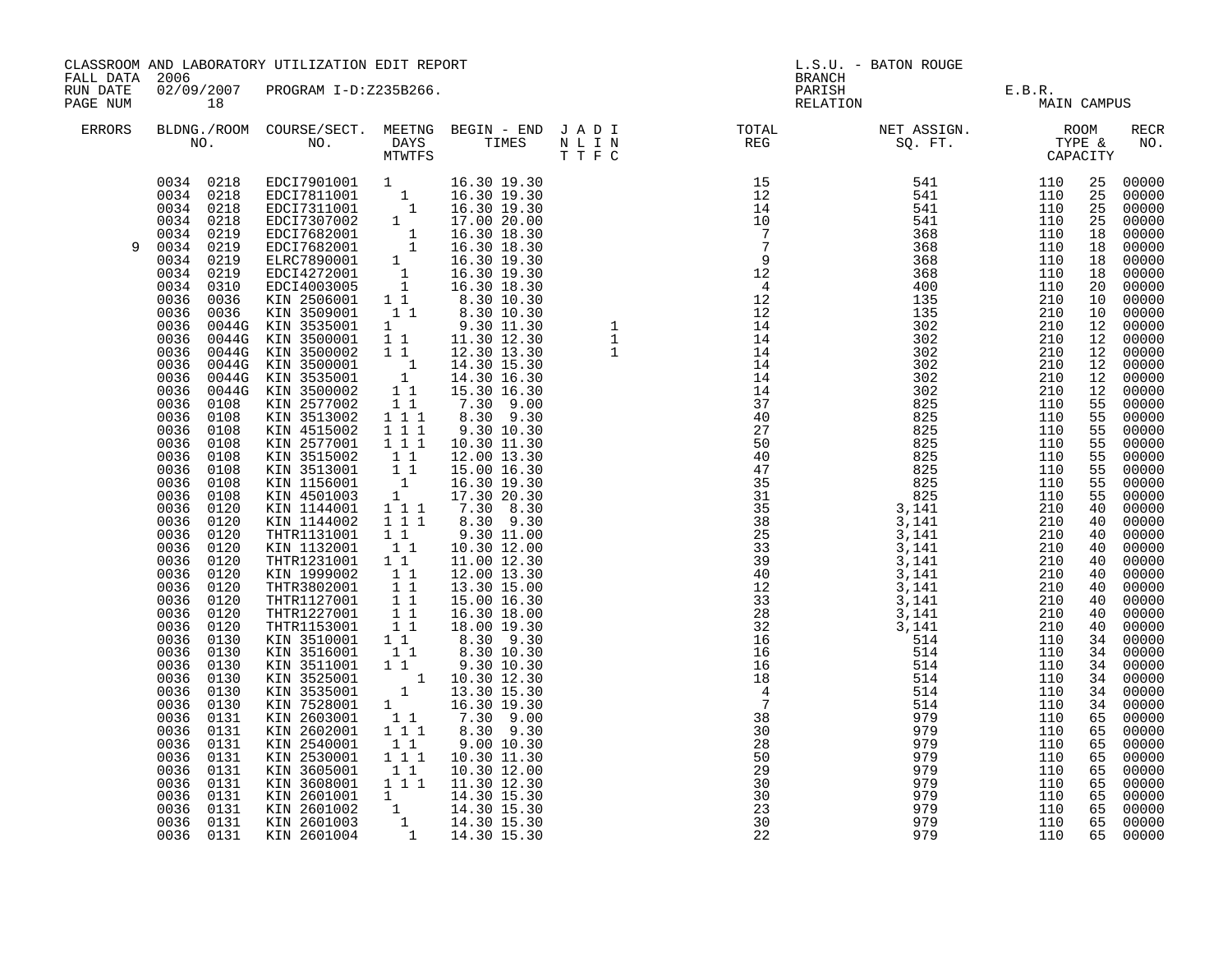| CLASSROOM AND LABORATORY UTILIZATION EDIT REPORT<br>FALL DATA 2006<br>02/09/2007 PROGRAM I-D:Z235B266.<br>RUN DATE |                                                                                                                                                                                                                                                                                                                                                                                                                                                                                                                                                                                                                                                                                                                                        |                                                                                                                                                                                                                                                                                                                                                                                                                                                                                                                                                                                                                                                                                                                                                                                                                                                                                                                                                                                                                                                                                                                                                                                                                                                                                                                                 |                                    |                                                                                                                                                                                                                                                                                                                                                                                                                                                                                                                                                                                                                        | <b>BRANCH</b>                                                                                                                                                                                                                                                                                                                                                                                                                                         | L.S.U. - BATON ROUGE                          |                                               |                                                                                                                                                                                                                                                                                  |                                                                                                                                                                                                                                                                                                                                                                                                                                                                |
|--------------------------------------------------------------------------------------------------------------------|----------------------------------------------------------------------------------------------------------------------------------------------------------------------------------------------------------------------------------------------------------------------------------------------------------------------------------------------------------------------------------------------------------------------------------------------------------------------------------------------------------------------------------------------------------------------------------------------------------------------------------------------------------------------------------------------------------------------------------------|---------------------------------------------------------------------------------------------------------------------------------------------------------------------------------------------------------------------------------------------------------------------------------------------------------------------------------------------------------------------------------------------------------------------------------------------------------------------------------------------------------------------------------------------------------------------------------------------------------------------------------------------------------------------------------------------------------------------------------------------------------------------------------------------------------------------------------------------------------------------------------------------------------------------------------------------------------------------------------------------------------------------------------------------------------------------------------------------------------------------------------------------------------------------------------------------------------------------------------------------------------------------------------------------------------------------------------|------------------------------------|------------------------------------------------------------------------------------------------------------------------------------------------------------------------------------------------------------------------------------------------------------------------------------------------------------------------------------------------------------------------------------------------------------------------------------------------------------------------------------------------------------------------------------------------------------------------------------------------------------------------|-------------------------------------------------------------------------------------------------------------------------------------------------------------------------------------------------------------------------------------------------------------------------------------------------------------------------------------------------------------------------------------------------------------------------------------------------------|-----------------------------------------------|-----------------------------------------------|----------------------------------------------------------------------------------------------------------------------------------------------------------------------------------------------------------------------------------------------------------------------------------|----------------------------------------------------------------------------------------------------------------------------------------------------------------------------------------------------------------------------------------------------------------------------------------------------------------------------------------------------------------------------------------------------------------------------------------------------------------|
| PAGE NUM<br>ERRORS                                                                                                 | 19                                                                                                                                                                                                                                                                                                                                                                                                                                                                                                                                                                                                                                                                                                                                     |                                                                                                                                                                                                                                                                                                                                                                                                                                                                                                                                                                                                                                                                                                                                                                                                                                                                                                                                                                                                                                                                                                                                                                                                                                                                                                                                 |                                    |                                                                                                                                                                                                                                                                                                                                                                                                                                                                                                                                                                                                                        |                                                                                                                                                                                                                                                                                                                                                                                                                                                       | PARISH E.B.R.<br>RELATION MAIN CAMPUS         |                                               |                                                                                                                                                                                                                                                                                  |                                                                                                                                                                                                                                                                                                                                                                                                                                                                |
|                                                                                                                    |                                                                                                                                                                                                                                                                                                                                                                                                                                                                                                                                                                                                                                                                                                                                        |                                                                                                                                                                                                                                                                                                                                                                                                                                                                                                                                                                                                                                                                                                                                                                                                                                                                                                                                                                                                                                                                                                                                                                                                                                                                                                                                 |                                    |                                                                                                                                                                                                                                                                                                                                                                                                                                                                                                                                                                                                                        | $\begin{array}{cccccccccccccc} \texttt{BLDNA} \cdot \texttt{ROOM} & \texttt{COURSE/SECT.} & \texttt{MEETNG} & \texttt{BEGIN} & - & \texttt{END} & \texttt{J} & \texttt{A} & \texttt{D} & \texttt{I} & & & & & & & & & \\ \texttt{NO.} & \texttt{NO.} & \texttt{DAYS} & \texttt{TIMES} & \texttt{N} & \texttt{L} & \texttt{I} & \texttt{N} & & & & & & & & \\ \texttt{NO.} & \texttt{NO.} & \texttt{MTVTFS} & \texttt{T'F} & \texttt{C} & & & & & & &$ |                                               |                                               |                                                                                                                                                                                                                                                                                  | <b>RECR</b><br>NO.                                                                                                                                                                                                                                                                                                                                                                                                                                             |
|                                                                                                                    | 0036 0133<br>0036<br>0133<br>0036<br>0133<br>0036<br>0133<br>0036<br>0133<br>0036<br>0133<br>0036<br>0133<br>0036<br>0139<br>0036<br>0146<br>0036<br>0146<br>0036<br>0146<br>0036<br>0146<br>0036<br>0146<br>0036<br>0146<br>0036<br>0146<br>0036<br>0146<br>0036<br>0146<br>0036<br>0146<br>0036<br>0146<br>0036 0152<br>0036<br>0152<br>0036<br>0152<br>0036<br>0156<br>0036<br>0156<br>0036<br>0156<br>0036<br>0156<br>0036<br>0156<br>0036<br>0156<br>0036<br>0156<br>0036<br>0156<br>0036<br>0156<br>0036<br>0156<br>0036<br>0156<br>0043<br>0100<br>0043<br>0100<br>0043<br>0100<br>0043<br>0100<br>0043<br>0100<br>0043<br>0100<br>0043<br>0100<br>0043<br>0100<br>0043<br>0100<br>0043<br>0100<br>0043<br>0100<br>0043<br>0100 | 0036 0131 KIN 2526001 1 16.30 19.30<br>0036 0131 KIN 7534001 1 16.30 19.30<br>0036 0131 KIN 7900002 1 18.00 21.00<br>0036 0133 KIN 2503001 1 8.30 9.30<br>KIN 2503002 1 8.30 9.30 1<br>KIN 2503003 1 8.30 9.30 1<br>KIN 3517001 11 9.00 10.30<br>MATH1552005 1111 10.30 11.30<br>MATH1552005<br>MATH1552006<br>THTR1800002<br>KIN 2503001<br>SW 7807001<br>SW 7003002<br>SW 7306001<br>SW 7415001<br>SW 7005001<br>SW 7005002<br>SW 7505001<br>8W 7505001 1 13.30 16.30<br>8W 7505002 1 13.30 16.30<br>8W 7505003 1 17.00 20.00<br>8W 7506003 1 17.00 20.00<br>8W 7004003 1 17.00 20.00<br>8W 7005003 1 17.00 20.00<br>8W 7204001 1 8.30 11.30<br>8W 7204001 1 12.30 15.30<br>8W 7200001 1 12<br>8W 7200001 1 12.30 15.30<br>8W 7001001 1 13.30 16.30<br>8W 7001002 1 8.30 11.30<br>8W 7506001 1 9.00 12.00<br>8W 7506002 1 9.00 12.00<br>8W 7004001 1 12.30 15.30<br>8W 7004002 1 12.30 15.30<br>8W 7501001 1 13.30 15.30<br>8W 7501001 1 13.3<br>SW 7501002<br>SW 7501003<br>SW 7003003<br>SW 7001003<br>MC 2010006<br>MC 2010006<br>MC 2010001<br>MC 2010001<br>MC 2010006<br>MC 2010006 1 9.00 10.00<br>MC 2010001 1 9.30 10.30<br>MC 2010007 1 10.00 11.00<br>MC 2010007 1 10.00 12.00<br>MC 2010002 1 10.30 11.30<br>MC 2010002 1 10.30 12.30<br>MC 2010002 1 11.30 12.30<br>MC 2010002 1 11.30 12.30<br>MC 2010002 1 11. | 1111<br>$\overline{\phantom{a}}$ 1 | 11.30 12.30<br>1 1 1 1 13.30 14.30<br>18.00 20.00<br>$\begin{array}{cccc} 1 & & 18\, .00 & 20\, .00\ 1 & & 13\, .30 & 16\, .30\ 1 & & 8\, .30 & 11\, .30\ 1 & & 9\, .00 & 12\, .00\ 1 & & 12\, .30 & 15\, .30\ 1 & & 12\, .30 & 15\, .30\ 1 & & 13\, .30 & 16\, .30\ \end{array}$<br>$\begin{bmatrix} 1 & 13.30 & 16.30 \ 1 & 17.00 & 20.00 \ 1 & 17.00 & 20.00 \ 1 & 17.00 & 20.00 \end{bmatrix}$<br>$\begin{array}{cccc} 1 & 2 & 0.00 & 9.00 \\ 1 & 8.00 & 10.00 \end{array}$<br>$\begin{array}{ccc} 1 & \phantom{00} & 8.30 & 9.30 \\ 1 & \phantom{0} & 8.30 & 10.30 \\ 1 & \phantom{0} & 9.00 & 10.00 \end{array}$ | $\begin{array}{cccc} \texttt{N} & \texttt{R} \texttt{R} \texttt{R} \texttt{R} \texttt{R} \texttt{R} \texttt{R} \texttt{R} \texttt{R} \texttt{R} \texttt{R} \texttt{R} \texttt{R} \texttt{R} \texttt{R} \texttt{R} \texttt{R} \texttt{R} \texttt{R} \texttt{R} \texttt{R} \texttt{R} \texttt{R} \texttt{R} \texttt{R} \texttt{R} \texttt{R} \texttt{R} \texttt{R} \texttt{R} \texttt{R} \texttt{R} \texttt{R} \texttt{R} \text$<br>$\frac{16}{18}$     | 626<br>626<br>626<br>626<br>626<br>626<br>626 | 210<br>210<br>210<br>210<br>210<br>210<br>210 | 65<br>65<br>65<br>60<br>60<br>60<br>60<br>60<br>60<br>60<br>60<br>36<br>36<br>36<br>36<br>36<br>36<br>36<br>36<br>36<br>36<br>36<br>36<br>20<br>20<br>20<br>50<br>50<br>50<br>50<br>50<br>50<br>50<br>50<br>50<br>50<br>50<br>42<br>42<br>42<br>42<br>42<br>42<br>42<br>42<br>42 | 00000<br>00000<br>00000<br>00000<br>00000<br>00000<br>00000<br>00000<br>00000<br>00000<br>00000<br>00000<br>00000<br>00000<br>00000<br>00000<br>00000<br>00000<br>00000<br>00000<br>00000<br>00000<br>00000<br>00000<br>00000<br>00000<br>00000<br>00000<br>00000<br>00000<br>00000<br>00000<br>00000<br>00000<br>00000<br>00000<br>00000<br>00000<br>00000<br>00000<br>00000<br>00000<br>00000<br>00000<br>00000<br>42 00000<br>42 00000<br>00000<br>42 00000 |
|                                                                                                                    | 0043<br>0100<br>0043 0100                                                                                                                                                                                                                                                                                                                                                                                                                                                                                                                                                                                                                                                                                                              | MC 2010008                                                                                                                                                                                                                                                                                                                                                                                                                                                                                                                                                                                                                                                                                                                                                                                                                                                                                                                                                                                                                                                                                                                                                                                                                                                                                                                      |                                    | 1 12.00 14.00                                                                                                                                                                                                                                                                                                                                                                                                                                                                                                                                                                                                          |                                                                                                                                                                                                                                                                                                                                                                                                                                                       | 626<br>626                                    | 210<br>210                                    | 42<br>42                                                                                                                                                                                                                                                                         | 00000<br>00000                                                                                                                                                                                                                                                                                                                                                                                                                                                 |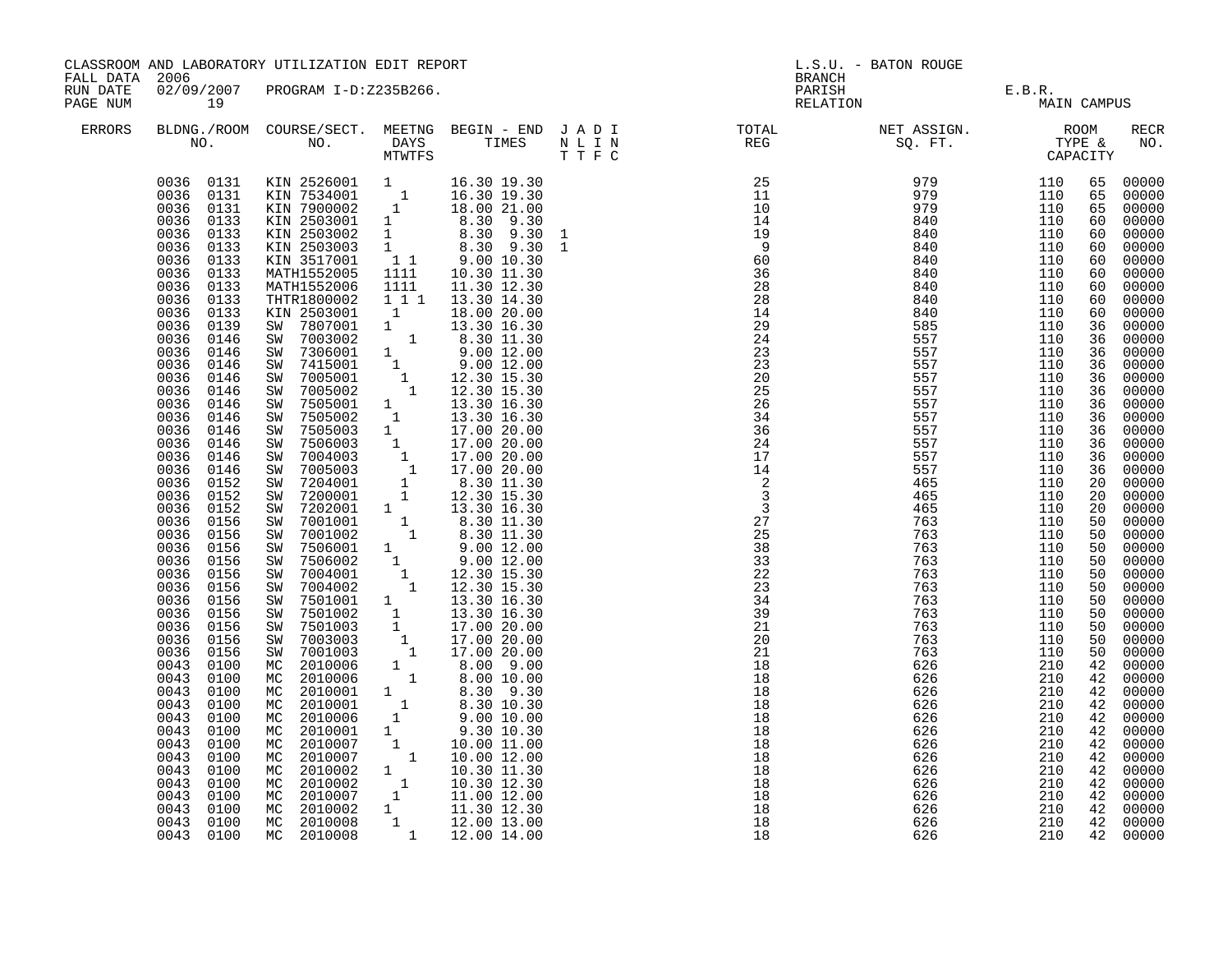| FALL DATA 2006       |                                                                                                                                              | CLASSROOM AND LABORATORY UTILIZATION EDIT REPORT                                                                                                                                                                                                                                                                                         |                                                                                        |                                                                                                     | L.S.U. - BATON ROUGE<br><b>BRANCH</b>                                                                                                                                                                                                                                                                                                                     |                                                      |                                                      |                                                    |                                                                                        |
|----------------------|----------------------------------------------------------------------------------------------------------------------------------------------|------------------------------------------------------------------------------------------------------------------------------------------------------------------------------------------------------------------------------------------------------------------------------------------------------------------------------------------|----------------------------------------------------------------------------------------|-----------------------------------------------------------------------------------------------------|-----------------------------------------------------------------------------------------------------------------------------------------------------------------------------------------------------------------------------------------------------------------------------------------------------------------------------------------------------------|------------------------------------------------------|------------------------------------------------------|----------------------------------------------------|----------------------------------------------------------------------------------------|
| RUN DATE<br>PAGE NUM | 20                                                                                                                                           | 02/09/2007 PROGRAM I-D:Z235B266.                                                                                                                                                                                                                                                                                                         |                                                                                        |                                                                                                     |                                                                                                                                                                                                                                                                                                                                                           | PARISH E.B.R.<br>RELATION MAIN CAMPUS                |                                                      |                                                    |                                                                                        |
| <b>ERRORS</b>        |                                                                                                                                              |                                                                                                                                                                                                                                                                                                                                          |                                                                                        |                                                                                                     |                                                                                                                                                                                                                                                                                                                                                           |                                                      |                                                      |                                                    | <b>RECR</b><br>NO.                                                                     |
|                      | 0043 0100<br>0043 0100<br>0043 0100<br>0043<br>0100<br>0043<br>0100<br>0043<br>0100<br>0043<br>0100<br>0043<br>0100<br>0043<br>0100          | MC 2010003 1 12.30 13.30<br>MC 2010003 1 12.30 14.30<br>MC 2010008 1 13.00 14.00<br>MC 2010003 1 13.30 14.30<br>MC 2010009 1 14.00 15.00<br>MC 2010004 1 14.30 15.30<br>MC 2010004 1 14.30 16.30<br>MC 2010004 1 14.30 16.30<br>MC 2010004 1 1                                                                                           |                                                                                        |                                                                                                     | $\begin{tabular}{lllllllllllll} \hline n & \text{F1} & \text{F1} & \text{F1} & \text{F1} & \text{F1} \\ \hline \text{R} & \text{R} & \text{R} & \text{R} & \text{R} & \text{R} \\ \hline 16 & 6 & 626 & 210 & 0 \\ 16 & 626 & 210 & 0 \\ 18 & 626 & 210 & 0 \\ 18 & 626 & 210 & 0 \\ 19 & 626 & 210 & 0 \\ 19 & 626 & 210 & 0 \\ 19 & 626 & 210 & 0 \\ 1$ |                                                      |                                                      | 42<br>42<br>42<br>42<br>42<br>42<br>42<br>42       | 00000<br>00000<br>00000<br>00000<br>42 00000<br>00000<br>00000<br>00000<br>00000       |
|                      | 0043<br>0100<br>0043<br>0100<br>0043<br>0100<br>0043<br>0100<br>0043<br>0100<br>0043<br>0100<br>0043<br>0100<br>0043<br>0107<br>0043<br>0107 | MC 2010004 1 15.30 16.30<br>MC 2010010 1 16.00 17.00<br>MC 2010010 1 16.00 18.00<br>MC 2010005<br>MC 2010005<br>MC 2010010 1 17.00 18.00<br>MC 2010005 1 17.30 18.30<br>MC 3101002 1 8.00 10.00<br>MC 3101002 1 8.00 10.00                                                                                                               |                                                                                        | $\begin{array}{rrrr} 1 & 131.30 & 171.30 \\ 1 & 161.30 & 171.30 \\ 1 & 161.30 & 181.30 \end{array}$ |                                                                                                                                                                                                                                                                                                                                                           |                                                      |                                                      | 42<br>42<br>42<br>42<br>42<br>42<br>42<br>38<br>38 | 00000<br>00000<br>00000<br>00000<br>00000<br>00000<br>00000<br>00000<br>00000          |
|                      | 0043<br>0107<br>0043<br>0107<br>0043<br>0107<br>0043<br>0107<br>0043<br>0107<br>0043<br>0107<br>0043<br>0107                                 | MC 3101002 1 8.00 10.00<br>MC 4111001 1 8.30 9.30<br>MC 2015008 1 8.30 10.30<br>MC 4111001 1 8.30 10.30<br>MC 4111001 1 9.30 12.30<br>MC 3031002 1 10.00 12.00<br>MC 2015004 1 10.30 12.30<br>MC 2015004 1 10.30 12.30<br>MC 2015009 1 10.30 1                                                                                           |                                                                                        |                                                                                                     |                                                                                                                                                                                                                                                                                                                                                           |                                                      |                                                      | 38<br>38<br>38<br>38<br>38<br>38                   | 00000<br>00000<br>$00000$<br>00000<br>00000<br>00000                                   |
|                      | 0043<br>0107<br>0043<br>0107<br>0043<br>0107<br>0043<br>0107<br>0043<br>0107<br>0043<br>0107<br>0043<br>0107<br>0043<br>0107                 | MC 2015005 1 12.30 14.30<br>MC 2015005 1 12.30 14.30<br>MC 2015007 1 12.30 14.30<br>MC 2011001 1 13.00 14.00<br>MC 4031001 1 14.00 16.00                                                                                                                                                                                                 |                                                                                        |                                                                                                     |                                                                                                                                                                                                                                                                                                                                                           |                                                      |                                                      | 38<br>38<br>38<br>38<br>38<br>38                   | 38 00000<br>38 00000<br>38 00000<br>00000<br>00000<br>00000<br>00000<br>00000<br>00000 |
|                      | 0043<br>0107<br>0043<br>0107<br>0043<br>0107<br>0043<br>0111<br>0043<br>0111<br>0043<br>0111<br>0043<br>0111                                 | MC 4031001<br>MC 3101001<br>MC 3101001<br>MC 2010011<br>MC 2010011<br>MC 3031001                                                                                                                                                                                                                                                         | $\begin{smallmatrix} &1\\&1\end{smallmatrix}$<br>$\begin{array}{c} 1 \\ 1 \end{array}$ | $1$ 14.00 16.00<br>1 14.30 16.30<br>14.30 16.30<br>8.00 9.00<br>8.00 10.00<br>8.30 10.30            | 17<br>20<br>20                                                                                                                                                                                                                                                                                                                                            | 600<br>600<br>600                                    | 210<br>210<br>210                                    | 38<br>38<br>38<br>40<br>40<br>40<br>40             | 00000<br>00000<br>00000<br>00000<br>00000<br>00000<br>00000                            |
|                      | 0043<br>0111<br>0043<br>0111<br>0043<br>0111<br>0043<br>0111<br>0043<br>0111<br>0043<br>0111<br>0043<br>0111<br>0043<br>0111                 | MC 3031001 1 8.30 10.30<br>MC 2015010 1 8.30 10.30<br>MC 2015010 1 8.30 10.30<br>MC 2010011 1 9.00 10.00<br>MC 3103001 1 10.00 12.00<br>MC 2015006 1 10.30 12.30<br>MC 2015006 1 10.30 12.30<br>NC 4001002 1 12.00 14.00<br>MC 4001002 1 12.00 14.00<br>MC 2015002 1 12.30 14.00<br>MC 4001003 1 14.00 16.00<br>MC 4001003 1 14.00 16.00 |                                                                                        |                                                                                                     | 16<br>17<br>20<br>20<br>$\begin{array}{r} 20 \\ 18 \\ 20 \\ 18 \\ 17 \\ 17 \end{array}$                                                                                                                                                                                                                                                                   | 600<br>600<br>600<br>600<br>600<br>600<br>600<br>600 | 210<br>210<br>210<br>210<br>210<br>210<br>210<br>210 | 40<br>40<br>40<br>40<br>40<br>40<br>40<br>40       | 00000<br>00000<br>00000<br>00000<br>00000<br>$00000$<br>00000<br>00000                 |
|                      | 0043<br>0111<br>0043 0111<br>0043 0111                                                                                                       | MC 4001001 1 14.30 16.30                                                                                                                                                                                                                                                                                                                 |                                                                                        |                                                                                                     | 17<br>18                                                                                                                                                                                                                                                                                                                                                  | 600<br>600<br>600                                    | 210<br>210<br>210                                    | 40<br>40<br>40                                     | 00000<br>00000<br>00000                                                                |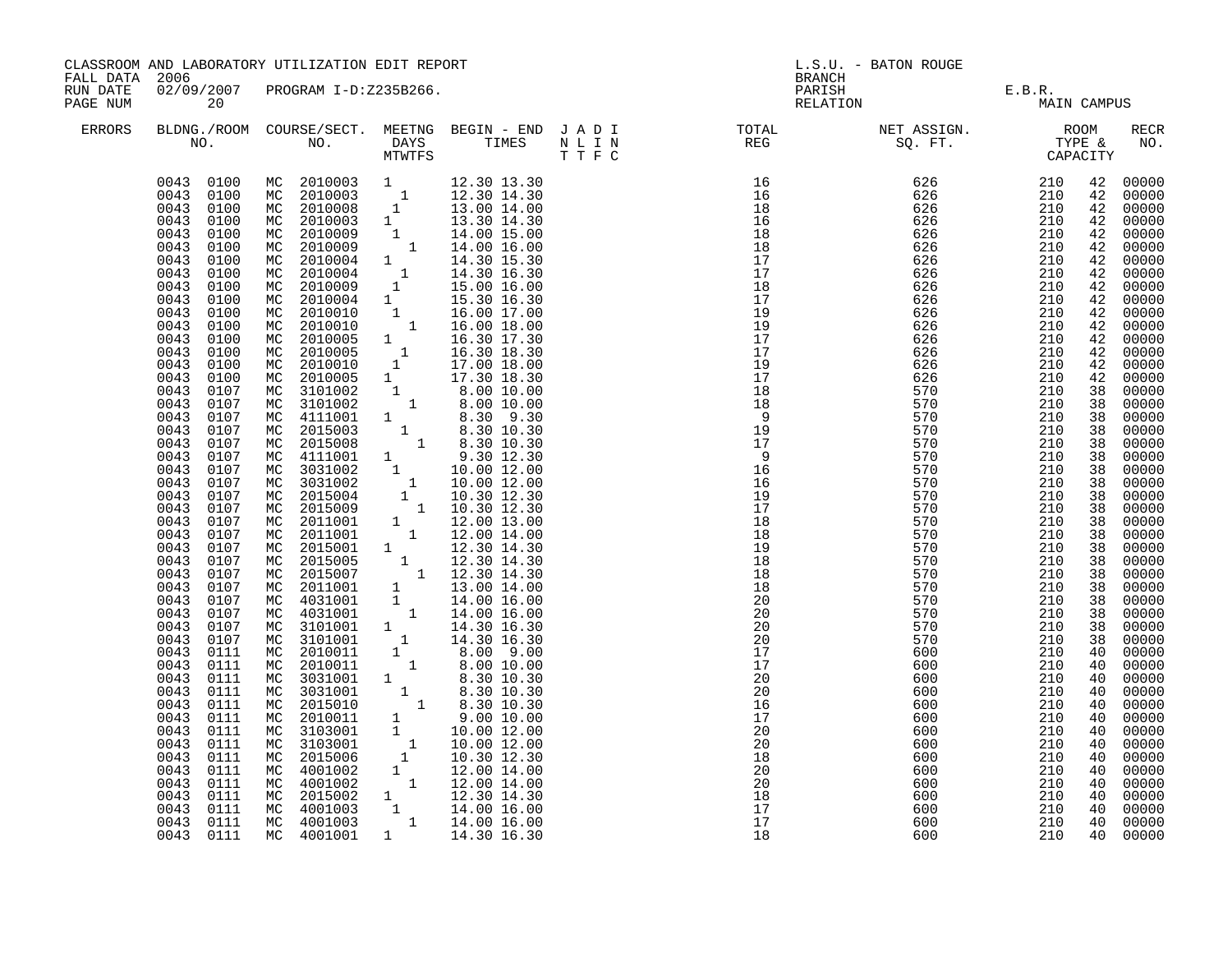| CLASSROOM AND LABORATORY UTILIZATION EDIT REPORT<br>FALL DATA 2006<br>02/09/2007 PROGRAM I-D:Z235B266. |                                                                                                                                                                                                                                                                                                                                                                                                                                                                                                                                                                                                                                                                                                                                                              |                                                                                                                                                                                                                                                                                                                                                                                                                                                                                                                                                                                                                                                                                                                                                                                                                                                                                                                                                                                                       | L.S.U. - BATON ROUGE<br><b>BRANCH</b>                                                                                                                                                                                                                                                                                                                                                                                                                                                                                                                                                                          |                                                                                                                                                                                                                                                                                                                                                                                                                                                                                                                                                                                                                                                                                                                                                                                                                                                                 |                                                                                                                                                                                                     |                                                                                                                                                                                                         |                                                                                                                                                                                                         |                                                                                                                                                                                                                                                                                                          |                                                                                                                                                                                                                                                                                                                                                                                                                                                                            |
|--------------------------------------------------------------------------------------------------------|--------------------------------------------------------------------------------------------------------------------------------------------------------------------------------------------------------------------------------------------------------------------------------------------------------------------------------------------------------------------------------------------------------------------------------------------------------------------------------------------------------------------------------------------------------------------------------------------------------------------------------------------------------------------------------------------------------------------------------------------------------------|-------------------------------------------------------------------------------------------------------------------------------------------------------------------------------------------------------------------------------------------------------------------------------------------------------------------------------------------------------------------------------------------------------------------------------------------------------------------------------------------------------------------------------------------------------------------------------------------------------------------------------------------------------------------------------------------------------------------------------------------------------------------------------------------------------------------------------------------------------------------------------------------------------------------------------------------------------------------------------------------------------|----------------------------------------------------------------------------------------------------------------------------------------------------------------------------------------------------------------------------------------------------------------------------------------------------------------------------------------------------------------------------------------------------------------------------------------------------------------------------------------------------------------------------------------------------------------------------------------------------------------|-----------------------------------------------------------------------------------------------------------------------------------------------------------------------------------------------------------------------------------------------------------------------------------------------------------------------------------------------------------------------------------------------------------------------------------------------------------------------------------------------------------------------------------------------------------------------------------------------------------------------------------------------------------------------------------------------------------------------------------------------------------------------------------------------------------------------------------------------------------------|-----------------------------------------------------------------------------------------------------------------------------------------------------------------------------------------------------|---------------------------------------------------------------------------------------------------------------------------------------------------------------------------------------------------------|---------------------------------------------------------------------------------------------------------------------------------------------------------------------------------------------------------|----------------------------------------------------------------------------------------------------------------------------------------------------------------------------------------------------------------------------------------------------------------------------------------------------------|----------------------------------------------------------------------------------------------------------------------------------------------------------------------------------------------------------------------------------------------------------------------------------------------------------------------------------------------------------------------------------------------------------------------------------------------------------------------------|
| RUN DATE<br>PAGE NUM                                                                                   | 21                                                                                                                                                                                                                                                                                                                                                                                                                                                                                                                                                                                                                                                                                                                                                           |                                                                                                                                                                                                                                                                                                                                                                                                                                                                                                                                                                                                                                                                                                                                                                                                                                                                                                                                                                                                       |                                                                                                                                                                                                                                                                                                                                                                                                                                                                                                                                                                                                                |                                                                                                                                                                                                                                                                                                                                                                                                                                                                                                                                                                                                                                                                                                                                                                                                                                                                 | PARISH<br>RELATION                                                                                                                                                                                  | E.B.R.<br>MAIN CAMPUS                                                                                                                                                                                   |                                                                                                                                                                                                         |                                                                                                                                                                                                                                                                                                          |                                                                                                                                                                                                                                                                                                                                                                                                                                                                            |
| ERRORS                                                                                                 |                                                                                                                                                                                                                                                                                                                                                                                                                                                                                                                                                                                                                                                                                                                                                              |                                                                                                                                                                                                                                                                                                                                                                                                                                                                                                                                                                                                                                                                                                                                                                                                                                                                                                                                                                                                       |                                                                                                                                                                                                                                                                                                                                                                                                                                                                                                                                                                                                                |                                                                                                                                                                                                                                                                                                                                                                                                                                                                                                                                                                                                                                                                                                                                                                                                                                                                 |                                                                                                                                                                                                     |                                                                                                                                                                                                         |                                                                                                                                                                                                         |                                                                                                                                                                                                                                                                                                          | <b>RECR</b><br>NO.                                                                                                                                                                                                                                                                                                                                                                                                                                                         |
| 4                                                                                                      | 0043<br>0135<br>0043<br>0135<br>0043<br>0140<br>0043<br>0140<br>0043<br>0140<br>0043<br>0140<br>0043<br>0140<br>0043<br>0140<br>0043<br>0140<br>0043<br>0140<br>0043<br>0140<br>0044<br>0017<br>0044<br>0017<br>0044<br>0017<br>0044<br>0017<br>0044<br>0017<br>0044<br>0017<br>0044<br>0017<br>0044<br>0019<br>0044<br>0019<br>0044<br>0019<br>0044<br>0019<br>0044<br>0019<br>0044<br>0019<br>0044<br>0019<br>0044<br>0019<br>0044<br>0019<br>0044<br>0019<br>0044<br>0019<br>0044<br>0019<br>0044<br>0019<br>0044<br>0019<br>0044<br>0019<br>0044<br>0019<br>0044<br>0023<br>0044<br>0023<br>0044<br>0023<br>0044<br>0023<br>0044<br>0023<br>0044<br>0023<br>0044<br>0023<br>0044<br>0023<br>0044<br>0023<br>0044<br>0023<br>0023<br>0044<br>0044<br>0023 | $\begin{tabular}{cccc} 0.043 & 0111 & MC & 4001001 & 1 & 14.30 16.30 \\ 0.043 & 0111 & MC & 2010012 & 1 & 16.00 17.00 \\ 0.043 & 0111 & MC & 2010012 & 1 & 16.00 18.00 \\ 0.043 & 0111 & MC & 2010012 & 1 & 17.00 18.00 \\ 0.043 & 0.135 & MC & 4971001 & 1 & 1 & 9.30 10.30 \\ \end{tabular}$<br>MC 3018004<br>MC 4090002<br>MC 4045002<br>MC 4045002<br>MC 7002001<br>MC 7021001<br>MC 7210001<br>MC 3505001<br>MC 7000001<br>MC 4050001<br>HNRS2013007<br>CPLT7120001<br>ENGL1005003<br>ENGL4005002<br>ENGL2148001<br>ENGL2005005<br>ELRC7431001<br>ELRC7503001<br>PHYS9999082<br>ENGL1001114<br>ENGL2593002<br>ENGL2674001<br>ENGL3022003<br>ENGL1004001<br>ENGL2123012<br>ENGL2025013<br>ENGL1001034<br>ENGL1001027<br>ENGL1001059<br>ENGL2029002<br>PHYS9999083<br>ENGL3720001<br>ENGL2027003<br>EDCI4003001<br>PHYS9999062<br>ENGL1004006<br>ENGL2710001<br>ENGL2025010<br>ENGL2674002<br>ENGL2012001<br>ENGL2025007<br>ENGL1001018<br>ENGL1001061<br>EE 4701003<br>ENGL3072002<br>ENGL2025002 | $1\quad1$<br>$\begin{array}{cc} 1 & 1 \\ 1 & 1 \end{array}$<br>$1\quad1$<br>11<br>1 1 1<br>$\overline{\mathbf{1}}$<br>$1^{\circ}1$<br>$1 \quad \blacksquare$<br>$1\quad1$<br>$1 1 1$<br>$1\quad1$<br>$1 1 1$<br>$1 1 1$<br>$\begin{smallmatrix}&&1\\1&1&1\end{smallmatrix}$<br>$1\;1$<br>1 1 1<br>1 1 1<br>11<br>$\begin{smallmatrix} &1\\1&1\end{smallmatrix}$<br>$\begin{smallmatrix}1&&\\&1\end{smallmatrix}$<br>$\begin{smallmatrix}1\1\1\end{smallmatrix}$<br>11<br>$1\hspace{0.1cm} 1\hspace{0.1cm} 1$<br>$\overline{1}$ $\overline{1}$ $\overline{1}$<br>$1\quad1$<br>1 1 1<br>11<br>1 1 1<br>$1\quad1$ | 10.30 12.00<br>1 1 1 15.30 17.00<br>$\begin{array}{cccc} 1 & 7.30 & 9.30 \ 1 & 7.30 & 9.30 \ 1 & 8.30 & 11.30 \ 1 & 9.00 & 12.00 \ 1 & 9.30 & 12.30 \ \end{array}$<br>$\begin{bmatrix} 1 & 1 & 12.00 & 13.30 \\ 1 & 12.30 & 13.30 \end{bmatrix}$<br>13.30 15.00<br>15.00 16.30<br>9.30 11.00<br>10.30 12.00<br>11.30 12.30<br>12.30 13.30<br>13.30 15.00<br>$\begin{bmatrix} 1 & 16.00 & 22.00 \\ 1 & 16.30 & 19.30 \end{bmatrix}$<br>7.30 8.30<br>7.30 9.00<br>8.30 9.30<br>9.00 10.30<br>9.30 10.30<br>10.30 11.30<br>10.30 12.00<br>11.30 12.30<br>12.00 13.30<br>12.30 13.30<br>13.30 14.30<br>13.30 15.00<br>14.30 15.30<br>15.00 16.30<br>15.00 18.00<br>16.30 18.30<br>7.30 8.30<br>7.30 9.00<br>9.0010.30<br>9.30 10.30<br>10.30 11.30<br>10.30 12.00<br>11.30 12.30<br>12.00 13.30<br>12.30 13.30<br>1 13.30 14.30<br>13.30 15.00<br>1 1 1 13.30 15.00 | 11<br>40<br>22<br>35<br>40<br>39<br>$\frac{22}{17}$<br>17<br>39<br>22<br>22<br>22<br>39<br>40<br>11<br>39<br>18<br>40<br>21<br>28<br>41<br>37<br>36<br>43<br>21<br>22<br>$\overline{7}$<br>35<br>39 | 427<br>714<br>714<br>714<br>714<br>714<br>714<br>714<br>714<br>714<br>714<br>714<br>714<br>714<br>714<br>714<br>714<br>728<br>728<br>728<br>728<br>728<br>728<br>728<br>728<br>728<br>728<br>728<br>728 | 110<br>110<br>110<br>110<br>110<br>110<br>110<br>110<br>110<br>110<br>110<br>110<br>110<br>110<br>110<br>110<br>110<br>110<br>110<br>110<br>110<br>110<br>110<br>110<br>110<br>110<br>110<br>110<br>110 | 40<br>40<br>40<br>40<br>41<br>41<br>41<br>41<br>41<br>41<br>41<br>41<br>41<br>41<br>41<br>24<br>24<br>24<br>24<br>24<br>24<br>24<br>40<br>40<br>40<br>40<br>40<br>40<br>40<br>40<br>40<br>40<br>40<br>40<br>40<br>40<br>40<br>40<br>40<br>40<br>40<br>40<br>40<br>40<br>40<br>40<br>40<br>40<br>40<br>40 | 00000<br>00000<br>00000<br>00000<br>00000<br>00000<br>00000<br>00000<br>00000<br>00000<br>00000<br>00000<br>41 00000<br>00000<br>00000<br>00000<br>00000<br>00000<br>00000<br>00000<br>00000<br>00000<br>00000<br>00000<br>00000<br>00000<br>00000<br>00000<br>00000<br>00000<br>00000<br>00000<br>00000<br>00000<br>00000<br>00000<br>00000<br>00000<br>00000<br>00000<br>00000<br>00000<br>00000<br>00000<br>00000<br>00000<br>00000<br>00000<br>00000<br>00000<br>00000 |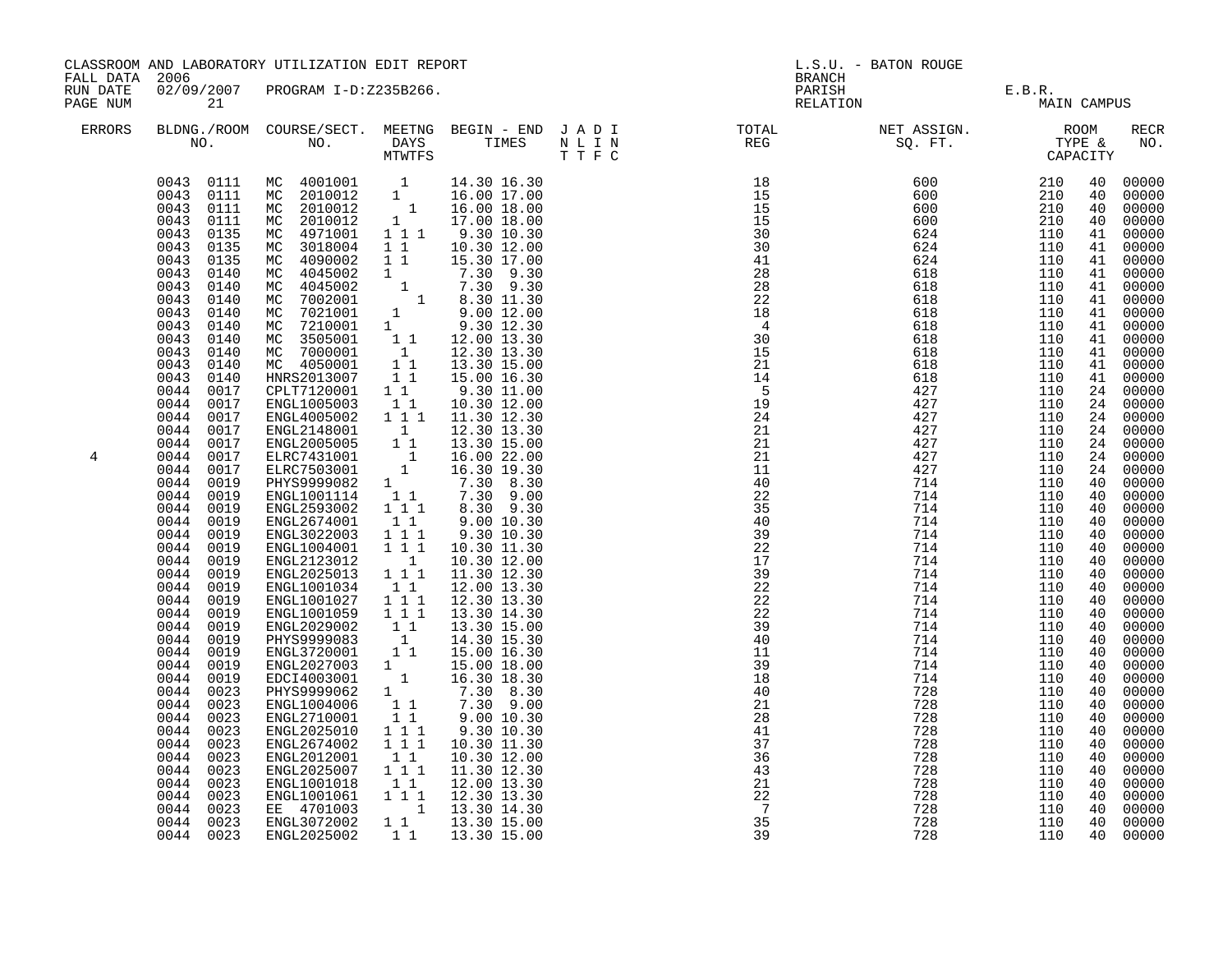| CLASSROOM AND LABORATORY UTILIZATION EDIT REPORT<br>FALL DATA 2006<br>02/09/2007 PROGRAM I-D:Z235B266.<br>RUN DATE |                                                                                                                                                                                                                                                                                                                                                                                                                                                                                                                                                                                                                                                                                                                                                                                                     |                                                                                                                                                                                                                                                                                                                                                                                                                                                                                                                                                                                                                                                                                                                                                                                                                                                                                  |                                                                                                                                                                                                                                                                                                                                                                                                                                                                                | L.S.U. - BATON ROUGE<br><b>BRANCH</b>                                                                                                                                                                                                                                                                                                                                                                                                                                                                                                                                                                                                       |                                                                                                                                                                                                                                                                                                                                                                                                                                                                |                                                                           |                                                                           |                                                                                                                                                                                                                                                                                                    |                                                                                                                                                                                                                                                                                                                                                                                                                                              |
|--------------------------------------------------------------------------------------------------------------------|-----------------------------------------------------------------------------------------------------------------------------------------------------------------------------------------------------------------------------------------------------------------------------------------------------------------------------------------------------------------------------------------------------------------------------------------------------------------------------------------------------------------------------------------------------------------------------------------------------------------------------------------------------------------------------------------------------------------------------------------------------------------------------------------------------|----------------------------------------------------------------------------------------------------------------------------------------------------------------------------------------------------------------------------------------------------------------------------------------------------------------------------------------------------------------------------------------------------------------------------------------------------------------------------------------------------------------------------------------------------------------------------------------------------------------------------------------------------------------------------------------------------------------------------------------------------------------------------------------------------------------------------------------------------------------------------------|--------------------------------------------------------------------------------------------------------------------------------------------------------------------------------------------------------------------------------------------------------------------------------------------------------------------------------------------------------------------------------------------------------------------------------------------------------------------------------|---------------------------------------------------------------------------------------------------------------------------------------------------------------------------------------------------------------------------------------------------------------------------------------------------------------------------------------------------------------------------------------------------------------------------------------------------------------------------------------------------------------------------------------------------------------------------------------------------------------------------------------------|----------------------------------------------------------------------------------------------------------------------------------------------------------------------------------------------------------------------------------------------------------------------------------------------------------------------------------------------------------------------------------------------------------------------------------------------------------------|---------------------------------------------------------------------------|---------------------------------------------------------------------------|----------------------------------------------------------------------------------------------------------------------------------------------------------------------------------------------------------------------------------------------------------------------------------------------------|----------------------------------------------------------------------------------------------------------------------------------------------------------------------------------------------------------------------------------------------------------------------------------------------------------------------------------------------------------------------------------------------------------------------------------------------|
| PAGE NUM                                                                                                           | 22                                                                                                                                                                                                                                                                                                                                                                                                                                                                                                                                                                                                                                                                                                                                                                                                  |                                                                                                                                                                                                                                                                                                                                                                                                                                                                                                                                                                                                                                                                                                                                                                                                                                                                                  |                                                                                                                                                                                                                                                                                                                                                                                                                                                                                |                                                                                                                                                                                                                                                                                                                                                                                                                                                                                                                                                                                                                                             |                                                                                                                                                                                                                                                                                                                                                                                                                                                                | PARISH E.B.R.<br>RELATION MAIN                                            | MAIN CAMPUS                                                               |                                                                                                                                                                                                                                                                                                    |                                                                                                                                                                                                                                                                                                                                                                                                                                              |
| ERRORS                                                                                                             |                                                                                                                                                                                                                                                                                                                                                                                                                                                                                                                                                                                                                                                                                                                                                                                                     |                                                                                                                                                                                                                                                                                                                                                                                                                                                                                                                                                                                                                                                                                                                                                                                                                                                                                  |                                                                                                                                                                                                                                                                                                                                                                                                                                                                                |                                                                                                                                                                                                                                                                                                                                                                                                                                                                                                                                                                                                                                             | $\begin{array}{cccccccccccccc} \texttt{BLDNA} \cdot \texttt{ROOM} & \texttt{COURSE/SECT.} & \texttt{METING} & \texttt{BEGIN} & - & \texttt{END} & \texttt{J} & \texttt{A} & \texttt{D} & \texttt{I} & & & & \texttt{TOTAL} & & & \texttt{NET} & \texttt{ASSIGN.} & & & \texttt{ROOM} \\ \texttt{NO.} & \texttt{NO.} & \texttt{DAYS} & \texttt{TIMES} & \texttt{N} & \texttt{L} & \texttt{I} & & & & \texttt{REG} & & & \texttt{SQ. FT.} & & & \texttt{TYPE} &$ |                                                                           |                                                                           |                                                                                                                                                                                                                                                                                                    | <b>RECR</b><br>NO.                                                                                                                                                                                                                                                                                                                                                                                                                           |
|                                                                                                                    | 0044 0023<br>0044 0023<br>0044 0023<br>0044<br>0023<br>0044<br>0023<br>0044<br>0027<br>0044<br>0027<br>0044<br>0027<br>0044<br>0027<br>0044<br>0027<br>0044<br>0027<br>0044<br>0027<br>0044<br>0027<br>0044<br>0027<br>0044<br>0027<br>0044<br>0027<br>0044<br>0027<br>0044<br>0027<br>0044<br>0027<br>0044<br>0027<br>0044<br>0027<br>0044<br>0027<br>0044<br>0027<br>0044<br>0031<br>0044<br>0031<br>0044<br>0031<br>0044<br>0031<br>0044<br>0031<br>0044<br>0031<br>0044<br>0031<br>0044<br>0031<br>0044<br>0031<br>0044<br>0031<br>0044<br>0031<br>0044<br>0031<br>0044<br>0031<br>0044<br>0031<br>0044<br>0031<br>0044<br>0032<br>0044<br>0032<br>0044<br>0032<br>0044<br>0032<br>0044<br>0032<br>0044<br>0032<br>0044<br>0032<br>0044<br>0032<br>0044<br>0032<br>0044<br>0032<br>0044<br>0032 | ENGL4203001 11 15.00 16.00<br>ENGL2027005 1 1 15.00 16.30<br>EDCI4460004 1 16.30 18.30<br>ENGL3593001<br>ENGL4593001<br>PHYS9999046<br>ENGL2002002<br>ENGL1001043<br>ENGL2029003<br>ENGL1001035<br>ENGL1001113<br>ENGL3202001<br>ENGL2823001<br>MATH2057002<br>CSC 1200001 1 12.30 13.30<br>ENGL2148004 1 12.30 13.30<br>ENGL2148004 1 13.00 16.00<br>ENGL2148007 1 13.30 14.30<br>ENGL1005001 1 13.30 15.00<br>ENGL2123002<br>ENGL2025008<br>ELRC4249001<br>EDCI4460005<br>ENGL1001039<br>ENGL1001090<br>ENGL3020003<br>ENGL3223001<br>ENGL4104002<br>ENGL4055001<br>ENGL1001048<br>ENGL1002012<br>WGS 2900001<br>ENGL3223003<br>ENGL2220003<br>PHYS9999047<br>ENGL2085001<br>ENGL2025003 1<br>ELRC7006001<br>PHYS9999060<br>ENGL1001002<br>ENGL2123001<br>ENGL2123007<br>ENGL1001022<br>ENGL1001021<br>ENGL1002003<br>ENGL1002002<br>ENGL3716001<br>ENGL1001076<br>ENGL1001108 | 1<br>1<br>$\frac{1}{1}$ 1 1<br>$1\quad1$<br>$1 1 1$<br>111<br>11<br>$1\quad1$<br>$\mathbf{1}$<br>$1\quad1$<br>$\begin{smallmatrix}&&1\\1&&&\end{smallmatrix}$<br>$1 1 1$<br>1 1 1<br>11<br>$1 1 1$<br>1 1 1<br>11<br>1 1 1<br>$1\quad1$<br>1 1 1<br>1 1 1<br>$\begin{bmatrix} 1 & 1 \\ 1 & \end{bmatrix}$<br>11<br>1<br>$1 \quad \blacksquare$<br>11<br>$\begin{smallmatrix}1&&\\&1\end{smallmatrix}$<br>$1 1 1$<br>1 1 1<br>$1\quad1$<br>111<br>$1\quad1$<br>$1 1 1$<br>1 1 1 | 18.00 21.00<br>18.00 21.00<br>$1 \t 7.30 \t 8.30$<br>8.30 9.30<br>$9.00\ 10.30$<br>9.30 10.30<br>10.30 11.30<br>10.30 12.00<br>11.30 12.30<br>$1$ $11.30$ $12.30$<br>1 1 $12.00$ 13.30<br>15.00 16.00<br>15.00 16.30<br>15.00 18.00<br>16.30 18.30<br>7.30 8.30<br>8.30 9.30<br>9.00 10.30<br>9.30 10.30<br>10.30 11.30<br>10.30 12.00<br>11.30 12.30<br>12.00 13.30<br>12.30 13.30<br>13.30 14.30<br>13.30 15.00<br>14.30 15.30<br>15.00 16.30<br>15.00 18.00<br>16.30 19.30<br>7.30 8.30<br>7.30 9.00<br>9.00 10.00<br>9.00 10.00<br>9.30 10.30<br>10.30 11.30<br>10.30 12.00<br>11.30 12.30<br>12.00 13.30<br>12.30 13.30<br>13.30 14.30 | $\begin{array}{cccc} 1.7 & 728 & 1110 & 1.718 & 1.718 & 1.718 & 1.718 & 1.718 & 1.718 & 1.728 & 1.728 & 1.728 & 1.728 & 1.728 & 1.728 & 1.728 & 1.728 & 1.728 & 1.728 & 1.728 & 1.729 & 1.728 & 1.729 & 1.728 & 1.729 & 1.728 & 1.729 & 1.728 & 1.729 & 1.728 & 1.729 & $<br>24<br>20<br>$\frac{21}{18}$<br>20<br>21<br>$\frac{21}{19}$<br>20                                                                                                                  | 414<br>414<br>414<br>414<br>414<br>414<br>414<br>414<br>414<br>414<br>414 | 110<br>110<br>110<br>110<br>110<br>110<br>110<br>110<br>110<br>110<br>110 | 40<br>40<br>40<br>40<br>40<br>40<br>40<br>40<br>40<br>40<br>40<br>40<br>40<br>40<br>40<br>40<br>40<br>40<br>40<br>40<br>40<br>40<br>40<br>40<br>40<br>40<br>40<br>40<br>40<br>40<br>40<br>40<br>40<br>40<br>40<br>40<br>40<br>40<br>24<br>24<br>24<br>24<br>24<br>24<br>24<br>24<br>24<br>24<br>24 | 00000<br>00000<br>00000<br>00000<br>00000<br>00000<br>00000<br>00000<br>00000<br>00000<br>00000<br>00000<br>00000<br>00000<br>00000<br>00000<br>00000<br>00000<br>00000<br>00000<br>00000<br>00000<br>00000<br>00000<br>00000<br>00000<br>00000<br>00000<br>00000<br>00000<br>00000<br>00000<br>00000<br>00000<br>00000<br>00000<br>00000<br>00000<br>00000<br>00000<br>00000<br>00000<br>00000<br>00000<br>00000<br>00000<br>00000<br>00000 |
|                                                                                                                    | 0044 0032<br>0044 0032                                                                                                                                                                                                                                                                                                                                                                                                                                                                                                                                                                                                                                                                                                                                                                              | ENGL1001004<br>PHYS9999061                                                                                                                                                                                                                                                                                                                                                                                                                                                                                                                                                                                                                                                                                                                                                                                                                                                       | $1\quad1$<br>1                                                                                                                                                                                                                                                                                                                                                                                                                                                                 | 13.30 15.00<br>14.30 15.30                                                                                                                                                                                                                                                                                                                                                                                                                                                                                                                                                                                                                  | $\frac{22}{21}$<br>21<br>22<br>24                                                                                                                                                                                                                                                                                                                                                                                                                              | 414<br>414                                                                | 110<br>110                                                                | 24                                                                                                                                                                                                                                                                                                 | 00000<br>24 00000<br>00000                                                                                                                                                                                                                                                                                                                                                                                                                   |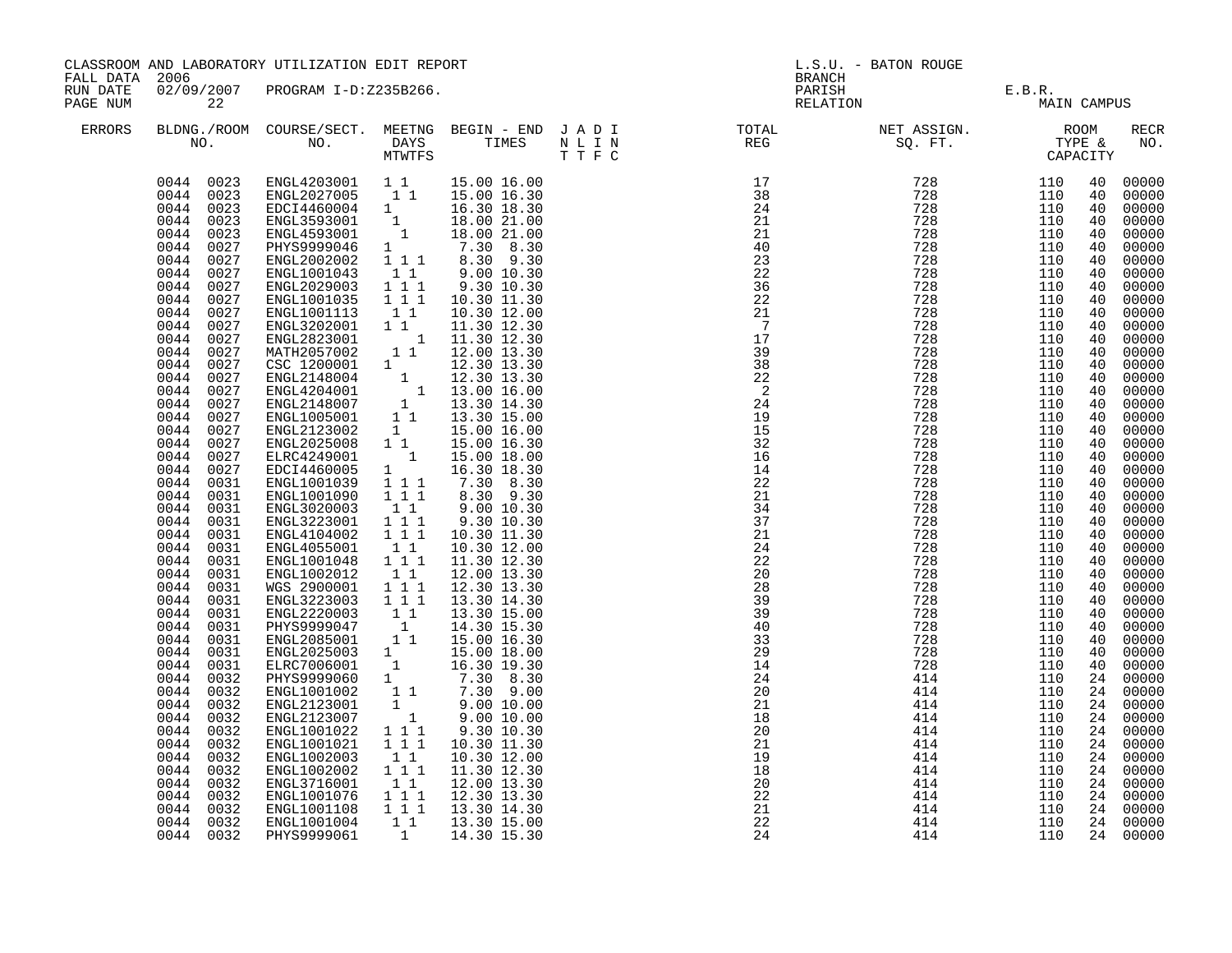| FALL DATA 2006       |                                                                                           | CLASSROOM AND LABORATORY UTILIZATION EDIT REPORT                                                                                                                                                                                                                                      |                                                                               |                                                                                                                           | <b>BRANCH</b>                                      | L.S.U. - BATON ROUGE                                                                                         |                                        |                                  |                                                                |
|----------------------|-------------------------------------------------------------------------------------------|---------------------------------------------------------------------------------------------------------------------------------------------------------------------------------------------------------------------------------------------------------------------------------------|-------------------------------------------------------------------------------|---------------------------------------------------------------------------------------------------------------------------|----------------------------------------------------|--------------------------------------------------------------------------------------------------------------|----------------------------------------|----------------------------------|----------------------------------------------------------------|
| RUN DATE<br>PAGE NUM | 23                                                                                        | 02/09/2007 PROGRAM I-D:Z235B266.                                                                                                                                                                                                                                                      |                                                                               |                                                                                                                           | PARISH<br>RELATION                                 | E.B.R.<br>MAIN                                                                                               | MAIN CAMPUS                            |                                  |                                                                |
| ERRORS               |                                                                                           |                                                                                                                                                                                                                                                                                       |                                                                               |                                                                                                                           |                                                    |                                                                                                              |                                        |                                  | <b>RECR</b><br>NO.                                             |
|                      | 0044 0032<br>0044 0032<br>0044 0032<br>0044<br>0032<br>0044<br>0032<br>0044<br>0034       | $\begin{tabular}{l c c c c} \hline \texttt{ENGL2123006} & 1 & 15.00 16.00 \\ \hline \texttt{ENGL2007002} & 1 1 & 16.30 18.00 \\ \hline \texttt{ELRC7525001} & 1 & 16.30 19.30 \\ \hline \texttt{ENGL2005003} & 1 & 18.00 21.00 \\ \hline \end{tabular}$<br>ENGL7972001<br>PHYS9999039 |                                                                               | $\begin{matrix} 1 & 18.00 & 21.00 \\ 1 & 7.30 & 8.30 \\ 1 & 7.30 & 9.00 \\ 2 & 2 & 2 & 30 \\ 2 & 2 & 2 & 30 \end{matrix}$ |                                                    |                                                                                                              |                                        | 24<br>24<br>24<br>24<br>24       | 00000<br>00000<br>00000<br>00000<br>24 00000<br>00000          |
|                      | 0044<br>0034<br>0044<br>0034<br>0044<br>0034<br>0044<br>0034<br>0044<br>0034              | ENGL1001084<br>ENGL1001054<br>ENGL2005001<br>ENGL1001049<br>ENGL1002001                                                                                                                                                                                                               | $1 1 1$<br>$1\quad1$<br>$1 1 1$<br>1 1 1                                      | 8.30 9.30<br>9.0010.30<br>9.30 10.30<br>10.30 11.30                                                                       |                                                    |                                                                                                              |                                        | 24<br>24<br>24<br>24             | 00000<br>24 00000<br>00000<br>00000<br>00000                   |
|                      | 0044<br>0034<br>0044<br>0034<br>0044<br>0034<br>0044<br>0034<br>0044 0034<br>0044<br>0034 | ENGL1001010<br>ENGL1001111<br>ENGL1001023<br>ENGL1001006<br>ENGL1001075<br>ENGL1001013                                                                                                                                                                                                | $1\quad1$<br>1 1 1<br>11<br>111<br>$1 1 1$<br>$1\quad1$                       | 10.30 12.00<br>11.30 12.30<br>12.00 13.30<br>12.30 13.30<br>13.30 14.30<br>13.30 15.00                                    |                                                    |                                                                                                              |                                        | 24<br>24                         | 24 00000<br>24 00000<br>24 00000<br>00000<br>00000<br>24 00000 |
|                      | 0044 0034<br>0044 0034<br>0044 0034<br>0044<br>0034<br>0044<br>0034                       | ENGL1001082<br>ENGL4007002<br>ENGL7973001<br>ENGL1001080<br>ELRC7010001                                                                                                                                                                                                               | $1 1 1$<br>$\begin{bmatrix} 1 \\ 1 \end{bmatrix}$<br>$\mathbf{1}$             | 14.30 15.30<br>15.00 18.00<br>15.00 18.00<br>1 1 1 1 15.30 16.30<br>16.30 19.30                                           | 22<br>17<br>$\overline{7}$<br>21<br>$\overline{7}$ | $\begin{array}{l} 4\,21\\ 4\,21\\ 4\,21\\ 4\,21\\ 4\,21\\ 4\,21\\ 7\,4\,9\\ 7\,4\,9\\ 7\,4\,9\\ \end{array}$ | 110<br>110<br>110<br>110<br>110        | 24<br>24<br>24<br>24             | 24 00000<br>00000<br>00000<br>00000<br>00000                   |
|                      | 0044<br>0034<br>0044<br>0035<br>0044<br>0035<br>0044<br>0035<br>0044<br>0035              | ELRC7243001<br>ENGL1002014<br>ENGL1002015<br>ENGL1001057<br>ENGL2029005                                                                                                                                                                                                               | $\begin{bmatrix} 1 \end{bmatrix}$<br>1 1 1<br>1 1 1<br>$1\quad1$<br>$1\ 1\ 1$ | 16.30 19.30<br>7.30 8.30<br>8.30 9.30<br>9.00 10.30<br>9.30 10.30                                                         | 12<br>16<br>20<br>19<br>42                         | 749<br>749                                                                                                   | 110<br>110<br>110<br>110<br>110        | 24<br>40<br>40<br>40<br>40       | 00000<br>00000<br>00000<br>00000<br>00000                      |
|                      | 0044<br>0035<br>0044<br>0035<br>0044<br>0035<br>0044<br>0035<br>0044<br>0035              | ENGL2027001<br>ENGL3022002<br>ENGL3070004<br>ENGL2025012<br>ENGL1001037                                                                                                                                                                                                               | 1 1 1<br>11<br>1 1 1<br>$1\quad1$<br>$1 1 1$                                  | 10.30 11.30<br>10.30 12.00<br>11.30 12.30<br>12.00 13.30<br>12.30 13.30                                                   | 39<br>39<br>37<br>37<br>22                         | 749<br>749<br>749<br>749<br>749                                                                              | 110<br>110<br>110<br>110<br>110        | 40<br>40<br>40<br>40<br>40       | 00000<br>00000<br>00000<br>00000<br>00000                      |
|                      | 0044<br>0035<br>0044<br>0035<br>0044<br>0035<br>0044<br>0035<br>0044 0035<br>0044<br>0035 | ENGL1004005<br>ENGL3201001<br>ENGL2123003<br>ENGL2123008<br>ENGL3020006<br>EDCI2700004                                                                                                                                                                                                | $1 1 1$<br>11<br>$\frac{1}{1}$<br>$1\quad1$<br>$\mathbf{1}$                   | 13.30 14.30<br>14.00 15.00<br>15.00 16.00<br>15.00 16.00<br>15.00 16.30                                                   | 21<br>24<br>22<br>13<br>30<br>23                   | 749<br>749<br>749<br>749<br>749<br>749                                                                       | 110<br>110<br>110<br>110<br>110<br>110 | 40<br>40<br>40<br>40<br>40<br>40 | 00000<br>00000<br>00000<br>00000<br>00000<br>00000             |
|                      | 0044<br>0036<br>0044<br>0036<br>0044<br>0036<br>0044<br>0036<br>0044<br>0036              | ENGL1001088<br>ENGL1001087<br>ENGL1001019<br>ENGL1001040<br>ENGL4005001                                                                                                                                                                                                               | $1 1 1$<br>$1\quad1$<br>1 1 1<br>1 1<br>1 1 1                                 | 16.30 19.30<br>7.30 8.30<br>7.30 9.00<br>8.30 9.30<br>9.00 10.30<br>9.30 10.30                                            | 21<br>20<br>20<br>19<br>19                         | 427<br>427<br>427<br>427<br>427                                                                              | 110<br>110<br>110<br>110<br>110        | 24<br>24<br>24<br>24<br>24       | 00000<br>00000<br>00000<br>00000<br>00000                      |
|                      | 0044<br>0036<br>0044<br>0036<br>0044<br>0036<br>0044<br>0036<br>0044<br>0036              | ENGL1001029<br>ENGL1001055<br>ENGL1001095<br>ENGL2123018<br>ENGL1001032                                                                                                                                                                                                               | $1 1 1$<br>11<br>$1^{\circ}1^{\circ}1$<br>$\overline{1}$<br>$1 1 1$           | 10.30 11.30<br>10.30 12.00<br>11.30 12.30<br>12.00 13.30<br>12.30 13.30                                                   | 22<br>$^{22}_{22}$<br>$\overline{9}$<br>22         | 427<br>427<br>427<br>427<br>427                                                                              | 110<br>110<br>110<br>110<br>110        | 24<br>24<br>24<br>24             | 00000<br>00000<br>00000<br>24 00000<br>00000                   |
|                      | 0044<br>0036<br>0044<br>0036<br>0044 0036                                                 | ENGL3220001<br>ENGL1001024<br>PHYS9999059                                                                                                                                                                                                                                             | $1 1 1$<br>11<br>$\mathbf{1}$                                                 | 13.30 14.30<br>13.30 15.00<br>14.30 15.30                                                                                 | 19<br>22<br>24                                     | 427<br>427<br>427                                                                                            | 110<br>110<br>110                      | 24                               | 00000<br>24 00000<br>24 00000                                  |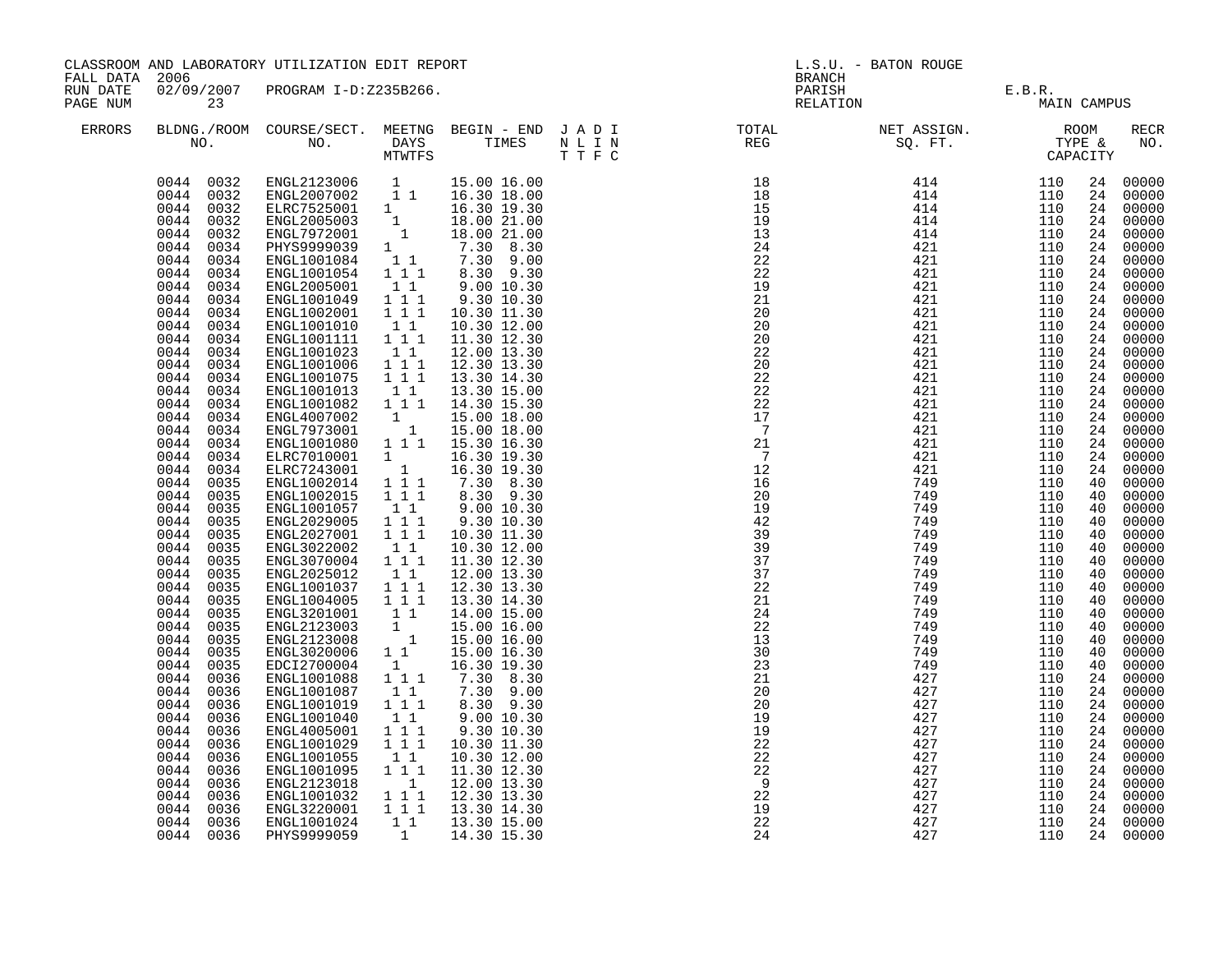| FALL DATA 2006       | CLASSROOM AND LABORATORY UTILIZATION EDIT REPORT                                                                                                                                                                                                                                                                                                                                                                                                                                                                                                                                                                                                                                                                                                                                                                    |                                                                                                                                                                                                                                                                                                                                                                                                                                                                                                                                                                                                                                                                                                                                                                                                                                                                                                                                                                                                                                                                                                                                                                                                                         |                                                                                                                                                                                                                                              |                                                                                                                                                                                                                                                                                                                                                                                                                                                                                                                                                                                       |  | L.S.U. - BATON ROUGE<br><b>BRANCH</b>                                                                                                                                                                                                                                                                                                                                                                                                                                                                              |                                                                                                                                                               |                                                                                                                                                               |                                                                                                                                                                                                                                                                                  |                                                                                                                                                                                                                                                                                                                                                                                                                                                                            |
|----------------------|---------------------------------------------------------------------------------------------------------------------------------------------------------------------------------------------------------------------------------------------------------------------------------------------------------------------------------------------------------------------------------------------------------------------------------------------------------------------------------------------------------------------------------------------------------------------------------------------------------------------------------------------------------------------------------------------------------------------------------------------------------------------------------------------------------------------|-------------------------------------------------------------------------------------------------------------------------------------------------------------------------------------------------------------------------------------------------------------------------------------------------------------------------------------------------------------------------------------------------------------------------------------------------------------------------------------------------------------------------------------------------------------------------------------------------------------------------------------------------------------------------------------------------------------------------------------------------------------------------------------------------------------------------------------------------------------------------------------------------------------------------------------------------------------------------------------------------------------------------------------------------------------------------------------------------------------------------------------------------------------------------------------------------------------------------|----------------------------------------------------------------------------------------------------------------------------------------------------------------------------------------------------------------------------------------------|---------------------------------------------------------------------------------------------------------------------------------------------------------------------------------------------------------------------------------------------------------------------------------------------------------------------------------------------------------------------------------------------------------------------------------------------------------------------------------------------------------------------------------------------------------------------------------------|--|--------------------------------------------------------------------------------------------------------------------------------------------------------------------------------------------------------------------------------------------------------------------------------------------------------------------------------------------------------------------------------------------------------------------------------------------------------------------------------------------------------------------|---------------------------------------------------------------------------------------------------------------------------------------------------------------|---------------------------------------------------------------------------------------------------------------------------------------------------------------|----------------------------------------------------------------------------------------------------------------------------------------------------------------------------------------------------------------------------------------------------------------------------------|----------------------------------------------------------------------------------------------------------------------------------------------------------------------------------------------------------------------------------------------------------------------------------------------------------------------------------------------------------------------------------------------------------------------------------------------------------------------------|
| RUN DATE<br>PAGE NUM | 24                                                                                                                                                                                                                                                                                                                                                                                                                                                                                                                                                                                                                                                                                                                                                                                                                  | 02/09/2007 PROGRAM I-D:Z235B266.                                                                                                                                                                                                                                                                                                                                                                                                                                                                                                                                                                                                                                                                                                                                                                                                                                                                                                                                                                                                                                                                                                                                                                                        |                                                                                                                                                                                                                                              |                                                                                                                                                                                                                                                                                                                                                                                                                                                                                                                                                                                       |  |                                                                                                                                                                                                                                                                                                                                                                                                                                                                                                                    | PARISH E.B.R.<br>RELATION MAIN                                                                                                                                | MAIN CAMPUS                                                                                                                                                   |                                                                                                                                                                                                                                                                                  |                                                                                                                                                                                                                                                                                                                                                                                                                                                                            |
| ERRORS               |                                                                                                                                                                                                                                                                                                                                                                                                                                                                                                                                                                                                                                                                                                                                                                                                                     |                                                                                                                                                                                                                                                                                                                                                                                                                                                                                                                                                                                                                                                                                                                                                                                                                                                                                                                                                                                                                                                                                                                                                                                                                         |                                                                                                                                                                                                                                              |                                                                                                                                                                                                                                                                                                                                                                                                                                                                                                                                                                                       |  | BLDNG./ROOM COURSE/SECT. MEETNG BEGIN – END JADI TOTAL NET ASSIGN. NET ASSIGN. ROOM ROOM NO. DAYS TIMES NLIN REG REG SQ.FT. TYPE &                                                                                                                                                                                                                                                                                                                                                                                 |                                                                                                                                                               |                                                                                                                                                               |                                                                                                                                                                                                                                                                                  | RECR<br>NO.                                                                                                                                                                                                                                                                                                                                                                                                                                                                |
|                      | 0044 0036<br>0044 0036<br>0044 0036<br>0044<br>0036<br>0044<br>0038<br>0044<br>0038<br>0044<br>0038<br>0044<br>0038<br>0044<br>0038<br>0044<br>0038<br>0044<br>0038<br>0044<br>0038<br>0044<br>0038<br>0044<br>0038<br>0044<br>0046<br>0044<br>0046<br>0044<br>0046<br>0044<br>0046<br>0044<br>0046<br>0044<br>0046<br>0044<br>0046<br>0044<br>0046<br>0044<br>0046<br>0044<br>0050<br>0044<br>0050<br>0044<br>0050<br>0044<br>0050<br>0044<br>0050<br>0044<br>0050<br>0044<br>0050<br>0044<br>0050<br>0044<br>0050<br>0044<br>0055<br>0044<br>0055<br>0044<br>0055<br>0044<br>0055<br>0044<br>0055<br>0044<br>0055<br>0044<br>0055<br>0044<br>0055<br>0044<br>0055<br>0044<br>0059<br>0044<br>0059<br>0044<br>0059<br>0044<br>0059<br>0044<br>0059<br>0044<br>0059<br>0044<br>0059<br>0044<br>0059<br>0044<br>0059 | ELRC7397001 1 16.30 19.30<br>ELRC7422001 1 16.30 19.30<br>ELRC4365002 1 16.30 19.30<br>ELRC7505001 1 16.30 19.30<br>PHYS9999043 1 8.30 9.30<br>ENGL1001099 1 1 9.00 10.30<br>ENGL1001099 1<br>PHYS9999044 1<br>ENGL2148002 1<br>ENGL2148002 1<br>ENGL2148002 1<br>2.30 13.30<br>ENGL2270008 1<br>12.30 13.30<br>ENGL2148008 1<br>2.30 13.30<br>ENGL2148008 1<br>13.30 14.30<br>ENGL2148008 1<br>13.30 14.30<br>ENGL2148008 1<br>13.30 14.<br>ENGL4007001<br>PHYS9999040<br>ENGL1051002   1   1   9.00   10.30<br>ENGL1051001   1   1   9.00   10.30<br>ENGL1051003<br>ENGL2270012<br>ENGL2148003<br>ENGL2270013<br>PHYS9999041<br>PHYS9999042<br>PHYS9999048<br>ENGL1004003<br>ENGL2009002<br>ENGL1051004<br>ENGL1002016<br>ENGL1051005<br>PHYS9999049<br>PHYS9999050<br>ELRC7502001 1 16.30 18.30<br>PHYS9999051 1 8.30 9.30<br>ENGL1001042 1 9.00 10.30<br>ENGL2423009 1 1.30 11.30<br>PHYS9999052 1 11.30 12.30<br>ENGL2423004 1 11.30 12.30<br>PHYS9999053 1 12.30 13.30<br>ENGL1051007<br>PHYS9999054<br>ENGL1002013<br>ENGL1001073<br>PHYS9999055<br>ENGL1002018<br>PHYS9999056<br>ECON7610001<br>PHYS9999057<br>PHYS9999058<br>ENGL4006001 1 15.00 18.00<br>ELRC7500001 1 16.30 19.30<br>ENGL2123023 1 8.30 9.30 | $1\quad1$<br>1<br>1 1 1<br>11<br>1 1 1<br>$1\quad1$<br>$1\quad1$<br>1<br>11<br>11<br>$\begin{smallmatrix}&&&1\\&&1\\1&1\end{smallmatrix}$<br>$\begin{smallmatrix} &1\\1&1\end{smallmatrix}$<br>$\begin{smallmatrix}1&&\\&1\end{smallmatrix}$ | $\begin{bmatrix} 1 & 15.00 & 18.00 \\ 1 & 8.30 & 9.30 \end{bmatrix}$<br>10.30 12.00<br>12.30 13.30<br>$\begin{bmatrix} 1 & 12.30 & 13.30 \ 1 & 12.30 & 13.30 \ 1 & 12.30 & 13.30 \ 1 & 12.30 & 13.30 \ 1 & 14.30 & 15.30 \ 1 & 8.30 & 9.30 \ 1 & 1 & 9.00 & 10.30 \ \end{bmatrix}$<br>10.30 11.30<br>10.30 12.00<br>11.30 12.30<br>12.00 13.30<br>$\begin{array}{cccc}\n & 1 & 12.30 & 13.30 \\  & 1 & 14.30 & 15.30\n\end{array}$<br>13.30 15.00<br>14.30 15.30<br>15.00 16.30<br>7.30 9.00<br>8.30 9.30<br>$9.00\ 10.30$<br>9.30 10.30<br>10.30 12.00<br>11.30 12.30<br>14.30 15.30 |  | $\begin{array}{lcccc} \text{F} & \text{C} & \text{CAPA} & \text{CAPA} & \text{CAPA} \\ \text{10} & 427 & 110 & & & \\ 11 & 427 & 110 & & & \\ 6 & 427 & 110 & & & \\ 24 & 427 & 110 & & & \\ 24 & 427 & 110 & & & \\ 24 & 427 & 110 & & & \\ 24 & 427 & 110 & & & \\ 24 & 427 & 110 & & & \\ 24 & 427 & 110 & & & \\ 24 & 427 & 110 & & & \\ 24 & 4$<br>21<br>14<br>25<br>$2\bar{5}$<br>$\overline{8}$<br>28<br>21<br>12<br>28<br>15<br>28<br>13<br>28<br>21<br>20<br>25<br>19<br>25<br>18<br>25<br>25<br>11<br>19 | 495<br>495<br>495<br>495<br>495<br>475<br>475<br>475<br>475<br>475<br>475<br>475<br>475<br>475<br>495<br>495<br>495<br>495<br>495<br>495<br>495<br>495<br>495 | 110<br>110<br>110<br>110<br>110<br>110<br>110<br>110<br>110<br>110<br>110<br>110<br>110<br>110<br>110<br>110<br>110<br>110<br>110<br>110<br>110<br>110<br>110 | 24<br>24<br>24<br>24<br>24<br>24<br>24<br>24<br>24<br>24<br>26<br>26<br>26<br>26<br>26<br>26<br>26<br>26<br>26<br>25<br>25<br>25<br>25<br>25<br>25<br>25<br>25<br>25<br>28<br>28<br>28<br>28<br>28<br>28<br>28<br>28<br>28<br>25<br>25<br>25<br>25<br>25<br>25<br>25<br>25<br>25 | 00000<br>00000<br>00000<br>24 00000<br>24 00000<br>24 00000<br>00000<br>24 00000<br>00000<br>00000<br>00000<br>00000<br>00000<br>00000<br>00000<br>00000<br>00000<br>00000<br>00000<br>00000<br>00000<br>00000<br>00000<br>00000<br>00000<br>00000<br>00000<br>00000<br>00000<br>00000<br>00000<br>00000<br>00000<br>00000<br>00000<br>00000<br>00000<br>00000<br>00000<br>00000<br>00000<br>00000<br>00000<br>00000<br>00000<br>00000<br>00000<br>00000<br>00000<br>00000 |
|                      | 0044 0102                                                                                                                                                                                                                                                                                                                                                                                                                                                                                                                                                                                                                                                                                                                                                                                                           |                                                                                                                                                                                                                                                                                                                                                                                                                                                                                                                                                                                                                                                                                                                                                                                                                                                                                                                                                                                                                                                                                                                                                                                                                         |                                                                                                                                                                                                                                              | 8.30 9.30                                                                                                                                                                                                                                                                                                                                                                                                                                                                                                                                                                             |  | 33                                                                                                                                                                                                                                                                                                                                                                                                                                                                                                                 | 2,093                                                                                                                                                         | 110 130 00000                                                                                                                                                 |                                                                                                                                                                                                                                                                                  |                                                                                                                                                                                                                                                                                                                                                                                                                                                                            |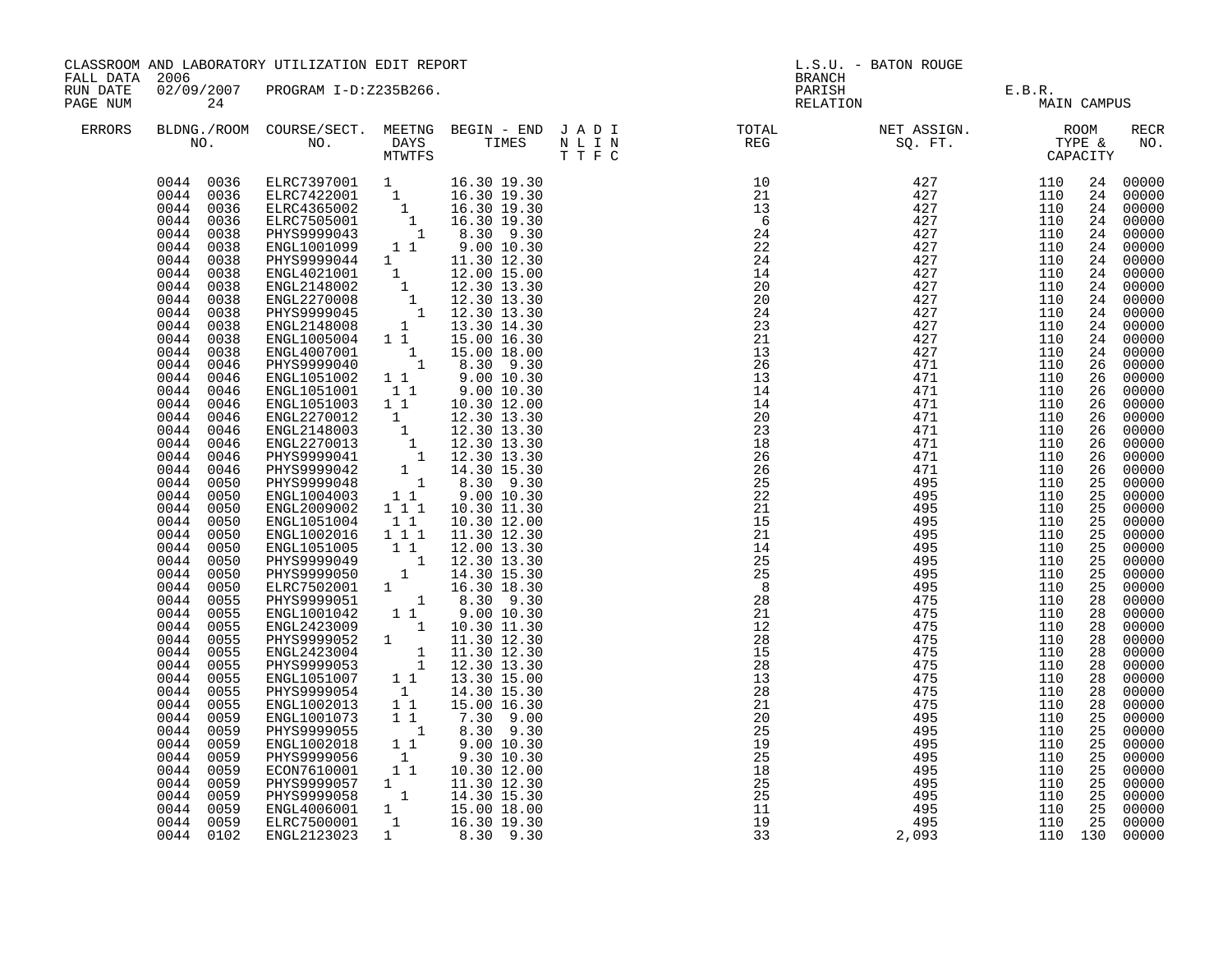| CLASSROOM AND LABORATORY UTILIZATION EDIT REPORT<br>FALL DATA 2006<br>02/09/2007 PROGRAM I-D:Z235B266.<br>RUN DATE |                                                                                                                                                                                                                                                                                                                                                                                                                                                                                                                                                                                                                                                                                                                                                            |                                                                                                                                                                                                                                                                                                                                                                                                                                                                                                                                                                                                                                                                                                                                                                                                                                                                                                                                                                                |                                                                                                                                                                                                                                                                                                                                                                                                                                                                                        |                                                                       | L.S.U. - BATON ROUGE |                                                                                                                                                                                                                                                                                                                                                                                                                |                                 |                                 |                            |                                                                                                                                                                                                                                                                                                                                                                                                                                                                   |
|--------------------------------------------------------------------------------------------------------------------|------------------------------------------------------------------------------------------------------------------------------------------------------------------------------------------------------------------------------------------------------------------------------------------------------------------------------------------------------------------------------------------------------------------------------------------------------------------------------------------------------------------------------------------------------------------------------------------------------------------------------------------------------------------------------------------------------------------------------------------------------------|--------------------------------------------------------------------------------------------------------------------------------------------------------------------------------------------------------------------------------------------------------------------------------------------------------------------------------------------------------------------------------------------------------------------------------------------------------------------------------------------------------------------------------------------------------------------------------------------------------------------------------------------------------------------------------------------------------------------------------------------------------------------------------------------------------------------------------------------------------------------------------------------------------------------------------------------------------------------------------|----------------------------------------------------------------------------------------------------------------------------------------------------------------------------------------------------------------------------------------------------------------------------------------------------------------------------------------------------------------------------------------------------------------------------------------------------------------------------------------|-----------------------------------------------------------------------|----------------------|----------------------------------------------------------------------------------------------------------------------------------------------------------------------------------------------------------------------------------------------------------------------------------------------------------------------------------------------------------------------------------------------------------------|---------------------------------|---------------------------------|----------------------------|-------------------------------------------------------------------------------------------------------------------------------------------------------------------------------------------------------------------------------------------------------------------------------------------------------------------------------------------------------------------------------------------------------------------------------------------------------------------|
| PAGE NUM                                                                                                           | 25                                                                                                                                                                                                                                                                                                                                                                                                                                                                                                                                                                                                                                                                                                                                                         |                                                                                                                                                                                                                                                                                                                                                                                                                                                                                                                                                                                                                                                                                                                                                                                                                                                                                                                                                                                |                                                                                                                                                                                                                                                                                                                                                                                                                                                                                        |                                                                       |                      |                                                                                                                                                                                                                                                                                                                                                                                                                | E.B.R.<br>MAIN CAMPUS           |                                 |                            |                                                                                                                                                                                                                                                                                                                                                                                                                                                                   |
| ERRORS                                                                                                             |                                                                                                                                                                                                                                                                                                                                                                                                                                                                                                                                                                                                                                                                                                                                                            |                                                                                                                                                                                                                                                                                                                                                                                                                                                                                                                                                                                                                                                                                                                                                                                                                                                                                                                                                                                |                                                                                                                                                                                                                                                                                                                                                                                                                                                                                        |                                                                       |                      | $\begin{tabular}{lllllllllllllllllllll} \textsc{BLONG.} \textsc{F1} & \textsc{R1} & \textsc{R2} & \textsc{R3} & \textsc{R4} & \textsc{R5} & \textsc{R5} & \textsc{R6} & \textsc{R6} & \textsc{R6} & \textsc{R6} & \textsc{R6} & \textsc{R6} & \textsc{R6} & \textsc{R6} & \textsc{R6} & \textsc{R6} & \textsc{R6} & \textsc{R6} & \textsc{R6} & \textsc{R6} & \textsc{R6} & \textsc{R6} & \textsc{R6} & \text$ |                                 |                                 |                            | RECR<br>NO.                                                                                                                                                                                                                                                                                                                                                                                                                                                       |
|                                                                                                                    | 0044 0102<br>0044 0102<br>0044 0102<br>0044 0102<br>0044 0102<br>0044<br>0102<br>0044 0102<br>0044<br>0102<br>0044<br>0102<br>0044 0102<br>0044 0102<br>0044<br>0102<br>0044 0113<br>0044 0113<br>0044 0113<br>0044<br>0117<br>0044<br>0117<br>0044 0117<br>0044 0121<br>0044<br>0121<br>0044<br>0121<br>0044<br>0121<br>0044<br>0121<br>0044<br>0121<br>0044<br>0121<br>0044<br>0121<br>0044<br>0121<br>0044<br>0121<br>0044<br>0121<br>0044<br>0121<br>0044 0121<br>0044 0121<br>0044 0121<br>0044 0123<br>0044 0123<br>0044 0123<br>0044<br>0123<br>0044<br>0123<br>0044 0123<br>0044 0128<br>0044<br>0128<br>0044<br>0128<br>0044<br>0128<br>0044<br>0128<br>0044<br>0128<br>0044<br>0129<br>0044<br>0129<br>0044<br>0129<br>0044<br>0129<br>0044 0129 | ENGL2123024 1 8.30 9.30 1<br>ENGL2123025 1 8.30 9.30 1<br>AGEC4403001 11 9.00 10.30<br>COMD4250001<br>HIST4191001<br>REL 4191001<br>HUEC2045001<br>ASTR1101003<br>THTR1020008 1 1 1<br>CSC 1253001<br>EDCI3001001<br>PSYC4070002<br>ENGL7020001<br>ENGL4147001<br>ENGL3820001<br>ENGL2300002<br>ENGL2231001<br>ENGL2300001<br>ENGL4148001<br>ENGL3072005<br>ENGL2148012<br>ENGL1001069<br>ENGL2024001<br>ENGL3070002<br>ENGL3020001<br>ENGL2148015 1 1 1 12.30 13.30<br>$\begin{array}{ccc} 1 & 1 & 1 \ 0 & 0 & 0 & 0 & 0 & 0 \ 0 & 0 & 0 & 0 & 0 & 0 & 0 \ 0 & 0 & 0 & 0 & 0 & 0 & 0 \ 0 & 0 & 0 & 0 & 0 & 0 & 0 \ 0 & 0 & 0 & 0 & 0 & 0 & 0 \end{array}$<br>ENGL4104003 1 1<br>ENGL7009001 1<br>ENGL4009001 1<br>ENGL2148013<br>ENGL2027004<br>ENGL2001001<br>ENGL3022001<br>MATH2065001<br>ENGL1005005<br>ENGL1002010<br>ENGL4060001<br>ANTH4475001<br>ENGL4475001<br>ENGL2009001<br>ELRC7241001<br>ENGL4710001<br>LING4710002<br>ENGL2593001<br>CPLT2201001<br>ENGL2201001 | 1 1 1<br>$1 1 1$<br>111<br>$1\quad1$<br>11<br>$1\quad1$<br>$\begin{smallmatrix} &1\\1&\end{smallmatrix}$<br>11<br>$1\overline{1}$<br>1 1 1<br>$1\quad1$<br>$1\quad1$<br>1 1 1<br>11<br>1 1 1<br>$1 1 1$<br>$1\quad1$<br>$1^{\overline{1}}1^{\overline{1}}$<br>$1\quad1$<br>$1\quad1$<br>1 1 1<br>$1\quad1$<br>$1^{\degree}1^{\degree}1$<br>11<br>11<br>$\begin{smallmatrix}1&1\\1&1&1\end{smallmatrix}$<br>$1\quad1$<br>11<br>$1\quad1$<br>1<br>1 1 1<br>1 1 1<br>11<br>1 1 1<br>1 1 1 | 8.30 9.30<br>8.30 9.30<br>$9.00\ 10.30$<br>9.30 10.30<br>9.30 10.30 1 | $\mathbf{1}$         | $2\overline{3}$<br>13<br>36<br>$\overline{9}$<br>14                                                                                                                                                                                                                                                                                                                                                            | 668<br>668<br>668<br>668<br>668 | 110<br>110<br>110<br>110<br>110 | 60<br>60<br>60<br>60<br>60 | 00000<br>00000<br>00000<br>00000<br>00000<br>00000<br>00000<br>00000<br>00000<br>00000<br>00000<br>00000<br>00000<br>00000<br>00000<br>00000<br>00000<br>00000<br>00000<br>00000<br>00000<br>00000<br>00000<br>00000<br>00000<br>00000<br>00000<br>00000<br>00000<br>00000<br>00000<br>00000<br>00000<br>42 00000<br>00000<br>00000<br>00000<br>00000<br>00000<br>00000<br>00000<br>00000<br>00000<br>00000<br>00000<br>00000<br>00000<br>00000<br>00000<br>00000 |
|                                                                                                                    | 0044 0129                                                                                                                                                                                                                                                                                                                                                                                                                                                                                                                                                                                                                                                                                                                                                  | ENGL3223002                                                                                                                                                                                                                                                                                                                                                                                                                                                                                                                                                                                                                                                                                                                                                                                                                                                                                                                                                                    |                                                                                                                                                                                                                                                                                                                                                                                                                                                                                        | 1 1 1 1 10.30 11.30                                                   |                      | 38                                                                                                                                                                                                                                                                                                                                                                                                             | 668                             | 110                             | 60                         | 00000                                                                                                                                                                                                                                                                                                                                                                                                                                                             |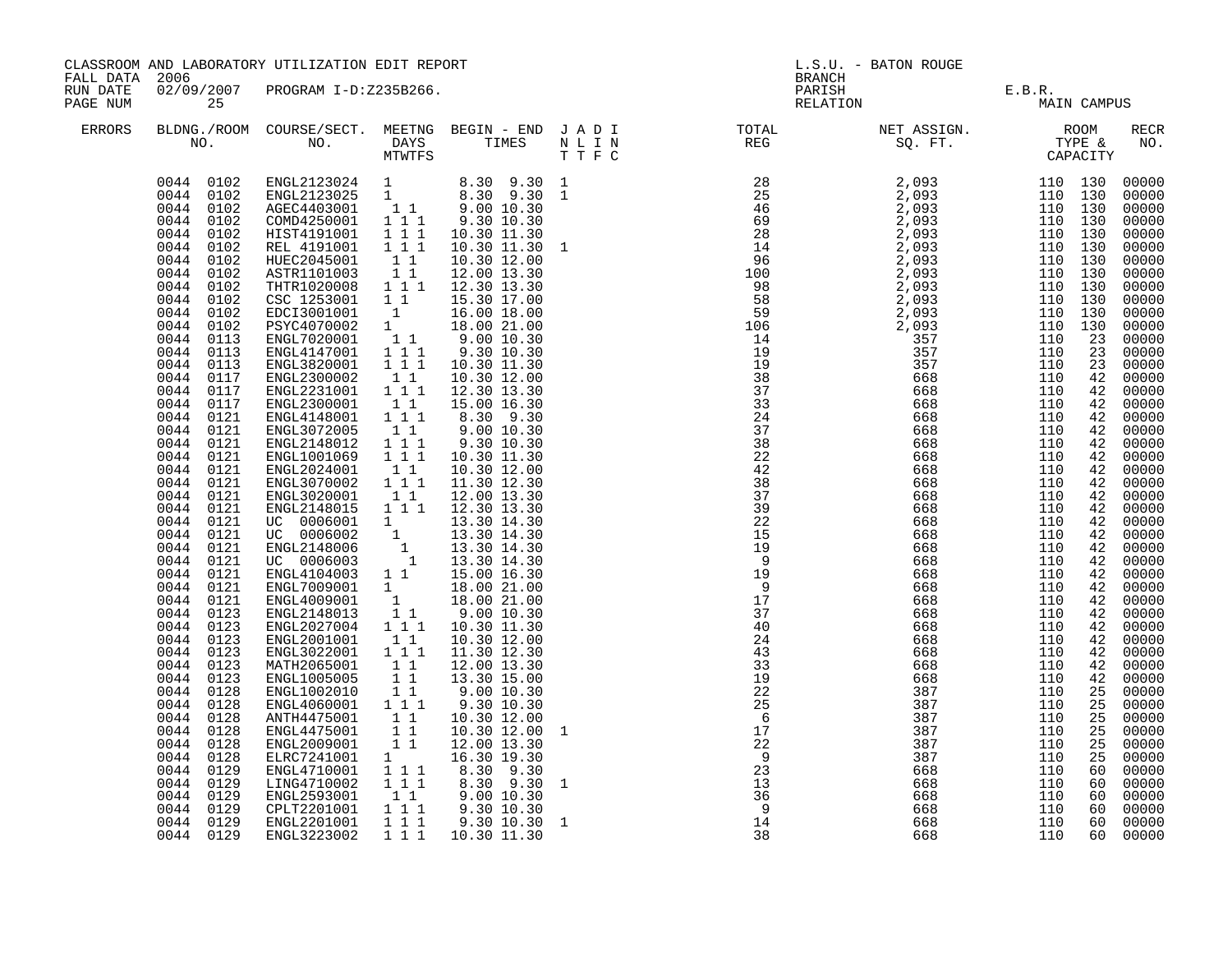| CLASSROOM AND LABORATORY UTILIZATION EDIT REPORT<br>FALL DATA<br>2006<br>02/09/2007 PROGRAM I-D:Z235B266.<br>RUN DATE |                                                                                                                                                                                                                                                                                                                                                                                                                                                                                                                                                                                                                                                                                                                                                                   |                                                                                                                                                                                                                                                                                                                                                                                                                                                                                                                                                                                                                                                                                                                               |                                                                                                                                                                                                                                                                                                                                                                                                                                                                                                                                  | L.S.U. - BATON ROUGE<br><b>BRANCH</b><br>PARISH<br>E.B.R.<br>MAIN CAMPUS                                                                                                                                                                                                                                                                                                                                                                                                                                                                                                                                                                                                                                     |   |                                                                                                                                                                                                                                                                                                                                                                                                                                                                |                                                                                                                                                                                                                                                          |                                                                                                                                                                                                                                                                                                                                    |                                                                                                                                                                                                                                                     |                                                                                                                                                                                                                                                                                                                                                                                                                                                                         |
|-----------------------------------------------------------------------------------------------------------------------|-------------------------------------------------------------------------------------------------------------------------------------------------------------------------------------------------------------------------------------------------------------------------------------------------------------------------------------------------------------------------------------------------------------------------------------------------------------------------------------------------------------------------------------------------------------------------------------------------------------------------------------------------------------------------------------------------------------------------------------------------------------------|-------------------------------------------------------------------------------------------------------------------------------------------------------------------------------------------------------------------------------------------------------------------------------------------------------------------------------------------------------------------------------------------------------------------------------------------------------------------------------------------------------------------------------------------------------------------------------------------------------------------------------------------------------------------------------------------------------------------------------|----------------------------------------------------------------------------------------------------------------------------------------------------------------------------------------------------------------------------------------------------------------------------------------------------------------------------------------------------------------------------------------------------------------------------------------------------------------------------------------------------------------------------------|--------------------------------------------------------------------------------------------------------------------------------------------------------------------------------------------------------------------------------------------------------------------------------------------------------------------------------------------------------------------------------------------------------------------------------------------------------------------------------------------------------------------------------------------------------------------------------------------------------------------------------------------------------------------------------------------------------------|---|----------------------------------------------------------------------------------------------------------------------------------------------------------------------------------------------------------------------------------------------------------------------------------------------------------------------------------------------------------------------------------------------------------------------------------------------------------------|----------------------------------------------------------------------------------------------------------------------------------------------------------------------------------------------------------------------------------------------------------|------------------------------------------------------------------------------------------------------------------------------------------------------------------------------------------------------------------------------------------------------------------------------------------------------------------------------------|-----------------------------------------------------------------------------------------------------------------------------------------------------------------------------------------------------------------------------------------------------|-------------------------------------------------------------------------------------------------------------------------------------------------------------------------------------------------------------------------------------------------------------------------------------------------------------------------------------------------------------------------------------------------------------------------------------------------------------------------|
| PAGE NUM                                                                                                              | 26                                                                                                                                                                                                                                                                                                                                                                                                                                                                                                                                                                                                                                                                                                                                                                |                                                                                                                                                                                                                                                                                                                                                                                                                                                                                                                                                                                                                                                                                                                               |                                                                                                                                                                                                                                                                                                                                                                                                                                                                                                                                  |                                                                                                                                                                                                                                                                                                                                                                                                                                                                                                                                                                                                                                                                                                              |   | RELATION                                                                                                                                                                                                                                                                                                                                                                                                                                                       |                                                                                                                                                                                                                                                          |                                                                                                                                                                                                                                                                                                                                    |                                                                                                                                                                                                                                                     |                                                                                                                                                                                                                                                                                                                                                                                                                                                                         |
| ERRORS                                                                                                                |                                                                                                                                                                                                                                                                                                                                                                                                                                                                                                                                                                                                                                                                                                                                                                   |                                                                                                                                                                                                                                                                                                                                                                                                                                                                                                                                                                                                                                                                                                                               |                                                                                                                                                                                                                                                                                                                                                                                                                                                                                                                                  |                                                                                                                                                                                                                                                                                                                                                                                                                                                                                                                                                                                                                                                                                                              |   | $\begin{array}{cccccccccccccc} \texttt{BLDNA} \cdot \texttt{ROOM} & \texttt{COURSE/SECT.} & \texttt{METING} & \texttt{BEGIN} & - & \texttt{END} & \texttt{J} & \texttt{A} & \texttt{D} & \texttt{I} & & & & \texttt{TOTAL} & & & \texttt{NET} & \texttt{ASSIGN.} & & & \texttt{ROOM} \\ \texttt{NO.} & \texttt{NO.} & \texttt{DAYS} & \texttt{TIMES} & \texttt{N} & \texttt{L} & \texttt{I} & & & & \texttt{REG} & & & \texttt{SQ. FT.} & & & \texttt{TYPE} &$ |                                                                                                                                                                                                                                                          |                                                                                                                                                                                                                                                                                                                                    |                                                                                                                                                                                                                                                     | <b>RECR</b><br>NO.                                                                                                                                                                                                                                                                                                                                                                                                                                                      |
|                                                                                                                       | 0044 0129<br>0044 0129<br>0044 0129<br>$0044$ $0129$<br>0044<br>0129<br>0044<br>0129<br>0044<br>0129<br>0044<br>0129<br>0044<br>0129<br>0044<br>0129<br>0044<br>0131<br>0044<br>0131<br>0044<br>0131<br>0044<br>0131<br>0044 0131<br>0044 0131<br>0044 0131<br>0044 0131<br>0044 0132<br>0044 0132<br>0044 0132<br>0044 0132<br>0044 0132<br>0044 0132<br>0044<br>0134<br>0044<br>0134<br>0044<br>0134<br>0044<br>0134<br>0044<br>0134<br>0044<br>0134<br>0044<br>0134<br>0044<br>0134<br>0044<br>0137<br>0044<br>0137<br>0044<br>0137<br>0044 0137<br>0044 0137<br>0044 0137<br>0044 0137<br>0044 0137<br>0044 0137<br>0044<br>0137<br>0044<br>0139<br>0044<br>0139<br>0044<br>0139<br>0044<br>0139<br>0044<br>0139<br>0044<br>0139<br>0044<br>0139<br>0044 0139 | ENGL2123024<br>ENGL2024002<br>ENGL3072003<br>SOCL2211003<br>ENGL2029004<br>MISC9999044<br>ENGL0004001<br>ENGL3020004<br>ENGL4148002<br>ENGL2025005<br>ENGL2673001<br>ENGL3022004<br>ENGL4310001<br>LING4310001<br>ENGL1001078<br>ENGL1001101<br>PHYS9999021<br>ENGL2005004<br>HNRS2013004<br>ENGL2007003<br>ENGL1005002<br>ENGL1001112<br>ENGL1001106<br>ENGL1001051<br>ENGL1002017 1 1 1<br>ENGL1002009<br>ENGL2002001<br>ENGL2002003<br>ENGL1001030<br>ENGL1001086<br>ENGL3674001<br>ENGL1001033 1 1 1<br>ENGL2007001 111<br>ENGL2123020<br>ENGL2270004<br>ENGL2008001<br>THTR2008001<br>ENGL2123027<br>KIN 1600003<br>ANSC1011001<br>PSYC4070001<br>PHIL1000001<br>PHIL1000002<br>EE 4002001<br>PHIL2020002<br>KIN 2504001 | $\begin{smallmatrix}1&&1\\&1\\1&&1\end{smallmatrix}$<br>$1\quad1$<br>11<br>$1\quad1$<br>1111<br>11111<br>111<br>$1\quad1$<br>$1 1 1$<br>$1\quad1$<br>$1 1 1$<br>11<br>11<br>$1\quad1$<br>$1\quad1$<br>$\overline{1}$<br>11<br>11<br>11<br>11<br>1 1 1<br>$1\ 1\ 1$<br>$1\quad1$<br>11<br>$\overline{1}$ 1<br>11<br>1 1 1<br>$1\quad 1\quad 1$<br>$1\quad1$<br>$\begin{smallmatrix}&&1\\&&1\\1&&\end{smallmatrix}$<br>11<br>11<br>$1\quad1$<br>111<br>$1 1 1$<br>$1\quad1$<br>$1\ \ 1\ \ 1$<br>$1\ 1\ 1$<br>11<br>11<br>$1\quad1$ | 13.30 14.30<br>13.30 15.00<br>15.00 16.30<br>15.00 16.30<br>16.30 18.00<br>18.00 20.00<br>9.30 10.30<br>10.30 11.30<br>10.30 12.00<br>11.30 12.30<br>12.00 13.30<br>12.30 13.30<br>13.30 15.00<br>13.30 15.00<br>7.30 9.00<br>$9.00$ 10.30<br>9.30 10.30<br>9.30 10.30<br>12.00 13.30<br>13.30 15.00<br>15.00 16.30<br>9.00 10.30<br>9.30 10.30<br>10.30 11.30<br>10.30 12.00<br>12.30 13.30<br>13.30 15.00<br>15.00 16.30<br>16.30 18.00<br>7.30 8.30<br>8.30 9.30<br>9.00 10.30<br>10.30 11.30<br>11.30 12.30<br>12.00 13.30<br>12.30 13.30<br>13.30 15.00<br>13.30 15.00<br>15.00 16.30<br>7.30 8.30<br>8.30 9.30<br>9.00 10.30<br>9.30 10.30<br>10.30 11.30<br>10.30 12.00<br>12.00 13.30<br>12.30 13.30 | 1 | $\begin{array}{cccc} 38 & 668 & 110 \\ 16 & 668 & 110 \\ 39 & 668 & 110 \\ 25 & 668 & 110 \\ 28 & 668 & 110 \\ 40 & 668 & 110 \\ 37 & 668 & 110 \\ 23 & 668 & 110 \\ 35 & 668 & 110 \\ 35 & 668 & 110 \\ \end{array}$<br>35<br>60<br>24<br>39<br>26<br>37<br>38<br>39<br>13<br>$\frac{9}{22}$<br>22<br>25<br>20<br>10<br>20<br>21<br>$\overline{2}\overline{3}$<br>$\overline{21}$<br>22<br>21<br>22<br>22<br>24<br>21                                         | 668<br>668<br>668<br>668<br>668<br>668<br>668<br>668<br>668<br>668<br>385<br>385<br>385<br>385<br>385<br>385<br>385<br>385<br>385<br>385<br>385<br>385<br>385<br>385<br>681<br>$1,906$<br>$1,906$<br>$1,906$<br>$1,906$<br>$1,906$<br>$1,906$<br>$1,906$ | 110<br>110<br>110<br>110<br>110<br>110<br>110<br>110<br>110<br>110<br>110<br>110<br>110<br>110<br>110<br>110<br>110<br>110<br>110<br>110<br>110<br>110<br>110<br>110<br>110<br>110<br>110<br>110<br>110<br>110<br>110<br>110<br>110<br>110<br>110 110<br>110 110<br>110 110<br>110 110<br>110 110<br>110 110<br>110 110<br>110 110 | 60<br>60<br>60<br>60<br>60<br>60<br>60<br>60<br>60<br>60<br>42<br>42<br>42<br>42<br>42<br>42<br>42<br>42<br>25<br>25<br>25<br>25<br>25<br>25<br>25<br>25<br>25<br>25<br>25<br>25<br>$\overline{25}$<br>25<br>42<br>42<br>42<br>42<br>42<br>42<br>42 | 00000<br>00000<br>00000<br>00000<br>00000<br>00000<br>00000<br>00000<br>00000<br>00000<br>00000<br>00000<br>00000<br>00000<br>00000<br>00000<br>00000<br>00000<br>00000<br>00000<br>00000<br>00000<br>00000<br>00000<br>00000<br>00000<br>00000<br>00000<br>00000<br>00000<br>00000<br>00000<br>00000<br>00000<br>42 00000<br>00000<br>00000<br>42 00000<br>42 00000<br>00000<br>00000<br>00000<br>00000<br>00000<br>00000<br>00000<br>00000<br>00000<br>00000<br>00000 |
|                                                                                                                       | 0044 0139                                                                                                                                                                                                                                                                                                                                                                                                                                                                                                                                                                                                                                                                                                                                                         | KIN 2504005                                                                                                                                                                                                                                                                                                                                                                                                                                                                                                                                                                                                                                                                                                                   | $1\quad1$                                                                                                                                                                                                                                                                                                                                                                                                                                                                                                                        | 12.30 13.30 1                                                                                                                                                                                                                                                                                                                                                                                                                                                                                                                                                                                                                                                                                                |   |                                                                                                                                                                                                                                                                                                                                                                                                                                                                |                                                                                                                                                                                                                                                          | 110 110                                                                                                                                                                                                                                                                                                                            |                                                                                                                                                                                                                                                     | 00000                                                                                                                                                                                                                                                                                                                                                                                                                                                                   |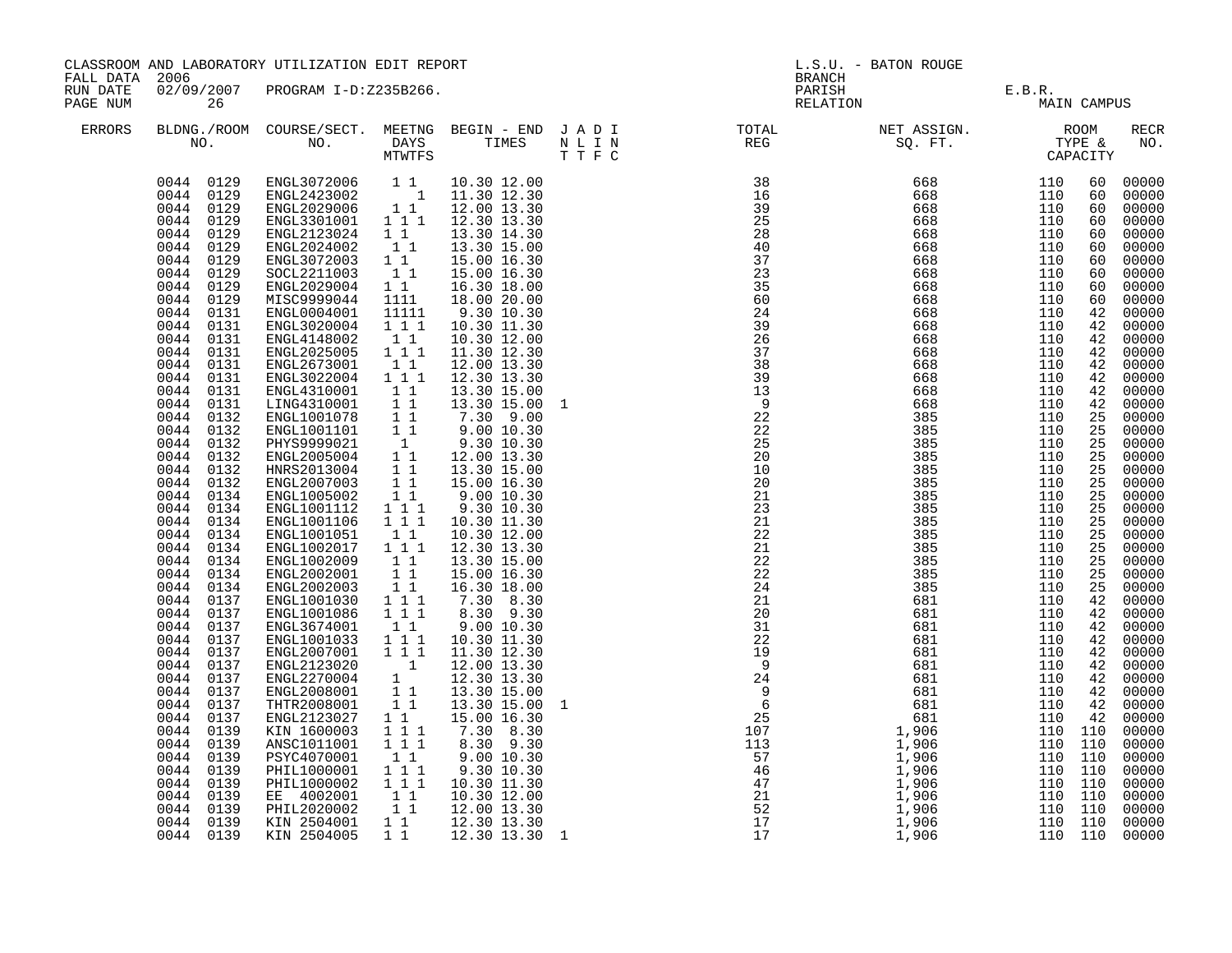| CLASSROOM AND LABORATORY UTILIZATION EDIT REPORT<br>FALL DATA 2006<br>02/09/2007 PROGRAM I-D:Z235B266.<br>RUN DATE |                                                                                                                                                                                                                                                                                                                                                                                                                                                                                                                                                                                                                                                                                                                                             |                                                                                                                                                                                                                                                                                                                                                                                                                                                                                                                                                                                                                                                                                                                                                                                                                                                                                                                                                                                                                                                                                                                                 | <b>BRANCH</b>                                           | L.S.U. - BATON ROUGE                                                                                                                                                                                                                                                                         |                                                   |                                                                                                        |                                                                           |                                                                           |                                                                |                                                                                                                                                                                                                                                                                                                                                                                                                                                                         |
|--------------------------------------------------------------------------------------------------------------------|---------------------------------------------------------------------------------------------------------------------------------------------------------------------------------------------------------------------------------------------------------------------------------------------------------------------------------------------------------------------------------------------------------------------------------------------------------------------------------------------------------------------------------------------------------------------------------------------------------------------------------------------------------------------------------------------------------------------------------------------|---------------------------------------------------------------------------------------------------------------------------------------------------------------------------------------------------------------------------------------------------------------------------------------------------------------------------------------------------------------------------------------------------------------------------------------------------------------------------------------------------------------------------------------------------------------------------------------------------------------------------------------------------------------------------------------------------------------------------------------------------------------------------------------------------------------------------------------------------------------------------------------------------------------------------------------------------------------------------------------------------------------------------------------------------------------------------------------------------------------------------------|---------------------------------------------------------|----------------------------------------------------------------------------------------------------------------------------------------------------------------------------------------------------------------------------------------------------------------------------------------------|---------------------------------------------------|--------------------------------------------------------------------------------------------------------|---------------------------------------------------------------------------|---------------------------------------------------------------------------|----------------------------------------------------------------|-------------------------------------------------------------------------------------------------------------------------------------------------------------------------------------------------------------------------------------------------------------------------------------------------------------------------------------------------------------------------------------------------------------------------------------------------------------------------|
| PAGE NUM                                                                                                           | 27                                                                                                                                                                                                                                                                                                                                                                                                                                                                                                                                                                                                                                                                                                                                          |                                                                                                                                                                                                                                                                                                                                                                                                                                                                                                                                                                                                                                                                                                                                                                                                                                                                                                                                                                                                                                                                                                                                 |                                                         |                                                                                                                                                                                                                                                                                              |                                                   |                                                                                                        | PARISH E.B.R.<br>RELATION MAIN CAMPUS                                     |                                                                           |                                                                |                                                                                                                                                                                                                                                                                                                                                                                                                                                                         |
| ERRORS                                                                                                             |                                                                                                                                                                                                                                                                                                                                                                                                                                                                                                                                                                                                                                                                                                                                             |                                                                                                                                                                                                                                                                                                                                                                                                                                                                                                                                                                                                                                                                                                                                                                                                                                                                                                                                                                                                                                                                                                                                 |                                                         |                                                                                                                                                                                                                                                                                              |                                                   |                                                                                                        |                                                                           |                                                                           |                                                                | RECR<br>NO.                                                                                                                                                                                                                                                                                                                                                                                                                                                             |
|                                                                                                                    | 0044 0139<br>0044 0139<br>0044 0139<br>0044 0139<br>0044 0139<br>0044 0139<br>0044 0139<br>0044 0139<br>0044 0139<br>0044 0139<br>0044<br>0139<br>0044 0139<br>0044<br>0139<br>0044<br>0139<br>0044<br>0139<br>0044<br>0202<br>0044<br>0202<br>0044<br>0044<br>0044<br>0212C<br>0044<br>0212C<br>0044<br>0044<br>0212C<br>0048<br>0048<br>0048<br>0048<br>0011<br>0048<br>0011<br>0048<br>0011<br>0048<br>0011<br>0048<br>0011<br>0048<br>0011<br>0048<br>0044<br>0048<br>0044<br>0048<br>0044<br>0048<br>0044<br>0048<br>0044<br>0048<br>0044<br>0048<br>0044<br>0048<br>0044<br>0048<br>0048<br>0048<br>0048<br>0048<br>0048<br>0048<br>0048<br>0048<br>0048<br>0048<br>0048<br>0048<br>0048<br>0048<br>0048<br>0048<br>0048<br>0048 0048 | 0044 0139 KIN 2504006 11 12.30 13.30 1<br>XIN 2504007 11 12.30 13.30 1<br>XIN 2504008 11 12.30 13.30 1<br>KIN 2504009 1 1<br>KIN 2504010<br>XIM 25999053 1<br>MISC9999053 1 13.30 14.30<br>UC 0006002 1 13.30 14.30<br>UC 0006002 1 13.30 14.30<br>UC 0006002 1 13.30 14.30<br>UC 0006003 1 13.30 14.30<br>MISC9999054 1 13.30 14.30<br>ENGL2025009 1 1 13.30 15.00<br>PHILI000007 1 1 15.<br>PHIL1000008<br>PHIL2028001<br>REL 2028001<br>XBEL9999001<br>ENGL4027002 1 1 13.30 15.00<br>0202 ENGL7006001 1 15.00 18.00<br>0202 ENGL7106001 1 15.00 18.00<br>0212C ENGL7182001 1 1 9.30 11.00<br>ENGL7221001 11<br>ENGL7423001 11<br>0212C ENGL7107001 1 15.00 18.00<br>0212C ENGL7107001 1 18.00 21.00<br>0212C ENGL7951001 1 18.00 21.00<br>0011 EXST7015002 1 8.30 10.30<br>0011 EXST7015002 1 8.30 10.30<br>0011 EXST7005001 1 9.30 11.30<br>EXST7005001 1 9.30 11.30<br>EXST7003001 1 10.30 12.30<br>EXST7003001 1 11.30 13.30<br>EXST7015003 1 11.30 13.30<br>EXST7015003 1 13.30 15.30<br>EXST7015001 1 16.30 18.30<br>EXST7003003 1 18.00 20.00<br>EXST4050001 1 9.30 11.00<br>EXST3201<br>EXST2000004<br>EXST7014001 1 | $1\quad1$<br>$1\quad1$<br>$\overline{1}$ $\overline{1}$ | 12.30 13.30<br>12.30 13.30 1<br>13.30 14.30 1<br>15.00 16.30<br>16.30 18.00<br>$1\quad 1 \quad 16.30\ 18.00 \ 1 \quad 18.00\ 20.30$<br>16.30 18.00<br>10.30 12.00<br>13.30 15.00<br>13.30 15.30<br>$\begin{array}{cccc} 1 & 13.30 & 15.30 \\ 1 & 15.30 & 17.30 \end{array}$<br>11.30 13.30 1 | $\mathbf{1}$<br>1<br>$\mathbf{1}$<br>$\mathbf{1}$ | $5^{\circ}$<br>23<br>22<br>23<br>$\begin{array}{r} 23 \\ 22 \\ 20 \\ 23 \\ 23 \\ 23 \\ 27 \end{array}$ | 488<br>894<br>894<br>894<br>894<br>894<br>894<br>894<br>894<br>894<br>894 | 110<br>210<br>210<br>210<br>210<br>210<br>210<br>210<br>210<br>210<br>210 | 22<br>50<br>50<br>50<br>50<br>50<br>50<br>50<br>50<br>50<br>50 | 00000<br>00000<br>00000<br>00000<br>00000<br>00000<br>00000<br>00000<br>00000<br>00000<br>00000<br>00000<br>00000<br>00000<br>00000<br>00000<br>00000<br>00000<br>00000<br>00000<br>00000<br>00000<br>00000<br>00000<br>00000<br>00000<br>00000<br>00000<br>00000<br>00000<br>00000<br>00000<br>00000<br>00000<br>00000<br>00000<br>00000<br>00000<br>00000<br>00000<br>00000<br>00000<br>00000<br>00000<br>00000<br>00000<br>00000<br>00000<br>00000<br>00000<br>00000 |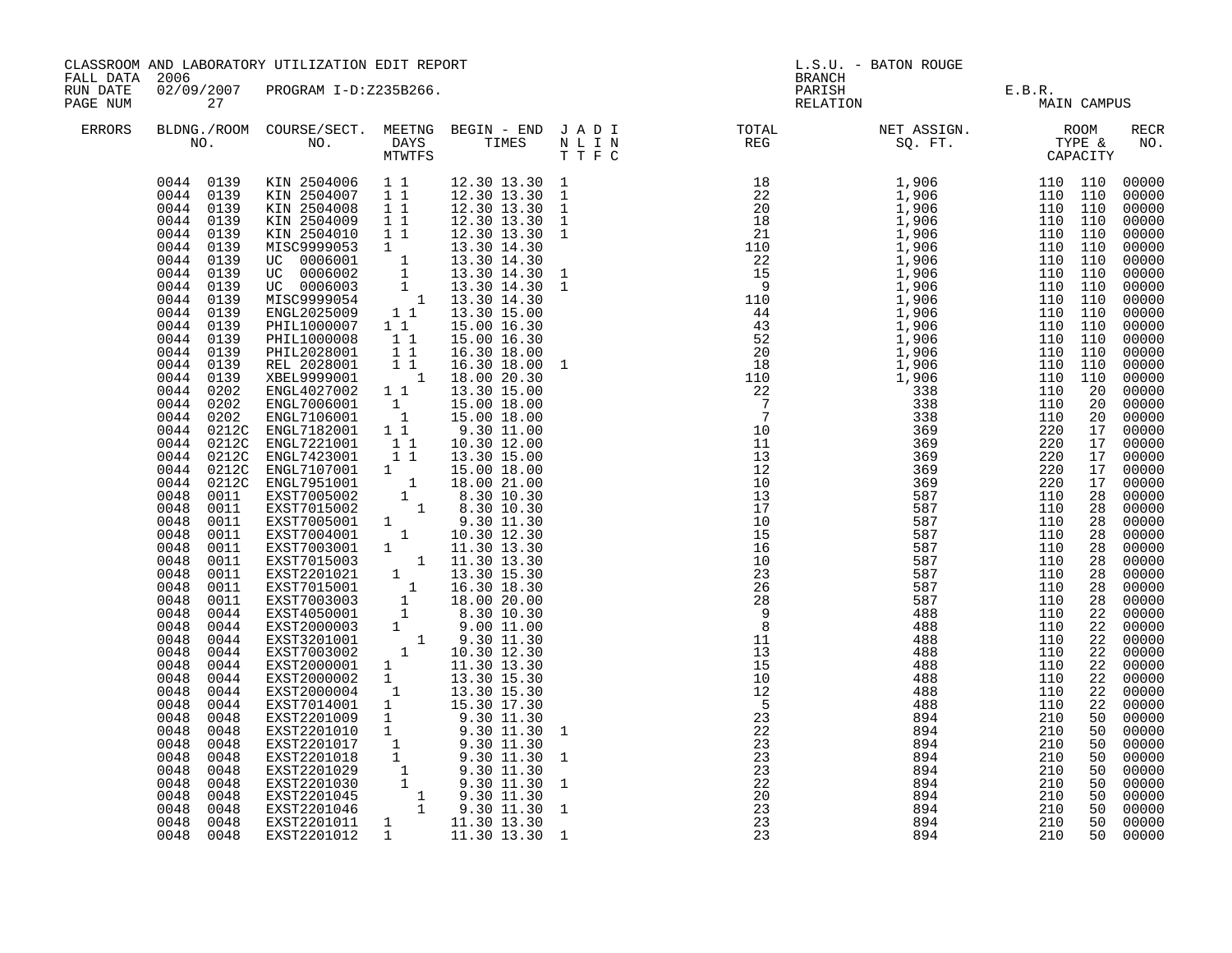| CLASSROOM AND LABORATORY UTILIZATION EDIT REPORT<br>FALL DATA 2006<br>RUN DATE<br>28 |              |              |                                                                                                                                                                                                                                                                                                                                                                                                                                                                                                                                   |                                                |                                         |          |                                       |            |          |                |
|--------------------------------------------------------------------------------------|--------------|--------------|-----------------------------------------------------------------------------------------------------------------------------------------------------------------------------------------------------------------------------------------------------------------------------------------------------------------------------------------------------------------------------------------------------------------------------------------------------------------------------------------------------------------------------------|------------------------------------------------|-----------------------------------------|----------|---------------------------------------|------------|----------|----------------|
| PAGE NUM                                                                             |              |              | 02/09/2007 PROGRAM I-D:Z235B266.                                                                                                                                                                                                                                                                                                                                                                                                                                                                                                  |                                                |                                         |          | PARISH E.B.R.<br>RELATION MAIN CAMPUS |            |          |                |
| ERRORS                                                                               |              |              |                                                                                                                                                                                                                                                                                                                                                                                                                                                                                                                                   |                                                |                                         |          |                                       |            |          | RECR<br>NO.    |
|                                                                                      |              |              | $\begin{tabular}{cccc} 0048 & 0048 & EXST2201003 & 1 & 11.30 13.30 \\ 0048 & 0048 & EXST2201004 & 1 & 11.30 13.30 1 \\ 0048 & 0048 & EXST2201031 & 1 & 11.30 13.30 \\ 0048 & 0048 & EXST2201032 & 1 & 11.30 13.30 1 \\ 0048 & 0048 & EXST2201007 & 1 & 11.30 13.30 1 \\ 0048 & 0048 & EXST22$                                                                                                                                                                                                                                     |                                                |                                         |          |                                       |            |          | 00000          |
|                                                                                      |              |              |                                                                                                                                                                                                                                                                                                                                                                                                                                                                                                                                   |                                                |                                         |          |                                       |            |          | 00000          |
|                                                                                      |              |              |                                                                                                                                                                                                                                                                                                                                                                                                                                                                                                                                   |                                                |                                         |          |                                       |            |          | 00000          |
|                                                                                      |              |              |                                                                                                                                                                                                                                                                                                                                                                                                                                                                                                                                   |                                                |                                         |          |                                       |            |          | 00000          |
|                                                                                      |              |              |                                                                                                                                                                                                                                                                                                                                                                                                                                                                                                                                   |                                                |                                         |          |                                       |            |          | 00000          |
|                                                                                      |              |              |                                                                                                                                                                                                                                                                                                                                                                                                                                                                                                                                   |                                                |                                         |          |                                       |            |          | 00000          |
|                                                                                      |              |              |                                                                                                                                                                                                                                                                                                                                                                                                                                                                                                                                   |                                                |                                         |          |                                       |            |          | 00000          |
|                                                                                      |              |              |                                                                                                                                                                                                                                                                                                                                                                                                                                                                                                                                   |                                                |                                         |          |                                       |            |          | 00000          |
|                                                                                      | 0048         | 0048         |                                                                                                                                                                                                                                                                                                                                                                                                                                                                                                                                   |                                                |                                         |          |                                       |            |          | 00000          |
|                                                                                      | 0048<br>0048 | 0048<br>0048 |                                                                                                                                                                                                                                                                                                                                                                                                                                                                                                                                   |                                                |                                         |          |                                       |            |          | 00000<br>00000 |
|                                                                                      | 0048         | 0048         |                                                                                                                                                                                                                                                                                                                                                                                                                                                                                                                                   |                                                |                                         |          |                                       |            |          | 00000          |
|                                                                                      | 0048         | 0048         |                                                                                                                                                                                                                                                                                                                                                                                                                                                                                                                                   |                                                |                                         |          |                                       |            |          | 00000          |
|                                                                                      | 0048         | 0048         |                                                                                                                                                                                                                                                                                                                                                                                                                                                                                                                                   |                                                |                                         |          |                                       |            |          | 00000          |
|                                                                                      | 0048         | 0048         |                                                                                                                                                                                                                                                                                                                                                                                                                                                                                                                                   |                                                |                                         |          |                                       |            |          | 00000          |
|                                                                                      | 0048         | 0048         |                                                                                                                                                                                                                                                                                                                                                                                                                                                                                                                                   |                                                |                                         |          |                                       |            |          | 00000          |
|                                                                                      | 0048         | 0048         |                                                                                                                                                                                                                                                                                                                                                                                                                                                                                                                                   |                                                |                                         |          |                                       |            |          | 00000          |
|                                                                                      | 0048         | 0048         |                                                                                                                                                                                                                                                                                                                                                                                                                                                                                                                                   |                                                |                                         |          |                                       |            |          | 00000          |
|                                                                                      | 0048         | 0048         |                                                                                                                                                                                                                                                                                                                                                                                                                                                                                                                                   |                                                |                                         |          |                                       |            |          | 00000          |
|                                                                                      | 0048         | 0048         | $\begin{tabular}{@{}c@{\thinspace}c@{\thinspace}c@{\thinspace}c@{\thinspace}c@{\thinspace}c@{\thinspace}c@{\thinspace}c@{\thinspace}c@{\thinspace}c@{\thinspace}c@{\thinspace}c@{\thinspace}c@{\thinspace}c@{\thinspace}c@{\thinspace}c@{\thinspace}c@{\thinspace}c@{\thinspace}c@{\thinspace}c@{\thinspace}c@{\thinspace}c@{\thinspace}c@{\thinspace}c@{\thinspace}c@{\thinspace}c@{\thinspace}c@{\thinspace}c@{\thinspace}c@{\thinspace}c@{\thinspace}c@{\thinspace}c@{\thinspace}c@{\thinspace}c@{\thinspace}c@{\thinspace}c@$ |                                                |                                         |          |                                       |            |          | 00000          |
|                                                                                      | 0048         | 0048         | 17.30 19.30<br>EXST2201024 1 17.30 19.30<br>EXST2201024 1 17.30 19.30<br>EXST2201025 1 17.30 19.30<br>EXST2201005 1 17.30 19.30<br>EXST2201006 1 17.30 19.30<br>FRENT1001002 1111                                                                                                                                                                                                                                                                                                                                                 |                                                |                                         |          |                                       |            |          | 00000          |
|                                                                                      | 0048         | 0048         |                                                                                                                                                                                                                                                                                                                                                                                                                                                                                                                                   |                                                |                                         |          |                                       |            |          | 00000          |
|                                                                                      | 0048         | 0048         |                                                                                                                                                                                                                                                                                                                                                                                                                                                                                                                                   |                                                |                                         |          |                                       |            |          | 00000          |
|                                                                                      | 0048         | 0048         |                                                                                                                                                                                                                                                                                                                                                                                                                                                                                                                                   |                                                |                                         |          |                                       |            |          | 00000          |
|                                                                                      | 0048<br>0048 | 0048<br>0048 |                                                                                                                                                                                                                                                                                                                                                                                                                                                                                                                                   |                                                |                                         |          |                                       |            |          | 00000<br>00000 |
|                                                                                      | 0048         | 0203         |                                                                                                                                                                                                                                                                                                                                                                                                                                                                                                                                   |                                                |                                         |          |                                       |            |          | 00000          |
|                                                                                      | 0048         | 0203         | FREN1001004                                                                                                                                                                                                                                                                                                                                                                                                                                                                                                                       | 1111                                           |                                         |          |                                       |            |          | 00000          |
|                                                                                      | 0048         | 0203         | GREK1002001                                                                                                                                                                                                                                                                                                                                                                                                                                                                                                                       | 11111                                          |                                         |          |                                       |            |          | 00000          |
|                                                                                      | 0048         | 0203         | FREN1001007                                                                                                                                                                                                                                                                                                                                                                                                                                                                                                                       | 1111                                           |                                         |          |                                       |            |          | 00000          |
|                                                                                      | 0048         | 0203         | FREN1002006                                                                                                                                                                                                                                                                                                                                                                                                                                                                                                                       | 1111                                           |                                         |          |                                       |            |          | 00000          |
|                                                                                      | 0048         | 0203         | FREN1001010                                                                                                                                                                                                                                                                                                                                                                                                                                                                                                                       | 1111                                           |                                         |          |                                       |            |          | 00000          |
|                                                                                      | 0048         | 0203         | FREN1001011                                                                                                                                                                                                                                                                                                                                                                                                                                                                                                                       | 1111                                           |                                         |          |                                       |            |          | 00000          |
|                                                                                      | 0048         | 0203         | FREN1001013                                                                                                                                                                                                                                                                                                                                                                                                                                                                                                                       | 1111                                           |                                         |          |                                       |            |          | 00000          |
|                                                                                      | 0048         | 0204         | CLST3020001                                                                                                                                                                                                                                                                                                                                                                                                                                                                                                                       | $\begin{smallmatrix}1&1\\&1\end{smallmatrix}$  |                                         |          |                                       |            |          | 00000          |
|                                                                                      | 0048         | 0204         | PHYS9999077                                                                                                                                                                                                                                                                                                                                                                                                                                                                                                                       |                                                | 12.30 13.30                             | 40       | 479                                   | 110        | 40       | 00000          |
|                                                                                      | 0048         | 0248         | AGEC7123001 111                                                                                                                                                                                                                                                                                                                                                                                                                                                                                                                   |                                                | 8.30 9.30                               | 11       | 496                                   | 110        | 45       | 00000          |
|                                                                                      | 0048<br>0048 | 0248         | ENGL1001045                                                                                                                                                                                                                                                                                                                                                                                                                                                                                                                       | $\begin{smallmatrix}1&1\\1&1\end{smallmatrix}$ | 9.00 10.30                              | 22<br>37 | 496                                   | 110<br>110 | 45       | 00000          |
|                                                                                      |              | 0248         | ENGL2148014                                                                                                                                                                                                                                                                                                                                                                                                                                                                                                                       |                                                | 10.30 12.00                             |          | 496                                   |            | 45       | 00000          |
|                                                                                      | 0048<br>0048 | 0248<br>0248 | FREN2102004<br>CSC 1200002                                                                                                                                                                                                                                                                                                                                                                                                                                                                                                        | $\frac{1}{1}$                                  | 12.00 13.30<br>12.30 13.30              | 27<br>30 | 496<br>496                            | 110<br>110 | 45<br>45 | 00000<br>00000 |
|                                                                                      | 0048         | 0248         | EXST7014001  1  1  1                                                                                                                                                                                                                                                                                                                                                                                                                                                                                                              |                                                | 13.30 14.30                             | $-5$     | 496                                   | 110        | 45       | 00000          |
|                                                                                      | 0048         | 0248         | EXST3201001                                                                                                                                                                                                                                                                                                                                                                                                                                                                                                                       | 11                                             | 15.00 16.30                             | 11       | 496                                   | 110        | 45       | 00000          |
|                                                                                      | 0048         | 0248         |                                                                                                                                                                                                                                                                                                                                                                                                                                                                                                                                   |                                                |                                         | $-5$     | 496                                   | 110        | 45       | 00000          |
|                                                                                      | 0048         | 0255C        | 0.130 16.30<br>0.30 EXST7086001 1 15.30 16.30<br>0.30 EHYS9999068 1 9.30 10.30<br>0.30 EREN1001008 1111 11.30 12.30<br>PHYS9999067                                                                                                                                                                                                                                                                                                                                                                                                |                                                |                                         | 30       | 330                                   | 110        | 30       | 00000          |
|                                                                                      | 0048         | 0255C        |                                                                                                                                                                                                                                                                                                                                                                                                                                                                                                                                   |                                                |                                         | 30       | 330                                   | 110        | 30       | 00000          |
|                                                                                      | 0048         | 0255C        |                                                                                                                                                                                                                                                                                                                                                                                                                                                                                                                                   |                                                |                                         | 22       | 330                                   | 110        |          | 30 00000       |
|                                                                                      | 0048         |              | 0255C PHYS9999069                                                                                                                                                                                                                                                                                                                                                                                                                                                                                                                 |                                                | 1 12.30 13.30                           | 30       | 330                                   | 110        | 30       | 00000          |
|                                                                                      | 0048         |              | 0255D FREN1001003 1111 8.30 9.30                                                                                                                                                                                                                                                                                                                                                                                                                                                                                                  |                                                |                                         | 28       | 288                                   | 110        | 30       | 00000          |
|                                                                                      | 0048         |              | 0255D PHYS9999071                                                                                                                                                                                                                                                                                                                                                                                                                                                                                                                 |                                                | $1$ $8.30$ $9.30$<br>$1$ $9.30$ $10.30$ | 30       | 288                                   | 110        | 30       | 00000          |
|                                                                                      |              |              | 0048 0255D PHYS9999072                                                                                                                                                                                                                                                                                                                                                                                                                                                                                                            |                                                |                                         | 30       | 288                                   | 110        |          | 30 00000       |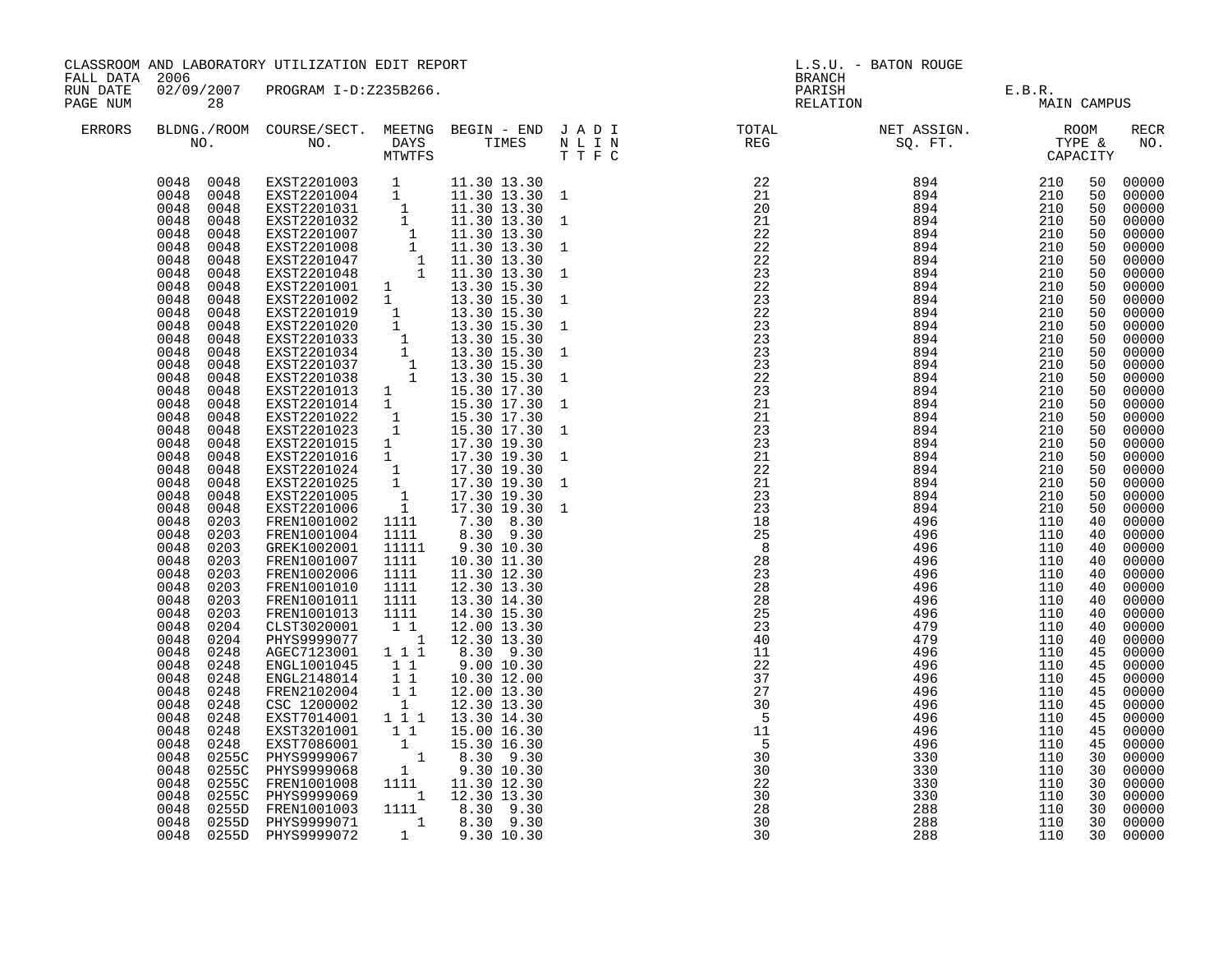| FALL DATA 2006<br>RUN DATE |                                                                                                                                                                                                                                                                                                                                                                                                                                                                                                                                                                                                                                                                                                                                                                                                    | CLASSROOM AND LABORATORY UTILIZATION EDIT REPORT                                                                                                                                                                                                                                                                                                                                                    |                                                                                                                                                                                                                                                                                                                                                                                                                                                                                                                                                                                                                                                                                                                                                                                                                                                                                                                                                                                                                                                                                                                                                                                              |  | L.S.U. - BATON ROUGE<br><b>BRANCH</b>                                                                                                                                                                                                                                                                                                                                                                                                      |                                               |                                                                                                                                                                                                                                                                                                                                         |                                                                                                                                                                                                                                                                                                                                                                                                                                                                                              |
|----------------------------|----------------------------------------------------------------------------------------------------------------------------------------------------------------------------------------------------------------------------------------------------------------------------------------------------------------------------------------------------------------------------------------------------------------------------------------------------------------------------------------------------------------------------------------------------------------------------------------------------------------------------------------------------------------------------------------------------------------------------------------------------------------------------------------------------|-----------------------------------------------------------------------------------------------------------------------------------------------------------------------------------------------------------------------------------------------------------------------------------------------------------------------------------------------------------------------------------------------------|----------------------------------------------------------------------------------------------------------------------------------------------------------------------------------------------------------------------------------------------------------------------------------------------------------------------------------------------------------------------------------------------------------------------------------------------------------------------------------------------------------------------------------------------------------------------------------------------------------------------------------------------------------------------------------------------------------------------------------------------------------------------------------------------------------------------------------------------------------------------------------------------------------------------------------------------------------------------------------------------------------------------------------------------------------------------------------------------------------------------------------------------------------------------------------------------|--|--------------------------------------------------------------------------------------------------------------------------------------------------------------------------------------------------------------------------------------------------------------------------------------------------------------------------------------------------------------------------------------------------------------------------------------------|-----------------------------------------------|-----------------------------------------------------------------------------------------------------------------------------------------------------------------------------------------------------------------------------------------------------------------------------------------------------------------------------------------|----------------------------------------------------------------------------------------------------------------------------------------------------------------------------------------------------------------------------------------------------------------------------------------------------------------------------------------------------------------------------------------------------------------------------------------------------------------------------------------------|
| PAGE NUM                   | 29                                                                                                                                                                                                                                                                                                                                                                                                                                                                                                                                                                                                                                                                                                                                                                                                 | 02/09/2007 PROGRAM I-D:Z235B266.                                                                                                                                                                                                                                                                                                                                                                    |                                                                                                                                                                                                                                                                                                                                                                                                                                                                                                                                                                                                                                                                                                                                                                                                                                                                                                                                                                                                                                                                                                                                                                                              |  |                                                                                                                                                                                                                                                                                                                                                                                                                                            | PARISH E.B.R.<br>RELATION MAIN                | MAIN CAMPUS                                                                                                                                                                                                                                                                                                                             |                                                                                                                                                                                                                                                                                                                                                                                                                                                                                              |
| ERRORS                     |                                                                                                                                                                                                                                                                                                                                                                                                                                                                                                                                                                                                                                                                                                                                                                                                    |                                                                                                                                                                                                                                                                                                                                                                                                     |                                                                                                                                                                                                                                                                                                                                                                                                                                                                                                                                                                                                                                                                                                                                                                                                                                                                                                                                                                                                                                                                                                                                                                                              |  | $\begin{tabular}{lllllllllllllllllllll} \textsc{BLONG.} \textsc{F100M.} & \textsc{CUIRSE/SECT.} & \textsc{METING.} & \textsc{BEGIN - END.} & \textsc{J A D I} & \textsc{DTQTAL} & \textsc{NET ASSIGN.} & \textsc{ROOM} \\ \textsc{NO.} & \textsc{NO.} & \textsc{DAYS} & \textsc{TIMES} & \textsc{N L I N} & \textsc{REG} & \textsc{SQ. FT.} & \textsc{TTPE & \texttt{C} \\ \textsc{MTVFTS} & \textsc{DTT T F C} & \textsc{STG} & \textsc{$ |                                               |                                                                                                                                                                                                                                                                                                                                         | RECR<br>NO.                                                                                                                                                                                                                                                                                                                                                                                                                                                                                  |
|                            | 0048<br>0255D<br>0048<br>0255D<br>0050<br>0012<br>0050<br>0012<br>0050<br>0012<br>0050<br>0012<br>0050<br>0012<br>0050<br>0012<br>0050<br>0012<br>0050<br>0012<br>0050<br>0012<br>0050<br>0012<br>0050<br>0012<br>0051<br>0108<br>0051<br>0108<br>0051 0210<br>0051<br>0210<br>0051 0210<br>0051<br>0210<br>0051<br>0210<br>0051 0213<br>0051<br>0213<br>0051<br>0213<br>0051<br>0213<br>0051<br>0220<br>0051<br>0220<br>0051<br>0220<br>0051<br>0220<br>0051<br>0220<br>0051<br>0220<br>0055<br>0006<br>0055<br>0006<br>0055<br>0006<br>0055<br>0007<br>0055<br>0007<br>0055<br>0011<br>0055<br>0011<br>0055<br>0011<br>0055<br>0011<br>0055<br>0011<br>0055<br>0011<br>0055<br>0011<br>0055<br>0011<br>0055<br>0011<br>0055<br>0011<br>0055<br>0011<br>0055<br>0011<br>0055<br>0011<br>0055 0011 | ANSC3033001<br>ANSC4001001<br>ANSC4092001 1<br>ANSC4001001 1<br>ANSC3033001 1 1<br>ANSC3033001<br>ANSC7093001 1<br>FREN4040001 11<br>FREN3071002 11<br>HNRS1001002<br>HNRS3030001<br>HNRS2013001<br>HNRS1001004<br>HNRS2013006<br>HNRS1001005<br>HNRS1001006<br>HNRS1001003<br>HNRS3001001<br>HNRS2013005<br>HNRS2013008<br>HNRS3030002<br>HNRS1001001<br>HNRS3033002<br>HNRS3035003<br>PHYS2108017 | 0048  0255D FREN1001017  1111  10.30  11.30<br>0048  0255D FREN1001018  1111  11.30  12.30<br>PREM10010101<br>PHYS9999073 1 12.30 13.30<br>RNR 4020001 1 13.30 16.30<br>ANSC3053001 1 8.00 10.00<br>ANSC3053002 1 8.00 10.00 1<br>ANSC3053002 1 10.00 12.00<br>ANSC3053002 1 10.00 12.00<br>ANSC7001001 1 1 10.30 11.30<br>NSC7001001 1 1 10<br>$\begin{smallmatrix}1\cr-1\end{smallmatrix}$<br>12.30 13.30<br>13.30 14.30<br>14.30 15.30<br>14.30 16.30<br>15.00 17.00<br>15.30 16.30<br>12.00 13.30<br>13.30 15.00<br>11<br>9.00 10.30<br>$1^-1^-1$<br>10.30 11.30<br>$1\quad1$<br>10.30 12.00<br>$1^{\degree}1^{\degree}1$<br>13.30 14.30<br>$1\quad1$<br>15.00 16.30<br>9.00 10.30<br>10.30 12.00<br>12.00 13.30<br>$\begin{array}{cc} 1 & 1 \\ 1 & 1 \end{array}$<br>13.30 15.30<br>9.0010.30<br>$1 1 1$<br>9.30 10.30<br>1 1 1<br>10.30 11.30<br>1 1 1<br>11.30 12.30<br>11<br>13.30 15.00<br>11<br>15.00 16.30<br>HNRS3035003 1 1 15.00 16.30<br>PHYS1208001 1 14.30 17.30<br>PHYS1208003 1 14.30 17.30<br>PHYS1208002 1 15.00 18.00<br>PHYS2207001 1 15.00 18.00<br>PHYS2207001 1 15.00 18.00<br>PHYS2108005 1 8.30 11.30<br>PHYS2108005 1 8.30 11.30<br>PHYS21<br>1   19.00   22.00 |  | 21<br>$\overline{24}$<br>$\overline{24}$<br>24<br>$\overline{24}$<br>24<br>23                                                                                                                                                                                                                                                                                                                                                              | 886<br>886<br>886<br>886<br>886<br>886<br>886 | 30<br>30<br>50<br>50<br>50<br>50<br>50<br>50<br>50<br>50<br>50<br>50<br>50<br>20<br>20<br>20<br>20<br>20<br>20<br>20<br>20<br>20<br>20<br>20<br>25<br>25<br>25<br>25<br>25<br>25<br>14<br>14<br>14<br>20<br>20<br>59<br>59<br>59<br>59<br>59<br>59<br>210<br>59<br>210<br>59<br>210<br>59<br>210<br>59<br>210<br>59<br>210<br>59<br>210 | 00000<br>30<br>30<br>00000<br>00000<br>00000<br>00000<br>00000<br>00000<br>00000<br>00000<br>00000<br>00000<br>00000<br>00000<br>00000<br>00000<br>00000<br>00000<br>00000<br>00000<br>00000<br>00000<br>00000<br>00000<br>00000<br>00000<br>00000<br>00000<br>00000<br>00000<br>00000<br>00000<br>00000<br>00000<br>00000<br>00000<br>00000<br>00000<br>00000<br>59<br>00000<br>00000<br>00000<br>00000<br>00000<br>00000<br>00000<br>00000<br>00000<br>00000<br>00000<br>00000<br>59 00000 |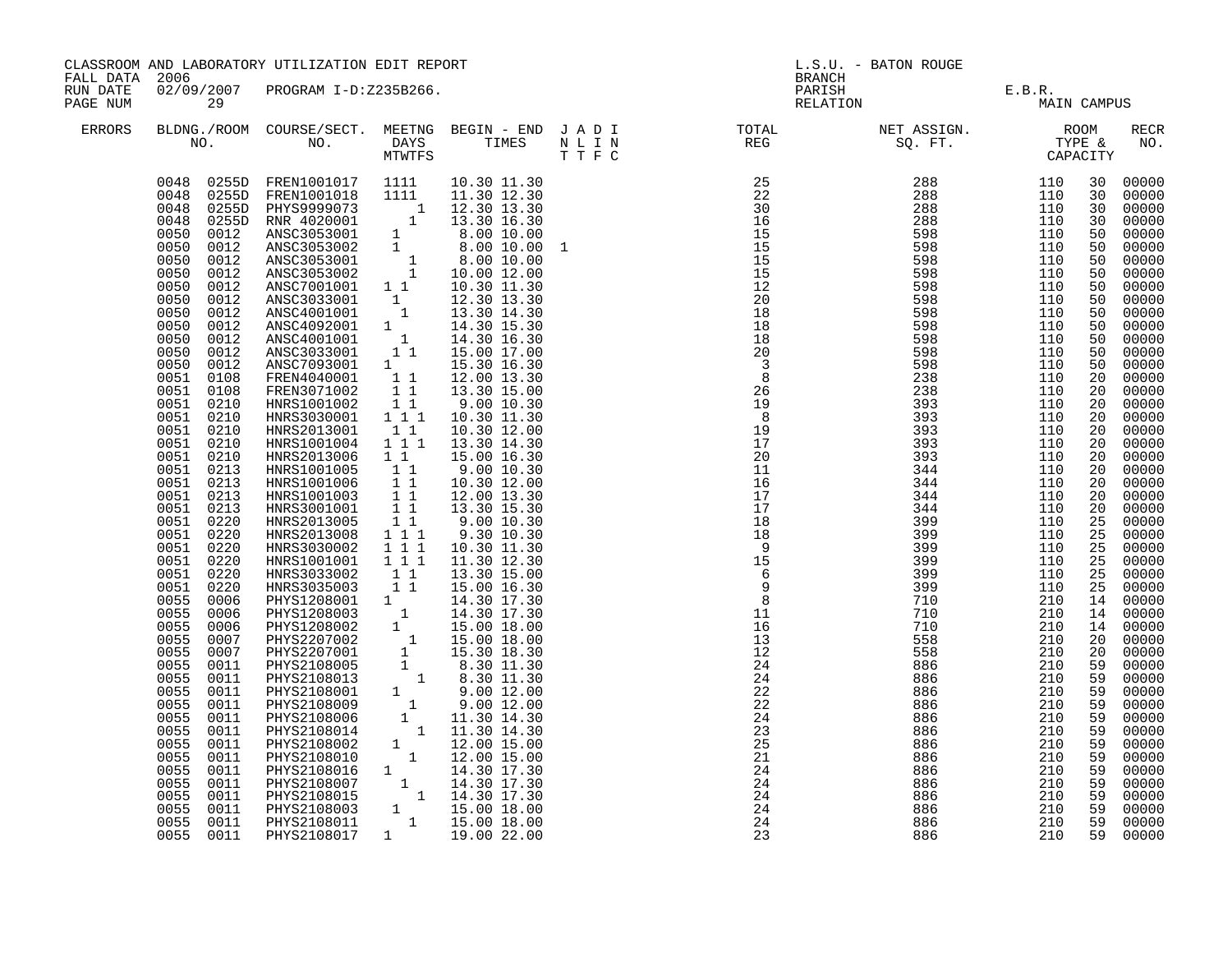| CLASSROOM AND LABORATORY UTILIZATION EDIT REPORT<br>FALL DATA 2006<br>02/09/2007 PROGRAM I-D:Z235B266.<br>RUN DATE |                                                                                                                                                                                                                                                                                                                                                                                                                                                                                           | <b>BRANCH</b>                                                                                                                                                                                                                                                                                                                                                                                                                                                                                                                                                     | L.S.U. - BATON ROUGE                                                                                                                                                                                                                                                                                                                                                     |                                                                                                                                                                                                                                                                                                                                                                            |                                                                                                                                                                                                                                                                                                                                                                                                                                                                                                                                                                                                                                                                                                                                             |                                                                                                                                                                                                                                                                               |                                                                                                                                                                                                                                                                        |                                                                                                                                                                                              |                                                                                                                                                                                                                                                                                                                                                                                                                                                                                                                       |
|--------------------------------------------------------------------------------------------------------------------|-------------------------------------------------------------------------------------------------------------------------------------------------------------------------------------------------------------------------------------------------------------------------------------------------------------------------------------------------------------------------------------------------------------------------------------------------------------------------------------------|-------------------------------------------------------------------------------------------------------------------------------------------------------------------------------------------------------------------------------------------------------------------------------------------------------------------------------------------------------------------------------------------------------------------------------------------------------------------------------------------------------------------------------------------------------------------|--------------------------------------------------------------------------------------------------------------------------------------------------------------------------------------------------------------------------------------------------------------------------------------------------------------------------------------------------------------------------|----------------------------------------------------------------------------------------------------------------------------------------------------------------------------------------------------------------------------------------------------------------------------------------------------------------------------------------------------------------------------|---------------------------------------------------------------------------------------------------------------------------------------------------------------------------------------------------------------------------------------------------------------------------------------------------------------------------------------------------------------------------------------------------------------------------------------------------------------------------------------------------------------------------------------------------------------------------------------------------------------------------------------------------------------------------------------------------------------------------------------------|-------------------------------------------------------------------------------------------------------------------------------------------------------------------------------------------------------------------------------------------------------------------------------|------------------------------------------------------------------------------------------------------------------------------------------------------------------------------------------------------------------------------------------------------------------------|----------------------------------------------------------------------------------------------------------------------------------------------------------------------------------------------|-----------------------------------------------------------------------------------------------------------------------------------------------------------------------------------------------------------------------------------------------------------------------------------------------------------------------------------------------------------------------------------------------------------------------------------------------------------------------------------------------------------------------|
| PAGE NUM                                                                                                           | $\overline{30}$                                                                                                                                                                                                                                                                                                                                                                                                                                                                           |                                                                                                                                                                                                                                                                                                                                                                                                                                                                                                                                                                   |                                                                                                                                                                                                                                                                                                                                                                          |                                                                                                                                                                                                                                                                                                                                                                            |                                                                                                                                                                                                                                                                                                                                                                                                                                                                                                                                                                                                                                                                                                                                             | PARISH E.B.R.<br>RELATION MAIN CAMPUS                                                                                                                                                                                                                                         |                                                                                                                                                                                                                                                                        |                                                                                                                                                                                              |                                                                                                                                                                                                                                                                                                                                                                                                                                                                                                                       |
| <b>ERRORS</b>                                                                                                      |                                                                                                                                                                                                                                                                                                                                                                                                                                                                                           |                                                                                                                                                                                                                                                                                                                                                                                                                                                                                                                                                                   |                                                                                                                                                                                                                                                                                                                                                                          |                                                                                                                                                                                                                                                                                                                                                                            | $\begin{array}{cccccccccccccc} \texttt{BLDNA} \texttt{.} \texttt{.} \texttt{.} \texttt{.} \texttt{.} \texttt{.} \texttt{.} \texttt{.} \texttt{.} \texttt{.} \texttt{.} \texttt{.} \texttt{.} \texttt{.} \texttt{.} \texttt{.} \texttt{.} \texttt{.} \texttt{.} \texttt{.} \texttt{.} \texttt{.} \texttt{.} \texttt{.} \texttt{.} \texttt{.} \texttt{.} \texttt{.} \texttt{.} \texttt{.} \texttt{.} \texttt{.} \texttt{.} \texttt{.$                                                                                                                                                                                                                                                                                                         |                                                                                                                                                                                                                                                                               |                                                                                                                                                                                                                                                                        |                                                                                                                                                                                              | RECR<br>NO.                                                                                                                                                                                                                                                                                                                                                                                                                                                                                                           |
| 9                                                                                                                  | 0055<br>0106<br>0055<br>0106<br>0055<br>0106<br>0055<br>0106<br>0055<br>0106<br>0055<br>0106<br>0055<br>0106<br>0055<br>0108<br>0055<br>0108<br>0055<br>0108<br>0055<br>0108<br>0055<br>0108<br>0055 0109<br>0055<br>0109<br>0055<br>0109<br>0055<br>0109<br>0055<br>0109<br>0055<br>0109<br>0055<br>0109<br>0055<br>0109<br>0055<br>0109<br>0055<br>0109<br>0055<br>0109<br>0055<br>0109<br>0055<br>0109<br>0055<br>0109<br>0055<br>0118<br>0055<br>0118<br>0055<br>0118<br>0055<br>0118 | PHYS4123001 11<br>PHYS2411001 11<br>PHYS2203001 1<br>PHYS4112001 11<br>PHYS1208001 1 14.30 17.30<br>PHYS1208003 1 14.30 17.30<br>PHYS1208002 1 15.00 18.00<br>PHYS7336001 1 1 9.30 10.30<br>PHYS7225001 111<br>FREN2102003<br>FREN3060001<br>PHYS7232001 11<br>PHYS2101001 111<br>PHYS2102003<br>PHYS2102001<br>PHYS2101004<br>PHYS2101002<br>PHYS2102004<br>PHYS2102002<br>PHYS2101005<br>AGEC3003001<br>AGEC3003001<br>PHYS2231001<br>PHYS2101003<br>PHYS9999088<br>PHYS2101006<br>ASTR1102002<br>ASTR7751001<br>PHYS7221001 111 11.30 12.30<br>PHYS4142001 1 1 | 11<br>$1\overline{1}$<br>$\begin{smallmatrix}1&1\\1&1&1\end{smallmatrix}$<br>$\begin{smallmatrix}1&1\\1&1&1\end{smallmatrix}$<br>$\begin{smallmatrix}1&1\\1&1&1\end{smallmatrix}$<br>11<br>$1 1 1$<br>$\overline{1}$ $\overline{1}$ $\overline{1}$<br>$\frac{1}{1}$ $\frac{1}{1}$ $\frac{1}{1}$<br>$1 1 1$<br>11<br>11<br>$\begin{array}{cc} 1 & 1 \\ 1 & 1 \end{array}$ | 10.30 12.00<br>11.30 12.30<br>12.00 13.30<br>13.30 15.00<br>10.30 11.30<br>10.30 12.00<br>12.00 13.30<br>13.30 15.00<br>7.30 8.30<br>7.30 9.00<br>8.30 9.30<br>9.00 10.30<br>9.30 10.30<br>10.30 12.00<br>11.30 12.30<br>12.00 13.30<br>12.30 13.30<br>12.30 13.30<br>13.30 14.30<br>14.30 15.30<br>15.00 18.00<br>18.00 19.30<br>9.00 10.30<br>10.30 12.00<br>12.00 13.30 | $\begin{array}{cccc} 23 & 886 & 210 \\ 24 & 886 & 210 \\ 24 & 886 & 210 \\ 23 & 513 & 210 \\ 21 & 513 & 210 \\ 22 & 513 & 210 \\ 22 & 513 & 210 \\ 22 & 513 & 210 \\ 21 & 513 & 210 \\ 21 & 513 & 210 \\ 21 & 513 & 210 \\ 21 & 513 & 210 \\ 21 & 513 & 210 \\ 21 & 513 & 210 \\ 21 & 513 & 210 \\ 21$<br>21<br>23<br>22<br>22<br>21<br>20<br>21<br>$\frac{2}{7}$<br>12<br>$\overline{15}$<br>$\begin{array}{r} 29 \\ 29 \\ 5 \\ 8 \end{array}$<br>11<br>$\begin{array}{c}\n 11 \\  16 \\  17\n \end{array}$<br>18<br>$\begin{array}{c} 2 \\ 27 \\ 6 \end{array}$<br>54<br>35<br>59<br>61<br>64<br>52<br>69<br>67<br>53<br>$\overline{53}$<br>$\overline{16}$<br>56<br>87<br>66<br>29<br>$\overline{1}$<br>$1\frac{1}{4}$<br>8 <sup>8</sup> | 513<br>513<br>513<br>513<br>513<br>513<br>513<br>513<br>484<br>484<br>484<br>484<br>484<br>484<br>484<br>484<br>484<br>484<br>484<br>484<br>484<br>903<br>903<br>903<br>903<br>903<br>903<br>903<br>903<br>903<br>903<br>903<br>903<br>903<br>903<br>534<br>534<br>534<br>534 | 210<br>210<br>210<br>210<br>210<br>210<br>210<br>210<br>110<br>110<br>110<br>110<br>110<br>110<br>110<br>110<br>110<br>110<br>110<br>110<br>110<br>110<br>110<br>110<br>110<br>110<br>110<br>110<br>110<br>110<br>110<br>110<br>110<br>110<br>110<br>110<br>110<br>110 | 59<br>59<br>34<br>45<br>45<br>45<br>45<br>45<br>45<br>45<br>45<br>45<br>45<br>45<br>87<br>87<br>87<br>87<br>87<br>87<br>87<br>87<br>87<br>87<br>87<br>87<br>87<br>87<br>45<br>45<br>45<br>45 | 00000<br>00000<br>59 00000<br>34 00000<br>34 00000<br>34 00000<br>34 00000<br>34 00000<br>34 00000<br>34 00000<br>34 00000<br>34 00000<br>34 00000<br>34 00000<br>00000<br>34 00000<br>34 00000<br>$\frac{34}{45}$ 00000<br>45 00000<br>45 00000<br>00000<br>00000<br>00000<br>00000<br>00000<br>00000<br>00000<br>00000<br>00000<br>00000<br>00000<br>00000<br>00000<br>00000<br>00000<br>00000<br>00000<br>00000<br>00000<br>00000<br>00000<br>00000<br>00000<br>00000<br>00000<br>00000<br>00000<br>00000<br>00000 |
|                                                                                                                    | 0055 0118<br>0055 0118                                                                                                                                                                                                                                                                                                                                                                                                                                                                    | ASTR4221001  1  1  1  14.30  15.30<br>ASTR1108001                                                                                                                                                                                                                                                                                                                                                                                                                                                                                                                 | $\mathbf{1}$                                                                                                                                                                                                                                                                                                                                                             | 19.00 21.00                                                                                                                                                                                                                                                                                                                                                                | $\begin{array}{c} 8 \\ 10 \end{array}$<br>21                                                                                                                                                                                                                                                                                                                                                                                                                                                                                                                                                                                                                                                                                                | 534<br>534                                                                                                                                                                                                                                                                    | $\begin{array}{c} 110 \\ 110 \\ 110 \\ 110 \end{array}$                                                                                                                                                                                                                |                                                                                                                                                                                              | 45 00000<br>45 00000                                                                                                                                                                                                                                                                                                                                                                                                                                                                                                  |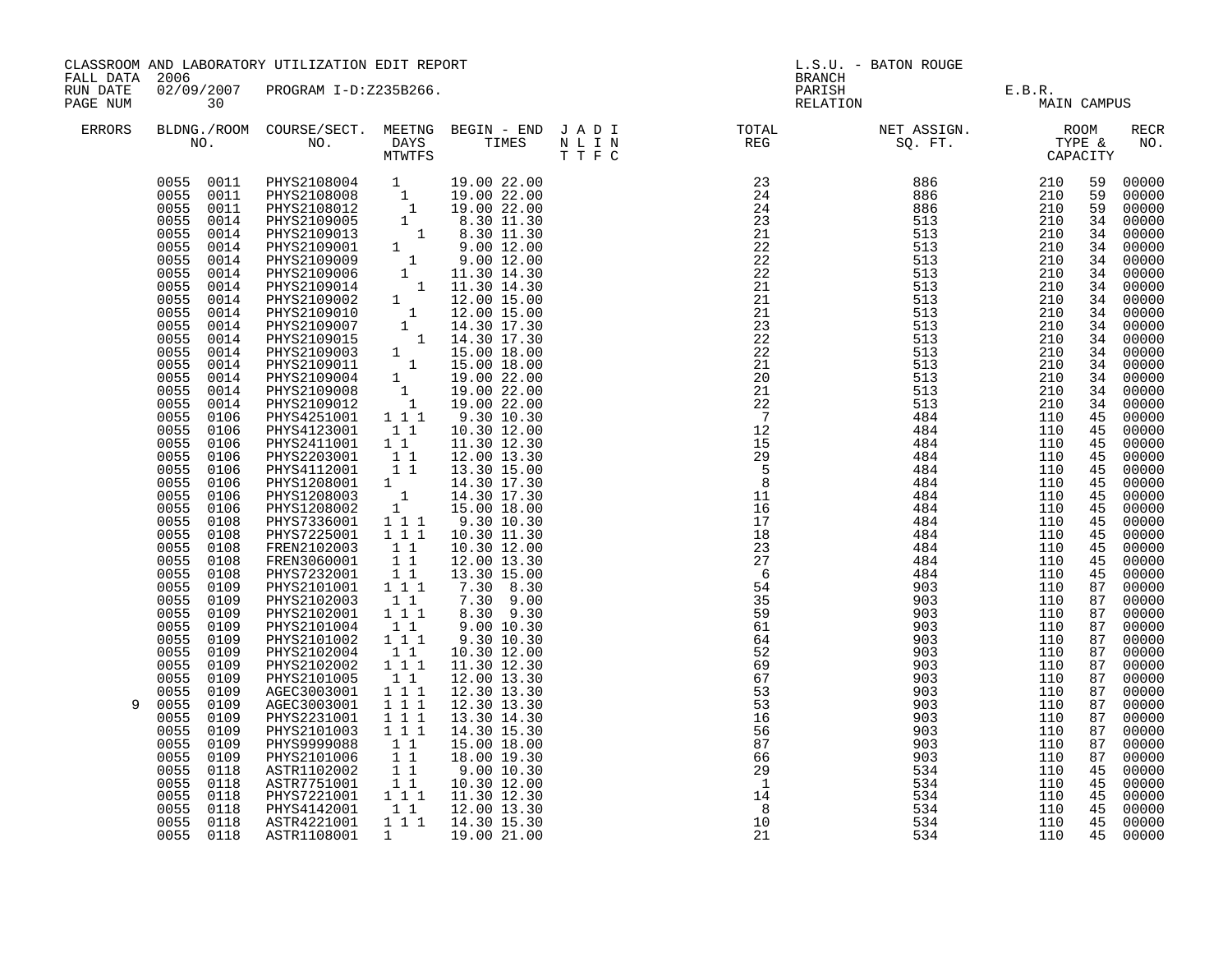| CLASSROOM AND LABORATORY UTILIZATION EDIT REPORT<br>FALL DATA<br>2006<br>02/09/2007 PROGRAM I-D:Z235B266.<br>RUN DATE<br>31<br>PAGE NUM |                                                                                                                                                                                                                                                                                                                                                                                                                                                                                                                                                                                                                                                             |                                                                                                                                                                                                                                                                                                                                                                                                                                                                                                                                                                                                                                                                                                                                                                                                                                                                                                                                                                  |                                                                                                                                                                                                                                                                                                                                                                                                                                                                                                                     | L.S.U. - BATON ROUGE<br><b>BRANCH</b><br>PARISH<br>E.B.R.<br>MAI1                                                                                                                                                                                                                                                                                                                                                                                                                                                             |          |  |                                                                                                                                                                                                                                                                                                                                              |                                                                                                                          |                                                                                                                                                                                                                                                                                                                                                                                                                                               |
|-----------------------------------------------------------------------------------------------------------------------------------------|-------------------------------------------------------------------------------------------------------------------------------------------------------------------------------------------------------------------------------------------------------------------------------------------------------------------------------------------------------------------------------------------------------------------------------------------------------------------------------------------------------------------------------------------------------------------------------------------------------------------------------------------------------------|------------------------------------------------------------------------------------------------------------------------------------------------------------------------------------------------------------------------------------------------------------------------------------------------------------------------------------------------------------------------------------------------------------------------------------------------------------------------------------------------------------------------------------------------------------------------------------------------------------------------------------------------------------------------------------------------------------------------------------------------------------------------------------------------------------------------------------------------------------------------------------------------------------------------------------------------------------------|---------------------------------------------------------------------------------------------------------------------------------------------------------------------------------------------------------------------------------------------------------------------------------------------------------------------------------------------------------------------------------------------------------------------------------------------------------------------------------------------------------------------|-------------------------------------------------------------------------------------------------------------------------------------------------------------------------------------------------------------------------------------------------------------------------------------------------------------------------------------------------------------------------------------------------------------------------------------------------------------------------------------------------------------------------------|----------|--|----------------------------------------------------------------------------------------------------------------------------------------------------------------------------------------------------------------------------------------------------------------------------------------------------------------------------------------------|--------------------------------------------------------------------------------------------------------------------------|-----------------------------------------------------------------------------------------------------------------------------------------------------------------------------------------------------------------------------------------------------------------------------------------------------------------------------------------------------------------------------------------------------------------------------------------------|
|                                                                                                                                         |                                                                                                                                                                                                                                                                                                                                                                                                                                                                                                                                                                                                                                                             |                                                                                                                                                                                                                                                                                                                                                                                                                                                                                                                                                                                                                                                                                                                                                                                                                                                                                                                                                                  |                                                                                                                                                                                                                                                                                                                                                                                                                                                                                                                     |                                                                                                                                                                                                                                                                                                                                                                                                                                                                                                                               | RELATION |  | MAIN CAMPUS                                                                                                                                                                                                                                                                                                                                  |                                                                                                                          |                                                                                                                                                                                                                                                                                                                                                                                                                                               |
| <b>ERRORS</b>                                                                                                                           |                                                                                                                                                                                                                                                                                                                                                                                                                                                                                                                                                                                                                                                             |                                                                                                                                                                                                                                                                                                                                                                                                                                                                                                                                                                                                                                                                                                                                                                                                                                                                                                                                                                  |                                                                                                                                                                                                                                                                                                                                                                                                                                                                                                                     |                                                                                                                                                                                                                                                                                                                                                                                                                                                                                                                               |          |  |                                                                                                                                                                                                                                                                                                                                              |                                                                                                                          | RECR<br>NO.                                                                                                                                                                                                                                                                                                                                                                                                                                   |
|                                                                                                                                         | 0055<br>0119<br>0055<br>0119<br>0055<br>0119<br>0055<br>0119<br>0055<br>0130<br>0055<br>0130<br>0055<br>0130<br>0055<br>0130<br>0055<br>0130<br>0055<br>0130<br>0055<br>0130<br>0055<br>0130<br>0055<br>0130<br>0055<br>0130<br>0055<br>0130<br>$0055$<br>$0055$<br>0130<br>0130<br>0055<br>0130<br>0055<br>0130<br>0055<br>0130<br>0055<br>0130<br>0055<br>0130<br>0055<br>0130<br>0059<br>0162<br>0059<br>0162<br>0059<br>0164<br>0059<br>0164<br>0059<br>0265<br>0059<br>0265<br>0059<br>0265<br>0059<br>0265<br>0059<br>0265<br>0059<br>0282<br>0059<br>0282<br>0059<br>0282<br>0059<br>0282<br>0059<br>0282<br>0059<br>0282<br>0059 0282<br>0069 W0210 | $\begin{array}{cccc} 0055 & 0118 & \text{ASTR}1108002 & 1 & 19.00 & 21.00 \\ 0055 & 0118 & \text{ASTR}1109001 & 1 & 19.00 & 21.00 \\ 0055 & 0118 & \text{ASTR}1109002 & 1 & 19.00 & 21.00 \\ 0055 & 0119 & \text{BIOL}3040002 & 1 & 1 & 8.30 & 9.30 \\ \end{array}$<br>PHYS1201001 1111<br>PHYS7751001<br>PHSC1001002<br>ASTR1102001<br>PHYS1100001<br>PHYS2001001<br>BIOL1002003<br>PHYS2002001<br>ASTR1101001<br>HIST3071001<br>PHYS1100002<br>HIST1001004<br>PHYS2001002<br>PHYS2002002<br>ENGL2123001 1 1<br>ENGL2123002 1 1<br>ENGL2123003 1 1<br>ENGL2123004 1 1<br>ENGL2123006 1 1<br>ENGL2123007 1 1<br>ENGL2123008<br>ENGL2123009<br>ENGL2123010<br>CHE 4162001<br>CHE 4162002<br>CHE 4285001<br>CHE 3104001<br>CHE 3104002<br>CHE 4162001 1 16.30 17.30<br>CHE 4162002 1 16.30 17.30<br>CHE 4151001 1 9.00 10.30<br>CHE 3100001 1 1 9.30 10.30<br>CHE 4151002 111<br>CHE 4210001 111<br>CHE 7120001 11<br>CHE 7110001 11<br>CHE 7314001<br>POLI4996006 | 11<br>$\begin{array}{rrrr} & 1 & 1 & \\ 1 & 1 & 1 & \\ 1 & 1 & 1 & \\ \end{array}$<br>$1 1 1$<br>$\begin{smallmatrix}1&1\\1&1&1\end{smallmatrix}$<br>$\overline{1}$ $\overline{1}$ $\overline{1}$<br>11<br>1 1 1<br>$\begin{bmatrix} 1 \\ 1 \end{bmatrix}$<br>$1 1 1$<br>$1 1 1$<br>$\begin{array}{ccc} & 1 & 1 \\ & 1 & 1 \end{array}$<br>$\overline{1}$ $\overline{1}$<br>$\begin{array}{c} \begin{array}{c} 1 \\ 1 \\ 1 \\ 1 \\ 1 \end{array} \end{array}$<br>11<br>11<br>$\begin{bmatrix} 1 \\ 1 \end{bmatrix}$ | 9.30 10.30<br>10.30 12.00<br>12.00 13.30<br>12.30 13.30<br>$7.30$ $8.30$<br>$8.30$ $9.30$<br>9.00 10.30<br>9.30 10.30<br>10.30 11.30<br>10.30 12.00<br>11.30 12.30<br>12.00 13.30<br>12.30 13.30<br>14.30 15.30<br>15.30 17.00<br>15.30 17.00<br>15.30 17.00<br>15.30 17.00<br>15.30 17.00<br>15.30 17.00<br>15.30 17.00<br>15.30 17.00<br>15.30 17.00<br>13.30 16.30<br>13.30 16.30<br>10.30 12.00<br>12.30 13.30<br>12.30 13.30 1<br>10.30 12.00<br>12.30 13.30<br>15.30 17.00<br>17.00 18.30<br>17.00 18.30<br>15.15 17.15 |          |  | 110 332<br>110 332<br>110 332<br>$\overline{110}$ $\overline{332}$<br>110 332<br>$\overline{110}$ 332<br>110 332<br>$\begin{array}{rrr} 110 & 332 \\ 110 & 332 \end{array}$<br>110 332<br>110 332<br>$\begin{array}{cc} 110 & 332 \\ 110 & 332 \end{array}$<br>110 332<br>110 332<br>110 332<br>110 332<br>$\overline{110}$ 332<br>$110$ 332 | 45<br>45<br>45<br>85<br>85<br>85<br>85<br>85<br>6<br>6<br>28<br>28<br>28<br>28<br>28<br>40<br>40<br>40<br>40<br>40<br>40 | 00000<br>00000<br>00000<br>00000<br>00000<br>00000<br>00000<br>$00000$<br>$00000$<br>00000<br>00000<br>00000<br>00000<br>00000<br>00000<br>00000<br>00000<br>00000<br>$00000$<br>00000<br>00000<br>00000<br>$00000$<br>00000<br>00000<br>00000<br>00000<br>$\begin{array}{cc} 40 & 00000 \\ 40 & 00000 \end{array}$<br>00000<br>00000<br>00000<br>00000<br>00000<br>$00000$<br>00000<br>00000<br>00000<br>00000<br>00000<br>40 00000<br>00000 |
| 1                                                                                                                                       | 0070<br>0130<br>0070<br>0130<br>0070<br>0130<br>0070<br>0130<br>0070<br>0130<br>0070 0130<br>0070 0130                                                                                                                                                                                                                                                                                                                                                                                                                                                                                                                                                      | ANTH1001003 111<br>GEOG1001001<br>GEOG1001003<br>ANTH1001001 1 1 1<br>GEOL1001002 1 1 1<br>GEOL1001006<br>GEOG1003002                                                                                                                                                                                                                                                                                                                                                                                                                                                                                                                                                                                                                                                                                                                                                                                                                                            | $\frac{1}{1}$ $\frac{1}{1}$ $\frac{1}{1}$<br>11<br>$1\quad1$<br>1 1 1                                                                                                                                                                                                                                                                                                                                                                                                                                               | 7.30 8.30<br>8.30 9.30<br>9.00 10.30<br>$9.30$ 10.30<br>10.30 11.30<br>10.30 12.00<br>11.30 12.30                                                                                                                                                                                                                                                                                                                                                                                                                             |          |  | 110 375<br>110 375<br>110 375<br>110 375<br>$\overline{110}$ 375<br>110 375<br>110 375                                                                                                                                                                                                                                                       |                                                                                                                          | 00000<br>00000<br>00000<br>00000<br>00000<br>00000<br>00000                                                                                                                                                                                                                                                                                                                                                                                   |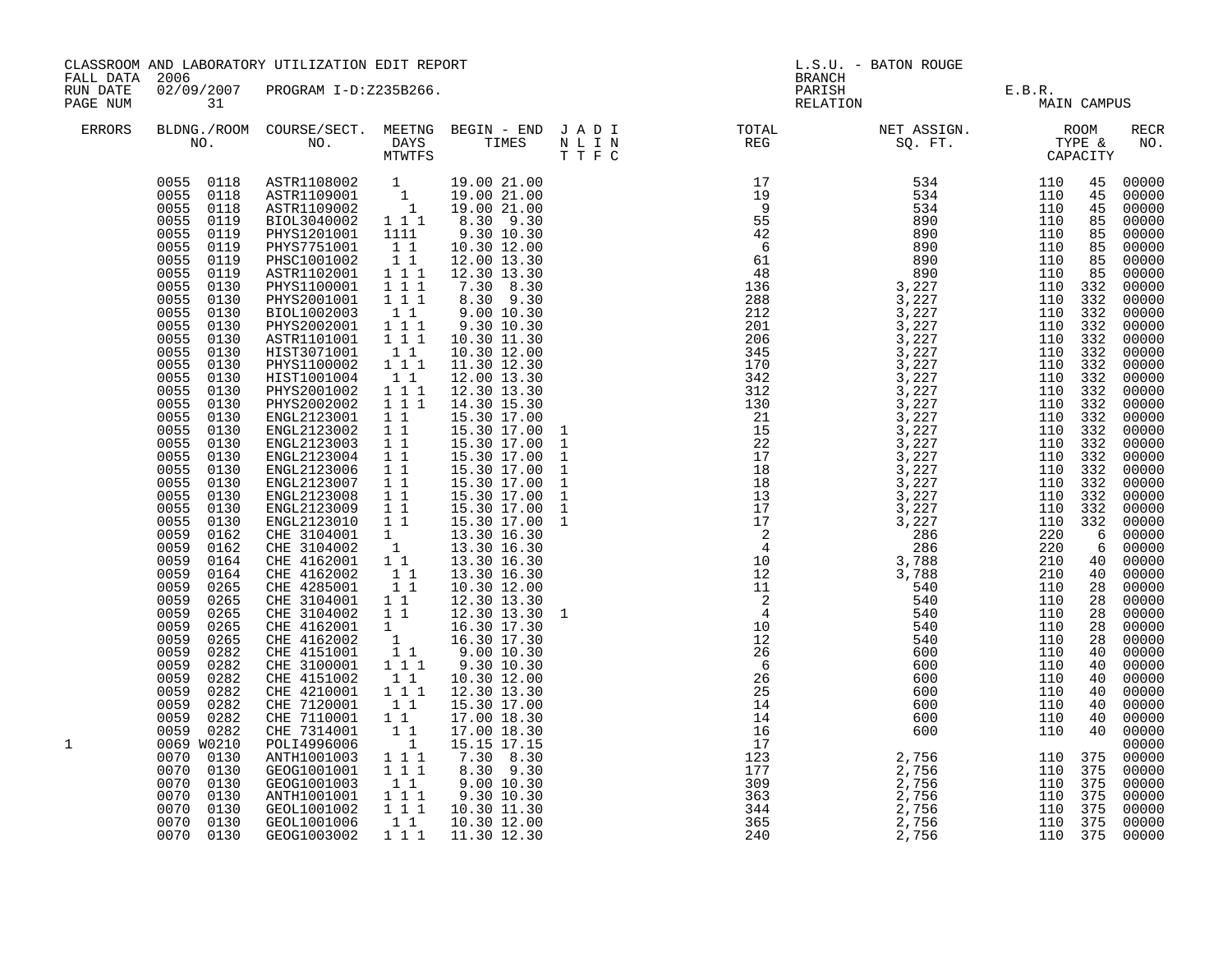| CLASSROOM AND LABORATORY UTILIZATION EDIT REPORT<br>FALL DATA 2006<br>02/09/2007 PROGRAM I-D:Z235B266.<br>RUN DATE |                                                                                                                                                                                                                                                                                                                                                                                                                                                                                                                                                                                                                                                                                                                                                                        |                                                                                                                                                                                                                                                                                                                                                                                                                                                                                                                                                                                                                                                                                                                                                                                                                                                                                                                                              |                                                                                                                                                                                                                                                                                              | L.S.U. - BATON ROUGE<br>BRANCH<br>PARISH E.B.R.<br>RELATION MAI                                                                                                                                                                                                                                                                                                                                                                                                                                                                                                                                                                                                                                                                        |              |                                                          |                                               |                                               |                                  |                                                                                                                                                                                                                                                                                                                                                                                                                                                                               |
|--------------------------------------------------------------------------------------------------------------------|------------------------------------------------------------------------------------------------------------------------------------------------------------------------------------------------------------------------------------------------------------------------------------------------------------------------------------------------------------------------------------------------------------------------------------------------------------------------------------------------------------------------------------------------------------------------------------------------------------------------------------------------------------------------------------------------------------------------------------------------------------------------|----------------------------------------------------------------------------------------------------------------------------------------------------------------------------------------------------------------------------------------------------------------------------------------------------------------------------------------------------------------------------------------------------------------------------------------------------------------------------------------------------------------------------------------------------------------------------------------------------------------------------------------------------------------------------------------------------------------------------------------------------------------------------------------------------------------------------------------------------------------------------------------------------------------------------------------------|----------------------------------------------------------------------------------------------------------------------------------------------------------------------------------------------------------------------------------------------------------------------------------------------|----------------------------------------------------------------------------------------------------------------------------------------------------------------------------------------------------------------------------------------------------------------------------------------------------------------------------------------------------------------------------------------------------------------------------------------------------------------------------------------------------------------------------------------------------------------------------------------------------------------------------------------------------------------------------------------------------------------------------------------|--------------|----------------------------------------------------------|-----------------------------------------------|-----------------------------------------------|----------------------------------|-------------------------------------------------------------------------------------------------------------------------------------------------------------------------------------------------------------------------------------------------------------------------------------------------------------------------------------------------------------------------------------------------------------------------------------------------------------------------------|
| PAGE NUM                                                                                                           | 32                                                                                                                                                                                                                                                                                                                                                                                                                                                                                                                                                                                                                                                                                                                                                                     |                                                                                                                                                                                                                                                                                                                                                                                                                                                                                                                                                                                                                                                                                                                                                                                                                                                                                                                                              |                                                                                                                                                                                                                                                                                              |                                                                                                                                                                                                                                                                                                                                                                                                                                                                                                                                                                                                                                                                                                                                        |              |                                                          |                                               | MAIN CAMPUS                                   |                                  |                                                                                                                                                                                                                                                                                                                                                                                                                                                                               |
| ERRORS                                                                                                             | NO.                                                                                                                                                                                                                                                                                                                                                                                                                                                                                                                                                                                                                                                                                                                                                                    | BLDNG./ROOM COURSE/SECT. MEETNG BEGIN - END J A D I<br>NO. DAYS TIMES NLIN                                                                                                                                                                                                                                                                                                                                                                                                                                                                                                                                                                                                                                                                                                                                                                                                                                                                   | MTWTFS                                                                                                                                                                                                                                                                                       |                                                                                                                                                                                                                                                                                                                                                                                                                                                                                                                                                                                                                                                                                                                                        | T T F C      | TOTAL NET ASSIGN. ROOM<br>REG SQ. FT. TYPE &<br>CAPACITY |                                               |                                               |                                  | RECR<br>NO.                                                                                                                                                                                                                                                                                                                                                                                                                                                                   |
|                                                                                                                    | 0070 0130<br>0070 0130<br>0070 0130<br>0070 0130<br>0070<br>0130<br>0070<br>0130<br>0070<br>0130<br>0070<br>0245<br>0070<br>0245<br>0070<br>0245<br>0070<br>0245<br>0070<br>0245<br>0070<br>0245<br>0070<br>0260<br>0070<br>0260<br>0070<br>0260<br>0070<br>0260<br>0070<br>0260<br>0070<br>0260<br>0070<br>0347<br>0070<br>0360<br>0070<br>0360<br>0070<br>0360<br>0070 0360<br>0070 0360<br>0070 E0130<br>0070 E0130<br>0070 E0130<br>0070 E0130<br>0070 E0130<br>0070 E0130<br>0070 E0130<br>0070 E0130<br>0070 E0130<br>0070 E0130<br>0070 E0130<br>0070 E0130<br>0070 E0131<br>0070 E0131<br>0070 E0131<br>0070 E0131<br>0070 E0131<br>0070 E0134<br>0070 E0134<br>0070 E0134<br>0070 E0134<br>0070 E0134<br>0070 E0134<br>0070 E0134<br>0070 E0134<br>0070 E0134 | ANTH1001002 1 1 12.00 13.30<br>ANTH1003001 1 1 1 12.30 13.30<br>GEOG1001002 111<br>ANTH1003002<br>GEOG1003001<br>GEOG1001004<br>BIOL1001005<br>GEOG4997004 1 1 1<br>ANTH7901001<br>GEOG7901001<br>GEOG4019001 1<br>GEOG4019001 1<br>DSM 7000001 1<br>GEOG4016001 1 1<br>GEOG4048001<br>GEOG4045001 1 13.30 15.30<br>GEOG4045001 1 14.30 17.30<br>GEOG4045001 1 15.30 17.30<br>GEOG7946001 1 18.30 21.30<br>OCS 7001001 1<br>GEOL4002001 11<br>GEOL3032001 1<br>GEOL3032003 1<br>GEOL4085001<br>OCS 4021001<br>GEOG2050001<br>GEOG2051002 111<br>ANTH4004001<br>GEOG2050002<br>ANTH2051001<br>ANTH2015001<br>COMD2050001 111<br>GEOG2051003<br>COMD2050002<br>ANTH3060001<br>HUEC2010002<br>GEOG9999008<br>ITAL1002002<br>ITAL1001004<br>ANTH4997001<br>GEOG4997001<br>ANTH4997005<br>GEOL3032001<br>GEOL3032003 1 1<br>EDCI3124001<br>EDCI3124002<br>GEOL1002001<br>EDCI2001001<br>INTL3001001  1  12.00  13.30<br>EE 2950002<br>GEOG4031001 | 11<br>1 1 1<br>11<br>$1 1 1$<br>$1\quad1$<br>$1\quad1$<br>11<br>$1\quad1$<br>11<br>111<br>111<br>$1\quad1$<br>$\begin{smallmatrix}1&1\\1&1&1\end{smallmatrix}$<br>$1\quad1$<br>1 1 1<br>$\sim$ 1<br>1111<br>1111<br>11<br>$\overline{1}$<br>$1$ <sup>-</sup><br>1 1<br>$1\quad1$<br>11<br>11 | 13.30 14.30<br>13.30 15.00<br>14.30 15.30<br>15.00 16.30<br>15.30 16.30<br>11.30 12.30<br>$\begin{bmatrix} 1 & 12.30 & 13.30 \\ 1 & 12.30 & 13.30 \\ 1 & 12.30 & 13.30 \end{bmatrix}$<br>13.30 15.30<br>15.30 17.30<br>18.00 21.00<br>10.30 12.00<br>12.00 13.30<br>15.00 18.00<br>12.00 13.30<br>12.30 14.30<br>12.30 15.00<br>13.30 15.00<br>15.00 16.30<br>7.30 9.00<br>8.30 9.30<br>9.00 10.30<br>9.30 10.30<br>10.30 11.30<br>10.30 12.00<br>11.30 12.30<br>12.00 13.30<br>12.30 13.30<br>13.30 15.00<br>14.30 15.30<br>15.30 17.30<br>11.30 12.30<br>12.30 13.30<br>13.30 15.00<br>14.30 15.30<br>14.30 17.30<br>8.30 9.30<br>8.30 9.30<br>8.30 11.30<br>$8.30$ 11.30<br>9.00 10.30<br>10.30 12.00<br>12.00 13.30<br>13.30 15.00 | $\mathbf{1}$ | 26<br>24<br>$\frac{1}{36}$<br>65<br>48<br>91<br>37       | 936<br>936<br>936<br>936<br>936<br>936<br>936 | 110<br>110<br>110<br>110<br>110<br>110<br>110 | 93<br>93<br>93<br>93<br>93<br>93 | 00000<br>00000<br>00000<br>00000<br>00000<br>00000<br>00000<br>00000<br>00000<br>00000<br>00000<br>00000<br>00000<br>00000<br>00000<br>00000<br>00000<br>00000<br>00000<br>00000<br>00000<br>00000<br>00000<br>00000<br>00000<br>00000<br>00000<br>00000<br>00000<br>00000<br>00000<br>00000<br>00000<br>00000<br>00000<br>00000<br>00000<br>00000<br>48 00000<br>00000<br>00000<br>00000<br>00000<br>00000<br>00000<br>00000<br>00000<br>00000<br>00000<br>00000<br>93 00000 |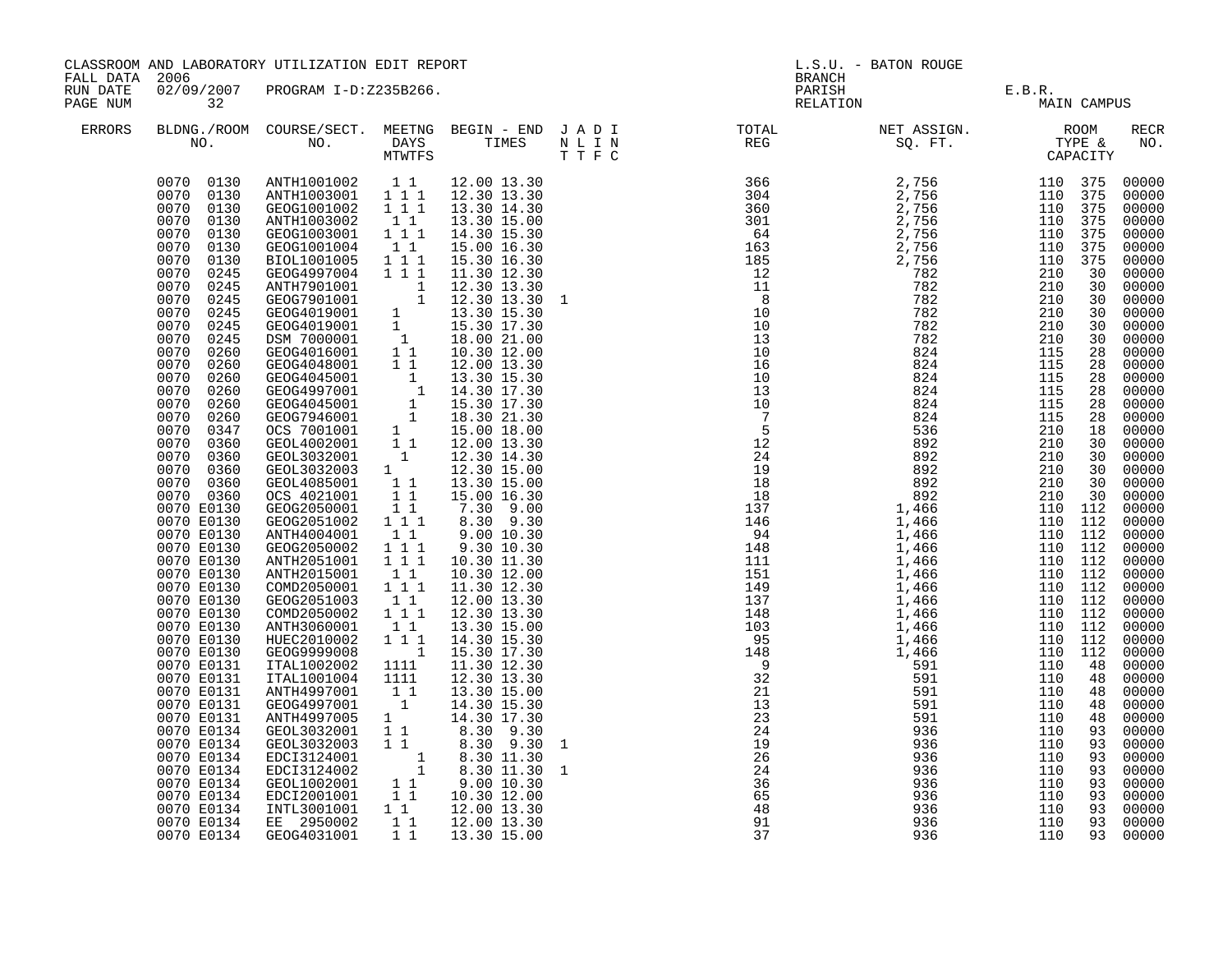| FALL DATA 2006       |                                                                                                                                                                                                                                                                                                                                                                                                                                                                                                                                                                                                                                                                                                                                                    | CLASSROOM AND LABORATORY UTILIZATION EDIT REPORT                                                                                                                                                                                                                                                                                                                                                                                                                                                                                                                                                                                                                                                                                                                                                                                                                 |                                                                                                                                                                                                                                                                                                                                                                        |                                                                                                                                                                                                                                                                                                                                                                                                                                                                                                                                                                                                                                                                                                                                                         |                    | <b>BRANCH</b>                                                                       | L.S.U. - BATON ROUGE                                                                  |                                                                                                             |                                                                                                                     |                                                                                                                                                                                                                                                                                                                                                                                                                                                                                              |
|----------------------|----------------------------------------------------------------------------------------------------------------------------------------------------------------------------------------------------------------------------------------------------------------------------------------------------------------------------------------------------------------------------------------------------------------------------------------------------------------------------------------------------------------------------------------------------------------------------------------------------------------------------------------------------------------------------------------------------------------------------------------------------|------------------------------------------------------------------------------------------------------------------------------------------------------------------------------------------------------------------------------------------------------------------------------------------------------------------------------------------------------------------------------------------------------------------------------------------------------------------------------------------------------------------------------------------------------------------------------------------------------------------------------------------------------------------------------------------------------------------------------------------------------------------------------------------------------------------------------------------------------------------|------------------------------------------------------------------------------------------------------------------------------------------------------------------------------------------------------------------------------------------------------------------------------------------------------------------------------------------------------------------------|---------------------------------------------------------------------------------------------------------------------------------------------------------------------------------------------------------------------------------------------------------------------------------------------------------------------------------------------------------------------------------------------------------------------------------------------------------------------------------------------------------------------------------------------------------------------------------------------------------------------------------------------------------------------------------------------------------------------------------------------------------|--------------------|-------------------------------------------------------------------------------------|---------------------------------------------------------------------------------------|-------------------------------------------------------------------------------------------------------------|---------------------------------------------------------------------------------------------------------------------|----------------------------------------------------------------------------------------------------------------------------------------------------------------------------------------------------------------------------------------------------------------------------------------------------------------------------------------------------------------------------------------------------------------------------------------------------------------------------------------------|
| RUN DATE<br>PAGE NUM | 33                                                                                                                                                                                                                                                                                                                                                                                                                                                                                                                                                                                                                                                                                                                                                 | 02/09/2007 PROGRAM I-D:Z235B266.                                                                                                                                                                                                                                                                                                                                                                                                                                                                                                                                                                                                                                                                                                                                                                                                                                 |                                                                                                                                                                                                                                                                                                                                                                        |                                                                                                                                                                                                                                                                                                                                                                                                                                                                                                                                                                                                                                                                                                                                                         |                    |                                                                                     | PARISH<br>RELATION                                                                    | E.B.R.<br>MAIN CAMPUS                                                                                       |                                                                                                                     |                                                                                                                                                                                                                                                                                                                                                                                                                                                                                              |
| <b>ERRORS</b>        | NO.                                                                                                                                                                                                                                                                                                                                                                                                                                                                                                                                                                                                                                                                                                                                                | BLDNG./ROOM COURSE/SECT. MEETNG BEGIN - END J A D I<br>NO. DAYS                                                                                                                                                                                                                                                                                                                                                                                                                                                                                                                                                                                                                                                                                                                                                                                                  | MTWTFS                                                                                                                                                                                                                                                                                                                                                                 |                                                                                                                                                                                                                                                                                                                                                                                                                                                                                                                                                                                                                                                                                                                                                         | TIMES NLIN<br>TTFC |                                                                                     |                                                                                       |                                                                                                             |                                                                                                                     | RECR<br>NO.                                                                                                                                                                                                                                                                                                                                                                                                                                                                                  |
|                      | 0070 E0134<br>0070 E0137<br>0070 E0137<br>0070 E0137<br>0070 E0137<br>0070 E0137<br>0070 E0137<br>0070 E0137<br>0070 E0137<br>0070 E0137<br>0070 E0137<br>0070 E0137<br>0070 E0137<br>0070 E0137<br>0070 E0137<br>0070 E0202<br>0070 E0206<br>0070 E0206<br>0070 E0207<br>0070 E0207<br>0070 E0207<br>0070 E0207<br>0070 E0207<br>0070 E0207<br>0070 E0207<br>0070 E0207<br>0070 E0207<br>0070 E0207<br>0070 E0207<br>0070 E0208<br>0070 E0213<br>0070 E0213<br>0070 E0213<br>0070 E0213<br>0070 E0213<br>0070 E0213<br>0070 E0213<br>0070 E0213<br>0070 E0213<br>0070 E0213<br>0070 E0213<br>0076 0221B<br>0076 0221B<br>0076 0221B<br>0076<br>0221B<br>0076<br>0241<br>0076<br>0241<br>0076<br>0241<br>0076<br>0241<br>0076<br>0241<br>0076 0241 | ANTH4997002 11 15.00 16.30<br>GEOL1003001 111 8.30 9.30<br>ECON2010004 1 1<br>GEOL1001001<br>WGS 1001001<br>GEOL1001003<br>GEOL1003003<br>ARCH9999002<br>GEOL1003002<br>GEOG2051001<br>GEOL1001005<br>GEOG9999004<br>EXST7003001<br>EXST7003002<br>EXST7003003 1 1<br>GEOL7133002<br>GEOL3041001<br>GEOL3041002<br>GEOL4131001<br>BIOL4084001<br>GEOL4084001<br>GEOL3041001<br>GEOL3041002<br>GEOL2081001<br>GEOL4066001<br>GEOL1602003<br>GEOL1602001 1<br>GEOL1602004 1<br>GEOL1602002 1<br>GEOL2081001 1<br>GEOL7931001 1<br>GEOL1601004 1<br>GEOL1601001 1<br>GEOL1601007 1<br>GEOL1601005 1<br>GEOL1601002 1<br>GEOL1601008 1<br>GEOL1601006 1<br>GEOL1601003 1<br>GEOL1601003 1<br>GEOL1601010 1<br>HIST3119003 1 1<br>HIST7904001<br>HIST7956001<br>HIST7951001<br>HIST1001003<br>OCS 1005001<br>OCS 1005002<br>HIST2061001<br>PHIL1000003<br>HIST4195001 | $1 1 1$<br>$1\quad1$<br>111<br>11<br>1 1 1<br>111<br>11<br>1 1 1<br>$\overline{1}$<br>$1\quad1$<br>$1\quad1$<br>11<br>1<br>$\begin{smallmatrix} &1\&1\1&1\end{smallmatrix}$<br>1 1 1<br>$1 1 1$<br>$1\quad1$<br>$1\quad1$<br>$1\;1$<br>1 1 1<br>$\frac{1}{2}$<br>$\frac{1}{1}$<br>$\begin{bmatrix} 1 \\ 1 \end{bmatrix}$<br>1 1 1<br>$1\ 1\ 1$<br>11<br>$1 1 1$<br>1 1 | 9.0010.30<br>9.30 10.30<br>10.30 12.00<br>11.30 12.30<br>12.00 13.30<br>12.30 13.30<br>13.30 14.30<br>13.30 15.00<br>14.30 15.30<br>15.30 17.30<br>16.30 18.00<br>16.30 18.00<br>16.30 18.00<br>13.30 15.30<br>12.30 15.30<br>12.30 15.30<br>9.00 10.30<br>9.30 10.30<br>9.30 10.30<br>10.30 11.30<br>10.30 11.30<br>11.00 12.00<br>11.30 12.30<br>12.00 15.00<br>12.30 15.30<br>15.00 18.00<br>15.30 18.30<br>13.30 15.00<br>$9.00$ 11.00<br>$9.00$ 12.00<br>$9.30$ 12.30<br>$9.30$ 12.30<br>12.00 15.00<br>12.30 15.30<br>12.30 15.30<br>15.00 18.00<br>15.30 18.30<br>15.30 18.30<br>18.00 21.00<br>10.30 12.00<br>15.00 18.00<br>15.00 18.00<br>15.00 18.00<br>9.00 10.30<br>9.30 10.30<br>10.30 11.30<br>10.30 12.00<br>11.30 12.30<br>12.00 13.30 |                    | 22<br>$\begin{array}{r} 7 \\ 9 \\ 165 \\ 157 \\ 158 \\ 177 \\ 52 \\ 36 \end{array}$ | 960<br>$\begin{array}{ccc}\n & 2 \\ 1,872 \\ 1,872 \\ 1,872 \\ 872 \\ \end{array}$ 1. | 210<br>210<br>210<br>210<br>680<br>680<br>680<br>680<br>110 160<br>110 160<br>110 160<br>110 160<br>110 160 | 24<br>24<br>27<br>28<br>28<br>28<br>28<br>28<br>28<br>28<br>28<br>28<br>28<br>28<br>15<br>15<br>15<br>15<br>110 160 | 00000<br>00000<br>00000<br>00000<br>00000<br>00000<br>00000<br>00000<br>00000<br>00000<br>00000<br>00000<br>00000<br>00000<br>00000<br>00000<br>00000<br>00000<br>00000<br>24 00000<br>24 00000<br>24 00000<br>00000<br>00000<br>24 00000<br>24 00000<br>24 00000<br>00000<br>24 00000<br>00000<br>00000<br>00000<br>00000<br>00000<br>00000<br>00000<br>00000<br>00000<br>00000<br>00000<br>00000<br>00000<br>00000<br>00000<br>00000<br>00000<br>00000<br>00000<br>00000<br>00000<br>00000 |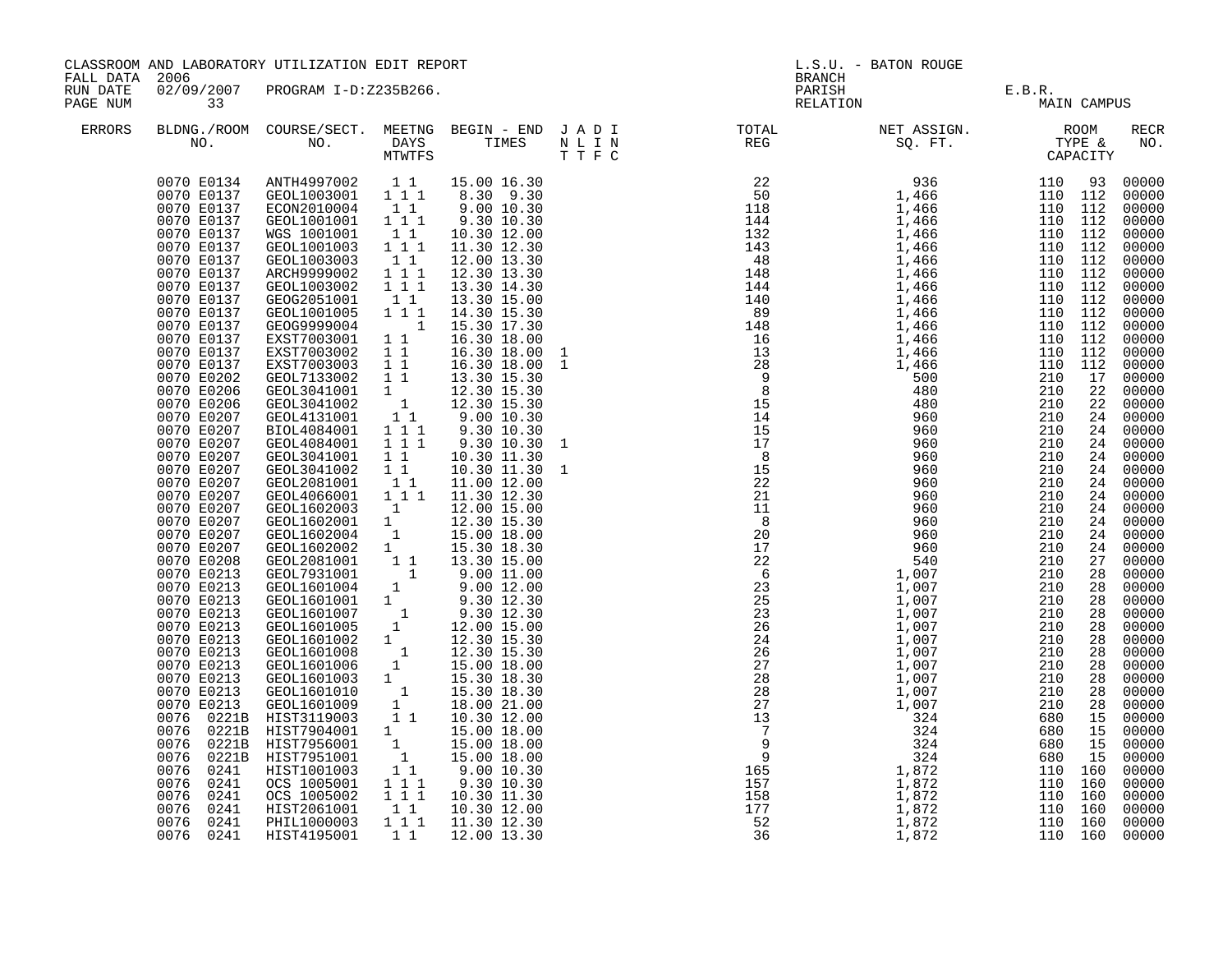| FALL DATA 2006<br>RUN DATE |                                                                                                                                                                                                                                                                                                                                                                                                                                                                                                                                                                                                                                                                                                                                                                                | CLASSROOM AND LABORATORY UTILIZATION EDIT REPORT                                                                                                                                                                                                                                                                                                                                                                                                                                                                                                                                                                                                                                                                                                                                                                                                                                                                                                                                                                                                                                     |                                                                                                                                                                                                                                                                                                                  |                                                                                                                                                                                                                                                                                                                                                                                                                                                                                                                                                                                                                                                     | <b>BRANCH</b>                                                                                                             | L.S.U. - BATON ROUGE           |             |                                                                                                                                                                                                                                                                                                                                                                                                                                                                            |
|----------------------------|--------------------------------------------------------------------------------------------------------------------------------------------------------------------------------------------------------------------------------------------------------------------------------------------------------------------------------------------------------------------------------------------------------------------------------------------------------------------------------------------------------------------------------------------------------------------------------------------------------------------------------------------------------------------------------------------------------------------------------------------------------------------------------|--------------------------------------------------------------------------------------------------------------------------------------------------------------------------------------------------------------------------------------------------------------------------------------------------------------------------------------------------------------------------------------------------------------------------------------------------------------------------------------------------------------------------------------------------------------------------------------------------------------------------------------------------------------------------------------------------------------------------------------------------------------------------------------------------------------------------------------------------------------------------------------------------------------------------------------------------------------------------------------------------------------------------------------------------------------------------------------|------------------------------------------------------------------------------------------------------------------------------------------------------------------------------------------------------------------------------------------------------------------------------------------------------------------|-----------------------------------------------------------------------------------------------------------------------------------------------------------------------------------------------------------------------------------------------------------------------------------------------------------------------------------------------------------------------------------------------------------------------------------------------------------------------------------------------------------------------------------------------------------------------------------------------------------------------------------------------------|---------------------------------------------------------------------------------------------------------------------------|--------------------------------|-------------|----------------------------------------------------------------------------------------------------------------------------------------------------------------------------------------------------------------------------------------------------------------------------------------------------------------------------------------------------------------------------------------------------------------------------------------------------------------------------|
| PAGE NUM                   | 34                                                                                                                                                                                                                                                                                                                                                                                                                                                                                                                                                                                                                                                                                                                                                                             | 02/09/2007 PROGRAM I-D:Z235B266.                                                                                                                                                                                                                                                                                                                                                                                                                                                                                                                                                                                                                                                                                                                                                                                                                                                                                                                                                                                                                                                     |                                                                                                                                                                                                                                                                                                                  |                                                                                                                                                                                                                                                                                                                                                                                                                                                                                                                                                                                                                                                     |                                                                                                                           | PARISH E.B.R.<br>RELATION MAIN | MAIN CAMPUS |                                                                                                                                                                                                                                                                                                                                                                                                                                                                            |
| ERRORS                     |                                                                                                                                                                                                                                                                                                                                                                                                                                                                                                                                                                                                                                                                                                                                                                                |                                                                                                                                                                                                                                                                                                                                                                                                                                                                                                                                                                                                                                                                                                                                                                                                                                                                                                                                                                                                                                                                                      |                                                                                                                                                                                                                                                                                                                  |                                                                                                                                                                                                                                                                                                                                                                                                                                                                                                                                                                                                                                                     | BLDNG./ROOM COURSE/SECT. MEETNG BEGIN – END JADI TOTAL NET ASSIGN. NET ASSIGN. ROOM NO. DAYS TIMES NLIN REG SQ.FT. TYPE & |                                |             | RECR<br>NO.                                                                                                                                                                                                                                                                                                                                                                                                                                                                |
| 8                          | 0076 0241<br>0076 0241<br>0076 0241<br>0076<br>0241<br>0076<br>0076<br>0076<br>0076<br>0076<br>0253<br>0076<br>0253<br>0076<br>0253<br>0076<br>0253<br>0076<br>0253<br>0076<br>0253<br>0076<br>0253<br>0076<br>0253<br>0098<br>0201<br>0098<br>0201<br>0116<br>0216<br>0116<br>0216<br>0116<br>0216<br>0116<br>0216<br>0116<br>0216<br>0116<br>0216<br>0116<br>0216<br>0116<br>0216<br>0116<br>0216<br>0116<br>0216<br>0116<br>0223<br>0225<br>0116<br>0225<br>0116<br>0116<br>0225<br>0116<br>0225<br>0225<br>0116<br>0116<br>0236<br>0116<br>0236<br>0116<br>0236<br>0116<br>0236<br>0236<br>0116<br>0116<br>0236<br>0236<br>0116<br>0116<br>0236<br>0116 0324<br>0116 0324<br>0116 0324<br>0324<br>0116<br>0116 0324<br>0116<br>0324<br>0116 0324<br>0116 0324<br>0116 0325 | HIST1003002 1 1 1 12.30 13.30<br>PHIL1000005 1 1 1 13.30 14.30<br>HIST4196001 11<br>HIST7904001 1<br>0241 HIST2055002 1 15.00 18.00<br>0241 SOCL4091001 1 18.00 21.00<br>0250A HIST7930001 1 15.00 18.00<br>0250A HIST7957001 1 15.00 18.00<br>HIST4093001 111<br>HIST4016001 1 1<br>HIST4016001 1 1<br>HIST3119003 1 1<br>HIST3117001 1<br>HIST3118001 1<br>HIST3118001 1<br>HIST2058001 1<br>HIST2058001 1<br>FDSC7000001 1<br>FDSC4095001 1<br>MC 3080004<br>MC 3080001<br>MC 4090001<br>MC 3018003<br>MC 4900001<br>MC 4090003<br>MC 3080003<br>MC 4005002<br>MC 3010001<br>MC 4520001<br>MC 4520001 1 1 15.30 17.00<br>MC 7001001 1 8.30 11.30<br>MC 7001001 1 8.30 11.30<br>MC 7000002 1 12.30 13.30<br>MC 7018001 1 13.00 16.00<br>MC 7017001 1 13.30 16.30<br>MC 7005001 1 13.30 16.30<br>MC 3018002 1 1 8.30 10.00<br>MC 3018002 1<br>MC 4515001<br>MC 4034001<br>MC 3018001<br>MC 3010002<br>MC 4005001<br>MC 7015001<br>MC 4005001<br>RUSS1001001<br>RUSS1001002<br>RUSS3071001<br>RUSS2001001<br>FREN2101006<br>FORN9999001<br>FREN2102005<br>CLST2101002<br>GREK4024001 | $1\quad1$<br>1 1 1<br>$1\quad1$<br>11<br>11<br>$\begin{array}{ccc} & 1 & 1 \\ & 1 & 1 \end{array}$<br>$\begin{smallmatrix}1&&1\\&1\\1&&1\end{smallmatrix}$<br>1 1<br>$1\quad1$<br>11<br>$1 1 1$<br>11<br>11111<br>11111<br>$1\quad1$<br>$1 1 1$<br>11<br>11111<br>$\begin{bmatrix} 1 & 1 \\ 1 & 1 \end{bmatrix}$ | 13.30 15.00<br>15.00 18.00<br>15.00 18.00 1<br>8.30 9.30<br>9.00 10.30<br>10.30 12.00<br>12.00 13.30<br>13.30 16.30<br>14.00 17.00<br>15.00 18.00<br>17.00 20.00<br>12.30 13.30<br>14.30 17.30<br>7.30 9.00<br>8.30 9.30<br>10.00 11.30<br>10.30 12.00<br>11.30 13.00<br>12.00 13.30<br>13.30 15.00<br>13.30 15.30<br>15.00 16.30<br>15.30 17.00<br>10.30 12.00<br>10.30 12.00<br>12.30 13.30<br>13.30 15.00<br>$\begin{bmatrix} 1 & 13.30 & 15.30 \\ 1 & 13.30 & 16.30 \\ 1 & 13.30 & 17.30 \end{bmatrix}$<br>9.30 10.30<br>10.30 11.30<br>12.00 13.30<br>12.30 13.30<br>13.30 15.00<br>15.30 16.30<br>16.30 18.00<br>18.00 21.00<br>1 17.00 20.00 | $\begin{array}{c} 19 \\ 21 \\ 12 \\ 29 \\ 35 \\ 26 \\ 29 \\ \hline \end{array}$                                           | 248                            | 110         | 00000<br>00000<br>00000<br>00000<br>00000<br>00000<br>00000<br>00000<br>00000<br>00000<br>00000<br>00000<br>00000<br>00000<br>00000<br>00000<br>00000<br>00000<br>00000<br>00000<br>00000<br>00000<br>00000<br>00000<br>00000<br>00000<br>00000<br>00000<br>00000<br>00000<br>00000<br>00000<br>00000<br>00000<br>00000<br>00000<br>00000<br>00000<br>00000<br>00000<br>00000<br>00000<br>00000<br>00000<br>00000<br>00000<br>00000<br>00000<br>00000<br>00000<br>17 00000 |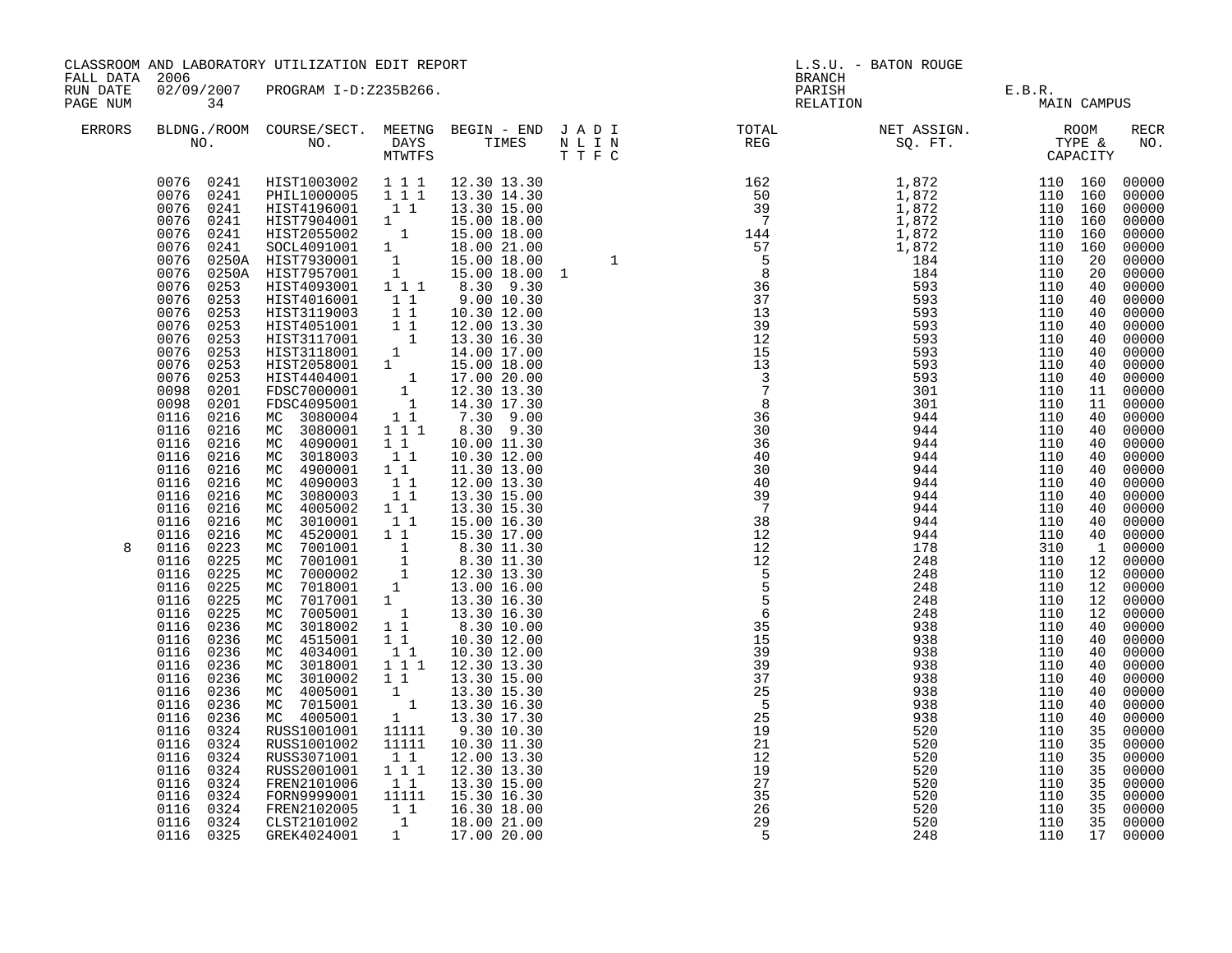| FALL DATA 2006<br>RUN DATE |                                                                                                                                                                                                                                                                                                                                                                                                                                                                                                                                                                                                                                                                                                                                                | CLASSROOM AND LABORATORY UTILIZATION EDIT REPORT                                                                                                                                                                                                                                                                                                                                                                                                                                                                                                                                                                                                                                                                                                                                                                                                                                                                                                                                                                                                                                             |                                                                                                                                                                                                                                                                                                                             |                                                                                                                                                                                                                                                                                                                                                                                                                                                                                                           | <b>BRANCH</b>                                                                                                                                                                                                                                                                                                                                                                                                                                                                                                                                                                                                                                                                                                                                       | L.S.U. - BATON ROUGE                                                                                                                                                                                                                                                   |                                                                                                                                                                                                                                                                        |                                                                                                                                                                                                                                                                                                          |                                                                                                                                                                                                                                                                                                                                                                                                                                                                              |
|----------------------------|------------------------------------------------------------------------------------------------------------------------------------------------------------------------------------------------------------------------------------------------------------------------------------------------------------------------------------------------------------------------------------------------------------------------------------------------------------------------------------------------------------------------------------------------------------------------------------------------------------------------------------------------------------------------------------------------------------------------------------------------|----------------------------------------------------------------------------------------------------------------------------------------------------------------------------------------------------------------------------------------------------------------------------------------------------------------------------------------------------------------------------------------------------------------------------------------------------------------------------------------------------------------------------------------------------------------------------------------------------------------------------------------------------------------------------------------------------------------------------------------------------------------------------------------------------------------------------------------------------------------------------------------------------------------------------------------------------------------------------------------------------------------------------------------------------------------------------------------------|-----------------------------------------------------------------------------------------------------------------------------------------------------------------------------------------------------------------------------------------------------------------------------------------------------------------------------|-----------------------------------------------------------------------------------------------------------------------------------------------------------------------------------------------------------------------------------------------------------------------------------------------------------------------------------------------------------------------------------------------------------------------------------------------------------------------------------------------------------|-----------------------------------------------------------------------------------------------------------------------------------------------------------------------------------------------------------------------------------------------------------------------------------------------------------------------------------------------------------------------------------------------------------------------------------------------------------------------------------------------------------------------------------------------------------------------------------------------------------------------------------------------------------------------------------------------------------------------------------------------------|------------------------------------------------------------------------------------------------------------------------------------------------------------------------------------------------------------------------------------------------------------------------|------------------------------------------------------------------------------------------------------------------------------------------------------------------------------------------------------------------------------------------------------------------------|----------------------------------------------------------------------------------------------------------------------------------------------------------------------------------------------------------------------------------------------------------------------------------------------------------|------------------------------------------------------------------------------------------------------------------------------------------------------------------------------------------------------------------------------------------------------------------------------------------------------------------------------------------------------------------------------------------------------------------------------------------------------------------------------|
| PAGE NUM                   | 35                                                                                                                                                                                                                                                                                                                                                                                                                                                                                                                                                                                                                                                                                                                                             | 02/09/2007 PROGRAM I-D:Z235B266.                                                                                                                                                                                                                                                                                                                                                                                                                                                                                                                                                                                                                                                                                                                                                                                                                                                                                                                                                                                                                                                             |                                                                                                                                                                                                                                                                                                                             |                                                                                                                                                                                                                                                                                                                                                                                                                                                                                                           |                                                                                                                                                                                                                                                                                                                                                                                                                                                                                                                                                                                                                                                                                                                                                     | PARISH<br>RELATION                                                                                                                                                                                                                                                     | E.B.R.<br>MAIN CAMPUS                                                                                                                                                                                                                                                  |                                                                                                                                                                                                                                                                                                          |                                                                                                                                                                                                                                                                                                                                                                                                                                                                              |
| ERRORS                     |                                                                                                                                                                                                                                                                                                                                                                                                                                                                                                                                                                                                                                                                                                                                                |                                                                                                                                                                                                                                                                                                                                                                                                                                                                                                                                                                                                                                                                                                                                                                                                                                                                                                                                                                                                                                                                                              |                                                                                                                                                                                                                                                                                                                             |                                                                                                                                                                                                                                                                                                                                                                                                                                                                                                           |                                                                                                                                                                                                                                                                                                                                                                                                                                                                                                                                                                                                                                                                                                                                                     |                                                                                                                                                                                                                                                                        |                                                                                                                                                                                                                                                                        |                                                                                                                                                                                                                                                                                                          | RECR<br>NO.                                                                                                                                                                                                                                                                                                                                                                                                                                                                  |
|                            | 0116 0424<br>0116 0424<br>0116 0424<br>0116<br>0424<br>0116<br>0424<br>0116<br>0424<br>0116<br>0424<br>0424<br>0116<br>0116<br>0424<br>0116<br>0424<br>0116<br>0424<br>0116 0424<br>0116<br>0424<br>0116 0424<br>0116 0436<br>0116 0436<br>0116 0436<br>0116 0436<br>0116 0436<br>0116 0436<br>0116 0436<br>0116 0436<br>0116 B0011<br>0116 B0011<br>0116 B0011<br>0116 B0011<br>0116 B0011<br>0116 B0012<br>0116 B0012<br>0116 B0012<br>0116 B0012<br>0116 B0012<br>0116 B0012<br>0116 B0012<br>0116 B0012<br>0116 B0012<br>0116 B0012<br>0116 B0012<br>0116 B0012<br>0117 0001<br>0117 0001<br>0117 0001<br>0117 0001<br>0117<br>0001<br>0117 0001<br>0117<br>0001<br>0117 0001<br>0117<br>0001<br>0117<br>0005<br>0117<br>0005<br>0117 0005 | FREN1002001 1111<br>THTR3320001 1 1 9.00 10.30<br>SPAN2102003 111<br>SPAN2102007<br>FREN2101004<br>LATN2066002<br>WGS 2500002<br>FREN2155002<br>FREN2101007<br>SPAN2102014 1 1 1<br>FREN2155003<br>FREN4051001<br>SPAN2102015 1 1<br>FREN4031001<br>FREN2101001<br>FREN2101002<br>FREN3058001<br>FREN2101003<br>FREN4090001<br>FREN7960001<br>FREN4001001<br>FREN7917001<br>MC 4500002<br>MC 4500002 1 8.30 10.30<br>MC 4500002 1 9.30 10.30<br>MC 2700001 1 13.30 15.30<br>MC 2700001 1 13.30 15.30<br>MC 4500001 1 3.30 9.30<br>MC 4500001 1 8.30 9.30<br>MC 3104001 1 9.00 10.30<br>MC 3104001 1 9.00 10.00<br>MC 4500001 1 9.30 10.30<br>MC 4500001 1 9.30 10.30<br>MC 3104001 1 10.00 11.00<br>MC 3104001 1 10.00 11.00<br>MC 4260001 1 10.30 12.30<br>MC 3102001 1 11.30 12.30<br>MC 3102002 1 11.30 12.30<br>MC 4260001 1 12.30 14.30<br>MC 3102001 1 12.30 15.30<br>MC 3102002 1 12.30 15.30<br>MUS 2733001<br>MUED1000001<br>MUS 2731003<br>MUS 7704002<br>MUS 3704001<br>MUS 3703001 1 1<br>MUS 3703001<br>MUS 7753001<br>MUS 1799001<br>MUS 1731001<br>MUS 2053001<br>MUS 1731002 | $1\quad 1\quad 1$<br>11<br>11<br>111<br>$1 1 1$<br>$1\quad1$<br>$1\quad1$<br>11<br>1<br>$1 1 1$<br>$1\quad 1\quad \bar{1}$<br>11<br>1 1 1<br>11<br>$\begin{array}{cc} & 1 \\ 1 & \\ & 1 \end{array}$<br>1<br>$\overline{1}$<br>$1\quad1$<br>$1 1 1$<br>11<br>$1 1 1$<br>11<br>11<br>11<br>$1\quad1$<br>$1 1 1$<br>$1\quad1$ | 7.30 8.30<br>9.30 10.30<br>10.30 11.30<br>10.30 12.00<br>12.00 13.30<br>12.30 13.30<br>13.30 14.30<br>13.30 15.00<br>14.30 15.30<br>15.00 16.30<br>16.30 18.00<br>18.00 19.30<br>18.00 21.00<br>9.30 10.30<br>10.30 11.30<br>10.30 12.00<br>11.30 12.30<br>15.00 16.30<br>15.00 18.00<br>16.30 19.30<br>18.00 21.00<br>8.30 9.30<br>8.00 9.00<br>8.30 9.30<br>9.0010.00<br>9.30 10.30<br>10.30 12.00<br>11.30 12.30<br>1 11.30 12.30<br>12.00 13.30<br>15.00 16.30<br>8.00 9.00<br>8.30 9.30<br>9.0010.00 | $\begin{array}{cccc} 18 & 520 & 110 \\ 10 & 520 & 110 \\ 23 & 520 & 110 \\ 24 & 520 & 110 \\ 18 & 520 & 110 \\ 36 & 520 & 110 \\ 22 & 520 & 110 \\ 26 & 520 & 110 \\ 23 & 520 & 110 \\ 23 & 520 & 110 \\ 19 & 520 & 110 \\ 16 & 520 & 110 \\ 21 & 520 & 110 \\ 21 & 520 & 110 \\ 21 & 520 & 110 \\ 21$<br>19<br>23<br>27<br>22<br>24<br>$\overline{7}$<br>$\overline{4}$<br>$\begin{array}{c}\n14 \\ 14 \\ 5\n\end{array}$<br>$\begin{array}{c} 5 \\ 5 \\ 6 \end{array}$<br>$\overline{6}$<br>$6\overline{6}$<br>$\begin{matrix}6\\20\end{matrix}$<br>20<br>15<br>15<br>15<br>15<br>15<br>$\begin{array}{c}\n 15 \\  15 \\  11\n \end{array}$<br>23<br>20<br>11<br>23<br>20<br>14<br>25<br>13<br>17<br>25<br>19<br>19<br>25<br>43<br>15<br>22<br>20 | 520<br>300<br>300<br>300<br>300<br>300<br>300<br>300<br>300<br>470<br>470<br>470<br>470<br>470<br>559<br>559<br>559<br>559<br>559<br>559<br>559<br>559<br>559<br>559<br>559<br>559<br>780<br>780<br>780<br>780<br>780<br>780<br>780<br>780<br>780<br>700<br>700<br>700 | 110<br>110<br>110<br>110<br>110<br>110<br>110<br>110<br>110<br>110<br>110<br>110<br>110<br>110<br>210<br>210<br>210<br>210<br>210<br>210<br>210<br>210<br>210<br>210<br>210<br>210<br>110<br>110<br>110<br>110<br>110<br>110<br>110<br>110<br>110<br>110<br>110<br>110 | 35<br>35<br>35<br>35<br>35<br>35<br>35<br>35<br>35<br>35<br>35<br>35<br>35<br>35<br>20<br>20<br>20<br>20<br>20<br>20<br>20<br>20<br>30<br>30<br>30<br>30<br>30<br>20<br>20<br>20<br>20<br>20<br>20<br>20<br>20<br>20<br>20<br>20<br>20<br>50<br>50<br>50<br>50<br>50<br>50<br>50<br>50<br>50<br>45<br>45 | 00000<br>00000<br>00000<br>00000<br>00000<br>00000<br>00000<br>00000<br>00000<br>00000<br>00000<br>00000<br>00000<br>00000<br>00000<br>00000<br>00000<br>00000<br>00000<br>00000<br>00000<br>00000<br>00000<br>00000<br>00000<br>00000<br>00000<br>00000<br>00000<br>00000<br>00000<br>00000<br>00000<br>00000<br>00000<br>00000<br>00000<br>00000<br>00000<br>00000<br>00000<br>00000<br>00000<br>00000<br>00000<br>$00000$<br>00000<br>00000<br>00000<br>00000<br>45 00000 |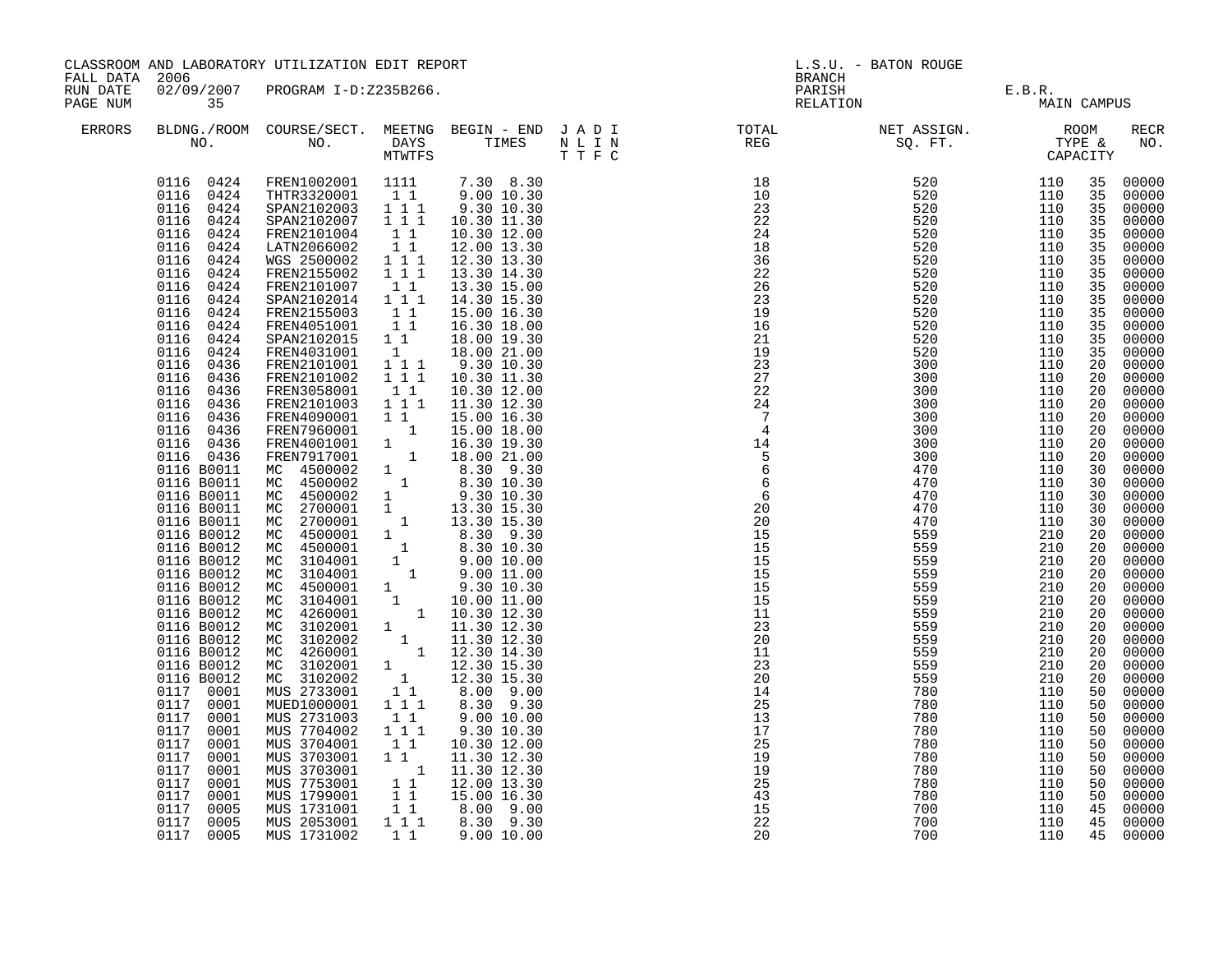| FALL DATA 2006       |                                                                                                                                                                                                                                                                                                                                                                                                                                                                                                                                                                                                                                                                                                                       | CLASSROOM AND LABORATORY UTILIZATION EDIT REPORT                                                                                                                                                                                                                                                                                                                                                                                                                                                                                                                                                                                                                                                                                                                                                                                                                                                                                                                                                                                                                                                                                                                                                                                                                        |                                                                                                                             |                                                                                                                                                                                                                                                                                                                                                                                                                                                                       | <b>BRANCH</b>                                                                                                                                                                                                                                                                                                                                                                                                                                                                               | L.S.U. - BATON ROUGE                  |                                                                                                                                                                                                                                                                                                                                                 |                                                                                                                                                                                              |                                                                                                                                                                                                                                                                                                                                                                                                                                                                           |
|----------------------|-----------------------------------------------------------------------------------------------------------------------------------------------------------------------------------------------------------------------------------------------------------------------------------------------------------------------------------------------------------------------------------------------------------------------------------------------------------------------------------------------------------------------------------------------------------------------------------------------------------------------------------------------------------------------------------------------------------------------|-------------------------------------------------------------------------------------------------------------------------------------------------------------------------------------------------------------------------------------------------------------------------------------------------------------------------------------------------------------------------------------------------------------------------------------------------------------------------------------------------------------------------------------------------------------------------------------------------------------------------------------------------------------------------------------------------------------------------------------------------------------------------------------------------------------------------------------------------------------------------------------------------------------------------------------------------------------------------------------------------------------------------------------------------------------------------------------------------------------------------------------------------------------------------------------------------------------------------------------------------------------------------|-----------------------------------------------------------------------------------------------------------------------------|-----------------------------------------------------------------------------------------------------------------------------------------------------------------------------------------------------------------------------------------------------------------------------------------------------------------------------------------------------------------------------------------------------------------------------------------------------------------------|---------------------------------------------------------------------------------------------------------------------------------------------------------------------------------------------------------------------------------------------------------------------------------------------------------------------------------------------------------------------------------------------------------------------------------------------------------------------------------------------|---------------------------------------|-------------------------------------------------------------------------------------------------------------------------------------------------------------------------------------------------------------------------------------------------------------------------------------------------------------------------------------------------|----------------------------------------------------------------------------------------------------------------------------------------------------------------------------------------------|---------------------------------------------------------------------------------------------------------------------------------------------------------------------------------------------------------------------------------------------------------------------------------------------------------------------------------------------------------------------------------------------------------------------------------------------------------------------------|
| RUN DATE<br>PAGE NUM | 36                                                                                                                                                                                                                                                                                                                                                                                                                                                                                                                                                                                                                                                                                                                    | 02/09/2007 PROGRAM I-D:Z235B266.                                                                                                                                                                                                                                                                                                                                                                                                                                                                                                                                                                                                                                                                                                                                                                                                                                                                                                                                                                                                                                                                                                                                                                                                                                        |                                                                                                                             |                                                                                                                                                                                                                                                                                                                                                                                                                                                                       |                                                                                                                                                                                                                                                                                                                                                                                                                                                                                             | PARISH E.B.R.<br>RELATION MAIN CAMPUS |                                                                                                                                                                                                                                                                                                                                                 |                                                                                                                                                                                              |                                                                                                                                                                                                                                                                                                                                                                                                                                                                           |
| <b>ERRORS</b>        |                                                                                                                                                                                                                                                                                                                                                                                                                                                                                                                                                                                                                                                                                                                       |                                                                                                                                                                                                                                                                                                                                                                                                                                                                                                                                                                                                                                                                                                                                                                                                                                                                                                                                                                                                                                                                                                                                                                                                                                                                         |                                                                                                                             |                                                                                                                                                                                                                                                                                                                                                                                                                                                                       |                                                                                                                                                                                                                                                                                                                                                                                                                                                                                             |                                       |                                                                                                                                                                                                                                                                                                                                                 |                                                                                                                                                                                              | RECR<br>NO.                                                                                                                                                                                                                                                                                                                                                                                                                                                               |
|                      | 0117 0005<br>0117<br>0005<br>0117 0005<br>0117<br>0005<br>0117<br>0005<br>0117<br>0012<br>0117 0012<br>0117 0012<br>0117<br>0012<br>0117 0012<br>0117 0012<br>0117 0012<br>0117<br>0012<br>0117 0015<br>0117 0015<br>0117 0015<br>0117 0015<br>0117 0015<br>0117<br>0018<br>0117 0018<br>0117 0018<br>0117 0018<br>0117 0018<br>0117 0018<br>0117 0022<br>0117 0022<br>0117 0022<br>0117 0022<br>0117 0022<br>0117<br>0022<br>0117<br>0026<br>0117<br>0026<br>0117 0026<br>0117<br>0026<br>0117 0026<br>0117<br>0026<br>0117 0026<br>0117<br>0026<br>0117 0026<br>0117<br>0026<br>0117 0026<br>0117<br>0026<br>0117<br>0026<br>0117<br>0026<br>0117<br>0026<br>0117<br>0068<br>0117<br>0068<br>0117 0068<br>0117 0068 | $\begin{array}{cccc} 0117 & 0005 & \text{MUS} & 2053002 & 1 & 1 & 1 \\ 0117 & 0005 & \text{MUS} & 2053003 & 1 & 1 & 1 \end{array}$<br>MUS 2033003 1 1 1<br>MUS 7921001 1 1<br>MUS 3142001 1<br>MUS 3142001 1<br>MUS 4232001 1<br>MUS 4232001 1 1<br>THTR4025002 1 1<br>THTR1025007 1 1 1<br>THTR1025007 1 1 1<br>THTR4025002 111<br>THTR1025003 1 1 1 11.30 12.30<br>THTR1025006 1 1 1 12.30 13.30<br>THTR2027001 1 1<br>THTR2030001 1 1<br>THTR2030001 1 1 1 15.30 16.30<br>THTR1025004<br>THTR1025001<br>THTR1025005 111<br>THTR1025005 111<br>THTR1025002 1 1<br>THTR7233001 1 1 1<br>THTR1029001<br>THTR7227001 111<br>THTR7231001<br>THTR7220001  1  1  1<br>THIR7230001 1 1 15.30 15.30<br>THIR7237001 1 1 15.00 16.30<br>THIR2026012 1 9.00 12.00<br>THIR2026013 1 9.00 12.00<br>THIR2026006 1 13.30 16.30<br>THIR2026010 1 13.30 16.30<br>THIR2026010 1 13.30 16.30<br>THIR2026010 1 13.30 16.30<br>THIR<br>MUS 2300001<br>MUS 4710001<br>MUS 1800001<br>MUED3170001<br>MUS 2300002<br>MUS 7800001 111 11.30 12.30<br>MUS 3130005<br>MUS 3130005<br>MUS 7030005<br>MUS 7030005<br>1 13.30 14.30<br>MUS 7030005<br>1 13.30 14.30<br>MUS 3130003<br>1 14.30 15.30<br>MUS 7030003<br>1 14.30 15.30<br>MUS 4242001<br>1 14.30 15.30<br>MUS 4242001<br>1 14.30 15.30 | $\begin{bmatrix} 1\\ 1\\ 1 \end{bmatrix}$<br>$1\quad1$<br>11<br>$\begin{smallmatrix}1&1\\1&1\end{smallmatrix}$<br>$1\quad1$ | 9.30 10.30<br>10.30 11.30<br>10.30 12.00<br>12.00 13.30<br>13.30 14.30<br>13.30 14.30<br>15.00 16.30<br>9.00 10.30<br>9.30 10.30<br>10.30 11.30<br>13.30 15.00<br>13.30 15.00<br>9.00 10.30<br>10.30 11.30<br>13.30 14.30<br>14.30 15.30<br>15.00 16.30<br>9.00 10.30<br>9.0010.30<br>10.30 12.00<br>13.30 15.00<br>13.30 15.30<br>$1 \quad 1 \quad 8.30 \quad 9.30$<br>$1 \quad 1 \quad 9.30 \quad 10.30$<br>9.30 10.30<br>10.30 11.30<br>10.30 11.30<br>14.30 15.30 | $\begin{array}{cccc} 21 & & & & & & 21\ 21 & & & & & & 24\ 24 & & & & & & 5\ 12 & & & & & & 2\ 18 & & & & & & 5\ 16 & & & & & & 5\ 16 & & & & & & 5\ 20 & & 17 & & & & 14\ 17 & & & & 14\ 11 & & & & & 1\ \end{array}$<br>$\begin{array}{cccc} 20& 840\\ 17& 840\\ 14& 840\\ 12& 840\\ 12& 840\\ 17& 840\\ 17& 840\\ 18& 840\\ 19& 840\\ 19& 840\\ 19& 840\\ 19& 840\\ 19& 840\\ 19& 840\\ 19& 840\\ 19& 840\\ 19& 840\\ 19& 840\\ 19& 840\\ 19& 840\\ 19& 840\\ 19& 840\\ 19& 840\\ 19& 8$ |                                       | 110<br>110<br>110<br>110<br>110<br>110<br>110<br>110<br>110<br>110<br>110<br>110<br>110<br>110<br>720<br>720<br>720<br>720 10<br>720<br>720 10<br>110 100<br>110 100<br>110 100<br>110 100<br>110 100<br>110 100<br>110 100<br>110 100<br>110 100<br>110 100<br>110 100<br>110 100<br>110 100<br>110 100<br>110 100<br>110<br>110<br>110<br>110 | 45<br>45<br>45<br>45<br>45<br>20<br>20<br>20<br>20<br>20<br>20<br>20<br>20<br>20<br>20<br>20<br>20<br>20<br>60<br>60<br>60<br>60<br>60<br>60<br>10<br>10<br>10<br>10<br>25<br>25<br>25<br>25 | 00000<br>00000<br>45 00000<br>00000<br>45 00000<br>00000<br>00000<br>00000<br>00000<br>00000<br>00000<br>00000<br>00000<br>00000<br>00000<br>00000<br>00000<br>00000<br>00000<br>00000<br>$00000$<br>00000<br>00000<br>00000<br>$00000$<br>$00000$<br>$00000$<br>00000<br>00000<br>$00000$<br>$00000$<br>00000<br>00000<br>00000<br>00000<br>00000<br>00000<br>00000<br>00000<br>00000<br>00000<br>00000<br>00000<br>00000<br>$00000$<br>00000<br>00000<br>00000<br>00000 |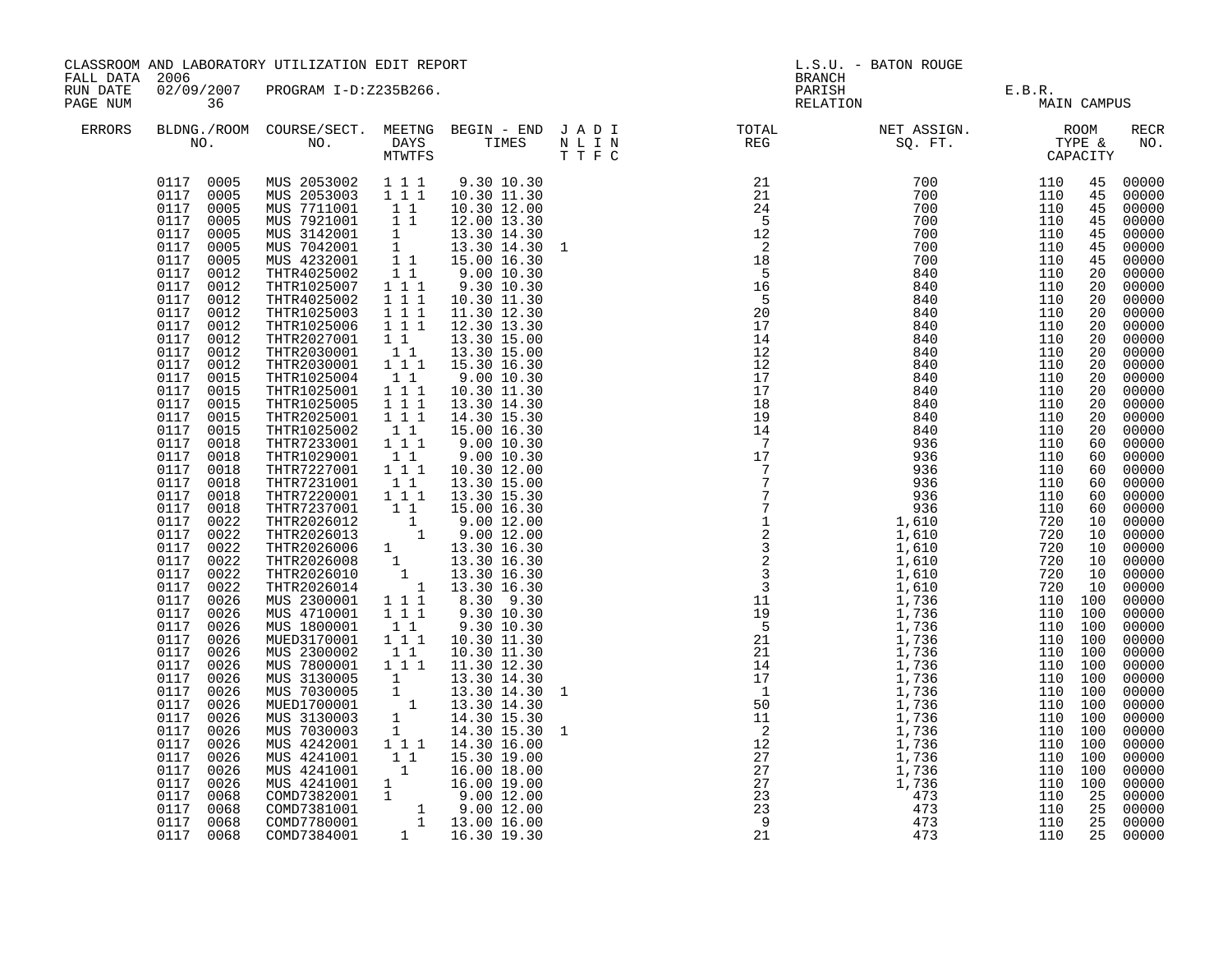| CLASSROOM AND LABORATORY UTILIZATION EDIT REPORT<br>FALL DATA 2006                                                                                                                                                                                                                                                                                                                                                                                                                                                                                                                                                                                                                                                                                                                                                                                                                                              | L.S.U. - BATON ROUGE<br><b>BRANCH</b>                                                                                      |                                              |                                                                                                                                                                                                                                                                                                                                                                                                                                                                                                    |  |
|-----------------------------------------------------------------------------------------------------------------------------------------------------------------------------------------------------------------------------------------------------------------------------------------------------------------------------------------------------------------------------------------------------------------------------------------------------------------------------------------------------------------------------------------------------------------------------------------------------------------------------------------------------------------------------------------------------------------------------------------------------------------------------------------------------------------------------------------------------------------------------------------------------------------|----------------------------------------------------------------------------------------------------------------------------|----------------------------------------------|----------------------------------------------------------------------------------------------------------------------------------------------------------------------------------------------------------------------------------------------------------------------------------------------------------------------------------------------------------------------------------------------------------------------------------------------------------------------------------------------------|--|
| 02/09/2007 PROGRAM I-D:Z235B266.<br>RUN DATE<br>PAGE NUM<br>37                                                                                                                                                                                                                                                                                                                                                                                                                                                                                                                                                                                                                                                                                                                                                                                                                                                  | PARISH E.B.R.<br>RELATION MAIN CAMPUS                                                                                      |                                              |                                                                                                                                                                                                                                                                                                                                                                                                                                                                                                    |  |
| $\begin{tabular}{lllllllllllllllllllll} \textsc{BLONG.} \textsc{F1} & \textsc{R1} & \textsc{R2} & \textsc{R3} & \textsc{R4} & \textsc{R5} & \textsc{R5} & \textsc{R6} & \textsc{R6} & \textsc{R6} & \textsc{R6} & \textsc{R6} & \textsc{R6} & \textsc{R6} & \textsc{R6} & \textsc{R6} & \textsc{R6} & \textsc{R6} & \textsc{R6} & \textsc{R6} & \textsc{R6} & \textsc{R6} & \textsc{R6} & \textsc{R6} & \text$<br>ERRORS                                                                                                                                                                                                                                                                                                                                                                                                                                                                                        |                                                                                                                            |                                              | RECR<br>NO.                                                                                                                                                                                                                                                                                                                                                                                                                                                                                        |  |
| $\begin{smallmatrix} 101.7 & 3000 & 3000 & 70000 & 71.7 & 10000 & 71.7 & 10000 & 71.7 & 10000 & 71.7 & 10000 & 71.7 & 10000 & 71.7 & 10000 & 71.7 & 10000 & 71.7 & 10000 & 71.7 & 10000 & 71.7 & 10000 & 71.7 & 10000 & 71.7 & 10000 & 71.7 & 10000 & 71.7 & 10000 & 71.7 &$<br>8<br>$\begin{array}{cccc}\n & 10.00 \\  & 30 & 10.30 \\  & 30 & 11.30 \\  & 12.30 & 12.30 \\  & 12.30 & 3.30 \\  & 3.0 & 30 \\  & 0 & 0\n\end{array}$<br>MUS 1731006<br>0117 0344<br>$1\quad1$<br>9.00 10.00<br>9.30 10.30<br>MUS 1018002<br>0117<br>0344<br>1<br>MUS 1018002 1<br>MUS 1018002 1<br>MUS 2144001 1<br>MUS 3144001 1<br>MUS 3144001 1<br>MUS 3144002 1<br>13.30 14.30 1<br>MUS 7044001 1<br>13.30 14.30 1<br>MUS 7044001 1<br>13.30 14.30 1<br>MUS 7044001 1<br>15.30 17.30<br>MUED3630002 1<br>15.30 17.30 1<br>0117 0344<br>0117<br>0344<br>0117<br>0344<br>0117<br>0344<br>0117 0344<br>0117 0344<br>0117 0344 | 410<br>110<br>410<br>110<br>110<br>410<br>410<br>110<br>110<br>410<br>410<br>110<br>110<br>410<br>410<br>110<br>410<br>110 | 25<br>25<br>25<br>25<br>25<br>25<br>25<br>25 | 25 00000<br>00000<br>00000<br>00000<br>00000<br>00000<br>00000<br>00000<br>85 00000<br>85 00000<br>00000<br>85 00000<br>85 00000<br>00000<br>00000<br>12 00000<br>00000<br>00000<br>00000<br>25 00000<br>00000<br>00000<br>00000<br>00000<br>00000<br>00000<br>00000<br>00000<br>00000<br>00000<br>00000<br>00000<br>10 00000<br>00000<br>00000<br>00000<br>00000<br>00000<br>00000<br>00000<br>00000<br>00000<br>00000<br>00000<br>00000<br>00000<br>00000<br>00000<br>00000<br>00000<br>25 00000 |  |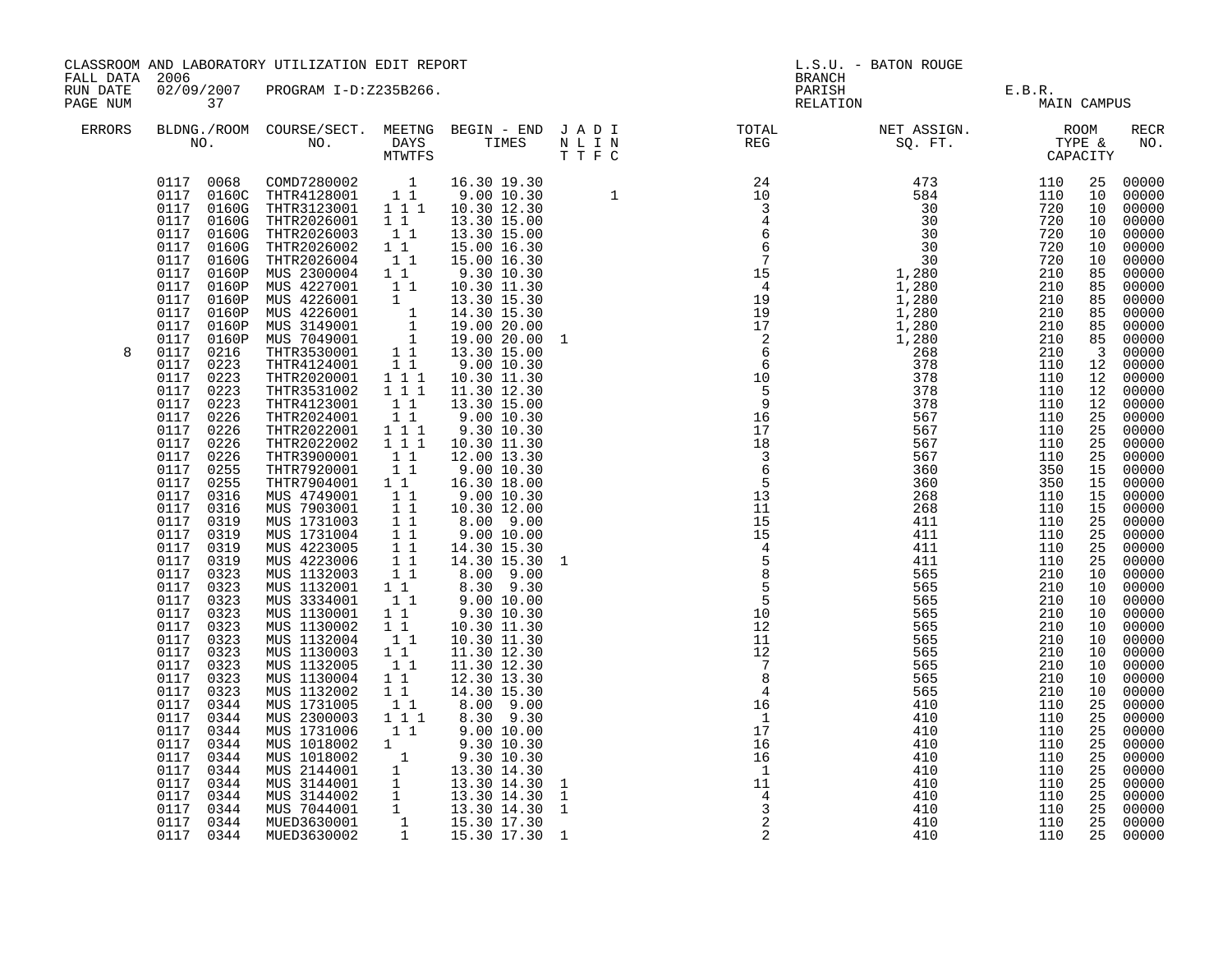| FALL DATA 2006       |                                                                                                                                                                                                                                                                                                                                                                                                                                                                                                                                                                                                                                                                                               | CLASSROOM AND LABORATORY UTILIZATION EDIT REPORT                                                                                                                                                                                                                                                                                                                                                                                                                                                                                                                                                                                                                                                                                                                                                                                                                         |                                                                                              |                                                                                                                                                                                                                                                                                         |  |                                                                                                                                                                                                                                                                                                                                                                                                                                                   | L.S.U. - BATON ROUGE                  |                                                                                                                                                                                                                                                                            |                                                                                                                                                                                                                                                                                                                                                                                                                                                                                   |
|----------------------|-----------------------------------------------------------------------------------------------------------------------------------------------------------------------------------------------------------------------------------------------------------------------------------------------------------------------------------------------------------------------------------------------------------------------------------------------------------------------------------------------------------------------------------------------------------------------------------------------------------------------------------------------------------------------------------------------|--------------------------------------------------------------------------------------------------------------------------------------------------------------------------------------------------------------------------------------------------------------------------------------------------------------------------------------------------------------------------------------------------------------------------------------------------------------------------------------------------------------------------------------------------------------------------------------------------------------------------------------------------------------------------------------------------------------------------------------------------------------------------------------------------------------------------------------------------------------------------|----------------------------------------------------------------------------------------------|-----------------------------------------------------------------------------------------------------------------------------------------------------------------------------------------------------------------------------------------------------------------------------------------|--|---------------------------------------------------------------------------------------------------------------------------------------------------------------------------------------------------------------------------------------------------------------------------------------------------------------------------------------------------------------------------------------------------------------------------------------------------|---------------------------------------|----------------------------------------------------------------------------------------------------------------------------------------------------------------------------------------------------------------------------------------------------------------------------|-----------------------------------------------------------------------------------------------------------------------------------------------------------------------------------------------------------------------------------------------------------------------------------------------------------------------------------------------------------------------------------------------------------------------------------------------------------------------------------|
| RUN DATE<br>PAGE NUM | 38                                                                                                                                                                                                                                                                                                                                                                                                                                                                                                                                                                                                                                                                                            | 02/09/2007 PROGRAM I-D:Z235B266.                                                                                                                                                                                                                                                                                                                                                                                                                                                                                                                                                                                                                                                                                                                                                                                                                                         |                                                                                              |                                                                                                                                                                                                                                                                                         |  | <b>BRANCH</b>                                                                                                                                                                                                                                                                                                                                                                                                                                     | PARISH E.B.R.<br>RELATION MAIN CAMPUS |                                                                                                                                                                                                                                                                            |                                                                                                                                                                                                                                                                                                                                                                                                                                                                                   |
| ERRORS               |                                                                                                                                                                                                                                                                                                                                                                                                                                                                                                                                                                                                                                                                                               |                                                                                                                                                                                                                                                                                                                                                                                                                                                                                                                                                                                                                                                                                                                                                                                                                                                                          |                                                                                              |                                                                                                                                                                                                                                                                                         |  | $\begin{tabular}{lllllllllllllllllllll} \textsc{BLONG.} \textsc{ROOM} & \textsc{CUIRSE/SECT.} & \textsc{METING} & \textsc{BEGIN} & - & \textsc{END} & \textsc{J} & \textsc{A} & \textsc{D} & \textsc{I} & & & \textsc{TOTAL} & & \textsc{NET} & \textsc{ASSIGN.} & & \textsc{ROOM} \\ \textsc{NO.} & \textsc{NO.} & \textsc{DAYS} & \textsc{TIMES} & \textsc{N} & \textsc{L} & \textsc{I} & \textsc{NEG} & & \textsc{SEG} & & \textsc{ST.} & & \$ |                                       |                                                                                                                                                                                                                                                                            | RECR<br>NO.                                                                                                                                                                                                                                                                                                                                                                                                                                                                       |
|                      | 0117 0344<br>0117 0344<br>0117 0344<br>0117 0346<br>0117 0346<br>0121 0106<br>0121 0106<br>0121 0106<br>0121 0116<br>0121 0116<br>0121 0140<br>0121 0140<br>0122 0115<br>0122 0115<br>0122 0115<br>0122<br>0115<br>0123 0119<br>0123 0119<br>0123 0119<br>0123<br>0119<br>0123<br>0119<br>0123 0119<br>0123 0119<br>0123 0119<br>0123 0119<br>0123 0132<br>0123 0132<br>0123 0132<br>0123 0132<br>0123 0132<br>0123 0132<br>0123 0132<br>0123 0132<br>0123 0132<br>0123 0132<br>0123 0132<br>0123<br>0134<br>0123<br>0134<br>0123 0134<br>0123<br>0134<br>0123<br>0134<br>0123<br>0134<br>0123<br>0134<br>0123<br>0134<br>0123<br>0134<br>0123<br>0232<br>0123 0232<br>0123 0232<br>0123 0232 | MUED3630003 1 15.30 17.30 1<br>MUED3630004 1 15.30 17.30 1<br>MUS 4215001 1 18.00 21.00<br>MUS 7905001 1 1 9.00 10.30<br>MUS 4763001 1 1 1 13.30 14.30<br>BE 1250001 1 1 1 12.30 14.30<br>BE 1250003<br>HIST4195002 1 1<br>HORT2020001 1 13.30 14.30<br>HORT2050001 1 13.30 15.30<br>HORT2020001 1 14.30 16.30<br>ECON2010001 1 1 7.30 8.30<br>FONT200001 1 7.30 9.00<br>ECON2000010 11<br>ECON2010002 111<br>ECON2000011<br>ECON2010003 111<br>PLSC1049001 1 1<br>ECON2000006 111<br>ECON2000007 111<br>ECON2000020 11<br>PSYC4176001 11<br>EE 3220001 1 1<br>BLAW3201004 1 1<br>EE 3750001 11<br>CSC 1350001<br>ME 3143001 1 1 1 12.30 13.30<br>BIOL4163001 11<br>FDSC4163001 11<br>HORT7913001 1<br>HORT2124001 1<br>HORT2050001 1<br>HORT2124001 1 8.00 9.00<br>HORT2050001 1 9.00 10.30<br>ECON2000003 1 1 9.30 10.30<br>CSC 1250002 1 1 10.30 12.00<br>CSC 1250001 | $\begin{array}{cc} 1 & 1 \end{array}$<br>$1\quad1$<br>$\begin{bmatrix} 1 \\ 1 \end{bmatrix}$ | 13.30 16.30<br>8.30 9.30<br>9.00 10.30<br>9.30 10.30<br>10.30 12.00<br>11.30 12.30<br>12.00 13.30<br>12.30 13.30<br>13.30 14.30<br>13.30 15.00<br>9.00 10.30<br>9.30 10.30<br>10.30 12.00<br>11.30 12.30<br>12.00 13.30<br>13.30 14.30<br>13.30 14.30<br>15.30 16.30<br>1 1 12.00 13.30 |  | $\begin{array}{cccc} \texttt{NP} & \texttt{RDO} & \texttt{SPO} & \texttt{STTE} \\ \texttt{N} & \texttt{1} & \texttt{1} & \texttt{1} & \texttt{1} & \texttt{1} & \texttt{1} \\ \texttt{1} & \texttt{1} & \texttt{1} & \texttt{1} & \texttt{1} & \texttt{1} \\ \texttt{2} & \texttt{2} & \texttt{2} & \texttt{2} & \texttt{2} & \texttt{2} \\ \texttt{3} & \texttt{3} & \texttt{2} & \texttt{2} & \texttt{2} & \texttt{2} \\ \texttt{3} &$          |                                       | 25<br>25<br>25<br>15<br>15<br>25<br>25<br>25<br>35<br>35<br>30<br>30<br>37<br>37<br>37<br>37<br>43<br>43<br>43<br>43<br>43<br>43<br>43<br>85<br>85<br>85<br>85<br>85<br>85<br>85<br>85<br>85<br>85<br>85<br>85<br>85<br>85<br>85<br>85<br>85<br>75<br>75<br>75<br>75<br>75 | 00000<br>00000<br>00000<br>00000<br>00000<br>00000<br>00000<br>00000<br>00000<br>00000<br>00000<br>$00000$<br>00000<br>00000<br>00000<br>00000<br>43 00000<br>00000<br>00000<br>00000<br>43 00000<br>00000<br>00000<br>00000<br>00000<br>00000<br>00000<br>00000<br>00000<br>00000<br>00000<br>00000<br>00000<br>85 00000<br>00000<br>85 00000<br>00000<br>85 00000<br>00000<br>00000<br>00000<br>00000<br>00000<br>00000<br>00000<br>$00000$<br>00000<br>00000<br>00000<br>00000 |
|                      | 0123 0232<br>0123 0232                                                                                                                                                                                                                                                                                                                                                                                                                                                                                                                                                                                                                                                                        | FDSC4075001                                                                                                                                                                                                                                                                                                                                                                                                                                                                                                                                                                                                                                                                                                                                                                                                                                                              |                                                                                              | 1 12.30 15.30                                                                                                                                                                                                                                                                           |  |                                                                                                                                                                                                                                                                                                                                                                                                                                                   |                                       | 75                                                                                                                                                                                                                                                                         | 00000                                                                                                                                                                                                                                                                                                                                                                                                                                                                             |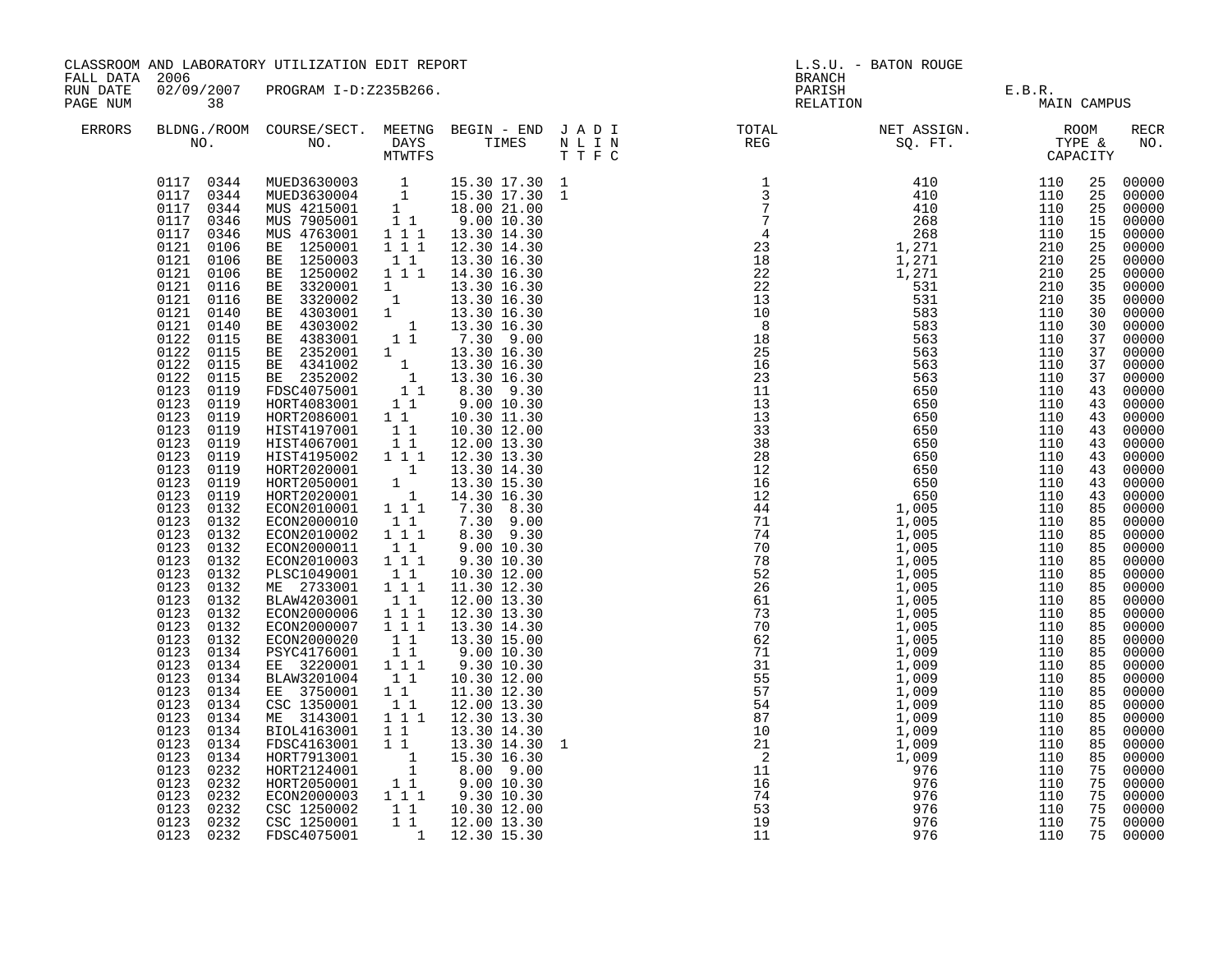| 02/09/2007 PROGRAM I-D:Z235B266.<br>RUN DATE<br>PARISH E.B.R.<br>RELATION MAIN CAMPUS<br>PAGE NUM<br>39<br><b>ERRORS</b><br>$\begin{array}{cccc} \texttt{N} \texttt{P} \texttt{R} \texttt{R} \texttt{R} \texttt{R} \texttt{R} \texttt{R} \texttt{R} \texttt{R} \texttt{R} \texttt{R} \texttt{R} \texttt{R} \texttt{R} \texttt{R} \texttt{R} \texttt{R} \texttt{R} \texttt{R} \texttt{R} \texttt{R} \texttt{R} \texttt{R} \texttt{R} \texttt{R} \texttt{R} \texttt{R} \texttt{R} \texttt{R} \texttt{R} \texttt{R} \texttt{R} \texttt{R} \texttt{R} \texttt$<br>$\begin{array}{cccc} 0123 & 0232 & \text{ECON2010005} & 1 & 1 & 13.30 & 15.00 \\ 0123 & 0232 & \text{HORT2086001} & 1 & 13.30 & 16.30 \\ 0123 & 0232 & \text{ECON2010006} & 1 & 1 & 15.00 & 16.30 \\ 0152 & 0110 & \text{PLSC2040001} & 1 & 1 & 14.30 & 16.30 \\ \end{array}$<br>75<br>75<br>23<br>0174 0201<br>$\begin{tabular}{@{}lllllllllllll@{}} \texttt{PBCX2040001} & 1 & 1 & 1 & 3.30 & 10.00 \\ \texttt{DRK27018001} & 1 & 1 & 8.30 & 10.00 \\ \texttt{HRE 2001001} & 1 & 1 & 10.30 & 12.00 \\ \texttt{HRE 2001001} & 1 & 1 & 8.30 & 10.30 \\ \texttt{HRE 7622001} & 1 & 13.00 & 16.00 \\ \texttt{HRE 7723001} & 1 & 16.30 &$<br>$0174$ $0201$<br>50<br>0175<br>0102<br>59<br>0175<br>0102<br>59<br>0175<br>0102<br>59<br>0175<br>0102 HRE 4585001<br>0104 HRE 4601001<br>0217B HRE 3571001<br>0102<br>59<br>0175<br>$\begin{array}{ccc} 1 & 16.30 & 19.30 \\ 1 & 13.30 & 15.00 \end{array}$<br>12<br>0175<br>20<br>$\begin{tabular}{cccc} 0.175 & 0.104 & 1064 & 1064 & 1064 & 1064 & 1064 & 1064 & 1064 & 1064 & 1064 & 1064 & 1064 & 1064 & 1064 & 1064 & 1064 & 1064 & 1064 & 1064 & 1064 & 1064 & 1064 & 1064 & 1064 & 1064 & 1064 & 1064 & 1064 & 1064 & 1064 & 1064 & 1064 & 1064 & 1064 &$<br>20<br>20<br>20<br>52<br>52<br>52<br>52<br>52<br>52<br>52<br>52<br>52<br>52<br>52<br>0185<br>0150<br>52<br>0185<br>0150<br>52<br>0185<br>0150<br>52 | FALL DATA 2006 |           | CLASSROOM AND LABORATORY UTILIZATION EDIT REPORT |  |  |  |  | L.S.U. - BATON ROUGE<br><b>BRANCH</b> |  |  |                                                                                                                                                                                                                                                                                                                                                                                                                                                                                                                                                                               |  |
|---------------------------------------------------------------------------------------------------------------------------------------------------------------------------------------------------------------------------------------------------------------------------------------------------------------------------------------------------------------------------------------------------------------------------------------------------------------------------------------------------------------------------------------------------------------------------------------------------------------------------------------------------------------------------------------------------------------------------------------------------------------------------------------------------------------------------------------------------------------------------------------------------------------------------------------------------------------------------------------------------------------------------------------------------------------------------------------------------------------------------------------------------------------------------------------------------------------------------------------------------------------------------------------------------------------------------------------------------------------------------------------------------------------------------------------------------------------------------------------------------------------------------------------------------------------------------------------------------------------------------------------------------------------------------------------------------------------------------------------------------------------------------------------------------------------------------------------------------------------------------------------------------------------------------------|----------------|-----------|--------------------------------------------------|--|--|--|--|---------------------------------------|--|--|-------------------------------------------------------------------------------------------------------------------------------------------------------------------------------------------------------------------------------------------------------------------------------------------------------------------------------------------------------------------------------------------------------------------------------------------------------------------------------------------------------------------------------------------------------------------------------|--|
|                                                                                                                                                                                                                                                                                                                                                                                                                                                                                                                                                                                                                                                                                                                                                                                                                                                                                                                                                                                                                                                                                                                                                                                                                                                                                                                                                                                                                                                                                                                                                                                                                                                                                                                                                                                                                                                                                                                                 |                |           |                                                  |  |  |  |  |                                       |  |  |                                                                                                                                                                                                                                                                                                                                                                                                                                                                                                                                                                               |  |
|                                                                                                                                                                                                                                                                                                                                                                                                                                                                                                                                                                                                                                                                                                                                                                                                                                                                                                                                                                                                                                                                                                                                                                                                                                                                                                                                                                                                                                                                                                                                                                                                                                                                                                                                                                                                                                                                                                                                 |                |           |                                                  |  |  |  |  |                                       |  |  | RECR<br>NO.                                                                                                                                                                                                                                                                                                                                                                                                                                                                                                                                                                   |  |
| MILS2161002 1 1 13.30 14.30<br>MILS3011002 1 1 13.30 15.00<br>MILS4011003 1 1 15.00 15.00<br>MILS1011003 1 15.00 16.30<br>MILS2161002 1 15.00 16.30<br>MILS3012001 1 15.00 18.00<br>MILS4011001 1 15.00 18.00<br>MILS4011002 1 9.00 10.00<br>M<br>0185 0150<br>52<br>0185<br>0150<br>52<br>0185<br>0150<br>0185 0152<br>0185 0152<br>52<br>$\frac{28}{28}$<br>0185 0152<br>MILS2101002 1 9.30 10.30<br>MILS1010002 1 10.30 11.30<br>MILS1010002 1 10.30 11.30<br>MILS2161003 1 14.10 15.00<br>MILS1010001 1 14.30 15.30<br>MILS1012001 1 14.30 15.30<br>MILS1012001 1 14.30 15.30<br>MILS1012001 1 15.00 16.30<br>789<br>110<br>52<br>$\begin{array}{r} 28 \\ 28 \\ 10 \\ 29 \\ 29 \\ 4 \\ 4 \end{array}$<br>0185<br>789<br>52<br>0152<br>110<br>0185<br>789<br>110<br>0152<br>0185<br>0152<br>789<br>52<br>110<br>0185<br>0152<br>789<br>110<br>52<br>0185<br>0152<br>789<br>110<br>$\mathbf{1}$                                                                                                                                                                                                                                                                                                                                                                                                                                                                                                                                                                                                                                                                                                                                                                                                                                                                                                                                                                                                                               |                | 0185 0150 |                                                  |  |  |  |  |                                       |  |  | 75 00000<br>00000<br>00000<br>00000<br>50 00000<br>00000<br>00000<br>00000<br>00000<br>00000<br>00000<br>00000<br>20 00000<br>00000<br>00000<br>00000<br>00000<br>52 00000<br>00000<br>00000<br>$00000$<br>00000<br>00000<br>00000<br>00000<br>$\overline{52}$ 00000<br>52 00000<br>00000<br>00000<br>52 00000<br>52 00000<br>00000<br>52 00000<br>52 00000<br>52 00000<br>00000<br>00000<br>00000<br>52 00000<br>00000<br>00000<br>$\begin{bmatrix} 52 & 00000 \\ 52 & 00000 \end{bmatrix}$<br>00000<br>00000<br>00000<br>52 00000<br>00000<br>00000<br>52 00000<br>52 00000 |  |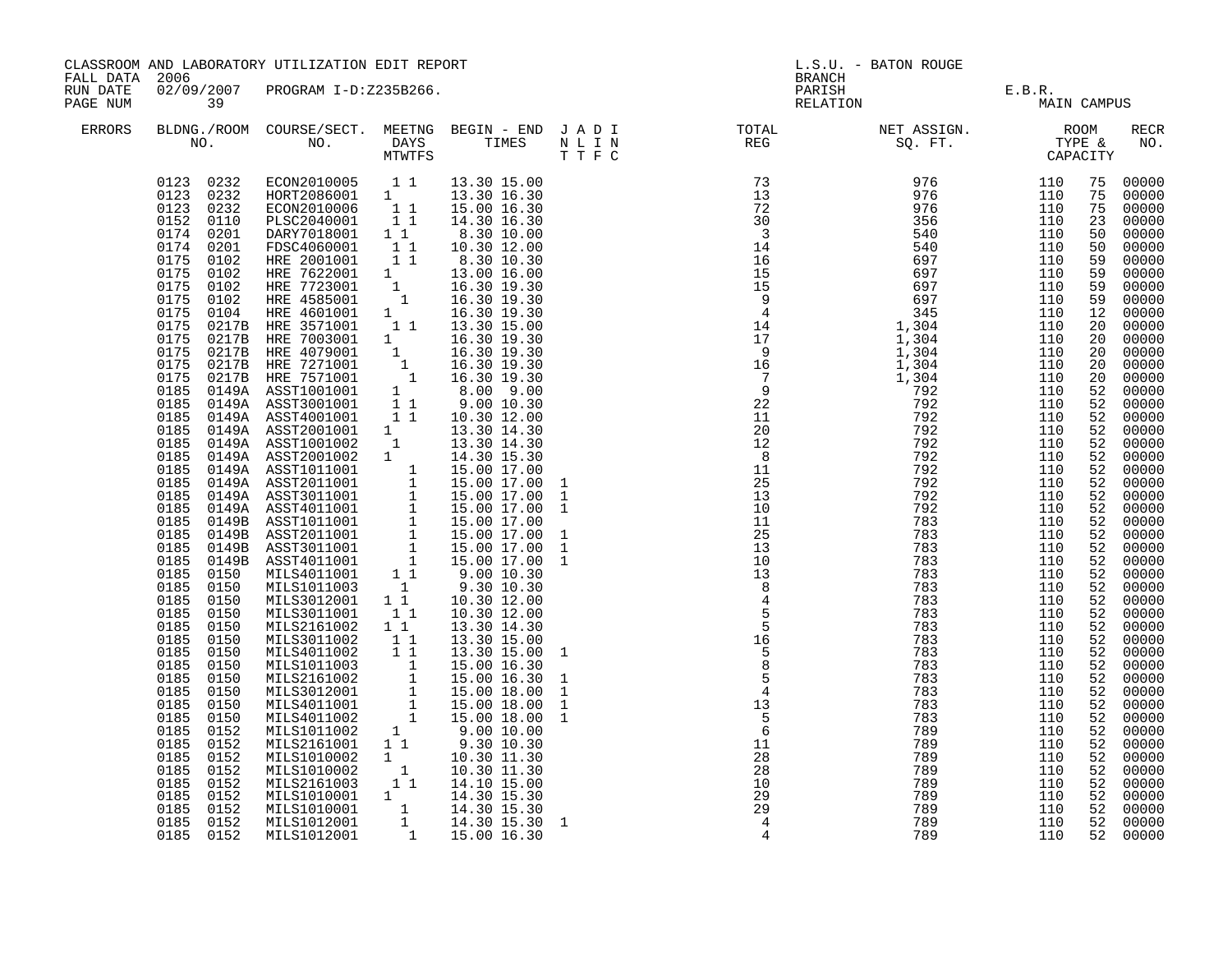|                      | CLASSROOM AND LABORATORY UTILIZATION EDIT REPORT<br>FALL DATA 2006 |                                                                                                                                                                                                                                                                                                                                                                                                                                                                                                                                                                                                                                                                                                                                                                                                                                                                                                                                                                                                                                                                                                                                                                                                                                                                                                                                                                                          |                                             |                                                                                                                                                                                            |                                                                                              | <b>BRANCH</b>                                                                                                                                                                                                                                                                                                                                                                                                                                                                           | L.S.U. - BATON ROUGE     |                                                                                                                          |    |                                                                                                                                                                                                                                                                                                                                                                                                                                                                                                |
|----------------------|--------------------------------------------------------------------|------------------------------------------------------------------------------------------------------------------------------------------------------------------------------------------------------------------------------------------------------------------------------------------------------------------------------------------------------------------------------------------------------------------------------------------------------------------------------------------------------------------------------------------------------------------------------------------------------------------------------------------------------------------------------------------------------------------------------------------------------------------------------------------------------------------------------------------------------------------------------------------------------------------------------------------------------------------------------------------------------------------------------------------------------------------------------------------------------------------------------------------------------------------------------------------------------------------------------------------------------------------------------------------------------------------------------------------------------------------------------------------|---------------------------------------------|--------------------------------------------------------------------------------------------------------------------------------------------------------------------------------------------|----------------------------------------------------------------------------------------------|-----------------------------------------------------------------------------------------------------------------------------------------------------------------------------------------------------------------------------------------------------------------------------------------------------------------------------------------------------------------------------------------------------------------------------------------------------------------------------------------|--------------------------|--------------------------------------------------------------------------------------------------------------------------|----|------------------------------------------------------------------------------------------------------------------------------------------------------------------------------------------------------------------------------------------------------------------------------------------------------------------------------------------------------------------------------------------------------------------------------------------------------------------------------------------------|
| RUN DATE<br>PAGE NUM | 40                                                                 | 02/09/2007 PROGRAM I-D:Z235B266.                                                                                                                                                                                                                                                                                                                                                                                                                                                                                                                                                                                                                                                                                                                                                                                                                                                                                                                                                                                                                                                                                                                                                                                                                                                                                                                                                         |                                             |                                                                                                                                                                                            |                                                                                              | PARISH<br>RELATION                                                                                                                                                                                                                                                                                                                                                                                                                                                                      | E.B.R.<br>MAIN CAMPUS    |                                                                                                                          |    |                                                                                                                                                                                                                                                                                                                                                                                                                                                                                                |
| ERRORS               |                                                                    |                                                                                                                                                                                                                                                                                                                                                                                                                                                                                                                                                                                                                                                                                                                                                                                                                                                                                                                                                                                                                                                                                                                                                                                                                                                                                                                                                                                          |                                             |                                                                                                                                                                                            |                                                                                              |                                                                                                                                                                                                                                                                                                                                                                                                                                                                                         |                          |                                                                                                                          |    | RECR<br>NO.                                                                                                                                                                                                                                                                                                                                                                                                                                                                                    |
| 4                    |                                                                    | $\begin{tabular}{cccc} 0185 & 0152 & MILS2161001 & 1 & 15.00 16.30 1 \\ 0185 & 0152 & MILS3011001 & 1 & 15.00 18.00 1 \\ 0185 & 0152 & MILS2011002 & 1 & 15.00 18.00 1 \\ 0185 & 0152 & MILS2161003 & 1 & 15.10 16.30 1 \\ 0187 & 0230A & LIS 1001009 & 1 & 8.00 9.00 1 \\ 0187 & 0$<br>0187 0230A LIS 1001010<br>0187 0230A LIS 1001024 1<br>0187 0230A LIS 1001024 1<br>0187 0230A LIS 1001020 1 1<br>0187 0230A LIS 1001011 1<br>0187 0230A LIS 1001025 1 1<br>0187 0230A LIS 1001012 1 1<br>0187 0230A LIS 1001012 1 1<br>0187 0230A LIS 1001026 1 1<br>0187 0230A LIS 1001007 1 1<br>0187 0230A LIS 1001021 11<br>0187 0230A LIS 1001008 1 1 15.30 16.30<br>0187 0230A LIS 1001022 1 1<br>0187 0230E ENGL1001105 1 1 1<br>0187 0230E ENGL1001068 1 1 1<br>$\begin{array}{cccccccc} 0187 & 0230\text{E} & \text{ENGL1001168} & 1 & 1 & 1 & 10.30 & 11.30 \\ 0187 & 0230\text{E} & \text{ENGL1001104} & 1 & 1 & 10.30 & 12.00 \\ 0187 & 0230\text{E} & \text{ENGL1001104} & 1 & 1 & 10.30 & 12.00 \\ 0187 & 0230\text{E} & \text{ENGL1001016} & 1 & 1 & 12.00 & 13.30 \\ 0187$<br>$\begin{array}{cccc} 0212 & 0008 & \text{ECE } 4262001 & 11111 & 9.00\ 16.00 \\ 0212 & 0118 & \text{ECE } 4002002 & 1 & 13.00\ 15.00 \\ 0212 & 0118 & \text{ECE } 4002002 & 1 & 15.00\ 17.00 \\ 0212 & 0118 & \text{ECE } 4002004 & 1 & 15.00\ 17.00 \\ 0212 & 0118B & \text{EE } 4002002 & 1 & 15$ | $\begin{bmatrix} 1 \\ 1 \\ 1 \end{bmatrix}$ | 9.00 10.00<br>9.00 10.00<br>9.30 10.30<br>9.30 10.30<br>11.00 12.00<br>11.00 12.00<br>12.00 13.00<br>12.00 13.00<br>14.30 15.30<br>14.30 15.30<br>15.30 16.30<br>9.30 10.30<br>10.30 11.30 | $\mathbf{1}$<br>$\mathbf{1}$<br>$\mathbf{1}$<br>$\mathbf{1}$<br>$\mathbf{1}$<br>$\mathbf{1}$ | $\begin{array}{cccccccc} \texttt{NED} & \texttt{REO} & \texttt{SQ}, & \texttt{FT}, & \texttt{TTYBE} & \texttt{S} & \texttt{C}\Delta\texttt{PACITY} & \texttt{C}\Delta\texttt{PACITY} & \texttt{C}\Delta\texttt{PACITY} & \texttt{C}\Delta\texttt{PACITY} & \texttt{C}\Delta\texttt{PACITY} & \texttt{C}\Delta\texttt{PACITY} & \texttt{C}\Delta\texttt{PACITY} & \texttt{C}\Delta\texttt{PACITY} & \texttt{C}\Delta\texttt{PACITY} & \texttt{C}\Delta\texttt{P$<br>15<br>15<br>18<br>19 | 453<br>453<br>453<br>453 | $\begin{array}{rrrr} 110 & 35 & 00000 \ 210 & 300 & 00000 \ 210 & 300 & 00000 \ \end{array}$<br>210<br>210<br>110<br>110 | 30 | 52 00000<br>00000<br>00000<br>00000<br>50 00000<br>00000<br>50 00000<br>50 00000<br>50 00000<br>50 00000<br>00000<br>00000<br>00000<br>00000<br>50 00000<br>00000<br>$00000$<br>00000<br>00000<br>00000<br>00000<br>$00000$<br>00000<br>00000<br>00000<br>29 00000<br>$\frac{29}{29}$ 00000<br>29 00000<br>00000<br>00000<br>35 00000<br>00000<br>00000<br>00000<br>10 00000<br>10 00000<br>10 00000<br>6 00000<br>6 00000<br>6 00000<br>30 00000<br>30 00000<br>00000<br>36 00000<br>36 00000 |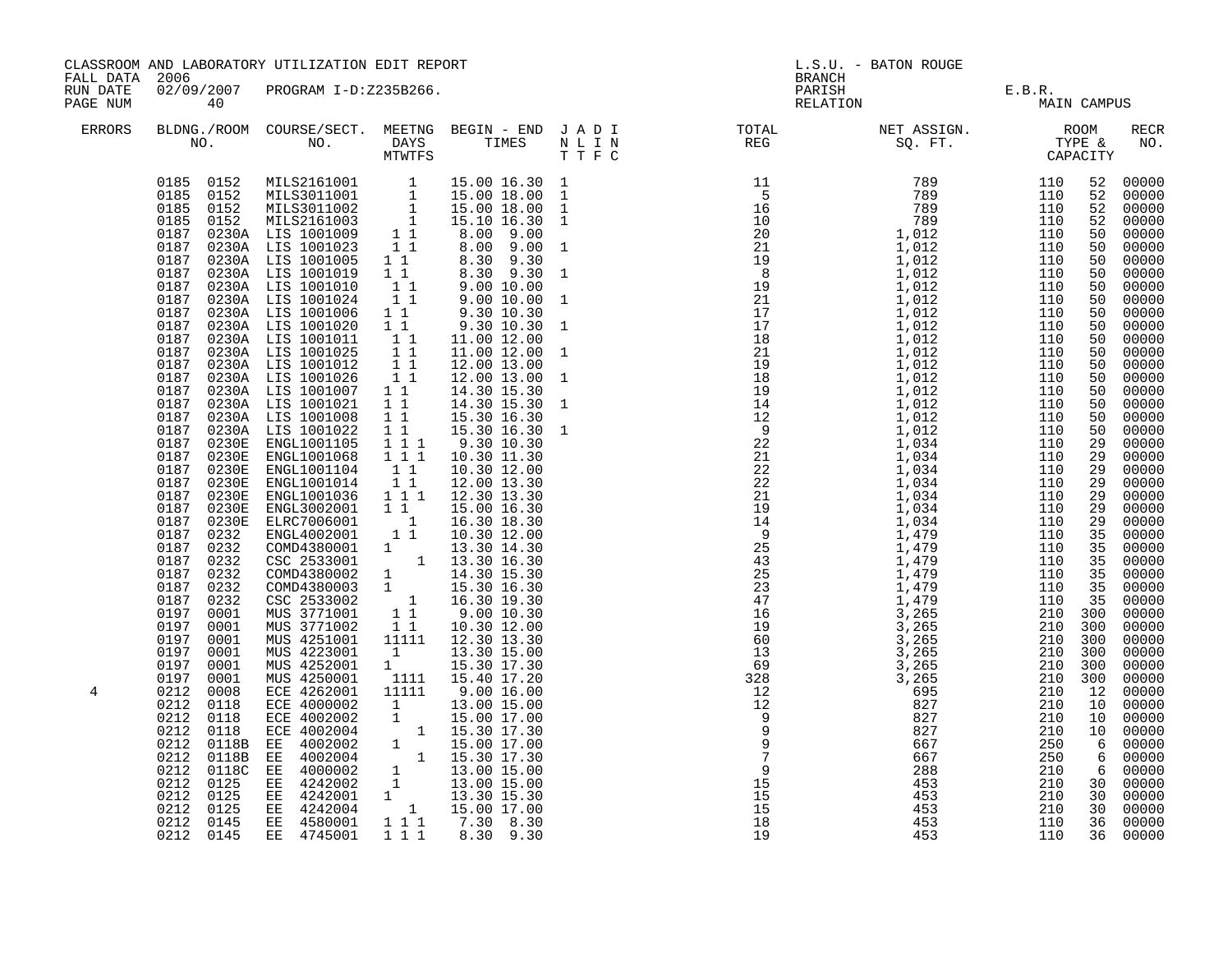| FALL DATA 2006       |                                                                                                                                                                                                                                                                                                                                                                                                                                                                                                                                                                                                                                                                                                                                       | CLASSROOM AND LABORATORY UTILIZATION EDIT REPORT                                                                                                                                                                                                                                                                                                                                                                                                                                                                                                                                                                                                                                                                                                                                                                                                                                                                                                                                                                                                                                                                                                                                                                                                                                           |                                                                                                                                                              |                                                                                                                                                                                                                                                                                                                                                                                                                                                                                                           |  |                                                                                                                                                                                                                                                                                                                                                                                                                                       | L.S.U. - BATON ROUGE<br>BRANCH        |  |                                                                                  |                                                                                                                                                                                                                                                                                                                                                                                                                                                                                                                                                          |  |
|----------------------|---------------------------------------------------------------------------------------------------------------------------------------------------------------------------------------------------------------------------------------------------------------------------------------------------------------------------------------------------------------------------------------------------------------------------------------------------------------------------------------------------------------------------------------------------------------------------------------------------------------------------------------------------------------------------------------------------------------------------------------|--------------------------------------------------------------------------------------------------------------------------------------------------------------------------------------------------------------------------------------------------------------------------------------------------------------------------------------------------------------------------------------------------------------------------------------------------------------------------------------------------------------------------------------------------------------------------------------------------------------------------------------------------------------------------------------------------------------------------------------------------------------------------------------------------------------------------------------------------------------------------------------------------------------------------------------------------------------------------------------------------------------------------------------------------------------------------------------------------------------------------------------------------------------------------------------------------------------------------------------------------------------------------------------------|--------------------------------------------------------------------------------------------------------------------------------------------------------------|-----------------------------------------------------------------------------------------------------------------------------------------------------------------------------------------------------------------------------------------------------------------------------------------------------------------------------------------------------------------------------------------------------------------------------------------------------------------------------------------------------------|--|---------------------------------------------------------------------------------------------------------------------------------------------------------------------------------------------------------------------------------------------------------------------------------------------------------------------------------------------------------------------------------------------------------------------------------------|---------------------------------------|--|----------------------------------------------------------------------------------|----------------------------------------------------------------------------------------------------------------------------------------------------------------------------------------------------------------------------------------------------------------------------------------------------------------------------------------------------------------------------------------------------------------------------------------------------------------------------------------------------------------------------------------------------------|--|
| RUN DATE<br>PAGE NUM | 41                                                                                                                                                                                                                                                                                                                                                                                                                                                                                                                                                                                                                                                                                                                                    | 02/09/2007 PROGRAM I-D:Z235B266.                                                                                                                                                                                                                                                                                                                                                                                                                                                                                                                                                                                                                                                                                                                                                                                                                                                                                                                                                                                                                                                                                                                                                                                                                                                           |                                                                                                                                                              |                                                                                                                                                                                                                                                                                                                                                                                                                                                                                                           |  |                                                                                                                                                                                                                                                                                                                                                                                                                                       | PARISH E.B.R.<br>RELATION MAIN CAMPUS |  |                                                                                  |                                                                                                                                                                                                                                                                                                                                                                                                                                                                                                                                                          |  |
| ERRORS               |                                                                                                                                                                                                                                                                                                                                                                                                                                                                                                                                                                                                                                                                                                                                       |                                                                                                                                                                                                                                                                                                                                                                                                                                                                                                                                                                                                                                                                                                                                                                                                                                                                                                                                                                                                                                                                                                                                                                                                                                                                                            |                                                                                                                                                              |                                                                                                                                                                                                                                                                                                                                                                                                                                                                                                           |  |                                                                                                                                                                                                                                                                                                                                                                                                                                       |                                       |  |                                                                                  | RECR<br>NO.                                                                                                                                                                                                                                                                                                                                                                                                                                                                                                                                              |  |
| 8<br>4               | 0212<br>0145<br>0149<br>0212<br>0212<br>0149<br>0212<br>0149<br>0212<br>0149<br>0212<br>0149<br>0212<br>0149<br>0212<br>0149<br>0212<br>0149<br>0212<br>0230<br>0212<br>0230<br>0212 0230<br>0212<br>0238<br>0212 0238<br>0212 0238<br>0212 0244<br>0212<br>0252<br>0212<br>0252<br>0212 0252<br>0212 0302<br>0212<br>0302<br>0212<br>0302<br>0212<br>0342<br>0213<br>0115<br>0213<br>0136<br>0213<br>0152<br>0213 0152<br>0213<br>0152<br>0213<br>0152<br>0213<br>0152<br>0213 0152<br>0213 0152<br>0213 0219<br>0213<br>0219<br>0213<br>0244<br>0213 0244<br>0213<br>0244<br>0213<br>0244<br>0213<br>0244<br>0213<br>0244<br>0213<br>0244<br>0213<br>0244<br>0213<br>0244<br>0213<br>0244<br>0213<br>0247<br>0213 0247<br>0213 0251 | $\begin{array}{cccccc} 0.212 & 0.145 & \text{EE} & 7640001 & 1 & 1 & 1 & 10.30 & 11.30 \\ 0.212 & 0.145 & \text{CE} & 4410001 & 1 & 1 & 10.30 & 12.00 \\ 0.212 & 0.145 & \text{EE} & 3232001 & 1 & 1 & 12.30 & 13.30 \\ 0.212 & 0.145 & \text{EE} & 7620001 & 1 & 1 & 15.30 & 17.00 \end{array}$<br>EE 7000003<br>EE 7510001<br>EE 7500001<br>EE 7240001<br>EE 4701003<br>EE 4610001<br>EE 4270002<br>EE 4660001<br>EE 7600001<br>EE 2731001<br>EE 2731001 1 10.30 12.30<br>EE 2731002 1 13.00 15.00<br>EE 2731003 1 15.00 17.00<br>EE 3221001 1 13.00 17.00<br>EE 3221002 1 13.00 15.00<br>EE 4270002 1 15.00 17.00<br>EE 4270002 1 15.00 17.00<br>EE 4240001 1 8.30 10.30<br>EE 4240003 1 15<br>ECE 7090003<br>HUEC2091001 1 12.00 13.00<br>HUEC2091001 1 9.30 10.30<br>HUEC2091001 1 9.30 10.30<br>HUEC3382001 1 8.30 11.30<br>HUEC4064001 1 9.00 10.30<br>HUEC4382001 1 9.30 12.30<br>HUEC4362001 1 10.30 12.00<br>HUEC4382001 1 10.30 12.00<br>HUEC3383001 1<br>HUEC3383001 1<br>HUEC7053001 1<br>HUEC7053001 1<br>HUEC2014002 1<br>HUEC2037002 1 1<br>HUEC2037002 1 1<br>HUEC2037002 1 1<br>HUEC4037001<br>HUEC3037001<br>HUEC3037001<br>HUEC4037001<br>HUEC3037002 1<br>HUEC3037002 11<br>HUEC4037002 11<br>HUEC4037002<br>HUEC4037002<br>HUEC2032001<br>HUEC2032002<br>HUEC4034001 | $1 1 1$<br>$\overline{1}$ $\overline{1}$ $\overline{1}$<br>$1\;1$<br>$1\quad1$<br>1 1 1<br>$1 1 1$<br>1<br>$1\quad1$<br>1<br>$1\quad1$<br>11<br>$\mathbf{1}$ | $\begin{array}{cccc} 1 & 1 & & 17.00 & 18.30 \\ 1 & 1 & 1 & & 8.30 & 9.30 \end{array}$<br>9.30 10.30<br>10.30 11.30<br>10.30 12.00<br>1 1 1 1 11.30 12.30<br>12.30 13.30<br>13.30 14.30<br>14.30 15.30<br>10.30 12.30<br>10.30 12.30<br>14.00 17.00<br>12.00 15.00<br>12.00 15.00<br>9.00 10.00<br>10.00 12.00<br>12.00 13.00<br>12.30 14.30<br>1 1 12.30 14.30<br>13.00 15.00<br>14.30 16.30<br>14.30 16.30<br>15.00 16.00<br>16.00 18.00<br>$1\ 1\ 12.00\ 14.00$<br>$1\ 1\ 15.00\ 17.00$<br>10.00 12.00 |  | $\begin{tabular}{cccccccc} \hline \textbf{R} & \textbf{R} & \textbf{R} & \textbf{R} & \textbf{R} & \textbf{R} & \textbf{R} & \textbf{R} & \textbf{R} & \textbf{R} & \textbf{R} & \textbf{R} & \textbf{R} & \textbf{R} & \textbf{R} & \textbf{R} & \textbf{R} & \textbf{R} & \textbf{R} & \textbf{R} & \textbf{R} & \textbf{R} & \textbf{R} & \textbf{R} & \textbf{R} & \textbf{R} & \textbf{R} & \textbf{R} & \textbf{R} & \textbf{R$ |                                       |  | 36<br>36<br>30<br>30<br>12<br>12<br>46<br>46<br>46<br>25<br>25<br>25<br>25<br>25 | 00000<br>00000<br>00000<br>00000<br>36 00000<br>00000<br>00000<br>00000<br>00000<br>00000<br>00000<br>00000<br>00000<br>00000<br>00000<br>18 00000<br>12 00000<br>12 00000<br>00000<br>12 00000<br>00000<br>12 00000<br>12 00000<br>18 00000<br>18 00000<br>18 00000<br>400000<br>31 00000<br>56 00000<br>46 00000<br>46 00000<br>00000<br>46 00000<br>00000<br>46 00000<br>00000<br>22 00000<br>22 00000<br>25 00000<br>00000<br>25 00000<br>25 00000<br>25 00000<br>25 00000<br>00000<br>00000<br>$00000$<br>00000<br>44 00000<br>44 00000<br>50 00000 |  |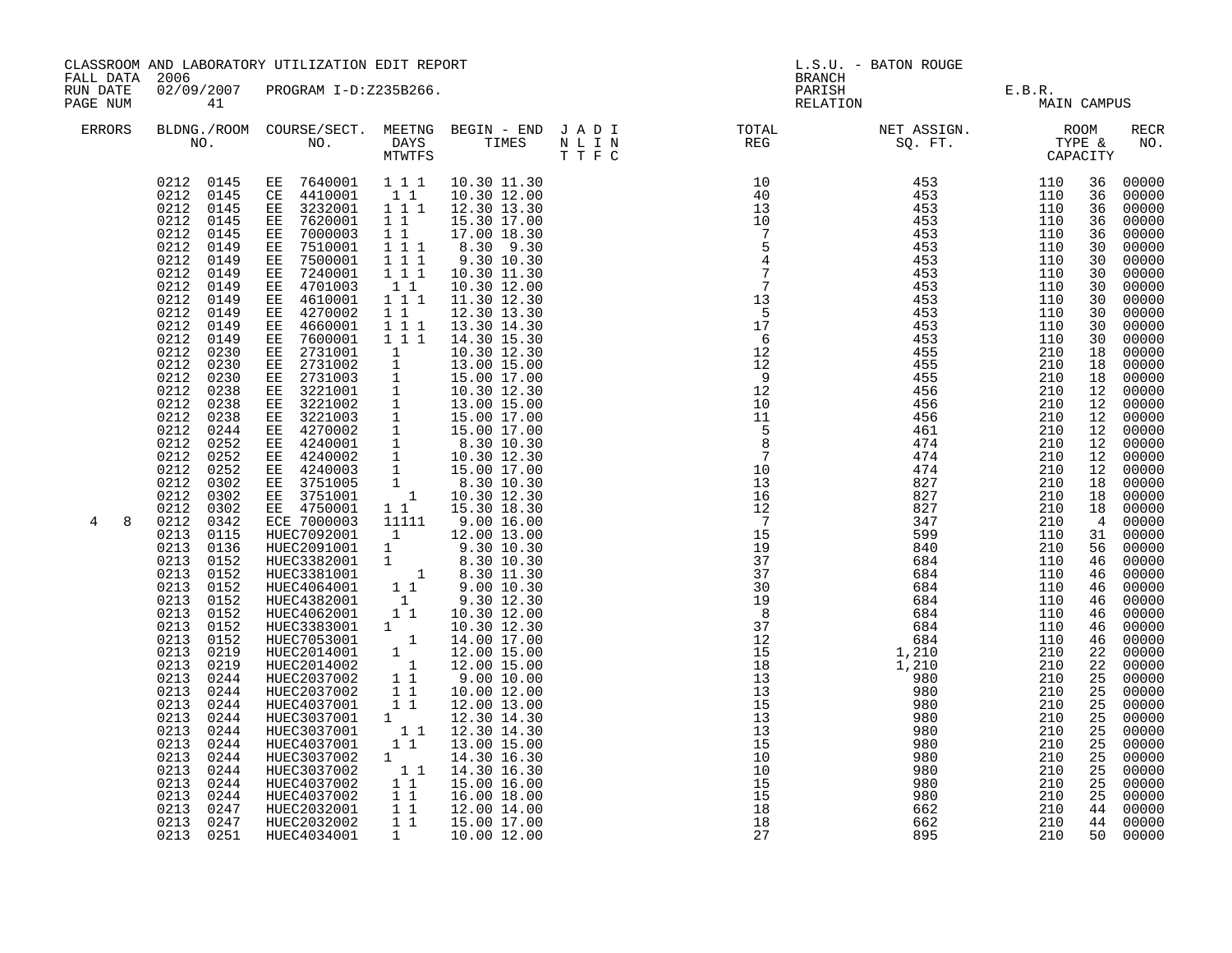|                                                                                                                                                                                                                                                                                                                                                                                                                                                                                                                                                                                                                                           |                                                                                                                                                                                                                                                                                                                                                                                              |                                                                               |                                                                                                                                                                                                                                                                                                                                                                                                                                                                      |                                                                                                                                                                                                                                                                                                                                                                                                                                                                                                                                                                                                                                                                                                                                                                                                                                                                                                                                                                                                                                                                            | L.S.U. - BATON ROUGE |  |               |                                |                                                                                                                                                                                                                                                                                                                                                                                                                                                  |
|-------------------------------------------------------------------------------------------------------------------------------------------------------------------------------------------------------------------------------------------------------------------------------------------------------------------------------------------------------------------------------------------------------------------------------------------------------------------------------------------------------------------------------------------------------------------------------------------------------------------------------------------|----------------------------------------------------------------------------------------------------------------------------------------------------------------------------------------------------------------------------------------------------------------------------------------------------------------------------------------------------------------------------------------------|-------------------------------------------------------------------------------|----------------------------------------------------------------------------------------------------------------------------------------------------------------------------------------------------------------------------------------------------------------------------------------------------------------------------------------------------------------------------------------------------------------------------------------------------------------------|----------------------------------------------------------------------------------------------------------------------------------------------------------------------------------------------------------------------------------------------------------------------------------------------------------------------------------------------------------------------------------------------------------------------------------------------------------------------------------------------------------------------------------------------------------------------------------------------------------------------------------------------------------------------------------------------------------------------------------------------------------------------------------------------------------------------------------------------------------------------------------------------------------------------------------------------------------------------------------------------------------------------------------------------------------------------------|----------------------|--|---------------|--------------------------------|--------------------------------------------------------------------------------------------------------------------------------------------------------------------------------------------------------------------------------------------------------------------------------------------------------------------------------------------------------------------------------------------------------------------------------------------------|
| 42                                                                                                                                                                                                                                                                                                                                                                                                                                                                                                                                                                                                                                        |                                                                                                                                                                                                                                                                                                                                                                                              |                                                                               |                                                                                                                                                                                                                                                                                                                                                                                                                                                                      |                                                                                                                                                                                                                                                                                                                                                                                                                                                                                                                                                                                                                                                                                                                                                                                                                                                                                                                                                                                                                                                                            |                      |  | MAIN CAMPUS   |                                |                                                                                                                                                                                                                                                                                                                                                                                                                                                  |
|                                                                                                                                                                                                                                                                                                                                                                                                                                                                                                                                                                                                                                           |                                                                                                                                                                                                                                                                                                                                                                                              |                                                                               |                                                                                                                                                                                                                                                                                                                                                                                                                                                                      |                                                                                                                                                                                                                                                                                                                                                                                                                                                                                                                                                                                                                                                                                                                                                                                                                                                                                                                                                                                                                                                                            |                      |  |               |                                | RECR<br>NO.                                                                                                                                                                                                                                                                                                                                                                                                                                      |
| 0231 0124C<br>0231 0124C<br>0231<br>0124C<br>0240<br>0029<br>0240<br>0032<br>0253<br>0140<br>0253<br>0140<br>0253<br>0140<br>0253<br>0140<br>0253<br>0140<br>0253<br>0140<br>0253<br>0140<br>0253<br>0140<br>0266<br>0002<br>0266<br>0002<br>0266<br>0002<br>0266<br>0002<br>0266<br>0002<br>0266<br>0002<br>0266<br>0002<br>0266<br>0002<br>0266<br>0002<br>0266<br>0002<br>0266<br>0002<br>0266<br>0002<br>0266<br>0005<br>0266<br>0005<br>0266<br>0005<br>0266<br>0005<br>0266<br>0005<br>0266<br>0005<br>0266<br>0005<br>0266<br>0005<br>0266<br>0005<br>0266<br>0005<br>0266<br>0005<br>0266<br>0005<br>0266<br>0005<br>0266<br>0005 | ISDS2000001<br>CM 3100001<br>CM 3100002<br>CM 3100003<br>CM 3100004<br>CM 3100003<br>CM 3100004<br>BIOL1002001<br>SOCL2001007<br>HIST1003001<br>BIOL1202001<br>POLI2051004<br>KIN 3534001<br>BIOL1202003<br>HIST2055004<br>PSYC2000003<br>MATH1029001<br>MATH1029002<br>BIOL1201001<br>KIN 2501001<br>POLI2051001<br>HIST1007001<br>HUEC3032001<br>OCS 1005003<br>PSYC2040001<br>PSYC3082001 | $1\overline{1}$<br>$1\quad1$<br>$1 1 1$<br>$1\quad1$<br>$1\quad1$<br>11<br>11 | 10.30 12.00<br>12.00 13.30<br>13.30 15.00<br>18.00 21.00<br>7.30 9.00<br>10.30 12.00<br>12.00 13.30<br>13.30 15.00                                                                                                                                                                                                                                                                                                                                                   |                                                                                                                                                                                                                                                                                                                                                                                                                                                                                                                                                                                                                                                                                                                                                                                                                                                                                                                                                                                                                                                                            |                      |  |               |                                | 00000<br>00000<br>00000<br>00000<br>00000<br>00000<br>00000<br>00000<br>00000<br>00000<br>00000<br>00000<br>00000<br>00000<br>00000<br>$00000$<br>$00000$<br>00000<br>00000<br>00000<br>00000<br>00000<br>00000<br>00000<br>00000<br>00000<br>00000<br>00000<br>00000<br>00000<br>00000<br>00000<br>00000<br>00000<br>00000<br>00000<br>00000<br>00000<br>00000<br>00000<br>00000<br>00000<br>00000<br>00000<br>00000<br>00000<br>00000<br>00000 |
| 0266<br>0006<br>0266 0006                                                                                                                                                                                                                                                                                                                                                                                                                                                                                                                                                                                                                 | BIOL1001002<br>SOCL2001003                                                                                                                                                                                                                                                                                                                                                                   |                                                                               |                                                                                                                                                                                                                                                                                                                                                                                                                                                                      |                                                                                                                                                                                                                                                                                                                                                                                                                                                                                                                                                                                                                                                                                                                                                                                                                                                                                                                                                                                                                                                                            |                      |  |               |                                | 00000<br>00000<br>00000                                                                                                                                                                                                                                                                                                                                                                                                                          |
|                                                                                                                                                                                                                                                                                                                                                                                                                                                                                                                                                                                                                                           | FALL DATA 2006<br>0266<br>0006<br>0266<br>0006                                                                                                                                                                                                                                                                                                                                               | 0231 0124C ENGL2123023<br>SOCL2001006<br>ART 1440001                          | ENGL1001091 111<br>ENGL1001093 1 1 1<br>ENGL2123023 11<br>ENGL1001097 111<br>ISDS2000001 111<br>1 1 1<br>111<br>CLST2090001 1 1 1<br>$1\quad1$<br>THTR1020001 1 1 1<br>$\begin{array}{rr} & 1 & 1 \\ & 1 & 1 \end{array}$<br>ENGL9999008 1 1<br>$\qquad \qquad 1$<br>11<br>$1\quad1$<br>$1 1 1$<br>RNR 1001001 1 1 1<br>$1\quad1$<br>AGEC2003001 111<br>$1 1 1$<br>BIOL3090002 111<br>BIOL1011001 11<br>$\begin{bmatrix} 1 \\ 1 \\ 1 \end{bmatrix}$<br>11<br>$1 1 1$ | CLASSROOM AND LABORATORY UTILIZATION EDIT REPORT<br>02/09/2007 PROGRAM I-D:Z235B266.<br>$\begin{tabular}{cccc} 0213 & 0251 & HUEC4034002 & 1 & 10.00 12.00 \\ 0213 & 0251 & HUEC7048001 & 1 & 13.30 15.30 \\ 0213 & 0251 & HUEC7048001 & 1 & 13.30 15.30 \\ 0213 & 0251 & HUEC2041001 & 1 & 13.30 16.30 \\ 0213 & 0251 & HUEC2041002 & 1 & 13.30 16.30 \\ 0213 & 0251 & HUEC20$<br>9.30 10.30<br>10.30 11.30<br>11.00 12.00<br>11.30 12.30<br>9.30 10.30<br>9.30 10.30<br>$\begin{array}{rrrr} 1 & 1 & 1.30 & 14.30 \ 1 & 12.30 & 14.30 \ 1 & 12.30 & 14.30 \ 1 & 12.30 & 14.30 \ 1 & 12.30 & 14.30 \end{array}$<br>CM 3100001 1 14.30 16.30<br>CM 3100002 1 14.30 16.30<br>CM 3100003 1 14.30 16.30<br>CM 3100004 1 14.30 16.30<br>8.30 9.30<br>9.00 10.30<br>9.30 10.30<br>10.30 11.30<br>11.30 12.30<br>12.30 13.30<br>15.00 16.30<br>16.30 18.00<br>9.00 10.30<br>9.30 10.30<br>10.30 11.30<br>11.30 12.30<br>12.30 13.30<br>14.30 15.30<br>15.00 16.30<br>15.30 17.00<br>18.00 21.00<br>18.00 21.00<br>$7.30$ 9.00<br>9.00 10.30<br>9.30 10.30<br>1 1 1 1 10.30 11.30 |                      |  | <b>BRANCH</b> | PARISH E.B.R.<br>RELATION MAIL | $\begin{smallmatrix} 11.78 \\ 17.79 \\ 18.79 \\ 19.79 \\ 19.71 \\ 19.72 \\ 19.73 \\ 19.74 \\ 19.75 \\ 19.77 \\ 19.78 \\ 19.79 \\ 19.79 \\ 19.79 \\ 19.71 \\ 19.71 \\ 19.72 \\ 19.73 \\ 19.74 \\ 19.75 \\ 19.77 \\ 19.78 \\ 19.79 \\ 19.71 \\ 19.71 \\ 19.72 \\ 19.73 \\ 19.74 \\ 19.73 \\ 19.74 \\ 19.$                                                                                                                                          |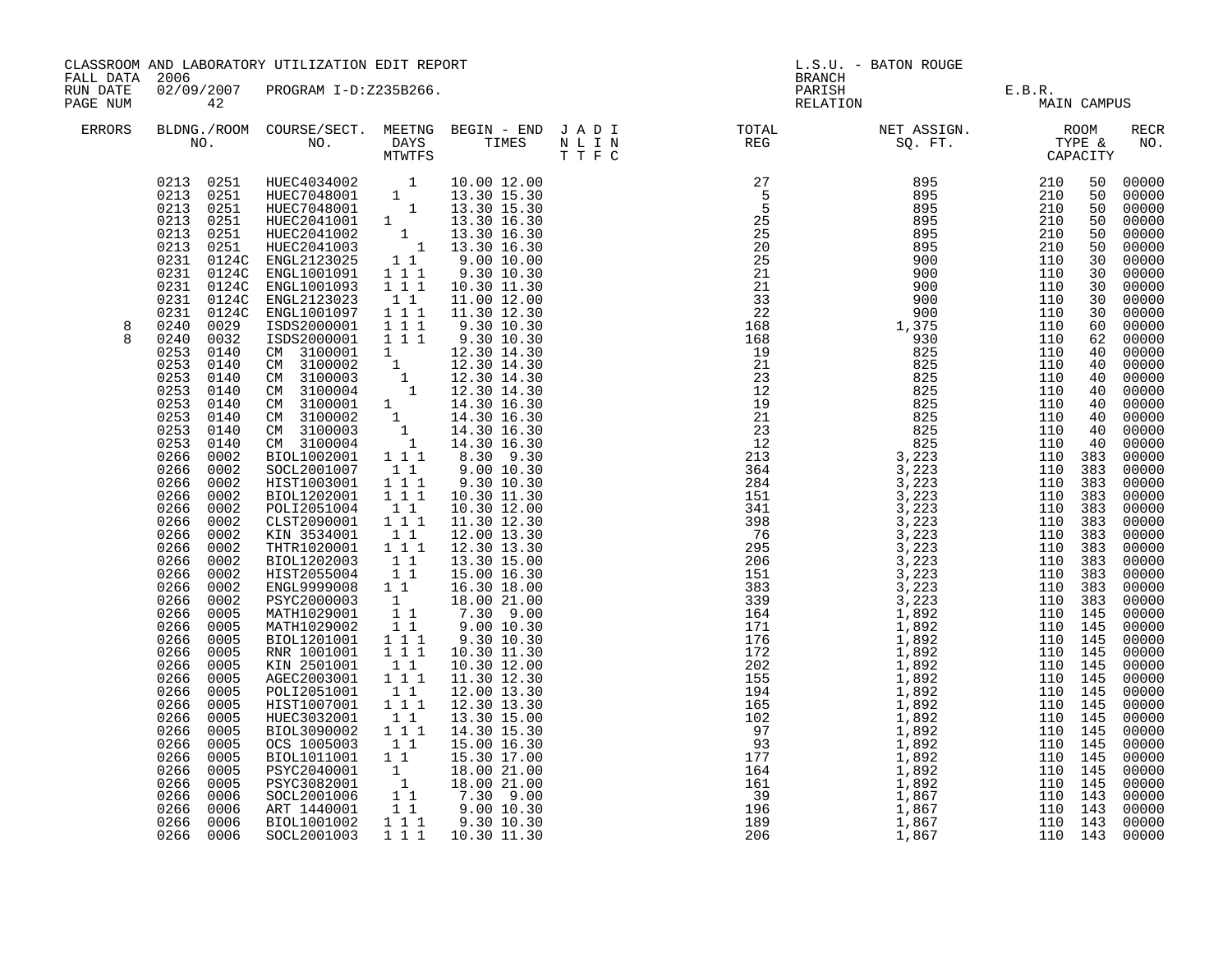| CLASSROOM AND LABORATORY UTILIZATION EDIT REPORT<br>FALL DATA 2006 |                                                                                                                                                                                                                                                                                                                                                                                                                                                                                                                                                                                                                                                                                                                                                                                                                               |                                                                                                                                                                                                                                                                                                                                                                                                                                                                                                                                                                                                                                                                                                                                                                                             |                                                                                                                                                                                                                                                                                                                                                              |                                                                                                                              | L.S.U. - BATON ROUGE<br><b>BRANCH</b> |  |                                       |                                                                                                                                                                                                                                                                                                                                                                                                                                                                             |  |
|--------------------------------------------------------------------|-------------------------------------------------------------------------------------------------------------------------------------------------------------------------------------------------------------------------------------------------------------------------------------------------------------------------------------------------------------------------------------------------------------------------------------------------------------------------------------------------------------------------------------------------------------------------------------------------------------------------------------------------------------------------------------------------------------------------------------------------------------------------------------------------------------------------------|---------------------------------------------------------------------------------------------------------------------------------------------------------------------------------------------------------------------------------------------------------------------------------------------------------------------------------------------------------------------------------------------------------------------------------------------------------------------------------------------------------------------------------------------------------------------------------------------------------------------------------------------------------------------------------------------------------------------------------------------------------------------------------------------|--------------------------------------------------------------------------------------------------------------------------------------------------------------------------------------------------------------------------------------------------------------------------------------------------------------------------------------------------------------|------------------------------------------------------------------------------------------------------------------------------|---------------------------------------|--|---------------------------------------|-----------------------------------------------------------------------------------------------------------------------------------------------------------------------------------------------------------------------------------------------------------------------------------------------------------------------------------------------------------------------------------------------------------------------------------------------------------------------------|--|
| RUN DATE<br>PAGE NUM<br>43<br>ERRORS                               |                                                                                                                                                                                                                                                                                                                                                                                                                                                                                                                                                                                                                                                                                                                                                                                                                               | 02/09/2007 PROGRAM I-D:Z235B266.                                                                                                                                                                                                                                                                                                                                                                                                                                                                                                                                                                                                                                                                                                                                                            |                                                                                                                                                                                                                                                                                                                                                              |                                                                                                                              |                                       |  | PARISH E.B.R.<br>RELATION MAIN CAMPUS |                                                                                                                                                                                                                                                                                                                                                                                                                                                                             |  |
|                                                                    | NO.                                                                                                                                                                                                                                                                                                                                                                                                                                                                                                                                                                                                                                                                                                                                                                                                                           | BLDNG./ROOM COURSE/SECT. MEETNG BEGIN - END J A D I<br>NO. DAYS TIMES NLIN<br>MTWTFS TIFC                                                                                                                                                                                                                                                                                                                                                                                                                                                                                                                                                                                                                                                                                                   |                                                                                                                                                                                                                                                                                                                                                              |                                                                                                                              |                                       |  |                                       | RECR<br>NO.                                                                                                                                                                                                                                                                                                                                                                                                                                                                 |  |
|                                                                    | 0266 0006<br>0266 0006<br>0266<br>0006<br>0266<br>0006<br>0266<br>0006<br>0266<br>0006<br>0266<br>0006<br>0266<br>0006<br>0266<br>0006<br>0266<br>0006<br>0266<br>0006<br>0266<br>0006<br>0266<br>0006<br>0266<br>0009<br>0266<br>0009<br>0266<br>0009<br>0266<br>0009<br>0266 0009<br>0266<br>0009<br>0266<br>0009<br>0266<br>0009<br>0266<br>0009<br>0266<br>0009<br>0266<br>0009<br>0266<br>0009<br>0266<br>0009<br>0266<br>0009<br>0266<br>0009<br>0266<br>0009<br>0266<br>0010<br>0266<br>0010<br>0266<br>0010<br>0266<br>0010<br>0266<br>0010<br>0266<br>0010<br>0266<br>0010<br>0266<br>0010<br>0266<br>0010<br>0266 0010<br>0266<br>0010<br>0266<br>0010<br>0266<br>0010<br>0266<br>0015<br>0266<br>0015<br>0266<br>0015<br>0266<br>0015<br>0266<br>0015<br>0266<br>0015<br>0266<br>0015<br>0266<br>0015<br>0266 0015 | BIOL4246001   1   10.30   12.00<br>SOCL2001004   1   1   11.30   12.30<br>HIST2023001 11<br>EXST2201001 111<br>EXST2201002<br>EXST2201003<br>EXST2201004<br>EXST2201005<br>EXST2201006<br>SOCL2501002<br>THTR1020005<br>PSYC2060001<br>SOCL2501001<br>BIOL4177001<br>BIOL4110001<br>POLI2051005<br>PSYC3083001<br>THTR1020010 1 1 1<br>POLI2051006 1 1<br>HIST2057001 1 1 1<br>AGRI1001001 1 10.30 11.30<br>BADM1000001 1 10.30 11.30<br>HIST1001002 1 1 1 11.30 12.30<br>HIST2057004 11<br>HIST2057004 11<br>PSYC2070001<br>HIST4130001<br>MILS4130001<br>HIST1003003<br>MC 4004001<br>KIN 3514001<br>HIST1001001<br>HIST100101<br>HIST2057003 1 1<br>HUEC1000001 1 1 1<br>HIL1021001 1 1 1<br>BIOL2153006 1 1<br>BIOL2153007 1 1<br>BIOL2153008 1 1<br>BIOL2153008 1 1<br>BIOL2153009 1 1 | 111<br>$\begin{array}{rrrr} & 1 & 1 & 1 \\ & 1 & 1 & 1 \\ & & 1 & 1 & 1 \end{array}$<br>111<br>$\overline{1}$ $\overline{1}$ $\overline{1}$<br>$\begin{bmatrix} 1 & 1 \\ 1 & 1 & 1 \end{bmatrix}$<br>$\begin{bmatrix} 1 & 1 \\ 1 & 1 \\ 1 & 1 \\ 1 & 1 \\ 1 & 1 \end{bmatrix}$<br>$1\quad1$<br>$\begin{bmatrix} 1 \\ 1 \end{bmatrix}$<br>$1 1 1$<br>11<br>11 | $\begin{array}{rrrr} 1 & 1 & 1 & 13.3 & 15.30 \ 1 & & 17.30 & 20.30 \ 1 & & 7.30 & 9.00 \ 1 & 1 & & 8.30 & 9.30 \end{array}$ |                                       |  |                                       | 00000<br>00000<br>00000<br>00000<br>00000<br>00000<br>00000<br>00000<br>00000<br>00000<br>00000<br>00000<br>$00000$<br>$00000$<br>00000<br>$00000$<br>00000<br>00000<br>00000<br>$00000$<br>$00000$<br>$00000$<br>00000<br>00000<br>00000<br>$00000$<br>$00000$<br>00000<br>00000<br>00000<br>00000<br>00000<br>00000<br>00000<br>00000<br>$00000$<br>$00000$<br>00000<br>$00000$<br>00000<br>00000<br>00000<br>00000<br>00000<br>00000<br>00000<br>00000<br>00000<br>00000 |  |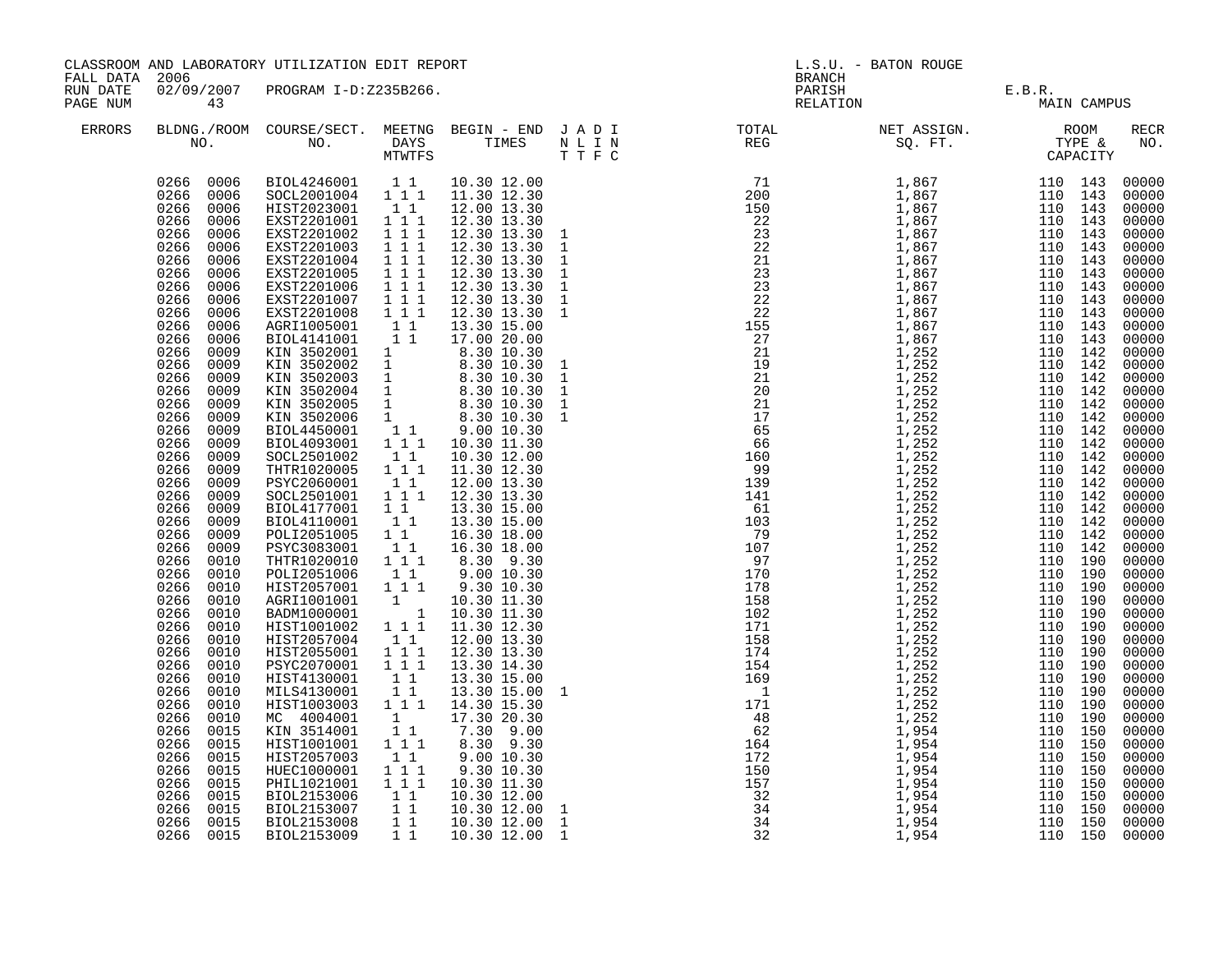| FALL DATA 2006       |                                                                                                                                                                                                                                                                                                                                                                                                                                                                                                                                                                                                                                                                                                                                                                               | CLASSROOM AND LABORATORY UTILIZATION EDIT REPORT                                                                                                                                                                                                                                                                                                                                                                                                                                                                                                                                                                                                                                                                                                                                                                                                                                                                                                                                                         |                                                                                                                                                                                                                                                                                                                                                        |                                                                                                                                                                                                                                                                                                                                                                                                                                                                                                                                                           |  | L.S.U. - BATON ROUGE<br><b>BRANCH</b>                                                                                                             |                                                                           |                                                                           |                                                                |                                                                                                                                                                                                                                                                                                                                                                                                                                                                      |
|----------------------|-------------------------------------------------------------------------------------------------------------------------------------------------------------------------------------------------------------------------------------------------------------------------------------------------------------------------------------------------------------------------------------------------------------------------------------------------------------------------------------------------------------------------------------------------------------------------------------------------------------------------------------------------------------------------------------------------------------------------------------------------------------------------------|----------------------------------------------------------------------------------------------------------------------------------------------------------------------------------------------------------------------------------------------------------------------------------------------------------------------------------------------------------------------------------------------------------------------------------------------------------------------------------------------------------------------------------------------------------------------------------------------------------------------------------------------------------------------------------------------------------------------------------------------------------------------------------------------------------------------------------------------------------------------------------------------------------------------------------------------------------------------------------------------------------|--------------------------------------------------------------------------------------------------------------------------------------------------------------------------------------------------------------------------------------------------------------------------------------------------------------------------------------------------------|-----------------------------------------------------------------------------------------------------------------------------------------------------------------------------------------------------------------------------------------------------------------------------------------------------------------------------------------------------------------------------------------------------------------------------------------------------------------------------------------------------------------------------------------------------------|--|---------------------------------------------------------------------------------------------------------------------------------------------------|---------------------------------------------------------------------------|---------------------------------------------------------------------------|----------------------------------------------------------------|----------------------------------------------------------------------------------------------------------------------------------------------------------------------------------------------------------------------------------------------------------------------------------------------------------------------------------------------------------------------------------------------------------------------------------------------------------------------|
| RUN DATE<br>PAGE NUM | 44                                                                                                                                                                                                                                                                                                                                                                                                                                                                                                                                                                                                                                                                                                                                                                            | 02/09/2007 PROGRAM I-D:Z235B266.                                                                                                                                                                                                                                                                                                                                                                                                                                                                                                                                                                                                                                                                                                                                                                                                                                                                                                                                                                         |                                                                                                                                                                                                                                                                                                                                                        |                                                                                                                                                                                                                                                                                                                                                                                                                                                                                                                                                           |  | PARISH<br>RELATION                                                                                                                                | E.B.R.<br>MAIN                                                            | MAIN CAMPUS                                                               |                                                                |                                                                                                                                                                                                                                                                                                                                                                                                                                                                      |
| <b>ERRORS</b>        |                                                                                                                                                                                                                                                                                                                                                                                                                                                                                                                                                                                                                                                                                                                                                                               | NO. DAYS TIMES NLIN<br>MTWTFS TTFC                                                                                                                                                                                                                                                                                                                                                                                                                                                                                                                                                                                                                                                                                                                                                                                                                                                                                                                                                                       |                                                                                                                                                                                                                                                                                                                                                        |                                                                                                                                                                                                                                                                                                                                                                                                                                                                                                                                                           |  | BLDNG./ROOM COURSE/SECT. MEETNG BEGIN – END JADI TOTAL NET ASSIGN. NET ASSIGN. ROOM ROOM NO. DAYS TIMES NLIN REG REG SQ.FT. TYPE &                |                                                                           |                                                                           |                                                                | RECR<br>NO.                                                                                                                                                                                                                                                                                                                                                                                                                                                          |
|                      | 0266 0015<br>0266<br>0015<br>0266 0015<br>0266<br>0015<br>0266<br>0016<br>0266<br>0016<br>0266<br>0016<br>0266<br>0016<br>0266<br>0016<br>0266<br>0016<br>0266<br>0016<br>0266<br>0016<br>0266<br>0016<br>0266<br>0016<br>0266<br>0016<br>0266<br>0016<br>0266<br>0016<br>0266<br>0016<br>0266<br>0016<br>0266 0016<br>0266<br>0016<br>0266<br>0016<br>0266<br>0016<br>0266 0016<br>0266<br>0016<br>0266<br>0111<br>0266<br>0111<br>0266<br>0111<br>0266<br>0111<br>0266<br>0111<br>0266<br>0111<br>0266<br>0112<br>0266<br>0112<br>0266<br>0112<br>0266<br>0112<br>0266<br>0112<br>0266 0112<br>0266<br>0112<br>0266<br>0112<br>0266<br>0113<br>0266<br>0113<br>0266<br>0113<br>0266<br>0113<br>0266<br>0113<br>0266<br>0113<br>0266<br>0113<br>0266<br>0113<br>0266<br>0114 | 0266 0015 BIOL2153010 1 1 10.30 12.00 1<br>0266 0015 KIN 3515001 1 1 1 11.30 12.30<br>COMD2050003 11<br>HIST2057002 111<br>PSYC2076001<br>PSYC3083002<br>SOCL2001001<br>BIOL1001006<br>SOCL2001002<br>BIOL3090001<br>MC 2015001 1<br>MC 2015001 1<br>MC 2015002 1<br>MC 2015002 1 10.30 12.30<br>MC 2015003 1 10.30 12.30<br>MC 2015005 1 10.30 12.30<br>MC 2015005 1 10.30 12.30<br>MC 2015006 1 10.30 12.30<br>MC 2015006 1 10.30 12.30<br>MC 2015009 1 10.30 12.30<br>MC 2015009 1 10.30 12.30<br>MC 2015009 1 1<br>POLI2051002 1 1 1 12.30 13.30<br>BIOL4158001 1 1<br>SOCL2001010<br>SOCL2001005 1 1<br>SOCL2505002 1<br>PHYS9999010 1<br>MATH4031002 111<br>MATH4036001<br>MATH2058001<br>MATH4020001<br>MATH4181001<br>MATH1552013<br>MATH1550006<br>FREN2102001<br>FREN2102002<br>MATH1550014<br>FREN1002007<br>FREN1002008<br>MATH1550024<br>MATH7280002<br>MATH7290001<br>MATH7200001<br>MATH7390001<br>MATH7380002<br>MATH7380002<br>MATH1551001<br>MATH1551003<br>MATH3903001<br>MATH1550001 | 1 1 1<br>$1 \quad \blacksquare$<br>$1 1 1$<br>11<br>1 1 1<br>$1\quad1$<br>$1\quad1$<br>$1\quad1$<br>$1^{\degree}1^{\degree}1$<br>$1 1 1$<br>1 1 1<br>1111<br>11111<br>$1 1 1$<br>$1 1 1$<br>11111<br>1111<br>1111<br>11111<br>111<br>11<br>$1\overline{1}$<br>$\begin{smallmatrix}1&1\\1&1&1\end{smallmatrix}$<br>11111<br>11111<br>$1\quad1$<br>11111 | 12.00 13.30<br>12.30 13.30<br>14.30 15.30<br>18.00 21.00<br>8.30 9.30<br>9.00 10.30<br>9.30 10.30<br>10.30 12.00<br>10.30 12.30<br>10.30 12.30<br>12.00 13.30 1<br>13.30 15.00<br>13.30 15.00<br>15.00 16.30<br>18.00 21.00<br>8.30 9.30<br>9.30 10.30<br>12.00 13.30<br>12.30 13.30<br>13.30 14.30<br>14.30 15.30<br>7.30 8.30<br>8.30 9.30<br>9.30 10.30<br>10.30 11.30<br>11.30 12.30<br>12.30 13.30<br>13.30 14.30<br>14.30 15.30<br>8.30 9.30<br>9.00 10.30<br>9.30 10.30<br>10.30 12.00<br>11.30 12.30<br>12.30 13.30<br>13.30 14.30<br>15.30 16.30 |  | 29<br>21<br>$\frac{1}{13}$<br>$\frac{5}{24}$<br>$\begin{array}{c} 8 \\ 6 \end{array}$<br>27<br>$\begin{array}{c} 25 \\ 25 \\ 2 \\ 31 \end{array}$ | 569<br>569<br>473<br>473<br>473<br>473<br>473<br>473<br>473<br>473<br>564 | 110<br>110<br>110<br>110<br>110<br>110<br>110<br>110<br>110<br>110<br>110 | 40<br>40<br>32<br>32<br>32<br>32<br>32<br>32<br>32<br>32<br>40 | 00000<br>00000<br>00000<br>00000<br>00000<br>00000<br>00000<br>00000<br>00000<br>00000<br>00000<br>00000<br>00000<br>00000<br>00000<br>00000<br>00000<br>00000<br>00000<br>00000<br>$00000$<br>00000<br>00000<br>00000<br>$00000$<br>00000<br>00000<br>00000<br>00000<br>00000<br>00000<br>00000<br>00000<br>00000<br>00000<br>00000<br>00000<br>00000<br>00000<br>00000<br>00000<br>$00000$<br>00000<br>00000<br>00000<br>00000<br>00000<br>00000<br>00000<br>00000 |
|                      | 0266 0114                                                                                                                                                                                                                                                                                                                                                                                                                                                                                                                                                                                                                                                                                                                                                                     | MATH1550004                                                                                                                                                                                                                                                                                                                                                                                                                                                                                                                                                                                                                                                                                                                                                                                                                                                                                                                                                                                              | 11111                                                                                                                                                                                                                                                                                                                                                  | 7.30 8.30<br>8.30 9.30                                                                                                                                                                                                                                                                                                                                                                                                                                                                                                                                    |  | 35                                                                                                                                                | 564                                                                       | 110                                                                       |                                                                | 40 00000                                                                                                                                                                                                                                                                                                                                                                                                                                                             |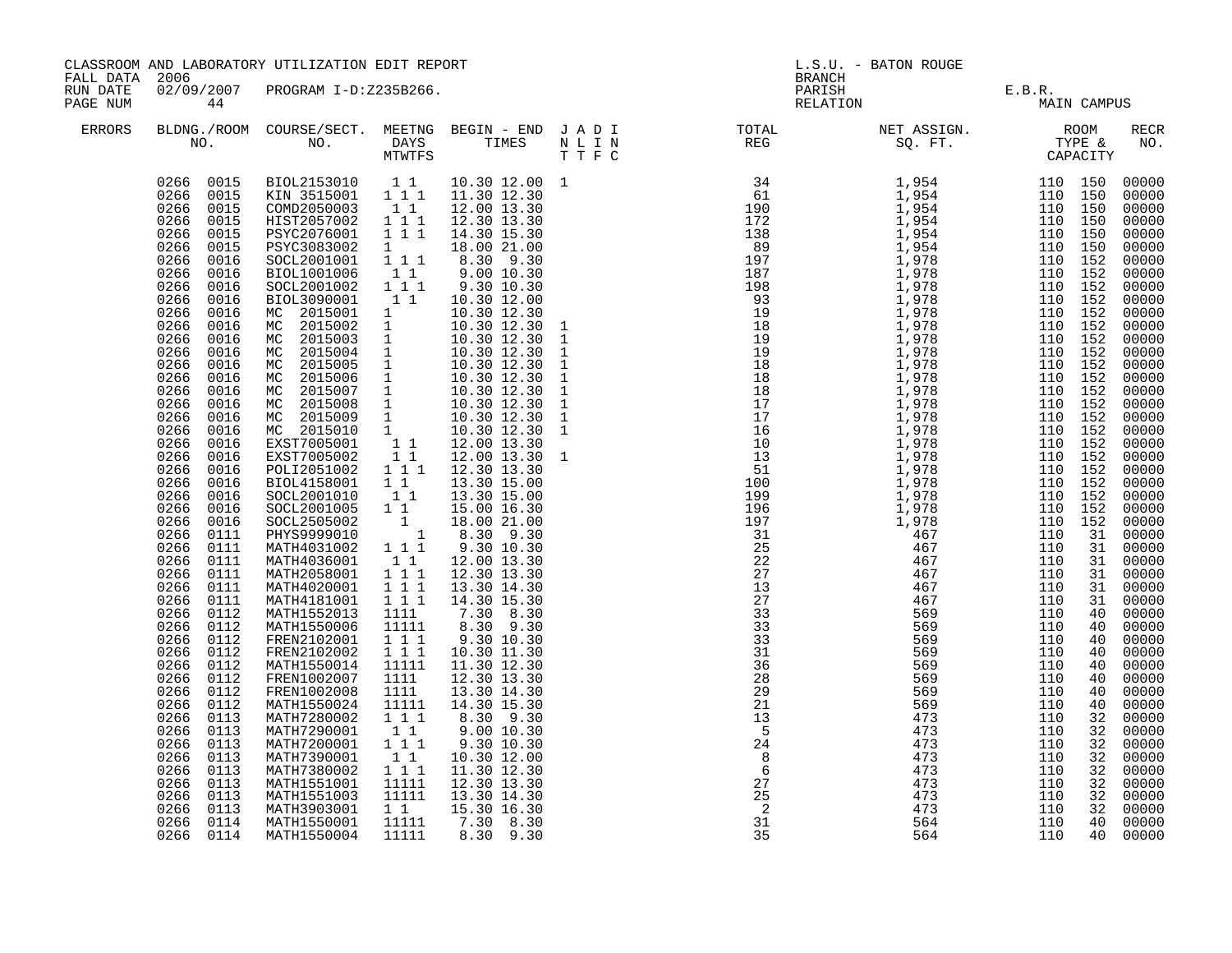| FALL DATA 2006       |                                                                                                                                                                                                                                                                                                                                                                                                                                                                                                                                                                                                                                                                                                                                                                        | CLASSROOM AND LABORATORY UTILIZATION EDIT REPORT                                                                                                                                                                                                                                                                                                                                                                                                                                                                                                                                                                                                                                                                                                                                                                                                                                                                                  |                                                                                                                                                                                                                                                                                                                                         |                                                                                                                                                                                                                                                                                                                                                                                                                                                                                                                                                                                                                                                                                                                | L.S.U. - BATON ROUGE<br><b>BRANCH</b> |                                                                                                                                                                                                                                                                                                                                                                                                                                                                                                                                                                                                                                                                              |                                                                                         |                                                                                         |                                                                            |                                                                                                                                                                                                                                                                                                                                                                                                                                                                |
|----------------------|------------------------------------------------------------------------------------------------------------------------------------------------------------------------------------------------------------------------------------------------------------------------------------------------------------------------------------------------------------------------------------------------------------------------------------------------------------------------------------------------------------------------------------------------------------------------------------------------------------------------------------------------------------------------------------------------------------------------------------------------------------------------|-----------------------------------------------------------------------------------------------------------------------------------------------------------------------------------------------------------------------------------------------------------------------------------------------------------------------------------------------------------------------------------------------------------------------------------------------------------------------------------------------------------------------------------------------------------------------------------------------------------------------------------------------------------------------------------------------------------------------------------------------------------------------------------------------------------------------------------------------------------------------------------------------------------------------------------|-----------------------------------------------------------------------------------------------------------------------------------------------------------------------------------------------------------------------------------------------------------------------------------------------------------------------------------------|----------------------------------------------------------------------------------------------------------------------------------------------------------------------------------------------------------------------------------------------------------------------------------------------------------------------------------------------------------------------------------------------------------------------------------------------------------------------------------------------------------------------------------------------------------------------------------------------------------------------------------------------------------------------------------------------------------------|---------------------------------------|------------------------------------------------------------------------------------------------------------------------------------------------------------------------------------------------------------------------------------------------------------------------------------------------------------------------------------------------------------------------------------------------------------------------------------------------------------------------------------------------------------------------------------------------------------------------------------------------------------------------------------------------------------------------------|-----------------------------------------------------------------------------------------|-----------------------------------------------------------------------------------------|----------------------------------------------------------------------------|----------------------------------------------------------------------------------------------------------------------------------------------------------------------------------------------------------------------------------------------------------------------------------------------------------------------------------------------------------------------------------------------------------------------------------------------------------------|
| RUN DATE<br>PAGE NUM | 45                                                                                                                                                                                                                                                                                                                                                                                                                                                                                                                                                                                                                                                                                                                                                                     | 02/09/2007 PROGRAM I-D:Z235B266.                                                                                                                                                                                                                                                                                                                                                                                                                                                                                                                                                                                                                                                                                                                                                                                                                                                                                                  |                                                                                                                                                                                                                                                                                                                                         |                                                                                                                                                                                                                                                                                                                                                                                                                                                                                                                                                                                                                                                                                                                |                                       |                                                                                                                                                                                                                                                                                                                                                                                                                                                                                                                                                                                                                                                                              | PARISH E.B.R.<br>RELATION MAIN                                                          | MAIN CAMPUS                                                                             |                                                                            |                                                                                                                                                                                                                                                                                                                                                                                                                                                                |
| ERRORS               |                                                                                                                                                                                                                                                                                                                                                                                                                                                                                                                                                                                                                                                                                                                                                                        |                                                                                                                                                                                                                                                                                                                                                                                                                                                                                                                                                                                                                                                                                                                                                                                                                                                                                                                                   |                                                                                                                                                                                                                                                                                                                                         |                                                                                                                                                                                                                                                                                                                                                                                                                                                                                                                                                                                                                                                                                                                |                                       |                                                                                                                                                                                                                                                                                                                                                                                                                                                                                                                                                                                                                                                                              |                                                                                         |                                                                                         |                                                                            | RECR<br>NO.                                                                                                                                                                                                                                                                                                                                                                                                                                                    |
|                      | 0266 0114<br>0266 0114<br>0266 0114<br>0266<br>0114<br>0266<br>0114<br>0114<br>0266<br>0266<br>0114<br>0266<br>0114<br>0266<br>0116<br>0266<br>0116<br>0266<br>0116<br>0266<br>0116<br>0266<br>0116<br>0266 0116<br>0266<br>0116<br>0266<br>0116<br>0266<br>0116<br>0266 0119<br>0266 0130<br>0266 0130<br>0266<br>0130<br>0266 0130<br>0266 0132<br>0266<br>0132<br>0266<br>0132<br>0266<br>0132<br>0266 0132<br>0266<br>0134<br>0266<br>0134<br>0266<br>0134<br>0266 0134<br>0266<br>0135<br>0266<br>0135<br>0266<br>0135<br>0266 0135<br>0266 0135<br>0266 0135<br>0266 0135<br>0266 0135<br>0266 0135<br>0266<br>0135<br>0266<br>0136<br>0266<br>0136<br>0266<br>0136<br>0266<br>0136<br>0266<br>0136<br>0266<br>0136<br>0266<br>0137<br>0266<br>0137<br>0266 0137 | MATH1550007 11111<br>MATH2057006 111<br>MATH2057001<br>MATH1552012<br>MATH1552009<br>MATH1550020<br>MATH1550026<br>MATH1552014<br>MATH1550002<br>MATH1552002<br>MATH1552003<br>MATH2085001<br>SPAN1102013<br>MATH1552007<br>MATH1550031<br>MATH1550023<br>MATH1550029<br>HIST1004001<br>PHYS9999003<br>ENGL2123015<br>PHYS9999004<br>PBS 7002001<br>MATH4200001 1 1 1 8.30 9.30<br>PHYS9999008<br>MATH4172001<br>PHYS9999009 1 12.30 13.30<br>MATH3355005 1 1 1 14.30 15.30<br>MATH4050001 11<br>RNR 4020001 11<br>PHYS9999011 1 12.30 13.30<br>MATH4038001 1 1 1 13.30 14.30<br>MATH7490001 1 1 1 8.30 9.30<br>MATH4031001<br>MATH7211001<br>MATH3355002 111<br>MATH7311001<br>MATH2030001 1 1 1<br>MATH7510001<br>MATH7390003<br>MATH7590002<br>MATH1553001<br>MATH1550003<br>MATH1550021<br>MATH1552016<br>MATH1441001<br>MATH1550025<br>MATH1550018<br>PHYS9999006<br>MATH4340001 1 9.00 10.30<br>FREN4015001 1 1 10.30 12.00 | $\begin{smallmatrix}1&1\1111\end{smallmatrix}$<br>1111<br>11111<br>11111<br>11<br>11111<br>1111<br>1111<br>$1 1 1$<br>1111<br>1111<br>11111<br>11111<br>11111<br>1<br>$1\quad1$<br>$1\quad1$<br>$1 1 1$<br>11<br>$1\quad1$<br>$1\ 1\ 1$<br>$1\ 1\ 1$<br>1111<br>11111<br>11111<br>1111<br>$1\quad1$<br>11111<br>11111<br>$\overline{1}$ | 9.30 10.30<br>10.30 11.30<br>10.30 12.00<br>12.30 13.30<br>13.30 14.30<br>14.30 15.30<br>15.30 16.30<br>16.30 18.30<br>7.30 8.30<br>8.30 9.30<br>9.30 10.30<br>10.30 11.30<br>11.30 12.30<br>12.30 13.30<br>13.30 14.30<br>14.30 15.30<br>15.30 16.30<br>$\begin{array}{rrrr} 111 & 12.00 & 13.30 \ 1 & 8.30 & 9.30 \ 1 & 10.30 & 12.00 \ 1 & 12.30 & 13.30 \ 1 & 16.00 & 18.00 \ \end{array}$<br>9.30 10.30<br>12.00 13.30<br>9.00 10.30<br>12.00 13.30<br>8.30 9.30<br>9.00 10.30<br>9.30 10.30<br>10.30 11.30<br>10.30 12.00<br>11.30 12.30<br>12.00 13.30<br>12.30 13.30<br>13.30 14.30<br>14.30 15.30<br>$7.30$ 8.30<br>8.30 9.30<br>9.30 10.30<br>10.30 12.00<br>12.30 13.30<br>13.30 14.30<br>8.30 9.30 |                                       | $\begin{array}{cccc} \text{ $T$ } \begin{tabular}{@{}c@{}} $T$ } \begin{tabular}{@{}c@{}} $T$ } \end{tabular} & \begin{tabular}{@{}c@{}} $SQ$, $P$ } \end{tabular} & \begin{tabular}{@{}c@{}} $T$ } \end{tabular} & \begin{tabular}{@{}c@{}} $T$ } \end{tabular} & \begin{tabular}{@{}c@{}} $T$ } \end{tabular} & \begin{tabular}{@{}c@{}} $T$ } \end{tabular} & \begin{tabular}{@{}c@{}} $T$ } \end{tabular} & \begin{tabular}{@{}c@{}} $T$ } \end{tabular} & \begin$<br>$\begin{array}{c} 19 \\ 26 \\ 7 \end{array}$<br>$\frac{1}{7}$<br>$\overline{9}$<br>21<br>$\frac{1}{33}$<br>34<br>$\frac{5}{34}$<br>32<br>$\frac{5}{26}$<br>37<br>$\frac{32}{20}$<br>20<br>24<br>18 | 473<br>473<br>473<br>473<br>560<br>560<br>560<br>560<br>560<br>560<br>467<br>467<br>467 | 110<br>110<br>110<br>110<br>110<br>110<br>110<br>110<br>110<br>110<br>110<br>110<br>110 | 32<br>32<br>32<br>32<br>40<br>40<br>40<br>40<br>40<br>40<br>32<br>32<br>32 | 00000<br>00000<br>00000<br>00000<br>00000<br>00000<br>00000<br>00000<br>00000<br>00000<br>00000<br>00000<br>00000<br>00000<br>00000<br>00000<br>00000<br>00000<br>00000<br>00000<br>00000<br>00000<br>00000<br>00000<br>00000<br>00000<br>00000<br>00000<br>00000<br>00000<br>00000<br>00000<br>00000<br>00000<br>00000<br>00000<br>00000<br>00000<br>00000<br>00000<br>00000<br>00000<br>00000<br>00000<br>00000<br>00000<br>00000<br>00000<br>00000<br>00000 |
|                      | 0266 0137                                                                                                                                                                                                                                                                                                                                                                                                                                                                                                                                                                                                                                                                                                                                                              | MATH3355001                                                                                                                                                                                                                                                                                                                                                                                                                                                                                                                                                                                                                                                                                                                                                                                                                                                                                                                       | $1\quad1$                                                                                                                                                                                                                                                                                                                               | 12.00 13.30                                                                                                                                                                                                                                                                                                                                                                                                                                                                                                                                                                                                                                                                                                    |                                       |                                                                                                                                                                                                                                                                                                                                                                                                                                                                                                                                                                                                                                                                              | 467                                                                                     | 110                                                                                     |                                                                            | 32 00000                                                                                                                                                                                                                                                                                                                                                                                                                                                       |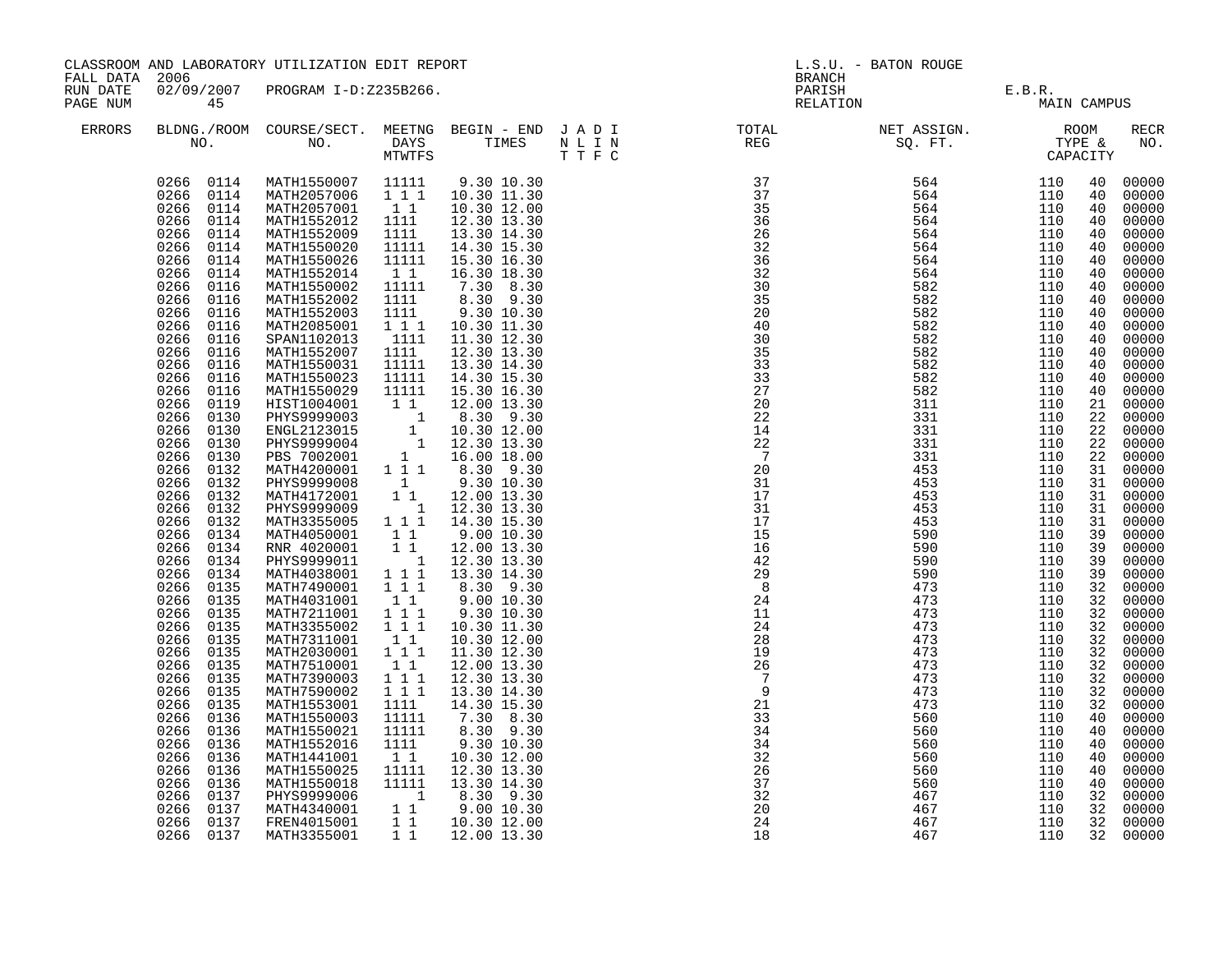| CLASSROOM AND LABORATORY UTILIZATION EDIT REPORT<br>FALL DATA 2006 |                                                                                                                                                                                                                                                                                                                                                                                                                                                                                                                                                                                                                                                                                                                                                     |                                                                                                                                                                                                                                                                                                                                                                                                                                                                                                                                                                                                                                                                                                                                                                                                                                                                                                                                                                                                                                                                                                                                                                         |                                                                                                                                                                           |                                                                                                                                                                                                                                                                                                                     | L.S.U. - BATON ROUGE<br>BRANCH                                                                                                                                                                                                                                                                                                              |                   |                                               |          |                                                                                                                                                                                                                                                                                                                                                                                                                                                                                                                      |
|--------------------------------------------------------------------|-----------------------------------------------------------------------------------------------------------------------------------------------------------------------------------------------------------------------------------------------------------------------------------------------------------------------------------------------------------------------------------------------------------------------------------------------------------------------------------------------------------------------------------------------------------------------------------------------------------------------------------------------------------------------------------------------------------------------------------------------------|-------------------------------------------------------------------------------------------------------------------------------------------------------------------------------------------------------------------------------------------------------------------------------------------------------------------------------------------------------------------------------------------------------------------------------------------------------------------------------------------------------------------------------------------------------------------------------------------------------------------------------------------------------------------------------------------------------------------------------------------------------------------------------------------------------------------------------------------------------------------------------------------------------------------------------------------------------------------------------------------------------------------------------------------------------------------------------------------------------------------------------------------------------------------------|---------------------------------------------------------------------------------------------------------------------------------------------------------------------------|---------------------------------------------------------------------------------------------------------------------------------------------------------------------------------------------------------------------------------------------------------------------------------------------------------------------|---------------------------------------------------------------------------------------------------------------------------------------------------------------------------------------------------------------------------------------------------------------------------------------------------------------------------------------------|-------------------|-----------------------------------------------|----------|----------------------------------------------------------------------------------------------------------------------------------------------------------------------------------------------------------------------------------------------------------------------------------------------------------------------------------------------------------------------------------------------------------------------------------------------------------------------------------------------------------------------|
| RUN DATE<br>PAGE NUM                                               | 46                                                                                                                                                                                                                                                                                                                                                                                                                                                                                                                                                                                                                                                                                                                                                  | 02/09/2007 PROGRAM I-D:Z235B266.                                                                                                                                                                                                                                                                                                                                                                                                                                                                                                                                                                                                                                                                                                                                                                                                                                                                                                                                                                                                                                                                                                                                        |                                                                                                                                                                           |                                                                                                                                                                                                                                                                                                                     |                                                                                                                                                                                                                                                                                                                                             |                   | PARISH E.B.R.<br>RELATION MAIN<br>MAIN CAMPUS |          |                                                                                                                                                                                                                                                                                                                                                                                                                                                                                                                      |
| ERRORS                                                             |                                                                                                                                                                                                                                                                                                                                                                                                                                                                                                                                                                                                                                                                                                                                                     |                                                                                                                                                                                                                                                                                                                                                                                                                                                                                                                                                                                                                                                                                                                                                                                                                                                                                                                                                                                                                                                                                                                                                                         |                                                                                                                                                                           |                                                                                                                                                                                                                                                                                                                     | BLDNG./ROOM COURSE/SECT. MEETNG BEGIN – END JADI TOTAL NET ASSIGN. NET ASSIGN. ROOM NO. DAYS TIMES NLIN REG SQ.FT. TYPE &                                                                                                                                                                                                                   |                   |                                               |          | RECR<br>NO.                                                                                                                                                                                                                                                                                                                                                                                                                                                                                                          |
|                                                                    | 0266 0138<br>0266 0138<br>0266 0138<br>0266 0138<br>0266 0138<br>0266 0138<br>0266<br>0138<br>0266 0138<br>0266<br>0232<br>0266 0232<br>0266<br>0232<br>0266 0232<br>0266<br>0232<br>0266<br>0232<br>0266<br>0233<br>0266<br>0233<br>0266<br>0233<br>0266<br>0235<br>0266<br>0235<br>0266<br>0235<br>0266<br>0235<br>0266<br>0235<br>0266<br>0235<br>0235<br>0266<br>0266 0235<br>0266 0235<br>0266 0235<br>0235<br>0266<br>0266 0235<br>0266 0235<br>0266 0235<br>0266<br>0235<br>0266 0235<br>0266<br>0235<br>0266<br>0235<br>0266<br>0235<br>0266<br>0235<br>0266<br>0235<br>0266<br>0235<br>0266<br>0237<br>0266<br>0237<br>0266<br>0237<br>0266<br>0237<br>0266<br>0237<br>0266<br>0237<br>0266 0237<br>0266<br>0237<br>0266 0237<br>0266 0237 | MATH1550005 11111<br>MATH1550010<br>MATH1550011<br>MATH1550015<br>MATH1550017<br>MATH1550019<br>MATH1552008<br>MATH1552010<br>MATH1550009<br>MATH1550012<br>MATH1550028<br>MATH1550016<br>MATH2057004<br>MATH1550030<br>MATH2060003<br>MATH2060001 1<br>MATH2060002 11<br>MATH1101000<br>MATH1431001 1 7.30 8.30<br>MATH1431010 1 7.30 8.30<br>MATH1431010 1 7.30 8.30<br>MATH1431018 1 7.30 8.30<br>MATH1431012 1 8.30 9.30<br>MATH1431036 1 8.30 9.30<br>MATH1431011 1 8.30 9.30<br>MATH1431011 1 8.30 9.30<br>MATH1431011 1 8.30 9.3<br>SPAN1102006 1111 9.30 10.30<br>8PANI102006 1111 9.30 10.30<br>MATH1431026 1 10.30 11.30<br>MATH1431026 1 10.30 11.30<br>MATH1431028 1 10.30 11.30<br>MATH1431028 1 11.30 12.30<br>MATH1431022 1 11.30 12.30<br>MATH1431045 1 12.30 13.30<br>MATH1431041 1 12.30 13.30<br>MATH<br>GERM3084001 111 13.30 14.30<br>THTR4024001<br>GERM2155001<br>GERM2155001 1 1 1 1 4.30 15.30<br>MATH1431008 1 15.30 16.30<br>MATH1022001 1 7.30 8.30<br>MATH1022011 1 7.30 8.30<br>MATH1022011 1 7.30 8.30<br>MATH1022015 1 7.30 8.30<br>MATH1022035 1 7.30 8.30<br>MATH1022036 1 7.30 8.30<br>MATH1022022 1<br>THTR1020004 1 1 1 9.30 10.30 | 11111<br>11111<br>11111<br>11111<br>11111<br>1111<br>1111<br>11111<br>11111<br>11111<br>11111<br>111<br>$\begin{array}{rr} & 1 & 1 \\ & 1 & 1 \end{array}$<br>11<br>1 1 1 | 13.30 18.00<br>7.30 8.30<br>8.30 9.30<br>9.30 10.30<br>10.30 11.30<br>11.30 12.30<br>12.30 13.30<br>13.30 14.30<br>14.30 15.30<br>15.30 16.30<br>9.30 10.30<br>10.30 11.30<br>11.30 12.30<br>12.30 13.30<br>14.30 15.30<br>15.00 17.30<br>$8.00$ $9.00$<br>12.30 13.30<br>14.00 15.00<br>13.30 15.00<br>14.30 15.30 | $\begin{tabular}{cccccccc} $0$ & $0$ & $1000$ & $1000$ & $1000$ & $1000$ & $1000$ & $1000$ & $1000$ & $1000$ & $1000$ & $1000$ & $1000$ & $1000$ & $1000$ & $1000$ & $1000$ & $1000$ & $1000$ & $1000$ & $1000$ & $1000$ & $1000$ & $1000$ & $1000$ & $1000$ & $1000$ & $1000$ & $1000$ & $1000$ & $1000$ &$<br>$\frac{32}{34}$<br>30<br>53 | 622<br>622<br>622 | 110<br>110<br>110                             | 40<br>40 | 00000<br>00000<br>00000<br>00000<br>00000<br>00000<br>00000<br>00000<br>00000<br>40 00000<br>00000<br>00000<br>00000<br>42 00000<br>00000<br>00000<br>00000<br>00000<br>00000<br>00000<br>41 00000<br>00000<br>41 00000<br>00000<br>41 00000<br>41 00000<br>41 00000<br>00000<br>41 00000<br>00000<br>41 00000<br>00000<br>41 00000<br>41 00000<br>41 00000<br>00000<br>00000<br>41 00000<br>41 00000<br>00000<br>00000<br>00000<br>00000<br>00000<br>00000<br>00000<br>00000<br>00000<br>00000<br>00000<br>40 00000 |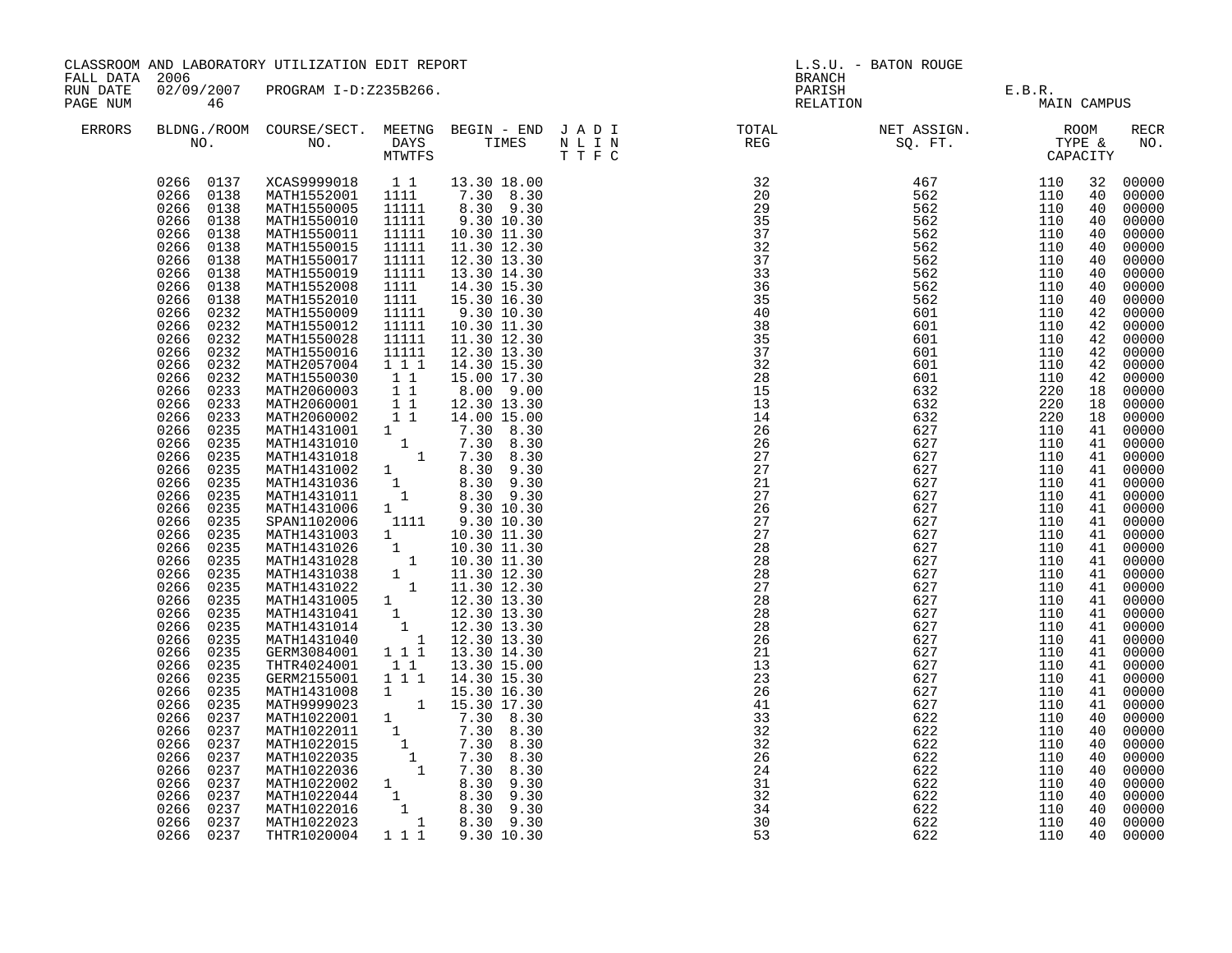| 02/09/2007 PROGRAM I-D:Z235B266.<br>PARISH E.B.R.<br>RELATION MAIN CAMPUS<br>RUN DATE<br>PAGE NUM<br>47<br>ERRORS<br>RECR<br>NO.<br>0266 0237<br>MATH1022029 1 9.30 10.30<br>MATH1022039 1 9.30 10.30<br>MATH1022030 1 9.30 10.30<br>MATH1022038 1 10.30 11.30<br>MATH1022038 1 10.30 11.30<br>MATH1022018 1 10.30 11.30<br>MATH1022024 1 10.30 11.30<br>MATH1022024 1 10.30 11.30<br>MATH10220<br>00000<br>0266 0237<br>00000<br>0266 0237<br>00000<br>0266<br>0237<br>00000<br>0266 0237<br>00000<br>0266<br>0237<br>00000<br>0266<br>0237<br>00000<br>0237<br>0266<br>00000<br>0266<br>0237<br>00000<br>0266 0237<br>00000<br>0266<br>0237<br>00000<br>0266 0237<br>00000<br>0266<br>0237<br>00000<br>0266 0237<br>00000<br>0266 0237<br>00000<br>0266 0237<br>00000<br>0266<br>0237<br>00000<br>40 00000<br>0266 0237<br>0266 0237<br>00000<br>0266 0237<br>00000<br>0266<br>0237<br>00000<br>00000<br>0266 0237<br>0266 0237<br>00000<br>0266<br>0237<br>00000<br>0266<br>0237<br>00000<br>00000<br>0266<br>0237<br>00000<br>0266 0237<br>MATH1022021 1 15.30 16.30<br>MATH1022028 1 15.30 16.30<br>0266<br>0237<br>00000<br>0266<br>0237<br>00000<br>MATH1022010 1 16.30 17.30<br>MATH1021010 1 7.30 8.30<br>MATH1431025 1 7.30 8.30<br>0266<br>0237<br>00000<br>0266 0239<br>00000<br>0266<br>0239<br>00000<br>FREN1002002 1111 8.30 9.30<br>MATH1021014 1 9.30 10.30<br>0266 0239<br>00000<br>0266<br>0239<br>FRENI02002<br>MATH1021014 1 9.30 10.30<br>MATH1021030 1 10.30 11.03<br>EDCI1001001 1 10.30 12.00<br>MATH1021032 1 11.30 12.30<br>MATH1021020 1 12.30 13.30<br>MATH1021034 1 12.30 13.30<br>MATH1021034 1 12.30 13.30<br>00000<br>0266 0239<br>00000<br>0266 0239<br>00000<br>0266 0239<br>00000<br>0266 0239<br>40 00000<br>40 00000<br>0266 0239<br>11<br>0266 0239<br>MC 4040001<br>13.30 15.00<br>00000<br>0266<br>0239<br>MATH1023008<br>$1\quad1$<br>14.30 15.30<br>40 00000<br>0266<br>0239<br>$1\quad1$<br>00000<br>HNRS2013002<br>15.00 16.30<br>$1 1 1$<br>0266<br>0240<br>MATH4023001<br>PHYS9999023<br>8.30 9.30<br>32 00000<br>9.30 10.30<br>1<br>00000<br>0266<br>0240<br>MATH4035001 111 10.30 11.30<br>0266<br>0240<br>00000<br>11<br>0266<br>0240<br>MATH7590001 11<br>MATH3355003 111<br>12.00 13.30<br>00000<br>0266<br>0240<br>12.30 13.30<br>32 00000<br>MATH7360001<br>$\overline{6}$<br>32 00000<br>0266<br>0240<br>11<br>13.30 15.00<br>$\overline{5}$<br>1 1 1 1 14.30 15.30<br>0266<br>110<br>0240<br>MATH7380001<br>482<br>32<br>00000<br>46 00000 | CLASSROOM AND LABORATORY UTILIZATION EDIT REPORT<br>FALL DATA 2006 |           |             |                                                                      | L.S.U. - BATON ROUGE<br><b>BRANCH</b> |     |     |  |  |
|----------------------------------------------------------------------------------------------------------------------------------------------------------------------------------------------------------------------------------------------------------------------------------------------------------------------------------------------------------------------------------------------------------------------------------------------------------------------------------------------------------------------------------------------------------------------------------------------------------------------------------------------------------------------------------------------------------------------------------------------------------------------------------------------------------------------------------------------------------------------------------------------------------------------------------------------------------------------------------------------------------------------------------------------------------------------------------------------------------------------------------------------------------------------------------------------------------------------------------------------------------------------------------------------------------------------------------------------------------------------------------------------------------------------------------------------------------------------------------------------------------------------------------------------------------------------------------------------------------------------------------------------------------------------------------------------------------------------------------------------------------------------------------------------------------------------------------------------------------------------------------------------------------------------------------------------------------------------------------------------------------------------------------------------------------------------------------------------------------------------------------------------------------------------------------------------------------------------------------------------------------------------------------------------------------------------------------------------------------------------------------------------------------------------------------------------------------------------------------------------------|--------------------------------------------------------------------|-----------|-------------|----------------------------------------------------------------------|---------------------------------------|-----|-----|--|--|
|                                                                                                                                                                                                                                                                                                                                                                                                                                                                                                                                                                                                                                                                                                                                                                                                                                                                                                                                                                                                                                                                                                                                                                                                                                                                                                                                                                                                                                                                                                                                                                                                                                                                                                                                                                                                                                                                                                                                                                                                                                                                                                                                                                                                                                                                                                                                                                                                                                                                                                    |                                                                    |           |             |                                                                      |                                       |     |     |  |  |
|                                                                                                                                                                                                                                                                                                                                                                                                                                                                                                                                                                                                                                                                                                                                                                                                                                                                                                                                                                                                                                                                                                                                                                                                                                                                                                                                                                                                                                                                                                                                                                                                                                                                                                                                                                                                                                                                                                                                                                                                                                                                                                                                                                                                                                                                                                                                                                                                                                                                                                    |                                                                    |           |             |                                                                      |                                       |     |     |  |  |
| 24<br>46 00000<br>0266 0241<br>MATH1431033<br>685<br>110                                                                                                                                                                                                                                                                                                                                                                                                                                                                                                                                                                                                                                                                                                                                                                                                                                                                                                                                                                                                                                                                                                                                                                                                                                                                                                                                                                                                                                                                                                                                                                                                                                                                                                                                                                                                                                                                                                                                                                                                                                                                                                                                                                                                                                                                                                                                                                                                                                           |                                                                    | 0266 0241 | MATH1431044 | $\begin{array}{cccc} 1 & 7.30 & 8.30 \\ 1 & 7.30 & 8.30 \end{array}$ | 26                                    | 685 | 110 |  |  |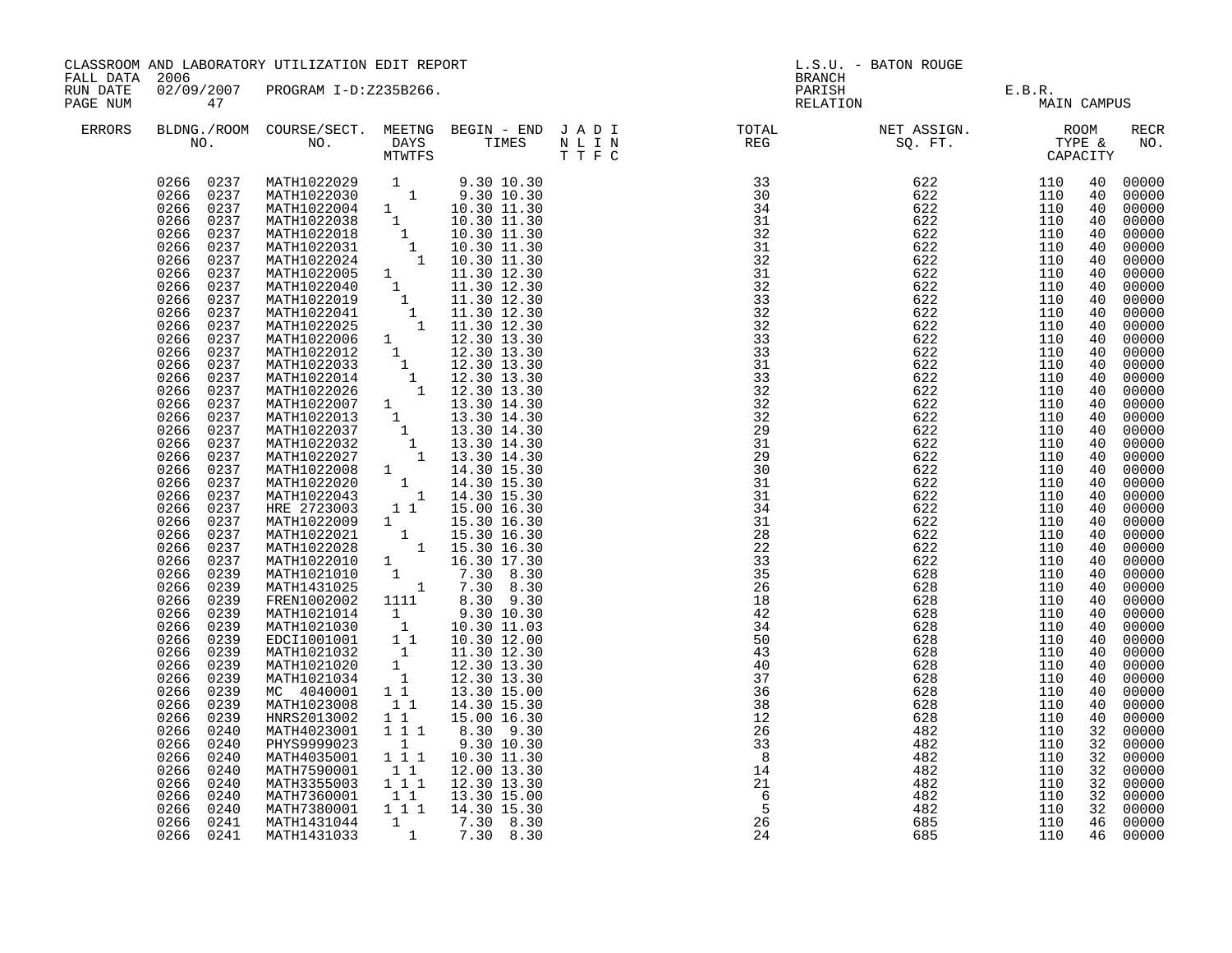| FALL DATA 2006       |                                                                                                                                                                                                                                                                                                                                                                                                                                                                                                                                                                                                       | CLASSROOM AND LABORATORY UTILIZATION EDIT REPORT                                                                                                                                                                                                                                                                                                                                                                                                                                                                                                                                                                                                                                                                                                                                                                                                                                                                                                                                                                                                                                                                                                       |                                                                                                                                                                                                                      |                                                                                                                                                                                                                                                                                                                                                                      |  | L.S.U. - BATON ROUGE<br><b>BRANCH</b> |                                       |                   |                                                                                                                                                                                              |                                                                                                                                                                                                                                                                                                                                                                                                                                                                                              |
|----------------------|-------------------------------------------------------------------------------------------------------------------------------------------------------------------------------------------------------------------------------------------------------------------------------------------------------------------------------------------------------------------------------------------------------------------------------------------------------------------------------------------------------------------------------------------------------------------------------------------------------|--------------------------------------------------------------------------------------------------------------------------------------------------------------------------------------------------------------------------------------------------------------------------------------------------------------------------------------------------------------------------------------------------------------------------------------------------------------------------------------------------------------------------------------------------------------------------------------------------------------------------------------------------------------------------------------------------------------------------------------------------------------------------------------------------------------------------------------------------------------------------------------------------------------------------------------------------------------------------------------------------------------------------------------------------------------------------------------------------------------------------------------------------------|----------------------------------------------------------------------------------------------------------------------------------------------------------------------------------------------------------------------|----------------------------------------------------------------------------------------------------------------------------------------------------------------------------------------------------------------------------------------------------------------------------------------------------------------------------------------------------------------------|--|---------------------------------------|---------------------------------------|-------------------|----------------------------------------------------------------------------------------------------------------------------------------------------------------------------------------------|----------------------------------------------------------------------------------------------------------------------------------------------------------------------------------------------------------------------------------------------------------------------------------------------------------------------------------------------------------------------------------------------------------------------------------------------------------------------------------------------|
| RUN DATE<br>PAGE NUM | 48                                                                                                                                                                                                                                                                                                                                                                                                                                                                                                                                                                                                    | 02/09/2007 PROGRAM I-D:Z235B266.                                                                                                                                                                                                                                                                                                                                                                                                                                                                                                                                                                                                                                                                                                                                                                                                                                                                                                                                                                                                                                                                                                                       |                                                                                                                                                                                                                      |                                                                                                                                                                                                                                                                                                                                                                      |  |                                       | PARISH E.B.R.<br>RELATION MAIN CAMPUS |                   |                                                                                                                                                                                              |                                                                                                                                                                                                                                                                                                                                                                                                                                                                                              |
| ERRORS               |                                                                                                                                                                                                                                                                                                                                                                                                                                                                                                                                                                                                       |                                                                                                                                                                                                                                                                                                                                                                                                                                                                                                                                                                                                                                                                                                                                                                                                                                                                                                                                                                                                                                                                                                                                                        |                                                                                                                                                                                                                      |                                                                                                                                                                                                                                                                                                                                                                      |  |                                       |                                       |                   |                                                                                                                                                                                              | <b>RECR</b><br>NO.                                                                                                                                                                                                                                                                                                                                                                                                                                                                           |
|                      | 0266<br>0241<br>0266<br>0241<br>0266<br>0241<br>0266<br>0241<br>0266<br>0241<br>0266<br>0241<br>0266<br>0241<br>0266<br>0241<br>0266<br>0243<br>0266 0243<br>0266 0243<br>0266 0243<br>0266<br>0243<br>0266 0243<br>0266 0243<br>0266 0244<br>0266<br>0244<br>0266<br>0244<br>0266<br>0244<br>0266<br>0244<br>0266<br>0244<br>0266<br>0244<br>0266<br>0244<br>0266<br>0276<br>0266<br>0276<br>0266<br>0276<br>0266 0276<br>0266<br>0276<br>0266 0276<br>0266<br>0276<br>0266 0277<br>0266 0277<br>0266 0277<br>0266<br>0277<br>0266 0277<br>0266 0277<br>0266<br>0277<br>0266<br>0277<br>0266<br>0277 | $\begin{tabular}{cccc} 0.266 & 0.241 & \text{MATH1431035} & 1 & 7.30 & 8.30 \\ 0.266 & 0.241 & \text{MATH1431023} & 1 & 8.30 & 9.30 \\ 0.266 & 0.241 & \text{MATH2057007} & 11 & 9.00 & 10.30 \\ 0.266 & 0.241 & \text{MATH1431020} & 1 & 9.30 & 10.30 \\ 0.266 & 0.241 & \text{MATH1431039} & 1 & 9.30 &$<br>MATH2057003 1 1 1<br>MATH2020001 111<br>MATH1431029 1 13.30 14.30<br>MATH1431015 1 14.30 15.30<br>MATH7001001 1 1 15.00 17.00<br>MATH1431016 1 15.30 16.30<br>MATH1431019 1 15.30 16.30<br>MATH1550032 1 1<br>MATH1202001<br>MATH1100002 11<br>MATH1202002 111<br>MATH1202003 111<br>MATH1100003<br>MATH1202004 1 1 1<br>XCAS9999008<br>MATH1201001<br>MATH1201002<br>MATH1201003<br>MATH2203002<br>MATH1201004<br>MATH1201005<br>SOCL2211002<br>HRE 2723004<br>MATH2057008 1 1 1<br>MATH2090004 1111<br>MATH1550008<br>MATH1550013<br>MATH2090003<br>XCAS9999005<br>MATH2065003 1 1 1<br>MATH1021001 1 14.30 15.30<br>MATH1021001 1 7.30 8.30<br>MATH1021009 1 7.30 8.30<br>MATH1021023 1 7.30 8.30<br>MATH1021037 1 7.30 8.30<br>MATH1021037 1 8.30 9.30<br>MATH1021025 1 8.30 9.30<br>MATH1021039 1 8.30 9.30<br>MATH1021052 1 8.30 9 | $1\overline{1}1$<br>11<br>11<br>$1 1 1$<br>111<br>1 1 1<br>$1\quad1$<br>111<br>$\overline{1}$ $\overline{1}$ $\overline{1}$<br>$\begin{bmatrix} 1 & 1 \\ 1 & 1 \end{bmatrix}$<br>11111<br>11111<br>1111<br>$1\quad1$ | 12.30 13.30<br>13.30 14.30<br>16.30 19.00<br>8.30 9.30<br>9.00 10.30<br>9.30 10.30<br>10.30 11.30<br>10.30 12.00<br>12.30 13.30<br>13.30 18.00<br>7.30 8.30<br>8.30 9.30<br>9.30 10.30<br>9.30 11.30<br>10.30 11.30<br>11.30 12.30<br>12.00 13.30<br>15.00 16.30<br>7.30 8.30<br>8.30 9.30<br>9.30 10.30<br>10.30 11.30<br>12.30 13.30<br>13.30 18.00<br>14.30 15.30 |  |                                       |                                       |                   | 46<br>46<br>46<br>46<br>46<br>46<br>46<br>46<br>46<br>46<br>46<br>46<br>46<br>42<br>42<br>39<br>39<br>39<br>39<br>39<br>39<br>39<br>39<br>41<br>41<br>41<br>42<br>42<br>42<br>42<br>42<br>42 | 00000<br>00000<br>00000<br>00000<br>46 00000<br>00000<br>46 00000<br>00000<br>00000<br>00000<br>00000<br>00000<br>00000<br>00000<br>00000<br>46 00000<br>42 00000<br>42 00000<br>00000<br>42 00000<br>42 00000<br>42 00000<br>00000<br>00000<br>00000<br>00000<br>00000<br>00000<br>00000<br>00000<br>00000<br>00000<br>41 00000<br>41 00000<br>41 00000<br>00000<br>41 00000<br>00000<br>42 00000<br>00000<br>00000<br>00000<br>42 00000<br>00000<br>00000<br>00000<br>42 00000<br>42 00000 |
|                      | 0266<br>0277<br>0266<br>0277<br>0266 0277<br>0266 0277                                                                                                                                                                                                                                                                                                                                                                                                                                                                                                                                                |                                                                                                                                                                                                                                                                                                                                                                                                                                                                                                                                                                                                                                                                                                                                                                                                                                                                                                                                                                                                                                                                                                                                                        |                                                                                                                                                                                                                      |                                                                                                                                                                                                                                                                                                                                                                      |  | $\overline{40}$<br>41<br>39           | 636<br>636<br>636                     | 110<br>110<br>110 | 42                                                                                                                                                                                           | 00000<br>42 00000<br>42 00000                                                                                                                                                                                                                                                                                                                                                                                                                                                                |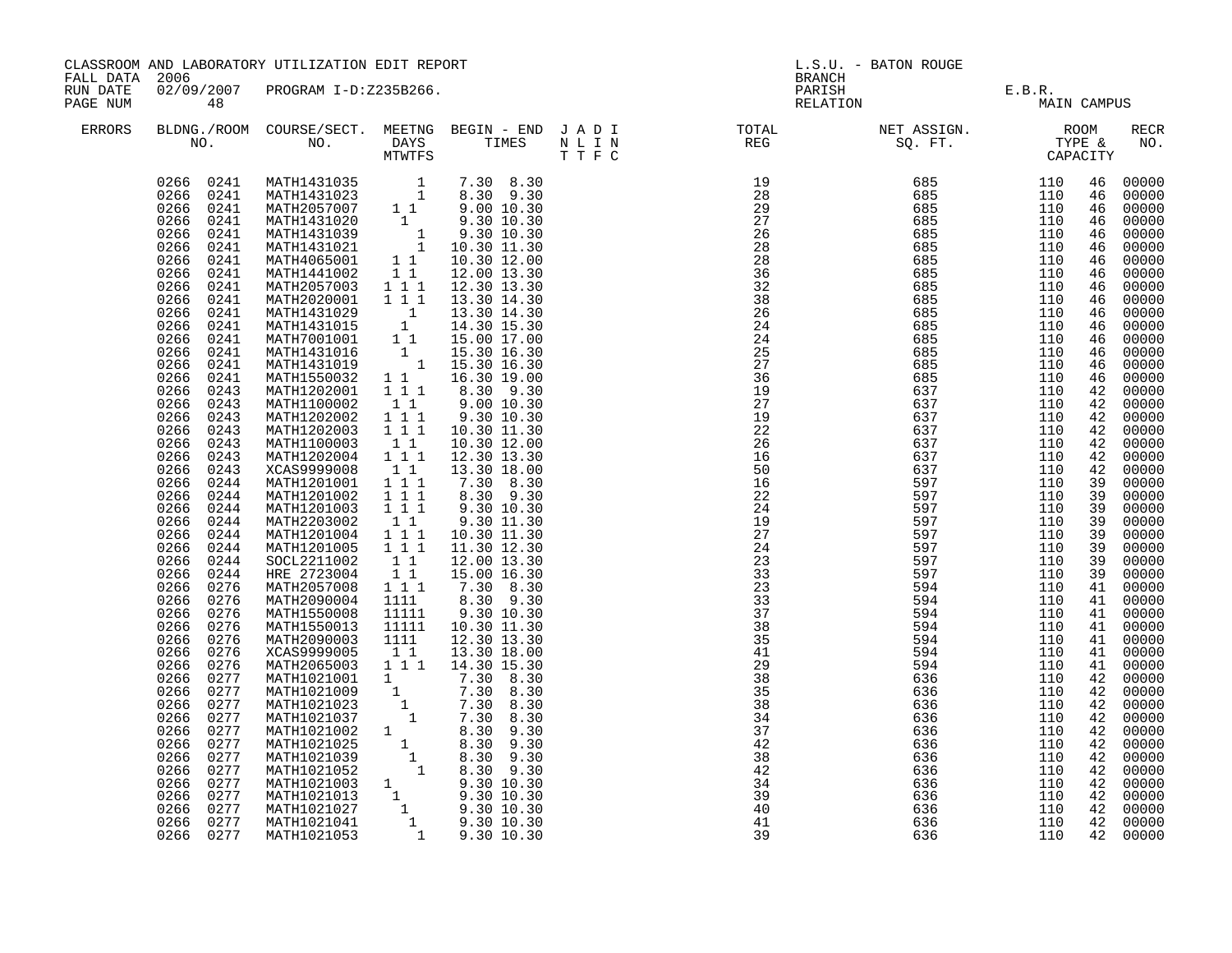| FALL DATA 2006       |                                                                                                                                                                                                                                                                                                                                                                                                                                                                                                                                                                                                                                                                                                                                                                                                                                  | CLASSROOM AND LABORATORY UTILIZATION EDIT REPORT                                                                                                                                                                                                                                                                                                                                                                                                                                                                                                                                                                                                                                                                                                                                                                                                                                                                                                                                                                                                                                                                                                                                                                                     |                                                                                                                                              |                                                                                                                                                                                                                                                                                                   | L.S.U. - BATON ROUGE<br><b>BRANCH</b> |                                                                                                                                                                                                                                                                                  |                                   |             |                                                                                                                                                                                                                                                                                                                |                                                                                                                                                                                                                                                                                                                                                                                                                                                                         |
|----------------------|----------------------------------------------------------------------------------------------------------------------------------------------------------------------------------------------------------------------------------------------------------------------------------------------------------------------------------------------------------------------------------------------------------------------------------------------------------------------------------------------------------------------------------------------------------------------------------------------------------------------------------------------------------------------------------------------------------------------------------------------------------------------------------------------------------------------------------|--------------------------------------------------------------------------------------------------------------------------------------------------------------------------------------------------------------------------------------------------------------------------------------------------------------------------------------------------------------------------------------------------------------------------------------------------------------------------------------------------------------------------------------------------------------------------------------------------------------------------------------------------------------------------------------------------------------------------------------------------------------------------------------------------------------------------------------------------------------------------------------------------------------------------------------------------------------------------------------------------------------------------------------------------------------------------------------------------------------------------------------------------------------------------------------------------------------------------------------|----------------------------------------------------------------------------------------------------------------------------------------------|---------------------------------------------------------------------------------------------------------------------------------------------------------------------------------------------------------------------------------------------------------------------------------------------------|---------------------------------------|----------------------------------------------------------------------------------------------------------------------------------------------------------------------------------------------------------------------------------------------------------------------------------|-----------------------------------|-------------|----------------------------------------------------------------------------------------------------------------------------------------------------------------------------------------------------------------------------------------------------------------------------------------------------------------|-------------------------------------------------------------------------------------------------------------------------------------------------------------------------------------------------------------------------------------------------------------------------------------------------------------------------------------------------------------------------------------------------------------------------------------------------------------------------|
| RUN DATE<br>PAGE NUM | 49                                                                                                                                                                                                                                                                                                                                                                                                                                                                                                                                                                                                                                                                                                                                                                                                                               | 02/09/2007 PROGRAM I-D:Z235B266.                                                                                                                                                                                                                                                                                                                                                                                                                                                                                                                                                                                                                                                                                                                                                                                                                                                                                                                                                                                                                                                                                                                                                                                                     |                                                                                                                                              |                                                                                                                                                                                                                                                                                                   |                                       |                                                                                                                                                                                                                                                                                  | PARISH E.B.R.<br>RELATION MAIN CA | MAIN CAMPUS |                                                                                                                                                                                                                                                                                                                |                                                                                                                                                                                                                                                                                                                                                                                                                                                                         |
| ERRORS               |                                                                                                                                                                                                                                                                                                                                                                                                                                                                                                                                                                                                                                                                                                                                                                                                                                  |                                                                                                                                                                                                                                                                                                                                                                                                                                                                                                                                                                                                                                                                                                                                                                                                                                                                                                                                                                                                                                                                                                                                                                                                                                      |                                                                                                                                              |                                                                                                                                                                                                                                                                                                   |                                       | BLDNG./ROOM COURSE/SECT. MEETNG BEGIN – END JADI TOTAL NET ASSIGN. NET ASSIGN. ROOM NO. DAYS TIMES NLIN REG SQ.FT. TYPE &                                                                                                                                                        |                                   |             |                                                                                                                                                                                                                                                                                                                | RECR<br>NO.                                                                                                                                                                                                                                                                                                                                                                                                                                                             |
| 8                    | 0266 0277<br>0266 0277<br>0266 0277<br>0266<br>0277<br>0266<br>0277<br>0277<br>0266<br>0266<br>0277<br>0277<br>0266<br>0266<br>0277<br>0266<br>0277<br>0266<br>0277<br>0266<br>0277<br>0266<br>0277<br>0266<br>0277<br>0266<br>0277<br>0266<br>0277<br>0266<br>0277<br>0266<br>0277<br>0266<br>0277<br>0266<br>0277<br>0266<br>0277<br>0266<br>0277<br>0266<br>0277<br>0266<br>0277<br>0266<br>0282<br>0266<br>0282<br>0266<br>0284<br>0266<br>0284<br>0266<br>0284<br>0266<br>0284<br>0266<br>0284<br>0266<br>0284<br>0284<br>0266<br>0266<br>0285<br>0266<br>0285<br>0266<br>0285<br>0266<br>0285<br>0266<br>0285<br>0266<br>0285<br>0266<br>0285<br>0266<br>0285<br>0266<br>0285<br>0266<br>0285<br>0266<br>0285<br>0273<br>0012<br>0273<br>0012<br>0273<br>0012<br>0273<br>0013<br>0273<br>0013<br>0273<br>0013<br>0273 0013 | $\begin{tabular}{l c c c} \texttt{MATHI021004} & & & & & 10.30 & 11.30 \\ \texttt{MATHI021015} & & & & 10.30 & 11.30 \\ \texttt{MATHI021029} & & & 10.30 & 11.30 \\ \texttt{MATHI021043} & & & 10.30 & 11.30 \\ \texttt{MATHI021054} & & & 10.30 & 11.30 \\ \texttt{MATHI021005} & & & 11.30 & 12.30 \\ \texttt{MATHI021017} & & & 11.30 & $<br>MATH1021007 1 13.30 14.30<br>MATH1021021 1 13.30 14.30<br>MATH1021035 1 13.30 14.30<br>MATH1021049 1 13.30 14.30<br>MATH1021008 1 14.30 15.30<br>MATH1021022 1 14.30 15.30<br>MATH1021036 1 14.30 15.30<br>MATH1021050 1 14.30 15.30<br>MATH1021050 1 14.30 15.30<br>MATH9999016 1 15.30 16.30<br>HNRS2013003<br>BASC7000001<br>MATH1551002<br>MATH2090001<br>FREN1002004<br>MATH1552015<br>FREN1201001<br>FREN1201003<br>MATH2090006<br>MATH1023001<br>LCA 2000001<br>MATH1023003<br>AAAS2000001 111<br>MATH1023004<br>MATH1023005<br>HIST4047001<br>MATH1023006<br>MATH1023007<br>CPLT7140001 1 1<br>ENGL2005002<br>BIOL4161002<br>BIOL4161002<br>BIOL4161002<br>BIOL4161003<br>BIOL4161003<br>1 14.30 17.30<br>BIOL1005009<br>1 8.30 11.30<br>BIOL1005009<br>1 9.00 12.00<br>BIOL1005007<br>1 9.00 12.00<br>BIOL1005007<br>1 14.30 12.30<br>BIOL1005007<br>1 14.30 12.30<br>BIOL1 | 111<br>$1 \quad \blacksquare$<br>11111<br>1111<br>1111<br>1111<br>1111<br>1111<br>1111<br>11<br>1<br>11<br>11<br>11<br>111<br>11<br>11<br>11 | 10.30 11.30<br>19.00 21.00<br>8.30 9.30<br>9.30 10.30<br>10.30 11.30<br>11.30 12.30<br>12.30 13.30<br>13.30 14.30<br>14.30 15.30<br>7.30 8.30<br>9.00 10.00<br>9.30 10.30<br>10.30 11.30<br>10.30 11.30<br>11.30 12.30<br>12.30 13.30<br>12.30 13.30<br>13.30 14.30<br>13.30 15.00<br>15.00 16.30 |                                       | $\begin{array}{cccccccc} 0.11 & 0.12 & 0.13 & 0.14 & 0.10 & 0.10 & 0.10 & 0.10 & 0.10 & 0.10 & 0.10 & 0.10 & 0.10 & 0.10 & 0.10 & 0.10 & 0.10 & 0.10 & 0.10 & 0.10 & 0.10 & 0.10 & 0.10 & 0.10 & 0.10 & 0.10 & 0.10 & 0.10 & 0.10 & 0.10 & 0.10 & 0.10 & 0.10 & 0.10 & 0.10 & 0$ |                                   |             | 42<br>42<br>42<br>42<br>42<br>42<br>42<br>42<br>42<br>42<br>42<br>42<br>42<br>42<br>42<br>42<br>42<br>42<br>42<br>42<br>42<br>42<br>42<br>42<br>18<br>18<br>40<br>40<br>40<br>40<br>40<br>40<br>40<br>40<br>40<br>40<br>40<br>40<br>40<br>40<br>40<br>40<br>40<br>40<br>32<br>32<br>32<br>32<br>32<br>32<br>32 | 00000<br>00000<br>00000<br>00000<br>00000<br>00000<br>00000<br>00000<br>00000<br>00000<br>00000<br>00000<br>00000<br>00000<br>00000<br>00000<br>00000<br>00000<br>00000<br>00000<br>00000<br>00000<br>00000<br>00000<br>00000<br>00000<br>00000<br>00000<br>00000<br>00000<br>00000<br>00000<br>00000<br>00000<br>00000<br>00000<br>00000<br>00000<br>00000<br>00000<br>00000<br>00000<br>00000<br>00000<br>00000<br>00000<br>00000<br>00000<br>00000<br>00000<br>00000 |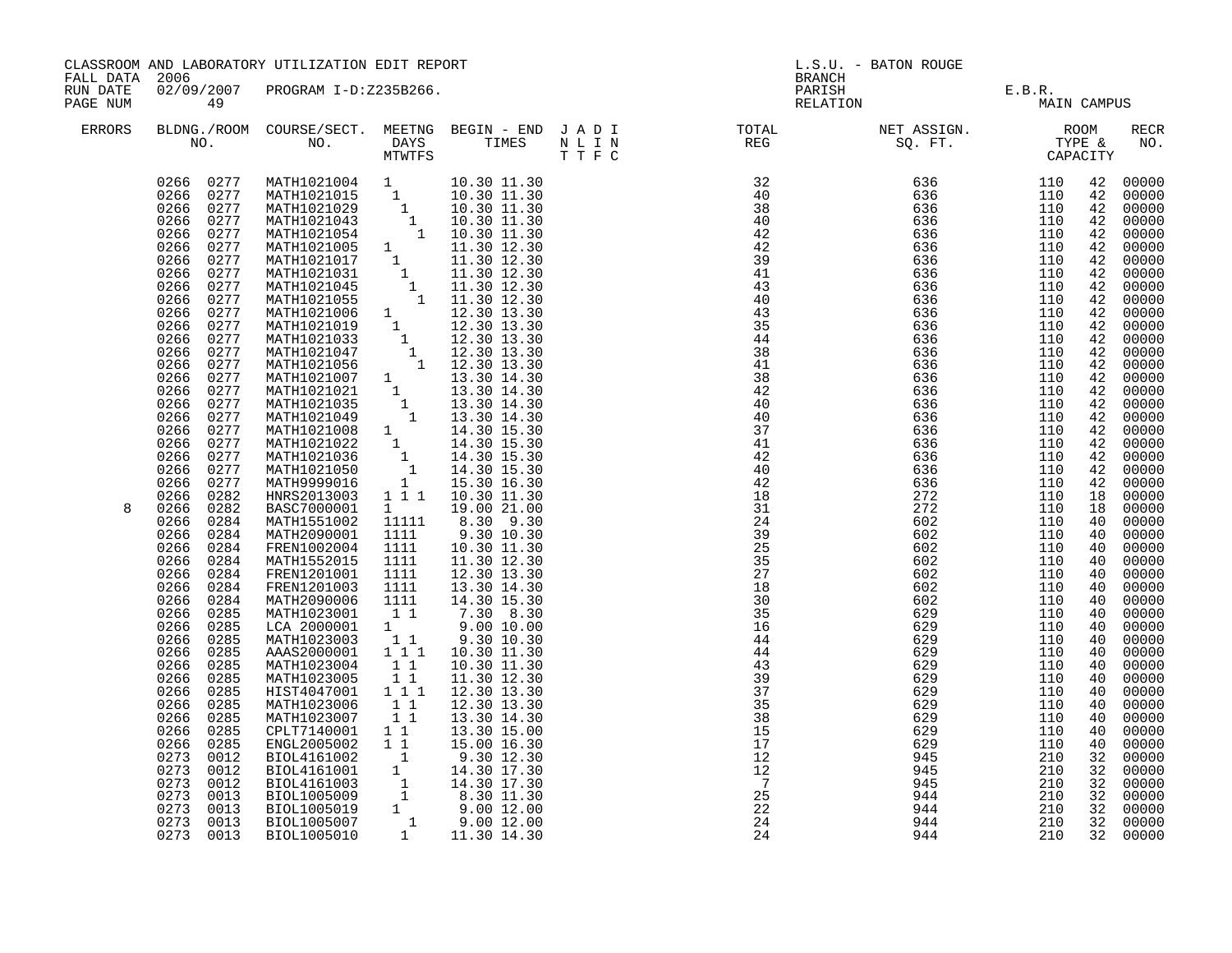| FALL DATA 2006       |                                                                                                                                                                                                                                                                                                                                                                                                                                                                                                                                                                                                                                                                                                                                                                                                                      | CLASSROOM AND LABORATORY UTILIZATION EDIT REPORT                                                                                                                                                                                                                                                                                                                                                                                                                                                                                                                                                                                                                                                                                                                                                                                                                                                                                                                                                                                                                                                                                                                                      |                                           |                                                                                                                                      | L.S.U. - BATON ROUGE<br><b>BRANCH</b> |                                                                                                                                    |                                |                          |                                                                                                                                                                                                                                                          |                                                                                                                                                                                                                                                                                                                                                                                                                                                                                                    |
|----------------------|----------------------------------------------------------------------------------------------------------------------------------------------------------------------------------------------------------------------------------------------------------------------------------------------------------------------------------------------------------------------------------------------------------------------------------------------------------------------------------------------------------------------------------------------------------------------------------------------------------------------------------------------------------------------------------------------------------------------------------------------------------------------------------------------------------------------|---------------------------------------------------------------------------------------------------------------------------------------------------------------------------------------------------------------------------------------------------------------------------------------------------------------------------------------------------------------------------------------------------------------------------------------------------------------------------------------------------------------------------------------------------------------------------------------------------------------------------------------------------------------------------------------------------------------------------------------------------------------------------------------------------------------------------------------------------------------------------------------------------------------------------------------------------------------------------------------------------------------------------------------------------------------------------------------------------------------------------------------------------------------------------------------|-------------------------------------------|--------------------------------------------------------------------------------------------------------------------------------------|---------------------------------------|------------------------------------------------------------------------------------------------------------------------------------|--------------------------------|--------------------------|----------------------------------------------------------------------------------------------------------------------------------------------------------------------------------------------------------------------------------------------------------|----------------------------------------------------------------------------------------------------------------------------------------------------------------------------------------------------------------------------------------------------------------------------------------------------------------------------------------------------------------------------------------------------------------------------------------------------------------------------------------------------|
| RUN DATE<br>PAGE NUM | 50                                                                                                                                                                                                                                                                                                                                                                                                                                                                                                                                                                                                                                                                                                                                                                                                                   | 02/09/2007 PROGRAM I-D:Z235B266.                                                                                                                                                                                                                                                                                                                                                                                                                                                                                                                                                                                                                                                                                                                                                                                                                                                                                                                                                                                                                                                                                                                                                      |                                           |                                                                                                                                      |                                       |                                                                                                                                    | PARISH E.B.R.<br>RELATION MAIN | MAIN CAMPUS              |                                                                                                                                                                                                                                                          |                                                                                                                                                                                                                                                                                                                                                                                                                                                                                                    |
| ERRORS               |                                                                                                                                                                                                                                                                                                                                                                                                                                                                                                                                                                                                                                                                                                                                                                                                                      |                                                                                                                                                                                                                                                                                                                                                                                                                                                                                                                                                                                                                                                                                                                                                                                                                                                                                                                                                                                                                                                                                                                                                                                       |                                           |                                                                                                                                      |                                       | BLDNG./ROOM COURSE/SECT. MEETNG BEGIN – END JADI TOTAL NET ASSIGN. NET ASSIGN. ROOM ROOM NO. DAYS TIMES NLIN REG REG SQ.FT. TYPE & |                                |                          |                                                                                                                                                                                                                                                          | RECR<br>NO.                                                                                                                                                                                                                                                                                                                                                                                                                                                                                        |
|                      | 0273 0013<br>0273 0013<br>0273 0013<br>0273<br>0013<br>0273<br>0013<br>0273<br>0013<br>0273<br>0017<br>0273<br>0017<br>0273<br>0017<br>0273<br>0017<br>0273<br>0017<br>0273<br>0017<br>0273<br>0017<br>0273<br>0017<br>0273<br>0017<br>0273<br>0017<br>0273<br>0110<br>0273<br>0110<br>0273<br>0110<br>0273<br>0110<br>0273<br>0110<br>0273<br>0110<br>0273<br>0110<br>0273<br>0110<br>0273<br>0110<br>0273<br>0110<br>0273<br>0110<br>0273<br>0111<br>0273<br>0114<br>0273<br>0114<br>0273<br>0114<br>0273 0114<br>0273 0114<br>0273<br>0114<br>0273<br>0115<br>0273<br>0115<br>0273 0115<br>0273<br>0115<br>0273<br>0115<br>0273<br>0115<br>0273<br>0115<br>0273<br>0115<br>0273<br>0115<br>0273<br>0115<br>0273<br>0118<br>0273<br>0118<br>0273<br>0119<br>0119<br>0273<br>0273<br>0119<br>0273 0119<br>0273 0119 | $\begin{tabular}{@{}c@{\hspace{6ex}}c@{\hspace{6ex}}c@{\hspace{6ex}}c@{\hspace{6ex}}c@{\hspace{6ex}}c@{\hspace{6ex}}c@{\hspace{6ex}}c@{\hspace{6ex}}c@{\hspace{6ex}}c@{\hspace{6ex}}c@{\hspace{6ex}}c@{\hspace{6ex}}c@{\hspace{6ex}}c@{\hspace{6ex}}c@{\hspace{6ex}}c@{\hspace{6ex}}c@{\hspace{6ex}}c@{\hspace{6ex}}c@{\hspace{6ex}}c@{\hspace{6ex}}c@{\hspace{6ex}}c@{\hspace{6ex}}c@{\hspace{6ex}}c@{\hspace$<br>ENTM7017001<br>ENTM2001001<br>ENTM2001002<br>ENTM7001001<br>ENTM7003001<br>$\begin{tabular}{l c c c} \multicolumn{4}{c}{ENTM7003001} & 1 & 10.30 & 12.00 \\ \multicolumn{4}{c}{ENTM7017001} & 1 & 13.00 & 15.00 \\ \multicolumn{4}{c}{ENTM7001001} & 1 & 13.30 & 15.30 \\ \multicolumn{4}{c}{ENTM7003001} & 1 & 14.00 & 17.00 \\ \multicolumn{4}{c}{ENTM7003001} & 1 & 14.00 & 17.00 \\ \multicolumn{4}{c}{ENTM2001002} & $<br>BIOL1208029 1<br>BIOL1208033 1<br>BIOL1207003 1<br>BIOL1208030 1<br>DIOL1208030 1<br>BIOLA020001 1 1 12.00 21.30<br>BIOLA020001 1 12.00 13.30<br>BIOLA020001 1 13.30 16.30<br>BIOL1208018 1 8.30 11.30<br>BIOL1208026 1 8.30 11.30<br>BIOL1208022 1 9.00 12.00<br>BIOL1208022 1 9.00 12.00<br>BIOL1208022 1 9.00 12.00<br>BIOL12080 | $1\quad1$<br>$1\quad1$<br>1 1<br>11<br>11 | 9.00 10.30<br>9.30 10.30<br>9.30 10.30<br>$10.30$ $11.30$<br>10.30 12.00<br>14.30 17.30<br>15.00 18.00<br>18.30 21.30<br>18.30 21.30 |                                       | 28<br>$\overline{31}$<br>31<br>31                                                                                                  | 966<br>966<br>966<br>966       | 210<br>210<br>210<br>210 | 32<br>32<br>32<br>32<br>32<br>32<br>32<br>32<br>32<br>36<br>36<br>36<br>36<br>36<br>36<br>36<br>36<br>36<br>36<br>15<br>24<br>24<br>24<br>24<br>24<br>24<br>20<br>20<br>20<br>20<br>20<br>20<br>20<br>20<br>20<br>20<br>25<br>25<br>32<br>32<br>32<br>32 | 32 00000<br>32 00000<br>32 00000<br>32 00000<br>32 00000<br>32 00000<br>00000<br>00000<br>00000<br>00000<br>00000<br>00000<br>00000<br>32 00000<br>00000<br>00000<br>00000<br>36 00000<br>00000<br>00000<br>00000<br>00000<br>00000<br>00000<br>00000<br>00000<br>00000<br>00000<br>00000<br>00000<br>00000<br>00000<br>00000<br>00000<br>00000<br>00000<br>00000<br>00000<br>00000<br>00000<br>00000<br>00000<br>00000<br>00000<br>00000<br>00000<br>00000<br>00000<br>00000<br>00000<br>32 00000 |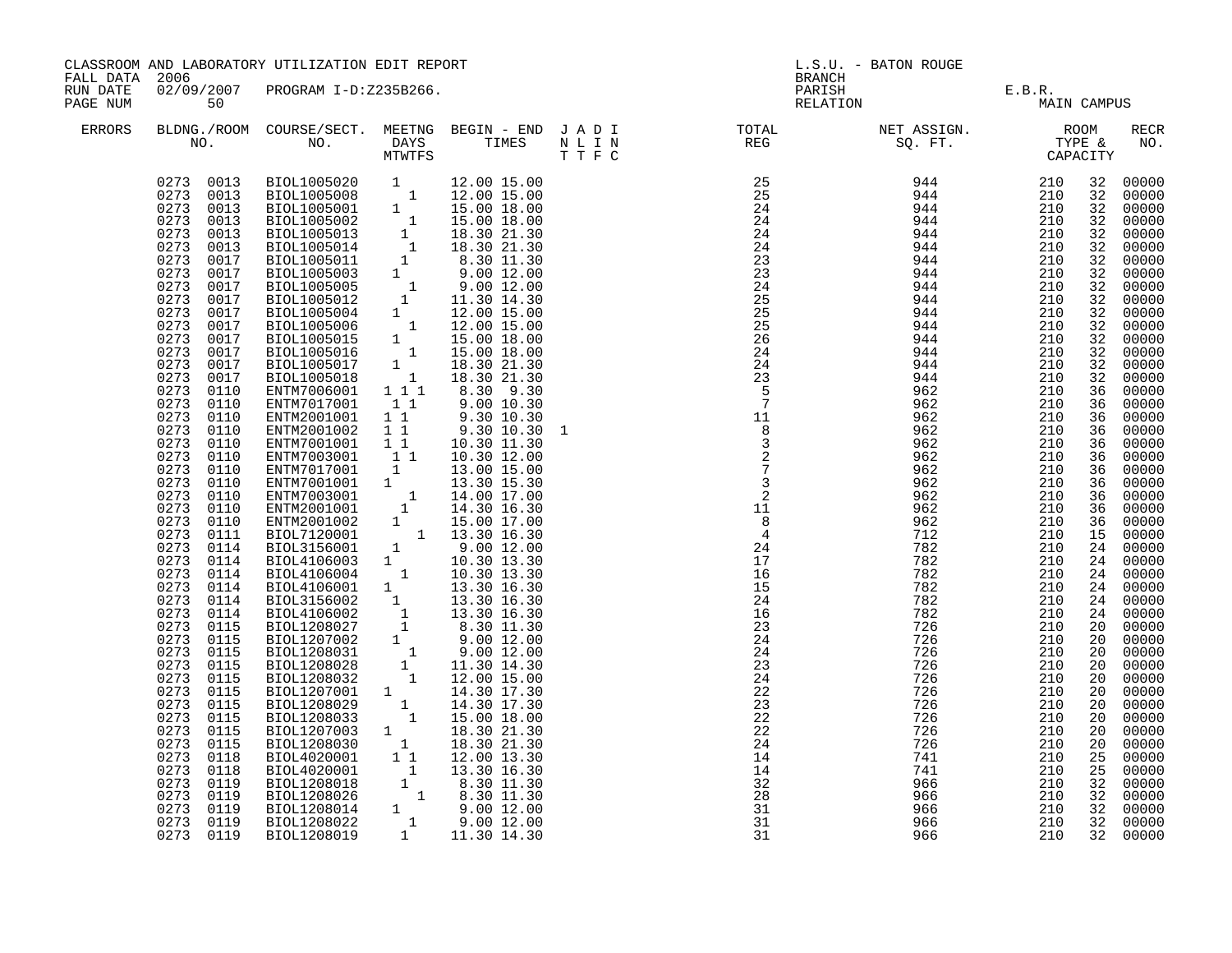| CLASSROOM AND LABORATORY UTILIZATION EDIT REPORT                                                                                                                                                                                                                                                                                                                                                                                                                                                                                                                                                                                                                                                                                                                                                                                                                                                                                                                                                                                                                                                                                                                                                                                                                                                                                                                                                                                                                                                                                                                                                                                                                                                                                                                                                                                                                         | L.S.U. - BATON ROUGE                                                                                                                                                                                                                                                                                                                                                                                                                                                                                                                                                                                                                                                                                                                                                                                                                                                                        |  |  |  |  |
|--------------------------------------------------------------------------------------------------------------------------------------------------------------------------------------------------------------------------------------------------------------------------------------------------------------------------------------------------------------------------------------------------------------------------------------------------------------------------------------------------------------------------------------------------------------------------------------------------------------------------------------------------------------------------------------------------------------------------------------------------------------------------------------------------------------------------------------------------------------------------------------------------------------------------------------------------------------------------------------------------------------------------------------------------------------------------------------------------------------------------------------------------------------------------------------------------------------------------------------------------------------------------------------------------------------------------------------------------------------------------------------------------------------------------------------------------------------------------------------------------------------------------------------------------------------------------------------------------------------------------------------------------------------------------------------------------------------------------------------------------------------------------------------------------------------------------------------------------------------------------|---------------------------------------------------------------------------------------------------------------------------------------------------------------------------------------------------------------------------------------------------------------------------------------------------------------------------------------------------------------------------------------------------------------------------------------------------------------------------------------------------------------------------------------------------------------------------------------------------------------------------------------------------------------------------------------------------------------------------------------------------------------------------------------------------------------------------------------------------------------------------------------------|--|--|--|--|
| FALL DATA 2006                                                                                                                                                                                                                                                                                                                                                                                                                                                                                                                                                                                                                                                                                                                                                                                                                                                                                                                                                                                                                                                                                                                                                                                                                                                                                                                                                                                                                                                                                                                                                                                                                                                                                                                                                                                                                                                           | <b>BRANCH</b>                                                                                                                                                                                                                                                                                                                                                                                                                                                                                                                                                                                                                                                                                                                                                                                                                                                                               |  |  |  |  |
| PARISH E.B.R.<br>RELATION BLATION MAIN CA<br>02/09/2007 PROGRAM I-D:Z235B266.<br>RUN DATE<br>PAGE NUM<br>51                                                                                                                                                                                                                                                                                                                                                                                                                                                                                                                                                                                                                                                                                                                                                                                                                                                                                                                                                                                                                                                                                                                                                                                                                                                                                                                                                                                                                                                                                                                                                                                                                                                                                                                                                              | MAIN CAMPUS                                                                                                                                                                                                                                                                                                                                                                                                                                                                                                                                                                                                                                                                                                                                                                                                                                                                                 |  |  |  |  |
| $\begin{tabular}{lllllllllllllllllllll} \textsc{BLONG.} \textsc{ROOM} & \textsc{Course/SECT.} & \textsc{METING} & \textsc{BEGIN} & - & \textsc{END} & \textsc{J} & \textsc{A} & \textsc{D} & \textsc{I} & & & \textsc{TOT.} & \textsc{TOTAL} & & \textsc{NET} & \textsc{ASIGN.} & & \textsc{ROOM} \\ \textsc{NO.} & \textsc{NO.} & \textsc{DAYS} & \textsc{TIMES} & \textsc{N} & \textsc{L} & \textsc{I} & \textsc{NEG} & & \textsc{SEG} & & \textsc{ST$                                                                                                                                                                                                                                                                                                                                                                                                                                                                                                                                                                                                                                                                                                                                                                                                                                                                                                                                                                                                                                                                                                                                                                                                                                                                                                                                                                                                                 | RECR                                                                                                                                                                                                                                                                                                                                                                                                                                                                                                                                                                                                                                                                                                                                                                                                                                                                                        |  |  |  |  |
| ERRORS                                                                                                                                                                                                                                                                                                                                                                                                                                                                                                                                                                                                                                                                                                                                                                                                                                                                                                                                                                                                                                                                                                                                                                                                                                                                                                                                                                                                                                                                                                                                                                                                                                                                                                                                                                                                                                                                   | NO.                                                                                                                                                                                                                                                                                                                                                                                                                                                                                                                                                                                                                                                                                                                                                                                                                                                                                         |  |  |  |  |
| 0273 0119<br>$\begin{tabular}{cccc} \hline & \textbf{MTFFS} & \textbf{2.133} \\ \hline \textbf{BIOL1208003} & 1 & 12.00 & 15.00 \\ \textbf{BIOL1208003} & 1 & 12.00 & 15.00 \\ \textbf{BIOL1208012} & 1 & 14.30 & 17.30 \\ \textbf{BIOL1208016} & 1 & 15.00 & 18.00 \\ \textbf{BIOL1208036} & 1 & 18.30 & 21.30 \\ \textbf{BIOL1208036} & 1 & $<br>0273 0119<br>0273 0119<br>0273<br>0119<br>0273<br>0119<br>0273 0119<br>0273<br>0119<br>0273<br>0119<br>0273<br>0119<br>0273<br>0119<br>0273<br>0120<br>0273<br>0120<br>0273<br>0120<br>0273<br>0120<br>0273<br>0120<br>0273<br>0120<br>0273<br>0120<br>0273 0120<br>0273 0120<br>0273 0120<br>0273<br>0120<br>0273 0120<br>0273<br>0120<br>0273<br>0120<br>0273<br>0133<br>0273<br>0133<br>0273 0133<br>0273<br>0133<br>0273<br>0133<br>0273<br>0133<br>0273<br>0133<br>0273<br>0133<br>0273<br>0133<br>0273<br>0133<br>0273<br>0133<br>0273<br>0133<br>0273<br>0133<br>31<br>0273<br>0133<br>964<br>0273<br>28<br>0133<br>964<br>BIOL2051001 11<br>31<br>0273<br>0136<br>7.30 9.00<br>916<br>7.30 9.00<br>0273 0136<br>11<br>31<br>BIOL2051008<br>916<br>$9.00$ 10.30<br>31<br>0273<br>0136<br>$1\quad1$<br>916<br>BIOL2051002<br>11<br>31<br>0273<br>0136<br>BIOL2051009<br>9.0010.30<br>916<br>11<br>0273<br>0136<br>BIOL2051003<br>10.30 12.00<br>31<br>916<br>11<br>0273 0136<br>BIOL2051010<br>10.30 12.00<br>916<br>$\frac{30}{29}$<br>$\frac{29}{32}$<br>$\frac{32}{32}$<br>$\frac{33}{32}$<br>11<br>0273<br>0136<br>BIOL2051004<br>12.00 13.30<br>916<br>0273<br>0136<br>BIOL2051011<br>11<br>12.00 13.30<br>916<br>$\begin{smallmatrix}1&&1\\&1\\1&&1\end{smallmatrix}$<br>0273<br>0136<br>BIOL2051005<br>13.30 15.00<br>916<br>0273<br>0136<br>BIOL2051012<br>13.30 15.00<br>916<br>BIOL2051006<br>$1\quad1$<br>0273<br>0136<br>15.00 16.30<br>916<br>11<br>0273 0136<br>BIOL2051013<br>15.00 16.30<br>916 | 32<br>00000<br>32<br>00000<br>00000<br>32<br>32<br>00000<br>32<br>00000<br>00000<br>32<br>00000<br>32<br>00000<br>32<br>32<br>00000<br>00000<br>32<br>00000<br>32<br>32<br>00000<br>32<br>00000<br>00000<br>32<br>32<br>00000<br>00000<br>32<br>32<br>00000<br>00000<br>32<br>00000<br>32<br>00000<br>32<br>32<br>00000<br>00000<br>32<br>32<br>00000<br>00000<br>32<br>32<br>00000<br>00000<br>32<br>00000<br>32<br>32<br>00000<br>32<br>00000<br>00000<br>32<br>00000<br>32<br>00000<br>32<br>32<br>00000<br>32<br>00000<br>00000<br>32<br>32<br>00000<br>32<br>00000<br>210<br>00000<br>32<br>210<br>00000<br>32<br>210<br>32<br>00000<br>210<br>00000<br>32<br>210<br>32<br>00000<br>00000<br>210<br>32<br>210<br>00000<br>32<br>210<br>32<br>00000<br>210<br>32<br>00000<br>00000<br>210<br>32<br>210<br>00000<br>32<br>210<br>32<br>00000<br>210<br>32<br>00000<br>210<br>00000<br>32 |  |  |  |  |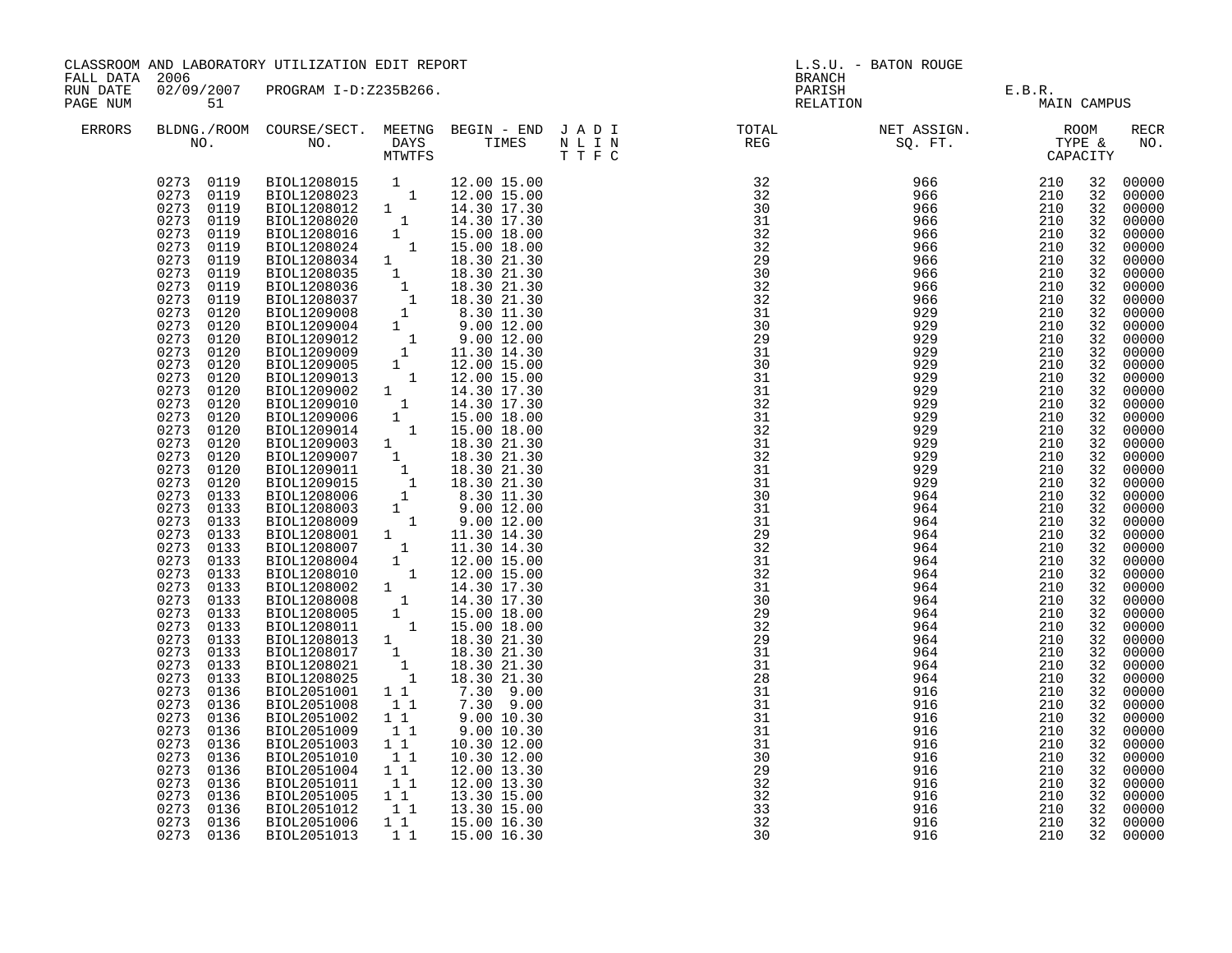| FALL DATA 2006       |                                                                                                                                                                                                                                                                                                                                                                                                                                                                                                                                                                                                                                                                                                          | CLASSROOM AND LABORATORY UTILIZATION EDIT REPORT                                                                                                                                                                                                                                                                                                                                                                                                                                                                                                                                                                                                                                                                                                                                                                                                                                                                                       |                                                                                                                                                                                            |                                                                                                                                                                                                                                                                                                                                                                                                                                                                                                                   | L.S.U. - BATON ROUGE<br><b>BRANCH</b> |                                                                                                                           |                                           |             |          |                |
|----------------------|----------------------------------------------------------------------------------------------------------------------------------------------------------------------------------------------------------------------------------------------------------------------------------------------------------------------------------------------------------------------------------------------------------------------------------------------------------------------------------------------------------------------------------------------------------------------------------------------------------------------------------------------------------------------------------------------------------|----------------------------------------------------------------------------------------------------------------------------------------------------------------------------------------------------------------------------------------------------------------------------------------------------------------------------------------------------------------------------------------------------------------------------------------------------------------------------------------------------------------------------------------------------------------------------------------------------------------------------------------------------------------------------------------------------------------------------------------------------------------------------------------------------------------------------------------------------------------------------------------------------------------------------------------|--------------------------------------------------------------------------------------------------------------------------------------------------------------------------------------------|-------------------------------------------------------------------------------------------------------------------------------------------------------------------------------------------------------------------------------------------------------------------------------------------------------------------------------------------------------------------------------------------------------------------------------------------------------------------------------------------------------------------|---------------------------------------|---------------------------------------------------------------------------------------------------------------------------|-------------------------------------------|-------------|----------|----------------|
| RUN DATE<br>PAGE NUM | 52                                                                                                                                                                                                                                                                                                                                                                                                                                                                                                                                                                                                                                                                                                       | 02/09/2007 PROGRAM I-D:Z235B266.                                                                                                                                                                                                                                                                                                                                                                                                                                                                                                                                                                                                                                                                                                                                                                                                                                                                                                       |                                                                                                                                                                                            |                                                                                                                                                                                                                                                                                                                                                                                                                                                                                                                   |                                       |                                                                                                                           | PARISH E.B.R.<br>RELATION BLATION MAIN CA | MAIN CAMPUS |          |                |
| ERRORS               |                                                                                                                                                                                                                                                                                                                                                                                                                                                                                                                                                                                                                                                                                                          |                                                                                                                                                                                                                                                                                                                                                                                                                                                                                                                                                                                                                                                                                                                                                                                                                                                                                                                                        |                                                                                                                                                                                            |                                                                                                                                                                                                                                                                                                                                                                                                                                                                                                                   |                                       | BLDNG./ROOM COURSE/SECT. MEETNG BEGIN – END JADI TOTAL NET ASSIGN. NET ASSIGN. ROOM NO. DAYS TIMES NLIN REG SQ.FT. TYPE & |                                           |             |          |                |
|                      | 0273 0136<br>0273 0136<br>0273 0137<br>0273 0232<br>0273<br>0232<br>0273<br>0232<br>0273<br>0232<br>0273<br>0232<br>0273<br>0232<br>0273<br>0232<br>0273<br>0232<br>0273<br>0232<br>0273<br>0308<br>0273 0308<br>0273<br>0308<br>0273<br>0308<br>0273<br>0308<br>0273 0308<br>0273 0501<br>0273<br>0501<br>0273<br>0536<br>0273<br>0536<br>0273<br>0536<br>0273<br>0536<br>0273<br>0536<br>0273<br>0536<br>0352 0102<br>0352<br>0102<br>0352<br>0102<br>0352<br>0102<br>0352<br>0103<br>0352<br>0103<br>0352<br>0103<br>0352<br>0103<br>0352<br>0106<br>0352<br>0106<br>0352<br>0106<br>0352<br>0106<br>0352 0107<br>0352 0107<br>0352 0107<br>0352<br>0107<br>0352 0107<br>0352<br>0107<br>0352<br>0108 | BIOL2051007   1   16.30   18.00<br>BIOL2051014   1   16.30   18.00<br>BIOL3152001 11<br>BIOL4254005 1<br>BIOL4254005<br>BIOL4254006<br>BIOL4254006<br>BIOL4254007<br>BIOL4254007<br>1<br>9.30 12.30<br>BIOL4254007<br>1<br>9.30 12.30<br>BIOL4254008<br>1<br>13.30 16.30<br>BIOL4254002<br>1<br>13.30 16.30<br>BIOL4254002<br>1<br>13.30 16.30<br>BIOL4254003<br>1<br>BIOL4254003<br>BIOL4054001 11<br>PLHL4054001 1 1<br>PLHL4000001 1<br>PLHL4000001 1<br>BIOL4054001 1<br>PLHL4054001 1<br>BIOL4385001 11 13.30 16.30<br>BIOL4385002<br>BIOL1012001<br>BIOL3116001 1 1<br>BIOL1012002<br>BIOL1012003<br>BIOL1012004<br>BIOL1012005<br>CHEM2002001 1 1<br>CHEM2002002<br>CHEM4553001<br>CHEM2002003<br>CHEM1212004<br>CHEM1212002<br>CHEM1212001<br>CHEM1212003<br>CHEM2002001<br>CHEM2002002<br>CHEM4553001<br>CHEM2002003<br>CHEM1212004<br>CHEM1212002<br>CHEM1212006<br>CHEM1212001<br>CHEM1212003<br>CHEM1212005<br>CHEM2002001 | 11<br>$1\quad1$<br>11<br>11<br>11<br>11<br>11<br>$1\quad1$<br>11<br>$1\quad1$<br>11<br>$1\quad1$<br>11<br>11<br>11<br>11<br>11<br>11<br>11<br>$1\quad1$<br>$1\quad1$<br>11<br>11<br>$1\,1$ | 10.30 13.30<br>9.30 12.30<br>9.30 11.00<br>9.30 11.00 1<br>10.30 12.00<br>13.30 16.30<br>13.30 17.30<br>13.30 17.30<br>13.30 16.30<br>9.0010.30<br>9.30 12.30<br>10.30 12.00<br>12.00 13.30<br>13.30 15.00<br>15.00 16.30<br>7.30 10.30<br>9.00 12.00<br>13.30 16.30<br>13.30 16.30<br>7.30 10.30<br>9.00 12.00<br>13.30 16.30<br>13.30 16.30<br>7.30 10.30<br>9.00 12.00<br>13.30 16.30<br>13.30 16.30<br>$7.30$ $10.30$<br>9.00 12.00<br>10.30 13.30<br>13.30 16.30<br>13.30 16.30<br>16.30 19.30<br>7.30 10.30 |                                       |                                                                                                                           |                                           |             |          |                |
|                      | 89 0352<br>0108<br>0352<br>0108<br>9 0352<br>0108                                                                                                                                                                                                                                                                                                                                                                                                                                                                                                                                                                                                                                                        | CHEM2002001<br>CHEM2002002<br>CHEM2002002                                                                                                                                                                                                                                                                                                                                                                                                                                                                                                                                                                                                                                                                                                                                                                                                                                                                                              | $1\quad1$<br>$\begin{bmatrix} 1 \\ 1 \\ 1 \end{bmatrix}$                                                                                                                                   | $7.\overline{30}$ 10.30<br>$9.00$ 12.00<br>9.00 12.00                                                                                                                                                                                                                                                                                                                                                                                                                                                             |                                       |                                                                                                                           |                                           |             |          |                |
|                      | 0352<br>0108<br>89 0352<br>0108                                                                                                                                                                                                                                                                                                                                                                                                                                                                                                                                                                                                                                                                          | CHEM4553001<br>CHEM4553001                                                                                                                                                                                                                                                                                                                                                                                                                                                                                                                                                                                                                                                                                                                                                                                                                                                                                                             | $1\quad1$                                                                                                                                                                                  | 1 1 13.30 16.30                                                                                                                                                                                                                                                                                                                                                                                                                                                                                                   |                                       |                                                                                                                           | 542<br>542                                | 210<br>210  | 16<br>16 | 00000<br>00000 |
|                      | 0352 0108                                                                                                                                                                                                                                                                                                                                                                                                                                                                                                                                                                                                                                                                                                | CHEM2002003                                                                                                                                                                                                                                                                                                                                                                                                                                                                                                                                                                                                                                                                                                                                                                                                                                                                                                                            | 11                                                                                                                                                                                         | 13.30 16.30<br>13.30 16.30                                                                                                                                                                                                                                                                                                                                                                                                                                                                                        |                                       |                                                                                                                           | 542                                       | 210         |          | 16 00000       |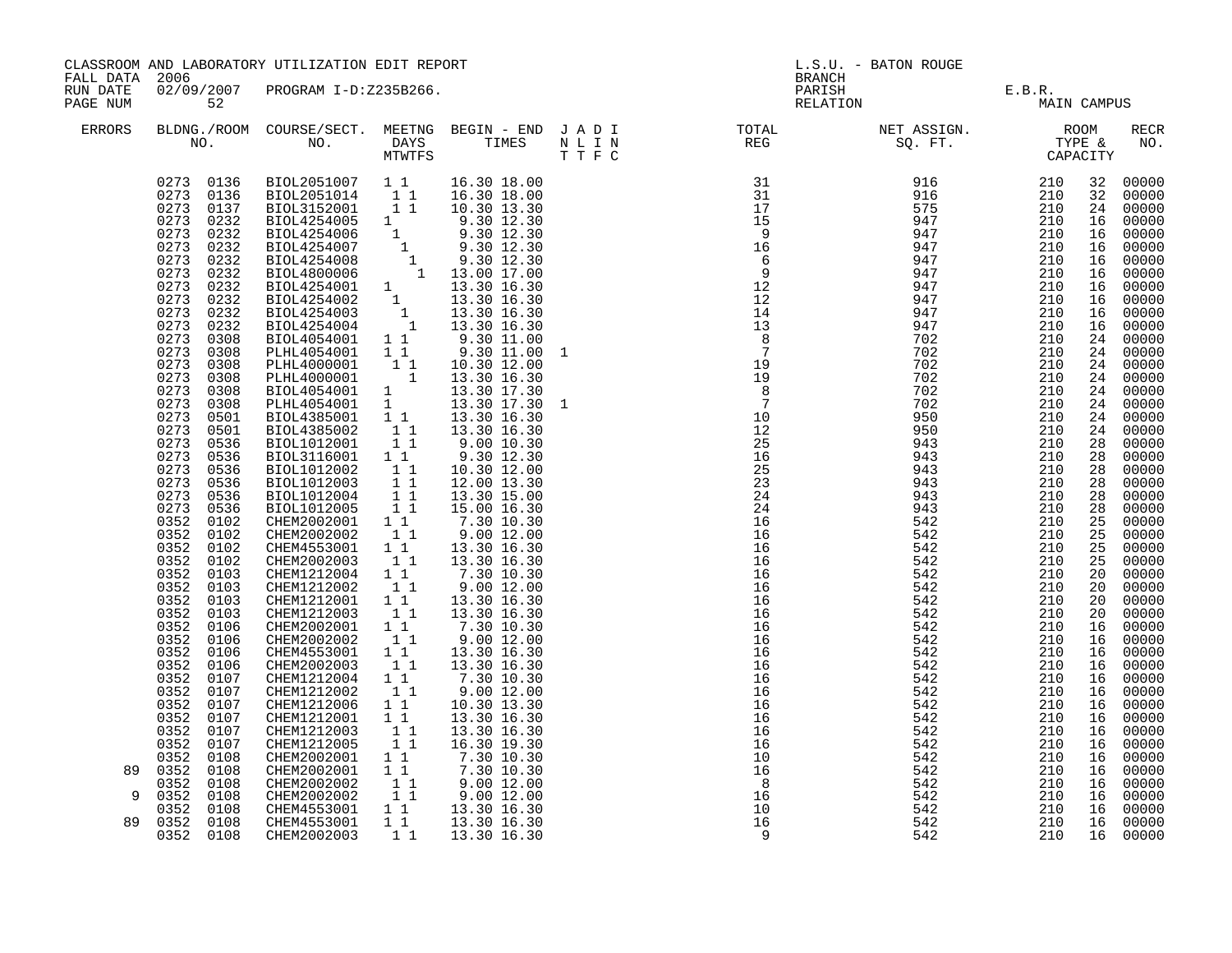|                                        |                           | CLASSROOM AND LABORATORY UTILIZATION EDIT REPORT                                                                                                                                                                                  |                                                     |                                                                                                        |  |                                                                                                                                                                                                                                                                                           | L.S.U. - BATON ROUGE                  |              |    |                |  |
|----------------------------------------|---------------------------|-----------------------------------------------------------------------------------------------------------------------------------------------------------------------------------------------------------------------------------|-----------------------------------------------------|--------------------------------------------------------------------------------------------------------|--|-------------------------------------------------------------------------------------------------------------------------------------------------------------------------------------------------------------------------------------------------------------------------------------------|---------------------------------------|--------------|----|----------------|--|
| FALL DATA 2006<br>RUN DATE<br>PAGE NUM | 53                        | 02/09/2007 PROGRAM I-D:Z235B266.                                                                                                                                                                                                  |                                                     |                                                                                                        |  | BRANCH                                                                                                                                                                                                                                                                                    | PARISH E.B.R.<br>RELATION MAIN CAMPUS |              |    |                |  |
| ERRORS                                 |                           |                                                                                                                                                                                                                                   |                                                     |                                                                                                        |  |                                                                                                                                                                                                                                                                                           |                                       |              |    | RECR<br>NO.    |  |
|                                        |                           | $\begin{array}{cccccccc} 89 & 0352 & 0108 & \text{CHEM2002003} & 1 & 1 & 13.30 & 16.30 \\ 0352 & 0111 & \text{CHEM1212004} & 1 & 1 & 7.30 & 10.30 \\ 89 & 0352 & 0111 & \text{CHEM1212004} & 1 & 1 & 7.30 & 10.30 \\ \end{array}$ |                                                     |                                                                                                        |  |                                                                                                                                                                                                                                                                                           |                                       |              |    | 00000          |  |
|                                        |                           |                                                                                                                                                                                                                                   |                                                     |                                                                                                        |  |                                                                                                                                                                                                                                                                                           |                                       |              |    | 00000          |  |
| 8                                      | 0352                      | CHEM1212002                                                                                                                                                                                                                       | 11                                                  | $9.00$ 12.00                                                                                           |  |                                                                                                                                                                                                                                                                                           |                                       |              |    | 00000          |  |
| 89                                     | 0111<br>0352<br>0111      | CHEM1212002                                                                                                                                                                                                                       | 11                                                  | 9.0012.00                                                                                              |  |                                                                                                                                                                                                                                                                                           |                                       |              |    | 00000<br>00000 |  |
| 8                                      | 0352<br>0111              | CHEM1212006                                                                                                                                                                                                                       | $1\quad1$                                           | 10.30 13.30                                                                                            |  |                                                                                                                                                                                                                                                                                           |                                       |              |    | 00000          |  |
| 89                                     | 0352<br>0111              | CHEM1212006                                                                                                                                                                                                                       | 11                                                  | 10.30 13.30                                                                                            |  |                                                                                                                                                                                                                                                                                           |                                       |              |    | 00000          |  |
| 8                                      | 0352<br>0111              | CHEM1212001                                                                                                                                                                                                                       | 1 1                                                 | 13.30 16.30                                                                                            |  |                                                                                                                                                                                                                                                                                           |                                       |              |    | 00000          |  |
| 89                                     | 0352<br>0111              | CHEM1212001                                                                                                                                                                                                                       | 11                                                  | 13.30 16.30                                                                                            |  |                                                                                                                                                                                                                                                                                           |                                       |              |    | 00000          |  |
| 8                                      | 0352<br>0111              | CHEM1212003                                                                                                                                                                                                                       | 11                                                  | 13.30 16.30                                                                                            |  |                                                                                                                                                                                                                                                                                           |                                       |              |    | 00000          |  |
| 89                                     | 0352<br>0111              | CHEM1212003                                                                                                                                                                                                                       |                                                     | 13.30 16.30                                                                                            |  |                                                                                                                                                                                                                                                                                           |                                       |              |    | 00000          |  |
| 8                                      | 0352<br>0111              | CHEM1212005                                                                                                                                                                                                                       | $\begin{array}{rr} & 1 & 1 \\ & 1 & 1 \end{array}$  | 16.30 19.30                                                                                            |  |                                                                                                                                                                                                                                                                                           |                                       |              |    | 00000          |  |
| 89                                     | 0352<br>0111              | CHEM1212005                                                                                                                                                                                                                       |                                                     | 16.30 19.30                                                                                            |  |                                                                                                                                                                                                                                                                                           |                                       |              |    | 00000          |  |
|                                        | 0352<br>0125              | CHEM1212002                                                                                                                                                                                                                       | $\begin{smallmatrix}1&1\\1&1\end{smallmatrix}$      | 9.0012.00                                                                                              |  |                                                                                                                                                                                                                                                                                           |                                       |              |    | 00000          |  |
|                                        | 0352<br>0125              | CHEM1212006 1 1                                                                                                                                                                                                                   |                                                     | 10.30 13.30                                                                                            |  |                                                                                                                                                                                                                                                                                           |                                       |              |    | 00000          |  |
|                                        | 0352<br>0125              | CHEM1212001                                                                                                                                                                                                                       | $1\quad1$                                           | 13.30 16.30                                                                                            |  |                                                                                                                                                                                                                                                                                           |                                       |              |    | 00000          |  |
|                                        | 0352<br>0125              | CHEM1212003                                                                                                                                                                                                                       | 11                                                  | 13.30 16.30                                                                                            |  |                                                                                                                                                                                                                                                                                           |                                       |              |    | 00000          |  |
|                                        | 0352<br>0125              | CHEM1212005                                                                                                                                                                                                                       | 11                                                  | 16.30 19.30                                                                                            |  |                                                                                                                                                                                                                                                                                           |                                       |              |    | 00000          |  |
|                                        | 0352<br>0129              | CHEM1212002                                                                                                                                                                                                                       | 11                                                  | $9.00$ $12.00$                                                                                         |  |                                                                                                                                                                                                                                                                                           |                                       |              |    | 00000          |  |
|                                        | 0352<br>0129              | CHEM1212006                                                                                                                                                                                                                       | 11                                                  | 10.30 13.30                                                                                            |  |                                                                                                                                                                                                                                                                                           |                                       |              |    | 00000          |  |
|                                        | 0352<br>0129<br>0352 0129 | CHEM1212001<br>CHEM1212003                                                                                                                                                                                                        | $1\quad1$<br>11                                     | 13.30 16.30                                                                                            |  |                                                                                                                                                                                                                                                                                           |                                       |              |    | 00000<br>00000 |  |
|                                        | 0352<br>0129              | CHEM1212005                                                                                                                                                                                                                       | 11                                                  | 13.30 16.30<br>16.30 19.30                                                                             |  |                                                                                                                                                                                                                                                                                           |                                       |              |    | 00000          |  |
|                                        | 0352 0132                 | CHEM1212004 1 1                                                                                                                                                                                                                   |                                                     | 7.30 10.30                                                                                             |  |                                                                                                                                                                                                                                                                                           |                                       |              |    | 00000          |  |
|                                        | 0352 0132                 | CHEM1212002                                                                                                                                                                                                                       | 11                                                  | 9.00 12.00                                                                                             |  |                                                                                                                                                                                                                                                                                           |                                       |              |    | 00000          |  |
|                                        | 0352 0132                 | CHEM1212006                                                                                                                                                                                                                       | $1\quad1$                                           | 10.30 13.30                                                                                            |  |                                                                                                                                                                                                                                                                                           |                                       |              |    | 00000          |  |
|                                        | 0352 0132                 | CHEM1212001                                                                                                                                                                                                                       | $1\quad1$                                           | 13.30 16.30                                                                                            |  |                                                                                                                                                                                                                                                                                           |                                       |              |    | 00000          |  |
|                                        | 0352 0132                 | CHEM1212003                                                                                                                                                                                                                       | 11                                                  | 13.30 16.30                                                                                            |  |                                                                                                                                                                                                                                                                                           |                                       |              |    | 00000          |  |
|                                        | 0352 0132                 | CHEM1212005                                                                                                                                                                                                                       | 11                                                  | 16.30 19.30                                                                                            |  |                                                                                                                                                                                                                                                                                           |                                       |              |    | 00000          |  |
| 8                                      | 0352 0133                 | CHEM2364004 1 1                                                                                                                                                                                                                   |                                                     | 7.30 10.30<br>9.00 12.00                                                                               |  |                                                                                                                                                                                                                                                                                           |                                       |              |    | 00000          |  |
| 8                                      | 0352 0133                 | CHEM2364002                                                                                                                                                                                                                       | 11                                                  |                                                                                                        |  |                                                                                                                                                                                                                                                                                           |                                       |              |    | 00000          |  |
| 8                                      | 0352 0133                 | CHEM2364005                                                                                                                                                                                                                       | 11                                                  | 10.30 13.30                                                                                            |  |                                                                                                                                                                                                                                                                                           |                                       |              |    | 00000          |  |
| 8                                      | 0352 0133                 | CHEM2364001                                                                                                                                                                                                                       | 11                                                  | 13.30 16.30                                                                                            |  |                                                                                                                                                                                                                                                                                           |                                       |              |    | 00000          |  |
| $\mathsf{R}$                           | 0352 0133                 | CHEM2364003                                                                                                                                                                                                                       | 11                                                  | 13.30 16.30                                                                                            |  |                                                                                                                                                                                                                                                                                           |                                       |              |    | 00000          |  |
|                                        | 0352 0134                 | CHEM1212004                                                                                                                                                                                                                       | $1\quad1$                                           | 7.30 10.30                                                                                             |  |                                                                                                                                                                                                                                                                                           |                                       |              |    | 00000          |  |
|                                        | 0352 0134                 | CHEM1212002                                                                                                                                                                                                                       | 11                                                  | 9.00 12.00                                                                                             |  |                                                                                                                                                                                                                                                                                           |                                       |              |    | 00000          |  |
|                                        | 0352<br>0134              | CHEM1212001                                                                                                                                                                                                                       | $1\quad1$                                           | 13.30 16.30                                                                                            |  |                                                                                                                                                                                                                                                                                           |                                       |              |    | 00000          |  |
|                                        | 0352 0134                 | CHEM1212003                                                                                                                                                                                                                       | $\begin{array}{ccc} & 1 & 1 \\ & 1 & 1 \end{array}$ | 13.30 16.30                                                                                            |  |                                                                                                                                                                                                                                                                                           |                                       |              |    | 00000          |  |
|                                        | 0352 0134                 | CHEM1212005                                                                                                                                                                                                                       |                                                     | 16.30 19.30                                                                                            |  |                                                                                                                                                                                                                                                                                           |                                       |              |    | 00000          |  |
|                                        | 0352 0138<br>0352<br>0138 | CHEM3493001<br>CHEM4010001                                                                                                                                                                                                        | $\begin{smallmatrix}1&1\\&1\end{smallmatrix}$       | 13.30 16.30<br>17.00 19.00                                                                             |  |                                                                                                                                                                                                                                                                                           |                                       |              |    | 00000<br>00000 |  |
|                                        | 0352 0205                 | CHEM2364004                                                                                                                                                                                                                       | $1\quad1$                                           | 7.30 10.30                                                                                             |  |                                                                                                                                                                                                                                                                                           |                                       |              |    | 00000          |  |
|                                        | 0352 0205                 | CHEM2364002                                                                                                                                                                                                                       | 11                                                  | 9.00 12.00                                                                                             |  |                                                                                                                                                                                                                                                                                           |                                       |              |    | 00000          |  |
|                                        | 0352<br>0205              | CHEM2364005                                                                                                                                                                                                                       | 1 1                                                 | 10.30 13.30                                                                                            |  |                                                                                                                                                                                                                                                                                           |                                       |              |    | 00000          |  |
|                                        | 0352<br>0205              | CHEM2364001                                                                                                                                                                                                                       | $1\quad1$                                           | 13.30 16.30                                                                                            |  |                                                                                                                                                                                                                                                                                           |                                       |              |    | 00000          |  |
|                                        | 0352<br>0205              | CHEM2364003                                                                                                                                                                                                                       | 11                                                  | 13.30 16.30                                                                                            |  | $\begin{array}{c} 0.30 \\ -0.16.30 \\ -0.16.30 \\ 0.30 \\ 0.16.30 \\ 0.16.30 \\ 0.16.30 \\ 0.16.30 \\ 0.16.30 \\ 0.16.30 \\ 0.16.30 \\ 0.16.30 \\ 0.16.30 \\ 0.16.30 \\ 0.16.30 \\ 0.16.30 \\ 0.16.30 \\ 0.16.30 \\ 0.16.30 \\ 0.16.30 \\ 0.16.30 \\ 0.16.30 \\ 0.16.30 \\ 0.16.30 \\ 0.$ |                                       |              |    | 00000          |  |
|                                        | 0352<br>0209              | CHEM2364004 1 1                                                                                                                                                                                                                   |                                                     | $\begin{array}{cccc} 1 & 1 & -7.30 & 10.30 \ 1 & 1 & 9.00 & 12.00 \ 1 & 1 & 10.30 & 13.30 \end{array}$ |  |                                                                                                                                                                                                                                                                                           |                                       |              |    | 00000          |  |
|                                        | 0352<br>0209              | CHEM2364002                                                                                                                                                                                                                       |                                                     |                                                                                                        |  |                                                                                                                                                                                                                                                                                           |                                       |              |    | 00000          |  |
|                                        | 0352<br>0209              | CHEM2364005                                                                                                                                                                                                                       |                                                     |                                                                                                        |  |                                                                                                                                                                                                                                                                                           |                                       |              |    | 00000          |  |
|                                        | 0352 0209                 | CHEM2364001                                                                                                                                                                                                                       | $1\quad1$                                           | 13.30 16.30                                                                                            |  |                                                                                                                                                                                                                                                                                           | 537                                   | 210          | 12 | 00000          |  |
|                                        | 0352 0209                 | CHEM2364003                                                                                                                                                                                                                       |                                                     | 1 1 1 13.30 16.30                                                                                      |  |                                                                                                                                                                                                                                                                                           | 537                                   | 210 12 00000 |    |                |  |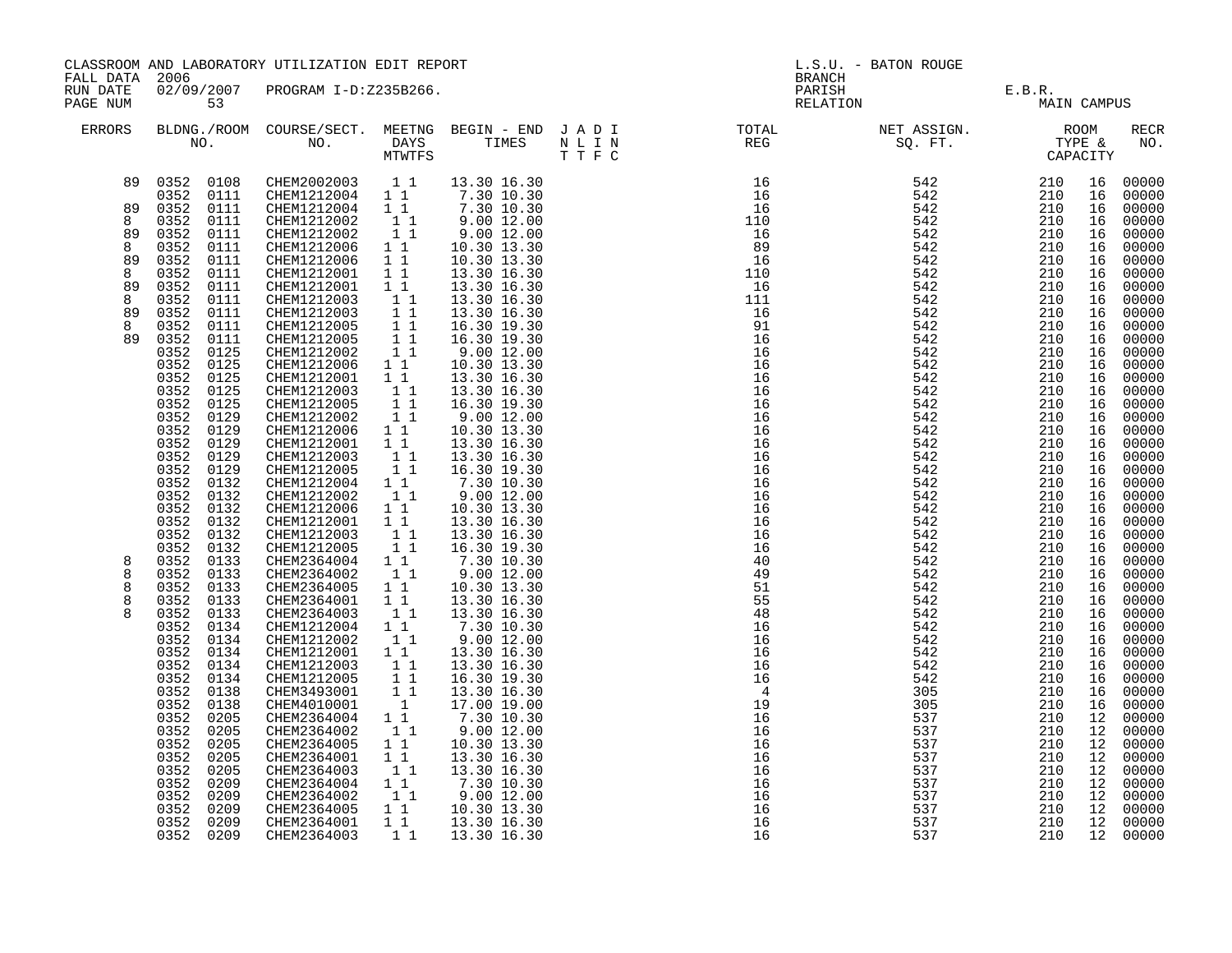| FALL DATA 2006       |                                                                                                                                                                                                                                                                                                                                                                                                                                                                                                                                                                                                                                                                                                                                                                 | CLASSROOM AND LABORATORY UTILIZATION EDIT REPORT                                                                                                                                                                                                                                                                                                                                                                                                                                                                                                                                                                                                                                                                                                                                                                                                                                                                                                                                                                       |                                                                                                                                                                                                                                                                                                                                                                                                                                                                                                                                                                                      |                                                                                                                                                                                                                                                                                                                                                                                                                                                                                                                                                                                                                                                                                                                                                                                                                                        | L.S.U. - BATON ROUGE<br><b>BRANCH</b> |                                                                                                                                                                                                                                                                           |                                       |  |             |
|----------------------|-----------------------------------------------------------------------------------------------------------------------------------------------------------------------------------------------------------------------------------------------------------------------------------------------------------------------------------------------------------------------------------------------------------------------------------------------------------------------------------------------------------------------------------------------------------------------------------------------------------------------------------------------------------------------------------------------------------------------------------------------------------------|------------------------------------------------------------------------------------------------------------------------------------------------------------------------------------------------------------------------------------------------------------------------------------------------------------------------------------------------------------------------------------------------------------------------------------------------------------------------------------------------------------------------------------------------------------------------------------------------------------------------------------------------------------------------------------------------------------------------------------------------------------------------------------------------------------------------------------------------------------------------------------------------------------------------------------------------------------------------------------------------------------------------|--------------------------------------------------------------------------------------------------------------------------------------------------------------------------------------------------------------------------------------------------------------------------------------------------------------------------------------------------------------------------------------------------------------------------------------------------------------------------------------------------------------------------------------------------------------------------------------|----------------------------------------------------------------------------------------------------------------------------------------------------------------------------------------------------------------------------------------------------------------------------------------------------------------------------------------------------------------------------------------------------------------------------------------------------------------------------------------------------------------------------------------------------------------------------------------------------------------------------------------------------------------------------------------------------------------------------------------------------------------------------------------------------------------------------------------|---------------------------------------|---------------------------------------------------------------------------------------------------------------------------------------------------------------------------------------------------------------------------------------------------------------------------|---------------------------------------|--|-------------|
| RUN DATE<br>PAGE NUM | 54                                                                                                                                                                                                                                                                                                                                                                                                                                                                                                                                                                                                                                                                                                                                                              | 02/09/2007 PROGRAM I-D:Z235B266.                                                                                                                                                                                                                                                                                                                                                                                                                                                                                                                                                                                                                                                                                                                                                                                                                                                                                                                                                                                       |                                                                                                                                                                                                                                                                                                                                                                                                                                                                                                                                                                                      |                                                                                                                                                                                                                                                                                                                                                                                                                                                                                                                                                                                                                                                                                                                                                                                                                                        |                                       |                                                                                                                                                                                                                                                                           | PARISH E.B.R.<br>RELATION MAIN CAMPUS |  |             |
| ERRORS               |                                                                                                                                                                                                                                                                                                                                                                                                                                                                                                                                                                                                                                                                                                                                                                 | NO. DAYS TIMES N L I N<br>MTWTFS T T F C                                                                                                                                                                                                                                                                                                                                                                                                                                                                                                                                                                                                                                                                                                                                                                                                                                                                                                                                                                               |                                                                                                                                                                                                                                                                                                                                                                                                                                                                                                                                                                                      |                                                                                                                                                                                                                                                                                                                                                                                                                                                                                                                                                                                                                                                                                                                                                                                                                                        |                                       | BLDNG./ROOM COURSE/SECT. MEETNG BEGIN – END JADI TOTAL TOTAL NET ASSIGN. NO ROOM NO. DAYS TIMES NLIN REG SQ.FT. TYPE &                                                                                                                                                    |                                       |  | RECR<br>NO. |
|                      | 0352 0230<br>0352<br>0230<br>0352<br>0230<br>0366<br>0102<br>0366<br>0102<br>0366<br>0102<br>0366<br>0102<br>0366<br>0102<br>0366<br>0102<br>0366<br>0102<br>0366<br>0102<br>0366<br>0102<br>0366<br>0102<br>0366<br>0102<br>0366<br>0102<br>0366 0102<br>0366 0102<br>0366 0102<br>0366<br>0102<br>0366 0102<br>0366 0102<br>0366 0102<br>0366<br>0102<br>0366 0102<br>0366<br>0102<br>0366<br>0102<br>0366<br>0103<br>0366<br>0103<br>0366<br>0103<br>0366<br>0103<br>0366<br>0103<br>0366<br>0103<br>0366<br>0103<br>0366<br>0103<br>0366<br>0103<br>0366<br>0103<br>0366 0103<br>0366<br>0103<br>0366 0103<br>0366<br>0103<br>0366 0103<br>0366<br>0103<br>0366 0103<br>0366<br>0103<br>0366 0103<br>0366<br>0103<br>0366 0103<br>0366<br>0201<br>0366 0201 | $\begin{array}{cccccccc} 0352 & 0230 & \text{CHEM}2364004 & 1 & 7.30 & 10.30 \\ 0352 & 0230 & \text{CHEM}2364002 & 1 & 9.00 & 12.00 \end{array}$<br>CHEM2364005 1 1 10.30 13.30<br>CHEM2364001 1 1 13.30 16.30<br>CHEM2364003<br>CHEM1201011<br>BIOL1001001<br>BIOL2051001<br>BIOL2051002<br>BIOL2051003<br>BIOL2051004<br>BIOL2051005<br>BIOL2051006<br>BIOL2051007<br>CHEM7800006<br>CHEM2261003 1 1 1<br>BIOL1201002<br>BIOL1202002 11<br>CHEM1201012 111<br>CHEM1202001 11<br>CHEM1201007 111<br>BIOL4385001<br>BIOL4385002<br>CHEM2262002<br>CHEM1201003<br>CHEM1201008<br>CHEM1201010<br>CHE 9999014 1<br>CHEM1002001 111<br>CHEM1201004<br>CHEM1201006<br>CHEM1202002<br>CHEM1201001<br>CHEM1201002<br>CHEM1201009<br>BIOL1001003<br>CHEM1201005<br>CHEM2262001<br>CHEM2261002<br>CHEM2261001<br>CHEM1202003<br>BIOL2153001<br>BIOL2153002<br>BIOL2153003<br>BIOL2153004<br>BIOL2153005<br>CHEM1001001 1 1 15.30 17.00<br>CHEM7800007 1 15.30 17.00<br>CHEM7800007<br>BIOL1001009<br>BIOL3156001<br>BIOL3156002 | 11<br>$1^{\degree}1^{\degree}1$<br>$\overline{1}$ $\overline{1}$ $\overline{1}$<br>11<br>11<br>11<br>$\begin{array}{ccc} 1 & 1 \\ 1 & 1 \\ 1 & 1 \end{array}$<br>$1 1 1$<br>11<br>$1^{\circ}1^{\circ}1$<br>11<br>$1^{\circ}1^{\circ}1$<br>$1\quad1$<br>$1 1 1$<br>$\overline{1}$ $\overline{1}$ $\overline{1}$<br>$\begin{smallmatrix}1&1\\1&1&1\end{smallmatrix}$<br>11<br>1 1 1<br>$1 1 1$<br>11<br>$\begin{array}{c} 1 \\ 1 \\ 1 \end{array}$<br>$\begin{array}{ccc} & 1 & 1 \\ & 1 & 1 \end{array}$<br>$\frac{1}{1}$ $\frac{1}{1}$<br>$11^{-}$<br>$1^{\circ}1^{\circ}1$<br>1 1 1 | 13.30 16.30<br>7.30 8.30<br>8.30 9.30<br>8.30 10.00<br>8.30 10.00<br>8.30 10.00<br>8.30 10.00<br>8.30 10.00<br>8.30 10.00<br>$\begin{array}{rrrr} 1 & 1 & 8.30 & 10.00 \\ 1 & 9.00 & 11.00 \end{array}$<br>9.30 10.30<br>10.30 11.30<br>10.30 12.00<br>11.30 12.30<br>12.00 13.30<br>12.30 13.30<br>$\begin{array}{rrrr} 1 & 1 & 13.30 & 14.30 \\ & 1 & 13.30 & 14.30 \\ & 1 & 13.30 & 14.30 \\ & 1 & 1 & 13.30 & 15.00 \\ & 1 & 1 & 14.30 & 15.30 \\ \end{array}$<br>15.00 16.30<br>15.30 16.30<br>18.30 22.00<br>7.30 8.30<br>7.30 9.00<br>$8.30$ $9.30$<br>9.00 10.30<br>9.30 10.30<br>10.30 11.30<br>10.30 12.00<br>11.30 12.30<br>12.00 13.30<br>12.30 13.30<br>13.30 14.30<br>13.30 15.00<br>14.30 15.30<br>15.00 16.30<br>15.00 16.30<br>15.00 16.30<br>15.00 16.30<br>15.00 16.30 1<br>18.00 19.30<br>8.30 9.30<br>8.30 9.30 1 |                                       | $\begin{smallmatrix} 0.77 & 0.77 & 0.876 & 0.877 & 0.876 & 0.876 & 0.876 & 0.876 & 0.876 & 0.876 & 0.876 & 0.876 & 0.876 & 0.876 & 0.876 & 0.876 & 0.876 & 0.876 & 0.876 & 0.876 & 0.876 & 0.876 & 0.876 & 0.876 & 0.876 & 0.876 & 0.876 & 0.876 & 0.876 & 0.876 & 0.876$ |                                       |  |             |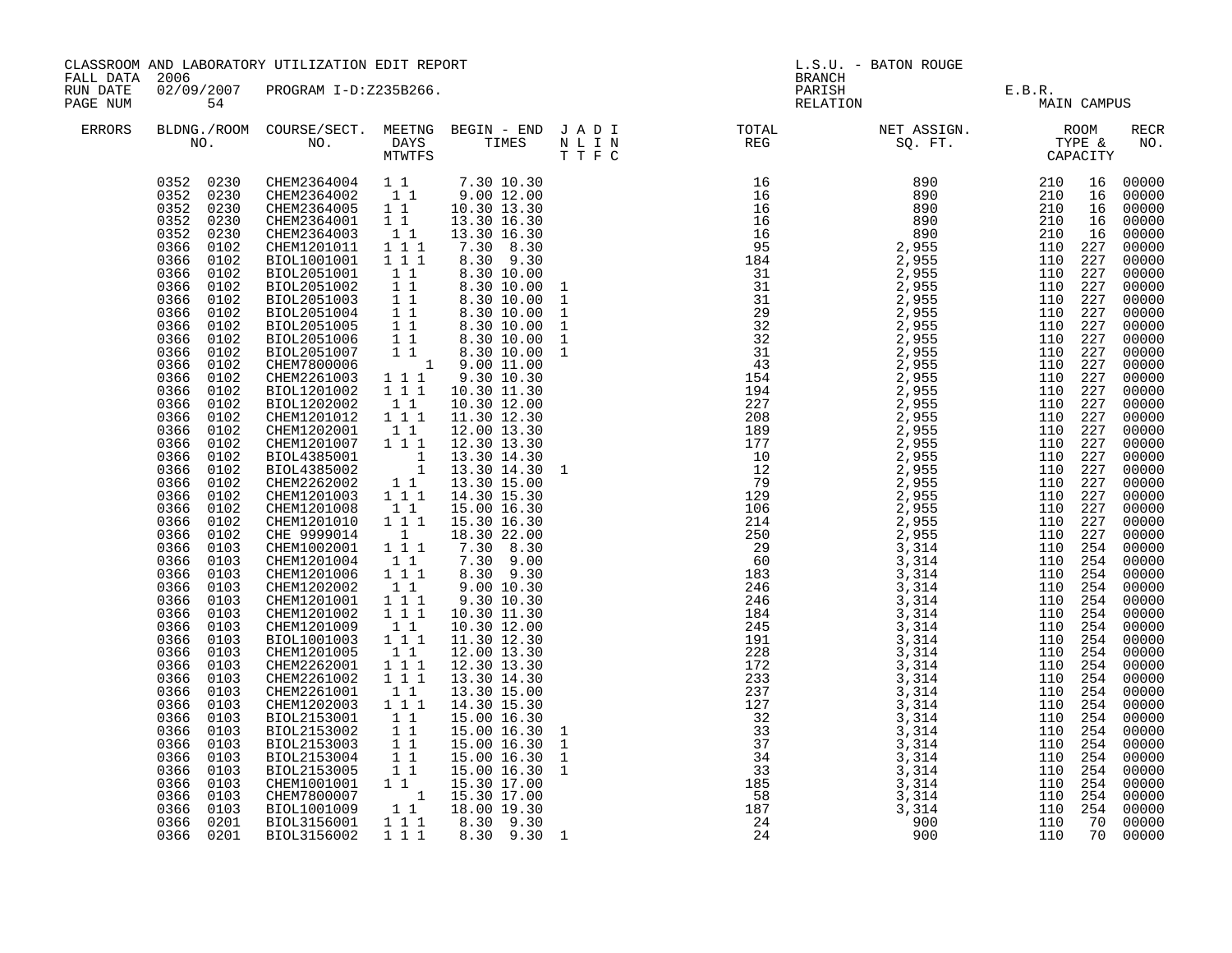| CLASSROOM AND LABORATORY UTILIZATION EDIT REPORT<br>FALL DATA 2006                                                                                                                                                                                                                                                                                                                                                                                                                                                                                                                                                                                                                                                                                                                                                                                                                                                                                                                                                                                                                                                                                                                                                                                                                                                                                                                                                                                                                                                                                                                                                                                                                                                                                                                                                                                                                                                                                                                                                                                                                                                                                                                                                                                                                                                                                                                                                                                                                                                                                                                                                                                                                                                                                                                                                                                                                                                                                                                                                                                  | L.S.U. - BATON ROUGE<br>BRANCH                                                                                                                                                                                                                                                                                                                                                                                                                                                                                                |                                                                                                                                                                                                                                                                                                                                                                                                                                                                                                                                                                                                                                                                                                                                                                                                                                                                                                             |  |  |  |
|-----------------------------------------------------------------------------------------------------------------------------------------------------------------------------------------------------------------------------------------------------------------------------------------------------------------------------------------------------------------------------------------------------------------------------------------------------------------------------------------------------------------------------------------------------------------------------------------------------------------------------------------------------------------------------------------------------------------------------------------------------------------------------------------------------------------------------------------------------------------------------------------------------------------------------------------------------------------------------------------------------------------------------------------------------------------------------------------------------------------------------------------------------------------------------------------------------------------------------------------------------------------------------------------------------------------------------------------------------------------------------------------------------------------------------------------------------------------------------------------------------------------------------------------------------------------------------------------------------------------------------------------------------------------------------------------------------------------------------------------------------------------------------------------------------------------------------------------------------------------------------------------------------------------------------------------------------------------------------------------------------------------------------------------------------------------------------------------------------------------------------------------------------------------------------------------------------------------------------------------------------------------------------------------------------------------------------------------------------------------------------------------------------------------------------------------------------------------------------------------------------------------------------------------------------------------------------------------------------------------------------------------------------------------------------------------------------------------------------------------------------------------------------------------------------------------------------------------------------------------------------------------------------------------------------------------------------------------------------------------------------------------------------------------------------|-------------------------------------------------------------------------------------------------------------------------------------------------------------------------------------------------------------------------------------------------------------------------------------------------------------------------------------------------------------------------------------------------------------------------------------------------------------------------------------------------------------------------------|-------------------------------------------------------------------------------------------------------------------------------------------------------------------------------------------------------------------------------------------------------------------------------------------------------------------------------------------------------------------------------------------------------------------------------------------------------------------------------------------------------------------------------------------------------------------------------------------------------------------------------------------------------------------------------------------------------------------------------------------------------------------------------------------------------------------------------------------------------------------------------------------------------------|--|--|--|
| 02/09/2007 PROGRAM I-D:Z235B266.<br>RUN DATE<br>PAGE NUM<br>55                                                                                                                                                                                                                                                                                                                                                                                                                                                                                                                                                                                                                                                                                                                                                                                                                                                                                                                                                                                                                                                                                                                                                                                                                                                                                                                                                                                                                                                                                                                                                                                                                                                                                                                                                                                                                                                                                                                                                                                                                                                                                                                                                                                                                                                                                                                                                                                                                                                                                                                                                                                                                                                                                                                                                                                                                                                                                                                                                                                      | PARISH E.B.R.<br>RELATION MAIN                                                                                                                                                                                                                                                                                                                                                                                                                                                                                                | MAIN CAMPUS                                                                                                                                                                                                                                                                                                                                                                                                                                                                                                                                                                                                                                                                                                                                                                                                                                                                                                 |  |  |  |
| <b>ERRORS</b>                                                                                                                                                                                                                                                                                                                                                                                                                                                                                                                                                                                                                                                                                                                                                                                                                                                                                                                                                                                                                                                                                                                                                                                                                                                                                                                                                                                                                                                                                                                                                                                                                                                                                                                                                                                                                                                                                                                                                                                                                                                                                                                                                                                                                                                                                                                                                                                                                                                                                                                                                                                                                                                                                                                                                                                                                                                                                                                                                                                                                                       |                                                                                                                                                                                                                                                                                                                                                                                                                                                                                                                               | <b>RECR</b><br>NO.                                                                                                                                                                                                                                                                                                                                                                                                                                                                                                                                                                                                                                                                                                                                                                                                                                                                                          |  |  |  |
| 0366 0201<br>BLAW3201006 1 1 9.00 10.30<br>BLAW3201005 1 1 10.30 12.00<br>BIOL4132001 1 1 12.00 13.30<br>POLI4023002 1 1 1 12.30 13.30<br>0366 0201<br>0366 0201<br>0366<br>0201<br>0366 0201<br>BIOL7253001 11<br>XCAS9999012 11<br>CHEM4150001 11<br>13.30 15.00<br>0366<br>0201<br>14.30 18.30<br>0366<br>0201<br>15.00 16.30<br>$\begin{smallmatrix}1&-1\1&1&1\end{smallmatrix}$<br>BIOL1005017<br>0366<br>0201<br>18.30 19.30<br>0366<br>BIOL1005018<br>18.30 19.30 1<br>0201<br>7.30 9.30<br>0366<br>0202<br>ME 2334001<br>0366<br>0202<br>DARY1048001<br>$1\quad1$<br>9.00 10.30<br>$1^{\circ}1^{\circ}1$<br>0366<br>KIN 3514002<br>9.30 10.30<br>0202<br>0366<br>0202<br>THTR1020009<br>$\begin{array}{rr} & 1 & 1 \\ & 1 & 1 \end{array}$<br>10.30 12.00<br>0366<br>0202<br>BIOL4087002<br>12.00 14.00<br>0366<br>BIOL2083001 111 12.30 13.30<br>0202<br>0366<br>0202<br>CHEM2001001<br>$1\quad1$<br>14.30 15.30<br>0366<br>0202<br>MGT 3320001<br>$\begin{bmatrix} 1 \\ 1 \\ 1 \end{bmatrix}$<br>15.00 18.00<br>0366<br>0202<br>MGT 3320002<br>18.00 21.00<br>0366<br>0206<br>BIOL3152001<br>9.00 10.00<br>CHEM4594001 111<br>CHEM3492001 11<br>0366<br>0206<br>9.30 10.30<br>0366<br>0206<br>10.30 12.00<br>0366<br>CHEM7800005<br>$\mathbf{1}$<br>0206<br>12.00 13.00<br>$1 1 1$<br>8.30 9.30<br>0366<br>0208<br>CHEM4570001<br>0366<br>0208<br>CHEM7750002<br>11<br>9.00 10.30<br>$1 1 1$<br>9.30 10.30<br>0208<br>CHEM7221001<br>0366<br>0366<br>0208<br>CHEM4010001<br>$\begin{smallmatrix}1&1\\1&1&1\end{smallmatrix}$<br>10.30 12.00<br>0366<br>0208<br>CHEM4562001<br>11.30 12.30<br>0366<br>0208<br>CLST2102001<br>BIOL4596001<br>$\begin{smallmatrix}1&1\\1&1&1\end{smallmatrix}$<br>12.00 13.30<br>0366<br>0208<br>12.30 13.30<br>CHEM4552001<br>0366<br>0208<br>$\begin{smallmatrix}1&1\\1\end{smallmatrix}$<br>13.30 14.30<br>0366<br>0208<br>XCAS9999021<br>13.30 14.30<br>0366<br>XCAS9999022 1 1<br>0208<br>14.30 18.30<br>BIOL4155001<br>11<br>0366<br>0210<br>9.0010.30<br>$\overline{1}$ $\overline{1}$<br>0366<br>0210<br>COMD4380001<br>10.30 12.00<br>11<br>0366<br>0210<br>COMD4380002<br>10.30 12.00<br>$\overline{1}$ $\overline{1}$<br>0366<br>0210<br>COMD4380003<br>10.30 12.00<br>11<br>0366<br>0210<br>ME 2733002<br>12.00 13.30<br>11<br>0366<br>CHEM7750001<br>13.30 15.00<br>0210<br>0366<br>0210<br>XCAS9999020<br>$1\quad1$<br>14.30 18.30<br>0366<br>7.30 8.30<br>0214<br>ME 3834001<br>11111<br>CHEM1421002<br>8.30 9.30<br>0366<br>0214<br>$1 1 1$<br>0366<br>0214<br>ME 3333001<br>11<br>9.00 10.30<br>$1 1 1$<br>0366<br>0214<br>CHEM2461001<br>9.30 10.30<br>111<br>10.30 11.30<br>0366<br>0214<br>CHEM1421001<br>$1\quad1$<br>0366<br>0214<br>POLI2053002<br>10.30 12.00<br>0214<br>$1\quad1$<br>12.00 13.30<br>0366<br>CHEM2060001<br>0366 0214<br>BIOL4087001 1 1<br>BIOL4090001 1 1<br>12.30 14.30<br>0366<br>0214<br>13.30 15.00<br>$1\quad1$<br>0366 0214<br>OCS 4090001<br>13.30 15.00<br>11<br>0366 0214<br>BIOL4087003<br>15.00 17.00<br>0366 0215<br>1 1 1<br>CHEM3491001<br>8.30 9.30 | $\begin{smallmatrix} \text{R1} & \text{R2} & \text{R3} & \text{P1} \end{smallmatrix} \begin{smallmatrix} \text{P1} & \text{P1} & \text{P1} \end{smallmatrix} \begin{smallmatrix} \text{P1} & \text{P1} & \text{P1} \end{smallmatrix} \begin{smallmatrix} \text{P1} & \text{P1} \end{smallmatrix} \begin{smallmatrix} \text{P1} & \text{P1} \end{smallmatrix} \begin{smallmatrix} \text{P2} & \text{P2} \end{smallmatrix} \begin{smallmatrix} \text{P1} & \text{P1} \end{smallmatrix} \begin{smallmatrix} \text{P2} & \text{P$ | 70<br>00000<br>70<br>00000<br>70<br>00000<br>70<br>00000<br>$00000$<br>$00000$<br>70<br>70<br>00000<br>70<br>00000<br>70<br>00000<br>70<br>00000<br>110 100<br>110 100<br>00000<br>110 100<br>00000<br>110 100<br>00000<br>00000<br>110 100<br>110 100<br>00000<br>110 100<br>00000<br>110 100<br>00000<br>00000<br>110 100<br>00000<br>50<br>00000<br>50<br>00000<br>00000<br>50<br>50<br>00000<br>60<br>00000<br>60<br>$00000$<br>$00000$<br>$00000$<br>60<br>60<br>60<br>00000<br>60<br>00000<br>60<br>00000<br>60<br>00000<br>60<br>00000<br>60<br>00000<br>75<br>00000<br>75<br>00000<br>75<br>75<br>00000<br>75<br>00000<br>00000<br>75<br>00000<br>75<br>110 100<br>00000<br>110 100<br>00000<br>110 100<br>00000<br>00000<br>110 100<br>110 100<br>00000<br>110 100<br>00000<br>110 100<br>$00000$<br>$00000$<br>110 100<br>110 100<br>00000<br>110 100<br>00000<br>110 100<br>00000<br>70<br>00000 |  |  |  |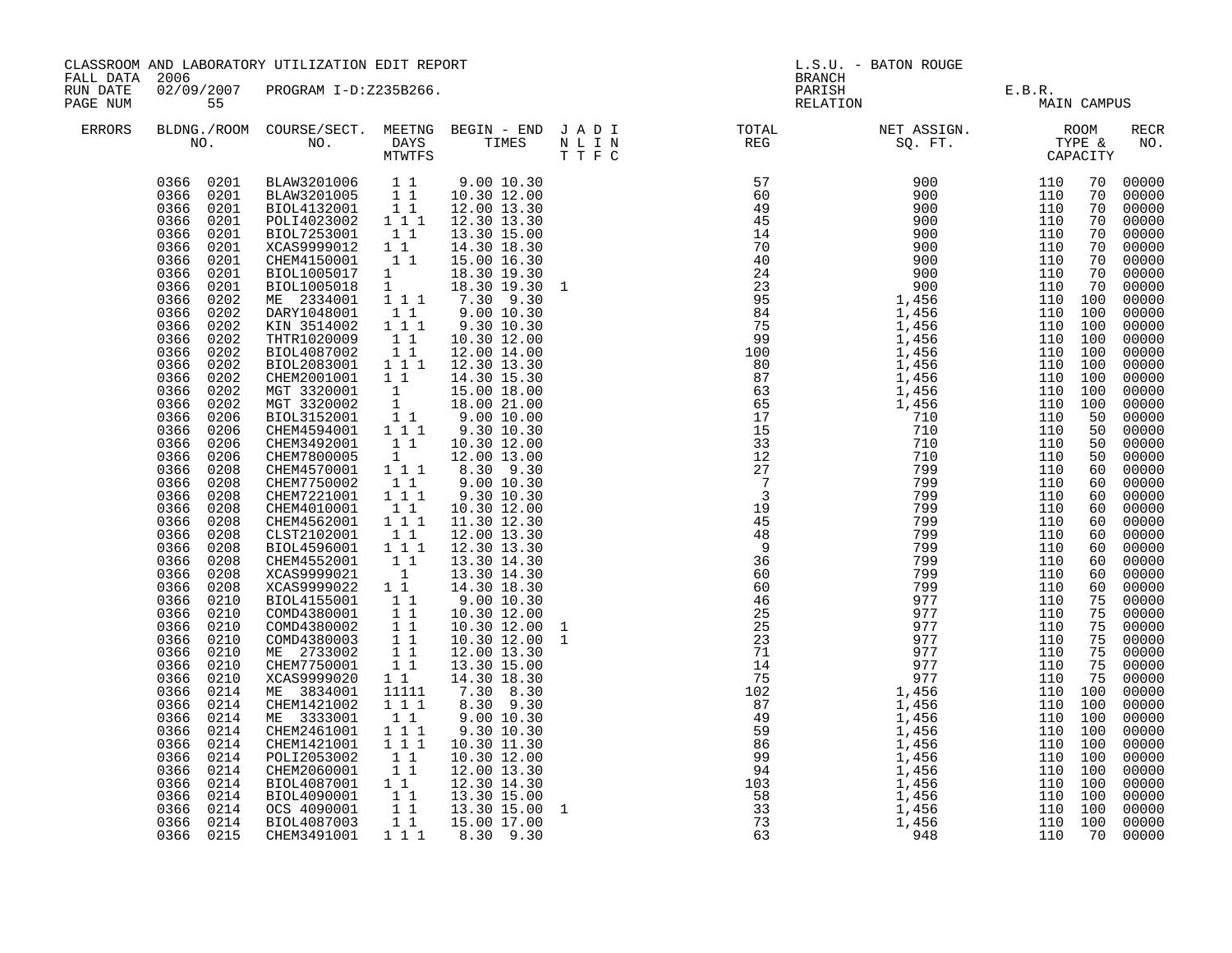| FALL DATA 2006<br>02/09/2007 PROGRAM I-D:Z235B266.<br>PARISH E.B.R.<br>RELATION MAIN CAMPUS<br>RUN DATE<br>PAGE NUM<br>56<br>ERRORS<br>$\begin{bmatrix} 0.000111000 & 0.00011000 & 0.00011000 & 0.00011000 & 0.00011000 & 0.00011000 & 0.00011000 & 0.00011000 & 0.00011000 & 0.00011000 & 0.00011000 & 0.00011000 & 0.00011000 & 0.00011000 & 0.00011000 & 0.00011000 & 0.00011000 & 0.000110$<br>$\begin{array}{cccc} 0366 & 0215 & \mathrm{CHEM4561001} & 1 & 1 & 1 & 10.30 & 11.30 \\ 0366 & 0215 & \text{BIOL4015001} & 1 & 1 & 10.30 & 12.00 \\ 0366 & 0215 & \text{ENTM4015001} & 1 & 1 & 10.30 & 12.00 \\ 0366 & 0215 & \text{BIOL4160001} & 1 & 1 & 12.00 & 13.30 \\ \end{array}$<br>70 00000<br>70<br>70<br>70<br>0366 0215<br>HNRS1007001 11<br>MGT 4620006 11<br>70<br>0366 0215<br>70<br>0366 0215<br>HNRS1007001 1 1<br>AGEC4443001 1 1<br>70<br>0366 0215<br>70<br>0373 1109<br>ACCT2101001<br>110 160<br>0373 1109<br>EE 2120001 1 1 1<br>110 160<br>0373 1109<br>0373 1109<br>ECON2035005 11<br>CHE 3172001 111<br>110 160<br>110 160<br>110 160<br>0373 1109<br>0373 1109<br>BADM7010001<br>ECON2000012<br>110 160<br>MGT 3320003 111<br>0373 1109<br>0373 1109<br>110 160<br>ECON2035006<br>110 160<br>0373 1109<br>110 160<br>ISDS2001002<br>0373 1109<br>ISDS3070004<br>110 160<br>0373 1109<br>FIN 3715003 1 1 15.00 16.30<br>ME 9999001 1 15.30 17.00<br>110 160<br>0373 1109<br>110 160<br>0373 1109<br>110 160<br>FIN 3715004 1 1<br>FIN 3715006 1<br>MGT 4323002 1 1<br>BIOL4800007 1 1<br>0373 1109<br>110 160<br>0373 1110<br>50<br>0373 1110<br>50<br>0373 1110<br>ACCT3021003 11<br>EVEG2000001 111<br>50<br>0373 1110<br>50<br>0373 1110<br>BIOL7284001<br>50<br>0373 1110<br>ME 4643001 11<br>EE 4720001 111<br>50<br>0373 1110<br>50<br>0373 1110<br>EXEC9999001<br>50<br>0373 1110<br>CE 4425001<br>50<br>0373 1110<br>ME 9999003<br>50<br>0373 1110<br>MKT 4443001<br>50<br>0373 1110<br>ME 7753001<br>50<br>0373 1110<br>MKT 4443002<br>50<br>0373 1110<br>0373 1111<br>ME 4163001<br>CE 4300001<br>50<br>50<br>IE 3201001<br>CE 3300001<br>$\begin{array}{ccc} 0373 & 1111 \\ 0373 & 1111 \end{array}$<br>50<br>50<br>$\begin{array}{ccc} 0373 & 1111 \\ 0373 & 1111 \end{array}$<br>ME 4933003 111<br>DARY2075001 11<br>50<br>50<br>0373 1111<br>BIOL4800002<br>50<br>0373 1111<br>ECON7710001 1 1<br>50<br>0373 1111<br>ECON / 10001 1<br>CE 3350003 1 14.30 17.30<br>CE 7430002 1 1 15.30 17.30<br>PETE7285001 1 16.30 17.00<br>PETE7285001 1 16.30 18.00<br>DSM 2010001 1 18.00 21.00<br>EVEG4135001 1 1 8.30 9.30<br>50<br>0373 1111<br>50<br>0373 1111<br>50<br>0373 1111<br>50<br>0373 1111<br>50 |           | CLASSROOM AND LABORATORY UTILIZATION EDIT REPORT |  |  |  |  | L.S.U. - BATON ROUGE |  |    |                                                                                                                                                                                                                                                                                                                                                                                                                                                                      |  |
|-----------------------------------------------------------------------------------------------------------------------------------------------------------------------------------------------------------------------------------------------------------------------------------------------------------------------------------------------------------------------------------------------------------------------------------------------------------------------------------------------------------------------------------------------------------------------------------------------------------------------------------------------------------------------------------------------------------------------------------------------------------------------------------------------------------------------------------------------------------------------------------------------------------------------------------------------------------------------------------------------------------------------------------------------------------------------------------------------------------------------------------------------------------------------------------------------------------------------------------------------------------------------------------------------------------------------------------------------------------------------------------------------------------------------------------------------------------------------------------------------------------------------------------------------------------------------------------------------------------------------------------------------------------------------------------------------------------------------------------------------------------------------------------------------------------------------------------------------------------------------------------------------------------------------------------------------------------------------------------------------------------------------------------------------------------------------------------------------------------------------------------------------------------------------------------------------------------------------------------------------------------------------------------------------------------------------------------------------------------------------------------------------------------------------------------------------------------------------------------------------------------------------------------------------------------------------------------------------------------------------------------------------|-----------|--------------------------------------------------|--|--|--|--|----------------------|--|----|----------------------------------------------------------------------------------------------------------------------------------------------------------------------------------------------------------------------------------------------------------------------------------------------------------------------------------------------------------------------------------------------------------------------------------------------------------------------|--|
|                                                                                                                                                                                                                                                                                                                                                                                                                                                                                                                                                                                                                                                                                                                                                                                                                                                                                                                                                                                                                                                                                                                                                                                                                                                                                                                                                                                                                                                                                                                                                                                                                                                                                                                                                                                                                                                                                                                                                                                                                                                                                                                                                                                                                                                                                                                                                                                                                                                                                                                                                                                                                                               |           |                                                  |  |  |  |  |                      |  |    |                                                                                                                                                                                                                                                                                                                                                                                                                                                                      |  |
|                                                                                                                                                                                                                                                                                                                                                                                                                                                                                                                                                                                                                                                                                                                                                                                                                                                                                                                                                                                                                                                                                                                                                                                                                                                                                                                                                                                                                                                                                                                                                                                                                                                                                                                                                                                                                                                                                                                                                                                                                                                                                                                                                                                                                                                                                                                                                                                                                                                                                                                                                                                                                                               |           |                                                  |  |  |  |  |                      |  |    | RECR<br>NO.                                                                                                                                                                                                                                                                                                                                                                                                                                                          |  |
| 0373 1112<br>EVEG4135002<br>50<br>0373 1112 FIN 3636001<br>50                                                                                                                                                                                                                                                                                                                                                                                                                                                                                                                                                                                                                                                                                                                                                                                                                                                                                                                                                                                                                                                                                                                                                                                                                                                                                                                                                                                                                                                                                                                                                                                                                                                                                                                                                                                                                                                                                                                                                                                                                                                                                                                                                                                                                                                                                                                                                                                                                                                                                                                                                                                 | 0373 1112 |                                                  |  |  |  |  |                      |  | 50 | 00000<br>00000<br>00000<br>00000<br>00000<br>00000<br>00000<br>00000<br>00000<br>00000<br>00000<br>00000<br>00000<br>00000<br>00000<br>00000<br>00000<br>00000<br>00000<br>00000<br>00000<br>00000<br>00000<br>00000<br>00000<br>00000<br>00000<br>$00000$<br>00000<br>00000<br>00000<br>00000<br>00000<br>00000<br>00000<br>00000<br>00000<br>00000<br>00000<br>00000<br>00000<br>00000<br>00000<br>00000<br>$00000$<br>$00000$<br>00000<br>00000<br>00000<br>00000 |  |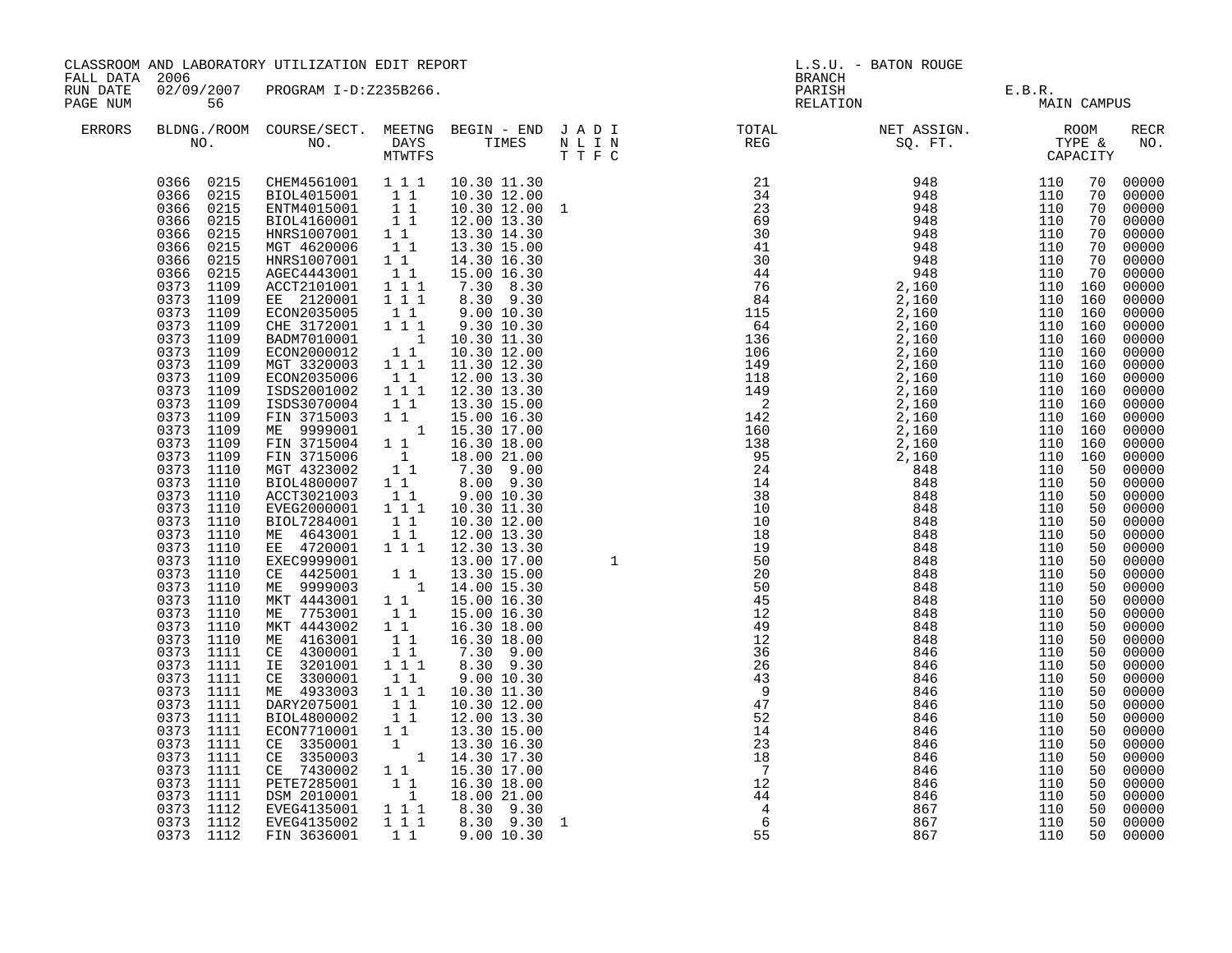|                      | CLASSROOM AND LABORATORY UTILIZATION EDIT REPORT<br>FALL DATA 2006                                                                                                                                                                                                  |                                                                                                                                                                                                                                                                                                                                                                   |                                                                                                                                                                                                                |                                                                                                                                                                                                                                                                                                                                                                                               |              | L.S.U. - BATON ROUGE<br><b>BRANCH</b>                                                                                                                                                                                                                                                                  |                                                                                                              |                                                                                                              |                                                                                                    |                                                                                                                                                             |  |
|----------------------|---------------------------------------------------------------------------------------------------------------------------------------------------------------------------------------------------------------------------------------------------------------------|-------------------------------------------------------------------------------------------------------------------------------------------------------------------------------------------------------------------------------------------------------------------------------------------------------------------------------------------------------------------|----------------------------------------------------------------------------------------------------------------------------------------------------------------------------------------------------------------|-----------------------------------------------------------------------------------------------------------------------------------------------------------------------------------------------------------------------------------------------------------------------------------------------------------------------------------------------------------------------------------------------|--------------|--------------------------------------------------------------------------------------------------------------------------------------------------------------------------------------------------------------------------------------------------------------------------------------------------------|--------------------------------------------------------------------------------------------------------------|--------------------------------------------------------------------------------------------------------------|----------------------------------------------------------------------------------------------------|-------------------------------------------------------------------------------------------------------------------------------------------------------------|--|
| RUN DATE<br>PAGE NUM | 57                                                                                                                                                                                                                                                                  | 02/09/2007 PROGRAM I-D:Z235B266.                                                                                                                                                                                                                                                                                                                                  |                                                                                                                                                                                                                |                                                                                                                                                                                                                                                                                                                                                                                               |              | PARISH<br>RELATION                                                                                                                                                                                                                                                                                     |                                                                                                              | E.B.R.<br>MAIN CAMPUS                                                                                        |                                                                                                    |                                                                                                                                                             |  |
| <b>ERRORS</b>        |                                                                                                                                                                                                                                                                     | NO. DAYS TIMES NLIN<br>MTWTFS TTFC                                                                                                                                                                                                                                                                                                                                |                                                                                                                                                                                                                |                                                                                                                                                                                                                                                                                                                                                                                               |              | BLDNG./ROOM COURSE/SECT. MEETNG BEGIN – END JADI TOTAL NET ASSIGN. NO. ROOM NO. DAYS TIMES NLIN REG SQ.FT. TYPE &                                                                                                                                                                                      |                                                                                                              |                                                                                                              |                                                                                                    | <b>RECR</b><br>NO.                                                                                                                                          |  |
| 9                    | 0373 1112<br>0373 1112<br>0373 1112<br>0373 1112<br>0373 1112<br>0373 1112<br>0373 1112<br>0373<br>1112<br>0373 1112<br>0373<br>1112<br>$\begin{array}{ccc} 0373 & 1112 \\ 0373 & 1112 \end{array}$                                                                 | ACCT9999002 1 1<br>MKT 3401008 1 1<br>MKT 3401009 1 1<br>PADM5010001 1<br>PADM5010001 1<br>ECON7633001 1 1<br>T<br>CE 7700001<br>ME 4723001<br>ME 4763001<br>EXEC9999009<br>EXEC9999017<br>PADM5010002                                                                                                                                                            | $\frac{1}{1}$ $\frac{1}{1}$<br>$1\overline{1}$<br>$1$<br>$1\quad1$                                                                                                                                             | 10.00 13.00<br>10.30 12.00<br>12.00 13.30<br>13.00 16.00<br>13.00 16.00<br>13.30 15.00<br>15.00 16.30<br>16.30 17.30<br>16.30 18.00<br>17.30 21.30<br>18.00 20.30                                                                                                                                                                                                                             |              | $\begin{array}{cccc} 50 & 867 & 110 \\ 50 & 867 & 110 \\ 20 & 867 & 110 \\ 20 & 867 & 110 \\ 9 & 867 & 110 \\ 6 & 867 & 110 \\ 6 & 867 & 110 \\ 10 & 867 & 110 \\ 42 & 867 & 110 \\ 50 & 867 & 110 \\ 50 & 867 & 110 \\ 17 & 867 & 110 \\ 17 & 867 & 110 \\ 17 & 867 & 110 \\ 1867 & 110 & 110 \\ 196$ |                                                                                                              |                                                                                                              | 50<br>50<br>50<br>50<br>50<br>50<br>50<br>50<br>50<br>50<br>50                                     | 00000<br>00000<br>00000<br>00000<br>00000<br>00000<br>00000<br>00000<br>00000<br>00000<br>00000                                                             |  |
| 9                    | 1112<br>0373<br>0373<br>1114<br>0373<br>1114<br>0373<br>1114<br>0373<br>1114<br>0373 1114<br>0373 1114<br>0373 1114<br>0373 1114<br>0373 1114<br>0373 1114<br>0373 1114<br>0373<br>1114<br>$\begin{array}{ccc} 0373 & 1114 \\ 0373 & 1114 \end{array}$<br>0373 1116 | PADM5010002<br>MGT 3830001<br>ME 4443001<br>CE 4200001<br>ACCT2001020<br>CE 3500001<br>CE 3500002<br>IE 3201002<br>ME 4933001<br>CE 3500002<br>CE 3500001<br>CE 4650001<br>ME 4933002<br>ME 7863001<br>EXEC9999006<br>CM 3400003                                                                                                                                  | $\mathbf{1}$<br>1<br>$\overline{1}$ 1<br>1 1 1<br>$1^{-}1^{-}$<br>11<br>11<br>11<br>11<br>11<br>$\begin{bmatrix} 1\\ 1\\ 1\\ 1 \end{bmatrix}$<br>11<br>$\begin{smallmatrix}1&1\\1&1\end{smallmatrix}$<br>1 1 1 | 18.00 21.00<br>18.00 21.00<br>7.30 9.00<br>8.30 9.30<br>9.00 10.30<br>10.30 12.00<br>11.30 12.30<br>11.30 12.30<br>12.00 13.30<br>13.30 15.00<br>13.30 16.30<br>13.30 16.30<br>15.00 16.30<br>16.30 18.00<br>16.30 18.00<br>18.00 22.00<br>7.30 8.30                                                                                                                                          | $\mathbf{1}$ | 17<br>18<br>19<br>22<br>49<br>23<br>26<br>46<br>12<br>26<br>23<br>$5^{\circ}$<br>15<br>17<br>50<br>25                                                                                                                                                                                                  | 867<br>863<br>863<br>863<br>863<br>863<br>863<br>863<br>863<br>863<br>863<br>863<br>863<br>863<br>863<br>878 | 110<br>110<br>110<br>110<br>110<br>110<br>110<br>110<br>110<br>110<br>110<br>110<br>110<br>110<br>110<br>110 | 50<br>50<br>50<br>50<br>50<br>50<br>50<br>50<br>50<br>50<br>50<br>50<br>50<br>50<br>50<br>50<br>50 | 00000<br>00000<br>00000<br>00000<br>00000<br>00000<br>00000<br>00000<br>00000<br>$00000$<br>$00000$<br>00000<br>00000<br>00000<br>$00000$<br>00000<br>00000 |  |
| 2                    | 1116<br>0373<br>0373<br>1116<br>0373<br>1116<br>0373 1116<br>0373 1116<br>0373 1116<br>0373 1116<br>0373 1116<br>0373 1116<br>0373 1116<br>0373 1116<br>0373 1116<br>0373 1118<br>0373 1118<br>0373                                                                 | CM 3400004 111<br>BADM7020001<br>BADM7020002<br>MGT 7111001<br>ACCT7234001<br>EXEC9999036<br>MKT 3401013 1 1 1<br>MKT 3401013 1 1 1 14.30 15.30<br>MGT 3830010 1 1 15.00 16.30<br>AITP9999001 1 18.00 21.00<br>BADM7090001 1 18.00 21.00<br>EXEC9999033 1 18.00 21.00<br>EXEC9999033 1 18.00 21.30<br>BADM7030001 1 9.00 10.30<br>BADM7030002 1 1 10.30 12.00<br> | 11<br>$\begin{array}{c} \begin{array}{c} 1 \\ 1 \end{array} \\ \begin{array}{c} 1 \end{array} \end{array}$<br>11                                                                                               | $8.30$ $9.30$<br>9.00 10.30<br>10.30 12.00<br>12.00 13.30<br>13.30 15.00<br>14.00 17.30<br>14.30 15.30                                                                                                                                                                                                                                                                                        |              | 30<br>36<br>41<br>27<br>32<br>50<br>48<br>19<br>50<br>24<br>31<br>50<br>42<br>$\overline{37}$                                                                                                                                                                                                          | 878<br>878<br>878<br>878<br>878<br>878<br>878<br>878<br>878<br>878<br>878<br>878<br>762<br>762               | 110<br>110<br>110<br>110<br>110<br>110<br>110<br>110<br>110<br>110<br>110<br>110<br>110<br>110               | 50<br>50<br>50<br>50<br>50<br>50<br>50<br>50<br>50<br>50<br>50<br>50<br>50<br>50                   | 00000<br>00000<br>00000<br>00000<br>00000<br>00000<br>00000<br>00000<br>00000<br>00000<br>00000<br>00000<br>00000<br>00000                                  |  |
| 2                    | 0373 1118<br>1118<br>0373<br>0373 1118<br>1118<br>0373<br>0373<br>1118<br>0373<br>1118<br>0373 1118<br>0373 1118<br>0373 1118                                                                                                                                       | ACCT3222002<br>EE 7720001<br>MKT 7720001<br>EXEC9999034<br>FIN 3845001<br>FIN 7826001<br>FIN 7845001<br>BADM7070005<br>BADM7030003                                                                                                                                                                                                                                | 11<br>$1^{\circ}1^{\circ}1$<br>1                                                                                                                                                                               | 12.00 13.30<br>12.30 13.30<br>1 13.30 16.30<br>14.00 18.00<br>1 1 15.00 16.30<br>$\begin{bmatrix} 1 & 15.00 & 18.00 \\ 1 & 16.30 & 18.00 \\ 1 & 18.00 & 21.00 \\ 1 & 1 & 18.00 & 21.00 \\ 1 & 1 & 1 & 18.0 & 21.00 \\ 1 & 1 & 1 & 18.0 & 21.0 & 21.0 \\ 1 & 1 & 1 & 1 & 18.0 & 21.0 & 21.0 \\ 1 & 1 & 1 & 1 & 18.0 & 21.0 & 21.0 \\ 1 & 1 & 1 & 1 & 1 & 18.0 & 21.0 & 21.0 & $<br>18.00 21.00 |              | 27<br>11<br>$\overline{4}$<br>50<br>28<br>37<br>8<br>48<br>39                                                                                                                                                                                                                                          | 762<br>762<br>762<br>762<br>762<br>762<br>762<br>762<br>762                                                  | 110<br>110<br>110<br>110<br>110<br>110<br>110<br>110<br>110                                                  | 50<br>50<br>50<br>50<br>50<br>50<br>50<br>50<br>50                                                 | 00000<br>00000<br>00000<br>00000<br>00000<br>00000<br>00000<br>00000<br>00000                                                                               |  |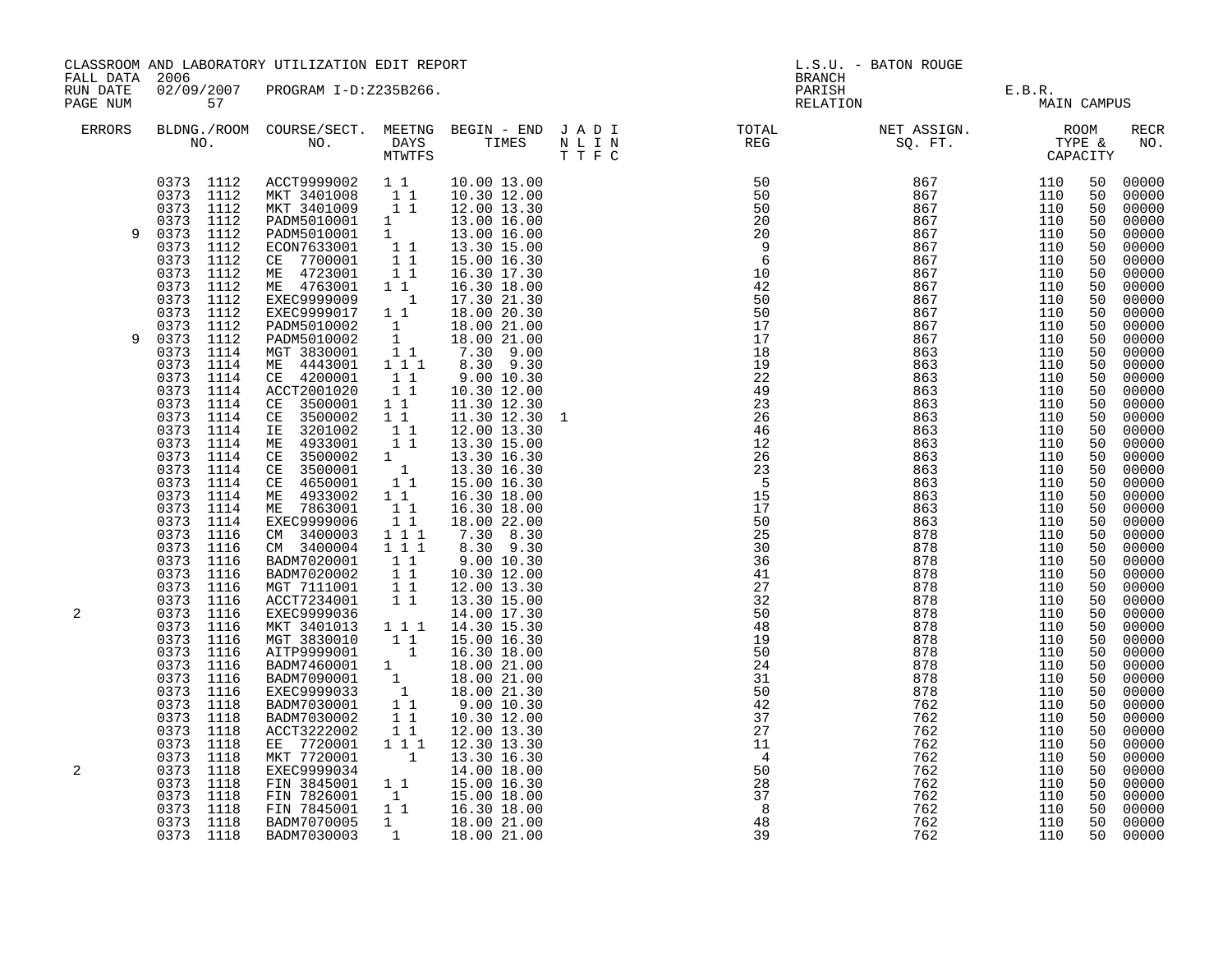| FALL DATA 2006       |                                                                                                                                                                                                                                                                                                                                                                                                                                                                                                                                                                                                                                                                                                                          | CLASSROOM AND LABORATORY UTILIZATION EDIT REPORT                                                                                                                                                                                                                                                                                                                                                                                                                                                                                                                                                                                                                                                                                                                                                                                                                                                                                                                                                                                                                                                                                                                                                                                                 |                                                                                                                                                               |                                                                                                                                                                                                           | L.S.U. - BATON ROUGE<br><b>BRANCH</b>                                                                                                                                                                                                                                                                                                                                                                                                                                                                                                                                                                                                                                                                 |                                                                                                                                                 |                                                                                                                                                 |                                                                                                                            |                                                                                                                                                                                                                                                                                                                                                                                                                                                                                     |
|----------------------|--------------------------------------------------------------------------------------------------------------------------------------------------------------------------------------------------------------------------------------------------------------------------------------------------------------------------------------------------------------------------------------------------------------------------------------------------------------------------------------------------------------------------------------------------------------------------------------------------------------------------------------------------------------------------------------------------------------------------|--------------------------------------------------------------------------------------------------------------------------------------------------------------------------------------------------------------------------------------------------------------------------------------------------------------------------------------------------------------------------------------------------------------------------------------------------------------------------------------------------------------------------------------------------------------------------------------------------------------------------------------------------------------------------------------------------------------------------------------------------------------------------------------------------------------------------------------------------------------------------------------------------------------------------------------------------------------------------------------------------------------------------------------------------------------------------------------------------------------------------------------------------------------------------------------------------------------------------------------------------|---------------------------------------------------------------------------------------------------------------------------------------------------------------|-----------------------------------------------------------------------------------------------------------------------------------------------------------------------------------------------------------|-------------------------------------------------------------------------------------------------------------------------------------------------------------------------------------------------------------------------------------------------------------------------------------------------------------------------------------------------------------------------------------------------------------------------------------------------------------------------------------------------------------------------------------------------------------------------------------------------------------------------------------------------------------------------------------------------------|-------------------------------------------------------------------------------------------------------------------------------------------------|-------------------------------------------------------------------------------------------------------------------------------------------------|----------------------------------------------------------------------------------------------------------------------------|-------------------------------------------------------------------------------------------------------------------------------------------------------------------------------------------------------------------------------------------------------------------------------------------------------------------------------------------------------------------------------------------------------------------------------------------------------------------------------------|
| RUN DATE<br>PAGE NUM | 58                                                                                                                                                                                                                                                                                                                                                                                                                                                                                                                                                                                                                                                                                                                       | 02/09/2007 PROGRAM I-D:Z235B266.                                                                                                                                                                                                                                                                                                                                                                                                                                                                                                                                                                                                                                                                                                                                                                                                                                                                                                                                                                                                                                                                                                                                                                                                                 |                                                                                                                                                               |                                                                                                                                                                                                           |                                                                                                                                                                                                                                                                                                                                                                                                                                                                                                                                                                                                                                                                                                       | PARISH E.B.R.<br>RELATION MAIN                                                                                                                  | MAIN CAMPUS                                                                                                                                     |                                                                                                                            |                                                                                                                                                                                                                                                                                                                                                                                                                                                                                     |
| <b>ERRORS</b>        |                                                                                                                                                                                                                                                                                                                                                                                                                                                                                                                                                                                                                                                                                                                          |                                                                                                                                                                                                                                                                                                                                                                                                                                                                                                                                                                                                                                                                                                                                                                                                                                                                                                                                                                                                                                                                                                                                                                                                                                                  |                                                                                                                                                               |                                                                                                                                                                                                           | BLDNG./ROOM COURSE/SECT. MEETNG BEGIN – END JADI TOTAL NET ASSIGN. NET ASSIGN. ROOM ROOM NO. DAYS TIMES NLIN REG REG SQ.FT. TYPE &                                                                                                                                                                                                                                                                                                                                                                                                                                                                                                                                                                    |                                                                                                                                                 |                                                                                                                                                 |                                                                                                                            | RECR<br>NO.                                                                                                                                                                                                                                                                                                                                                                                                                                                                         |
| 2                    | 0373 1118<br>0373 1119<br>0373 1119<br>0373 1119<br>0373 1119<br>0373 1119<br>0373 1119<br>0373 1119<br>0373 1119<br>0373 1119<br>0373 1119<br>0373 1119<br>0373 1119<br>0373 1119<br>0373 1119<br>0373 1119<br>0373 1119<br>0373 1119<br>0373 1119<br>0373 1119<br>0373 1119<br>0373 1119<br>0373 1119<br>0373 1120<br>0373 1120<br>0373 1120<br>0373 1120<br>0373 1120<br>0373 1120<br>0373 1120<br>0373 1120<br>0373 1120<br>0373 1120<br>0373 1120<br>0373 1120<br>0373 1120<br>0373 1120<br>0373 1120<br>0373 1121<br>0373 1121<br>0373 1121<br>0373 1121<br>0373 1121<br>0373 1121<br>0373 1121<br>0373 1121<br>0373 1121<br>$\begin{array}{ccc} 0373 & 1121 \\ 0373 & 1121 \end{array}$<br>0373 1121<br>0373 1121 | FIN 7632001   1   18.00   21.00<br>ECON2035001   1   1   1   7.30   8.30<br>ECON2035002 111<br>ME 4133001 11<br>ISDS2000001 111<br>ECON2000004 111<br>ACCT4234002 1 1<br>ACCT4234002 1 1 10.30 12.00<br>PSYC2017001 1 11.30 13.30<br>PSYC2017002 1 11.30 13.30<br>PSYC2017003 1 11.30 13.30<br>PSYC2017004 1 11.30 13.30<br>PSYC2017004 1 11.30 13.30<br>PSYC2017005 1 11.30 13.30<br>PSYC2017006 1 11.30 13.30<br>ACCT<br>ME 2212001 1 15.00 16.00<br>ME 2212001 1 15.00 17.00<br>ISDS2000004 111 15.30 16.30<br>ECON4110001 1 18.00 21.00<br>ISDS2001003 1 18.00 21.00<br>ISDS3100001 1 18.00 21.00<br>BADM7050001 1 9.00 10.30<br>BADM7080001<br>BADM7050002<br>BADM7080002<br>ACCT4121001<br>BLAW3202001 111<br>ACCT4121002 11<br>EXEC 9999035<br>EXEC 9999035<br>EXEC 9999035<br>TIN 7310001 1 1 15.00 16.30<br>ACCT 4022001 1 1 15.00 16.30<br>EC 0N 9999010 1 15.00 17.00<br>ACCT 4022002 1 1 16.30 18.00<br>ACCT 3121003 1 16.30 19.30<br>ACCT3121003 1 16.30 19.30<br>BADM71400003 1 18.00 21.00<br>BADM7180003 1 18.00 21.00<br>MGT 3211001 1 1 9.00 10.30<br>EXEC9999026 1 10.00 14.00<br>MGT 3211002 1 1 10.30 12.00<br>FIN 7950001 1 10.30 12.00<br>MKT 4440001 1 1 12.00 13.30<br><br>CE 4440001 111<br>ECON4320001<br>FIN 4850001 | $1\quad1$<br>$\begin{smallmatrix}1\end{smallmatrix}$ $\begin{smallmatrix}1\end{smallmatrix}$ $\begin{smallmatrix}1\end{smallmatrix}$<br>11<br>11<br>$1\quad1$ | 8.30 9.30<br>9.00 10.30<br>9.30 10.30<br>10.30 11.30<br>10.30 12.00<br>9.00 10.30<br>10.30 12.00<br>10.30 12.00<br>12.00 13.30<br>12.30 13.30<br>13.30 15.00<br>14.30 15.30<br>15.00 16.30<br>16.30 18.00 | $\begin{array}{cccccccc} \textcolor{red}{\textbf{T}} & \textcolor{red}{\textbf{T}} & \textcolor{red}{\textbf{F}} & \textcolor{red}{\textbf{G}\textbf{R}} & \textcolor{red}{\textbf{G}\textbf{R}} & \textcolor{red}{\textbf{G}\textbf{R}} & \textcolor{red}{\textbf{G}\textbf{R}} & \textcolor{red}{\textbf{G}\textbf{R}} & \textcolor{red}{\textbf{G}\textbf{R}} & \textcolor{red}{\textbf{G}\textbf{R}} & \textcolor{red}{\textbf{G}\textbf{R}} & \textcolor{red}{\textbf{G}\textbf{R}} & \textcolor{red}{\textbf{G}\text$<br>50<br>30<br>21<br>50<br>21<br>45<br>24<br>22<br>32<br>50<br>36<br>11<br>36<br>43<br>16<br>$\frac{45}{25}$<br>$\begin{array}{c} 25 \\ 39 \\ 45 \\ 50 \end{array}$<br>50 | 850<br>850<br>850<br>850<br>850<br>850<br>850<br>850<br>862<br>862<br>862<br>862<br>862<br>862<br>862<br>862<br>862<br>862<br>862<br>862<br>862 | 110<br>110<br>110<br>110<br>110<br>110<br>110<br>110<br>110<br>110<br>110<br>110<br>110<br>110<br>110<br>110<br>110<br>110<br>110<br>110<br>110 | 50<br>50<br>50<br>50<br>50<br>50<br>50<br>50<br>50<br>50<br>50<br>50<br>50<br>50<br>50<br>50<br>50<br>50<br>50<br>50<br>50 | 00000<br>00000<br>00000<br>00000<br>00000<br>00000<br>00000<br>00000<br>$00000$<br>00000<br>00000<br>00000<br>00000<br>00000<br>00000<br>00000<br>00000<br>00000<br>00000<br>00000<br>00000<br>00000<br>00000<br>00000<br>00000<br>$00000$<br>00000<br>00000<br>00000<br>$00000$<br>00000<br>00000<br>00000<br>00000<br>00000<br>00000<br>00000<br>00000<br>00000<br>00000<br>00000<br>00000<br>00000<br>00000<br>00000<br>$00000$<br>$00000$<br>$00000$<br>00000<br>00000<br>00000 |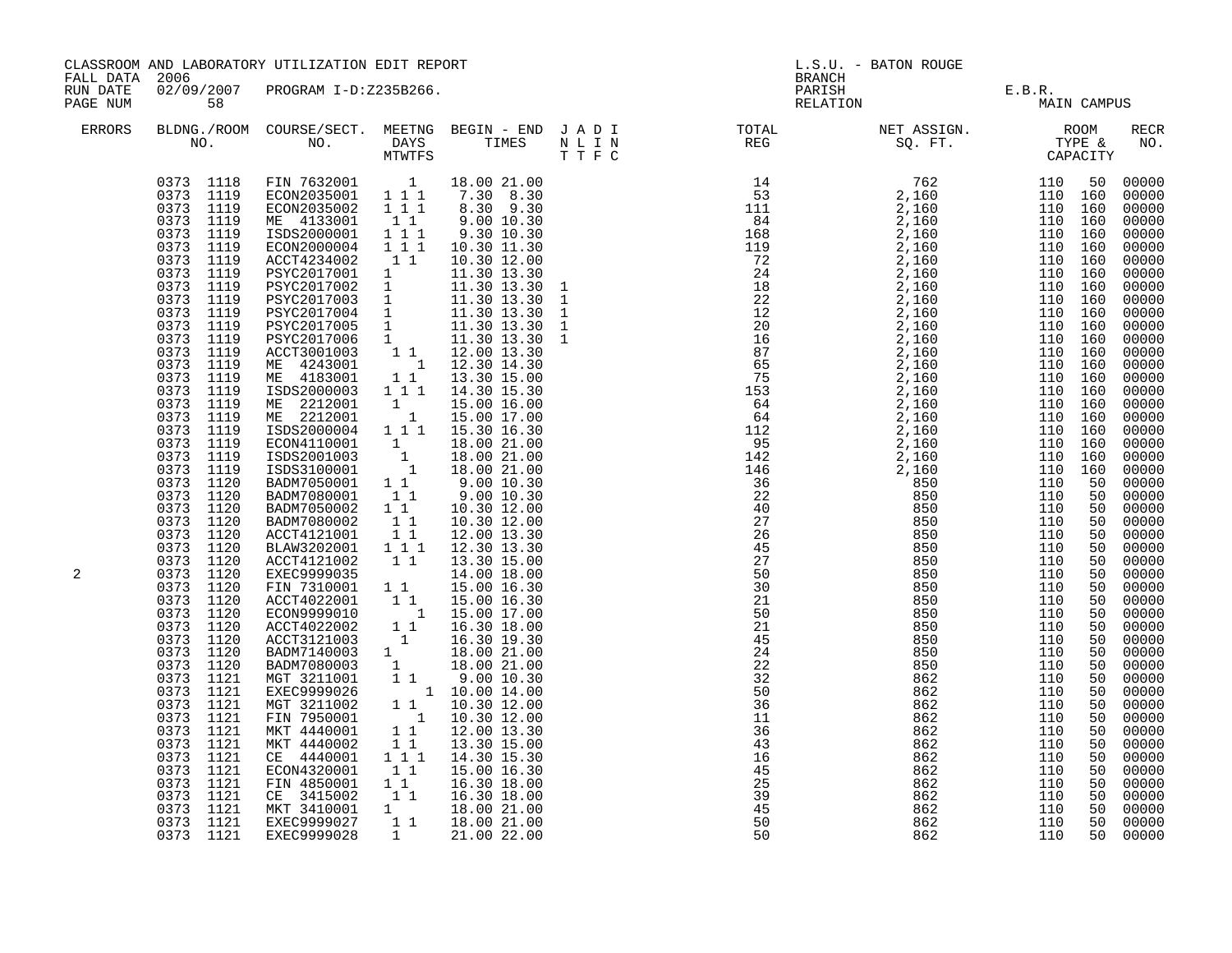| FALL DATA 2006       |                                                                                                                                                                                                                                                                                                 | CLASSROOM AND LABORATORY UTILIZATION EDIT REPORT                                                                                                                                                                                                                                                                                                                                                                                                                                                                                                                                            |                                                                                                                                          |                                                                                                      |  | L.S.U. - BATON ROUGE<br>BRANCH                                                                                                                                                                                                                                                                                                                                                                               |                   |                                       |          |                            |  |
|----------------------|-------------------------------------------------------------------------------------------------------------------------------------------------------------------------------------------------------------------------------------------------------------------------------------------------|---------------------------------------------------------------------------------------------------------------------------------------------------------------------------------------------------------------------------------------------------------------------------------------------------------------------------------------------------------------------------------------------------------------------------------------------------------------------------------------------------------------------------------------------------------------------------------------------|------------------------------------------------------------------------------------------------------------------------------------------|------------------------------------------------------------------------------------------------------|--|--------------------------------------------------------------------------------------------------------------------------------------------------------------------------------------------------------------------------------------------------------------------------------------------------------------------------------------------------------------------------------------------------------------|-------------------|---------------------------------------|----------|----------------------------|--|
| RUN DATE<br>PAGE NUM | 59                                                                                                                                                                                                                                                                                              | 02/09/2007 PROGRAM I-D:Z235B266.                                                                                                                                                                                                                                                                                                                                                                                                                                                                                                                                                            |                                                                                                                                          |                                                                                                      |  |                                                                                                                                                                                                                                                                                                                                                                                                              |                   | PARISH E.B.R.<br>RELATION MAIN CAMPUS |          |                            |  |
| <b>ERRORS</b>        |                                                                                                                                                                                                                                                                                                 |                                                                                                                                                                                                                                                                                                                                                                                                                                                                                                                                                                                             |                                                                                                                                          |                                                                                                      |  |                                                                                                                                                                                                                                                                                                                                                                                                              |                   |                                       |          | RECR<br>NO.                |  |
| 8<br>8               | 0373 1220<br>0373 1220<br>0373 1220<br>0373<br>1220<br>0373 1415<br>0373 1415<br>0373 2103<br>0373 2103<br>0373 2103<br>0373 2103<br>0373 2103<br>0373 2103<br>0373 2103<br>0373 2103<br>0373 2103<br>0373 2103<br>0373<br>2103<br>0373 2103                                                    | 0373 1216 ME 4611001 1 7.30 10.30<br>0373 1216 ME 4621002 1 10.30 13.30<br>0373 1216 ME 4621004 1 16.30 16.30<br>0373 1216 ME 4621004 1 16.30 19.30<br>0373 1216A ME 4621001 1 7.30 10.30<br>0373 1216A ME 4621001 1 7.30 10.30<br>0373 1216B ME<br>ME 4611001 1 7.30 10.30<br>ME 3701001 1 13.30 16.30<br>ME 3701002 1 13.30 16.30<br>ME 3701002 1 16.30 19.30<br>ME 3701002 1 16.30 19.30<br>ME 3701004 1 16.30 19.30<br>PETE4059002 1 10.30 12.00<br>PETE4059001 1 15.00 16.30<br>ECON4720001 1<br>ISDS3070001<br>CE 7100001<br>CE 7701001 111<br>CE 4430001<br>CE 7701003<br>EE 4002002 | $1\quad1$<br>11<br>11                                                                                                                    | 10.30 12.00<br>12.00 13.30<br>13.30 14.30<br>15.00 18.00<br>$1\quad 15.00\ 18.00$<br>1 1 15.30 16.30 |  | $\begin{smallmatrix}\n\textbf{11} & \textbf{12} & \textbf{13} & \textbf{14} & \textbf{15} & \textbf{16} & \textbf{16} & \textbf{16} & \textbf{16} & \textbf{16} & \textbf{16} & \textbf{16} & \textbf{16} & \textbf{16} & \textbf{16} & \textbf{16} & \textbf{16} & \textbf{16} & \textbf{16} & \textbf{16} & \textbf{16} & \textbf{16} & \textbf{16} & \textbf{16} & \textbf{16} & \textbf{16} & \textbf{1$ |                   |                                       |          | 00000                      |  |
| 8                    | 0373 2142<br>0373 2142<br>0373<br>2142<br>0373<br>2142<br>0373<br>2142<br>0373 2142<br>0373<br>2142<br>0373<br>2142<br>0373<br>2145<br>0373 2145<br>0373 2145<br>0373 2145<br>0373 2145<br>0373 2145<br>0373 2146<br>0373 2146<br>0373 2146<br>0373 2146<br>0373 2146<br>0373 2146<br>0373 2146 | MKT 3421001 1 1 12.00 13.30<br>BADM7020003 1 1 13.00 17.00<br>MGT 7811001 1 13.30 16.30<br>ECON7135001 1 1 15.00 16.30<br>BADM7900001 11<br>CE 3400001 11<br>BADM7900002<br>MKT 3413001<br>MGT 3200002<br>ACCT2101005<br>ACCT2101006                                                                                                                                                                                                                                                                                                                                                        | $\begin{smallmatrix}1\ 1\ 1\ 1\ \end{smallmatrix}$<br>$\begin{smallmatrix} &\overline{1}&\overline{1}\ 1&1&1 \end{smallmatrix}$<br>1 1 1 | 9.00 10.30<br>9.00 10.30<br>10.30 12.00<br>10.30 12.00<br>12.00 13.30<br>12.30 13.30<br>13.30 14.30  |  | 60<br>49<br>51                                                                                                                                                                                                                                                                                                                                                                                               | 840<br>840<br>840 | 110<br>110<br>110                     | 56<br>56 | 00000<br>00000<br>56 00000 |  |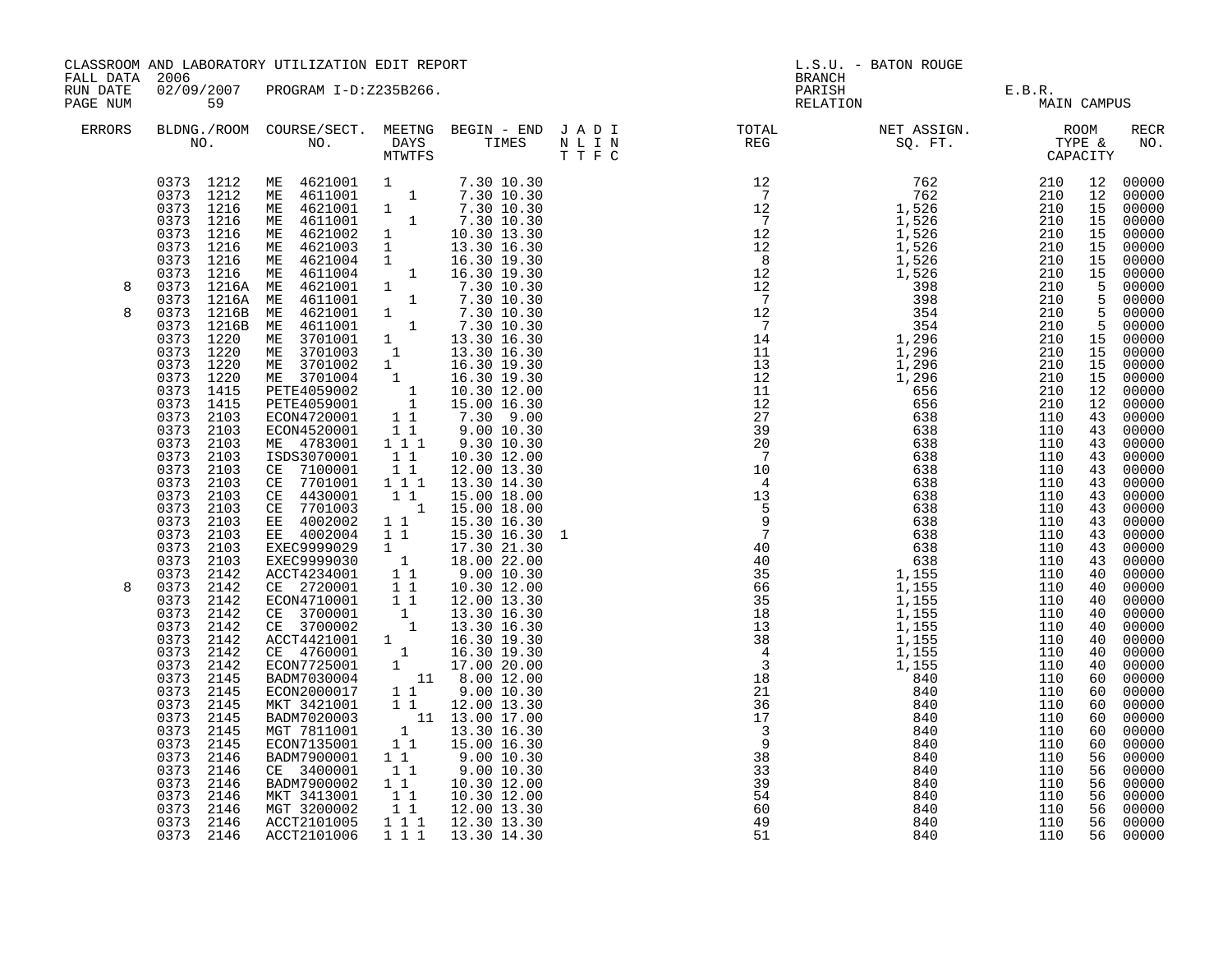| FALL DATA 2006       |                                                                                                                                                                                                                                                                                                                                                                                                                                                                                                                                                                                                                                                                                                    | CLASSROOM AND LABORATORY UTILIZATION EDIT REPORT                                                                                                                                                                                                                                                                                                                                                                                                                                                                                                                                                                                                                                                                                                                                                                                                                                                                                                                                                                      |                                                                                                                                                                                                                                                                                                                                                                                                                                                                                                                                             |                                                                                                                                                                                                                                                                                                                                                                                                                                                                                                                                                                                                                                                            | L.S.U. - BATON ROUGE<br><b>BRANCH</b> |                                                                                                                                                                                                                                                                                                                                                                                                                                                                                                                                                                                                                                                                                                        |                                                                                                                                                                                                                                                                        |                                                                                                                                                                                                                                                                        |                                                                                                                                                                                                                                                                                                          |                                                                                                                                                                                                                                                                                                                                                                                                                                                                |
|----------------------|----------------------------------------------------------------------------------------------------------------------------------------------------------------------------------------------------------------------------------------------------------------------------------------------------------------------------------------------------------------------------------------------------------------------------------------------------------------------------------------------------------------------------------------------------------------------------------------------------------------------------------------------------------------------------------------------------|-----------------------------------------------------------------------------------------------------------------------------------------------------------------------------------------------------------------------------------------------------------------------------------------------------------------------------------------------------------------------------------------------------------------------------------------------------------------------------------------------------------------------------------------------------------------------------------------------------------------------------------------------------------------------------------------------------------------------------------------------------------------------------------------------------------------------------------------------------------------------------------------------------------------------------------------------------------------------------------------------------------------------|---------------------------------------------------------------------------------------------------------------------------------------------------------------------------------------------------------------------------------------------------------------------------------------------------------------------------------------------------------------------------------------------------------------------------------------------------------------------------------------------------------------------------------------------|------------------------------------------------------------------------------------------------------------------------------------------------------------------------------------------------------------------------------------------------------------------------------------------------------------------------------------------------------------------------------------------------------------------------------------------------------------------------------------------------------------------------------------------------------------------------------------------------------------------------------------------------------------|---------------------------------------|--------------------------------------------------------------------------------------------------------------------------------------------------------------------------------------------------------------------------------------------------------------------------------------------------------------------------------------------------------------------------------------------------------------------------------------------------------------------------------------------------------------------------------------------------------------------------------------------------------------------------------------------------------------------------------------------------------|------------------------------------------------------------------------------------------------------------------------------------------------------------------------------------------------------------------------------------------------------------------------|------------------------------------------------------------------------------------------------------------------------------------------------------------------------------------------------------------------------------------------------------------------------|----------------------------------------------------------------------------------------------------------------------------------------------------------------------------------------------------------------------------------------------------------------------------------------------------------|----------------------------------------------------------------------------------------------------------------------------------------------------------------------------------------------------------------------------------------------------------------------------------------------------------------------------------------------------------------------------------------------------------------------------------------------------------------|
| RUN DATE<br>PAGE NUM | 60                                                                                                                                                                                                                                                                                                                                                                                                                                                                                                                                                                                                                                                                                                 | 02/09/2007 PROGRAM I-D:Z235B266.                                                                                                                                                                                                                                                                                                                                                                                                                                                                                                                                                                                                                                                                                                                                                                                                                                                                                                                                                                                      |                                                                                                                                                                                                                                                                                                                                                                                                                                                                                                                                             |                                                                                                                                                                                                                                                                                                                                                                                                                                                                                                                                                                                                                                                            |                                       | PARISH<br>RELATION                                                                                                                                                                                                                                                                                                                                                                                                                                                                                                                                                                                                                                                                                     |                                                                                                                                                                                                                                                                        | E.B.R.<br>MAIN CAMPUS                                                                                                                                                                                                                                                  |                                                                                                                                                                                                                                                                                                          |                                                                                                                                                                                                                                                                                                                                                                                                                                                                |
| <b>ERRORS</b>        |                                                                                                                                                                                                                                                                                                                                                                                                                                                                                                                                                                                                                                                                                                    |                                                                                                                                                                                                                                                                                                                                                                                                                                                                                                                                                                                                                                                                                                                                                                                                                                                                                                                                                                                                                       |                                                                                                                                                                                                                                                                                                                                                                                                                                                                                                                                             |                                                                                                                                                                                                                                                                                                                                                                                                                                                                                                                                                                                                                                                            |                                       |                                                                                                                                                                                                                                                                                                                                                                                                                                                                                                                                                                                                                                                                                                        |                                                                                                                                                                                                                                                                        |                                                                                                                                                                                                                                                                        |                                                                                                                                                                                                                                                                                                          | RECR<br>NO.                                                                                                                                                                                                                                                                                                                                                                                                                                                    |
| 2<br>2               | 0373 2146<br>0373 2146<br>0373 2146<br>0373 2146<br>0373 2146<br>0373<br>2146<br>0373 2147<br>0373 2147<br>0373 2147<br>0373<br>2147<br>0373<br>2147<br>0373 2148<br>0373 2148<br>0373<br>2148<br>0373<br>2148<br>0373 2148<br>0373 2148<br>0373 2148<br>0373<br>2148<br>0373 2148<br>0373 2148<br>0373 2148<br>0373<br>2148<br>0373<br>2148<br>0373<br>2148<br>0373 2148<br>0373<br>2148<br>0373<br>2148<br>0373<br>2149<br>0373 2149<br>0373 2149<br>0373 2149<br>0373 2149<br>0373 2149<br>0373 2149<br>0373 2149<br>0373 2149<br>0373 2149<br>0373 2149<br>2149<br>0373<br>0373<br>2149<br>2149<br>0373<br>0373 2149<br>0373<br>2150<br>0373<br>2150<br>0373<br>2150<br>0373 2150<br>0373 2150 | $\begin{array}{cccccccc} 0373 & 2146 & \text{ECON4550001} & 1 & 1 & 13.30 & 15.00 \\ 0373 & 2146 & \text{E} & 3530001 & 1 & 1 & 14.30 & 15.30 \end{array}$<br>ACCT2001016 1 1<br>$ACCT2001013$ $1^1$<br>ISDS4120002<br>ACCT2101007<br>EE 4450001<br>ACCT2101008 1 1 19.30 21.00<br>BADM7190001 11 8.00 12.00<br>ACCT7021001 11 9.00 10.30<br>ACCT7222001 1 10.30 12.00<br>ACCT7021002 1 1 12.00 13.30<br>MKT 7130001<br>ACCT2001001<br>EE 3410001<br>MGT 4323001<br>MKT 3401001<br>MKT 3401002<br>FIN 3636002<br>ACCT2001009<br>ME 7953001<br>MKT 3401003<br>ACCT2001010<br>FIN 3353001<br>EXEC9999024<br>MKT 3401004<br>FIN 3353002<br>MKT 3401005<br>MGT 3830011<br>FIN 3440001<br>FIN 3715001<br>MKT 3401006<br>FIN 3715002<br>MKT 3401007<br>IE 3302001 111<br>MKT 3401010<br>EVEG3110001 111<br>BE 4989001 11<br>MKT 3401011 11<br>EXEC9999021<br>BLAW3201010<br>MKT 3401012<br>ACCT2001017<br>EXEC9999022<br>ACCT2001019<br>ACCT3001001<br>ACCT3001002<br>CHE 4190001 1 1 1<br>ACCT3021001 11<br>ACCT3021002 11 | $\begin{array}{c} 1 \\ 1 \\ 1 \\ 1 \\ 1 \end{array}$<br>11<br>$1 1 1$<br>$1 1 1$<br>$\begin{bmatrix} 1 & 1 \\ 1 & 1 & 1 \end{bmatrix}$<br>$1 1 1$<br>11<br>$\begin{smallmatrix}1&&1\\&1\\1&&1\end{smallmatrix}$<br>1 1 1<br>$\overline{1}$ $\overline{1}$ $\overline{1}$<br>11<br>$1 1 1$<br>$\begin{bmatrix} 1 \\ 1 \end{bmatrix}$<br>1<br>$\begin{bmatrix} 1 \\ 1 \end{bmatrix}$<br>11<br>$1 1 1$<br>11<br>$1\quad1$<br>$\begin{smallmatrix}1&&1\\&1\\1&&1\end{smallmatrix}$<br>$\begin{bmatrix} 1\\ 1\\ 1 \end{bmatrix}$<br>$1^-1$<br>11 | 15.00 16.30<br>15.30 16.30<br>16.30 18.00<br>18.00 19.30<br>18.00 19.30<br>13.30 15.00<br>7.30 8.30<br>8.30 9.30<br>9.00 10.30<br>9.30 10.30<br>10.30 11.30<br>10.30 12.00<br>11.30 12.30<br>12.00 13.30<br>12.30 13.30<br>13.30 14.30<br>13.30 15.00<br>14.00 18.00<br>14.30 15.30<br>15.00 16.30<br>1 1 1 1 15.30 16.30<br>18.00 21.00<br>18.30 21.30<br>$7.30 - 8.30$<br>7.30 9.00<br>8.30 9.30<br>9.0010.30<br>9.30 10.30<br>10.30 12.00<br>11.30 12.30<br>12.00 13.30<br>13.30 15.00<br>14.00 17.00<br>15.00 16.30<br>15.00 16.30<br>16.30 19.30<br>17.00 21.30<br>18.00 21.00<br>7.30 9.00<br>9.00 10.30<br>9.30 10.30<br>10.30 12.00<br>12.00 13.30 |                                       | $\begin{array}{cccc} & & & & & & & & \text{CAP} \ \color{red}{APP} & \color{red}{35} & \color{red}{840} & \color{red}{110} \ \color{red}{55} & \color{red}{56} & \color{red}{840} & \color{red}{110} \ \color{red}{56} & \color{red}{840} & \color{red}{110} \ \color{red}{110} & \color{red}{50} & \color{red}{840} & \color{red}{110} \ \color{red}{46} & \color{red}{840} & \color{red}{110} \ \color{red}{44} & \color{red}{840} & \color{red}{1$<br>11<br>50<br>29<br>37<br>56<br>53<br>52<br>59<br>11<br>55<br>57<br>51<br>56<br>51<br>58<br>56<br>$\overline{27}$<br>60<br>54<br>54<br>57<br>56<br>33<br>57<br>42<br>11<br>55<br>55<br>58<br>57<br>51<br>55<br>49<br>41<br>37<br>40<br>41<br>42 | 840<br>840<br>840<br>840<br>840<br>840<br>840<br>840<br>840<br>840<br>840<br>840<br>840<br>840<br>840<br>840<br>840<br>840<br>840<br>840<br>840<br>840<br>840<br>840<br>840<br>840<br>840<br>840<br>840<br>840<br>840<br>840<br>840<br>774<br>774<br>774<br>774<br>774 | 110<br>110<br>110<br>110<br>110<br>110<br>110<br>110<br>110<br>110<br>110<br>110<br>110<br>110<br>110<br>110<br>110<br>110<br>110<br>110<br>110<br>110<br>110<br>110<br>110<br>110<br>110<br>110<br>110<br>110<br>110<br>110<br>110<br>110<br>110<br>110<br>110<br>110 | 56<br>56<br>56<br>56<br>56<br>56<br>56<br>56<br>56<br>56<br>56<br>56<br>56<br>56<br>56<br>56<br>56<br>56<br>56<br>56<br>56<br>56<br>56<br>56<br>56<br>56<br>56<br>56<br>56<br>56<br>55<br>55<br>55<br>55<br>55<br>55<br>55<br>55<br>55<br>55<br>55<br>55<br>55<br>55<br>55<br>52<br>52<br>52<br>52<br>52 | 00000<br>00000<br>00000<br>00000<br>00000<br>00000<br>00000<br>00000<br>00000<br>00000<br>00000<br>00000<br>00000<br>00000<br>00000<br>00000<br>00000<br>00000<br>00000<br>00000<br>00000<br>00000<br>00000<br>00000<br>00000<br>00000<br>00000<br>00000<br>00000<br>00000<br>00000<br>00000<br>00000<br>00000<br>00000<br>00000<br>00000<br>00000<br>00000<br>00000<br>00000<br>00000<br>00000<br>00000<br>00000<br>00000<br>00000<br>00000<br>00000<br>00000 |
|                      | 0373 2150                                                                                                                                                                                                                                                                                                                                                                                                                                                                                                                                                                                                                                                                                          | EE 3755001                                                                                                                                                                                                                                                                                                                                                                                                                                                                                                                                                                                                                                                                                                                                                                                                                                                                                                                                                                                                            | 1 1 1                                                                                                                                                                                                                                                                                                                                                                                                                                                                                                                                       | 12.30 13.30                                                                                                                                                                                                                                                                                                                                                                                                                                                                                                                                                                                                                                                |                                       | 16                                                                                                                                                                                                                                                                                                                                                                                                                                                                                                                                                                                                                                                                                                     | 774                                                                                                                                                                                                                                                                    | 110                                                                                                                                                                                                                                                                    | 52                                                                                                                                                                                                                                                                                                       | 00000                                                                                                                                                                                                                                                                                                                                                                                                                                                          |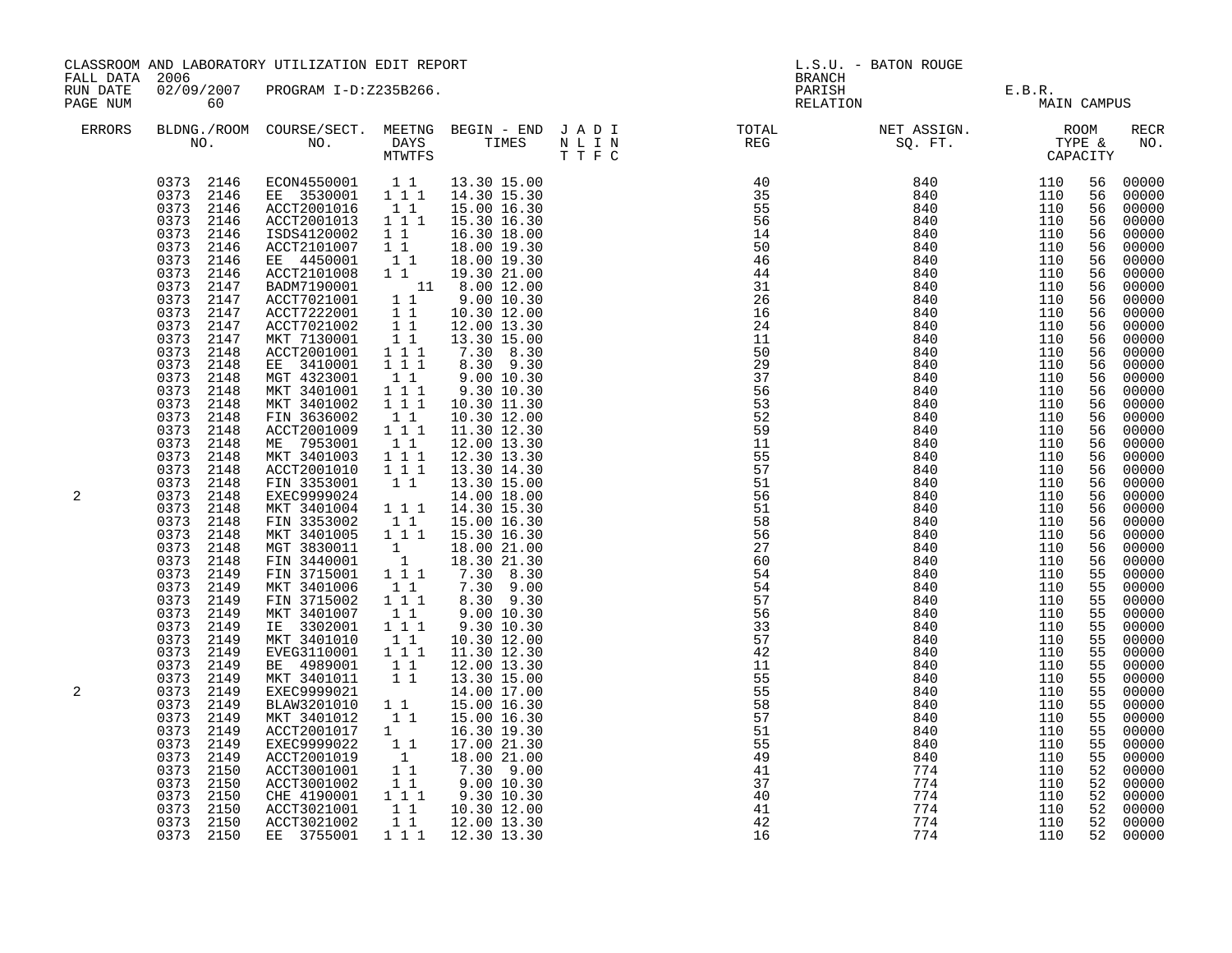| FALL DATA 2006       |                                                                                                                                                                                                                                                                                                                                                                                                                                                                                                                                                                                                                                                | CLASSROOM AND LABORATORY UTILIZATION EDIT REPORT                                                                                                                                                                                                                                                                                                                                                                                                                                                                                                                                                                                                                                                                                                                                                                                                                                                                                                                                                                                                                                                                                                                                                                                   |                                                                                                                                                                                                                                                                                                                                                         |                                                                                                                                                                                                                                                                                                                                                                                                                                                                                                                                                        | BRANCH                                                                                                                                                                                                                                                                                                                                                                                                             | L.S.U. - BATON ROUGE                  |                                                                                                          |                                                                                                                                                                                                                                                                                                                                                                                                                                                                                                                                                                                                                                                                                |
|----------------------|------------------------------------------------------------------------------------------------------------------------------------------------------------------------------------------------------------------------------------------------------------------------------------------------------------------------------------------------------------------------------------------------------------------------------------------------------------------------------------------------------------------------------------------------------------------------------------------------------------------------------------------------|------------------------------------------------------------------------------------------------------------------------------------------------------------------------------------------------------------------------------------------------------------------------------------------------------------------------------------------------------------------------------------------------------------------------------------------------------------------------------------------------------------------------------------------------------------------------------------------------------------------------------------------------------------------------------------------------------------------------------------------------------------------------------------------------------------------------------------------------------------------------------------------------------------------------------------------------------------------------------------------------------------------------------------------------------------------------------------------------------------------------------------------------------------------------------------------------------------------------------------|---------------------------------------------------------------------------------------------------------------------------------------------------------------------------------------------------------------------------------------------------------------------------------------------------------------------------------------------------------|--------------------------------------------------------------------------------------------------------------------------------------------------------------------------------------------------------------------------------------------------------------------------------------------------------------------------------------------------------------------------------------------------------------------------------------------------------------------------------------------------------------------------------------------------------|--------------------------------------------------------------------------------------------------------------------------------------------------------------------------------------------------------------------------------------------------------------------------------------------------------------------------------------------------------------------------------------------------------------------|---------------------------------------|----------------------------------------------------------------------------------------------------------|--------------------------------------------------------------------------------------------------------------------------------------------------------------------------------------------------------------------------------------------------------------------------------------------------------------------------------------------------------------------------------------------------------------------------------------------------------------------------------------------------------------------------------------------------------------------------------------------------------------------------------------------------------------------------------|
| RUN DATE<br>PAGE NUM | 61                                                                                                                                                                                                                                                                                                                                                                                                                                                                                                                                                                                                                                             | 02/09/2007 PROGRAM I-D:Z235B266.                                                                                                                                                                                                                                                                                                                                                                                                                                                                                                                                                                                                                                                                                                                                                                                                                                                                                                                                                                                                                                                                                                                                                                                                   |                                                                                                                                                                                                                                                                                                                                                         |                                                                                                                                                                                                                                                                                                                                                                                                                                                                                                                                                        |                                                                                                                                                                                                                                                                                                                                                                                                                    | PARISH E.B.R.<br>RELATION MAIN CAMPUS |                                                                                                          |                                                                                                                                                                                                                                                                                                                                                                                                                                                                                                                                                                                                                                                                                |
| <b>ERRORS</b>        |                                                                                                                                                                                                                                                                                                                                                                                                                                                                                                                                                                                                                                                |                                                                                                                                                                                                                                                                                                                                                                                                                                                                                                                                                                                                                                                                                                                                                                                                                                                                                                                                                                                                                                                                                                                                                                                                                                    |                                                                                                                                                                                                                                                                                                                                                         |                                                                                                                                                                                                                                                                                                                                                                                                                                                                                                                                                        |                                                                                                                                                                                                                                                                                                                                                                                                                    |                                       |                                                                                                          | RECR<br>NO.                                                                                                                                                                                                                                                                                                                                                                                                                                                                                                                                                                                                                                                                    |
|                      | 0373 2150<br>0373 2150<br>0373 2161<br>0373<br>2161<br>0373 2161<br>0373 2161<br>0373 2161<br>$0373$ 2161<br>0373 2161<br>$0373$ 2161<br>0373 2161<br>0373 2161<br>0373 2161<br>0373 2161<br>0373 2161<br>0373 2161<br>0373 2161<br>0373 2161<br>0373 2161<br>0373 2162<br>0373 2162<br>0373 2162<br>0373 2162<br>0373 2162<br>0373<br>2162<br>0373 2162<br>$0373$ 2162<br>0373 2162<br>0373<br>2162<br>0373 2162<br>0373 2162<br>0373 2162<br>0373 2162<br>0373 2162<br>0373 2162<br>0373 2162<br>0373 2162<br>0373 2162<br>0373 2162<br>0373 2162<br>0373 2169<br>0373 2169<br>0373 2169<br>0373 2169<br>0373 2169<br>0373 2169<br>0373 2169 | $\begin{array}{cccccc} 0373 & 2150 & \text{EE} & 3320001 & 1 & 1 & 1 & 13.30 & 14.30 \\ 0373 & 2150 & \text{ECON4710002} & 1 & 1 & 13.30 & 15.00 \\ 0373 & 2150 & \text{CE} & 3600001 & 1 & 1 & 15.00 & 16.30 \\ 0373 & 2150 & \text{EXEC9999018} & 1 & 17.30 & 21.30 \end{array}$<br>EE 4000001 1<br>EXEC9999019 11<br>ECON2000001 111<br>ECON2000002<br>EE 3221001 1 9.00 10.00<br>EE 3221002 1 9.00 10.00<br>EE 3221003 1 9.00 10.00<br>ECON2035003 1 1 9.30 10.30<br>ECON2035004 111 10.30 11.30<br>ECON2030005<br>ECON2030003 1 1 1<br>ECON2030006<br>ECON2030004 111<br>BLAW3201001 111<br>ACCT2001015 1 1<br>XCO 115005 1<br>CE 7750001 1<br>BLAW3201007 1<br>XPSE9999001 1<br>ECON2030001 111<br>ECON2030002<br>ISDS3115003<br>ISDS3115001<br>CE 2450002<br>ISDS3115004<br>CE 2450003 111<br>ECON2000013<br>ISDS3115002<br>IE 3603001<br>IE 3603002<br>1E 3603003 1 1 13.30 14.30<br>IE 3603004 1 1 13.30 14.30<br>ECON2000014 1 1 13.30 15.00<br>ECON2000008<br>ECON2000015<br>ECON2000009 1 1 1 15.30 16.30<br>CE 3200001 11 16.30 18.00<br>BLAW3201009<br>BLAW3201002<br>FIN 3715007<br>EVEG3100001 1 1 1<br>ACCT3121001<br>ACCT2101002<br>ACCT3121002<br>MGT 3200005<br>MKT 4490001<br>ACCT2001007 1 1 1 1 11.30 12.30 | 1 1 1<br>$1\quad1$<br>11<br>111<br>11<br>$1^{\circ}1^{\circ}1$<br>$1 1 1$<br>$\begin{bmatrix} 1 \\ 1 \end{bmatrix}$<br>11<br>$1 1 1$<br>$1\quad1$<br>$1\quad1$<br>$1 1 1$<br>$1\quad1$<br>$\begin{bmatrix} 1 \\ 1 \\ 1 \end{bmatrix}$<br>11<br>$1 1 1$<br>$\begin{bmatrix} 1 \\ 1 \\ 1 \end{bmatrix} \begin{bmatrix} 1 \\ 1 \end{bmatrix}$<br>$1\quad1$ | 18.00 21.00<br>18.00 22.00<br>$7.30$ $8.30$<br>$8.30$ $9.30$<br>10.30 12.00<br>11.30 12.30<br>12.00 13.30<br>12.30 13.30<br>13.30 14.30<br>13.30 15.00<br>15.00 16.30<br>16.30 17.30<br>18.00 21.00<br>18.00 21.00<br>7.30 8.30<br>8.30 9.30<br>9.00 10.30<br>9.30 10.30<br>10.30 11.30<br>10.30 12.00<br>11.30 12.30<br>12.00 13.30<br>12.30 13.30<br>13.30 14.30<br>13.30 14.30<br>14.30 15.30<br>15.00 16.30<br>18.30 21.30<br>18.30 21.30<br>18.30 21.30<br>$7.30$ $8.30$<br>$7.30$ $9.00$<br>8.30 9.30<br>9.00 10.30<br>9.30 10.30<br>10.30 12.00 | $\begin{smallmatrix} \text{RFG} & \text{RFG} & \text{STFC} \\ \text{S6} & \text{STFC} & \text{STFC} \\ \text{S8} & \text{STFC} & \text{STFC} \\ \text{S9} & \text{STFC} & \text{S1} & \text{S2} \\ \text{S10} & \text{STFC} & \text{S3} & \text{S4} \\ \text{S11} & \text{S12} & \text{S13} & \text{S14} \\ \text{S21} & \text{S22} & \text{S23} & \text{S24} \\ \text{S33} & \text{S34} & \text{S34} & \text{S34$ |                                       | 52<br>52<br>77<br>77<br>77<br>77<br>77<br>77<br>77<br>77<br>77<br>77<br>77<br>77<br>77<br>77<br>56<br>56 | 52 00000<br>00000<br>52 00000<br>00000<br>$\begin{bmatrix} 52 & 00000 \\ 52 & 00000 \end{bmatrix}$<br>00000<br>77 00000<br>7700000<br>00000<br>00000<br>77 00000<br>77 00000<br>77 00000<br>00000<br>77 00000<br>00000<br>77 00000<br>00000<br>77 00000<br>$\frac{77}{77}$ 00000<br>77 00000<br>00000<br>77 00000<br>$\begin{array}{cccc} 77 & 00000 \\ 77 & 00000 \\ 77 & 00000 \end{array}$<br>77 00000<br>7700000<br>$\frac{77}{77}$ 00000<br>77 00000<br>00000<br>77 00000<br>77 00000<br>00000<br>00000<br>77 00000<br>77 00000<br>77 00000<br>00000<br>77 00000<br>00000<br>00000<br>00000<br>56 00000<br>56 00000<br>56 00000<br>00000<br>56 00000<br>00000<br>56 00000 |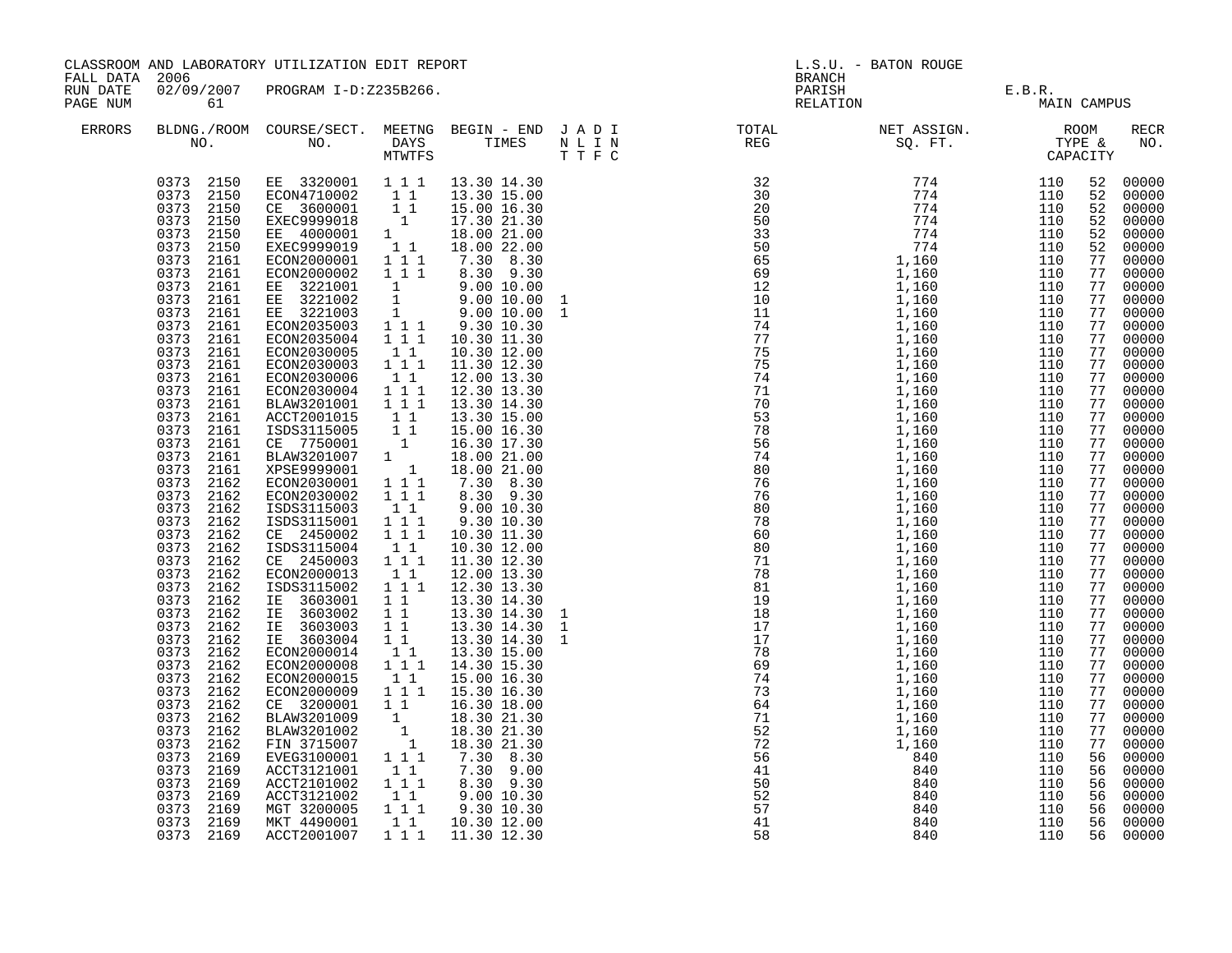|                                        |                                                                                                                                                                                                                                                                                                                                                                                                                                                                                                                                                                                                                                        | CLASSROOM AND LABORATORY UTILIZATION EDIT REPORT                                                                                                                                                                                                                                                                                                                                                                                                                                                                                                                                                                                                                                                                                                                                                                                                                                                                                                                                                                                                                                                                                                                                                                                                                                      |                                                                                                                                                                                                                                                                                                            |                                                                                                                                                                                                                                                                                                                                                                                                                                                                                                      |              |                                                                                                                                                                                                                                                                                                                                                                                                                                                                                                                                                                                                               | L.S.U. - BATON ROUGE                                                                                                                                                                                                                                              |                                                                                                                                                                                                                                                                 |                                                                                                                                                                                                                                                                                                    |                                                                                                                                                                                                                                                                                                                                                                                                                                                       |
|----------------------------------------|----------------------------------------------------------------------------------------------------------------------------------------------------------------------------------------------------------------------------------------------------------------------------------------------------------------------------------------------------------------------------------------------------------------------------------------------------------------------------------------------------------------------------------------------------------------------------------------------------------------------------------------|---------------------------------------------------------------------------------------------------------------------------------------------------------------------------------------------------------------------------------------------------------------------------------------------------------------------------------------------------------------------------------------------------------------------------------------------------------------------------------------------------------------------------------------------------------------------------------------------------------------------------------------------------------------------------------------------------------------------------------------------------------------------------------------------------------------------------------------------------------------------------------------------------------------------------------------------------------------------------------------------------------------------------------------------------------------------------------------------------------------------------------------------------------------------------------------------------------------------------------------------------------------------------------------|------------------------------------------------------------------------------------------------------------------------------------------------------------------------------------------------------------------------------------------------------------------------------------------------------------|------------------------------------------------------------------------------------------------------------------------------------------------------------------------------------------------------------------------------------------------------------------------------------------------------------------------------------------------------------------------------------------------------------------------------------------------------------------------------------------------------|--------------|---------------------------------------------------------------------------------------------------------------------------------------------------------------------------------------------------------------------------------------------------------------------------------------------------------------------------------------------------------------------------------------------------------------------------------------------------------------------------------------------------------------------------------------------------------------------------------------------------------------|-------------------------------------------------------------------------------------------------------------------------------------------------------------------------------------------------------------------------------------------------------------------|-----------------------------------------------------------------------------------------------------------------------------------------------------------------------------------------------------------------------------------------------------------------|----------------------------------------------------------------------------------------------------------------------------------------------------------------------------------------------------------------------------------------------------------------------------------------------------|-------------------------------------------------------------------------------------------------------------------------------------------------------------------------------------------------------------------------------------------------------------------------------------------------------------------------------------------------------------------------------------------------------------------------------------------------------|
| FALL DATA 2006<br>RUN DATE<br>PAGE NUM | 62                                                                                                                                                                                                                                                                                                                                                                                                                                                                                                                                                                                                                                     | 02/09/2007 PROGRAM I-D:Z235B266.                                                                                                                                                                                                                                                                                                                                                                                                                                                                                                                                                                                                                                                                                                                                                                                                                                                                                                                                                                                                                                                                                                                                                                                                                                                      |                                                                                                                                                                                                                                                                                                            |                                                                                                                                                                                                                                                                                                                                                                                                                                                                                                      |              | BRANCH                                                                                                                                                                                                                                                                                                                                                                                                                                                                                                                                                                                                        | PARISH E.B.R.<br>RELATION MAIN                                                                                                                                                                                                                                    | MAIN CAMPUS                                                                                                                                                                                                                                                     |                                                                                                                                                                                                                                                                                                    |                                                                                                                                                                                                                                                                                                                                                                                                                                                       |
| ERRORS                                 |                                                                                                                                                                                                                                                                                                                                                                                                                                                                                                                                                                                                                                        |                                                                                                                                                                                                                                                                                                                                                                                                                                                                                                                                                                                                                                                                                                                                                                                                                                                                                                                                                                                                                                                                                                                                                                                                                                                                                       |                                                                                                                                                                                                                                                                                                            |                                                                                                                                                                                                                                                                                                                                                                                                                                                                                                      |              |                                                                                                                                                                                                                                                                                                                                                                                                                                                                                                                                                                                                               |                                                                                                                                                                                                                                                                   |                                                                                                                                                                                                                                                                 |                                                                                                                                                                                                                                                                                                    | RECR<br>NO.                                                                                                                                                                                                                                                                                                                                                                                                                                           |
|                                        | 0373 2169<br>0373 2169<br>0373 2170<br>0373<br>2170<br>0373 2170<br>0373 2170<br>0373 2170<br>0373<br>2170<br>0373 2170<br>0373 2170<br>0373 2170<br>0373<br>2170<br>0373 2170<br>0373 2171<br>0373 2171<br>0373 2171<br>0373 2171<br>0373 2171<br>0373 2171<br>0373 2171<br>0373 2171<br>0373 2171<br>0373 2172<br>0373 2172<br>0373 2172<br>0373 2172<br>0373 2172<br>0373 2172<br>0373<br>2172<br>0373 2172<br>0373 2174<br>0373 2174<br>0373<br>2174<br>0373<br>2174<br>0373 2174<br>0373 2174<br>0373<br>2174<br>0373<br>2174<br>0373<br>2174<br>0373 2174<br>0373<br>2174<br>0373<br>2174<br>0373 2174<br>0373 2174<br>0373 2209 | $\begin{array}{cccc} 0373 & 2169 & \text{MKT} & 4490002 & 1 & 1 & 12.00 & 13.30 \\ 0373 & 2169 & \text{MKT} & 7471001 & 1 & 13.30 & 16.30 \\ 0373 & 2169 & \text{PADM7910002} & 1 & 14.30 & 17.30 \\ 0373 & 2169 & \text{FIN} & 3352001 & 1 & 17.30 & 20.30 \end{array}$<br>PADM7710001 1 18.00 21.00<br>EXEC9999005 1 18.00 22.00<br>MGT 3200007 11 7.30 9.00<br>ACCT2101003 111 8.30 9.30<br>ACCT3221001<br>ACCT2101004<br>ACCT2001004<br>FIN 3717001<br>FIN 7520002 1<br>ACCT2001014 11<br>FIN 3826001<br>FIN 3826002<br>EXEC9999002 1 1<br>BADM7070001 1 9.00 10.30<br>MKT 3411001 1 1 9.00 10.30<br>BADM7070002 1 1<br>MKT 3411002 1 1<br>MGT 4620005 1 1<br>FIN 4830001<br>ACCT2001011 1 1 1<br>PADM7910001 1<br>PADM7914001 1<br>ACCT2001002 111<br>ACCT3222001<br>ACCT3222001<br>CE 3400002<br>FIN 7719001<br>MGT 4420002<br>FIN 3715008<br>BLAW3201008<br>FIN 3717002<br>CE 2460001 111<br>MKT 4451001<br>CE 2450001<br>MKT 4414001<br>MKT 4451002<br>MKT 4414002 111<br>MKT 3413002<br>ACCT3221002 1 1<br>FIN 3715009 1 1<br>FIN 3/15009<br>PETE44083002 1 15.00 18.00<br>FIN 3715005 1 1 16.30 18.00<br>ECON5600001 1 18.00 21.00<br>PADM5600001 1 18.00 21.00<br>ACCT9999017 1 18.00 21.00<br>ME 4201001 1 7.30 10.30<br>ME 4201002 1 10.30 13.30<br>ME 4201002 1 10.30 1 | 1 1<br>$1 1 1$<br>$\bar{1}$ $\bar{1}$ $\bar{1}$<br>11<br>$\begin{array}{cc} & 1\\ & 1\\ & 1 \end{array}$<br>$\frac{1}{1}$<br>$1\quad1$<br>$1^{\degree}1^{\degree}1$<br>$\begin{array}{cccc}\n1 & 1 \\ 1 & 1\n\end{array}$<br>11<br>11<br>11<br>11<br>$1^{\overline{1}}1^{\overline{1}}$<br>111<br>11<br>11 | 9.00 10.30<br>9.30 10.30<br>10.30 11.30<br>10.30 12.00<br>11.30 14.30<br>12.00 13.30<br>13.30 15.00<br>15.00 16.30<br>18.00 22.00<br>10.30 12.00<br>10.30 12.00<br>12.00 13.30<br>13.30 15.00<br>14.30 15.30<br>18.00 21.00<br>18.00 21.00<br>8.30 9.30<br>9.00 10.30<br>9.30 10.30<br>10.30 12.00<br>12.00 13.30<br>13.30 15.00<br>15.00 16.30<br>16.30 18.00<br>8.30 9.30<br>$9.00\ 10.30$<br>9.30 10.30<br>10.30 11.30<br>10.30 12.00<br>11.30 12.30<br>12.00 13.30<br>13.30 15.00<br>15.00 16.30 | <sup>1</sup> | $\begin{array}{cccc} 41 & 840 & 110 \ 9 & 840 & 110 \ 11 & 840 & 110 \ 52 & 840 & 110 \ 17 & 840 & 110 \ 56 & 840 & 110 \ 56 & 840 & 110 \ 56 & 840 & 110 \ 36 & 840 & 110 \ 36 & 840 & 110 \ 51 & 840 & 110 \ 58 & 840 & 110 \ 42 & 840 & 110 \end{array}$<br>$\overline{\mathbf{3}}$<br>56<br>57<br>$\overline{52}$<br>55<br>28<br>47<br>24<br>47<br>41<br>40<br>57<br>21<br>23<br>56<br>28<br>61<br>13<br>46<br>59<br>53<br>$\frac{5}{49}$<br>$\overline{57}$<br>$\overline{2}2$<br>57<br>51<br>31<br>50<br>58<br>48<br>55<br>17<br>$\begin{bmatrix} 17 \\ 57 \\ 40 \\ 60 \\ 60 \\ 10 \\ 12 \end{bmatrix}$ | 840<br>840<br>840<br>840<br>840<br>840<br>840<br>840<br>840<br>840<br>840<br>840<br>840<br>840<br>841<br>841<br>841<br>841<br>841<br>841<br>841<br>841<br>841<br>841<br>841<br>841<br>841<br>841<br>841<br>841<br>841<br>841<br>841<br>841<br>841<br>841<br>1,322 | 110<br>110<br>110<br>110<br>110<br>110<br>110<br>110<br>110<br>110<br>110<br>110<br>110<br>110<br>110<br>110<br>110<br>110<br>110<br>110<br>110<br>110<br>110<br>110<br>110<br>110<br>110<br>110<br>110<br>110<br>110<br>110<br>110<br>110<br>110<br>110<br>210 | 56<br>56<br>56<br>56<br>56<br>56<br>55<br>55<br>55<br>55<br>55<br>55<br>55<br>55<br>55<br>55<br>55<br>56<br>56<br>56<br>56<br>56<br>56<br>56<br>56<br>56<br>56<br>56<br>56<br>56<br>56<br>56<br>56<br>56<br>56<br>56<br>56<br>56<br>56<br>56<br>56<br>56<br>56<br>56<br>56<br>56<br>56<br>56<br>12 | 00000<br>00000<br>00000<br>00000<br>00000<br>00000<br>00000<br>00000<br>00000<br>00000<br>00000<br>00000<br>00000<br>00000<br>00000<br>00000<br>00000<br>00000<br>00000<br>00000<br>00000<br>00000<br>00000<br>00000<br>00000<br>00000<br>00000<br>00000<br>00000<br>00000<br>00000<br>00000<br>00000<br>00000<br>00000<br>00000<br>00000<br>00000<br>00000<br>00000<br>00000<br>00000<br>00000<br>00000<br>00000<br>00000<br>00000<br>00000<br>00000 |
|                                        | 0373 2209<br>0373 2209                                                                                                                                                                                                                                                                                                                                                                                                                                                                                                                                                                                                                 | ME 3603004                                                                                                                                                                                                                                                                                                                                                                                                                                                                                                                                                                                                                                                                                                                                                                                                                                                                                                                                                                                                                                                                                                                                                                                                                                                                            |                                                                                                                                                                                                                                                                                                            | 1 16.30 19.30                                                                                                                                                                                                                                                                                                                                                                                                                                                                                        |              |                                                                                                                                                                                                                                                                                                                                                                                                                                                                                                                                                                                                               | 1,322<br>1,322                                                                                                                                                                                                                                                    | 210<br>210                                                                                                                                                                                                                                                      | 12<br>12                                                                                                                                                                                                                                                                                           | 00000<br>00000                                                                                                                                                                                                                                                                                                                                                                                                                                        |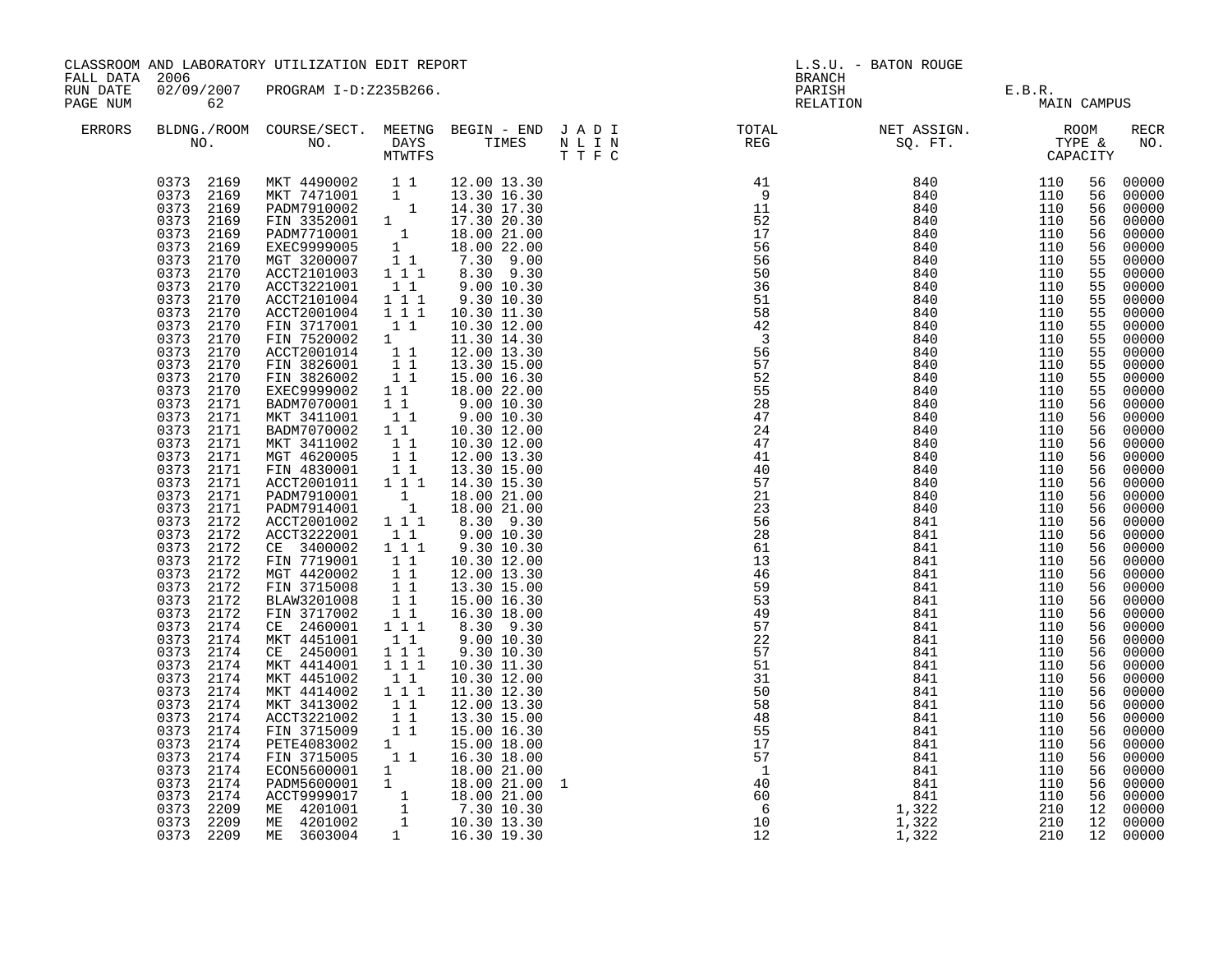| FALL DATA 2006       |                                                                                                                                                                                                                                                                                                                                                                                                                                                                                                                                                                                                                                                                                                                         | CLASSROOM AND LABORATORY UTILIZATION EDIT REPORT                                                                                                                                                                                                                                                                                                                                                                                                                                                                                                                                                                                                                                                                                                                                                                                                                                                                                                                                                                                                                                                                                                                                                                                                                                |                                                                                                                                                                                                                |                                                                                                                                                                                                                                                                                                                                                                                                                 |   | BRANCH                                                                                                                                                                                                                                                                                                                                                                                                                                                                                                                                                                                                                                                                                                                                                | L.S.U. - BATON ROUGE                                               |                                                                                                                                                                                                         |                                                                                                                                                                                                                                                                 |                                                                                                                                                                                                                                                                                                                                                                                                                                                                                                           |
|----------------------|-------------------------------------------------------------------------------------------------------------------------------------------------------------------------------------------------------------------------------------------------------------------------------------------------------------------------------------------------------------------------------------------------------------------------------------------------------------------------------------------------------------------------------------------------------------------------------------------------------------------------------------------------------------------------------------------------------------------------|---------------------------------------------------------------------------------------------------------------------------------------------------------------------------------------------------------------------------------------------------------------------------------------------------------------------------------------------------------------------------------------------------------------------------------------------------------------------------------------------------------------------------------------------------------------------------------------------------------------------------------------------------------------------------------------------------------------------------------------------------------------------------------------------------------------------------------------------------------------------------------------------------------------------------------------------------------------------------------------------------------------------------------------------------------------------------------------------------------------------------------------------------------------------------------------------------------------------------------------------------------------------------------|----------------------------------------------------------------------------------------------------------------------------------------------------------------------------------------------------------------|-----------------------------------------------------------------------------------------------------------------------------------------------------------------------------------------------------------------------------------------------------------------------------------------------------------------------------------------------------------------------------------------------------------------|---|-------------------------------------------------------------------------------------------------------------------------------------------------------------------------------------------------------------------------------------------------------------------------------------------------------------------------------------------------------------------------------------------------------------------------------------------------------------------------------------------------------------------------------------------------------------------------------------------------------------------------------------------------------------------------------------------------------------------------------------------------------|--------------------------------------------------------------------|---------------------------------------------------------------------------------------------------------------------------------------------------------------------------------------------------------|-----------------------------------------------------------------------------------------------------------------------------------------------------------------------------------------------------------------------------------------------------------------|-----------------------------------------------------------------------------------------------------------------------------------------------------------------------------------------------------------------------------------------------------------------------------------------------------------------------------------------------------------------------------------------------------------------------------------------------------------------------------------------------------------|
| RUN DATE<br>PAGE NUM | 63                                                                                                                                                                                                                                                                                                                                                                                                                                                                                                                                                                                                                                                                                                                      | 02/09/2007 PROGRAM I-D:Z235B266.                                                                                                                                                                                                                                                                                                                                                                                                                                                                                                                                                                                                                                                                                                                                                                                                                                                                                                                                                                                                                                                                                                                                                                                                                                                |                                                                                                                                                                                                                |                                                                                                                                                                                                                                                                                                                                                                                                                 |   | PARISH<br>RELATION                                                                                                                                                                                                                                                                                                                                                                                                                                                                                                                                                                                                                                                                                                                                    | E.B.R.<br>MAIN CAMPUS                                              |                                                                                                                                                                                                         |                                                                                                                                                                                                                                                                 |                                                                                                                                                                                                                                                                                                                                                                                                                                                                                                           |
| <b>ERRORS</b>        |                                                                                                                                                                                                                                                                                                                                                                                                                                                                                                                                                                                                                                                                                                                         |                                                                                                                                                                                                                                                                                                                                                                                                                                                                                                                                                                                                                                                                                                                                                                                                                                                                                                                                                                                                                                                                                                                                                                                                                                                                                 |                                                                                                                                                                                                                |                                                                                                                                                                                                                                                                                                                                                                                                                 |   |                                                                                                                                                                                                                                                                                                                                                                                                                                                                                                                                                                                                                                                                                                                                                       |                                                                    |                                                                                                                                                                                                         |                                                                                                                                                                                                                                                                 | <b>RECR</b><br>NO.                                                                                                                                                                                                                                                                                                                                                                                                                                                                                        |
|                      | 0373 2216<br>0373 2216<br>0373<br>2216<br>2216<br>0373<br>0373 2216<br>0373<br>2216<br>0373<br>2216<br>0373<br>2218<br>0373<br>2218<br>0373<br>2218<br>0373<br>2218<br>0373<br>2218<br>0373 2218<br>0373<br>2218<br>0373<br>2218<br>0373 2218<br>0373 2218<br>0373 2218<br>0373<br>2228<br>0373 2228<br>0373 2228<br>0373 2228<br>0373<br>2228<br>0373 2228<br>0373 2228<br>0373 2228<br>0373<br>2228<br>0373<br>2228<br>0373<br>2412<br>0373 2412<br>0373<br>2412<br>0373<br>2412<br>0373<br>2412<br>0373 2427<br>0373 2427<br>0373 2427<br>0373 2427<br>0373 2427<br>0373 2427<br>0373 2427<br>0373 2427<br>0373 2427<br>0373 2427<br>0373<br>2427<br>0373 2427<br>0373 2427<br>$0373$ 2427<br>0373 2427<br>0373 3129 | $\begin{array}{cccccccc} 0373 & 2216 & \text{CM} & 2121001 & 1 & 1 & 7.30 & 9.00 \\ 0373 & 2216 & \text{CM} & 3506001 & 1 & 1 & 1 & 8.30 & 9.30 \end{array}$<br>CM 2121002<br>CM 3506002<br>CM 3505001<br>CM 3505002<br>CM 4201001<br>CM 3000001<br>CM 3000002<br>CM 3141001<br>CM 2012001<br>CM 2012001<br>CM 2131001<br>CM 2012002<br>CM 2012002<br>CM 3141002<br>CM 2131002<br>CM 2012003 1<br>CM 2012003 1 12.30 14.30<br>CM 2012003 1 12.30 14.30<br>CM 330303 1 16.30 19.30<br>CM 1010001 1 7.30 9.30<br>CM 1010004 1 7.30 9.30<br>CM 1010004 1 7.30 9.30<br>CM 1010004 1 7.30 9.30<br>CM 1010002 1 9.30 11.30<br>CM 1010002 1 9.30 11.30<br><br>CM 1010003 1 12.30 14.30<br>CM 1010003 1 12.30 14.30<br>CM 3210003 1 15.00 18.00<br>CM 3210004 1 15.00 18.00<br>CE 2700001 1 9.30 10.30<br>CE 2700002 1 9.30 10.30<br>CE 7480001 1 14.30 17.30<br>CE 2700002 1 14.30 17.30<br>CE 2700002 1 15.<br>PETE3025001 111<br>PETE3025001 111<br>PETE2031001 11<br>PETE4045001 11<br>PETE4085001 11<br>PETE4085001 11<br>PETE4051001 111<br>PETE7999001 1<br>PETE7999001 1<br>PETE1010001 1 1<br>PETE1010001 1 1<br>FETE2060001 1 14.30 15.30<br>PETE4088001 1 15.00 18.00<br>PETE1010002 1 1 15.30 16.30<br>PETE4998001 1 15.30 16.30<br>PETE4998001 1 15.30 16.30<br>IE 3510001 | $1\quad1$<br>$1^{\degree}1^{\degree}1$<br>$\begin{array}{ccc} & 1 & 1 \\ & 1 & 1 \end{array}$<br>11<br>$1\quad1$<br>$\overline{1}$ $\overline{1}$<br>11<br>$\begin{smallmatrix}1&&\\&1\end{smallmatrix}$<br>11 | 9.00 10.30<br>9.30 10.30<br>10.30 12.00<br>12.00 13.30<br>13.30 15.00<br>14.30 16.00<br>16.00 17.30<br>$7.30$ 9.00<br>$7.30$ 9.30<br>$7.30$ 9.30<br>$9.00$ 10.30<br>9.30 11.30<br>$9.30$ 11.30<br>10.30 12.00<br>12.00 13.30<br>12.30 14.30<br>9.30 10.30<br>10.30 11.30<br>10.30 12.00<br>11.30 12.30<br>12.00 13.30<br>13.30 14.30<br>13.30 15.00<br>13.30 15.00<br>14.30 15.30<br>$\frac{1}{1}$ 1 9.00 10.30 | 1 | $\begin{array}{cccc} \text{TP} & \text{F} & \text{C} & \text{CPAP} \\ \text{32} & 770 & 110 \\ \text{33} & 770 & 110 \\ \text{34} & 770 & 110 \\ \text{42} & 770 & 110 \\ \text{44} & 770 & 110 \\ \text{44} & 770 & 110 \\ \text{44} & 770 & 110 \\ \text{45} & 770 & 110 \\ \text{46} & 770 & 110 \\ \text{47} & 770 & 110 \\ \text{48} & 770 & 110 \\ \$<br>20<br>23<br>$\begin{array}{cccc} 20 & 619 \ 23 & 24 & 619 \ 24 & 619 \ 24 & 619 \ 24 & 619 \ 22 & 22 & 1,540 \ 22 & 22 & 1,540 \ 22 & 22 & 1,540 \ 22 & 22 & 1,540 \ 22 & 22 & 1,540 \ 22 & 1,540 & 884 \ 23 & 36 & 884 \ 29 & 884 & 884 \ 29 & 55 & 884 \ 29 & 28 & 884 \ 20 & 884 & 884 \ 20 & 8$<br>20<br>12<br>61<br>$\frac{18}{18}$<br>$\overline{\phantom{0}}$<br>58<br>18<br>22 | 619<br>619<br>884<br>884<br>884<br>884<br>884<br>884<br>884<br>470 | 210<br>210<br>210<br>210<br>210<br>210<br>210<br>210<br>110<br>110<br>110<br>110<br>110<br>110<br>110<br>110<br>110<br>110<br>110<br>110<br>110<br>110<br>110<br>110<br>110<br>110<br>110<br>110<br>110 | 36<br>36<br>36<br>36<br>36<br>36<br>36<br>36<br>32<br>32<br>32<br>32<br>32<br>32<br>32<br>25<br>25<br>25<br>25<br>25<br>$\frac{25}{25}$<br>25<br>25<br>25<br>60<br>60<br>60<br>60<br>47<br>47<br>47<br>47<br>47<br>47<br>47<br>47<br>47<br>47<br>47<br>47<br>47 | 00000<br>00000<br>00000<br>00000<br>36 00000<br>00000<br>00000<br>00000<br>00000<br>00000<br>00000<br>32 00000<br>32 00000<br>32 00000<br>00000<br>00000<br>00000<br>32 00000<br>00000<br>00000<br>$00000$<br>00000<br>00000<br>00000<br>00000<br>$00000$<br>$00000$<br>00000<br>00000<br>00000<br>00000<br>00000<br>60 00000<br>00000<br>00000<br>00000<br>00000<br>00000<br>00000<br>00000<br>00000<br>$00000$<br>00000<br>00000<br>00000<br>00000<br>4700000<br>00000<br>47 00000<br>00000<br>31 00000 |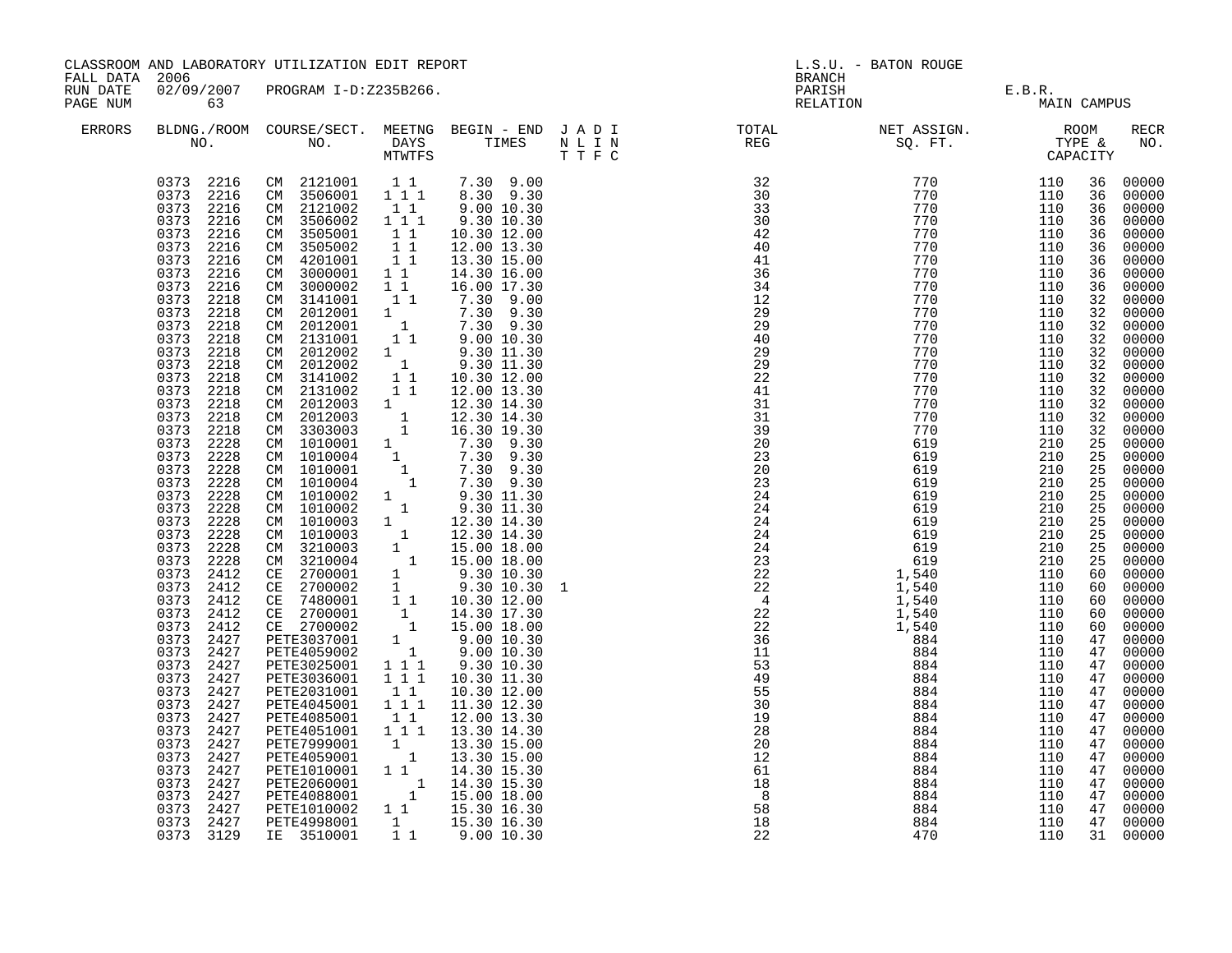|                                        |                                                                                                                                                                                                                                                                                                                                                                                                                                                                                                                                                                                                                                                                                                                    | CLASSROOM AND LABORATORY UTILIZATION EDIT REPORT                                                                                                                                                                                                                                                                                                                                                                                                                                                                                                                                                                                                                                                                                                                                                                                                                                                                                                                                                                                                                                                                                                                                                                  |                                                                                                                                                                                                                                                                                                                                                                                                        |                                                                                                                                                                                                                                                                                                                                                                                                                                                                                                                                                                                                                                                                 |                                                                                                                                                                                                                                                         | L.S.U. - BATON ROUGE                                                                                                                                                                              |                                                                                                                                                                                    |                                                                                                                                                                                                                                                                            |                                                                                                                                                                                                                                                                                                                                                                                                                                                                                     |
|----------------------------------------|--------------------------------------------------------------------------------------------------------------------------------------------------------------------------------------------------------------------------------------------------------------------------------------------------------------------------------------------------------------------------------------------------------------------------------------------------------------------------------------------------------------------------------------------------------------------------------------------------------------------------------------------------------------------------------------------------------------------|-------------------------------------------------------------------------------------------------------------------------------------------------------------------------------------------------------------------------------------------------------------------------------------------------------------------------------------------------------------------------------------------------------------------------------------------------------------------------------------------------------------------------------------------------------------------------------------------------------------------------------------------------------------------------------------------------------------------------------------------------------------------------------------------------------------------------------------------------------------------------------------------------------------------------------------------------------------------------------------------------------------------------------------------------------------------------------------------------------------------------------------------------------------------------------------------------------------------|--------------------------------------------------------------------------------------------------------------------------------------------------------------------------------------------------------------------------------------------------------------------------------------------------------------------------------------------------------------------------------------------------------|-----------------------------------------------------------------------------------------------------------------------------------------------------------------------------------------------------------------------------------------------------------------------------------------------------------------------------------------------------------------------------------------------------------------------------------------------------------------------------------------------------------------------------------------------------------------------------------------------------------------------------------------------------------------|---------------------------------------------------------------------------------------------------------------------------------------------------------------------------------------------------------------------------------------------------------|---------------------------------------------------------------------------------------------------------------------------------------------------------------------------------------------------|------------------------------------------------------------------------------------------------------------------------------------------------------------------------------------|----------------------------------------------------------------------------------------------------------------------------------------------------------------------------------------------------------------------------------------------------------------------------|-------------------------------------------------------------------------------------------------------------------------------------------------------------------------------------------------------------------------------------------------------------------------------------------------------------------------------------------------------------------------------------------------------------------------------------------------------------------------------------|
| FALL DATA 2006<br>RUN DATE<br>PAGE NUM | 64                                                                                                                                                                                                                                                                                                                                                                                                                                                                                                                                                                                                                                                                                                                 | 02/09/2007 PROGRAM I-D:Z235B266.                                                                                                                                                                                                                                                                                                                                                                                                                                                                                                                                                                                                                                                                                                                                                                                                                                                                                                                                                                                                                                                                                                                                                                                  |                                                                                                                                                                                                                                                                                                                                                                                                        |                                                                                                                                                                                                                                                                                                                                                                                                                                                                                                                                                                                                                                                                 | <b>BRANCH</b>                                                                                                                                                                                                                                           | PARISH E.B.R.<br>RELATION MAIN                                                                                                                                                                    | MAIN CAMPUS                                                                                                                                                                        |                                                                                                                                                                                                                                                                            |                                                                                                                                                                                                                                                                                                                                                                                                                                                                                     |
| ERRORS                                 |                                                                                                                                                                                                                                                                                                                                                                                                                                                                                                                                                                                                                                                                                                                    |                                                                                                                                                                                                                                                                                                                                                                                                                                                                                                                                                                                                                                                                                                                                                                                                                                                                                                                                                                                                                                                                                                                                                                                                                   |                                                                                                                                                                                                                                                                                                                                                                                                        |                                                                                                                                                                                                                                                                                                                                                                                                                                                                                                                                                                                                                                                                 |                                                                                                                                                                                                                                                         |                                                                                                                                                                                                   |                                                                                                                                                                                    |                                                                                                                                                                                                                                                                            | RECR<br>NO.                                                                                                                                                                                                                                                                                                                                                                                                                                                                         |
|                                        | 0373 3129<br>0373 3129<br>0373 3129<br>0373 3129<br>0373 3129<br>0373 3129<br>0373<br>3129<br>0373 3129<br>0373 3129<br>0373 3129<br>3129<br>0373<br>0373 3131<br>0373 3131<br>0373 3131<br>0373<br>3131<br>0373<br>3131<br>0373<br>3131<br>0373 3131<br>0373 3131<br>0373 3131<br>0373 3131<br>0373 3131<br>0373 3133<br>0373<br>3133<br>0373<br>3133<br>0373 3133<br>0373 3133<br>0373<br>3133<br>0373<br>3133<br>3133<br>0373<br>0373 3136<br>0373<br>3136<br>0373<br>3136<br>0373<br>3136<br>0373 3136<br>0373<br>3138<br>0373<br>3138<br>0373<br>3138<br>0373 3138<br>0373<br>3138<br>0373<br>3138<br>0373 3138<br>0373 3138<br>0373 3138<br>0373<br>3138<br>0373 3138<br>0373 3138<br>0373 3138<br>0373 3140 | 0373 3129 CE 4445001 111<br>FDSC4095001 111 10.30 11.30<br>IE 7465002<br>EE 7222001<br>IE 7540001<br>EE 7200001<br>EE 7730002<br>CE 3410001 1 13.30 14.30<br>CE 3410001 1 13.30 16.30<br>CE 4600001 1 14.30 16.30<br>CE 4760001 1 14.30 16.30<br>CE 4500001 1 17.00 19.00<br>CE 4520001 1 17.00 19.00<br>CM 300003 1 1 9.00 10.30<br>IE 4516002 1 1 1<br>12.00012 1 1 1 9.30 10.30<br>ECON4720002 1 1 10.30 12.00<br>FIN 7750002 1 1 12.00 15.00<br>NGT 9201001 1 12.00 15.00<br>CE 4600001 1 13.30 15.30<br>CE 3410002 1 13.30 16.30<br>ISDS7920002 1 15.00 18.00<br>PETE4999001 1 15.30 16.30<br>CM 2<br>EVEG3271001<br>IE 4426002<br>IE 4480001<br>IE 7720001<br>IE 4419001<br>IE 1002001<br>IE 4362001<br>$\begin{tabular}{ll} $\begin{array}{l} \texttt{1.5} & 4511001 & 1 & 1\\ \texttt{IE} & 4599001 & 1\\ \texttt{CM} & 3210002 & 1 & 1\\ \texttt{CM} & 3210001 & 1 & 1\\ \texttt{IE} & 4511001 & 1\\ \texttt{IE} & 4480001 & 1\\ \end{array} \end{tabular}$<br>IE 4480001<br>IE 4426002<br>MGT 4620002<br>MGT 3830002<br>MGT 4620003<br>MGT 4620004<br>MGT 3830005<br>IE 3302002<br>MGT 3830006<br>ACCT3122001<br>MGT 3830007<br>ACCT3122002<br>EVEG4780001<br>ACCT7210001<br>PADM7911001<br>MGT 3830003 | $\begin{bmatrix} 1 & 1 \\ 1 & 1 & 1 \end{bmatrix}$<br>11<br>$\begin{array}{rrrr} & 1 & 1 & 1 \\ & 1 & 1 & 1 \end{array}$<br>$1\quad1$<br>$\begin{array}{rrrr} & 1 & 1 & 1 \\ & 1 & 1 & 1 \end{array}$<br>$\begin{smallmatrix}1&1\\1&1\end{smallmatrix}$<br>$1\quad1$<br>$1 1 1$<br>$1 1 1$<br>$\begin{bmatrix} 1 & 1 \\ 1 & 1 \end{bmatrix}$<br>11<br>$1\quad1$<br>$1\quad1$<br>$1\quad1$<br>$1\quad1$ | 9.30 10.30<br>10.30 12.00<br>11.30 12.30<br>12.00 13.30<br>12.30 13.30<br>13.30 14.30<br>9.30 10.30<br>$\begin{bmatrix} 1 & 16.30 & 19.30 \\ 1 & 1 & 8.00 & 9.00 \end{bmatrix}$<br>8.30 9.30<br>9.30 10.30<br>10.30 11.30<br>10.30 12.00<br>12.30 13.30<br>13.30 14.30<br>14.30 17.30<br>$9.00\ 10.30$<br>14.30 16.00<br>$1$ $14.30$ $17.30$ $1$ $14.30$ $17.30$ $1$ $15.00$ $18.00$ $1$ $1$ $1$ $8.30$ $9.30$<br>9.00 10.30<br>9.30 10.30<br>10.30 11.30<br>10.30 12.00<br>11.30 12.30<br>12.00 13.30<br>13.30 15.00<br>13.30 15.00<br>15.00 16.30<br>15.00 16.30<br>$\begin{array}{ccc} 1 & 18.00 & 21.00 \ 1 & 18.00 & 21.00 \ 1 & 9.00 & 10.30 \end{array}$ | $\frac{1}{32}$<br>$\frac{9}{8}$<br>$1\bar{6}$<br>32<br>14<br>$\begin{array}{c} 21 \\ 8 \end{array}$<br>32<br>24<br>21<br>$\overline{9}$<br>32<br>$\overline{37}$<br>29<br>40<br>40<br>28<br>40<br>25<br>35<br>24<br>$rac{1}{35}$<br>8<br>19<br>23<br>20 | 556<br>5566<br>520<br>720<br>720<br>720<br>720<br>720<br>720<br>720<br>720<br>720<br>720<br>720<br>648<br>648<br>648<br>648<br>648<br>648<br>648<br>648<br>648<br>648<br>648<br>648<br>648<br>720 | 110<br>110<br>110<br>110<br>110<br>110<br>110<br>210<br>210<br>210<br>210<br>210<br>110<br>110<br>110<br>110<br>110<br>110<br>110<br>110<br>110<br>110<br>110<br>110<br>110<br>110 | 31<br>31<br>31<br>31<br>31<br>31<br>31<br>31<br>31<br>31<br>31<br>37<br>37<br>37<br>37<br>37<br>37<br>37<br>37<br>37<br>37<br>37<br>48<br>48<br>48<br>48<br>48<br>48<br>48<br>48<br>48<br>48<br>48<br>48<br>48<br>43<br>43<br>43<br>43<br>43<br>43<br>43<br>43<br>43<br>43 | 31 00000<br>00000<br>00000<br>00000<br>00000<br>00000<br>00000<br>00000<br>00000<br>00000<br>00000<br>00000<br>00000<br>00000<br>00000<br>00000<br>00000<br>00000<br>00000<br>00000<br>00000<br>00000<br>00000<br>00000<br>$00000$<br>00000<br>00000<br>00000<br>00000<br>$00000$<br>$00000$<br>00000<br>00000<br>00000<br>00000<br>00000<br>00000<br>00000<br>00000<br>00000<br>00000<br>00000<br>00000<br>00000<br>00000<br>43 00000<br>43 00000<br>00000<br>43 00000<br>45 00000 |
|                                        | 0373 3140                                                                                                                                                                                                                                                                                                                                                                                                                                                                                                                                                                                                                                                                                                          | EE 4790001                                                                                                                                                                                                                                                                                                                                                                                                                                                                                                                                                                                                                                                                                                                                                                                                                                                                                                                                                                                                                                                                                                                                                                                                        |                                                                                                                                                                                                                                                                                                                                                                                                        | 1 1 1 9.30 10.30                                                                                                                                                                                                                                                                                                                                                                                                                                                                                                                                                                                                                                                | 11                                                                                                                                                                                                                                                      | 720                                                                                                                                                                                               | 110                                                                                                                                                                                |                                                                                                                                                                                                                                                                            | 45 00000                                                                                                                                                                                                                                                                                                                                                                                                                                                                            |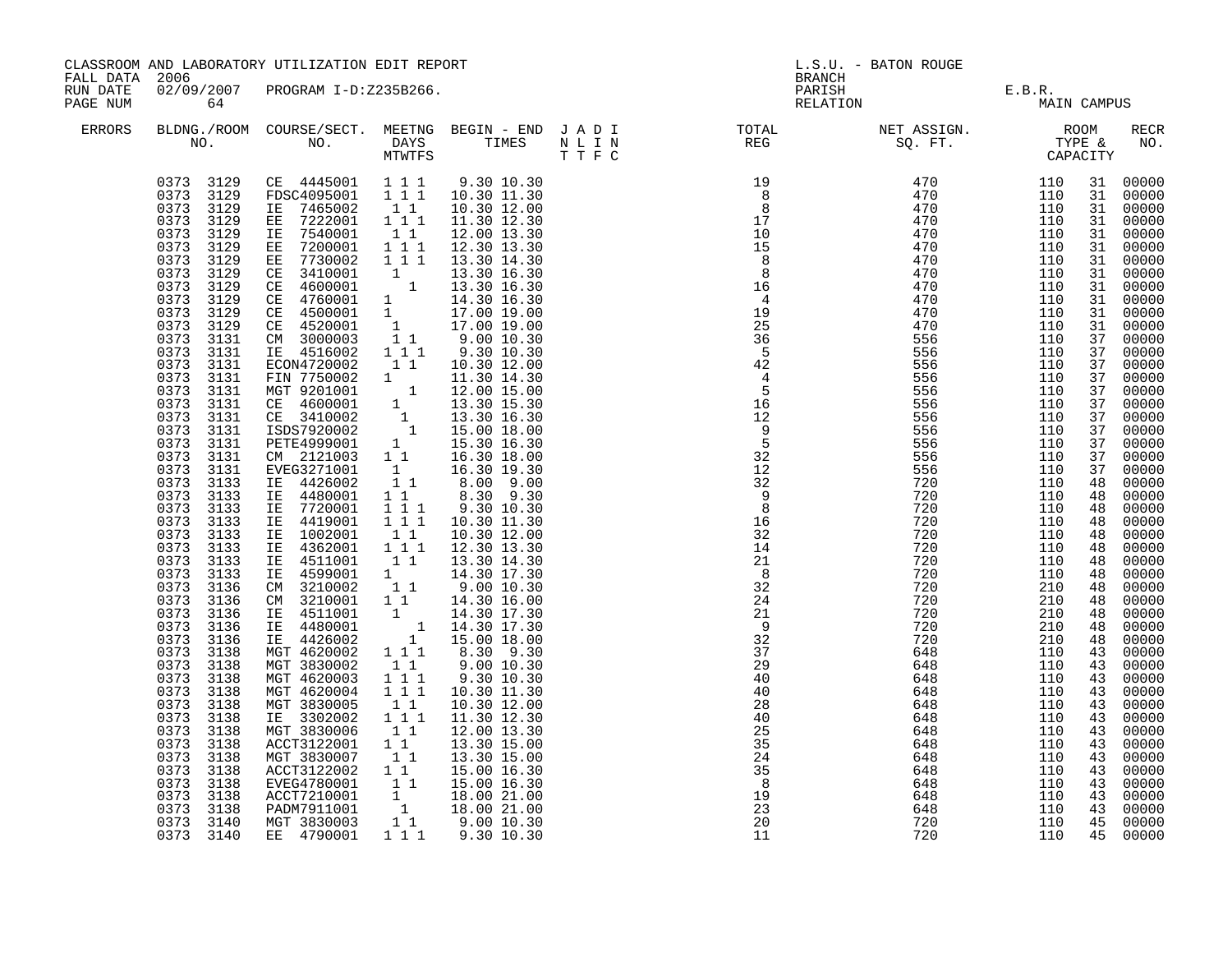| FALL DATA 2006       |                                                                                                                                                                                                                                                                                                                                                                                                                                                                                                                                                                                                                                                                                                                                                                   | CLASSROOM AND LABORATORY UTILIZATION EDIT REPORT                                                                                                                                                                                                                                                                                                                                                                                                                                                                                                                                                                                                                                                                                                                                                                                                                                                     |                                                                                                                                                                                                                                                                                                                                                                                                                                                                                    |                                                                                                                                                                                                                                                                                                                                                                                                                                                                                                                                                                                                                                                                                                                       |                                                                        | <b>BRANCH</b>                                                                                                                                                                                                                                                                                                                                                                                                                                                                                                                                                                                                                  | L.S.U. - BATON ROUGE                                                                                                                                                                                                  |                                                                                                                                                                                                         |                                                                                                                                                                                                                                                                                                    |                                                                                                                                                                                                                                                                                                                                                                                                                                                                                 |
|----------------------|-------------------------------------------------------------------------------------------------------------------------------------------------------------------------------------------------------------------------------------------------------------------------------------------------------------------------------------------------------------------------------------------------------------------------------------------------------------------------------------------------------------------------------------------------------------------------------------------------------------------------------------------------------------------------------------------------------------------------------------------------------------------|------------------------------------------------------------------------------------------------------------------------------------------------------------------------------------------------------------------------------------------------------------------------------------------------------------------------------------------------------------------------------------------------------------------------------------------------------------------------------------------------------------------------------------------------------------------------------------------------------------------------------------------------------------------------------------------------------------------------------------------------------------------------------------------------------------------------------------------------------------------------------------------------------|------------------------------------------------------------------------------------------------------------------------------------------------------------------------------------------------------------------------------------------------------------------------------------------------------------------------------------------------------------------------------------------------------------------------------------------------------------------------------------|-----------------------------------------------------------------------------------------------------------------------------------------------------------------------------------------------------------------------------------------------------------------------------------------------------------------------------------------------------------------------------------------------------------------------------------------------------------------------------------------------------------------------------------------------------------------------------------------------------------------------------------------------------------------------------------------------------------------------|------------------------------------------------------------------------|--------------------------------------------------------------------------------------------------------------------------------------------------------------------------------------------------------------------------------------------------------------------------------------------------------------------------------------------------------------------------------------------------------------------------------------------------------------------------------------------------------------------------------------------------------------------------------------------------------------------------------|-----------------------------------------------------------------------------------------------------------------------------------------------------------------------------------------------------------------------|---------------------------------------------------------------------------------------------------------------------------------------------------------------------------------------------------------|----------------------------------------------------------------------------------------------------------------------------------------------------------------------------------------------------------------------------------------------------------------------------------------------------|---------------------------------------------------------------------------------------------------------------------------------------------------------------------------------------------------------------------------------------------------------------------------------------------------------------------------------------------------------------------------------------------------------------------------------------------------------------------------------|
| RUN DATE<br>PAGE NUM | 65                                                                                                                                                                                                                                                                                                                                                                                                                                                                                                                                                                                                                                                                                                                                                                | 02/09/2007 PROGRAM I-D:Z235B266.                                                                                                                                                                                                                                                                                                                                                                                                                                                                                                                                                                                                                                                                                                                                                                                                                                                                     |                                                                                                                                                                                                                                                                                                                                                                                                                                                                                    |                                                                                                                                                                                                                                                                                                                                                                                                                                                                                                                                                                                                                                                                                                                       |                                                                        |                                                                                                                                                                                                                                                                                                                                                                                                                                                                                                                                                                                                                                | PARISH E.B.R.<br>RELATION MAIN                                                                                                                                                                                        | MAIN CAMPUS                                                                                                                                                                                             |                                                                                                                                                                                                                                                                                                    |                                                                                                                                                                                                                                                                                                                                                                                                                                                                                 |
| ERRORS               |                                                                                                                                                                                                                                                                                                                                                                                                                                                                                                                                                                                                                                                                                                                                                                   |                                                                                                                                                                                                                                                                                                                                                                                                                                                                                                                                                                                                                                                                                                                                                                                                                                                                                                      |                                                                                                                                                                                                                                                                                                                                                                                                                                                                                    |                                                                                                                                                                                                                                                                                                                                                                                                                                                                                                                                                                                                                                                                                                                       |                                                                        | $\begin{tabular}{lllllllllllllllllllll} \textsc{BLONG.} \textsc{F1} & \textsc{R1} & \textsc{R2} & \textsc{R3} & \textsc{R4} & \textsc{R5} & \textsc{R5} & \textsc{R6} & \textsc{R6} & \textsc{R6} & \textsc{R6} & \textsc{R6} & \textsc{R6} & \textsc{R6} & \textsc{R6} & \textsc{R6} & \textsc{R6} & \textsc{R6} & \textsc{R6} & \textsc{R6} & \textsc{R6} & \textsc{R6} & \textsc{R6} & \textsc{R6} & \text$                                                                                                                                                                                                                 |                                                                                                                                                                                                                       |                                                                                                                                                                                                         |                                                                                                                                                                                                                                                                                                    | RECR<br>NO.                                                                                                                                                                                                                                                                                                                                                                                                                                                                     |
|                      | 0373 3140<br>0373 3140<br>0373 3140<br>0373 3140<br>0373<br>3140<br>0373<br>3140<br>0373 3140<br>0373<br>3140<br>0373<br>3140<br>0373 3141<br>0373 3141<br>0373 3141<br>0373 3141<br>0373 3141<br>0373 3141<br>0373 3141<br>0373<br>3141<br>0373 3141<br>0373 3141<br>0373 3142<br>0373<br>3142<br>0373<br>3142<br>0373<br>3142<br>0373 3142<br>0373<br>3142<br>0373<br>3142<br>0373<br>3142<br>0373 3142<br>0373<br>3142<br>0373<br>3142<br>0373<br>3142<br>0373 3142<br>0373 3142<br>0373<br>3213<br>0373 3213<br>0373 3213<br>0373 3213<br>0373<br>3213<br>0373<br>3213<br>0373 3213<br>0373<br>3213<br>0373<br>3403<br>0373<br>3412<br>0373<br>3419<br>0373<br>3419<br>0373<br>3419<br>0374<br>0101<br>0374<br>0101<br>0374<br>0101<br>0374 0101<br>0374 0101 | ISDS3105001   1   1   1   10.30   11.30<br>MGT 3830004   1   10.30   12.00<br>ISDS3105002 1 1 1<br>ACCT3122003 1 1<br>MGT 3830008<br>EE 4750001 11<br>MGT 3830009 11<br>ISDS7501001 1 1<br>PADM7610001 1<br>ECON7631001 1 1<br>ISDS3200002 1 1 1<br>ISDS4113001<br>ECON7700001<br>ISDS7024001 1 1<br>ISDS4120001 1 1<br>ISDS4117001 1 1<br>ISDS7230001 1 1<br>15DS4167001 1<br>ISDS7505003 1<br>CE 4670001 1 1<br>ISDS3110002 1 1<br>ISDS3110002<br>BIOL7800002<br>ISDS3110001<br>MGT 4113001<br>EE 7600002<br>ISDS4125002<br>MGT 4113002<br>ISDS4111001 1 1<br>CE 4750001 1 1<br>ISDS7550001<br>ISDS3075001<br>CE 4500001<br>CE 4520001<br>CM 1030001<br>CM 1030004<br>CM 1030002<br>CM 1030005<br>CM 1030003<br>CM 1030006<br>CM 1030008<br>CM 1030009<br>IE 4599001<br>IE 7465002<br>EE 2231001<br>EE 2231002<br>EE 2231003<br>CM 3121004<br>CM 3121004<br>CM 2141001<br>CM 2141002<br>CM 2141003 | $1\quad1$<br>$\begin{bmatrix} 1 \\ 1 \\ 1 \end{bmatrix}$<br>$1\quad1$<br>$\begin{smallmatrix} 1 & 1 \\ 1 & 1 \end{smallmatrix}$<br>11<br>11<br>$\begin{smallmatrix}1\1\end{smallmatrix}$<br>$1\quad1$<br>$\begin{bmatrix} 1 \\ 1 \end{bmatrix}$<br>11<br>$\begin{bmatrix} 1 \\ 1 \\ 1 \end{bmatrix}$<br>$\begin{bmatrix} 1 \\ 1 \end{bmatrix}$<br>$\begin{bmatrix} 1 \\ 1 \end{bmatrix}$<br>$\begin{smallmatrix}1&&1\\&1\\1&&\end{smallmatrix}$<br>$1^-1$<br>11<br>$\frac{1}{1}$ 1 | 11.30 12.30<br>12.00 13.30<br>13.30 15.00<br>14.30 15.30<br>15.00 16.30<br>16.30 18.00<br>18.00 21.00<br>9.00 10.30<br>9.30 10.30<br>10.30 12.00<br>12.00 13.30<br>13.30 15.00<br>13.30 15.00<br>15.00 16.30<br>15.00 16.30<br>16.30 18.00<br>18.00 21.00<br>10.30 12.00<br>10.30 12.00<br>12.00 13.30<br>12.30 13.30<br>13.30 15.00<br>13.30 15.00<br>15.00 16.30<br>15.00 16.30<br>16.30 18.00<br>16.30 18.00<br>19.00 22.00<br>19.00 22.00<br>7.30 9.30<br>$7.30$ 9.30<br>9.30 11.30<br>9.30 11.30<br>11.30 13.30<br>12.00 14.00<br>14.30 16.30<br>14.30 16.30<br>14.30 17.30<br>14.30 17.30<br>10.30 12.30<br>13.00 15.00<br>15.00 17.00<br>$7.30$ 9.30<br>$7.30$ 9.30<br>9.0010.30<br>10.30 12.00<br>12.00 13.30 | $\begin{array}{r} 139 \\ 92 \\ 26 \\ 26 \\ 33 \\ 36 \\ 24 \end{array}$ | $\begin{array}{cccc} \text{T} & \text{T} & \text{F} & \text{C} & \text{CAPAC:} \\ \text{36} & 720 & 110 & 4 \\ \text{32} & 720 & 110 & 4 \\ \text{33} & 720 & 110 & 4 \\ \text{34} & 720 & 110 & 4 \\ \text{35} & 720 & 110 & 4 \\ \text{36} & 720 & 110 & 4 \\ \text{37} & 720 & 110 & 4 \\ \text{38} & 720 & 110 & 4 \\ \text{39} & 720 & 110 & 4 \\ \text$<br>17<br>39<br>11<br>28<br>32<br>31<br>$\begin{array}{c} 13 \\ 31 \\ 9 \end{array}$<br>9<br>$\begin{array}{c}\n 3 \\  19 \\  25 \\  20\n \end{array}$<br>28<br>23<br>32<br>25<br>31<br>$32$<br>$26$<br>$28$<br>$\frac{1}{7}$<br>8 <sup>8</sup><br>$\frac{8}{13}$ | 480<br>480<br>480<br>480<br>480<br>480<br>480<br>480<br>480<br>480<br>480<br>781<br>781<br>781<br>781<br>781<br>781<br>781<br>781<br>840<br>563<br>826<br>826<br>826<br>1,440<br>$1,440$<br>$1,440$<br>1,440<br>1,440 | 110<br>110<br>110<br>110<br>110<br>110<br>110<br>110<br>110<br>110<br>110<br>210<br>210<br>210<br>210<br>210<br>210<br>210<br>210<br>210<br>210<br>210<br>210<br>210<br>110<br>110<br>110<br>110<br>110 | 45<br>45<br>45<br>45<br>45<br>45<br>45<br>45<br>45<br>36<br>36<br>36<br>36<br>36<br>36<br>36<br>36<br>36<br>36<br>30<br>30<br>30<br>30<br>30<br>30<br>30<br>30<br>30<br>30<br>30<br>30<br>30<br>30<br>25<br>25<br>25<br>25<br>25<br>25<br>25<br>25<br>20<br>25<br>18<br>18<br>18<br>60<br>60<br>60 | 00000<br>00000<br>00000<br>00000<br>00000<br>00000<br>00000<br>00000<br>00000<br>00000<br>00000<br>00000<br>00000<br>00000<br>00000<br>00000<br>00000<br>00000<br>00000<br>00000<br>00000<br>00000<br>00000<br>00000<br>00000<br>00000<br>00000<br>00000<br>00000<br>00000<br>00000<br>00000<br>00000<br>00000<br>00000<br>00000<br>00000<br>00000<br>00000<br>00000<br>00000<br>00000<br>00000<br>00000<br>00000<br>00000<br>$00000$<br>00000<br>00000<br>60 00000<br>60 00000 |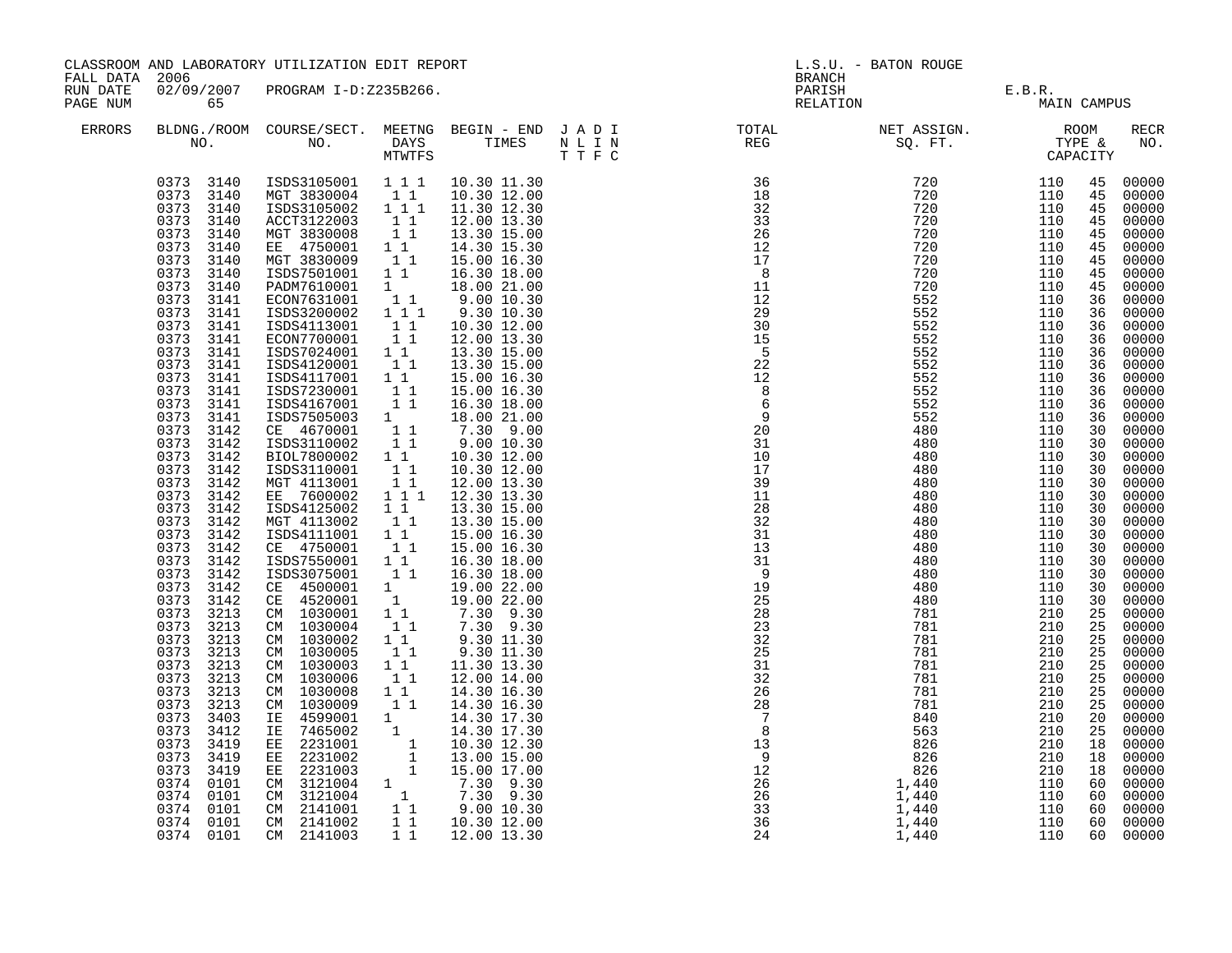| FALL DATA 2006<br>RUN DATE<br>PAGE NUM |                                                                                                                                                                                                                                                                                                                                                                                                                                                                                                                                                                                                                                                                                                           | CLASSROOM AND LABORATORY UTILIZATION EDIT REPORT                                                                                                                                                                                                                                                                                                                                                                                                                                                                                                                                                                                                                                                                                                                                                        |                                                                                                                                                                                                                                                                                |                                                                                                                                                                                                                                                                                                                                                                                                                                                                        | <b>BRANCH</b>                                                                                                                                                                                                                                                                                                                                                                                             | L.S.U. - BATON ROUGE |                       |             |
|----------------------------------------|-----------------------------------------------------------------------------------------------------------------------------------------------------------------------------------------------------------------------------------------------------------------------------------------------------------------------------------------------------------------------------------------------------------------------------------------------------------------------------------------------------------------------------------------------------------------------------------------------------------------------------------------------------------------------------------------------------------|---------------------------------------------------------------------------------------------------------------------------------------------------------------------------------------------------------------------------------------------------------------------------------------------------------------------------------------------------------------------------------------------------------------------------------------------------------------------------------------------------------------------------------------------------------------------------------------------------------------------------------------------------------------------------------------------------------------------------------------------------------------------------------------------------------|--------------------------------------------------------------------------------------------------------------------------------------------------------------------------------------------------------------------------------------------------------------------------------|------------------------------------------------------------------------------------------------------------------------------------------------------------------------------------------------------------------------------------------------------------------------------------------------------------------------------------------------------------------------------------------------------------------------------------------------------------------------|-----------------------------------------------------------------------------------------------------------------------------------------------------------------------------------------------------------------------------------------------------------------------------------------------------------------------------------------------------------------------------------------------------------|----------------------|-----------------------|-------------|
|                                        | 02/09/2007<br>66                                                                                                                                                                                                                                                                                                                                                                                                                                                                                                                                                                                                                                                                                          | PROGRAM I-D:Z235B266.                                                                                                                                                                                                                                                                                                                                                                                                                                                                                                                                                                                                                                                                                                                                                                                   |                                                                                                                                                                                                                                                                                |                                                                                                                                                                                                                                                                                                                                                                                                                                                                        | PARISH<br>RELATION                                                                                                                                                                                                                                                                                                                                                                                        |                      | E.B.R.<br>MAIN CAMPUS |             |
| ERRORS                                 |                                                                                                                                                                                                                                                                                                                                                                                                                                                                                                                                                                                                                                                                                                           |                                                                                                                                                                                                                                                                                                                                                                                                                                                                                                                                                                                                                                                                                                                                                                                                         |                                                                                                                                                                                                                                                                                |                                                                                                                                                                                                                                                                                                                                                                                                                                                                        | BLDNG./ROOM COURSE/SECT. MEETNG BEGIN – END J A D I TOTAL ASSIGN. NET ASSIGN. AND ROOM ROOM NO. DAYS TIMES N L I N REG SQ. FT. TYPE &                                                                                                                                                                                                                                                                     |                      |                       | RECR<br>NO. |
| 2<br>8<br>8                            | 0374 0101<br>0374<br>0101<br>0374<br>0101<br>0374<br>0101<br>0374<br>0101<br>0374<br>0101<br>0374<br>0101<br>0418<br>0103<br>0418<br>0103<br>0418<br>0103<br>0418<br>0103<br>0418<br>0103<br>0418<br>0103<br>0418<br>0103<br>0418<br>0103<br>0418<br>0103<br>0418<br>0103<br>0418<br>0103<br>0418<br>0103<br>0418<br>0103<br>0418<br>0103<br>0418<br>0201<br>0418<br>0201<br>0418<br>0201<br>0418<br>0201<br>0418<br>0201<br>0418<br>0201<br>0418<br>0201<br>0418<br>0201<br>0418<br>0201<br>0418<br>0201<br>0418<br>0201<br>0418<br>0209<br>0418<br>0213<br>0418<br>0213<br>0418<br>0215<br>0418<br>0215<br>0418<br>0215<br>0418<br>0217<br>0418<br>0217<br>0418<br>0217<br>0418<br>0217<br>0418<br>0217 | 0374 0101 CM 4200002 11<br>0374 0101 CM 3121002 1<br>CM 3121002 1<br>CM 3121002 1<br>CM 3121003<br>CM 3131001<br>CM 3131002<br>CM 3131001<br>CM 3131002<br>ART 1441001<br>PHSC1001001<br>LA 1203001<br>ID 1051001<br>LA 1201001<br>ART 2470001<br>ASTR1101002<br>ARCH2401001<br>XJAC9999001 11 15.00 18.00<br>ART 1441002 1 1 15.00 16.30<br>ART 9999001 1 16.00 21.00<br>ART 2411001 1 18.00 21.00<br>CACF9999001 1 18.00 22.30<br>XRUF9999001 1 19.30 22.00<br>LA 2201001<br>ART 2480001<br>ARCH5003001<br>ART 4433001<br>ART 4413001<br>ART 4406001<br>ART 4404001<br>ART 4444001 111<br>ART 4469001<br>ARCH5005001<br>ARCH5005001<br>LA 5001002<br>ART 4480001<br>ART 7441001<br>LA 4201001<br>GEOG2039001<br>ID 2785001<br>LA 4201001<br>GEOG4044001<br>LA 4101001<br>LA 4201001<br>LA 2101003 111 | 11<br>$1 1 1$<br>$1\quad1$<br>1 1 1<br>$1\quad1$<br>$\begin{smallmatrix}1&&1\\&1\\1&&1\end{smallmatrix}$<br>1 1 1<br>$1\quad1$<br>111<br>111<br>$1\quad1$<br>11<br>$1 1 1$<br>$1\quad1$<br>$\frac{1}{1}$<br>$1\quad1$<br>$1\quad1$<br>$1 1 1$<br>$1\quad1$<br>1 1 1<br>$1 1 1$ | 13.30 15.00<br>13.30 15.30<br>13.30 15.30<br>15.30 17.30<br>15.30 17.30<br>17.30 19.30<br>17.30 19.30<br>19.30 21.30<br>19.30 21.30<br>8.30 9.30<br>9.00 10.30<br>9.30 10.30<br>10.30 12.00<br>11.30 12.30<br>12.00 13.30<br>12.30 13.30<br>13.30 15.00<br>8.30 9.30<br>9.00 10.30<br>9.30 10.30<br>10.30 11.30<br>10.30 12.00<br>12.00 13.30<br>1 1 1 1 13.30 17.30<br>$\begin{bmatrix} 1 & 15.00 & 18.00 \\ 1 & 15.00 & 18.00 \\ 1 & 1 & 8.30 & 10.30 \end{bmatrix}$ | $\begin{tabular}{l c c c c} $\mathbf{R}=\mathbf{1}^{\mathsf{H}}\mathbf{1}^{\mathsf{H}}\mathbf{1}^{\mathsf{H}}\mathbf{1}^{\mathsf{H}}\mathbf{1}^{\mathsf{H}}\mathbf{1}^{\mathsf{H}}\mathbf{1}^{\mathsf{H}}\mathbf{1}^{\mathsf{H}}\mathbf{1}^{\mathsf{H}}\mathbf{1}^{\mathsf{H}}\mathbf{1}^{\mathsf{H}}\mathbf{1}^{\mathsf{H}}\mathbf{1}^{\mathsf{H}}\mathbf{1}^{\mathsf{H}}\mathbf{1}^{\mathsf{H}}\mathbf$ |                      |                       |             |
|                                        | 0217<br>0418<br>0418<br>0217<br>0217<br>0418<br>0418<br>0217<br>0418<br>0225<br>0418 0226                                                                                                                                                                                                                                                                                                                                                                                                                                                                                                                                                                                                                 | ARCH4993001<br>GEOG4047001<br>GEOG4047002<br>GEOG4997003<br>LA 5001001<br>LA 1101002                                                                                                                                                                                                                                                                                                                                                                                                                                                                                                                                                                                                                                                                                                                    | 11<br>$1\quad1$<br>$1\quad1$<br>$1\quad1$                                                                                                                                                                                                                                      | $\begin{array}{cccc} 1.1.30 & 12.30 & 1 & 1 \ 11.30 & 13.30 & 1 \ 13.30 & 15.00 & 1 \ 14.30 & 16.00 & 1 \ 17.00 & 18.30 & 1 \ 18.00 & 19.30 & 1 \ 13.30 & 17.30 & \end{array}$<br>18.00 19.30<br>1 1 1 1 13.30 17.30<br>1 1 9.30 12.30                                                                                                                                                                                                                                 |                                                                                                                                                                                                                                                                                                                                                                                                           |                      |                       |             |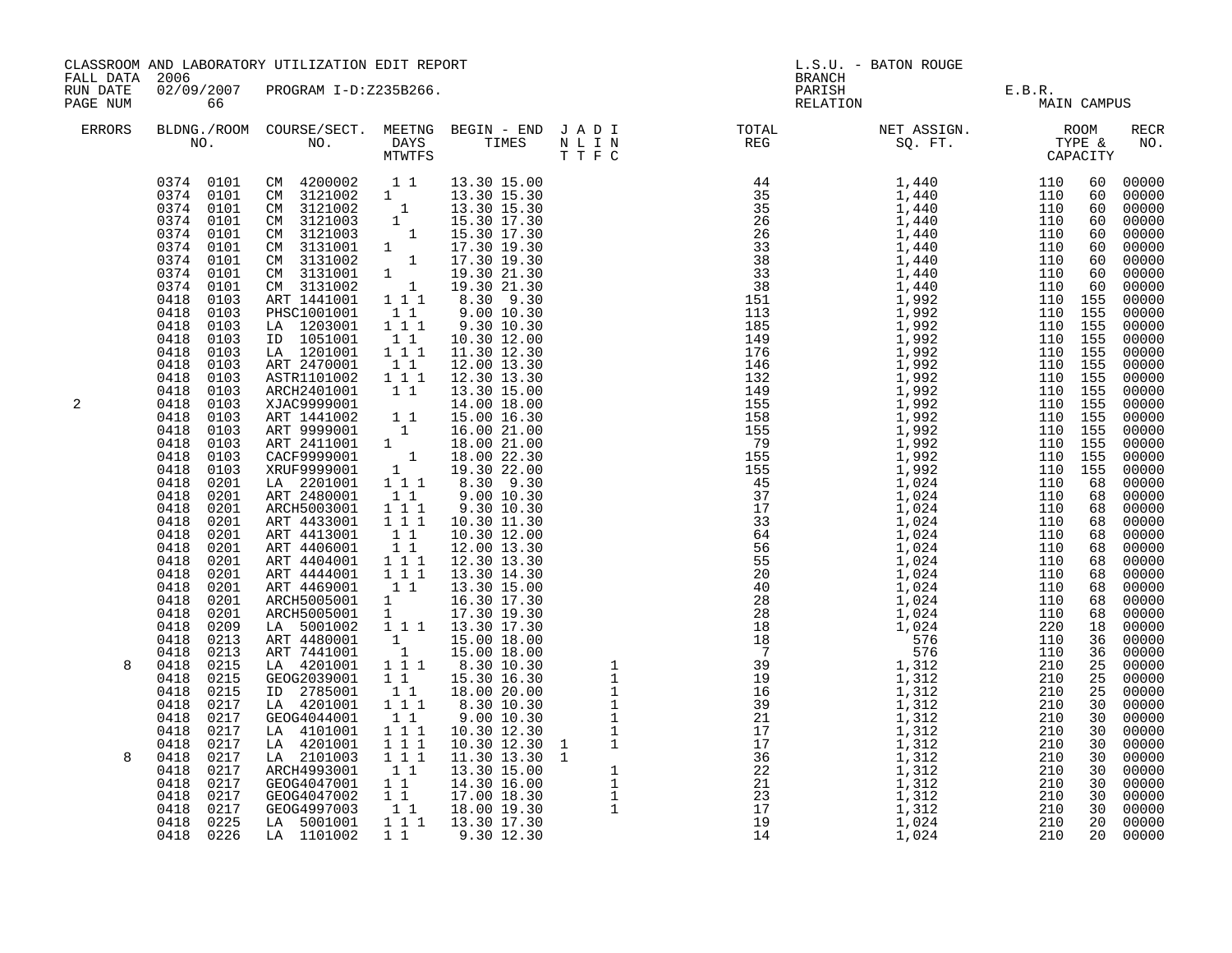| FALL DATA 2006       |                                                                                                                                                                                                                                                                                                                                                                                                                                                                                                                                                                                                                                                                                                                                                              | CLASSROOM AND LABORATORY UTILIZATION EDIT REPORT                                                                                                                                                                                                                                                                                                                                                                                                                                                                                                                                                                                                                                                                                                                                                                                                                                        |                                                                                                                                                                                                                                                                                                                                                                                                                                                                                                                                                                |                                                                                                                                                                                                                                                                                                                                                                                                                                                                                                                                                                                                                                                                                                                                                                                                                              |                              | <b>BRANCH</b> | L.S.U. - BATON ROUGE                  |  |                                                                                                                                                                                                                                                                                                                                                                                                                                                                                                                                           |
|----------------------|--------------------------------------------------------------------------------------------------------------------------------------------------------------------------------------------------------------------------------------------------------------------------------------------------------------------------------------------------------------------------------------------------------------------------------------------------------------------------------------------------------------------------------------------------------------------------------------------------------------------------------------------------------------------------------------------------------------------------------------------------------------|-----------------------------------------------------------------------------------------------------------------------------------------------------------------------------------------------------------------------------------------------------------------------------------------------------------------------------------------------------------------------------------------------------------------------------------------------------------------------------------------------------------------------------------------------------------------------------------------------------------------------------------------------------------------------------------------------------------------------------------------------------------------------------------------------------------------------------------------------------------------------------------------|----------------------------------------------------------------------------------------------------------------------------------------------------------------------------------------------------------------------------------------------------------------------------------------------------------------------------------------------------------------------------------------------------------------------------------------------------------------------------------------------------------------------------------------------------------------|------------------------------------------------------------------------------------------------------------------------------------------------------------------------------------------------------------------------------------------------------------------------------------------------------------------------------------------------------------------------------------------------------------------------------------------------------------------------------------------------------------------------------------------------------------------------------------------------------------------------------------------------------------------------------------------------------------------------------------------------------------------------------------------------------------------------------|------------------------------|---------------|---------------------------------------|--|-------------------------------------------------------------------------------------------------------------------------------------------------------------------------------------------------------------------------------------------------------------------------------------------------------------------------------------------------------------------------------------------------------------------------------------------------------------------------------------------------------------------------------------------|
| RUN DATE<br>PAGE NUM | 67                                                                                                                                                                                                                                                                                                                                                                                                                                                                                                                                                                                                                                                                                                                                                           | 02/09/2007 PROGRAM I-D:Z235B266.                                                                                                                                                                                                                                                                                                                                                                                                                                                                                                                                                                                                                                                                                                                                                                                                                                                        |                                                                                                                                                                                                                                                                                                                                                                                                                                                                                                                                                                |                                                                                                                                                                                                                                                                                                                                                                                                                                                                                                                                                                                                                                                                                                                                                                                                                              |                              |               | PARISH E.B.R.<br>RELATION MAIN CAMPUS |  |                                                                                                                                                                                                                                                                                                                                                                                                                                                                                                                                           |
| ERRORS               |                                                                                                                                                                                                                                                                                                                                                                                                                                                                                                                                                                                                                                                                                                                                                              |                                                                                                                                                                                                                                                                                                                                                                                                                                                                                                                                                                                                                                                                                                                                                                                                                                                                                         |                                                                                                                                                                                                                                                                                                                                                                                                                                                                                                                                                                |                                                                                                                                                                                                                                                                                                                                                                                                                                                                                                                                                                                                                                                                                                                                                                                                                              |                              |               |                                       |  | RECR<br>NO.                                                                                                                                                                                                                                                                                                                                                                                                                                                                                                                               |
| 4                    | 0418<br>0230<br>0418<br>0301<br>0418<br>0301<br>0418<br>0301<br>0418<br>0301<br>0418<br>0301<br>0418<br>0301<br>0418<br>0301<br>0418<br>0304<br>0418<br>0310<br>0418<br>0313<br>0418<br>0313<br>0418<br>0313<br>0418<br>0313<br>0418<br>0313<br>0418<br>0313<br>0418<br>0313<br>0418<br>0316<br>0418<br>0321<br>0418<br>0321<br>0418<br>0322<br>0418<br>0322<br>0418<br>0324<br>0418<br>0324<br>0418<br>0324<br>0418<br>0326<br>0418<br>0326<br>0418<br>0401<br>0418<br>0401<br>0418<br>0401<br>0418<br>0404<br>0418<br>0407<br>0418<br>0408<br>0418<br>0414<br>0418<br>0417<br>0418<br>0422<br>0418<br>0422<br>0418<br>0423<br>0418<br>0423<br>0418<br>0423<br>0418<br>0425<br>0418<br>0425<br>0418<br>0425<br>0418<br>0425<br>0418<br>0425<br>0418<br>0425 | 0418 0226 LA 7001001 111 13.30 17.30<br>0418 0228 LA 7005002<br>LA 7003001 111<br>LA 3401001<br>LA 3401002<br>LA 3401001<br>LA 3302001<br>LA 3302002<br>LA 3301001<br>LA 3301002<br>LA 2001001<br>LA 2001002<br>ARCH3005001<br>ARCH4007001<br>ARCH3007001<br>ARCH2003001<br>ARCH4031001<br>LA 2101003 111<br>ARCH3003001<br>LA 1101001<br>LA 3001001<br>LA 3301001<br>LA 3001002<br>LA 3301002<br>LA 3302001<br>LA 7401001<br>LA 4001001<br>LA 3302002<br>LA 4001002<br>LA 5201001<br>ID 3741001<br>ID 2774001<br>ID 4754002<br>ID 4754001<br>ID 4720001<br>ID 3752001<br>ID 3752002<br>ID 2750001<br>ID 2781001<br>ID 4720002<br>ID 2750002<br>ID 2781002<br>ID 1780001<br>ID 1780001<br>ID 3782001<br>ID 3782001<br>ID 1780002<br>ID 1780002<br>ID 3770001<br>ID 3770002<br>0418 0427 ID 3770001 1 8.00 9.00<br>0418 0427 ID 3770002 1 8.00 9.00<br>0418 0427 ID 3770002 1 9.30 12.30 | $1\quad1$<br>11<br>11<br>$\overline{1}$ 1<br>11<br>11<br>$\overline{1}$ $\overline{1}$<br>$1\quad1$<br>$1 1 1$<br>1 1 1<br>111<br>$1\quad1$<br>1 1 1<br>111<br>$1\quad1$<br>11<br>$\begin{smallmatrix}1&1\\1&1&1\end{smallmatrix}$<br>$1\quad1$<br>$1\hspace{0.1cm} 1\hspace{0.1cm} 1$<br>$1\quad1$<br>11<br>$\begin{smallmatrix}1\1\1\1\end{smallmatrix}$<br>$1\quad1$<br>$1\quad1$<br>$1 1 1$<br>$1 1 1$<br>$1 1 1$<br>$1 1 1$<br>$1 1 1$<br>$1 1 1$<br>1 1 1<br>$1 1 1$<br>$1 1 1$<br>1 1 1<br>$1\quad1$<br>11<br>$1\quad1$<br>$1\quad1$<br>$1\quad1$<br>11 | 11.30 17.30<br>13.30 17.30<br>8.00 9.00<br>8.00 9.00 1<br>9.00 11.00<br>11.30 12.30<br>11.30 12.30<br>13.30 14.30<br>13.30 14.30<br>13.30 17.30<br>13.30 17.30<br>8.30 9.30<br>9.00 10.30<br>9.30 10.30<br>10.30 11.30<br>10.30 12.00<br>11.30 13.30<br>13.30 15.00<br>8.30 11.30<br>13.30 17.30<br>14.30 15.30<br>13.30 17.30<br>14.30 15.30<br>12.30 13.30<br>13.30 16.30<br>13.30 17.30<br>12.30 13.30<br>$1\overline{1}$ $1\overline{1}$ $13.30\overline{17.30}$<br>$\begin{array}{cccc} 1 & 9.00 & 12.00 \\ 1 & 1 & 1 & 9.30 & 10.30 \end{array}$<br>12.00 13.30<br>12.00 15.00<br>12.00 15.00<br>10.30 11.30<br>12.00 15.00<br>12.00 15.00<br>12.00 15.00<br>15.00 17.00<br>10.30 11.30<br>12.00 15.00<br>15.00 17.00<br>8.30 9.00<br>$8.30$<br>9.00 11.00<br>15.00 15.30<br>15.30 17.30<br>17.00 17.30<br>17.30 19.30 | $\mathbf{1}$<br>$\mathbf{1}$ |               |                                       |  | 20 00000<br>00000<br>20 00000<br>50 00000<br>00000<br>00000<br>00000<br>00000<br>00000<br>00000<br>$00000$<br>$00000$<br>00000<br>00000<br>00000<br>00000<br>00000<br>00000<br>00000<br>00000<br>00000<br>00000<br>00000<br>20 00000<br>00000<br>00000<br>15 00000<br>72 00000<br>72 00000<br>00000<br>20 00000<br>00000<br>38 00000<br>00000<br>20 00000<br>$\begin{array}{ccc} 20 & 00000 \ 20 & 00000 \end{array}$<br>00000<br>20 00000<br>00000<br>00000<br>00000<br>00000<br>00000<br>$00000$<br>00000<br>00000<br>00000<br>20 00000 |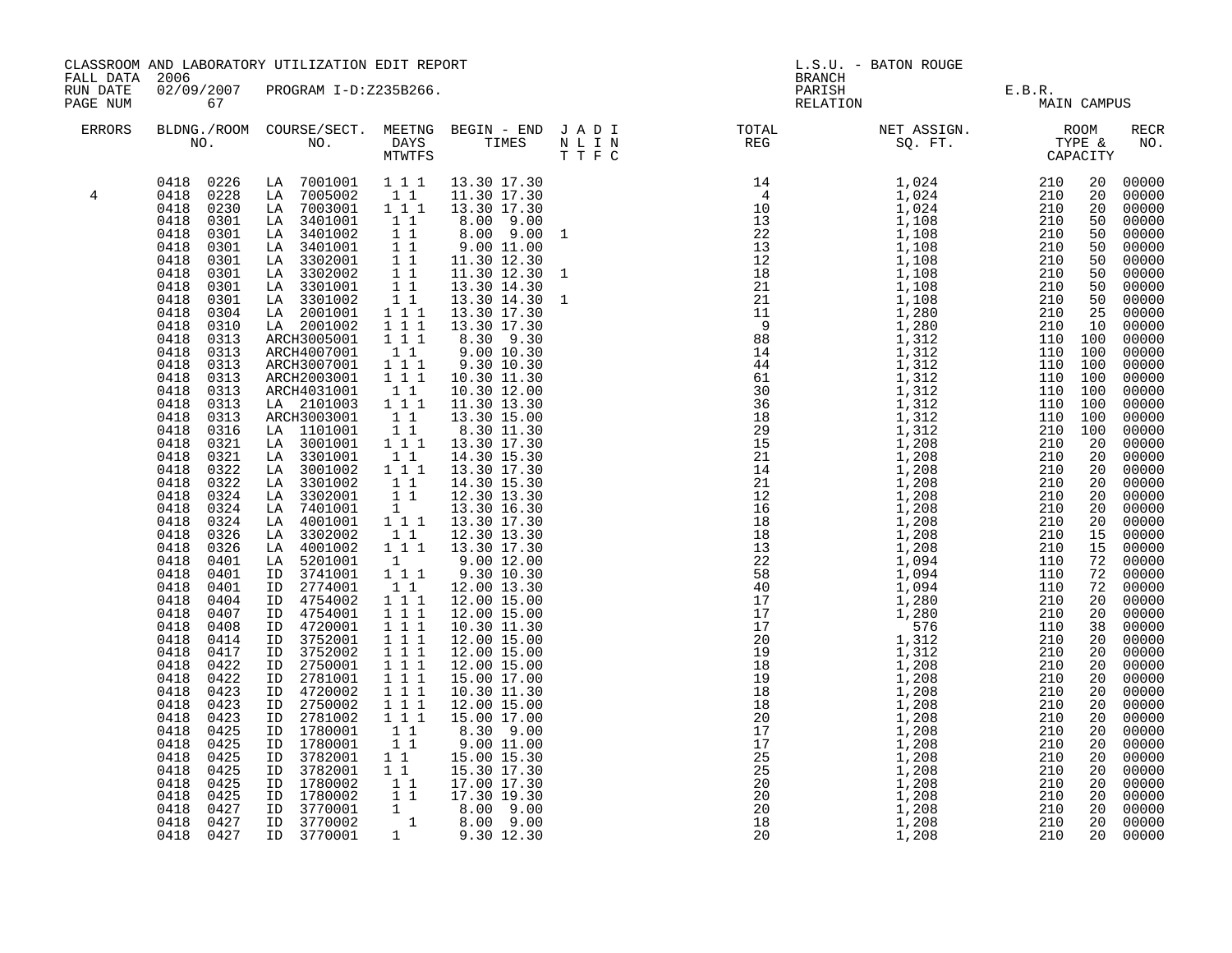|                                        |                                                                                                                                                                                                                                                                                                                                                                                                                                                                                                                                                                                                                                                                                                                                                                                                     | CLASSROOM AND LABORATORY UTILIZATION EDIT REPORT                                                                                                                                                                                                                                                                                                                                                                                                                                                                                                                                                                                                                                                                                                                                                                                                                                                                                                                                                                                                                                                                            |                                                                                                                                                                                                                                                                                                                              |                                                                                                                                                                                                                                                                                                                                                                                                                                                                                                                                                                                                        |                                                                                  |               | L.S.U. - BATON ROUGE                  |             |
|----------------------------------------|-----------------------------------------------------------------------------------------------------------------------------------------------------------------------------------------------------------------------------------------------------------------------------------------------------------------------------------------------------------------------------------------------------------------------------------------------------------------------------------------------------------------------------------------------------------------------------------------------------------------------------------------------------------------------------------------------------------------------------------------------------------------------------------------------------|-----------------------------------------------------------------------------------------------------------------------------------------------------------------------------------------------------------------------------------------------------------------------------------------------------------------------------------------------------------------------------------------------------------------------------------------------------------------------------------------------------------------------------------------------------------------------------------------------------------------------------------------------------------------------------------------------------------------------------------------------------------------------------------------------------------------------------------------------------------------------------------------------------------------------------------------------------------------------------------------------------------------------------------------------------------------------------------------------------------------------------|------------------------------------------------------------------------------------------------------------------------------------------------------------------------------------------------------------------------------------------------------------------------------------------------------------------------------|--------------------------------------------------------------------------------------------------------------------------------------------------------------------------------------------------------------------------------------------------------------------------------------------------------------------------------------------------------------------------------------------------------------------------------------------------------------------------------------------------------------------------------------------------------------------------------------------------------|----------------------------------------------------------------------------------|---------------|---------------------------------------|-------------|
| FALL DATA 2006<br>RUN DATE<br>PAGE NUM | 02/09/2007<br>68                                                                                                                                                                                                                                                                                                                                                                                                                                                                                                                                                                                                                                                                                                                                                                                    | PROGRAM I-D:Z235B266.                                                                                                                                                                                                                                                                                                                                                                                                                                                                                                                                                                                                                                                                                                                                                                                                                                                                                                                                                                                                                                                                                                       |                                                                                                                                                                                                                                                                                                                              |                                                                                                                                                                                                                                                                                                                                                                                                                                                                                                                                                                                                        |                                                                                  | <b>BRANCH</b> | PARISH E.B.R.<br>RELATION MAIN CAMPUS |             |
| <b>ERRORS</b>                          |                                                                                                                                                                                                                                                                                                                                                                                                                                                                                                                                                                                                                                                                                                                                                                                                     | BLDNG./ROOM COURSE/SECT. MEETNG BEGIN – END J A D I TOTAL TOTAL NO. DAYS TIMES N L I N REG REG T T F C                                                                                                                                                                                                                                                                                                                                                                                                                                                                                                                                                                                                                                                                                                                                                                                                                                                                                                                                                                                                                      |                                                                                                                                                                                                                                                                                                                              |                                                                                                                                                                                                                                                                                                                                                                                                                                                                                                                                                                                                        |                                                                                  |               |                                       | RECR<br>NO. |
|                                        | 0418 0427<br>0435<br>0100<br>0435<br>0100<br>0435<br>0100<br>0435<br>0100<br>0435<br>0100<br>0435<br>0100<br>0435<br>0100<br>0435<br>0100<br>0435<br>0114<br>0435<br>0114<br>0435<br>0114<br>0435<br>0114<br>0435<br>0114<br>0435<br>0114<br>0435<br>0114<br>0435<br>0115<br>0435<br>0115<br>0435<br>0115<br>0435<br>0115<br>0435<br>0115<br>0435<br>0115<br>0435<br>0115<br>0435<br>0115<br>0435<br>0115<br>0435<br>0115<br>0435<br>0115<br>0435<br>0115<br>0435<br>0115<br>0435<br>0115<br>0435<br>0115<br>0435<br>0115<br>0435<br>0115<br>0435<br>0115<br>0435<br>0115<br>0435<br>0115<br>0435<br>0115<br>0435<br>0115<br>0435<br>0115<br>0435<br>0118<br>0435<br>0118<br>0435<br>0118<br>0435<br>0118<br>0435<br>0118<br>0435<br>0118<br>0435<br>0118<br>0435<br>0118<br>0435 0118<br>0435 0118 | $\begin{array}{cccccccc} 0418 & 0427 & \text{ID} & 3770002 & & 1 & 9.30 & 12.30 \\ 0418 & 0427 & \text{ID} & 2750003 & 1 & 1 & 1 & 12.00 & 15.00 \end{array}$<br>ID 2785001 11<br>TD 2785001 1 17.30 18.00<br>MUS 3136001 1 12.30 13.30<br>MUS 7036001 1 12.30 13.30<br>MUS 3130001 1 13.30 14.30<br>MUS 7030001 1 13.30 14.30<br>MUS 1700001 1 13.30 14.30<br>MUS 3135001 1 14.30 16.00<br>MUS 3135002 1 14.30 16.00<br>MUS 703<br>MUS 2731002 1 1<br>MUS 7771001 1 1 1<br>MUS 7726001 11<br>MUS 3130002 1<br>MUS 7030002 1<br>MUS 4222001 11<br>MUS 1751002<br>MUS 1731001<br>MUS 1731002<br>MUS 1731003<br>MUS 1731004<br>MUS 1731005<br>MUS 1731006<br>MUS 1751003<br>MUS 1751001<br>MUS 2731001<br>MUS 2731002<br>MUS 2731003<br>MUS 2733001<br>MUS 1751004<br>MUS 3731001<br>MUS 4235001<br>MUS 4236001 1 1 1 12.30 14.30<br>MUS 3130004<br>MUS 7030004<br>MUS 4234001<br>MUS 4233001<br>MUS 4230002<br>MUS 4230001<br>MUS 3749001<br>MUS 4020001<br>MUS 7775001<br>MUS 4253001<br>MUS 4241002<br>MUS 4254001 111 12.30 13.30<br>MUS 3145001 1 13.30 14.30<br>MUS 7045001 1 13.30 14.30<br>MUS 4261001<br>MUS 2147001 | 11<br>1 1 1<br>$1 1 1$<br>1 1 1<br>1 1 1<br>1 1 1<br>1 1 1<br>11<br>$1 \quad 1 \quad 1$<br>$1 1 1$<br>$1 1 1$<br>$\begin{array}{rrrr} & 1 & 1 & 1 \\ & 1 & 1 & 1 \end{array}$<br>11<br>$1^{\circ}1^{\circ}1$<br>11<br>$\frac{1}{1}$<br>$1\quad1$<br>$1\quad1$<br>11<br>111<br>$1\quad1$<br>$1 1 1$<br>$1\quad1$<br>$1\quad1$ | 17.30 18.00<br>12.30 13.30 1<br>$9.00\ 10.00$<br>9.30 10.30<br>10.30 12.00<br>13.30 14.30<br>13.30 14.30 1<br>14.30 15.30<br>7.30 9.00<br>8.30 9.30<br>8.30 9.30<br>8.30 9.30<br>8.30 9.30<br>8.30 9.30 1<br>8.30 9.30 1<br>$9.00$ $10.30$<br>$9.30$ $10.30$<br>10.30 11.30<br>10.30 11.30 1<br>10.30 11.30 1<br>10.30 11.30<br>10.30 12.00<br>11.30 12.30<br>12.00 13.30<br>13.30 14.30<br>13.30 14.30 1<br>1 1 1 1 1 1 4 . 30 1 5 . 30<br>15.00 16.30<br>16.30 17.30<br>16.30 17.30<br>9.30 10.30<br>9.30 10.30<br>10.30 11.30<br>10.30 12.00<br>12.00 13.30<br>1 1 1 1 13.35 15.30<br>1 14.30 15.30 | $\mathbf{1}$<br>$\mathbf{1}$<br>$\,$ $\,$ $\,$<br>$\mathbf{1}$<br>$\overline{1}$ |               |                                       |             |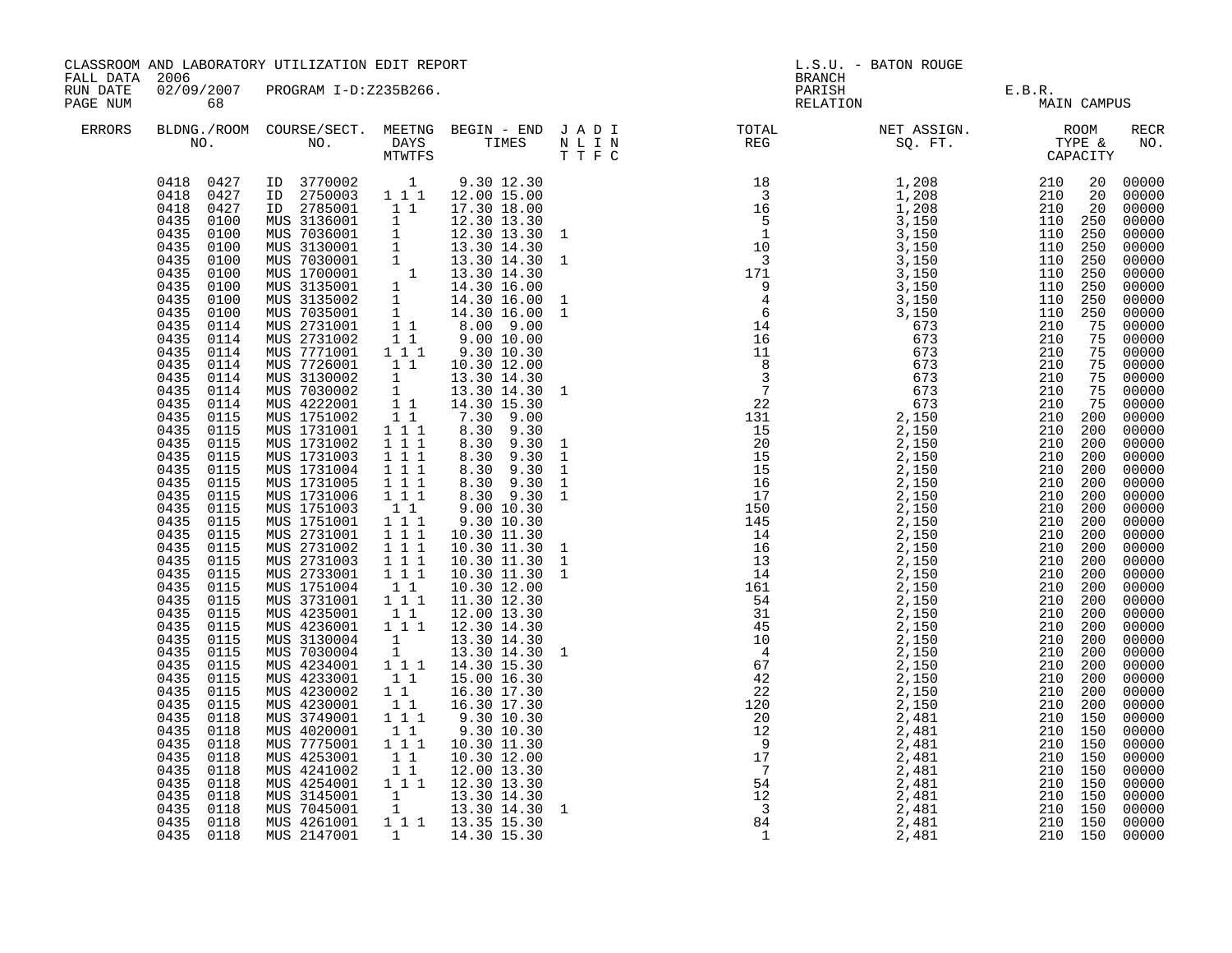|                                        |                                                                                                                                                                                                                                                                                                                                                                                                                                                                                                                                                                                                                                                                                                                                                                           | CLASSROOM AND LABORATORY UTILIZATION EDIT REPORT                                                                                                                                                                                                                                                                                                                                                                                                                                                                                                                                                                                                                                                                                                                                                                                                                                                                                                                                                                                                                                                          |                                                                                                                                                                                                                                                    |                                                                                                                                                                                                                                                                                                                                                                                                                                                                                                                                                                                                                                                                                                                                                                                                                 |                                                  |                                                                                                                                                                                                                                                                                                                                                                                                                                                                                                                                                                                                                                                                                                                               | L.S.U. - BATON ROUGE                                                                                                                                                                                                                       |                                                                                                                                                                                                                                            |                                                                                                                                                                                                    |                                                                                                                                                                                                                                                                                                                                                                                                                                                                            |
|----------------------------------------|---------------------------------------------------------------------------------------------------------------------------------------------------------------------------------------------------------------------------------------------------------------------------------------------------------------------------------------------------------------------------------------------------------------------------------------------------------------------------------------------------------------------------------------------------------------------------------------------------------------------------------------------------------------------------------------------------------------------------------------------------------------------------|-----------------------------------------------------------------------------------------------------------------------------------------------------------------------------------------------------------------------------------------------------------------------------------------------------------------------------------------------------------------------------------------------------------------------------------------------------------------------------------------------------------------------------------------------------------------------------------------------------------------------------------------------------------------------------------------------------------------------------------------------------------------------------------------------------------------------------------------------------------------------------------------------------------------------------------------------------------------------------------------------------------------------------------------------------------------------------------------------------------|----------------------------------------------------------------------------------------------------------------------------------------------------------------------------------------------------------------------------------------------------|-----------------------------------------------------------------------------------------------------------------------------------------------------------------------------------------------------------------------------------------------------------------------------------------------------------------------------------------------------------------------------------------------------------------------------------------------------------------------------------------------------------------------------------------------------------------------------------------------------------------------------------------------------------------------------------------------------------------------------------------------------------------------------------------------------------------|--------------------------------------------------|-------------------------------------------------------------------------------------------------------------------------------------------------------------------------------------------------------------------------------------------------------------------------------------------------------------------------------------------------------------------------------------------------------------------------------------------------------------------------------------------------------------------------------------------------------------------------------------------------------------------------------------------------------------------------------------------------------------------------------|--------------------------------------------------------------------------------------------------------------------------------------------------------------------------------------------------------------------------------------------|--------------------------------------------------------------------------------------------------------------------------------------------------------------------------------------------------------------------------------------------|----------------------------------------------------------------------------------------------------------------------------------------------------------------------------------------------------|----------------------------------------------------------------------------------------------------------------------------------------------------------------------------------------------------------------------------------------------------------------------------------------------------------------------------------------------------------------------------------------------------------------------------------------------------------------------------|
| FALL DATA 2006<br>RUN DATE<br>PAGE NUM | 69                                                                                                                                                                                                                                                                                                                                                                                                                                                                                                                                                                                                                                                                                                                                                                        | 02/09/2007 PROGRAM I-D:Z235B266.                                                                                                                                                                                                                                                                                                                                                                                                                                                                                                                                                                                                                                                                                                                                                                                                                                                                                                                                                                                                                                                                          |                                                                                                                                                                                                                                                    |                                                                                                                                                                                                                                                                                                                                                                                                                                                                                                                                                                                                                                                                                                                                                                                                                 |                                                  | BRANCH                                                                                                                                                                                                                                                                                                                                                                                                                                                                                                                                                                                                                                                                                                                        | PARISH E.B.R.<br>RELATION MAIN CAMPUS                                                                                                                                                                                                      |                                                                                                                                                                                                                                            |                                                                                                                                                                                                    |                                                                                                                                                                                                                                                                                                                                                                                                                                                                            |
| ERRORS                                 |                                                                                                                                                                                                                                                                                                                                                                                                                                                                                                                                                                                                                                                                                                                                                                           |                                                                                                                                                                                                                                                                                                                                                                                                                                                                                                                                                                                                                                                                                                                                                                                                                                                                                                                                                                                                                                                                                                           |                                                                                                                                                                                                                                                    |                                                                                                                                                                                                                                                                                                                                                                                                                                                                                                                                                                                                                                                                                                                                                                                                                 |                                                  | BLDNG./ROOM COURSE/SECT. MEETNG BEGIN – END JADI TOTAL NET ASSIGN. NET ASSIGN. ROOM NO. DAYS TIMES NLIN REG SQ.FT. TYPE &                                                                                                                                                                                                                                                                                                                                                                                                                                                                                                                                                                                                     |                                                                                                                                                                                                                                            |                                                                                                                                                                                                                                            |                                                                                                                                                                                                    | RECR<br>NO.                                                                                                                                                                                                                                                                                                                                                                                                                                                                |
|                                        | 0435<br>0118<br>0435<br>0223<br>0435<br>0223<br>0435<br>0223<br>0435<br>0331<br>0435<br>0331<br>0435<br>0331<br>0435<br>0331<br>0435<br>0331<br>0435<br>0331<br>0435<br>0331<br>0435<br>0331<br>0435<br>0331<br>0435<br>0331<br>0435<br>0331<br>0435<br>0331<br>0435<br>0331<br>0440<br>0132<br>0440<br>0132<br>0440<br>0134<br>0440<br>0134<br>0440<br>0134<br>0440<br>0134<br>0440<br>0134<br>0440<br>0134<br>0440<br>0134<br>0440<br>0134<br>0440<br>0134<br>0440<br>0135<br>0440<br>0135<br>0440<br>0239<br>0440<br>0241<br>0440<br>0241<br>0448<br>0100<br>0448<br>0100<br>0448<br>0100<br>0448<br>0100<br>0448<br>0100<br>0448<br>0100<br>0448<br>0100<br>0448<br>0100<br>0448<br>0100<br>0448<br>0100<br>0448<br>0100<br>0448<br>0100<br>0448<br>0100<br>0448 0100 | 0435 0118 MUS 3147001 1<br>0435 0118 MUS 7047001 1<br>0435 0118 MUS 4223003 1<br>0435 0118 MUS 4228001 1 1<br>MUS 4223004<br>MUS 3139001<br>MUS 7039001<br>MUS 4223002<br>MUS 4128001<br>MUS 7174001<br>MUS 7170002<br>MUS 2018001<br>MUS 1018001<br>MUS 1018001<br>MUS 7018001 1 1<br>NUS 4351001<br>NUS 4351001<br>NUS 7997005<br>1 12.30 13.30<br>NUS 3141001<br>1 13.30 14.30<br>NUS 7041001 1 13.30 14.30<br>MUS 3130006 1 14.30 15.30<br>MUS 7030006 1 14.30 15.30<br>AGRO4055001 1 1 1 8.30 9.30<br>AGR07001001<br>AGRO2051001 111<br>AGR02051002<br>EMS 1011001<br>AGRO3040001 1<br>EMS 3045001 1<br>EMS 3045001 1 14.30 16.30<br>EMS 4040001 1 14.30 16.30<br>EMS 4040001 1 14.30 16.30<br>EMS 4010001 1 15.00 17.00<br>EMS 3050001 1 18.00 21.00<br>AGRO4070001 1 12.30 14.30<br>AGRO4070001 1 14.30 16.30<br>AGRO4075001 1 14.30 16.30<br>AGRO40<br>AGR02051001<br>AGR02051002<br>LATN1001001<br>LATN1001002<br>SPAN1101003<br>BE 4341002<br>SPAN3044001<br>HUEC2019001<br>ARAB2101001<br>BIOL2153004<br>ARAB2101002<br>BIOL2153005<br>EE 4000002<br>RUSS3501001<br>CHEM3001001<br>PHIL4920001 | $\begin{bmatrix} 1 \\ 1 \\ 1 \end{bmatrix}$<br>$1\quad1$<br>$\begin{smallmatrix}1&&\\&1\end{smallmatrix}$<br>$\overline{1}$<br>111<br>11<br>11111<br>11111<br>1111<br>$1\quad1$<br>$1\quad1$<br>111<br>1111<br>$\overline{1}$<br>1111<br>$1\quad1$ | 14.30 15.30 1<br>14.30 15.30 1<br>14.30 15.30<br>15.30 17.00<br>19.00 21.30<br>13.30 14.30<br>13.30 14.30<br>1 1 14.30 15.30<br>$\begin{array}{cccc} 1 & 1 & & 8\, .30 & 9\, .30 \\ 1 & 1 & & 8\, .30 & 9\, .30 \end{array}$<br>$\begin{bmatrix} 1 & 1 & 8 & 30 & 9 & 30 \\ 1 & 1 & 9 & 30 & 10 & 30 \\ 1 & 9 & 30 & 10 & 30 \\ 1 & 9 & 30 & 10 & 30 \end{bmatrix}$<br>9.30 10.30<br>10.30 11.30<br>15.30 16.30<br>8.30 9.30<br>8.30 9.30<br>9.0010.30<br>14.30 16.30<br>14.30 16.30<br>$\begin{array}{ccc} 1 & 12.30 & 14.30 \\ 1 & 12.30 & 14.30 \\ 1 & 14.30 & 16.30 \end{array}$<br>7.30 8.30<br>8.30 9.30<br>9.30 10.30<br>10.30 11.30<br>10.30 12.00<br>11.30 12.30<br>12.30 13.30<br>12.30 13.30<br>13.30 14.30<br>1 13.30 14.30<br>1 1 1 14.30 15.30<br>15.00 16.30<br>1 16.30 17.30<br>1 1 16.30 18.00 | 1<br>$\mathbf{1}$<br>1<br>$\mathbf{1}$<br>1<br>1 | $\begin{array}{cccccccc} \text{T} & \text{F} & \text{C} & \text{S} & \text{S} & \text{S} & \text{S} \\ \text{14} & \text{2} & \text{2,481} & \text{210} & \text{150} \\ \text{2} & \text{2,481} & \text{210} & \text{150} \\ \text{5} & \text{2,481} & \text{210} & \text{150} \\ \text{15} & \text{2,481} & \text{210} & \text{150} \\ \text{16} & \text{2,481} & \text{210} & \text{150} \\ \text$<br>$\begin{array}{c} 7 \\ 10 \end{array}$<br>15<br>$\overline{1}$<br>$\overline{8}$<br>$\overline{4}$<br>$14$<br>$6$<br>$20$<br>$7$<br>$2$<br>$6$<br>$6\overline{6}$<br>13<br>19<br>24<br>24<br>8<br>14<br>6<br>27<br>27<br>29<br>16<br>12<br>28<br>25<br>34<br>13<br>33<br>- 9<br>$\frac{1}{3}$<br>$\overline{1}$<br>19 | 367<br>367<br>367<br>367<br>693<br>693<br>818<br>818<br>818<br>818<br>818<br>818<br>818<br>818<br>818<br>693<br>693<br>593<br>917<br>917<br>654<br>654<br>654<br>654<br>654<br>654<br>654<br>654<br>654<br>654<br>654<br>654<br>654<br>654 | 110<br>110<br>110<br>110<br>110<br>110<br>110<br>110<br>110<br>110<br>110<br>110<br>110<br>110<br>110<br>110<br>110<br>210<br>210<br>210<br>110<br>110<br>110<br>110<br>110<br>110<br>110<br>110<br>110<br>110<br>110<br>110<br>110<br>110 | 20<br>20<br>20<br>20<br>46<br>46<br>58<br>58<br>58<br>58<br>58<br>58<br>58<br>58<br>58<br>46<br>25<br>24<br>24<br>40<br>40<br>40<br>40<br>40<br>40<br>40<br>40<br>40<br>40<br>40<br>40<br>40<br>40 | 00000<br>00000<br>00000<br>00000<br>00000<br>00000<br>00000<br>00000<br>00000<br>00000<br>00000<br>00000<br>00000<br>00000<br>00000<br>00000<br>00000<br>00000<br>00000<br>00000<br>00000<br>00000<br>00000<br>00000<br>00000<br>00000<br>00000<br>00000<br>00000<br>00000<br>00000<br>00000<br>00000<br>46 00000<br>00000<br>00000<br>00000<br>00000<br>00000<br>00000<br>00000<br>00000<br>00000<br>00000<br>00000<br>00000<br>00000<br>00000<br>00000<br>00000<br>00000 |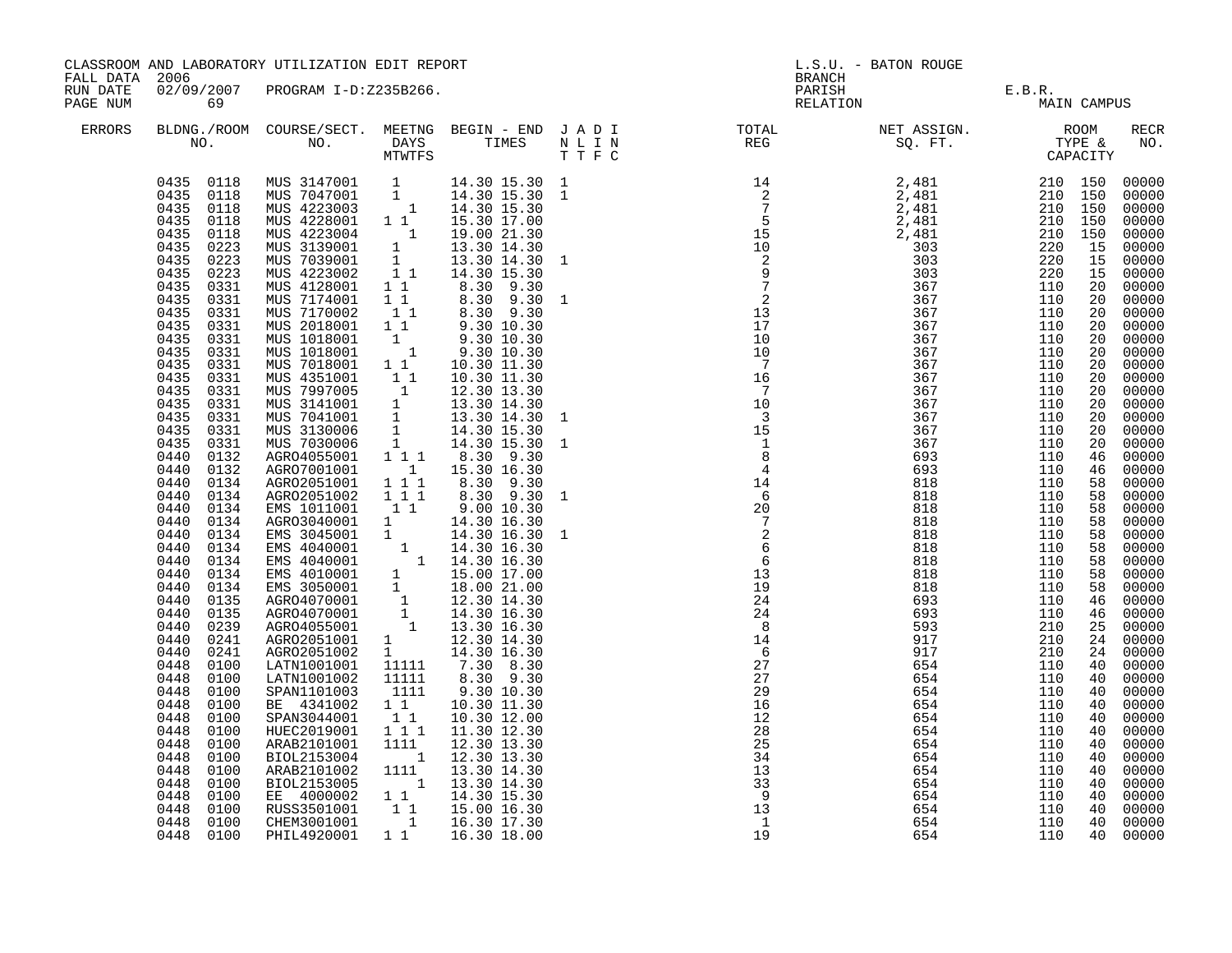| CLASSROOM AND LABORATORY UTILIZATION EDIT REPORT<br>FALL DATA<br>2006<br>02/09/2007 PROGRAM I-D:Z235B266.<br>RUN DATE<br>PAGE NUM<br>70 |                                                                                                                                                                                                                                                                                                                                                                                                                                                                                                                                                                                                                                                                                                                                                                                           |                                                                                                                                                                                                                                                                                                                                                                                                                                                                                                                                                                                                                                                                                                                                                                                                                                                      | <b>BRANCH</b>                                                                                                                                                                                                                                                                                                                                                                                                                                                                                                                            | L.S.U. - BATON ROUGE                                                                                                                                                                                                                                                                                                                                                                                                                                                                                                                                                                                                                                                               |                                                                                   |                                                                                                                                                                                                                                                                                                                                 |                                       |                                                                                                                                                                                                                                                          |                                                                                                                                                                                                                                                                                  |                                                                                                                                                                                                                                                                                                                                                                                                                                                                            |
|-----------------------------------------------------------------------------------------------------------------------------------------|-------------------------------------------------------------------------------------------------------------------------------------------------------------------------------------------------------------------------------------------------------------------------------------------------------------------------------------------------------------------------------------------------------------------------------------------------------------------------------------------------------------------------------------------------------------------------------------------------------------------------------------------------------------------------------------------------------------------------------------------------------------------------------------------|------------------------------------------------------------------------------------------------------------------------------------------------------------------------------------------------------------------------------------------------------------------------------------------------------------------------------------------------------------------------------------------------------------------------------------------------------------------------------------------------------------------------------------------------------------------------------------------------------------------------------------------------------------------------------------------------------------------------------------------------------------------------------------------------------------------------------------------------------|------------------------------------------------------------------------------------------------------------------------------------------------------------------------------------------------------------------------------------------------------------------------------------------------------------------------------------------------------------------------------------------------------------------------------------------------------------------------------------------------------------------------------------------|------------------------------------------------------------------------------------------------------------------------------------------------------------------------------------------------------------------------------------------------------------------------------------------------------------------------------------------------------------------------------------------------------------------------------------------------------------------------------------------------------------------------------------------------------------------------------------------------------------------------------------------------------------------------------------|-----------------------------------------------------------------------------------|---------------------------------------------------------------------------------------------------------------------------------------------------------------------------------------------------------------------------------------------------------------------------------------------------------------------------------|---------------------------------------|----------------------------------------------------------------------------------------------------------------------------------------------------------------------------------------------------------------------------------------------------------|----------------------------------------------------------------------------------------------------------------------------------------------------------------------------------------------------------------------------------------------------------------------------------|----------------------------------------------------------------------------------------------------------------------------------------------------------------------------------------------------------------------------------------------------------------------------------------------------------------------------------------------------------------------------------------------------------------------------------------------------------------------------|
|                                                                                                                                         |                                                                                                                                                                                                                                                                                                                                                                                                                                                                                                                                                                                                                                                                                                                                                                                           |                                                                                                                                                                                                                                                                                                                                                                                                                                                                                                                                                                                                                                                                                                                                                                                                                                                      |                                                                                                                                                                                                                                                                                                                                                                                                                                                                                                                                          |                                                                                                                                                                                                                                                                                                                                                                                                                                                                                                                                                                                                                                                                                    |                                                                                   |                                                                                                                                                                                                                                                                                                                                 | PARISH E.B.R.<br>RELATION MAIN CAMPUS |                                                                                                                                                                                                                                                          |                                                                                                                                                                                                                                                                                  |                                                                                                                                                                                                                                                                                                                                                                                                                                                                            |
| ERRORS                                                                                                                                  |                                                                                                                                                                                                                                                                                                                                                                                                                                                                                                                                                                                                                                                                                                                                                                                           |                                                                                                                                                                                                                                                                                                                                                                                                                                                                                                                                                                                                                                                                                                                                                                                                                                                      |                                                                                                                                                                                                                                                                                                                                                                                                                                                                                                                                          |                                                                                                                                                                                                                                                                                                                                                                                                                                                                                                                                                                                                                                                                                    |                                                                                   |                                                                                                                                                                                                                                                                                                                                 |                                       |                                                                                                                                                                                                                                                          |                                                                                                                                                                                                                                                                                  | <b>RECR</b><br>NO.                                                                                                                                                                                                                                                                                                                                                                                                                                                         |
|                                                                                                                                         | 0448 0101<br>0448<br>0101<br>0448<br>0101<br>0448<br>0101<br>0448<br>0101<br>0448<br>0101<br>0448<br>0101<br>0448<br>0101<br>0448<br>0101<br>0448<br>0102<br>0448<br>0102<br>0448<br>0102<br>0448<br>0102<br>0448<br>0102<br>0448<br>0102<br>0448<br>0102<br>0448<br>0102<br>0448<br>0102<br>0448<br>0102<br>0448<br>0102<br>0448<br>0102<br>0448<br>0102<br>0448<br>0102<br>0448<br>0102<br>0448<br>0102<br>0448<br>0102<br>0448<br>0102<br>0448<br>0102<br>0448<br>0102<br>0448<br>0102<br>0448<br>0102<br>0448<br>0103<br>0448<br>0103<br>0448<br>0103<br>0448<br>0103<br>0448<br>0103<br>0448<br>0103<br>0448<br>0103<br>0448<br>0103<br>0448<br>0103<br>0448<br>0103<br>0448<br>0103<br>0448<br>0103<br>0448<br>0103<br>0448<br>0103<br>0448<br>0103<br>0448<br>0103<br>0448<br>0105 | 0448  0101  HUEC2032001  11  9.00  10.00<br>0448  0101  HUEC2032002  11  9.00  10.00  1<br>SPAN2101004 1 1 1<br>CHIN1101005<br>ITAL2155001<br>ECON4400001<br>ITAL2102001<br>SPAN1102019<br>HUEC4021001<br>HUEC4021002<br>CSC 4402001<br>VETS2000001<br>BE 4290001<br>BE 4303001<br>BE 4303002<br>BE 3190001<br>BE 2352001<br>BE 2352002 1 1<br>BE 3320001<br>BE 3320002<br>BIOL1005007<br>BIOL1005008<br>CSC 1100001<br>CSC 1100002<br>CSC 1100004<br>AAAS2000004<br>BE 4332001<br>PHIL1000004 111<br>PSYC4033001<br>HUEC4046001<br>HUEC4052001<br>REL 1000001 11<br>POLI4062001<br>EE 2720001<br>HUEC3012001<br>HUEC4044001<br>HIST4202001<br>CSC 1248001<br>CHE 3101001<br>AGEC1003001<br>ISDS2001001<br>ISDS2000002<br>FDSC1049001<br>DARY2040001<br>EE 2130001 111<br>ME 7901001<br>MATH1552011 1 1<br>OCS 1005004<br>PSYC3050002<br>PSYC4008001 | 111 1<br>1 1 1<br>$1\quad1$<br>1 1 1<br>1111<br>$\begin{smallmatrix}1&&\\&1\end{smallmatrix}$<br>$1\quad1$<br>1 1 1<br>$1\quad1$<br>$1\quad1$<br>$1\quad1$<br>$\overline{\phantom{a}}$<br>$1 \quad 1$<br>11<br>$\begin{array}{c} \mathbf{1} \\ \mathbf{1} \\ \mathbf{1} \\ \mathbf{1} \end{array}$<br>1 1<br>$1\quad1$<br>$1\quad1$<br>$1\quad1$<br>$1^-1^-1$<br>11<br>$1\quad1$<br>11<br>11<br>$1\quad1$<br>$1\quad1$<br>1 1 1<br>11<br>111<br>1 1 1<br>$1\quad1$<br>1 1 1<br>1 1 1<br>$\begin{array}{cc} & 1 & 1 \\ & & 1 \end{array}$ | 9.30 10.30<br>10.30 11.30<br>11.30 12.30<br>12.00 13.30<br>12.30 13.30<br>13.30 14.30<br>15.00 16.00<br>15.00 16.00<br>15.30 17.00<br>7.30 8.30<br>9.30 10.30<br>9.30 10.30<br>9.30 10.30<br>9.30 10.30<br>10.30 11.30<br>10.30 11.30<br>10.30 11.30<br>10.30 11.30<br>10.30 11.30<br>10.30 11.30<br>11.30 12.30<br>11.30 12.30<br>11.30 12.30<br>12.00 13.30<br>12.30 13.30<br>13.30 14.30<br>13.30 15.00<br>15.00 16.30<br>15.00 16.30<br>16.30 18.00<br>16.30 18.00<br>7.30 8.30<br>7.30 9.00<br>8.30 9.30<br>9.00 10.30<br>9.30 10.30<br>10.30 11.30<br>10.30 12.00<br>11.30 12.30<br>12.30 13.30<br>12.30 13.30<br>13.30 16.30<br>14.30 15.30<br>1 15.30 16.30<br>15.30 17.30 | 1<br>$\mathbf{1}$<br>$\mathbf{1}$<br>$\mathbf{1}$<br>$\mathbf{1}$<br>$\mathbf{1}$ | $\begin{array}{@{}lllllllllllll} 29& 9& 35& 5\\ 22& 23& 24& 9& 9& 35\\ 23& 23& 24& 9& 9& 35\\ 24& 25& 5& 9& 9& 35\\ 25& 27& 9& 9& 35& 5\\ 26& 9& 9& 9& 35& 5\\ 27& 28& 9& 9& 35& 5\\ 28& 29& 9& 3& 35& 5\\ 29& 9& 9& 3& 3& 5\\ 21& 5& 9& 9& 3& 3& 5\\ 2$<br>$15$<br>$9$<br>$31$<br>$24$<br>$50$<br>$54$<br>$53$<br>$23$<br>$38$ |                                       | 110<br>110<br>110<br>110<br>110<br>110<br>110<br>110<br>110<br>110<br>110<br>110<br>110<br>110<br>110<br>110<br>110<br>110<br>110<br>110<br>110<br>110<br>110<br>110<br>110<br>110<br>110<br>110<br>110<br>110<br>110<br>110<br>110<br>110<br>110<br>110 | 40<br>40<br>40<br>40<br>40<br>40<br>40<br>40<br>40<br>40<br>40<br>66<br>66<br>66<br>66<br>66<br>66<br>66<br>66<br>66<br>66<br>66<br>66<br>66<br>66<br>66<br>66<br>66<br>66<br>66<br>66<br>66<br>99<br>99<br>99<br>99<br>99<br>99<br>99<br>99<br>99<br>99<br>99<br>99<br>99<br>99 | 00000<br>00000<br>00000<br>00000<br>00000<br>00000<br>00000<br>00000<br>00000<br>00000<br>00000<br>00000<br>00000<br>00000<br>00000<br>00000<br>00000<br>00000<br>00000<br>00000<br>00000<br>00000<br>00000<br>00000<br>00000<br>66 00000<br>00000<br>00000<br>00000<br>00000<br>00000<br>00000<br>00000<br>00000<br>00000<br>00000<br>00000<br>00000<br>00000<br>00000<br>00000<br>00000<br>00000<br>00000<br>00000<br>00000<br>99 00000<br>00000<br>99 00000<br>94 00000 |
|                                                                                                                                         | 0448 0105                                                                                                                                                                                                                                                                                                                                                                                                                                                                                                                                                                                                                                                                                                                                                                                 | FDSC3000001                                                                                                                                                                                                                                                                                                                                                                                                                                                                                                                                                                                                                                                                                                                                                                                                                                          |                                                                                                                                                                                                                                                                                                                                                                                                                                                                                                                                          | 1 1 1 9.30 10.30                                                                                                                                                                                                                                                                                                                                                                                                                                                                                                                                                                                                                                                                   |                                                                                   |                                                                                                                                                                                                                                                                                                                                 |                                       | 110                                                                                                                                                                                                                                                      |                                                                                                                                                                                                                                                                                  | 94 00000                                                                                                                                                                                                                                                                                                                                                                                                                                                                   |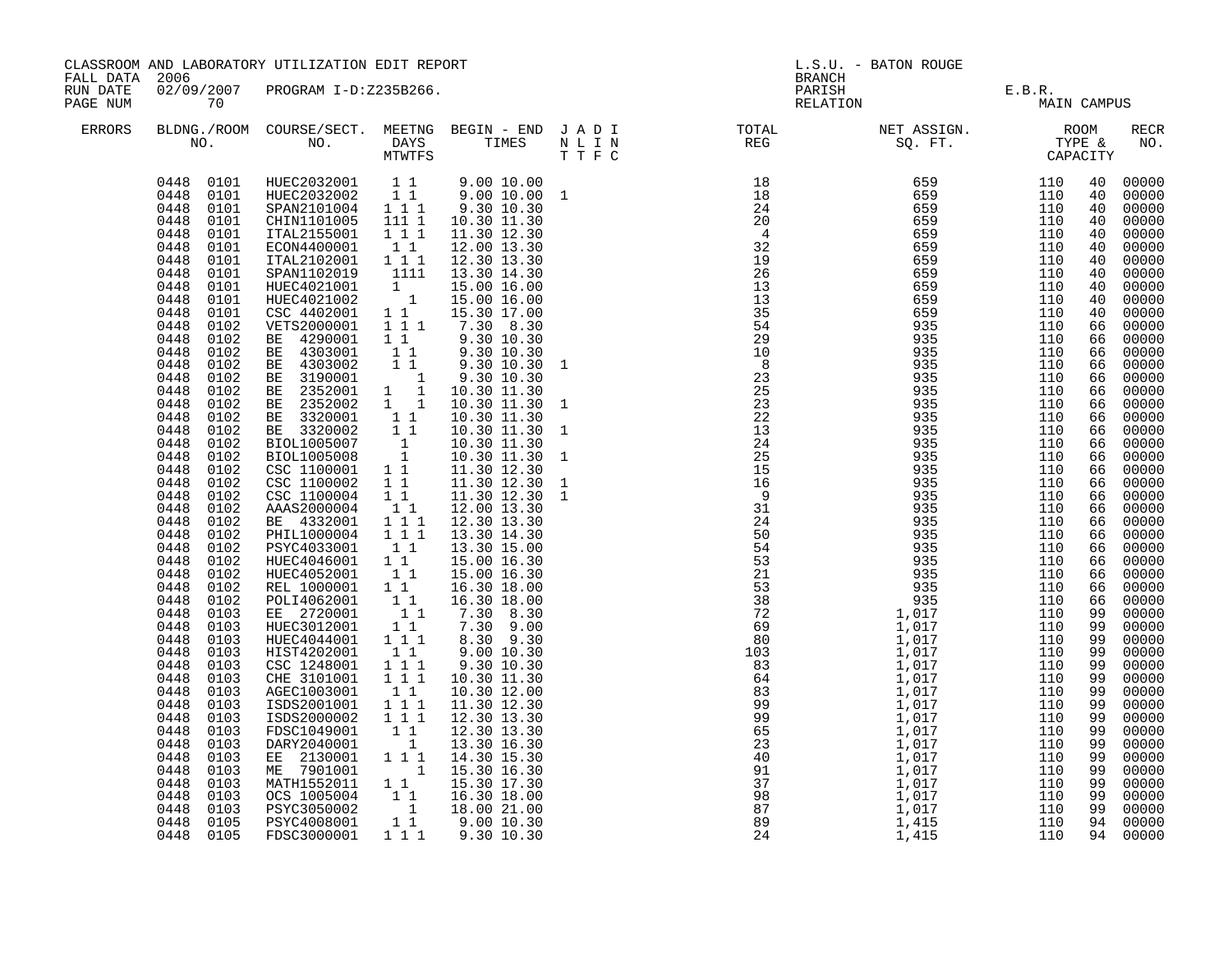| FALL DATA            | 2006                                                                                                                                                                                                                                                                                                                                                                                                                                                                                                                                                                                                                                                                                                                                                                                                                   | CLASSROOM AND LABORATORY UTILIZATION EDIT REPORT                                                                                                                                                                                                                                                                                                                                                                                                                                                                                                                                                                                                                                                                                                                                                                                                                                                                                                                                         |                                                                                                                                                                                                                                                                                                                                                                                                                  |                                                                                                                                                                                                                                                                                                                                                                                                                                                                                                                                                                                                                   | <b>BRANCH</b>                                                                                                                                                                                                                                                                                                                                                                                                                                                                                                                                                | L.S.U. - BATON ROUGE                                                                                         |                                                                                                              |                                                                                                                                                                                                                                                                                  |                                                                                                                                                                                                                                                                                                                                                                                                                                                                                        |
|----------------------|------------------------------------------------------------------------------------------------------------------------------------------------------------------------------------------------------------------------------------------------------------------------------------------------------------------------------------------------------------------------------------------------------------------------------------------------------------------------------------------------------------------------------------------------------------------------------------------------------------------------------------------------------------------------------------------------------------------------------------------------------------------------------------------------------------------------|------------------------------------------------------------------------------------------------------------------------------------------------------------------------------------------------------------------------------------------------------------------------------------------------------------------------------------------------------------------------------------------------------------------------------------------------------------------------------------------------------------------------------------------------------------------------------------------------------------------------------------------------------------------------------------------------------------------------------------------------------------------------------------------------------------------------------------------------------------------------------------------------------------------------------------------------------------------------------------------|------------------------------------------------------------------------------------------------------------------------------------------------------------------------------------------------------------------------------------------------------------------------------------------------------------------------------------------------------------------------------------------------------------------|-------------------------------------------------------------------------------------------------------------------------------------------------------------------------------------------------------------------------------------------------------------------------------------------------------------------------------------------------------------------------------------------------------------------------------------------------------------------------------------------------------------------------------------------------------------------------------------------------------------------|--------------------------------------------------------------------------------------------------------------------------------------------------------------------------------------------------------------------------------------------------------------------------------------------------------------------------------------------------------------------------------------------------------------------------------------------------------------------------------------------------------------------------------------------------------------|--------------------------------------------------------------------------------------------------------------|--------------------------------------------------------------------------------------------------------------|----------------------------------------------------------------------------------------------------------------------------------------------------------------------------------------------------------------------------------------------------------------------------------|----------------------------------------------------------------------------------------------------------------------------------------------------------------------------------------------------------------------------------------------------------------------------------------------------------------------------------------------------------------------------------------------------------------------------------------------------------------------------------------|
| RUN DATE<br>PAGE NUM | 71                                                                                                                                                                                                                                                                                                                                                                                                                                                                                                                                                                                                                                                                                                                                                                                                                     | 02/09/2007 PROGRAM I-D:Z235B266.                                                                                                                                                                                                                                                                                                                                                                                                                                                                                                                                                                                                                                                                                                                                                                                                                                                                                                                                                         |                                                                                                                                                                                                                                                                                                                                                                                                                  |                                                                                                                                                                                                                                                                                                                                                                                                                                                                                                                                                                                                                   |                                                                                                                                                                                                                                                                                                                                                                                                                                                                                                                                                              | PARISH E.B.R.<br>RELATION MAIN CAMPUS                                                                        |                                                                                                              |                                                                                                                                                                                                                                                                                  |                                                                                                                                                                                                                                                                                                                                                                                                                                                                                        |
| ERRORS               |                                                                                                                                                                                                                                                                                                                                                                                                                                                                                                                                                                                                                                                                                                                                                                                                                        |                                                                                                                                                                                                                                                                                                                                                                                                                                                                                                                                                                                                                                                                                                                                                                                                                                                                                                                                                                                          |                                                                                                                                                                                                                                                                                                                                                                                                                  |                                                                                                                                                                                                                                                                                                                                                                                                                                                                                                                                                                                                                   |                                                                                                                                                                                                                                                                                                                                                                                                                                                                                                                                                              |                                                                                                              |                                                                                                              |                                                                                                                                                                                                                                                                                  | <b>RECR</b><br>NO.                                                                                                                                                                                                                                                                                                                                                                                                                                                                     |
|                      | 0448 0105<br>0448<br>0105<br>0448<br>0105<br>0448<br>0105<br>0448<br>0105<br>0448<br>0105<br>0448<br>0105<br>0448<br>0105<br>0448<br>0105<br>0448<br>0108<br>0448<br>0108<br>0448<br>0108<br>0448<br>0108<br>0448<br>0108<br>0448<br>0108<br>0448<br>0108<br>0448<br>0108<br>0448<br>0108<br>0448<br>0108<br>0448<br>0108<br>0448<br>0108<br>0448<br>0108<br>0448<br>0109<br>0448<br>0109<br>0448<br>0109<br>0448<br>0109<br>0448<br>0109<br>0448<br>0109<br>0448<br>0109<br>0448<br>0109<br>0448<br>0109<br>0448<br>0109<br>0448<br>0109<br>0448<br>0109<br>0448<br>0109<br>0448<br>0112<br>0448<br>0112<br>0448<br>0112<br>0448<br>0112<br>0448<br>0112<br>0448<br>0112<br>0448<br>0112<br>0448<br>0112<br>0448<br>0112<br>0448<br>0112<br>0448<br>0112<br>0448<br>0112<br>0448<br>0112<br>0448<br>0116<br>0448 0116 | 0448 0105 EE 4150001 1 1 1 10.30 11.30<br>ECON2000018 1 1<br>REL 1015001 111<br>HUEC3019001<br>REL 2000002<br>REL 2000001<br>HUEC3055001<br>PSYC3082002<br>ECON2000016<br>XCCM9999001<br>JAPN1001001<br>SPAN1101002<br>JAPN1001002<br>JAPN1001003<br>FREN2101005<br>JAPN2001001<br>SPAN2101015<br>CE 7700002<br>SPAN2101016<br>HIST7956001 1 15.00 18.00<br>HIST7959001 1 15.00 18.00<br>CSC 3370001 1 1 15.30 17.00<br>ENVS4477001<br>SOCL4091002<br>HIST4044001<br>EXST7034001<br>EDCI2081001 1 1.30 12.30<br>HUEC1021001 1 12.00 13.00<br>ENGL2123017 1 12.00 13.30<br>HUEC2014001<br>HUEC2014002<br>ECON4630001<br>HUEC4013001<br>ANTH4086001<br>GEOG4086001 1 1<br>REL 1000002<br>LATN2051001<br>BIOL2153007<br>BIOL2153002<br>CHIN1101001<br>CHIN1101002<br>CHIN1101003<br>XHRE9999001<br>CHIN1101004<br>DARY4051001<br>BIOL2153010<br>LATN2051006<br>CHEM4003001 1 16.30 17.30<br>01.524051001<br>BLSC4051001 1 16.30 17.30<br>BIOL2153006 1 7.30 8.30<br>BIOL2153001 1 7.30 8.30 | 11<br>1 1 1<br>$1 1 1$<br>1 1 1<br>11<br>11<br>1<br>11111<br>1111<br>11111<br>11111<br>$1\quad1$<br>$1 1 1$<br>111<br>$1\quad1$<br>1 1 1<br>$1^1$<br>1 1 1<br>$1\quad1$<br>$1 1 1$<br>$1\ 1\ 1$<br>11<br>11<br>11<br>11<br>11111<br>$\begin{smallmatrix}1&&\\&1\end{smallmatrix}$<br>111 1<br>111 1<br>111 1<br>$\begin{smallmatrix}&&1\111&1\end{smallmatrix}$<br>$\begin{smallmatrix}1&&\\&1\end{smallmatrix}$ | 10.30 12.00<br>11.30 12.30<br>12.00 13.30<br>12.30 13.30<br>13.30 14.30<br>14.30 15.30<br>15.00 16.30<br>17.30 19.00<br>19.00 21.00<br>7.30 8.30<br>8.30 9.30<br>9.30 10.30<br>10.30 11.30<br>12.00 13.30<br>12.30 13.30<br>13.30 14.30<br>13.30 15.00<br>14.30 15.30<br>17.00 20.00<br>$9.00\ 10.30$<br>9.30 10.30<br>10.30 12.00<br>12.30 13.30<br>12.30 13.30<br>13.30 15.00<br>13.30 15.30<br>16.00 17.30<br>16.00 17.30<br>16.30 18.00<br>7.30 8.30<br>8.30 9.30<br>8.30 9.30<br>9.30 10.30<br>10.30 11.30<br>11.30 12.30<br>12.00 13.30<br>12.30 13.30<br>13.30 14.30<br>13.30 14.30<br>11111  14.30  15.30 | $\begin{array}{cccccccc} \texttt{m} & \texttt{m} & \texttt{m} & \texttt{m} & \texttt{m} & \texttt{m} & \texttt{m} & \texttt{m} & \texttt{m} \\ \texttt{m} & \texttt{m} & \texttt{m} & \texttt{m} & \texttt{m} & \texttt{m} & \texttt{m} & \texttt{m} & \texttt{m} \\ \texttt{46} & \texttt{1} & \texttt{1} & \texttt{1} & \texttt{1} & \texttt{1} & \texttt{1} & \texttt{1} & \texttt{1} & \texttt{1} \\ \texttt{47} & \texttt{1} &$<br>51<br>12<br>34<br>33<br>19<br>15<br>18<br>40<br>14<br>15<br>34<br>12<br>$\overline{\phantom{a}}^2$<br>13<br>32<br>32 | 933<br>611<br>611<br>611<br>611<br>611<br>611<br>611<br>611<br>611<br>611<br>611<br>611<br>611<br>611<br>611 | 110<br>110<br>110<br>110<br>110<br>110<br>110<br>110<br>110<br>110<br>110<br>110<br>110<br>110<br>110<br>110 | 94<br>94<br>94<br>94<br>94<br>94<br>40<br>40<br>40<br>40<br>40<br>40<br>40<br>40<br>40<br>40<br>40<br>40<br>40<br>66<br>66<br>66<br>66<br>66<br>66<br>66<br>66<br>66<br>66<br>66<br>66<br>66<br>40<br>40<br>40<br>40<br>40<br>40<br>40<br>40<br>40<br>40<br>40<br>40<br>40<br>40 | 00000<br>94 00000<br>94 00000<br>94 00000<br>94 00000<br>00000<br>00000<br>00000<br>00000<br>00000<br>00000<br>00000<br>00000<br>00000<br>00000<br>00000<br>00000<br>00000<br>00000<br>00000<br>00000<br>00000<br>00000<br>00000<br>00000<br>00000<br>00000<br>00000<br>00000<br>00000<br>00000<br>00000<br>00000<br>00000<br>00000<br>00000<br>00000<br>00000<br>00000<br>00000<br>00000<br>00000<br>00000<br>00000<br>00000<br>00000<br>00000<br>00000<br>00000<br>00000<br>40 00000 |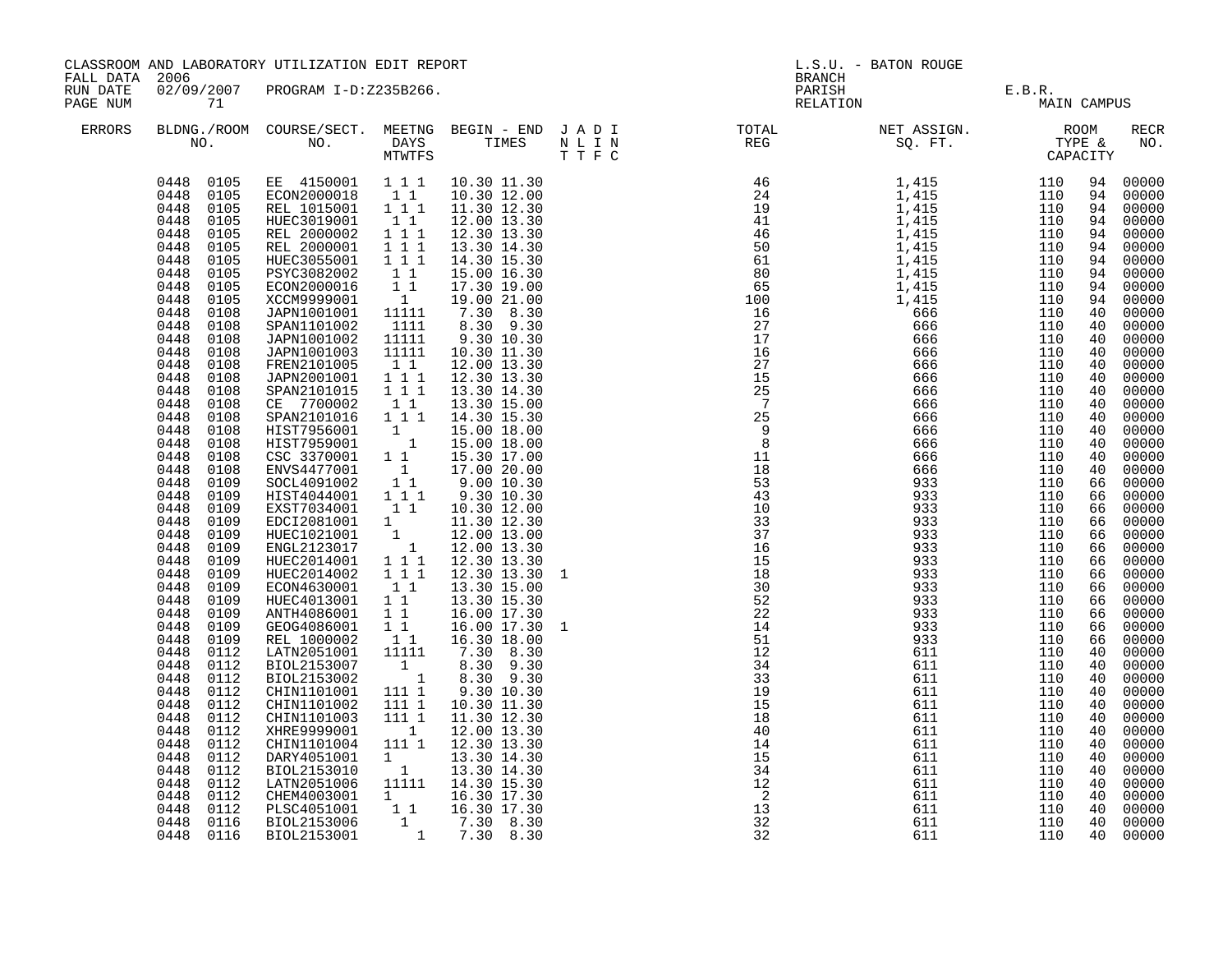| FALL DATA            | 2006                                                                                                                                                                                                                                                                                                                                                                                                                                                                                                                                                                                                                                                                                                                                                                                                   | CLASSROOM AND LABORATORY UTILIZATION EDIT REPORT                                                                                                                                                                                                                                                                                                                                                                                                                                                                                                                                                                                                                                                                                                                                                                                                      |                                                                                                                                                                                                                                                                                                                                                                                                                                                                                                                                                                                |                                                                                                                                                                                                                                                                                                                                                                                                                                                                                                                                                                                                                                                                                                                                                 |             | <b>BRANCH</b>                                                                                                                                                                                                                                                                                                                                                                                                                                                                                                                                                                                                                                                                                                                                         | L.S.U. - BATON ROUGE                  |                                                                                                                                                                      |                                                                                                                                                                                                                                                                                                                                                                                                                                                                                                                                                                            |
|----------------------|--------------------------------------------------------------------------------------------------------------------------------------------------------------------------------------------------------------------------------------------------------------------------------------------------------------------------------------------------------------------------------------------------------------------------------------------------------------------------------------------------------------------------------------------------------------------------------------------------------------------------------------------------------------------------------------------------------------------------------------------------------------------------------------------------------|-------------------------------------------------------------------------------------------------------------------------------------------------------------------------------------------------------------------------------------------------------------------------------------------------------------------------------------------------------------------------------------------------------------------------------------------------------------------------------------------------------------------------------------------------------------------------------------------------------------------------------------------------------------------------------------------------------------------------------------------------------------------------------------------------------------------------------------------------------|--------------------------------------------------------------------------------------------------------------------------------------------------------------------------------------------------------------------------------------------------------------------------------------------------------------------------------------------------------------------------------------------------------------------------------------------------------------------------------------------------------------------------------------------------------------------------------|-------------------------------------------------------------------------------------------------------------------------------------------------------------------------------------------------------------------------------------------------------------------------------------------------------------------------------------------------------------------------------------------------------------------------------------------------------------------------------------------------------------------------------------------------------------------------------------------------------------------------------------------------------------------------------------------------------------------------------------------------|-------------|-------------------------------------------------------------------------------------------------------------------------------------------------------------------------------------------------------------------------------------------------------------------------------------------------------------------------------------------------------------------------------------------------------------------------------------------------------------------------------------------------------------------------------------------------------------------------------------------------------------------------------------------------------------------------------------------------------------------------------------------------------|---------------------------------------|----------------------------------------------------------------------------------------------------------------------------------------------------------------------|----------------------------------------------------------------------------------------------------------------------------------------------------------------------------------------------------------------------------------------------------------------------------------------------------------------------------------------------------------------------------------------------------------------------------------------------------------------------------------------------------------------------------------------------------------------------------|
| RUN DATE<br>PAGE NUM | 72                                                                                                                                                                                                                                                                                                                                                                                                                                                                                                                                                                                                                                                                                                                                                                                                     | 02/09/2007 PROGRAM I-D:Z235B266.                                                                                                                                                                                                                                                                                                                                                                                                                                                                                                                                                                                                                                                                                                                                                                                                                      |                                                                                                                                                                                                                                                                                                                                                                                                                                                                                                                                                                                |                                                                                                                                                                                                                                                                                                                                                                                                                                                                                                                                                                                                                                                                                                                                                 |             |                                                                                                                                                                                                                                                                                                                                                                                                                                                                                                                                                                                                                                                                                                                                                       | PARISH E.B.R.<br>RELATION MAIN CAMPUS |                                                                                                                                                                      |                                                                                                                                                                                                                                                                                                                                                                                                                                                                                                                                                                            |
| ERRORS               |                                                                                                                                                                                                                                                                                                                                                                                                                                                                                                                                                                                                                                                                                                                                                                                                        |                                                                                                                                                                                                                                                                                                                                                                                                                                                                                                                                                                                                                                                                                                                                                                                                                                                       |                                                                                                                                                                                                                                                                                                                                                                                                                                                                                                                                                                                |                                                                                                                                                                                                                                                                                                                                                                                                                                                                                                                                                                                                                                                                                                                                                 |             |                                                                                                                                                                                                                                                                                                                                                                                                                                                                                                                                                                                                                                                                                                                                                       |                                       |                                                                                                                                                                      | <b>RECR</b><br>NO.                                                                                                                                                                                                                                                                                                                                                                                                                                                                                                                                                         |
|                      | 0448 0116<br>0448<br>0116<br>0448<br>0116<br>0448<br>0116<br>0448<br>0116<br>0448<br>0116<br>0448<br>0117<br>0448<br>0117<br>0448<br>0117<br>0448<br>0117<br>0448<br>0117<br>0448<br>0117<br>0448<br>0117<br>0448<br>0117<br>0448<br>0117<br>0448<br>0117<br>0448<br>0117<br>0448<br>0117<br>0448<br>0119<br>0448<br>0119<br>0448<br>0119<br>0448<br>0119<br>0448<br>0119<br>0448<br>0119<br>0448<br>0119<br>0448<br>0119<br>0448<br>0119<br>0448<br>0119<br>0448<br>0119<br>0448<br>0119<br>0119<br>0448<br>0448<br>0119<br>0448<br>0120<br>0448<br>0120<br>0448<br>0120<br>0448<br>0120<br>0448<br>0120<br>0448<br>0120<br>0448<br>0120<br>0448<br>0120<br>0448<br>0120<br>0448<br>0120<br>0448<br>0120<br>0448<br>0120<br>0448<br>0120<br>0448<br>0120<br>0448<br>0124<br>0448<br>0124<br>0448 0124 | 0448  0116  FDSC4070001  11<br>0448  0116  GERM1101002  1111<br>GERM1101003 1111<br>CHIN2001001<br>XHRE9999002<br>CHIN3101001<br>ENGL2270001<br>GERM1101005<br>ANSC4018001<br>CLST3032002<br>LATN2051003<br>CLST3032001<br>SPAN2102008<br>CLST3040001<br>GERM2101002<br>SPAN2102012<br>BIOL7290001<br>PADM7925001<br>BIOL7061001<br>PLHL7061001<br>SPAN2102002<br>FDSC7040001<br>SPAN2102004<br>AAAS2003001<br>SWAH2003001<br>CHEM7800002<br>XHRE9999003<br>SPAN2102011<br>ENGL2148009<br>0CS 7132002 1<br>MGT 4420001 11<br>ENVS7041001 11<br>HIST4403001 1<br>HIST4403001 1<br>HRE 4579001<br>ANSC4009001<br>EXST7037001<br>AGEC4603001<br>ENGL2220002<br>EE 3950001<br>EE 2730001<br>SW 4080001<br>SOCL3371002<br>BIOL1005011<br>BIOL1005012<br>CE 2200001<br>ACCT2001018<br>SW 3007001<br>SW 4022001<br>SPAN2102001<br>MGT 3513001<br>SPAN2156001 | 111 1<br>$\overline{1}$<br>$1\overline{1}$<br>$\mathbf{1}$<br>1111<br>1 1 1<br>$1\quad1$<br>11111<br>11<br>1 1 1<br>11<br>$1 1 1$<br>1 1 1<br>$\mathbf{1}$<br>$\overline{1}$<br>$1\quad1$<br>$1\quad1$<br>1 1 1<br>11<br>$1 1 1$<br>1111<br>1111<br>$\begin{smallmatrix}1&&\\&1\end{smallmatrix}$<br>1 1 1<br>$\overline{1}$<br>1<br>1 1 1<br>$1\quad1$<br>$1 1 1$<br>1 1 1<br>11<br>11<br>$1\quad1$<br>$1 1 1$<br>$\begin{matrix} 1 \\ 1 \end{matrix}$<br>$\begin{array}{rr} 1 & 1 \\ 1 & 1 \end{array}$<br>$\begin{smallmatrix}1&&\\&1\end{smallmatrix}$<br>$1\quad1$<br>111 | 10.30 11.30<br>11.30 12.30<br>12.00 13.30<br>12.30 13.30<br>12.30 13.30<br>14.30 15.30<br>7.30 8.30<br>7.30 9.00<br>9.30 10.30<br>10.30 12.00<br>11.30 12.30<br>12.00 13.30<br>12.30 13.30<br>13.30 14.30<br>14.30 17.30<br>14.30 17.30<br>15.00 16.30<br>15.00 16.30<br>8.30 9.30<br>9.0010.00<br>9.30 10.30<br>10.30 11.30<br>10.30 11.30<br>12.00 13.00<br>12.00 13.30<br>12.30 13.30<br>13.30 14.30<br>13.30 15.00<br>13.30 15.00<br>15.00 16.30<br>15.30 16.30<br>16.30 19.30<br>8.30 9.30<br>9.00 10.30<br>9.30 10.30<br>10.30 11.30<br>10.30 11.30<br>11.30 12.30<br>12.00 13.30<br>12.30 13.30<br>14.30 15.30<br>14.30 15.30<br>15.00 16.30<br>16.30 18.00<br>16.30 19.30<br>16.30 19.30<br>1 1 1 8.30 9.30<br>9.00 10.30<br>9.30 10.30 | 1<br>1<br>1 | $\begin{array}{cccccccc} \text{F} & \text{C} & \text{CAPACITY} & \text{CAPACITY} & \text{CAPACITY} & \text{CAPACITY} & \text{CAPACITY} & \text{CAPACITY} & \text{CAPACITY} & \text{CAPACITY} & \text{CAPACITY} & \text{CAPACITY} & \text{CAPACITY} & \text{CAPACITY} & \text{CAPACITY} & \text{CAPACITY} & \text{CAPACITY} & \text{CAPACITY} & \text{CAPACITY} & \text{CAPACITY} & \text{CAPACITY} & \text{CAPACITY} & \text{CAPACITY} & \text{CAPACITY} & \text$<br>$\begin{array}{cccc} 40 & 624 \ 21 & 624 \ 22 & 8 & 624 \ 41 & 624 \ 51 & 624 \ 624 \ 13 & 624 \ 624 \ 13 & 624 \ 624 \ 14 & 61 \ 624 \ 14461 \ 1,461 \ 1,461 \ 1,461 \ 1,461 \ 1,461 \ 1,461 \ 1,461 \ 1,461 \ 1,461 \ 225 \ 669 \ 1,461 \ 1,461 \ 1,461 \ 1,461 \ 1,461 \ 1,4$ |                                       | 110<br>110<br>110<br>110<br>110<br>110<br>110<br>110<br>110<br>110<br>110<br>110<br>110<br>110<br>110<br>110<br>110<br>110<br>110<br>110<br>110<br>110<br>110<br>110 | 00000<br>00000<br>00000<br>00000<br>00000<br>00000<br>00000<br>00000<br>00000<br>00000<br>00000<br>00000<br>00000<br>00000<br>00000<br>00000<br>00000<br>00000<br>00000<br>00000<br>00000<br>00000<br>00000<br>00000<br>00000<br>00000<br>00000<br>00000<br>40<br>00000<br>40<br>00000<br>40<br>00000<br>40<br>00000<br>40<br>00000<br>40<br>00000<br>40<br>84 00000<br>84<br>00000<br>84 00000<br>84 00000<br>84 00000<br>84 00000<br>84 00000<br>84 00000<br>84 00000<br>84 00000<br>84 00000<br>84 00000<br>84 00000<br>84 00000<br>00000<br>40<br>40 00000<br>40 00000 |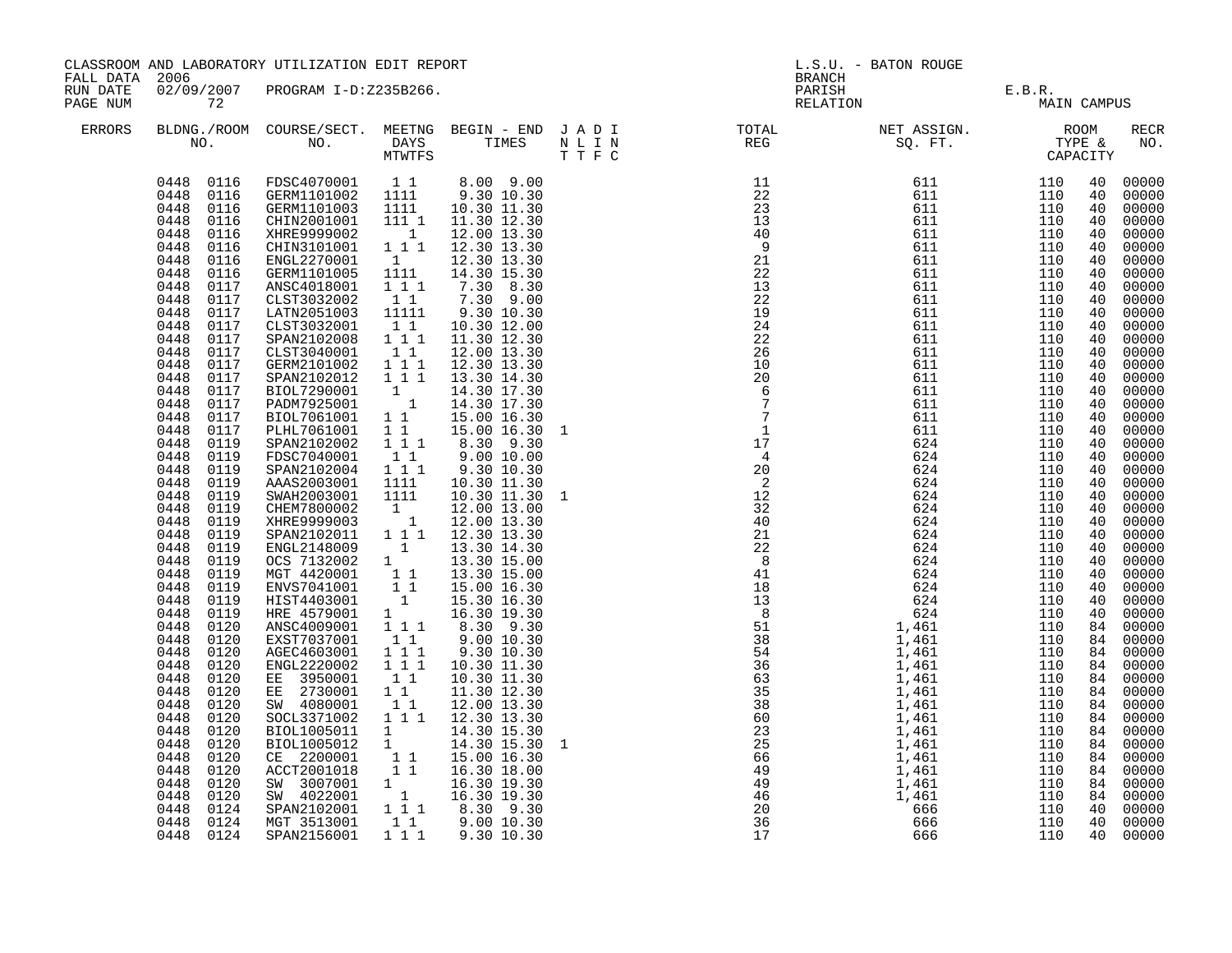| FALL DATA 2006       |                                                                                                                                                                                                                                                                                                                                                                                                                                                                                                                                                                                                                                                                                                                                                                                                                                     | CLASSROOM AND LABORATORY UTILIZATION EDIT REPORT                                                                                                                                                                                                                                                                                                                                                                                                                                                                                                                                                                                                                                                                                                                                                                   |                                                                                                                                                                                                                                                                                                                                                                                                                                                                                                                                              |                                                                                                                                                                                                                                                                                                                                                                                                                                                                                                                                                                                                                                                                                                                                                                      |                                                                                                                                                                                                                                                                                                                                                                                                                                                         | <b>BRANCH</b>                                                                                                                                                                                                                                                            | L.S.U. - BATON ROUGE                                                                                                                                                                                                                                                                                                                                                                                                                                                                                                                                                                                                                                                         |                                                                                                                                                                                                                                                                 |                                                                                                                                                                                                                                                                                                                |                                                                                                                                                                                                                                                                                                                                                                                                                                                                         |
|----------------------|-------------------------------------------------------------------------------------------------------------------------------------------------------------------------------------------------------------------------------------------------------------------------------------------------------------------------------------------------------------------------------------------------------------------------------------------------------------------------------------------------------------------------------------------------------------------------------------------------------------------------------------------------------------------------------------------------------------------------------------------------------------------------------------------------------------------------------------|--------------------------------------------------------------------------------------------------------------------------------------------------------------------------------------------------------------------------------------------------------------------------------------------------------------------------------------------------------------------------------------------------------------------------------------------------------------------------------------------------------------------------------------------------------------------------------------------------------------------------------------------------------------------------------------------------------------------------------------------------------------------------------------------------------------------|----------------------------------------------------------------------------------------------------------------------------------------------------------------------------------------------------------------------------------------------------------------------------------------------------------------------------------------------------------------------------------------------------------------------------------------------------------------------------------------------------------------------------------------------|----------------------------------------------------------------------------------------------------------------------------------------------------------------------------------------------------------------------------------------------------------------------------------------------------------------------------------------------------------------------------------------------------------------------------------------------------------------------------------------------------------------------------------------------------------------------------------------------------------------------------------------------------------------------------------------------------------------------------------------------------------------------|---------------------------------------------------------------------------------------------------------------------------------------------------------------------------------------------------------------------------------------------------------------------------------------------------------------------------------------------------------------------------------------------------------------------------------------------------------|--------------------------------------------------------------------------------------------------------------------------------------------------------------------------------------------------------------------------------------------------------------------------|------------------------------------------------------------------------------------------------------------------------------------------------------------------------------------------------------------------------------------------------------------------------------------------------------------------------------------------------------------------------------------------------------------------------------------------------------------------------------------------------------------------------------------------------------------------------------------------------------------------------------------------------------------------------------|-----------------------------------------------------------------------------------------------------------------------------------------------------------------------------------------------------------------------------------------------------------------|----------------------------------------------------------------------------------------------------------------------------------------------------------------------------------------------------------------------------------------------------------------------------------------------------------------|-------------------------------------------------------------------------------------------------------------------------------------------------------------------------------------------------------------------------------------------------------------------------------------------------------------------------------------------------------------------------------------------------------------------------------------------------------------------------|
| RUN DATE<br>PAGE NUM | 73                                                                                                                                                                                                                                                                                                                                                                                                                                                                                                                                                                                                                                                                                                                                                                                                                                  | 02/09/2007 PROGRAM I-D:Z235B266.                                                                                                                                                                                                                                                                                                                                                                                                                                                                                                                                                                                                                                                                                                                                                                                   |                                                                                                                                                                                                                                                                                                                                                                                                                                                                                                                                              |                                                                                                                                                                                                                                                                                                                                                                                                                                                                                                                                                                                                                                                                                                                                                                      |                                                                                                                                                                                                                                                                                                                                                                                                                                                         |                                                                                                                                                                                                                                                                          | PARISH E.B.R.<br>RELATION MAIN                                                                                                                                                                                                                                                                                                                                                                                                                                                                                                                                                                                                                                               | MAIN CAMPUS                                                                                                                                                                                                                                                     |                                                                                                                                                                                                                                                                                                                |                                                                                                                                                                                                                                                                                                                                                                                                                                                                         |
| ERRORS               |                                                                                                                                                                                                                                                                                                                                                                                                                                                                                                                                                                                                                                                                                                                                                                                                                                     |                                                                                                                                                                                                                                                                                                                                                                                                                                                                                                                                                                                                                                                                                                                                                                                                                    |                                                                                                                                                                                                                                                                                                                                                                                                                                                                                                                                              |                                                                                                                                                                                                                                                                                                                                                                                                                                                                                                                                                                                                                                                                                                                                                                      |                                                                                                                                                                                                                                                                                                                                                                                                                                                         |                                                                                                                                                                                                                                                                          |                                                                                                                                                                                                                                                                                                                                                                                                                                                                                                                                                                                                                                                                              |                                                                                                                                                                                                                                                                 |                                                                                                                                                                                                                                                                                                                | RECR<br>NO.                                                                                                                                                                                                                                                                                                                                                                                                                                                             |
|                      | 0448 0124<br>0448 0124<br>0448<br>0124<br>0448<br>0124<br>0448<br>0124<br>0448<br>0124<br>0448<br>0125<br>0448<br>0125<br>0448<br>0125<br>0448<br>0125<br>0448<br>0125<br>0448<br>0125<br>0448<br>0125<br>0448<br>0125<br>0448<br>0125<br>0448<br>0125<br>0448<br>0127<br>0448<br>0127<br>0448<br>0127<br>0448<br>0127<br>0448<br>0127<br>0448<br>0127<br>0448<br>0127<br>0448<br>0127<br>0448<br>0127<br>0448<br>0127<br>0448<br>0129<br>0448<br>0129<br>0448<br>0129<br>0448<br>0129<br>0448<br>0129<br>0448<br>0129<br>0448<br>0129<br>0448<br>0129<br>0448<br>0200<br>0448<br>0200<br>0448<br>0200<br>0448<br>0200<br>0448<br>0200<br>0448<br>0200<br>0448<br>0200<br>0448<br>0200<br>0448<br>0200<br>0448<br>0200<br>0448<br>0200<br>0448<br>0200<br>0448<br>0201<br>0448<br>0201<br>0448<br>0201<br>0448<br>0201<br>0448 0201 | SPAN3010001  1  1  10.30  11.30<br>MGT 3513002 11<br>LATN1001006 11111<br>FORN9999009<br>LATN1001008<br>LATN1001009<br>LATN2066001<br>SPAN2101006<br>DARY4118001<br>LATN2051005<br>THTR2028001<br>ENGL2270002<br>ENGL2270010<br>ENGL2148010<br>AGEC7503002<br>ANSC4050001<br>SPAN2101003<br>WGS 3150001<br>SPAN1101004<br>HIST4092002<br>DARY4043001<br>SPAN2102010<br>SPAN2102013<br>FDSC7040001<br>DARY4047001<br>ENGL2123009<br>ECON7570001<br>HUEC3116001<br>SPAN2101008<br>HUEC7017001<br>ENGL3020005<br>SPAN3010002<br>HRE 2723002<br>CHE 4222001<br>ME 7633001<br>EE 4240001<br>EE 4240002<br>EE 4240003<br>ARAB1101001<br>ARAB1101002<br>ENGL2423003<br>AAAS1001001<br>SWAH1001001<br>CHEM7800003<br>AAAS1001002<br>SWAH1001002<br>LATN1001003<br>LATN1001004<br>SPAN2101010<br>ITAL2101001<br>SPAN2101012 | 11111<br>11111<br>11111<br>1 1 1<br>$1 1 1$<br>11<br>11111<br>1 1 1<br>$\mathbf{1}$<br>$\begin{bmatrix} 1 \\ 1 \\ 1 \end{bmatrix}$<br>$1 1 1$<br>1 1 1<br>$1\quad1$<br>1111<br>111<br>$1\quad1$<br>1 1 1<br>$1 1 1$<br>$\overline{\mathbf{1}}$<br>$\begin{array}{cc} & 1\\ & 1\\ & 1\\ & 1 \end{array}$<br>1 1 1<br>1 1 1<br>$1\quad1$<br>11<br>1 1 1<br>11<br>11<br>11<br>$1\quad1$<br>1 1<br>$1\quad1$<br>1111<br>1111<br>$\overline{\mathbf{1}}$<br>1111<br>1111<br>$\overline{1}$<br>1111<br>1111<br>11111<br>11111<br>111<br>1 1<br>111 | 10.30 12.00<br>12.30 13.30<br>13.30 14.30<br>14.30 15.30<br>15.30 16.30<br>9.30 10.30<br>10.30 11.30<br>10.30 11.30<br>11.30 12.30<br>12.30 13.30<br>12.30 13.30<br>12.30 13.30<br>13.30 14.30<br>13.30 16.30<br>14.30 15.30<br>8.30 9.30<br>$9.00\ 10.30$<br>10.30 11.30<br>11.30 12.30<br>12.00 13.30<br>12.30 13.30<br>13.30 14.30<br>13.30 15.00<br>13.30 16.30<br>15.00 16.00<br>$9.00\ 10.30$<br>9.30 10.30<br>10.30 11.30<br>10.30 12.00<br>12.00 13.30<br>12.30 13.30<br>15.00 16.30<br>16.30 19.30<br>9.0010.30<br>9.30 10.30<br>9.30 10.30<br>9.30 10.30<br>10.30 11.30<br>11.30 12.30<br>11.30 12.30<br>12.30 13.30<br>12.30 13.30<br>12.30 13.30<br>13.30 14.30<br>13.30 14.30<br>9.30 10.30<br>10.30 11.30<br>11.30 12.30<br>12.00 13.30<br>12.30 13.30 | $\begin{array}{l} \hbox{T} \quad \, \text{T} \quad \, \text{T} \quad \, \text{C} \qquad \qquad \\ \hbox{16} \quad \, \, \frac{24}{46} \quad \, \, 24 \\ \hbox{24} \quad \, \, 22 \\ \hbox{12} \quad \, \, 22 \\ \hbox{12} \quad \, \, 22 \\ \hbox{23} \quad \, \, 22 \\ \hbox{24} \quad \, \, 24 \\ \hbox{29} \quad \, \, 23 \\ \hbox{21} \quad \, \, 24 \\ \hbox{24} \quad \, \, 24 \\ \hbox{29}$<br>1<br>$\mathbf{1}$<br><sup>1</sup><br>$\mathbf{1}$ | $\overline{7}$<br>10<br>$\overline{8}$<br>$\begin{array}{c} 0 \\ 7 \\ 10 \\ 28 \end{array}$<br>28<br>31<br>$\frac{19}{6}$<br>$\begin{matrix} 6 \\ 18 \end{matrix}$<br>13<br>$\overline{7}$<br>$\begin{array}{r} 7 \\ 17 \\ 25 \\ 25 \\ 26 \\ 26 \\ 26 \end{array}$<br>26 | $\begin{array}{cccc} & & & & \text{GAP} & & & \ \text{GAP} & & & & \ \text{GAP} & & & & \ \text{GAP} & & & & \ \text{GAP} & & & & \ \text{GAP} & & & & \ \text{G56} & & & & \ 110 & & & & \ \text{G66} & & & & \ 110 & & & & \ \text{G66} & & & & \ 110 & & & & \ \text{G11} & & & & \ 110 & & & & \ \text{G11} & & & & \ 110 & & & & \ \text{G11} & & & & \ 110 & & & & \ \text{G11} & & & & \ 10 & & &$<br>611<br>611<br>611<br>611<br>611<br>611<br>611<br>611<br>611<br>611<br>611<br>611<br>611<br>611<br>611<br>611<br>611<br>611<br>611<br>611<br>654<br>654<br>654<br>654<br>654<br>654<br>654<br>654<br>654<br>654<br>654<br>654<br>659<br>659<br>659<br>659<br>659 | 110<br>110<br>110<br>110<br>110<br>110<br>110<br>110<br>110<br>110<br>110<br>110<br>110<br>110<br>110<br>110<br>110<br>110<br>110<br>110<br>110<br>110<br>110<br>110<br>110<br>110<br>110<br>110<br>110<br>110<br>110<br>110<br>110<br>110<br>110<br>110<br>110 | 40<br>40<br>40<br>40<br>40<br>40<br>40<br>40<br>40<br>40<br>40<br>40<br>40<br>40<br>40<br>40<br>40<br>40<br>40<br>40<br>40<br>40<br>40<br>40<br>40<br>40<br>40<br>40<br>40<br>40<br>40<br>40<br>40<br>40<br>40<br>40<br>40<br>40<br>40<br>40<br>40<br>40<br>40<br>40<br>40<br>40<br>40<br>40<br>40<br>40<br>40 | 00000<br>00000<br>00000<br>00000<br>00000<br>00000<br>00000<br>00000<br>00000<br>00000<br>00000<br>00000<br>00000<br>00000<br>00000<br>00000<br>00000<br>00000<br>00000<br>00000<br>00000<br>00000<br>00000<br>00000<br>00000<br>00000<br>00000<br>00000<br>00000<br>00000<br>00000<br>00000<br>00000<br>00000<br>00000<br>00000<br>00000<br>00000<br>00000<br>00000<br>00000<br>00000<br>00000<br>00000<br>00000<br>00000<br>00000<br>00000<br>00000<br>00000<br>00000 |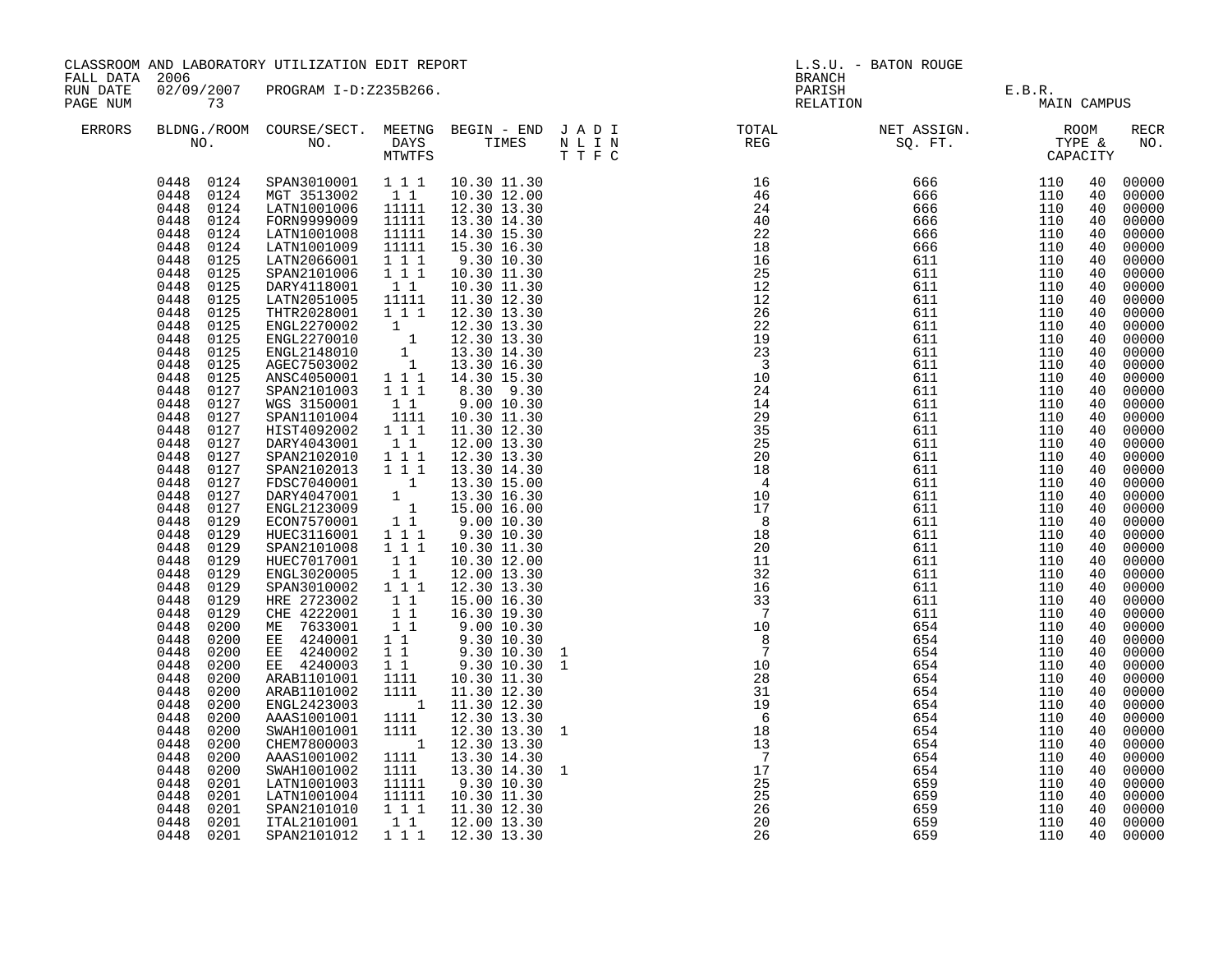|                                   | CLASSROOM AND LABORATORY UTILIZATION EDIT REPORT                                                                                                                                                                                                                                                                                                                                                                                                                                                                                                                                                                                                                                                                                                                                                                                 |                                                                                                                                                                                                                                                                                                                                                                                                                                                                                                                                                                                                                                                                                                                                                                                                                                   |                                                                                                                                                                                                                                                                                                                                                                         |                                                                                                                                                                                                                                                                                                                                                                                                                                                                                                                                                                                                                                                                                                                      | L.S.U. - BATON ROUGE<br><b>BRANCH</b>                                                                                                                                                                                                                                                                                                                                                                                                                               |                                       |  |  |      |  |
|-----------------------------------|----------------------------------------------------------------------------------------------------------------------------------------------------------------------------------------------------------------------------------------------------------------------------------------------------------------------------------------------------------------------------------------------------------------------------------------------------------------------------------------------------------------------------------------------------------------------------------------------------------------------------------------------------------------------------------------------------------------------------------------------------------------------------------------------------------------------------------|-----------------------------------------------------------------------------------------------------------------------------------------------------------------------------------------------------------------------------------------------------------------------------------------------------------------------------------------------------------------------------------------------------------------------------------------------------------------------------------------------------------------------------------------------------------------------------------------------------------------------------------------------------------------------------------------------------------------------------------------------------------------------------------------------------------------------------------|-------------------------------------------------------------------------------------------------------------------------------------------------------------------------------------------------------------------------------------------------------------------------------------------------------------------------------------------------------------------------|----------------------------------------------------------------------------------------------------------------------------------------------------------------------------------------------------------------------------------------------------------------------------------------------------------------------------------------------------------------------------------------------------------------------------------------------------------------------------------------------------------------------------------------------------------------------------------------------------------------------------------------------------------------------------------------------------------------------|---------------------------------------------------------------------------------------------------------------------------------------------------------------------------------------------------------------------------------------------------------------------------------------------------------------------------------------------------------------------------------------------------------------------------------------------------------------------|---------------------------------------|--|--|------|--|
| FALL DATA<br>RUN DATE<br>PAGE NUM | 2006<br>74                                                                                                                                                                                                                                                                                                                                                                                                                                                                                                                                                                                                                                                                                                                                                                                                                       | 02/09/2007 PROGRAM I-D:Z235B266.                                                                                                                                                                                                                                                                                                                                                                                                                                                                                                                                                                                                                                                                                                                                                                                                  |                                                                                                                                                                                                                                                                                                                                                                         |                                                                                                                                                                                                                                                                                                                                                                                                                                                                                                                                                                                                                                                                                                                      |                                                                                                                                                                                                                                                                                                                                                                                                                                                                     | PARISH E.B.R.<br>RELATION MAIN CAMPUS |  |  |      |  |
| ERRORS                            |                                                                                                                                                                                                                                                                                                                                                                                                                                                                                                                                                                                                                                                                                                                                                                                                                                  |                                                                                                                                                                                                                                                                                                                                                                                                                                                                                                                                                                                                                                                                                                                                                                                                                                   |                                                                                                                                                                                                                                                                                                                                                                         |                                                                                                                                                                                                                                                                                                                                                                                                                                                                                                                                                                                                                                                                                                                      |                                                                                                                                                                                                                                                                                                                                                                                                                                                                     |                                       |  |  | RECR |  |
|                                   | 0448 0201<br>0448 0202<br>0448 0202<br>0448<br>0202<br>0448<br>0202<br>0448<br>0202<br>0448<br>0203<br>0448<br>0203<br>0448<br>0203<br>0448<br>0203<br>0448<br>0203<br>0448<br>0203<br>0448<br>0203<br>0448<br>0203<br>0448<br>0203<br>0448<br>0203<br>0448<br>0203<br>0448<br>0203<br>0448<br>0203<br>0448<br>0203<br>0448<br>0203<br>0448<br>0203<br>0448<br>0203<br>0448<br>0204<br>0448<br>0204<br>0448<br>0204<br>0448<br>0204<br>0448<br>0204<br>0448<br>0204<br>0448<br>0204<br>0448<br>0204<br>0448<br>0204<br>0448<br>0204<br>0448<br>0204<br>0448<br>0204<br>0448<br>0204<br>0448<br>0204<br>0448<br>0204<br>0448<br>0204<br>0448<br>0204<br>0448<br>0204<br>0448<br>0204<br>0448<br>0204<br>0448<br>0206<br>0448<br>0206<br>0448<br>0206<br>0448<br>0206<br>0448<br>0206<br>0448<br>0206<br>0206<br>0448<br>0448 0206 | EE 4242001<br>EE 4242002<br>EE 4242004<br>HUEC4034001<br>HUEC4034002<br>SOCL3101001<br>HIST4029001 111<br>PSYC4030001<br>CSC 1100005<br>CSC 1100006<br>CSC 1100007<br>CSC 1100008<br>POLI4040003<br>POLI4060001 11<br>POLI2057002<br>HRE 7602001<br>HKE 7602001 1 16.30 19.30<br>CCS 4465001 1 17.00 20.00<br>EE 2731002 1 8.00 9.00<br>EE 2731003 1 8.00 9.00<br>EE 2731005 1 8.00 9.00<br>EE 2731005 1 8.00 9.00<br>EE 3751001 1 8.00 9.00<br>EE 3751001 1 8.00 9.00<br>EE 3751001 1 8.00 9.00<br><br>HUEC2040001<br>EE 2231001<br>EE 2231002<br>EE 2231003<br>ANSC4045001 111<br>DARY4045001<br>EE 2950001<br>EVEG4120001<br>CSC 1248002<br>EE 2230001 111<br>COMD4681001<br>HUEC3045001<br>POLI2053003<br>HUEC4010001<br>POLI2057001<br>HUEC4011001<br>CHE 2171001<br>CHE 4151001<br>CHE 4151002<br>ME 7433001<br>CHE 2160001 | $\begin{array}{rr} & 1 & 1 \\ & 1 & 1 \end{array}$<br>11<br>1 1<br>1 1<br>1 1<br>$1\quad1$<br>$1\quad1$<br>$1\quad1$<br>$\overline{\phantom{a}}$<br>$1 1 1$<br>$\begin{bmatrix} 1 \\ 1 \\ 1 \end{bmatrix}$<br>1 1 1<br>$1 1 1$<br>$1\quad1$<br>$1\quad1$<br>$1\quad1$<br>11<br>$\begin{bmatrix} 1 \end{bmatrix}$<br>$1 1 1$<br>111<br>$1\quad1$<br>$1 1 1$<br>$1\quad1$ | $\begin{array}{cccc} 1 & 1 & 8.30 & 9.30 \ 1 & 1 & 8.30 & 9.30 \ 1 & 1 & 8.30 & 9.30 \ 1 & 1 & 8.30 & 9.30 \ 1 & 1 & 9.00 & 10.00 \end{array}$<br>$9.00\ 10.00$<br>10.30 12.00<br>11.30 12.30<br>12.00 13.30<br>12.30 13.30<br>12.30 13.30<br>12.30 13.30<br>12.30 13.30<br>13.30 15.00<br>15.00 16.30<br>15.00 16.30<br>16.30 19.30<br>8.30 9.30<br>$9.00\ 10.00$<br>9.0010.00<br>9.00 10.00<br>9.30 10.30<br>9.30 10.30<br>10.30 11.30<br>10.30 12.00<br>12.00 13.30<br>12.30 13.30<br>14.30 15.30<br>15.00 16.30<br>17.00 20.00<br>7.30 8.30<br>8.30 9.30<br>9.00 10.30<br>9.30 10.30<br>$\begin{array}{rrrr} 1 & 1 & 1 & 10.30 & 11.30 \\ 1 & 1 & 1 & 10.30 & 11.30 \end{array}$<br>10.30 12.00<br>1 12.30 13.30 | $\begin{tabular}{cccccccc} p & \texttt{I} & \texttt{OPTATE} & \texttt{MET} & \texttt{MEST} & \texttt{RUSE} & \texttt{RUSE} & \texttt{RUSE} & \texttt{RUSE} & \texttt{RUSE} & \texttt{RUSE} & \texttt{RUSE} & \texttt{RUSE} & \texttt{RUSE} & \texttt{RUSE} & \texttt{RUSE} & \texttt{RUSE} & \texttt{RUSE} & \texttt{RUSE} & \texttt{RUSE} & \texttt{RUSE} & \texttt{RUSE} & \texttt{RUSE} & \texttt{RUSE} & \texttt{RUSE} & \texttt{RUSE} & \texttt{RUSE} & \text$ |                                       |  |  |      |  |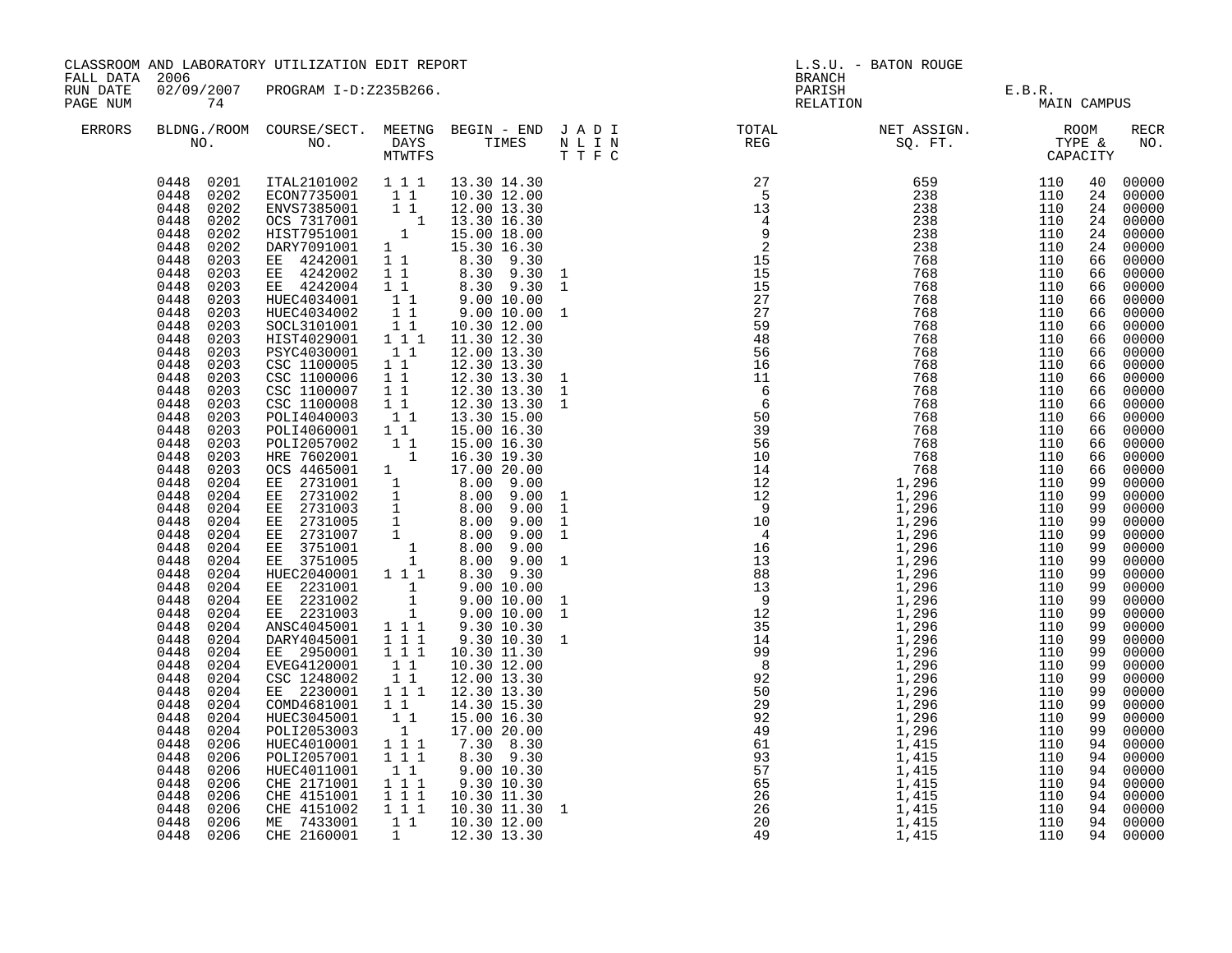| FALL DATA            | CLASSROOM AND LABORATORY UTILIZATION EDIT REPORT<br>2006                                                                                                                                                                                                                                                                                                                                                                                                                                                                                                                                                                                                                                                                                                                                                  |                                                                                                                                                                                                                                                                                                                                                                                                                                                                                                                                                                                                                                                                                                                                                                                                                                                                                                                                                                                                                  |                                                                                                                                                                                                                                                                                                                                                          |                                                                                                                                                                                                                                                                                                                                                                                                                                                                                                                                                                                                                                                                  | L.S.U. - BATON ROUGE<br><b>BRANCH</b>                       |                                                                                                                                                                                                                                                                       |                       |                   |                                                                                                                                                                                                                                                                                                          |                                                                                                                                                                                                                                                                                                                                                                                                                                                                            |
|----------------------|-----------------------------------------------------------------------------------------------------------------------------------------------------------------------------------------------------------------------------------------------------------------------------------------------------------------------------------------------------------------------------------------------------------------------------------------------------------------------------------------------------------------------------------------------------------------------------------------------------------------------------------------------------------------------------------------------------------------------------------------------------------------------------------------------------------|------------------------------------------------------------------------------------------------------------------------------------------------------------------------------------------------------------------------------------------------------------------------------------------------------------------------------------------------------------------------------------------------------------------------------------------------------------------------------------------------------------------------------------------------------------------------------------------------------------------------------------------------------------------------------------------------------------------------------------------------------------------------------------------------------------------------------------------------------------------------------------------------------------------------------------------------------------------------------------------------------------------|----------------------------------------------------------------------------------------------------------------------------------------------------------------------------------------------------------------------------------------------------------------------------------------------------------------------------------------------------------|------------------------------------------------------------------------------------------------------------------------------------------------------------------------------------------------------------------------------------------------------------------------------------------------------------------------------------------------------------------------------------------------------------------------------------------------------------------------------------------------------------------------------------------------------------------------------------------------------------------------------------------------------------------|-------------------------------------------------------------|-----------------------------------------------------------------------------------------------------------------------------------------------------------------------------------------------------------------------------------------------------------------------|-----------------------|-------------------|----------------------------------------------------------------------------------------------------------------------------------------------------------------------------------------------------------------------------------------------------------------------------------------------------------|----------------------------------------------------------------------------------------------------------------------------------------------------------------------------------------------------------------------------------------------------------------------------------------------------------------------------------------------------------------------------------------------------------------------------------------------------------------------------|
| RUN DATE<br>PAGE NUM | 75                                                                                                                                                                                                                                                                                                                                                                                                                                                                                                                                                                                                                                                                                                                                                                                                        | 02/09/2007 PROGRAM I-D:Z235B266.                                                                                                                                                                                                                                                                                                                                                                                                                                                                                                                                                                                                                                                                                                                                                                                                                                                                                                                                                                                 |                                                                                                                                                                                                                                                                                                                                                          |                                                                                                                                                                                                                                                                                                                                                                                                                                                                                                                                                                                                                                                                  |                                                             | PARISH<br>RELATION                                                                                                                                                                                                                                                    | E.B.R.<br>MAIN CAMPUS |                   |                                                                                                                                                                                                                                                                                                          |                                                                                                                                                                                                                                                                                                                                                                                                                                                                            |
| ERRORS               |                                                                                                                                                                                                                                                                                                                                                                                                                                                                                                                                                                                                                                                                                                                                                                                                           |                                                                                                                                                                                                                                                                                                                                                                                                                                                                                                                                                                                                                                                                                                                                                                                                                                                                                                                                                                                                                  |                                                                                                                                                                                                                                                                                                                                                          |                                                                                                                                                                                                                                                                                                                                                                                                                                                                                                                                                                                                                                                                  |                                                             |                                                                                                                                                                                                                                                                       |                       |                   |                                                                                                                                                                                                                                                                                                          | <b>RECR</b><br>NO.                                                                                                                                                                                                                                                                                                                                                                                                                                                         |
|                      | 0448<br>0210<br>0448<br>0210<br>0448<br>0210<br>0448<br>0210<br>0448<br>0210<br>0448<br>0210<br>0448<br>0210<br>0448<br>0211<br>0448<br>0211<br>0448<br>0211<br>0448<br>0211<br>0448<br>0211<br>0448<br>0211<br>0448<br>0211<br>0448<br>0211<br>0448<br>0211<br>0448<br>0211<br>0448<br>0213<br>0448<br>0213<br>0448<br>0213<br>0448<br>0213<br>0448<br>0213<br>0448<br>0213<br>0448<br>0213<br>0448<br>0213<br>0448<br>0213<br>0448<br>0213<br>0448<br>0213<br>0448<br>0213<br>0448<br>0213<br>0448<br>0213<br>0448<br>0213<br>0448<br>0213<br>0448<br>0215<br>0448<br>0215<br>0448<br>0215<br>0448<br>0215<br>0448<br>0215<br>0448<br>0215<br>0448<br>0215<br>0448<br>0215<br>0448<br>0218<br>0448<br>0218<br>0448<br>0218<br>0448<br>0218<br>0448<br>0218<br>0448<br>0218<br>0448<br>0218<br>0448 0218 | 0448 0206 CHE 2160002 1 12.30 13.30<br>0448 0210 ME 3603004 1 1 8.30 10.30<br>CE 7621001 11<br>ITAL1002001 1111<br>BIOL2153008<br>BIOL2153003<br>ENGL2123026<br>SPAN2101011<br>BIOL4800006<br>PSYC4035001<br>HUEC3382001<br>PHIL2020001<br>POLI4000001<br>HUEC2050001 111<br>PSYC4034001<br>POLI4078001 111<br>POLI4067001<br>PHIL1000006<br>POLI2060002<br>BIOL7800001<br>BIOLI005019 1<br>BIOLI005020 1 9.30 10.30<br>BIOLI005020 1 9.30 10.30<br>BIOLI005009 1 10.30 11.30<br>BIOLI005010 1 10.30 11.30<br>SPAN1102009<br>BIOL1005003 1<br>BIOL1005004 1<br>BIOLI05005<br>BIOLI05005 1 11.30 12.30<br>BIOLI05006 1 11.30 12.30<br>ENGL2025004 1 1 12.00 13.30<br>BIOL2153009 1 12.30 13.30<br>SPAN1102020<br>HIST1005001<br>BIOL1005013 1<br>BIOL1005014 1<br>CHE 2176001 1 1<br>SPAN1102010<br>SPAN1102012<br>LATN2053003<br>FDSC7071001<br>BIOL1005001<br>BIOL1005002<br>SPAN1102021<br>SPAN1102002<br>SPAN1102003<br>SPAN2102005<br>MATH2090005<br>SPAN1102011<br>SPAN1101006<br>EE 7230001<br>HIST3001001 | $\begin{smallmatrix}1&&\\&1\\1&&\end{smallmatrix}$<br>11<br>1 1 1<br>11<br>11<br>$\begin{smallmatrix} &1\\1&1\end{smallmatrix}$<br>$1\quad1$<br>11<br>$1\quad1$<br>111<br>$1 1 1$<br>$1\quad1$<br>1111<br>$1\quad1$<br>1111<br>1111<br>$1 1 1$<br>$\overline{1}$<br>$\frac{1}{1}$<br>1111<br>1111<br>1111<br>111<br>1111<br>1111<br>1111<br>$\mathbf{1}$ | 9.00 10.30<br>10.30 11.30<br>11.30 12.30<br>11.30 12.30<br>12.00 13.30<br>12.30 13.30<br>15.00 16.30<br>7.30 9.00<br>8.30 11.30<br>9.00 10.30<br>10.30 12.00<br>11.30 12.30<br>12.00 13.30<br>12.30 13.30<br>13.30 15.00<br>14.30 15.30<br>15.30 16.30<br>9.00 10.30<br>9.30 10.30<br>9.30 10.30<br>1111 10.30 11.30<br>11.30 12.30<br>11.30 12.30<br>13.30 14.30<br>15.00 16.30<br>18.30 19.30<br>18.30 19.30<br>9.00 10.30<br>10.30 11.30<br>11.30 12.30<br>12.30 13.30<br>12.30 13.30<br>14.30 15.30<br>14.30 15.30<br>14.30 15.30<br>7.30 8.30<br>8.30 9.30<br>9.30 10.30<br>10.30 11.30<br>11.30 12.30<br>12.30 13.30<br>1 1 1 1 13.30 14.30<br>15.00 16.00 | $\mathbf{1}$<br>1<br>$\mathbf{1}$<br>1<br>$\mathbf{1}$<br>1 | REG 90. FT. TYPE 110 6666<br>112 12 4, 456 6666 1110 6<br>172 12 4, 6666 1110 6<br>172 12 6666 1110 6666 1110 6666 1110 6666 1110 6666 1110 6666 1110 6666 1110 6666 1110 6666 1110 6666 1110 6666 1110 6666 1110 6666 1110 6666 1110 6<br>21<br>$\overline{7}$<br>19 | 728<br>728<br>728     | 110<br>110<br>110 | 94<br>40<br>40<br>40<br>40<br>40<br>40<br>40<br>40<br>60<br>60<br>60<br>60<br>60<br>60<br>60<br>60<br>60<br>60<br>50<br>50<br>50<br>50<br>50<br>50<br>50<br>50<br>50<br>50<br>50<br>50<br>50<br>50<br>50<br>50<br>50<br>50<br>50<br>50<br>50<br>50<br>50<br>50<br>40<br>40<br>40<br>40<br>40<br>40<br>40 | 00000<br>00000<br>00000<br>00000<br>00000<br>00000<br>00000<br>00000<br>00000<br>00000<br>00000<br>00000<br>00000<br>00000<br>00000<br>00000<br>00000<br>00000<br>00000<br>00000<br>00000<br>00000<br>00000<br>00000<br>00000<br>00000<br>00000<br>00000<br>00000<br>00000<br>00000<br>00000<br>00000<br>00000<br>00000<br>00000<br>00000<br>00000<br>00000<br>00000<br>00000<br>00000<br>00000<br>00000<br>00000<br>00000<br>00000<br>00000<br>00000<br>00000<br>40 00000 |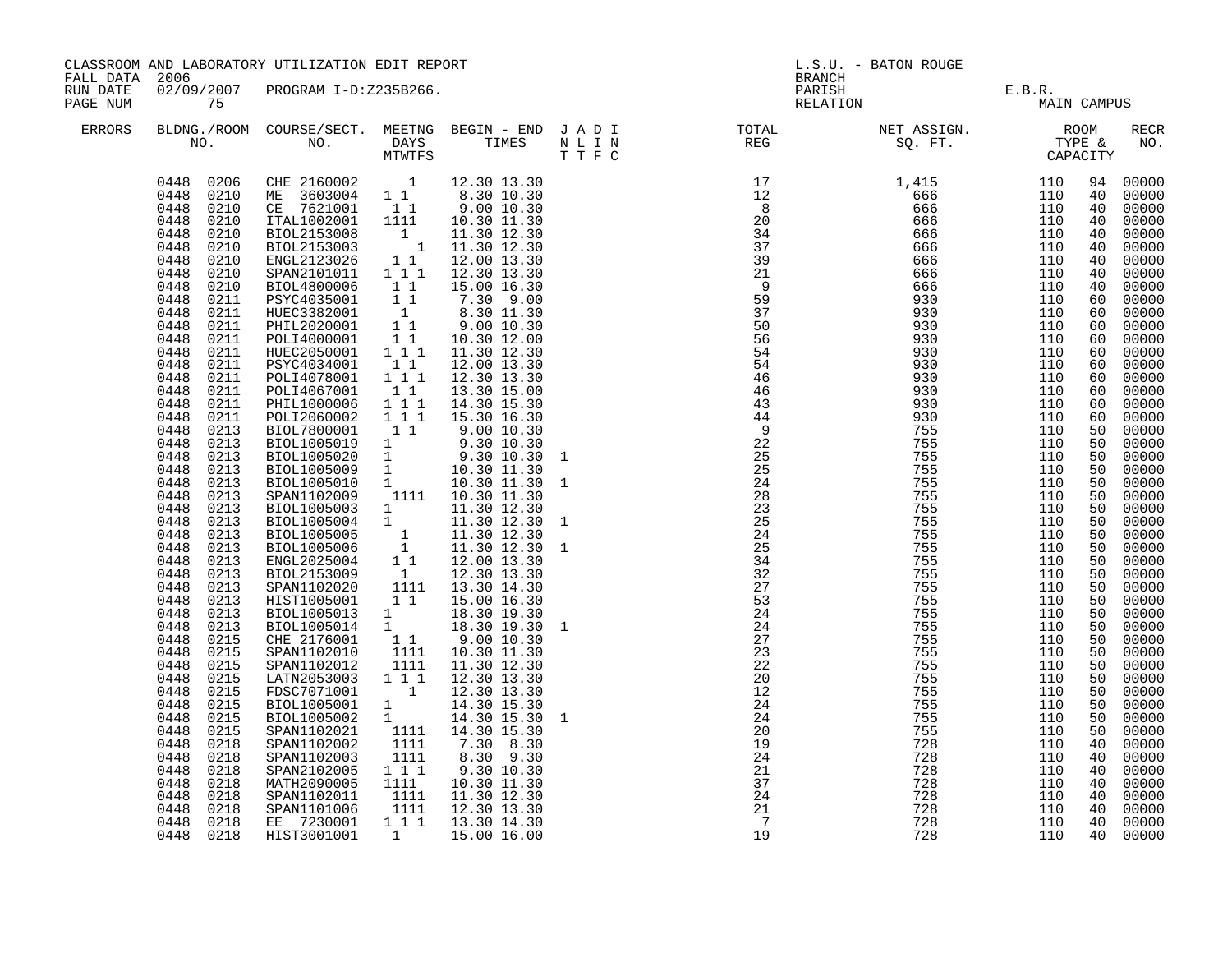| FALL DATA 2006       | CLASSROOM AND LABORATORY UTILIZATION EDIT REPORT                                                                                                                                                                                                                                                                                                                                                                                                                                                                                                                                                                                                                                                                                                                                                                 |                                                                                                                                                                                                                                                                                                                                                                                                                                                                                                                                                                                                                                                                                                                                                                                                                                                      |                                                                                                                                                                                                                                                                                                                                                                                                                                 |                                                                                                                                                                                                                                                                                                                                                                                                                                                                                                                                                                                                                                                                                                                                                                                                                                            |   | <b>BRANCH</b>                                                                                                                                                                                                                                                                                                                                                                                                                                                                                                                                         | L.S.U. - BATON ROUGE                                                                                                                                         |                                                                                                                                                                                                                                                                                             |                                                                                                                                                                                                                                                                                    |                                                                                                                                                                                                                                                                                                                                                                                                                                                                                        |
|----------------------|------------------------------------------------------------------------------------------------------------------------------------------------------------------------------------------------------------------------------------------------------------------------------------------------------------------------------------------------------------------------------------------------------------------------------------------------------------------------------------------------------------------------------------------------------------------------------------------------------------------------------------------------------------------------------------------------------------------------------------------------------------------------------------------------------------------|------------------------------------------------------------------------------------------------------------------------------------------------------------------------------------------------------------------------------------------------------------------------------------------------------------------------------------------------------------------------------------------------------------------------------------------------------------------------------------------------------------------------------------------------------------------------------------------------------------------------------------------------------------------------------------------------------------------------------------------------------------------------------------------------------------------------------------------------------|---------------------------------------------------------------------------------------------------------------------------------------------------------------------------------------------------------------------------------------------------------------------------------------------------------------------------------------------------------------------------------------------------------------------------------|--------------------------------------------------------------------------------------------------------------------------------------------------------------------------------------------------------------------------------------------------------------------------------------------------------------------------------------------------------------------------------------------------------------------------------------------------------------------------------------------------------------------------------------------------------------------------------------------------------------------------------------------------------------------------------------------------------------------------------------------------------------------------------------------------------------------------------------------|---|-------------------------------------------------------------------------------------------------------------------------------------------------------------------------------------------------------------------------------------------------------------------------------------------------------------------------------------------------------------------------------------------------------------------------------------------------------------------------------------------------------------------------------------------------------|--------------------------------------------------------------------------------------------------------------------------------------------------------------|---------------------------------------------------------------------------------------------------------------------------------------------------------------------------------------------------------------------------------------------------------------------------------------------|------------------------------------------------------------------------------------------------------------------------------------------------------------------------------------------------------------------------------------------------------------------------------------|----------------------------------------------------------------------------------------------------------------------------------------------------------------------------------------------------------------------------------------------------------------------------------------------------------------------------------------------------------------------------------------------------------------------------------------------------------------------------------------|
| RUN DATE<br>PAGE NUM | 76                                                                                                                                                                                                                                                                                                                                                                                                                                                                                                                                                                                                                                                                                                                                                                                                               | 02/09/2007 PROGRAM I-D:Z235B266.                                                                                                                                                                                                                                                                                                                                                                                                                                                                                                                                                                                                                                                                                                                                                                                                                     |                                                                                                                                                                                                                                                                                                                                                                                                                                 |                                                                                                                                                                                                                                                                                                                                                                                                                                                                                                                                                                                                                                                                                                                                                                                                                                            |   |                                                                                                                                                                                                                                                                                                                                                                                                                                                                                                                                                       | PARISH E.B.R.<br>RELATION MAIN                                                                                                                               | MAIN CAMPUS                                                                                                                                                                                                                                                                                 |                                                                                                                                                                                                                                                                                    |                                                                                                                                                                                                                                                                                                                                                                                                                                                                                        |
| ERRORS               |                                                                                                                                                                                                                                                                                                                                                                                                                                                                                                                                                                                                                                                                                                                                                                                                                  |                                                                                                                                                                                                                                                                                                                                                                                                                                                                                                                                                                                                                                                                                                                                                                                                                                                      |                                                                                                                                                                                                                                                                                                                                                                                                                                 |                                                                                                                                                                                                                                                                                                                                                                                                                                                                                                                                                                                                                                                                                                                                                                                                                                            |   | BLDNG./ROOM COURSE/SECT. MEETNG BEGIN – END JADI TOTAL NET ASSIGN. NET ASSIGN. ROOM ROOM NO. DAYS TIMES NLIN REG REG SQ.FT. TYPE &                                                                                                                                                                                                                                                                                                                                                                                                                    |                                                                                                                                                              |                                                                                                                                                                                                                                                                                             |                                                                                                                                                                                                                                                                                    | RECR<br>NO.                                                                                                                                                                                                                                                                                                                                                                                                                                                                            |
|                      | 0448 0220<br>0448<br>0220<br>0448<br>0220<br>0448<br>0220<br>0448<br>0220<br>0448<br>0220<br>0448<br>0221<br>0448<br>0221<br>0448<br>0221<br>0448<br>0221<br>0448<br>0221<br>0448<br>0221<br>0448<br>0221<br>0448<br>0221<br>0448<br>0221<br>0448<br>0221<br>0448<br>0221<br>0448<br>0225<br>0448<br>0225<br>0448<br>0225<br>0448<br>0225<br>0448<br>0225<br>0448<br>0225<br>0448<br>0225<br>0448<br>0226<br>0448<br>0226<br>0448<br>0226<br>0448<br>0226<br>0448<br>0226<br>0448<br>0226<br>0448<br>0228<br>0448<br>0228<br>0448<br>0228<br>0448<br>0228<br>0448<br>0228<br>0448<br>0228<br>0448<br>0228<br>0448<br>0229<br>0448<br>0229<br>0448<br>0229<br>0448<br>0229<br>0448<br>0229<br>0448<br>0229<br>0448<br>0229<br>0448<br>0229<br>0448<br>0229<br>0229<br>0448<br>0464 0141<br>0464 0141<br>0464 0141 | 0448  0220  GERM1101001  1111<br>GERM1101001 1111 8.30 9.30<br>GERM1102001 1111 9.30 10.30<br>GERM1102002<br>MATH2090002<br>GERM1101004<br>ANSC4018001<br>BIOL4800003<br>BLAW3201003<br>HUEC4072001<br>EE 3120001<br>ME 4243001<br>CHE 3171001<br>CHEM7800004<br>SPAN1102018<br>PSYC4039001<br>HUEC3055001<br>CSC 1254002<br>POLI4043001<br>SPAN1102005<br>SPAN1102008<br>SPAN1101005<br>SPAN1102014<br>CE 2250001<br>CE 2250002<br>CSC 7700003<br>CSC 2533001<br>CSC 2533002<br>EE 7725001<br>PSYC4111001<br>FREN1001009<br>FREN1001012<br>SPAN1102007<br>SPAN2101007<br>ENVS1126001<br>SPAN2101009<br>SPAN1102015<br>HUEC3090001<br>MATH1551004<br>HUEC2110001<br>ENVS4101001<br>ENGL1002004<br>HUEC7031001<br>HUEC2065001<br>HUEC7041001<br>BIOL1005015<br>BIOL1005016<br>ENGL2123004<br>ENGL2123010<br>RNR 4038001<br>RNR 3002001<br>RNR 4061037 | 1111<br>1111<br>1111<br>$1\quad1$<br>11<br>1 1 1<br>1 1 1<br>11<br>1 1 1<br>$1 \quad \blacksquare$<br>1111<br>$\overline{1}$<br>$1\quad1$<br>1<br>1111<br>1111<br>1111<br>1111<br>$\mathbf 1$<br>$\overline{1}$<br>$1\quad1$<br>$1\quad1$<br>1 1 1<br>$1\quad1$<br>1111<br>1111<br>1111<br>111<br>$1\quad1$<br>1 1 1<br>1111<br>$1\quad1$<br>11111<br>11<br>111<br>11<br>$1\quad1$<br>11<br>1 1<br>$\mathbf{1}$<br>1<br>11<br>1 | 10.30 11.30<br>11.30 12.30<br>12.30 13.30<br>1 12.30 14.30<br>13.30 15.00<br>9.00 10.30<br>9.30 10.30<br>10.30 11.30<br>10.30 12.00<br>11.30 12.30<br>12.30 13.30<br>12.30 13.30<br>13.30 16.30<br>1 1 1 1 1 14.30 15.30<br>15.30 17.00<br>17.00 20.00<br>9.30 10.30<br>10.30 11.30<br>11.30 12.30<br>12.30 13.30<br>13.30 16.30<br>13.30 16.30<br>1 1 1 15.00 16.30<br>8.30 9.30<br>9.00 10.00<br>10.30 11.30<br>10.30 12.00<br>12.30 13.30<br>13.30 14.30<br>9.30 10.30<br>10.30 11.30<br>10.30 12.00<br>11.30 12.30<br>12.30 13.30<br>13.30 14.30<br>14.30 15.30<br>9.00 10.30<br>10.30 11.30<br>10.30 12.00<br>11.30 13.00<br>12.00 13.30<br>13.00 14.30<br>14.30 15.30<br>14.30 15.30<br>$\begin{matrix} 1 & 14.30 & 13.30 \\ 1 & 15.00 & 16.00 \\ 1 & 15.00 & 16.00 \end{matrix}$<br>1 1 1 8.30 9.30<br>$9.30\ 10.30$<br>10.30 11.30 | 1 | $\begin{array}{cccc} 22 & 624 & 110 \ 21 & 624 & 110 \ 27 & 624 & 110 \ 38 & 624 & 110 \ 21 & 624 & 110 \ 21 & 624 & 110 \ 13 & 624 & 110 \ 22 & 624 & 110 \ 63 & 979 & 110 \ 42 & 979 & 110 \ 65 & 979 & 110 \end{array}$<br>65<br>50<br>56<br>25<br>65<br>61<br>31<br>62<br>30<br>25<br>28<br>28<br>20<br>13<br>17<br>43<br>$\overline{47}$<br>$\overline{4}$<br>34<br>26<br>25<br>25<br>24<br>21<br>24<br>25<br>23<br>24<br>38<br>45<br>20<br>$-5$<br>28<br>$6\overline{6}$<br>$\begin{array}{c} 6 \\ 26 \\ 24 \\ 17 \\ 17 \\ 15 \\ 3 \end{array}$ | 979<br>728<br>755<br>755<br>755<br>755<br>755<br>755<br>755<br>755<br>755<br>755<br>755<br>755<br>755<br>755<br>755<br>755<br>755<br>1,020<br>1,020<br>1,020 | 110<br>110<br>110<br>110<br>110<br>110<br>110<br>110<br>110<br>110<br>110<br>110<br>110<br>110<br>110<br>110<br>110<br>110<br>110<br>110<br>110<br>110<br>110<br>110<br>110<br>110<br>110<br>110<br>110<br>110<br>110<br>110<br>110<br>110<br>110<br>110<br>110<br>110<br>110<br>110<br>110 | 40<br>- 40<br>40<br>40<br>40<br>40<br>40<br>84<br>84<br>84<br>84<br>84<br>84<br>84<br>84<br>40<br>40<br>40<br>40<br>40<br>40<br>40<br>40<br>40<br>40<br>40<br>40<br>40<br>50<br>50<br>50<br>50<br>50<br>50<br>50<br>50<br>50<br>50<br>50<br>50<br>50<br>50<br>50<br>50<br>50<br>78 | 00000<br>00000<br>00000<br>00000<br>00000<br>00000<br>00000<br>00000<br>00000<br>00000<br>00000<br>84 00000<br>84 00000<br>84 00000<br>00000<br>00000<br>00000<br>00000<br>00000<br>00000<br>00000<br>00000<br>00000<br>00000<br>00000<br>00000<br>00000<br>00000<br>00000<br>00000<br>00000<br>00000<br>00000<br>00000<br>00000<br>00000<br>00000<br>00000<br>00000<br>00000<br>00000<br>00000<br>00000<br>00000<br>00000<br>00000<br>00000<br>00000<br>00000<br>78 00000<br>78 00000 |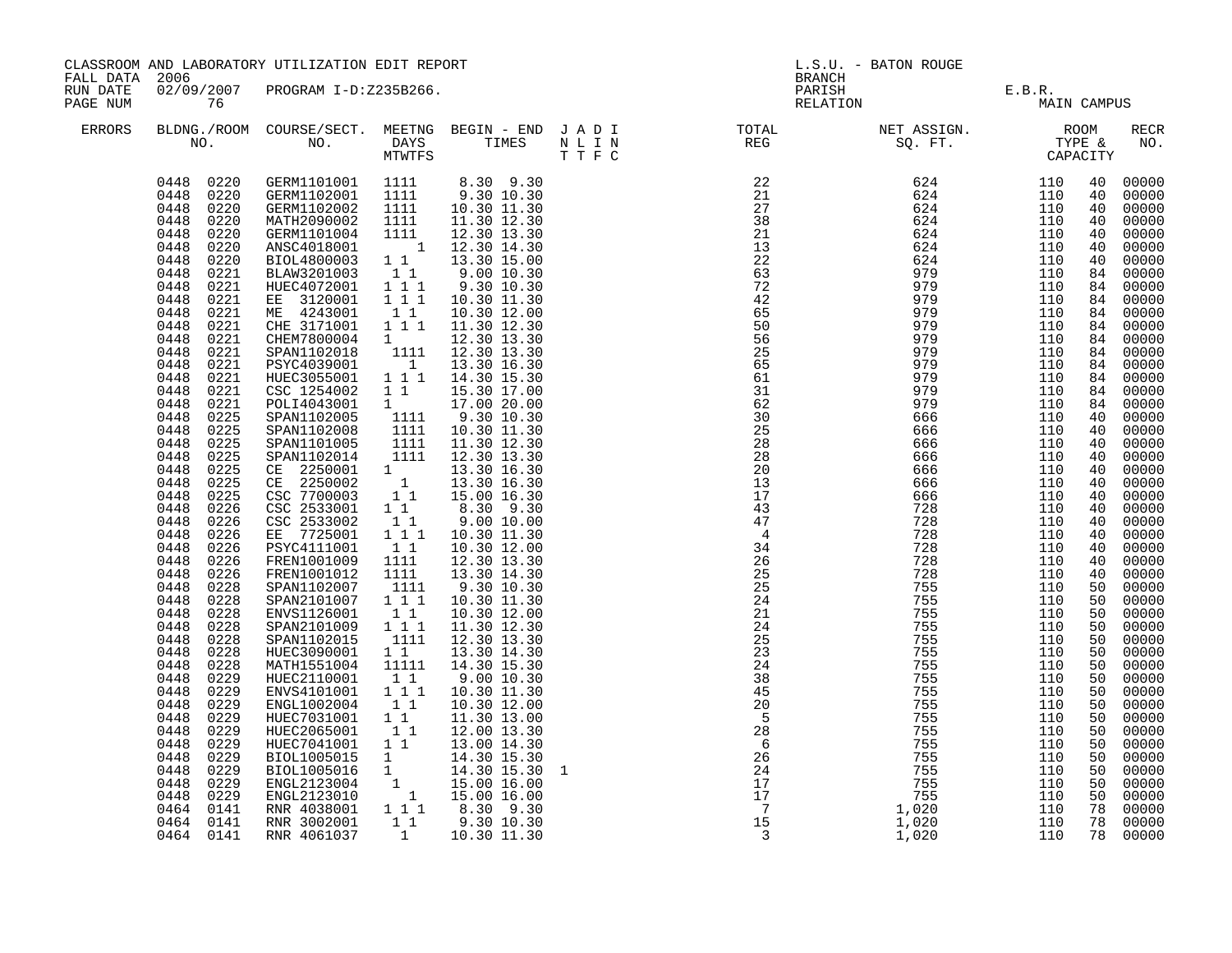| FALL DATA 2006       | CLASSROOM AND LABORATORY UTILIZATION EDIT REPORT                                                                                                                                                                                                                                                                                                                                                                                                                                                                                                                                                                                                                                                                     |                                                                                                                                                                                                                                                                                                                                                                                                                                                                                                                                                                                                                                                                                                                                                                                                                                                                                                                                                                                                                                                                                                                                                                                                                                                                                                         |                                                                                                                                                                                                             |                                                                                                                                                                                                                                                                                                                                                                                                                                                                                    |         | <b>BRANCH</b>                                                                                                                                                                                                                                                                                                                                                                                                                                                                                                                                                                                                                                                                                                            | L.S.U. - BATON ROUGE                                                                                                                                                                                      |                                                                                                                                                                     |                                                                                                                                                                      |                                                                                                                                                                                                                                                                                                                                                                                                                                                                                                                               |
|----------------------|----------------------------------------------------------------------------------------------------------------------------------------------------------------------------------------------------------------------------------------------------------------------------------------------------------------------------------------------------------------------------------------------------------------------------------------------------------------------------------------------------------------------------------------------------------------------------------------------------------------------------------------------------------------------------------------------------------------------|---------------------------------------------------------------------------------------------------------------------------------------------------------------------------------------------------------------------------------------------------------------------------------------------------------------------------------------------------------------------------------------------------------------------------------------------------------------------------------------------------------------------------------------------------------------------------------------------------------------------------------------------------------------------------------------------------------------------------------------------------------------------------------------------------------------------------------------------------------------------------------------------------------------------------------------------------------------------------------------------------------------------------------------------------------------------------------------------------------------------------------------------------------------------------------------------------------------------------------------------------------------------------------------------------------|-------------------------------------------------------------------------------------------------------------------------------------------------------------------------------------------------------------|------------------------------------------------------------------------------------------------------------------------------------------------------------------------------------------------------------------------------------------------------------------------------------------------------------------------------------------------------------------------------------------------------------------------------------------------------------------------------------|---------|--------------------------------------------------------------------------------------------------------------------------------------------------------------------------------------------------------------------------------------------------------------------------------------------------------------------------------------------------------------------------------------------------------------------------------------------------------------------------------------------------------------------------------------------------------------------------------------------------------------------------------------------------------------------------------------------------------------------------|-----------------------------------------------------------------------------------------------------------------------------------------------------------------------------------------------------------|---------------------------------------------------------------------------------------------------------------------------------------------------------------------|----------------------------------------------------------------------------------------------------------------------------------------------------------------------|-------------------------------------------------------------------------------------------------------------------------------------------------------------------------------------------------------------------------------------------------------------------------------------------------------------------------------------------------------------------------------------------------------------------------------------------------------------------------------------------------------------------------------|
| RUN DATE<br>PAGE NUM | 77                                                                                                                                                                                                                                                                                                                                                                                                                                                                                                                                                                                                                                                                                                                   | 02/09/2007 PROGRAM I-D:Z235B266.                                                                                                                                                                                                                                                                                                                                                                                                                                                                                                                                                                                                                                                                                                                                                                                                                                                                                                                                                                                                                                                                                                                                                                                                                                                                        |                                                                                                                                                                                                             |                                                                                                                                                                                                                                                                                                                                                                                                                                                                                    |         |                                                                                                                                                                                                                                                                                                                                                                                                                                                                                                                                                                                                                                                                                                                          | PARISH E.B.R.<br>RELATION MAI                                                                                                                                                                             | MAIN CAMPUS                                                                                                                                                         |                                                                                                                                                                      |                                                                                                                                                                                                                                                                                                                                                                                                                                                                                                                               |
| <b>ERRORS</b>        | NO.                                                                                                                                                                                                                                                                                                                                                                                                                                                                                                                                                                                                                                                                                                                  | BLDNG./ROOM COURSE/SECT. MEETNG BEGIN - END J A D I<br>NO. DAYS TIMES NLIN                                                                                                                                                                                                                                                                                                                                                                                                                                                                                                                                                                                                                                                                                                                                                                                                                                                                                                                                                                                                                                                                                                                                                                                                                              | MTWTFS                                                                                                                                                                                                      |                                                                                                                                                                                                                                                                                                                                                                                                                                                                                    | T T F C | TOTAL NET ASSIGN. ROOM<br>REG SQ. FT. TYPE &<br>CAPACITY                                                                                                                                                                                                                                                                                                                                                                                                                                                                                                                                                                                                                                                                 |                                                                                                                                                                                                           |                                                                                                                                                                     |                                                                                                                                                                      | RECR<br>NO.                                                                                                                                                                                                                                                                                                                                                                                                                                                                                                                   |
| 4                    | 0464 0141<br>0464 0141<br>0464<br>0141<br>0464<br>0142<br>0464<br>0142<br>0464 0142<br>0464<br>0142<br>0464 0142<br>0464 0142<br>0464 0206<br>0464<br>0206<br>0464<br>0206<br>0464 0206<br>0464 0206<br>0464<br>0206<br>0464 0206<br>0464 0208<br>0464<br>0208<br>0464<br>0208<br>0464<br>0208<br>0464<br>0208<br>0464<br>0208<br>0464<br>0225<br>0464<br>0225<br>0464<br>0225<br>0464<br>0225<br>0464<br>0230<br>0464<br>0230<br>0464 0230<br>0464 0230<br>0464 0230<br>0464 0230<br>0857 0107<br>0857 0107<br>0857 0107<br>0880 A0101<br>0880 A0101<br>0880 A0101<br>0880 A0101<br>0880 A0101<br>0916 1070<br>0916 1070<br>0916 1070<br>0916 1070<br>0916 1070<br>0916 1070<br>0916 1070<br>0916 1070<br>0916 1070 | $\begin{array}{cccccccc} 0464 & 0141 & \text{RNR} & 2102002 & 1 & 11.30 & 12.30 \\ 0464 & 0141 & \text{RNR} & 4036002 & 1 & 1 & 1 & 12.30 & 13.30 \end{array}$<br>NR 2102002 1 1 13.30 16.30<br>RNR 2002001 1 13.30 16.30<br>RNR 2002001 1 13.30 16.30<br>RNR 2039001 1 9.00 10.30<br>RNR 2101001 1 1 9.30 10.30<br>RNR 4107001<br>RNR 7071001<br>RNR 2031001<br>RNR 4036002 1 14.00 17.00<br>RNR 2043001 1 1 11.30 12.30<br>RNR 4145001 1 1 12.30 13.30<br>RNR 2001001<br>RNR 2001001<br>RNR 3004001<br>RNR 2043001<br>NNR 4145001 1 13.30 19.30<br>RNR 1002001 1 11.30 12.30<br>RNR 1002002 1 11.30 12.30 1<br>RNR 1002003 1 11.30 12.30 1<br>RNR 1002004 1 11.30 12.30 1<br>RNR 7016001 1<br>RNR 4011001 1 13.30 16.30<br>RNR 7029001 1 1 8.00 9.30<br>RNR 7029003    1    1    9.30    10.30<br>RNR 1002001    1    11.30    12.30<br>RNR 7006001<br>RNR 4011001<br>RNR 4040002<br>RNR 4025001<br>RNR 7001001 1 1<br>NNR 3004001 1 1 10.30 11.30<br>RNR 7016001 1 13.30 15.30<br>HORT2124001 1 8.30 11.30<br>HORT2001001 1 13.30 14.30<br>HORT2001001 1 14.30 16.30<br>BIOL4105001 111<br>BIOL7921001<br>BIOL2160001<br>BIOL7902001 1<br>BIOL2160002 1 1<br>OCS 4128001 1 1<br>OCS 4372001<br>ENVS7995001<br>ENVS4261001<br>OCS 1006001<br>OCS 4001001<br>ENVS7043001<br>OCS 2009001<br>ENVS7950001 | $\mathbf{1}$<br>$\begin{smallmatrix}1\1\1\1\end{smallmatrix}$<br>1<br>$1 1 1$<br>$1\quad1$<br>$1\bar{1}$<br>$1\quad1$<br>$\begin{bmatrix} 1 \\ 1 \end{bmatrix}$<br>11<br>$1\quad1$<br>11<br>$\frac{1}{1}$ 1 | 1 1 1 1 10.30 11.30<br>11.30 12.30<br>1 1 12.00 13.30<br>12.30 13.30<br>13.30 16.30<br>1 13.30 16.30<br>1 13.30 16.30<br>13.30 16.30<br>$\begin{array}{cccc} 1 & 14.00 & 17.00 \\ 1 & 1 & 7.30 & 9.00 \end{array}$<br>8.30 9.30<br>9.00 10.30<br>9.30 11.00<br>9.30 10.30<br>1 12.30 13.30<br>1 1 13.30 15.00<br>14.00 15.00<br>15.00 16.30<br>9.0010.30<br>10.30 12.00<br>1 12.00 13.00<br>12.00 13.30<br>12.00 13.30<br>13.30 15.00<br>15.00 16.30<br>15.00 16.30<br>18.00 19.30 |         | $\begin{array}{cccccccc} \text{T} & \text{T} & \text{F} & \text{F} & \text{C} & \text{CAPAC} \\ \text{CAPAC} & \text{S1} & \text{S1} & \text{S2} & \text{S3} & \text{S1} & \text{S4} & \text{S5} \\ \text{S1} & \text{S2} & \text{S3} & \text{S1} & \text{S4} & \text{S5} & \text{S5} & \text{S6} \\ \text{S1} & \text{S1} & \text{S2} & \text{S3} & \text{S1} & \text{S1} & \text{S2} & \text{S1} & \text{S1} \\$<br>$\begin{array}{c}\n11 \\ 10\n\end{array}$<br>$\frac{11}{10}$<br>20<br>25<br>3<br>11<br>$\begin{array}{r} 120 \\ 25 \\ 3 \\ 11 \\ 22 \\ 22 \\ 102 \\ 24 \\ 10 \\ 13 \\ 106 \\ 11 \end{array}$<br>11<br>$\overline{1}\overline{7}$<br>13<br>20<br>23<br>$\overline{9}$<br>23<br>12<br>$\overline{1}$ | 840<br>840<br>840<br>840<br>1,150<br>1,150<br>$1,150$<br>$2,040$<br>$2,040$<br>$2,040$<br>$2,040$<br>$2,040$<br>$2,040$<br>$920$<br>$920$<br>$920$<br>$920$<br>$920$<br>$920$<br>920<br>920<br>920<br>920 | 110<br>110<br>110<br>110<br>110<br>110<br>110<br>110 156<br>110 156<br>110 156<br>110 156<br>110 156<br>210<br>210<br>210<br>210<br>210<br>210<br>210<br>210<br>210 | 78<br>95<br>95<br>95<br>95<br>46<br>24<br>24<br>20<br>20<br>20<br>60<br>60<br>60<br>60<br>60<br>30<br>30<br>30<br>20<br>20<br>20<br>20<br>20<br>20<br>20<br>20<br>20 | 78 00000<br>78 00000<br>00000<br>78 00000<br>78 00000<br>95 00000<br>00000<br>00000<br>00000<br>95 00000<br>00000<br>46 00000<br>46 00000<br>46 00000<br>00000<br>46 00000<br>46 00000<br>46 00000<br>24 00000<br>24 00000<br>24 00000<br>24 00000<br>00000<br>00000<br>20 00000<br>00000<br>00000<br>00000<br>00000<br>00000<br>00000<br>00000<br>60 00000<br>00000<br>00000<br>00000<br>00000<br>00000<br>00000<br>00000<br>00000<br>00000<br>00000<br>00000<br>00000<br>00000<br>00000<br>00000<br>00000<br>00000<br>00000 |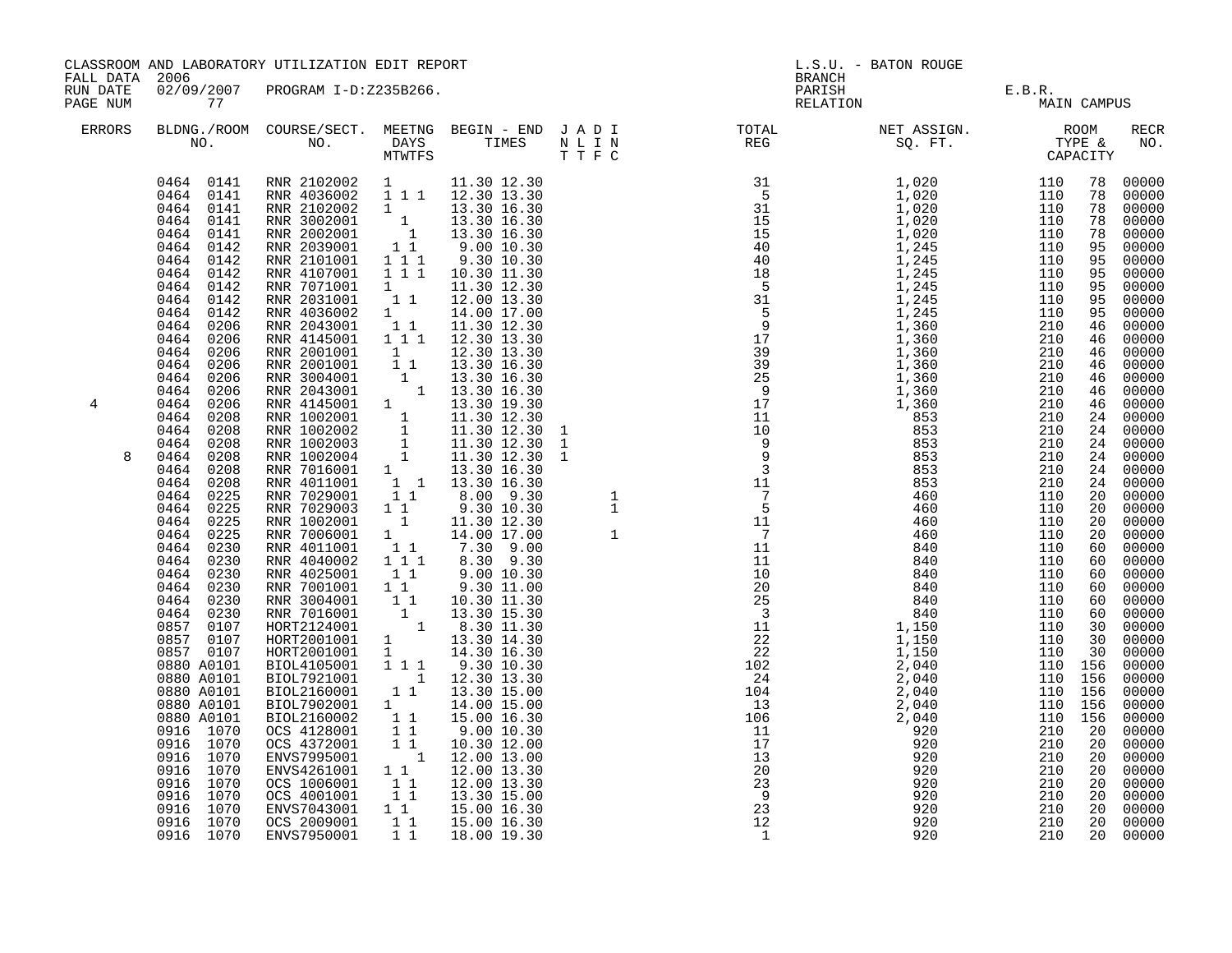| FALL DATA            | 2006                     | CLASSROOM AND LABORATORY UTILIZATION EDIT REPORT |                          |                            | L.S.U. - BATON ROUGE<br><b>BRANCH</b> |              |                        |                       |                                   |                    |
|----------------------|--------------------------|--------------------------------------------------|--------------------------|----------------------------|---------------------------------------|--------------|------------------------|-----------------------|-----------------------------------|--------------------|
| RUN DATE<br>PAGE NUM | 02/09/2007<br>78         | PROGRAM I-D:Z235B266.                            |                          |                            |                                       | PARISH       | RELATION               | E.B.R.<br>MAIN CAMPUS |                                   |                    |
| <b>ERRORS</b>        | BLDNG./ROOM<br>NO.       | COURSE/SECT.<br>NO.                              | MEETNG<br>DAYS<br>MTWTFS | BEGIN - END<br>TIMES       | JADI<br>NLIN<br>T T F C               | TOTAL<br>REG | NET ASSIGN.<br>SO. FT. |                       | <b>ROOM</b><br>TYPE &<br>CAPACITY | <b>RECR</b><br>NO. |
|                      | 1020 B0251<br>1020 B0253 | ART 4567001<br>ART 4567002                       |                          | 12.30 15.30<br>15.30 18.30 |                                       | 22<br>14     | 767<br>780             | 110                   | 51<br>52                          | 00000<br>00000     |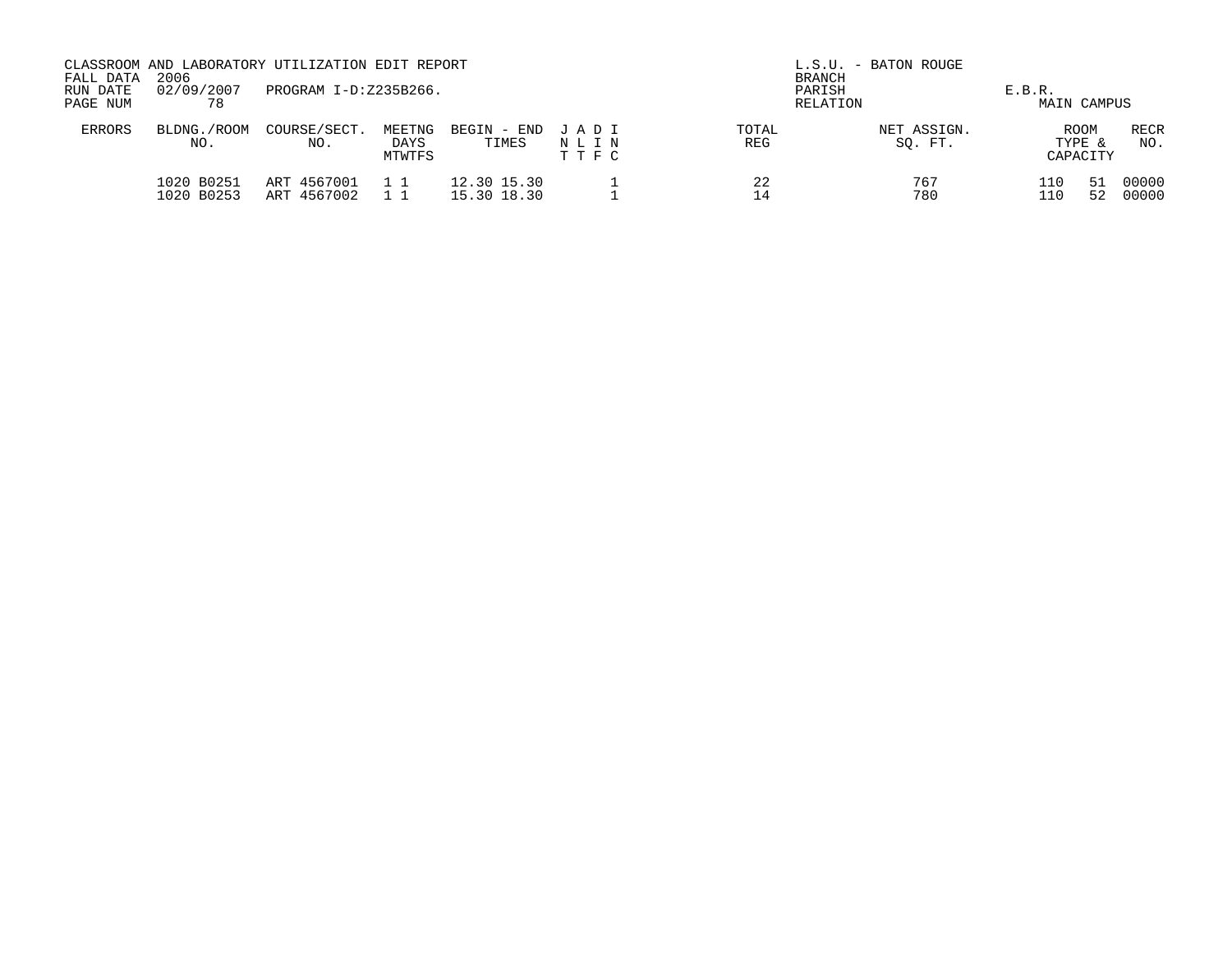|                                                                                                                                                                                         |  | ERROR 1 - CLASS AND LABORATORY UTILIZATION FILE DOES NOT MATCH WITH BLDGS AND ROOMS FILE.<br>THE ROOM, BUILDING, AND CLASS FILES MUST ALL MATCH. IF THE ROOM NUMBER ON THE UTILIZATION IS CORRECT,<br>THE ROOM SHOULD TO BE ADDED TO THE ROOM FILE. | $\mathbf{1}$ |  |  |
|-----------------------------------------------------------------------------------------------------------------------------------------------------------------------------------------|--|-----------------------------------------------------------------------------------------------------------------------------------------------------------------------------------------------------------------------------------------------------|--------------|--|--|
|                                                                                                                                                                                         |  | ERROR 2 - THERE SHOULD BE AT LEAST ONE ENTRY IN THE DAYS-OF-WEEK-COURSE-MEETS FIELD.                                                                                                                                                                | 6            |  |  |
|                                                                                                                                                                                         |  | ERROR 3 - BEGIN-END-TIME FIELDS MUST BE BETWEEN 06.00 AND 23.00                                                                                                                                                                                     |              |  |  |
|                                                                                                                                                                                         |  | ERROR 4 - WARNING - CLASS TIME EXCEEDS 5 HOURS.                                                                                                                                                                                                     | 6            |  |  |
|                                                                                                                                                                                         |  | ERROR 5 - ROOM TYPE INVALID FOR TEACHING CLASS, CLASSES CANNOT BE SCHEDULED IN ROOMS DESIGNATED AS CIRCULATION,<br>CUSTODIAL OR MECHANICAL.                                                                                                         |              |  |  |
|                                                                                                                                                                                         |  | ERROR 7 - THE TOTAL REGISTRANTS FIELD MUST NOT BE BLANK OR ZEROS                                                                                                                                                                                    |              |  |  |
|                                                                                                                                                                                         |  | ERROR 8 - WARNING - EXCEEDS THE CAPACITY OF THE ROOM BY 50% (IF THIS IS A JOINT CLASS ITS REGISTRANTS ARE INCLUDED).<br>PLEASE CHECK THE CAPACITY OF THE ROOM AS IT APPEARS ON THE ROOM FILE.                                                       | 38           |  |  |
|                                                                                                                                                                                         |  | ERROR 9 - UNLESS THERE IS A JOINT CLASS, ALTERNATE WEEKS OR INCONSISTENT MEETING TIMES, THERE SHOULD BE NO DUPLICATES.                                                                                                                              | 14           |  |  |
|                                                                                                                                                                                         |  | TOTAL ERRORS (INCLUDING WARNINGS)                                                                                                                                                                                                                   | 65           |  |  |
| 3929<br>TOTAL NUMBER OF RECORDS READ<br>3907<br>TOTAL NUMBER OF RECORDS ACCEPTED FOR SPACE UTILIZATION COMPUTATION<br>NUMBER OF JOINT-CLASS RECORDS<br>NUMBER OF ALTERATE WEEKS RECORDS |  |                                                                                                                                                                                                                                                     |              |  |  |
|                                                                                                                                                                                         |  | NUMBER OF DIFFERENT TIMES RECORDS<br>NUMBER OF INCONSISTENT RECORDS                                                                                                                                                                                 | 24           |  |  |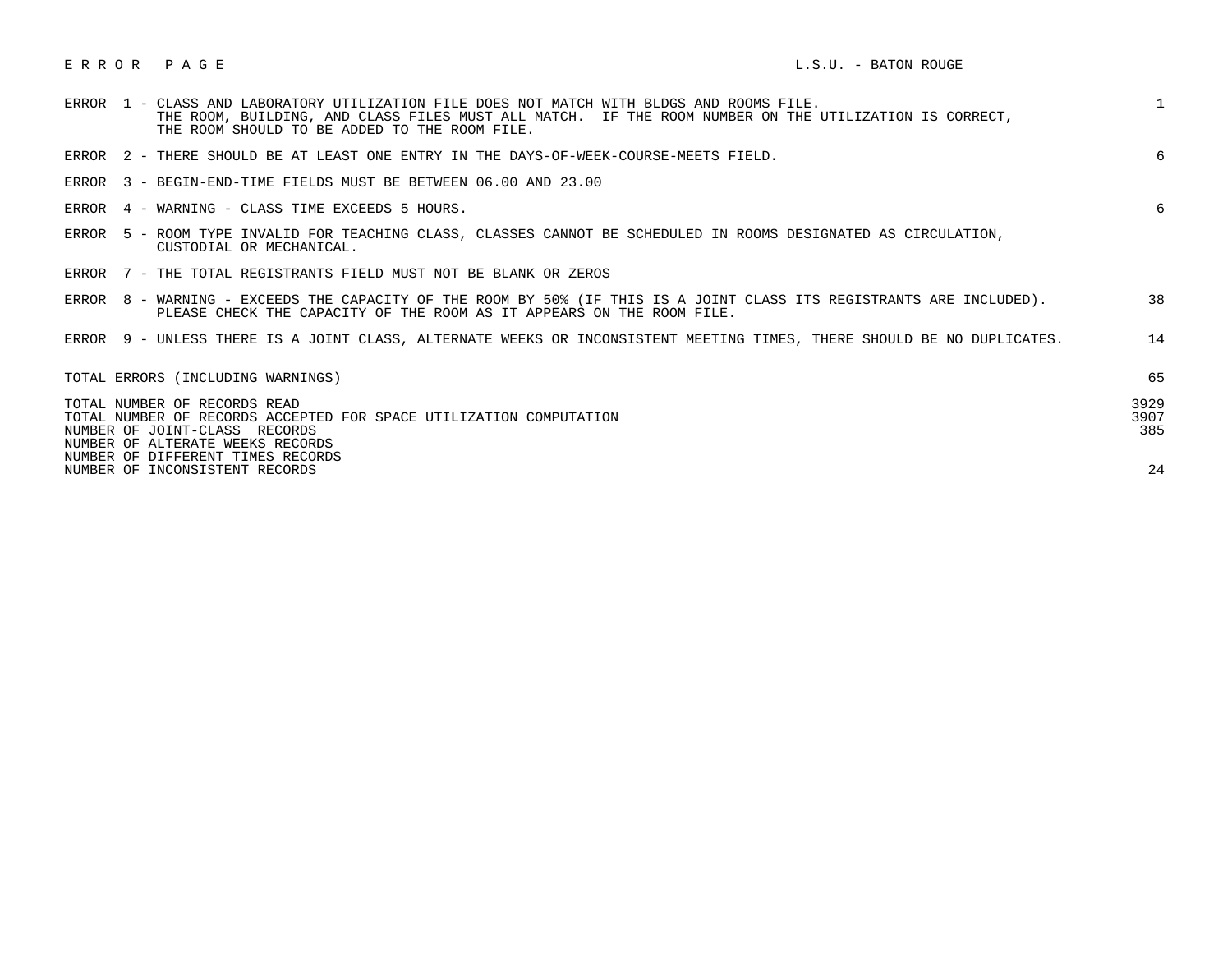|                                                                                      | DAY USE         | NIGHT USE       | тотаь           |  |
|--------------------------------------------------------------------------------------|-----------------|-----------------|-----------------|--|
|                                                                                      | $(0600 - 1700)$ | $(1700 - 2300)$ | $(0600 - 2300)$ |  |
| *CLASSROOM FACILITIES                                                                |                 |                 |                 |  |
| TOTAL NUMBER OF ROOMS                                                                |                 |                 | 328             |  |
| TOTAL NUMBER OF STATIONS (CAPACITY)                                                  |                 |                 | 18468           |  |
| WEEKLY STUDENT CONTACT HOURS                                                         | 318039          | 21808           | 339847          |  |
| WEEKLY TOTAL OF ROOMS AVAILABLE - COUNTED IN HALF HOUR INCREMENTS                    | 29520           | 16400           | 45920           |  |
| WEEKLY TOTAL OF ROOMS IN USE - COUNTED IN HALF HOUR INCREMENTS                       | 15339           | 893             | 16232           |  |
| WEEKLY TOTAL OF STUDENT STATIONS AVAILABLE - COUNTED IN HALF HOUR INCREMENTS         | 1662120         | 923400          | 2585520         |  |
| WEEKLY TOTAL OF STATIONS AVAILABLE IN ROOMS IN USE - COUNTED IN HALF HOUR INCREMENTS | 1597942         | 62875           | 1660817         |  |
| WEEKLY TOTAL OF STATIONS IN USE - COUNTED IN HALF HOUR INCREMENTS                    | 636079          | 43616           | 679695          |  |
| PERCENT OF ROOMS IN USE TO ROOMS AVAILABLE                                           | 52.0            | 5.4             | 35.3            |  |
| PERCENT OF STATIONS IN USE TO STATIONS AVAILABLE                                     | 38.3            | 4.7             | 26.3            |  |
| PERCENT OF STATIONS IN USE TO STATIONS AVAILABLE IN OCCUPIED ROOMS                   | 39.8            | 69.4            | 40.9            |  |
|                                                                                      |                 |                 |                 |  |
|                                                                                      | DAY USE         | NIGHT USE       | TOTAL           |  |
|                                                                                      | $(0600 - 1700)$ | $(1700 - 2300)$ | $(0600 - 2300)$ |  |
| CLASSROOM                                                                            |                 |                 |                 |  |
| TOTAL NUMBER OF ROOMS                                                                |                 |                 | 328             |  |
| TOTAL NUMBER OF STATIONS (CAPACITY)                                                  |                 |                 | 18468           |  |
| WEEKLY STUDENT CONTACT HOURS                                                         | 318039          | 21808           | 339847          |  |
| WEEKLY TOTAL OF ROOMS AVAILABLE - COUNTED IN HALF HOUR INCREMENTS                    | 29520           | 16400           | 45920           |  |
| WEEKLY TOTAL OF ROOMS IN USE - COUNTED IN HALF HOUR INCREMENTS                       | 15339           | 893             | 16232           |  |
| WEEKLY TOTAL OF STUDENT STATIONS AVAILABLE - COUNTED IN HALF HOUR INCREMENTS         | 1662120         | 923400          | 2585520         |  |
| WEEKLY TOTAL OF STATIONS AVAILABLE IN ROOMS IN USE - COUNTED IN HALF HOUR INCREMENTS | 1597942         | 62875           | 1660817         |  |
| WEEKLY TOTAL OF STATIONS IN USE - COUNTED IN HALF HOUR INCREMENTS                    | 636079          | 43616           | 679695          |  |
| PERCENT OF ROOMS IN USE TO ROOMS AVAILABLE                                           | 52.0            | 5.4             | 35.3            |  |
| PERCENT OF STATIONS IN USE TO STATIONS AVAILABLE                                     | 38.3            | 4.7             | 26.3            |  |
| PERCENT OF STATIONS IN USE TO STATIONS AVAILABLE IN OCCUPIED ROOMS                   | 39.8            | 69.4            | 40.9            |  |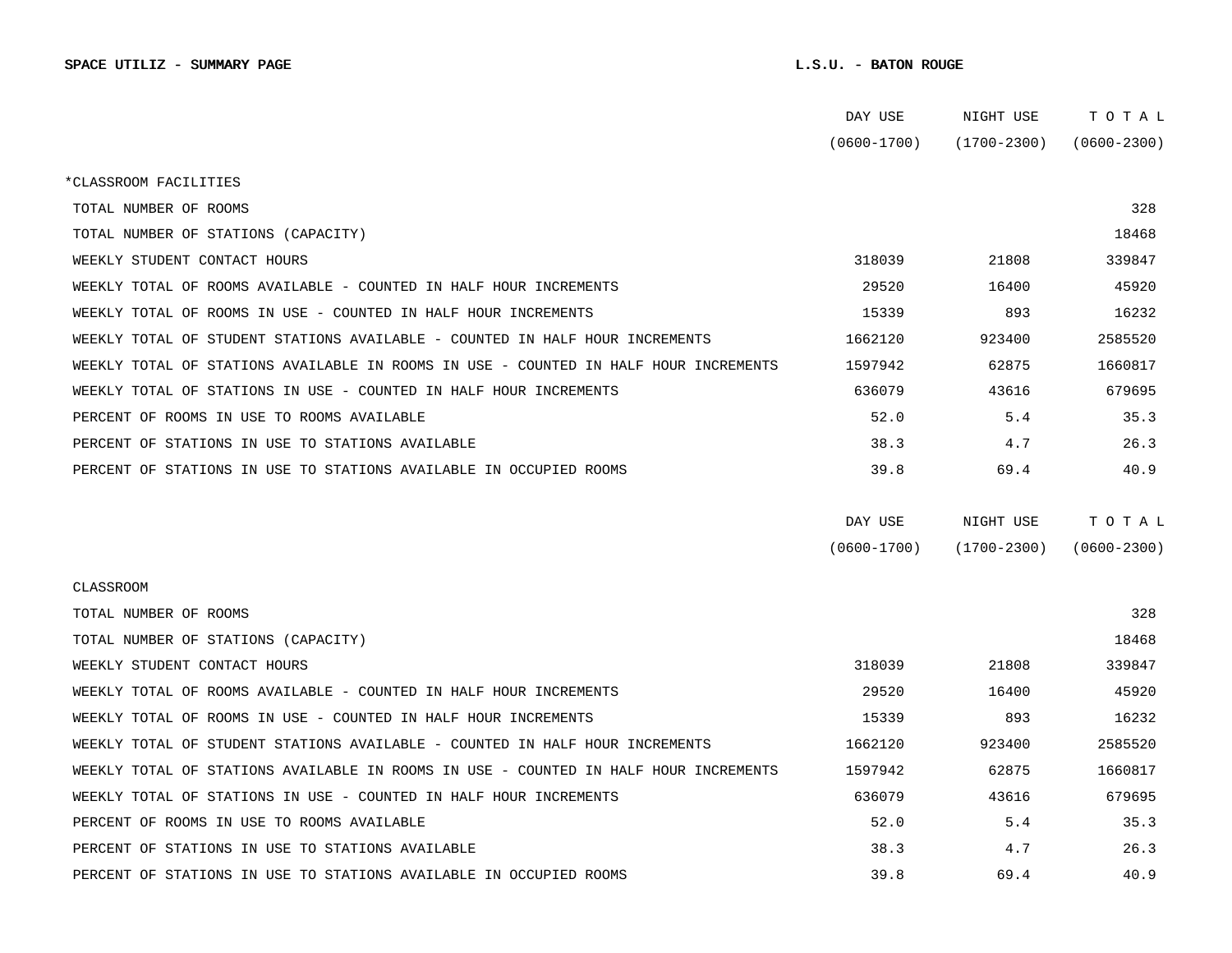| DAY USE     | NIGHT USE       | тотаг           |
|-------------|-----------------|-----------------|
| (0600-1700) | $(1700 - 2300)$ | $(0600 - 2300)$ |

\*LABORATORY FACILITIES

| TOTAL NUMBER OF ROOMS                                                                |                 |                 | 404             |
|--------------------------------------------------------------------------------------|-----------------|-----------------|-----------------|
| TOTAL NUMBER OF STATIONS (CAPACITY)                                                  |                 |                 | 6489            |
| WEEKLY STUDENT CONTACT HOURS                                                         | 60027           | 3707            | 63735           |
| WEEKLY TOTAL OF ROOMS AVAILABLE - COUNTED IN HALF HOUR INCREMENTS                    | 36360           | 20200           | 56560           |
| WEEKLY TOTAL OF ROOMS IN USE - COUNTED IN HALF HOUR INCREMENTS                       | 5870            | 343             | 6213            |
| WEEKLY TOTAL OF STUDENT STATIONS AVAILABLE - COUNTED IN HALF HOUR INCREMENTS         | 584010          | 324450          | 908460          |
| WEEKLY TOTAL OF STATIONS AVAILABLE IN ROOMS IN USE - COUNTED IN HALF HOUR INCREMENTS | 185776          | 12464           | 198240          |
| WEEKLY TOTAL OF STATIONS IN USE - COUNTED IN HALF HOUR INCREMENTS                    | 120055          | 7415            | 127470          |
| PERCENT OF ROOMS IN USE TO ROOMS AVAILABLE                                           | 16.1            | 1.7             | 11.0            |
| PERCENT OF STATIONS IN USE TO STATIONS AVAILABLE                                     | 20.6            | 2.3             | 14.0            |
| PERCENT OF STATIONS IN USE TO STATIONS AVAILABLE IN OCCUPIED ROOMS                   | 64.6            | 59.5            | 64.3            |
|                                                                                      | DAY USE         | NIGHT USE       | TOTAL           |
|                                                                                      | $(0600 - 1700)$ | $(1700 - 2300)$ | $(0600 - 2300)$ |
| CLASS LABORATORY                                                                     |                 |                 |                 |

| TOTAL NUMBER OF ROOMS                                                                |        |        | 182    |
|--------------------------------------------------------------------------------------|--------|--------|--------|
| TOTAL NUMBER OF STATIONS (CAPACITY)                                                  |        |        | 4743   |
| WEEKLY STUDENT CONTACT HOURS                                                         | 59503  | 3677   | 63181  |
| WEEKLY TOTAL OF ROOMS AVAILABLE - COUNTED IN HALF HOUR INCREMENTS                    | 16380  | 9100   | 25480  |
| WEEKLY TOTAL OF ROOMS IN USE - COUNTED IN HALF HOUR INCREMENTS                       | 5775   | 337    | 6112   |
| WEEKLY TOTAL OF STUDENT STATIONS AVAILABLE - COUNTED IN HALF HOUR INCREMENTS         | 426870 | 237150 | 664020 |
| WEEKLY TOTAL OF STATIONS AVAILABLE IN ROOMS IN USE - COUNTED IN HALF HOUR INCREMENTS | 184428 | 12362  | 196790 |
| WEEKLY TOTAL OF STATIONS IN USE - COUNTED IN HALF HOUR INCREMENTS                    | 119007 | 7355   | 126362 |
| PERCENT OF ROOMS IN USE TO ROOMS AVAILABLE                                           | 35.3   | 3.7    | 24.0   |
| PERCENT OF STATIONS IN USE TO STATIONS AVAILABLE                                     | 27.9   | 3.1    | 19.0   |
| PERCENT OF STATIONS IN USE TO STATIONS AVAILABLE IN OCCUPIED ROOMS                   | 64.5   | 59.5   | 64.2   |
|                                                                                      |        |        |        |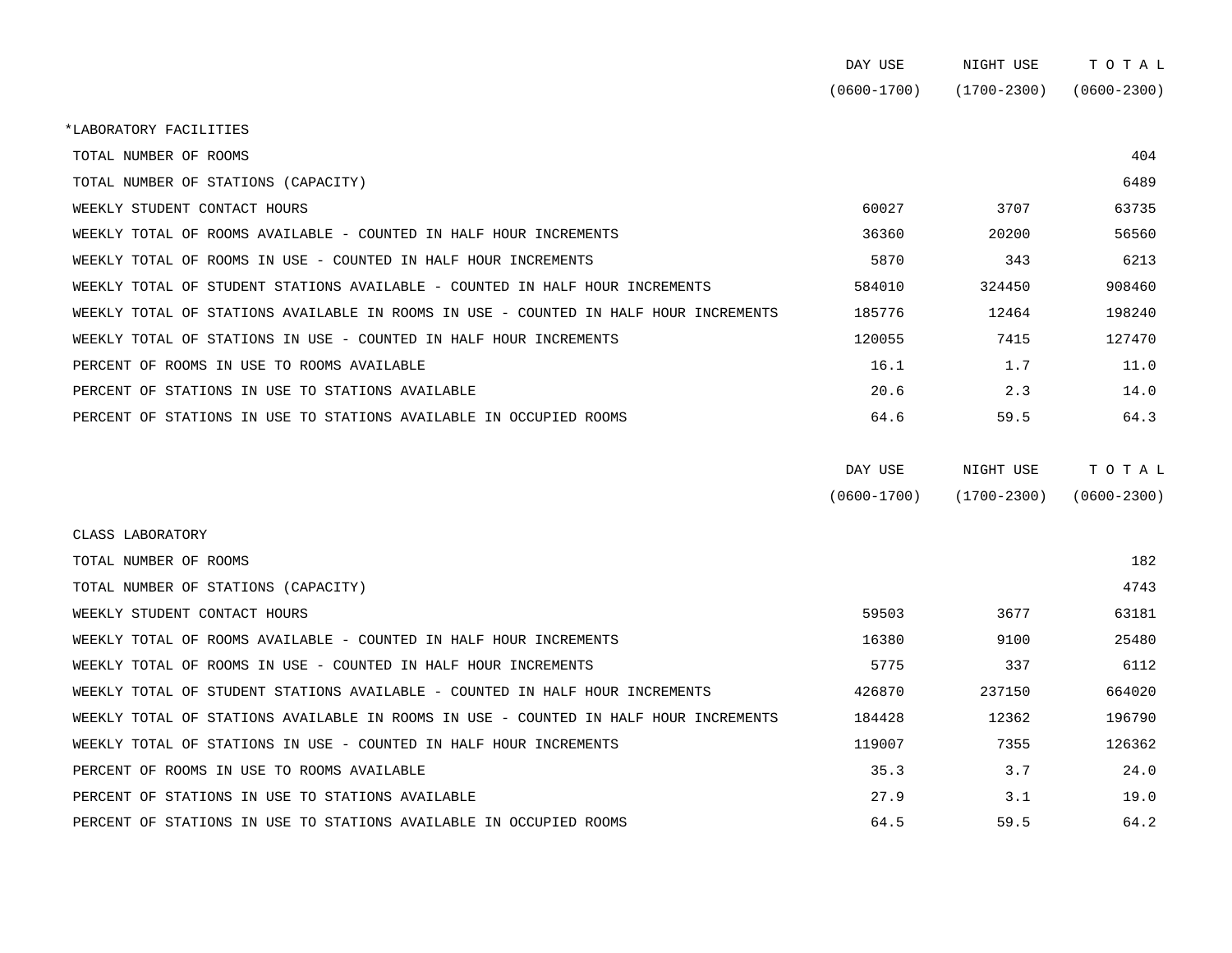|                                                                                      | DAY USE         | NIGHT USE       | TOTAL           |
|--------------------------------------------------------------------------------------|-----------------|-----------------|-----------------|
|                                                                                      | $(0600 - 1700)$ | $(1700 - 2300)$ | $(0600 - 2300)$ |
| OPEN LABBORATORY                                                                     |                 |                 |                 |
| TOTAL NUMBER OF ROOMS                                                                |                 |                 | 222             |
| TOTAL NUMBER OF STATIONS (CAPACITY)                                                  |                 |                 | 1746            |
| WEEKLY STUDENT CONTACT HOURS                                                         | 524             | 30              | 554             |
|                                                                                      |                 |                 |                 |
| WEEKLY TOTAL OF ROOMS AVAILABLE - COUNTED IN HALF HOUR INCREMENTS                    | 19980           | 11100           | 31080           |
| WEEKLY TOTAL OF ROOMS IN USE - COUNTED IN HALF HOUR INCREMENTS                       | 95              | 6               | 101             |
| WEEKLY TOTAL OF STUDENT STATIONS AVAILABLE - COUNTED IN HALF HOUR INCREMENTS         | 157140          | 87300           | 244440          |
| WEEKLY TOTAL OF STATIONS AVAILABLE IN ROOMS IN USE - COUNTED IN HALF HOUR INCREMENTS | 1348            | 102             | 1450            |
| WEEKLY TOTAL OF STATIONS IN USE - COUNTED IN HALF HOUR INCREMENTS                    | 1048            | 60              | 1108            |
| PERCENT OF ROOMS IN USE TO ROOMS AVAILABLE                                           | . 5             | .1              | . 3             |
| PERCENT OF STATIONS IN USE TO STATIONS AVAILABLE                                     | .7              | .1              | . 5             |
| PERCENT OF STATIONS IN USE TO STATIONS AVAILABLE IN OCCUPIED ROOMS                   | 77.7            | 58.8            | 76.4            |
|                                                                                      |                 |                 |                 |
|                                                                                      | DAY USE         | NIGHT USE       | TOTAL           |
|                                                                                      | $(0600 - 1700)$ | $(1700 - 2300)$ | $(0600 - 2300)$ |
| *RESEARCH/NONCLASS LAB.                                                              |                 |                 |                 |
| TOTAL NUMBER OF ROOMS                                                                |                 |                 | 1466            |
| TOTAL NUMBER OF STATIONS (CAPACITY)                                                  |                 |                 | 5577            |
| WEEKLY STUDENT CONTACT HOURS                                                         | 32              |                 | 32              |
| WEEKLY TOTAL OF ROOMS AVAILABLE - COUNTED IN HALF HOUR INCREMENTS                    | 131940          | 73300           | 205240          |
| WEEKLY TOTAL OF ROOMS IN USE - COUNTED IN HALF HOUR INCREMENTS                       | 8               |                 | 8               |
| WEEKLY TOTAL OF STUDENT STATIONS AVAILABLE - COUNTED IN HALF HOUR INCREMENTS         | 501930          | 278850          | 780780          |
| WEEKLY TOTAL OF STATIONS AVAILABLE IN ROOMS IN USE - COUNTED IN HALF HOUR INCREMENTS | 48              |                 | 48              |
| WEEKLY TOTAL OF STATIONS IN USE - COUNTED IN HALF HOUR INCREMENTS                    | 64              |                 | 64              |
| PERCENT OF ROOMS IN USE TO ROOMS AVAILABLE                                           | $\cdot$ 0       | $\cdot$ 0       | $\cdot$ 0       |
| PERCENT OF STATIONS IN USE TO STATIONS AVAILABLE                                     | . 0             | $\cdot$ 0       | $\cdot$ 0       |
| PERCENT OF STATIONS IN USE TO STATIONS AVAILABLE IN OCCUPIED ROOMS                   | 133.3           | $\cdot$ 0       | 133.3           |